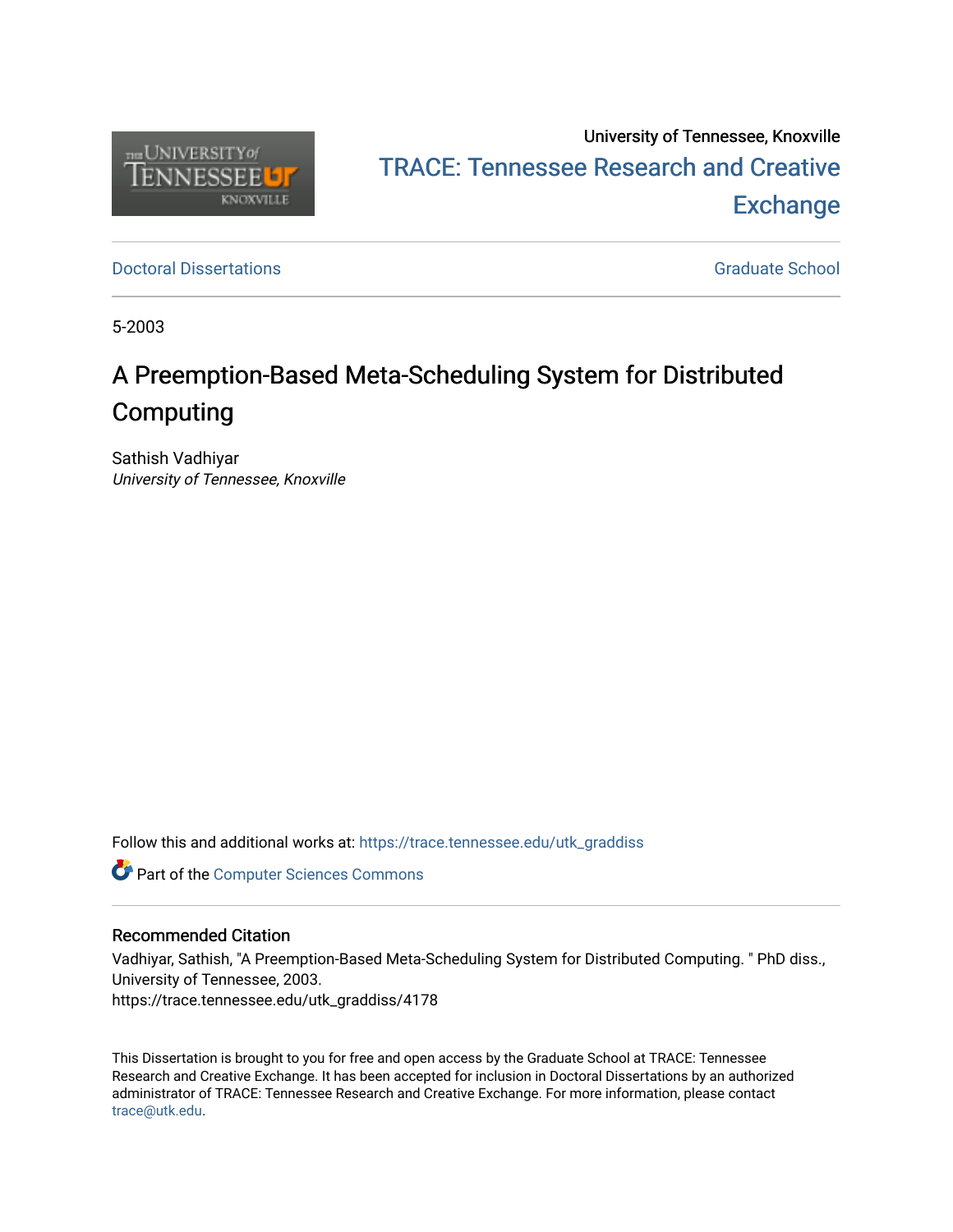To the Graduate Council:

I am submitting herewith a dissertation written by Sathish Vadhiyar entitled "A Preemption-Based Meta-Scheduling System for Distributed Computing." I have examined the final electronic copy of this dissertation for form and content and recommend that it be accepted in partial fulfillment of the requirements for the degree of Doctor of Philosophy, with a major in Computer Science.

Jack Dongarra, Major Professor

We have read this dissertation and recommend its acceptance:

James Plank, Bradley Vander Zanden, Charles Collins

Accepted for the Council:

Carolyn R. Hodges

Vice Provost and Dean of the Graduate School

(Original signatures are on file with official student records.)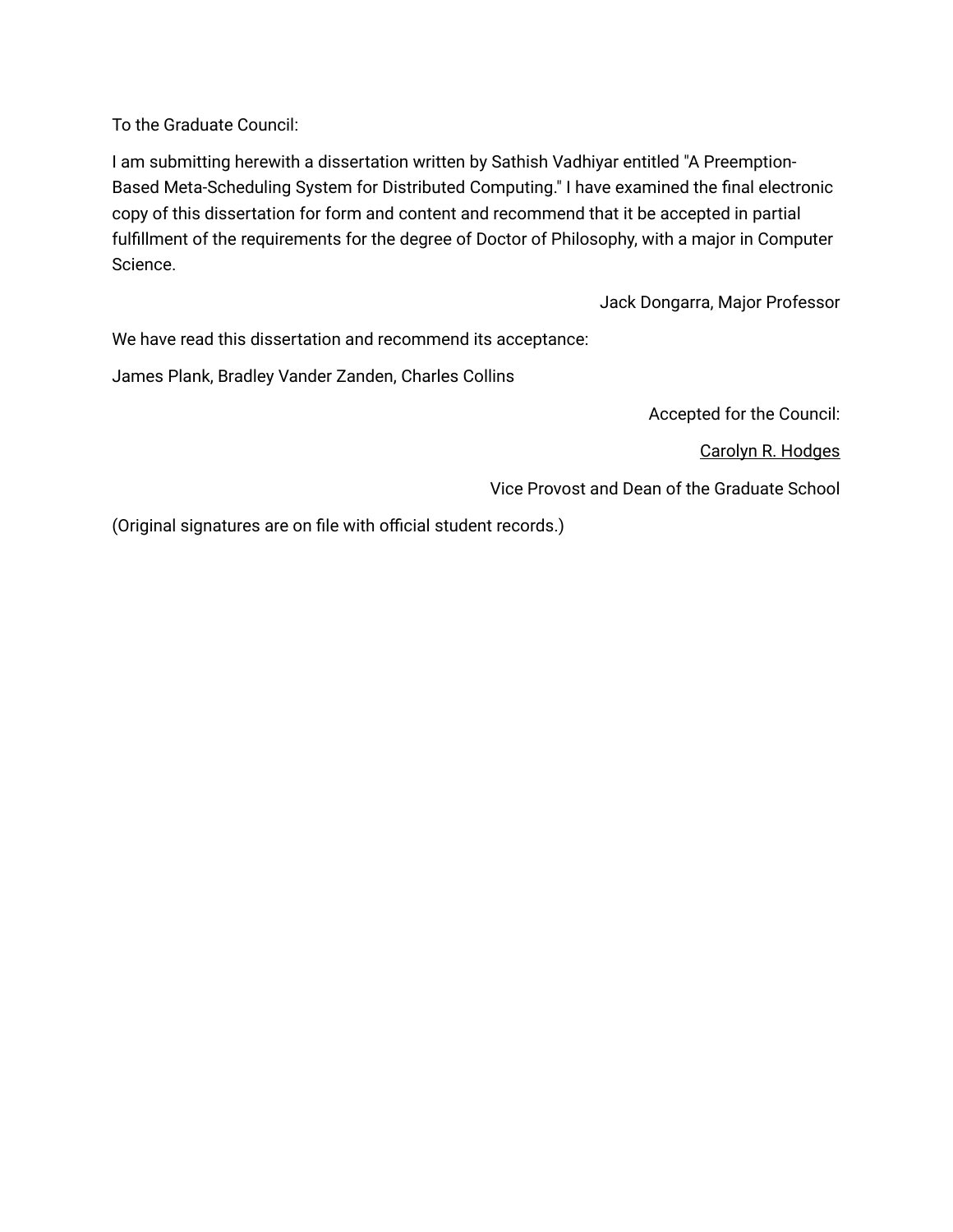To the Graduate Council:

I am submitting herewith a dissertation written by Sathish Vadhiyar entitled "A Preemption-Based Meta-Scheduling System for Distributed Computing." I have examined the final electronic copy of this dissertation for form and content and recommend that it be accepted in partial fulfillment of the requirements for the degree of Doctor of Philosophy, with a major in Computer Science.

Jack Dongarra

Major Professor

We have read this dissertation and recommend its acceptance:

James Plank

Bradley Vander Zanden

Charles Collins

Accepted for the Council:

Anne Mayhew

Vice Provost and Dean of Graduate Studies

(Original signatures are on file with official student records.)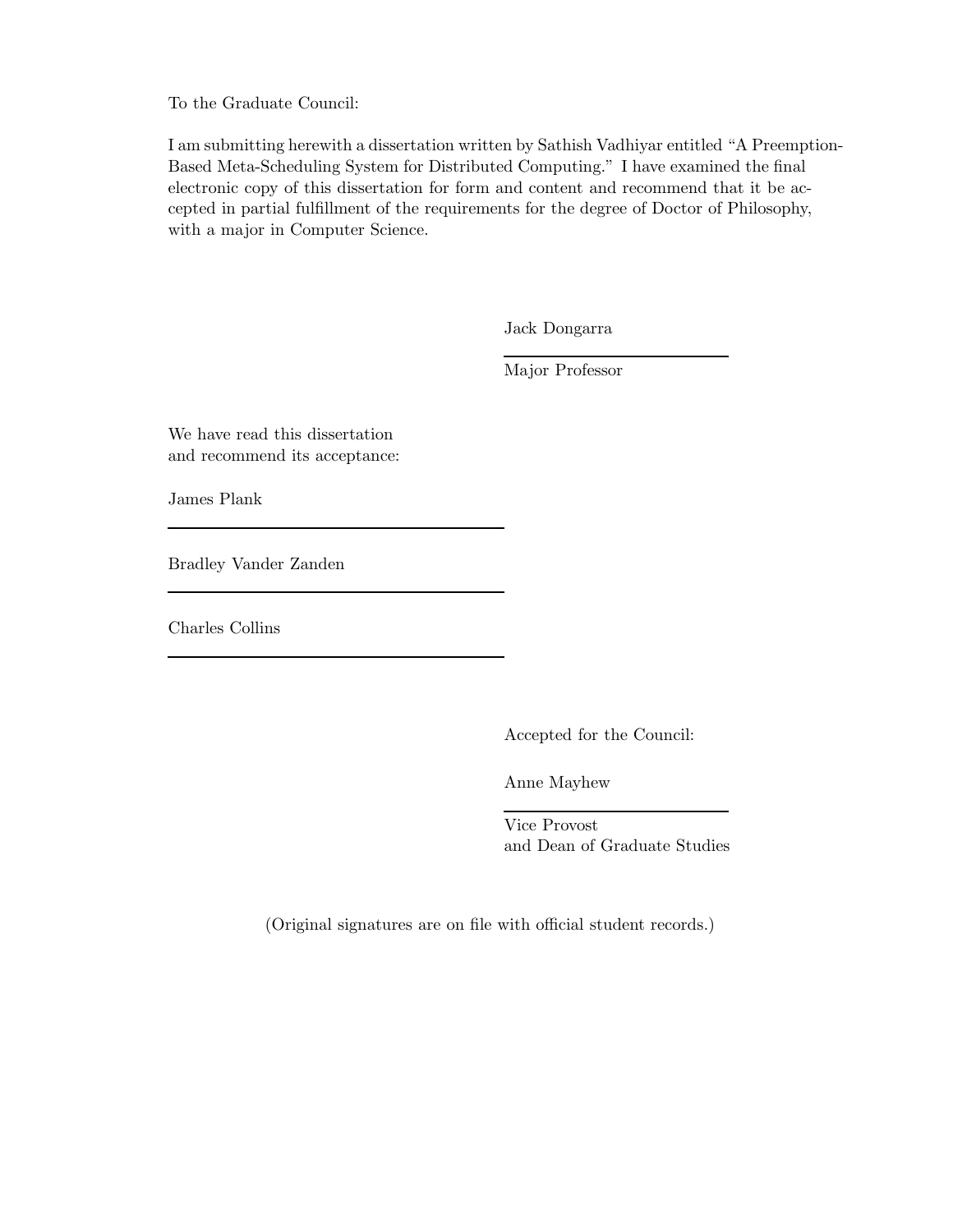# **A PREEMPTION-BASED META-SCHEDULING SYSTEM FOR DISTRIBUTED COMPUTING**

A Dissertation

Presented for the

Doctor of Philosophy Degree

The University of Tennessee, Knoxville

Sathish Vadhiyar

May 2003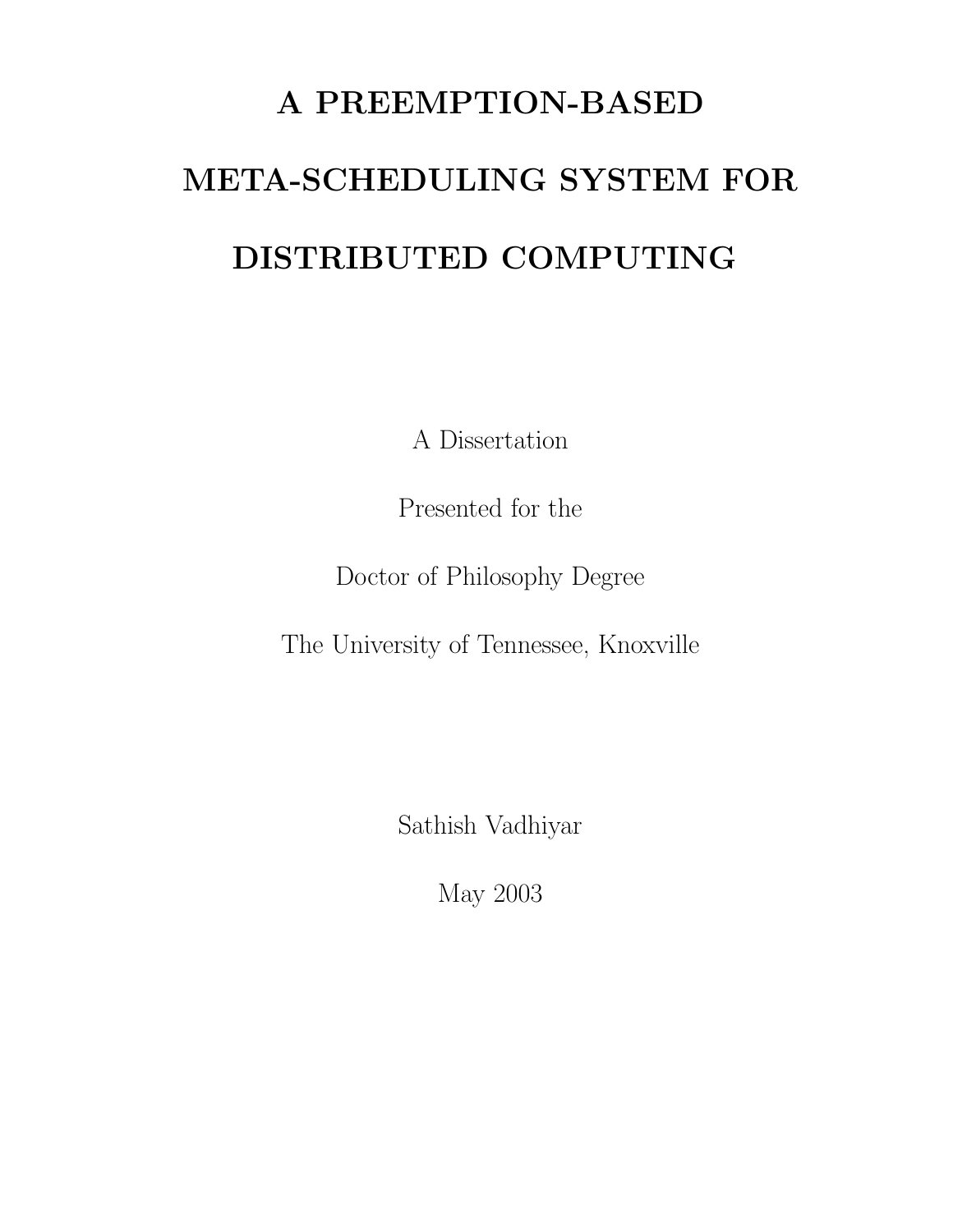Copyright  $\odot$  2003 by Sathish Vadhiyar

All rights reserved.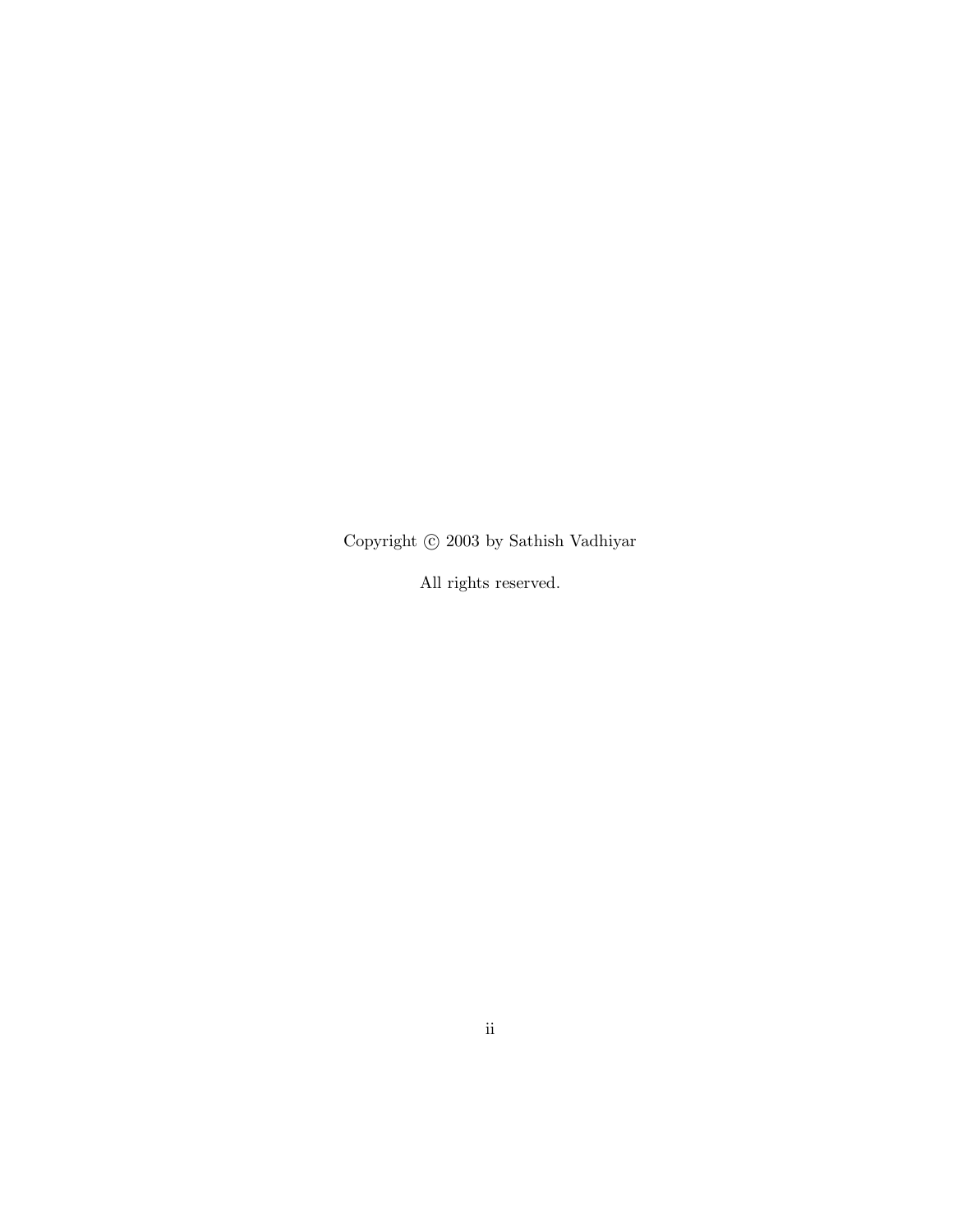# **Dedication**

This dissertation is dedicated to my parents, V. R. Santhanam and S. Vathsala.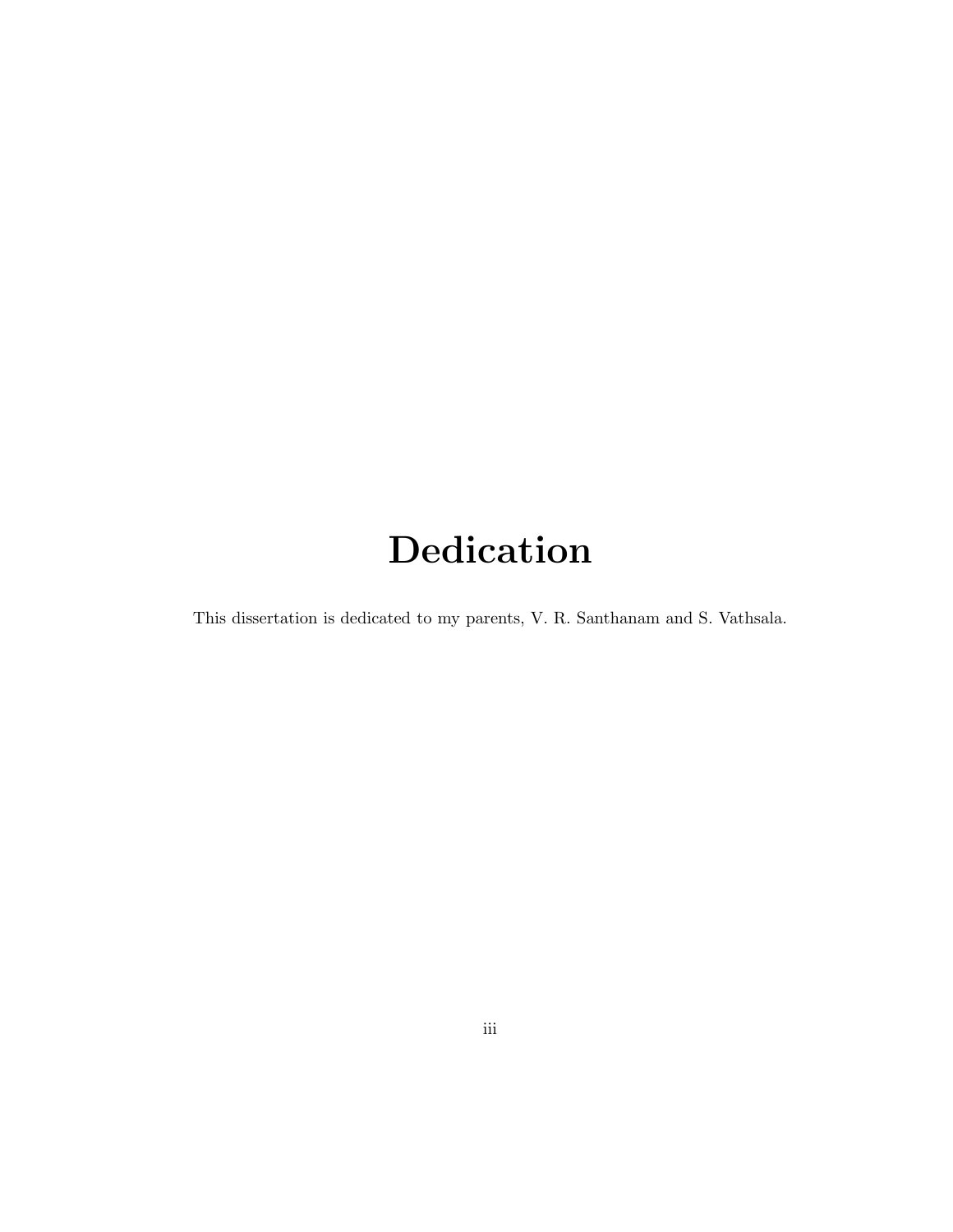### **Acknowledgments**

The author expresses immense gratitude to the members of his dissertation committee, Dr. Jack Dongarra, Dr. James Plank, Dr. Bradley Vander-Zanden and Dr. Charles Collins for participating in the research and providing valuable comments towards improving the quality of the research.

My profound gratitude to Dr. Jack Dongarra, thesis advisor for his able guidance, motivation and support throughout the process of research. Thanks to Dr. Dongarra for the publicity of the research to the different research communities and providing ample opportunities to the author to share the research ideas in various research forums and workshops. Thanks also to Dr. Dongarra for patiently reviewing the various research related publications of the author.

The author acknowledges the support of the research in part by the National Science Foundation contract GRANT #EIA-9975020, SC #R36505-29200099 and GRANT #EIA-9975015.

The research was conducted as part of the Grid Application Development Software (GrADS) project. The author expresses gratitude to the members of the GrADS team for their valuable comments on the research and their support to the research effort. The author acknowledges the use of machines in the GrADS testbed for the experiments conducted in the research. The author thanks the research teams from different institutions, namely the Pablo research group from the University of Illinois, Urbana-Champaign, the Grid Research and Innovation Laboratory (GRAIL) from the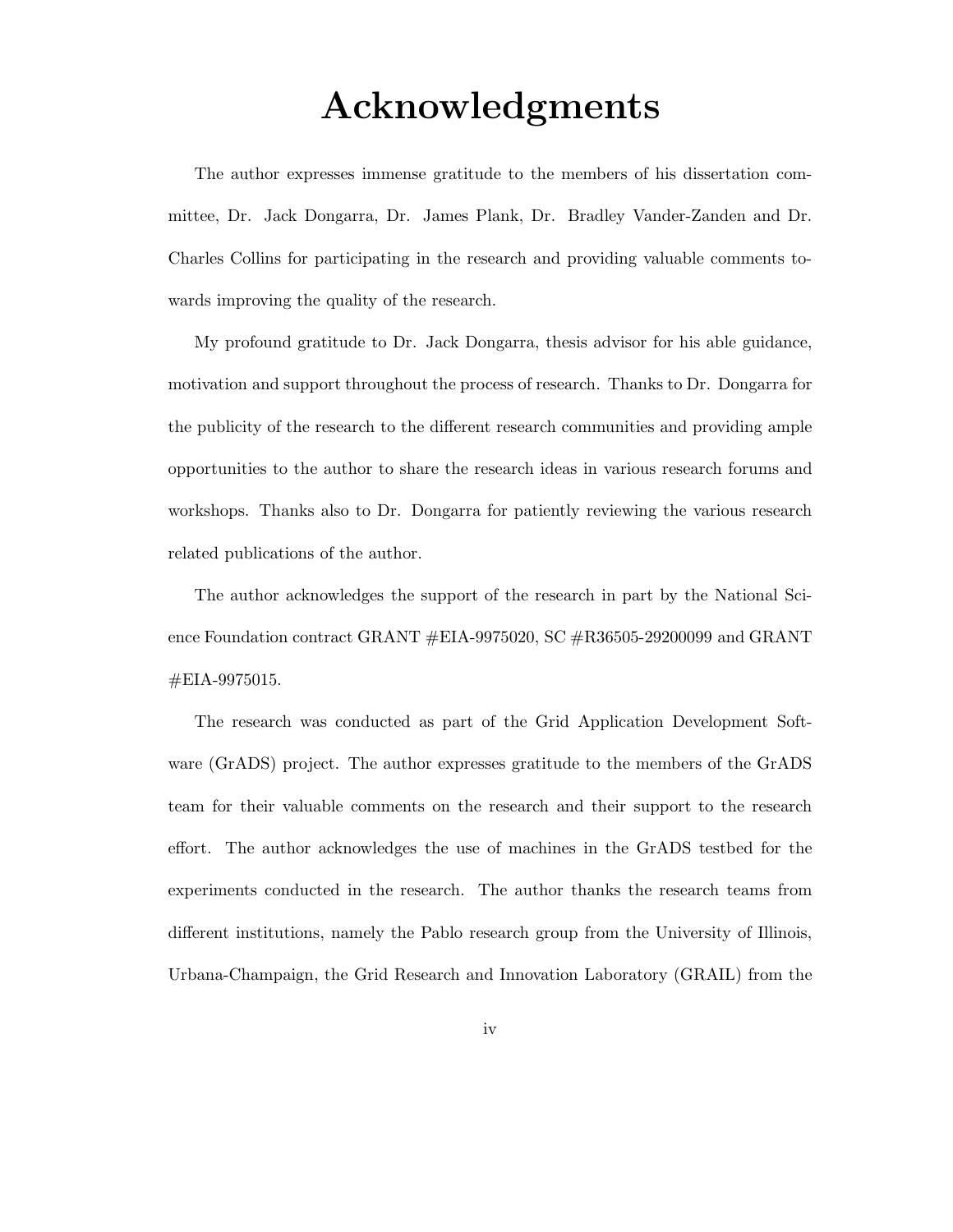University of California, San Diego and the Innovative Computing Laboratory (ICL) from University of Tennessee, for the support and maintenance of the machines in the GrADS testbed and enabling the conducting of experiments needed for the research.

Special thanks to Martin Swany from University of California, Santa Barbara for the maintenance and support of Network Weather Service (NWS), a primary component of the research infrastructure. Special thanks also to Brett Ellis, the system administrator of Innovative Computing Laboratory, University of Tennessee, for helping with the reservation of some of the machines in the GrADS testbed. The author also thanks his GrADS research colleague from University of Tennessee, Asim Yarkhan for useful discussions and insights to the various aspects of the research and in reviewing parts of the dissertation.

The author also expresses deep sense of gratitude to various members of his family for their support and sacrifices.

And, of course, thank God !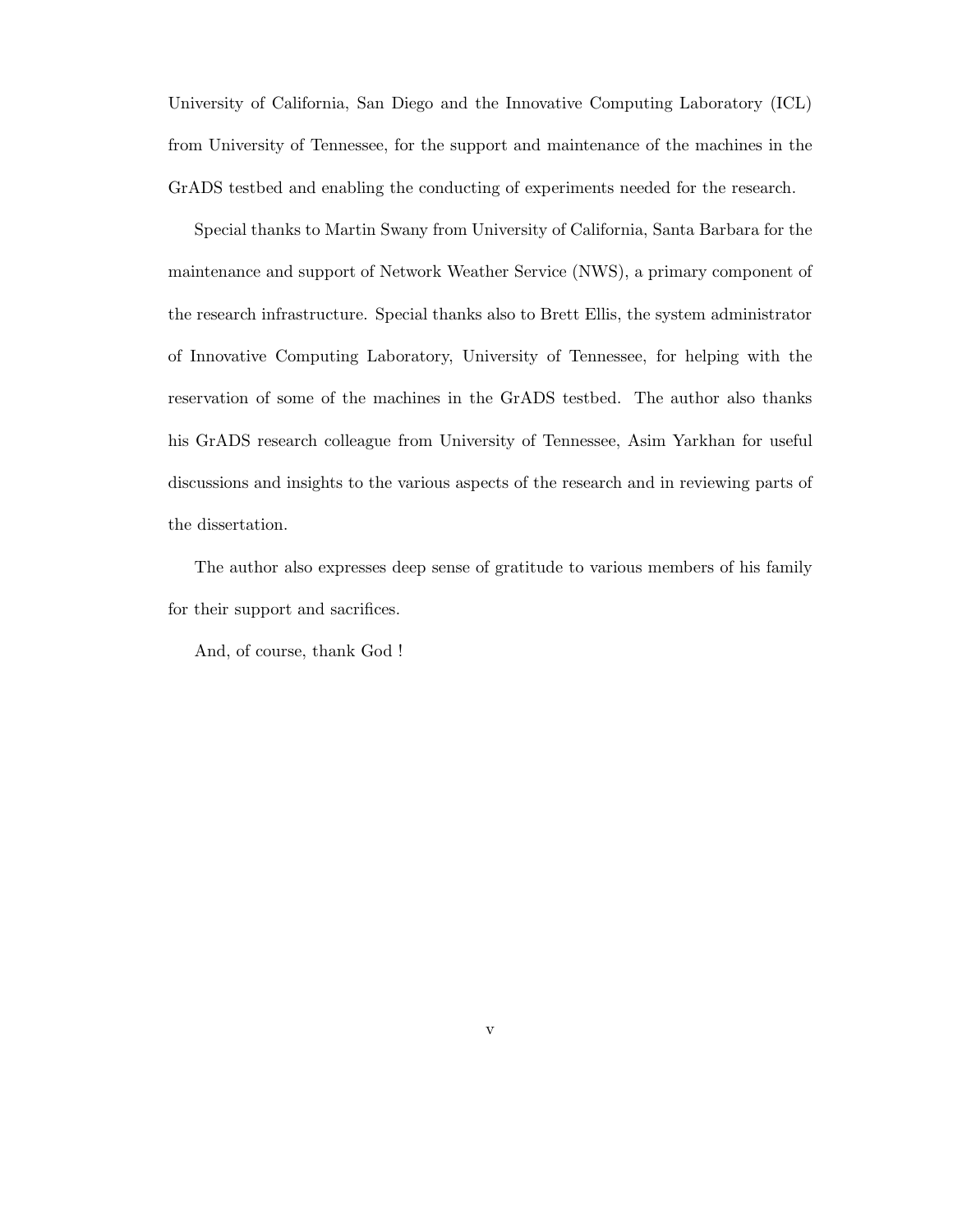### **Abstract**

This research aims at designing and building a scheduling framework for distributed computing systems with the primary objectives of providing fast response times to the users, delivering high system throughput and accommodating maximum number of applications into the systems. The author claims that the above mentioned objectives are the most important objectives for scheduling in recent distributed computing systems, especially Grid computing environments.

In order to achieve the objectives of the scheduling framework, the scheduler employs arbitration of application-level schedules and preemption of executing jobs under certain conditions. In application-level scheduling, the user develops a schedule for his application using an execution model that simulates the execution behavior of the application. Since application-level scheduling can seriously impede the performance of the system, the scheduling framework developed in this research arbitrates between different application-level schedules corresponding to different applications to provide fair system usage for all applications and balance the interests of different applications. In this sense, the scheduling framework is not a classical scheduling system, but a *metascheduling* system that interacts with the application-level schedulers.

Due to the large system dynamics involved in Grid computing systems, the ability to preempt executing jobs becomes a necessity. The meta-scheduler described in this dissertation employs well defined scheduling policies to preempt and migrate executing applications. In order to provide the users with the capability to make their applications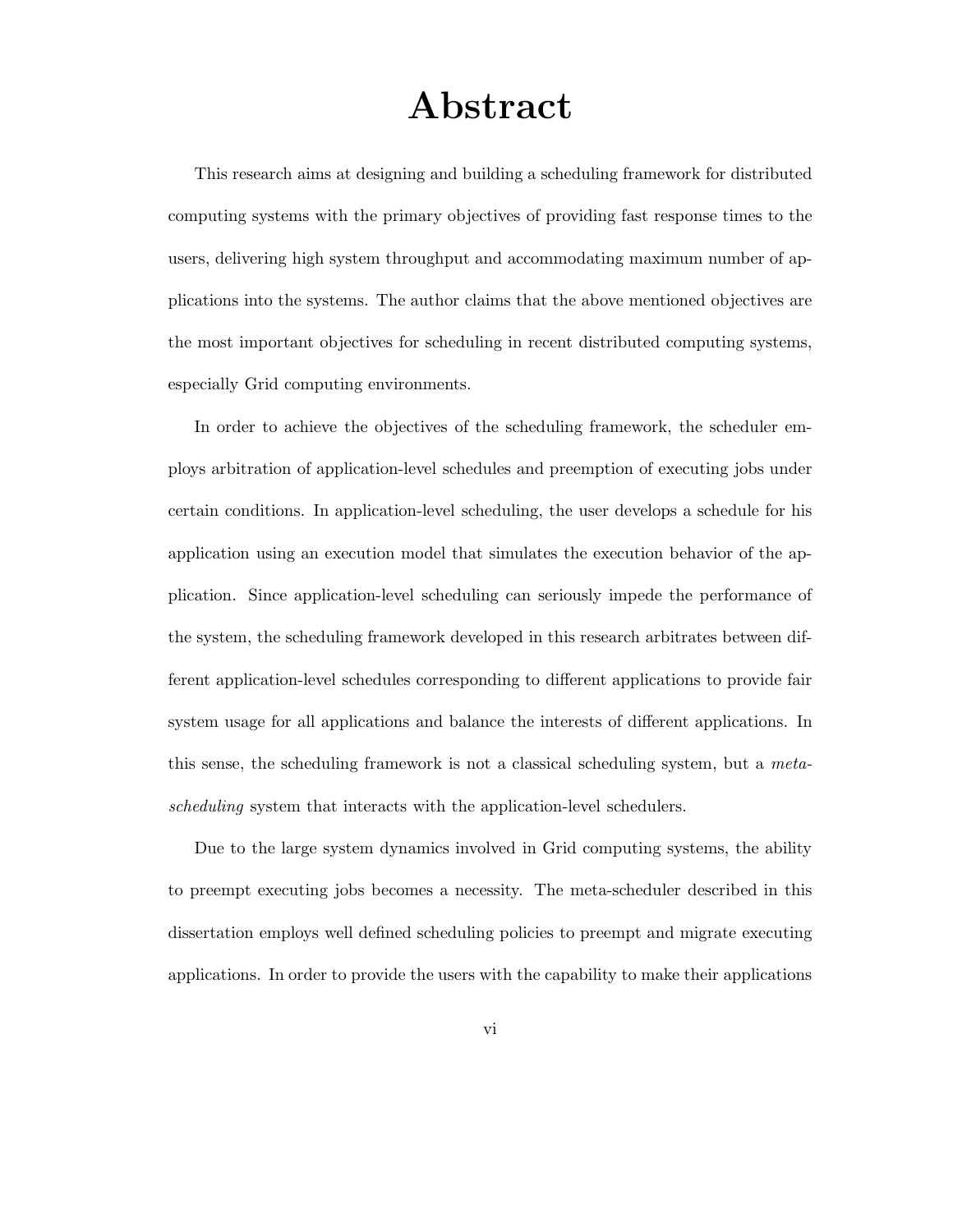preemptible, a user-level checkpointing library called *SRS*(Stop-Restart Software) was also developed by this research. The SRS library is different from many user-level checkpointing libraries since it allows reconfiguration of applications between migrations. This reconfiguration can be achieved by changing the processor configuration and/or data distribution.

The experimental results provided in this dissertation demonstrates the utility of the metascheduling framework for distributed computing systems. And lastly, the metascheduling framework was put to practical use by building a Grid computing system called GradSolve. GradSolve is a flexible system and it allows the application library writers to upload applications with different capabilities into the system. GradSolve is also unique with respect to maintaining traces of the execution of the applications and using the traces for subsequent executions of the application.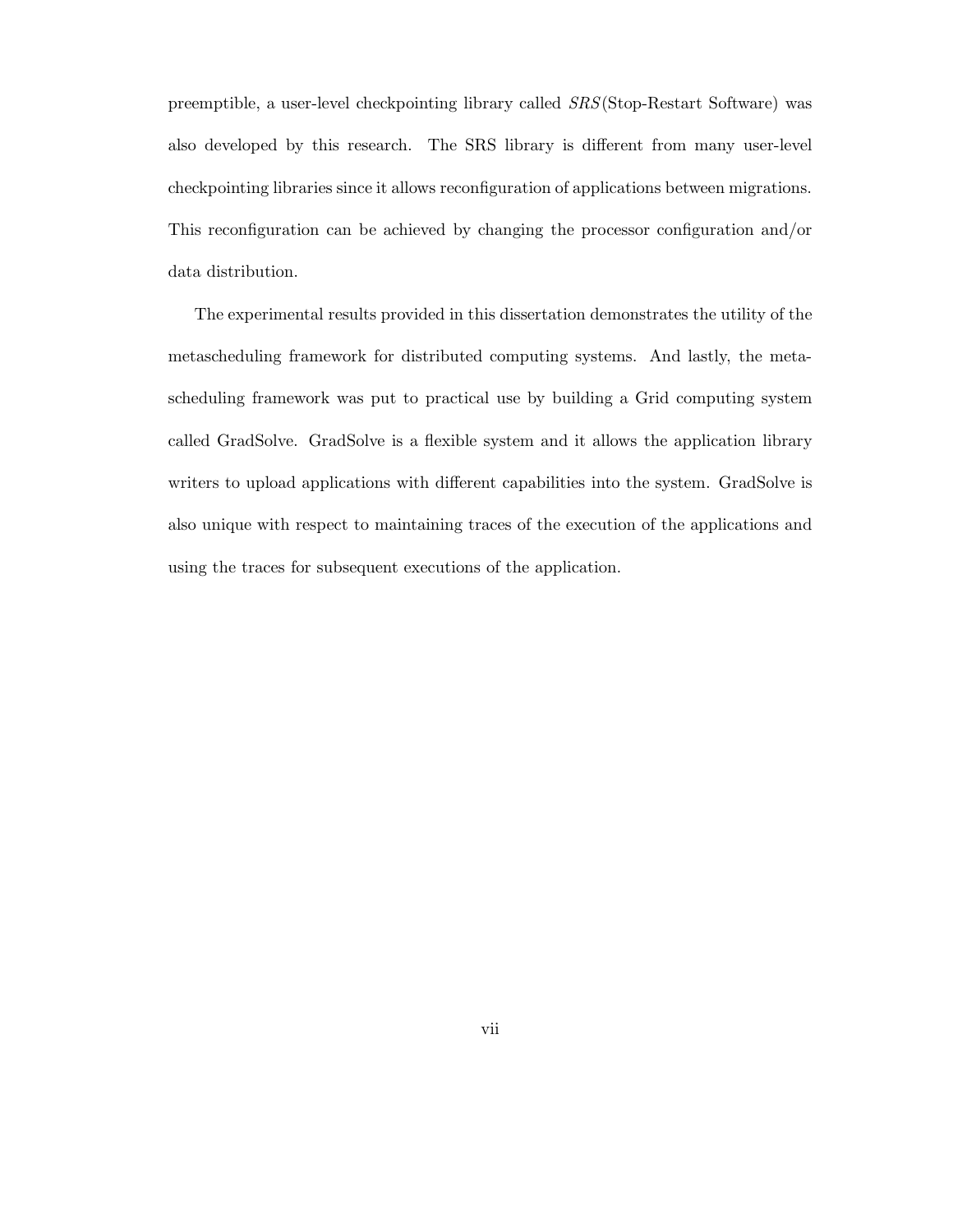# **Contents**

| $\mathbf{1}$ |     | Introduction                                | $\mathbf{1}$   |
|--------------|-----|---------------------------------------------|----------------|
|              | 1.1 |                                             | $\overline{4}$ |
|              | 1.2 |                                             | $\overline{7}$ |
|              | 1.3 |                                             | 8              |
|              | 1.4 | Assumptions and Limitations of the Research | 14             |
|              | 1.5 |                                             | 16             |
|              | 1.6 |                                             | 18             |
| $\bf{2}$     |     | <b>Background</b>                           | 21             |
|              | 2.1 |                                             | 22             |
|              |     |                                             |                |
|              | 2.2 |                                             | 25             |
|              | 2.3 |                                             | 29             |
|              |     | 2.3.1                                       | 32             |
|              |     | 2.3.2                                       | 33             |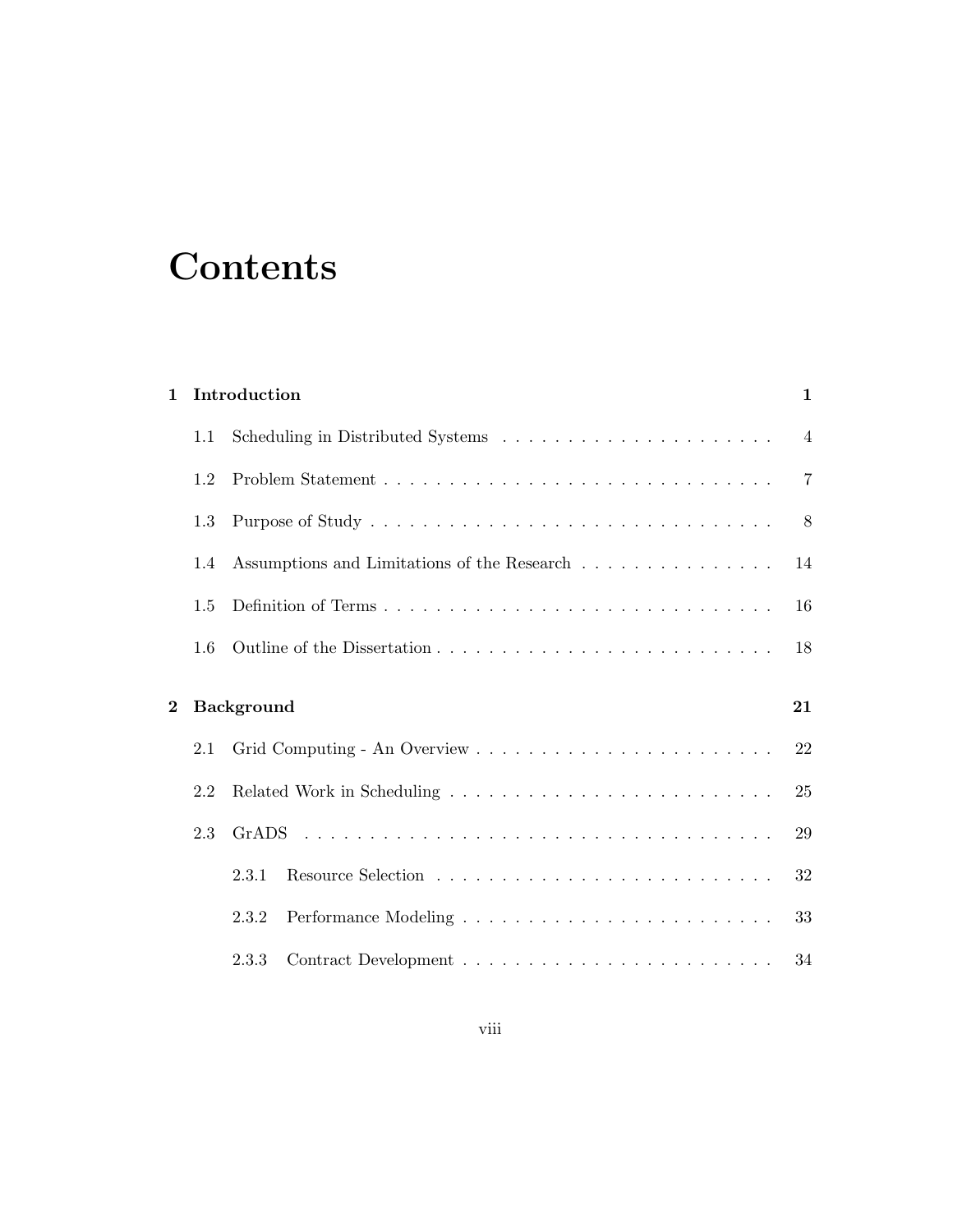|   |     | 35<br>2.3.4                                                                     |  |
|---|-----|---------------------------------------------------------------------------------|--|
|   | 2.4 | 35                                                                              |  |
|   |     | Validation of Execution Model for ScaLAPACK LU $\dots\dots\dots$<br>36<br>2.4.1 |  |
|   |     | 2.4.2<br>42                                                                     |  |
|   |     | GrADS Execution across Multiple Clusters<br>45<br>2.4.3                         |  |
|   | 2.5 | Deficiencies of the GrADS Architecture<br>47                                    |  |
|   | 2.6 | 50                                                                              |  |
| 3 |     | <b>Metascheduling Framework</b><br>52                                           |  |
|   | 3.1 | 57                                                                              |  |
|   | 3.2 | 61                                                                              |  |
|   |     | 63<br>3.2.1                                                                     |  |
|   |     | 3.2.2<br>67                                                                     |  |
|   |     | 3.2.3<br>73                                                                     |  |
|   |     | 80<br>3.2.4                                                                     |  |
|   | 3.3 | 82                                                                              |  |
|   |     | Related Work in the Field of Migration of Applications<br>86<br>3.3.1           |  |
|   |     | 3.3.2<br>88                                                                     |  |
| 4 |     | <b>SRS</b> Checkpointing System<br>98                                           |  |
|   | 4.1 | Motivation<br>99                                                                |  |
|   | 4.2 | 104                                                                             |  |
|   | 4.3 | 107                                                                             |  |
|   |     |                                                                                 |  |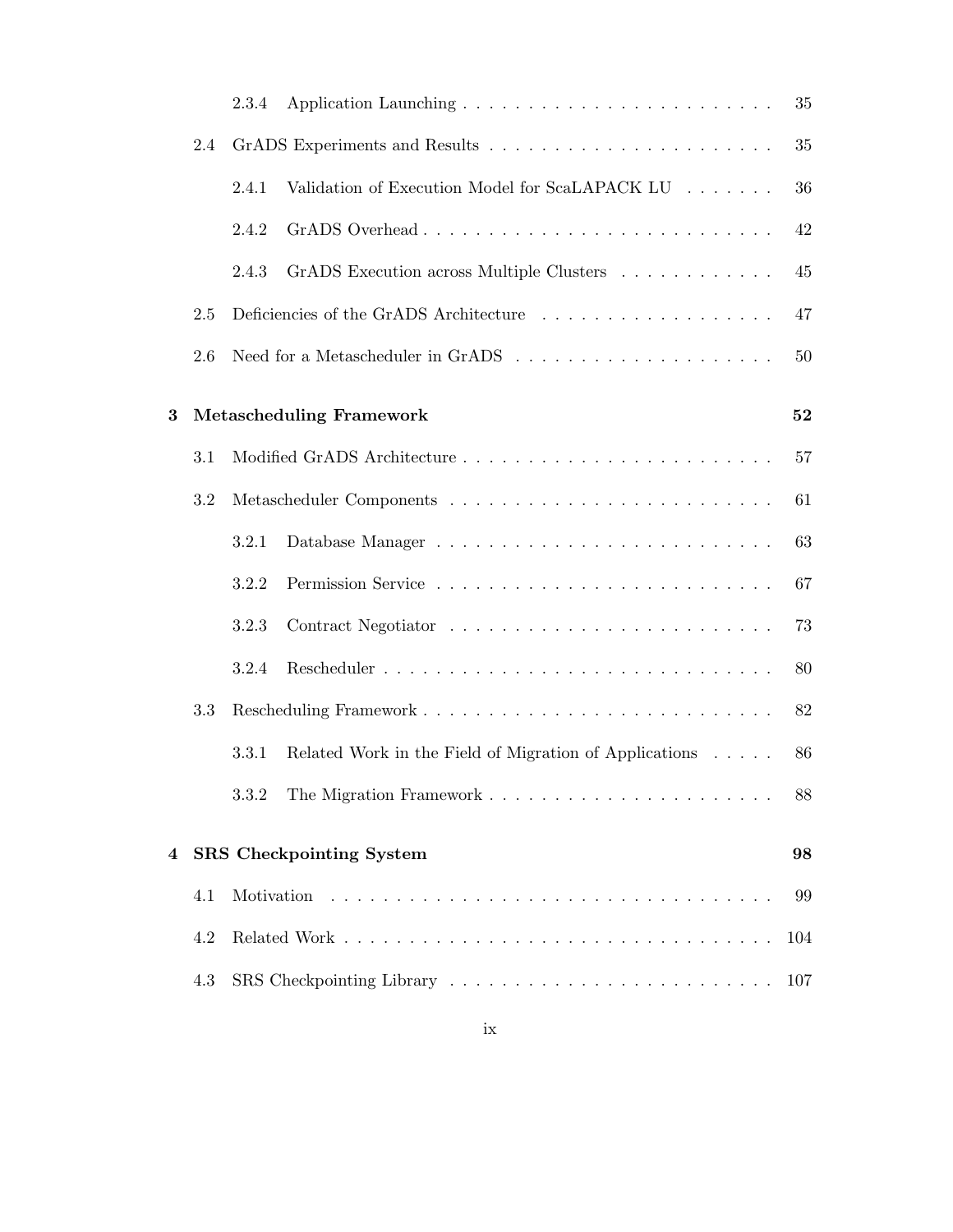|   | 4.4 |       | Runtime Support System (RSS)                                  | 115 |
|---|-----|-------|---------------------------------------------------------------|-----|
|   | 4.5 |       | Steps for Developing and Executing Malleable Applications     | 118 |
|   | 4.6 |       |                                                               | 120 |
|   | 4.7 |       |                                                               | 121 |
| 5 |     |       | <b>Experiments and Results</b>                                | 123 |
|   | 5.1 |       |                                                               | 124 |
|   |     | 5.1.1 |                                                               | 125 |
|   |     | 5.1.2 |                                                               | 127 |
|   |     | 5.1.3 |                                                               | 130 |
|   | 5.2 |       |                                                               | 143 |
|   | 5.3 |       |                                                               | 147 |
|   |     | 5.3.1 |                                                               | 147 |
|   |     | 5.3.2 |                                                               | 153 |
|   |     | 5.3.3 |                                                               | 156 |
|   | 5.4 |       |                                                               | 159 |
|   |     | 5.4.1 | Comparison with Plain Application-level Scheduling            | 159 |
|   |     | 5.4.2 |                                                               |     |
| 6 |     |       | GrADSolve - A Metascheduling-Based Distributed Computing Sys- |     |
|   | tem |       |                                                               | 172 |
|   | 6.1 |       |                                                               | 180 |
|   | 6.2 |       |                                                               | 181 |
|   |     |       |                                                               |     |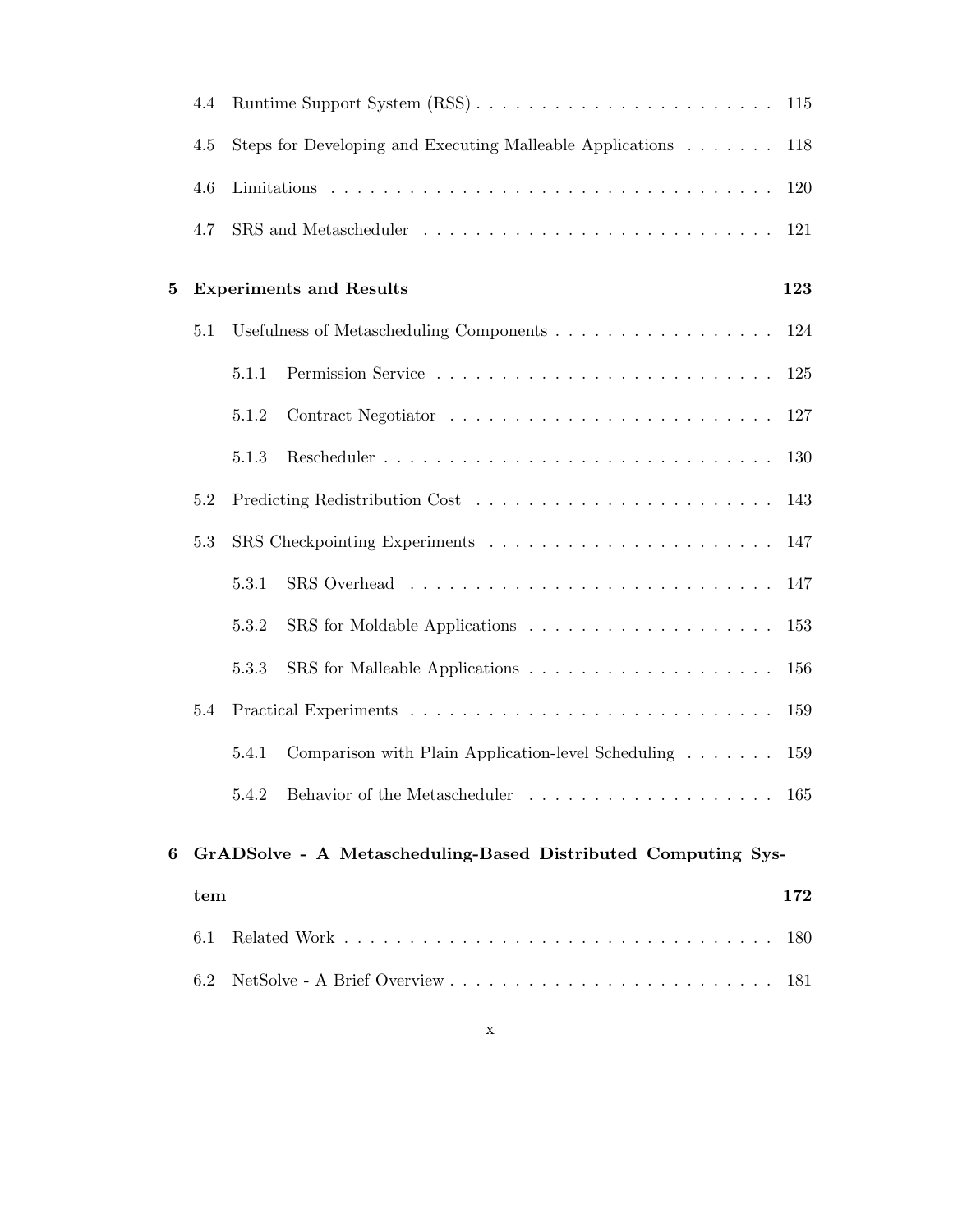|                     | 6.3        |                                                                         | 184 |
|---------------------|------------|-------------------------------------------------------------------------|-----|
|                     | 6.4        |                                                                         | 188 |
|                     |            | 6.4.1                                                                   | 189 |
|                     |            | 6.4.2<br>Library Writers                                                | 190 |
|                     |            | 6.4.3                                                                   | 197 |
|                     | 6.5        | Execution Traces in GrADSolve - Storage, Management and Usage           | 204 |
|                     | 6.6        |                                                                         | 209 |
|                     | 6.7        |                                                                         | 212 |
| 7                   |            | <b>Conclusions and Future Work</b>                                      | 216 |
|                     | 7.1        |                                                                         | 216 |
|                     | 7.2        |                                                                         | 220 |
| <b>Bibliography</b> |            |                                                                         | 226 |
|                     | Appendices |                                                                         |     |
|                     |            | A Algorithms                                                            | 247 |
|                     |            |                                                                         | 247 |
|                     |            | A.2 Calculation of Approximate Remaining Execution Time of an Executing |     |
|                     |            |                                                                         | 248 |
|                     | A.3        |                                                                         | 250 |
|                     |            |                                                                         | 252 |
|                     | A.5        |                                                                         | 255 |
|                     |            |                                                                         |     |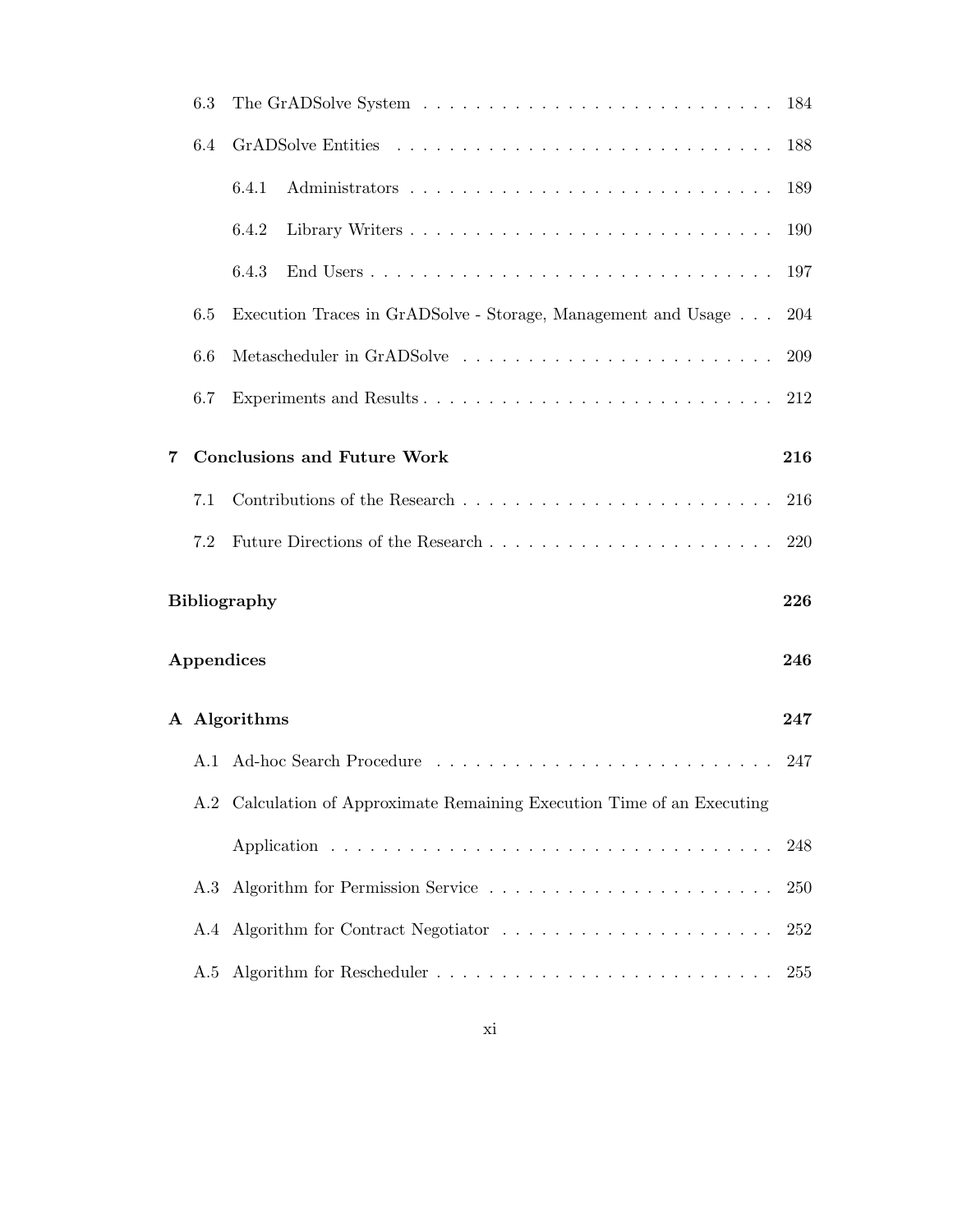#### **B SRS Library Reference 257**

#### **Vita 280**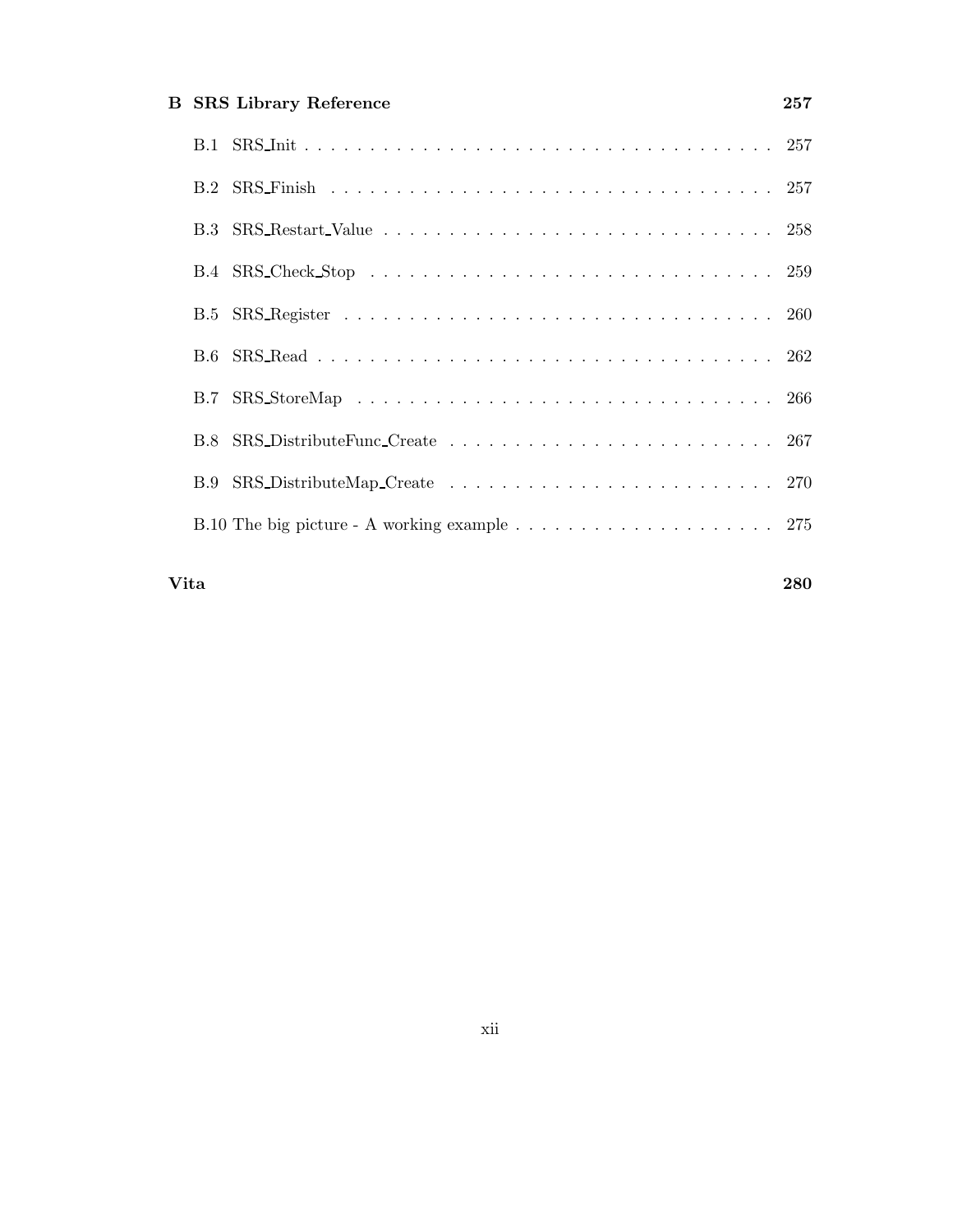# **List of Tables**

|     | 2.1 GrADS testbed resource characteristics 37                          |  |
|-----|------------------------------------------------------------------------|--|
| 3.1 | Times for rescheduling phases for ScaLAPACK QR application $\ldots$ 97 |  |
|     |                                                                        |  |
| 5.2 | Details of Periodic Checkpointing used for Figure 5.10 149             |  |
| 5.3 | Details of Periodic Checkpointing used for Figure 5.11 151             |  |
| 5.4 |                                                                        |  |
|     | 6.1 Machines chosen for application execution 214                      |  |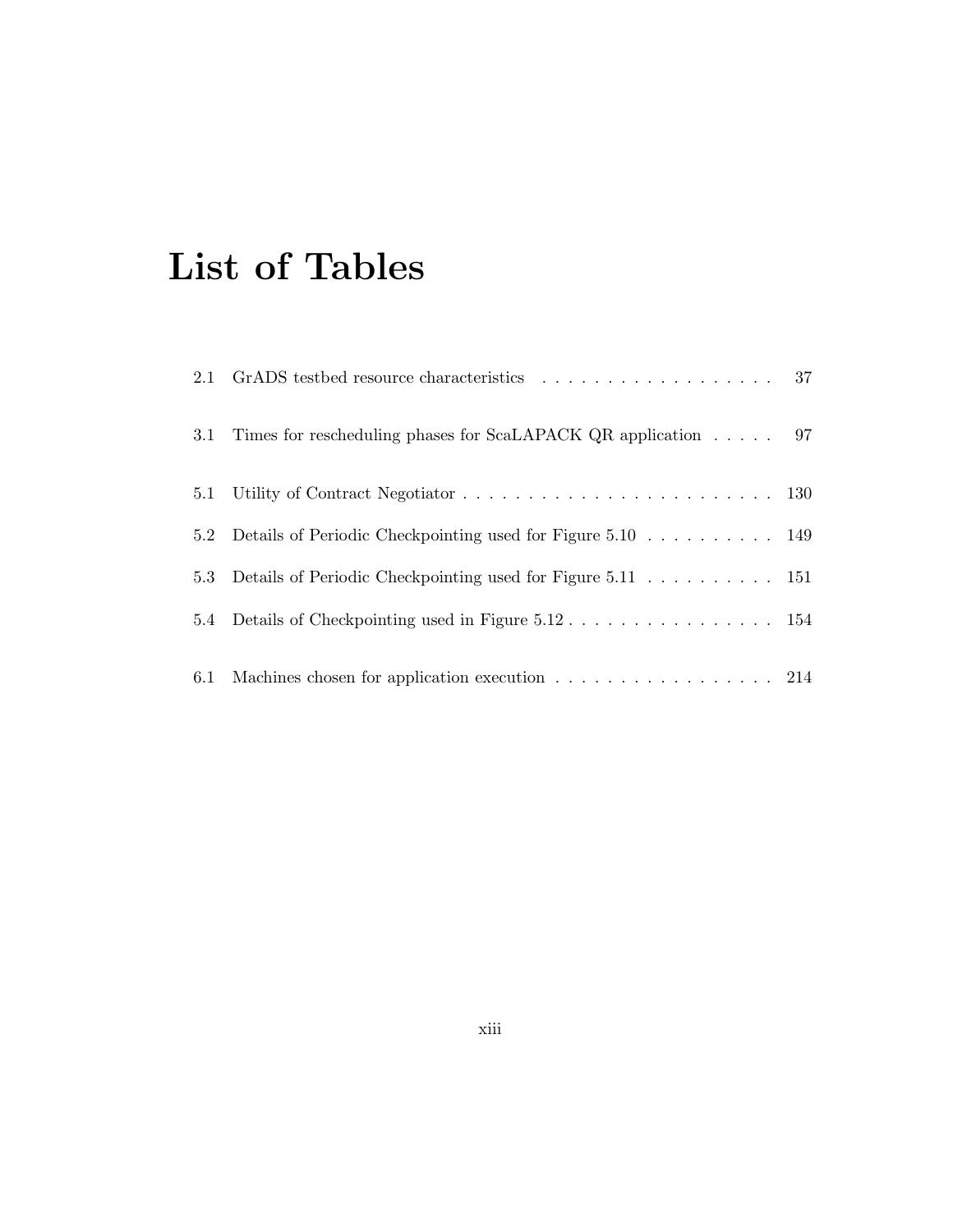# **List of Figures**

| 2.1 | GrADS Architecture for Numerical Libraries                                   | 31 |
|-----|------------------------------------------------------------------------------|----|
| 2.2 |                                                                              | 33 |
| 2.3 | Validation of execution model on a homogeneous cluster for matrix size       |    |
|     |                                                                              | 38 |
| 2.4 | Validation of execution model on a homogeneous cluster for different         |    |
|     |                                                                              | 39 |
| 2.5 | Validation of execution model on a heterogeneous environment for matrix      |    |
|     |                                                                              | 40 |
| 2.6 | Validation of execution model on a heterogeneous environment for matrix      |    |
|     | size $16000$ - Execution times every 12 loop iterations                      | 41 |
| 2.7 | GrADS overhead on a homogeneous cluster $\ldots \ldots \ldots \ldots \ldots$ | 43 |
| 2.8 | GrADS execution across the entire GrADS testbed                              | 45 |
| 2.9 | Result of deficiency of the GrADS architecture                               | 48 |
| 3.1 |                                                                              | 58 |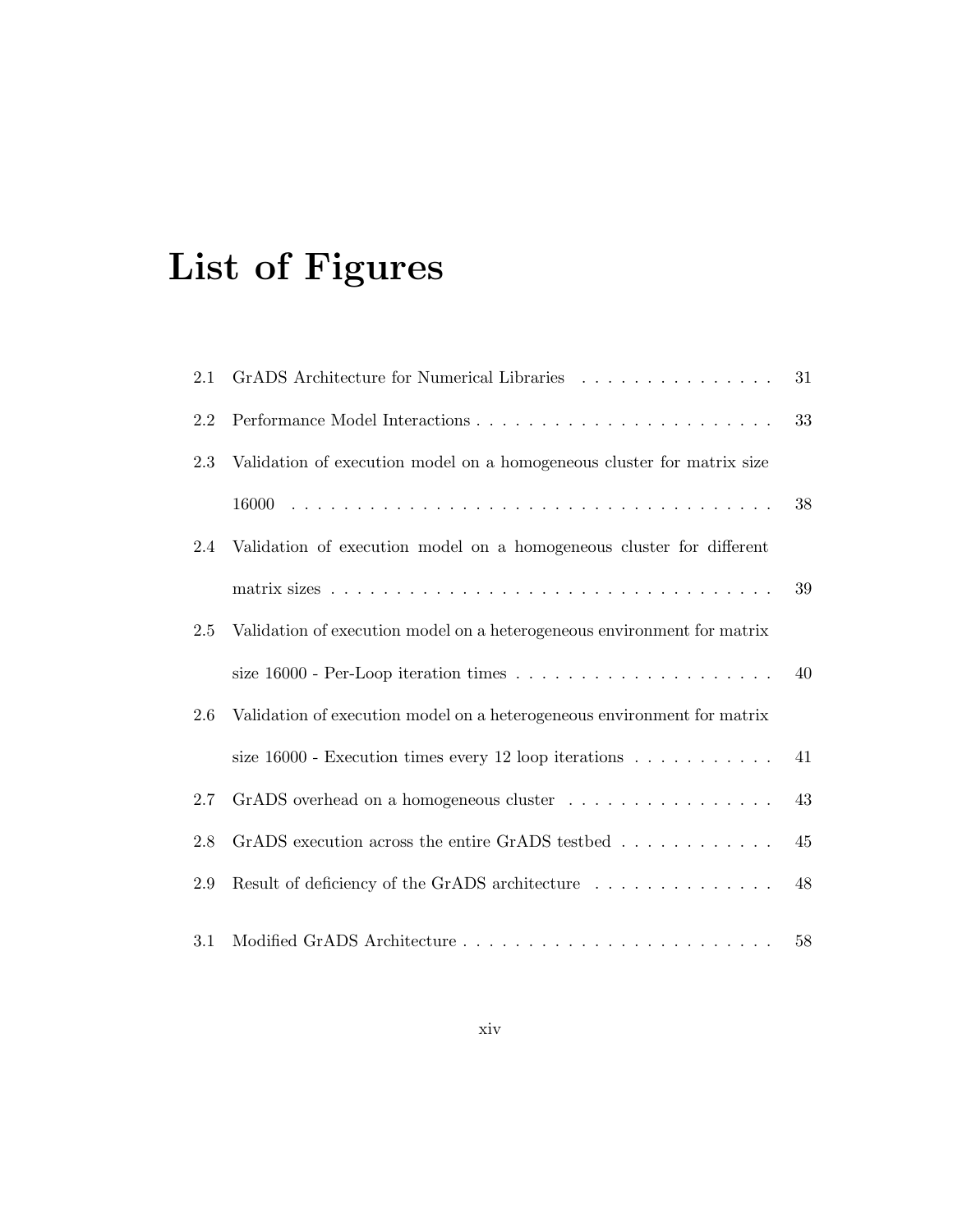| 3.2     |                                                                                          | 62  |
|---------|------------------------------------------------------------------------------------------|-----|
| 3.3     | Metascheduler and interactions $\ldots \ldots \ldots \ldots \ldots \ldots \ldots \ldots$ | 63  |
| 3.4     |                                                                                          | 74  |
| $3.5\,$ |                                                                                          | 89  |
| 4.1     | A Data Map representing a data distribution of a data of size 4000 units                 | 112 |
| 4.2     |                                                                                          | 114 |
| 4.3     |                                                                                          | 116 |
| 4.4     |                                                                                          | 119 |
| 5.1     | Free memory available on a opus machine during the execution of $app1$                   |     |
|         |                                                                                          | 126 |
| 5.2     |                                                                                          | 127 |
| 5.3     |                                                                                          | 133 |
| 5.4     | Effect of Amount of Load on Migration                                                    | 135 |
| 5.5     | Effect of Load Introduction Time on Migration                                            | 137 |
| 5.6     |                                                                                          | 140 |
| $5.7\,$ |                                                                                          | 142 |
| 5.8     |                                                                                          | 146 |
| 5.9     | Overhead in SRS on a homogeneous cluster (No Checkpointing)                              | 148 |
|         | 5.10 Overhead in SRS on a homogeneous cluster (Periodic Checkpointing).                  | 150 |
|         |                                                                                          | 152 |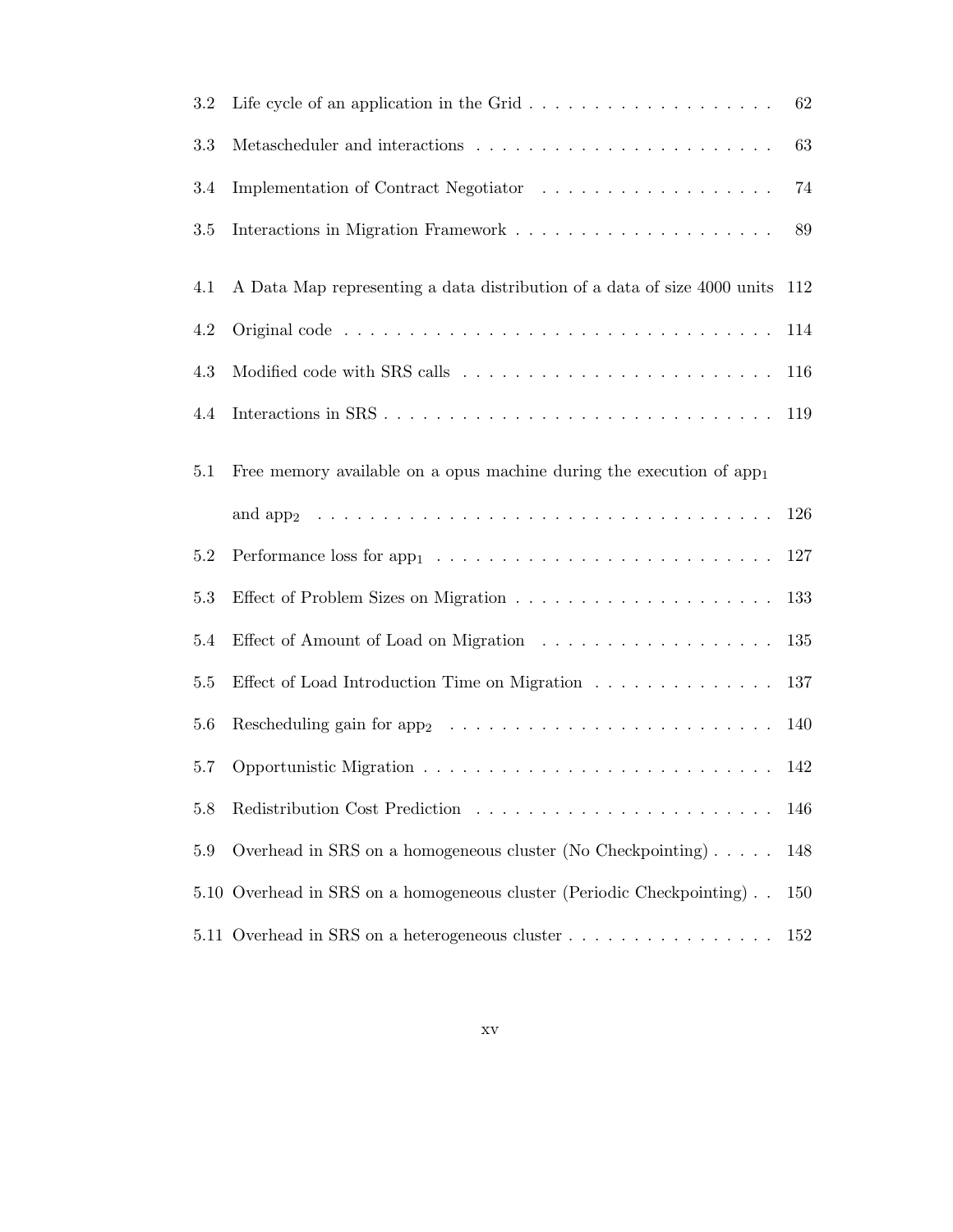|     | 5.12 Times for Checkpoint Writing and Reading when the application was                          |     |
|-----|-------------------------------------------------------------------------------------------------|-----|
|     |                                                                                                 | 154 |
|     | 5.13 Times for Checkpoint Writing and Reading when the application was                          |     |
|     | restarted on opus machines $\ldots \ldots \ldots \ldots \ldots \ldots \ldots \ldots$            | 155 |
|     | 5.14 Times for Checkpoint Writing and Redistribution when the application                       |     |
|     | was restarted on different number of processors $\dots \dots \dots \dots \dots \dots \dots$ 157 |     |
|     | 5.15 Times for Checkpoint Writing and Redistribution for different problem                      |     |
|     |                                                                                                 | 158 |
|     | 5.16 Number of rejected applications in the presence and absence of metasched-                  |     |
|     |                                                                                                 | 161 |
|     | 5.17 Total times of all applications with and without the metascheduler                         | 162 |
|     | 5.18 Number of contract violations with and without the metascheduler                           | 163 |
|     | 5.19 Extent of contract violations with and without the metascheduler                           | 164 |
|     | 5.20 Different kinds of metascheduling decisions based on the amount of con-                    |     |
|     |                                                                                                 | 166 |
|     | 5.21 Mean response times of the jobs for different mean inter-arrival times                     | 168 |
|     |                                                                                                 | 169 |
|     |                                                                                                 | 170 |
| 6.1 |                                                                                                 | 182 |
| 6.2 |                                                                                                 | 187 |
| 6.3 |                                                                                                 | 191 |
|     |                                                                                                 |     |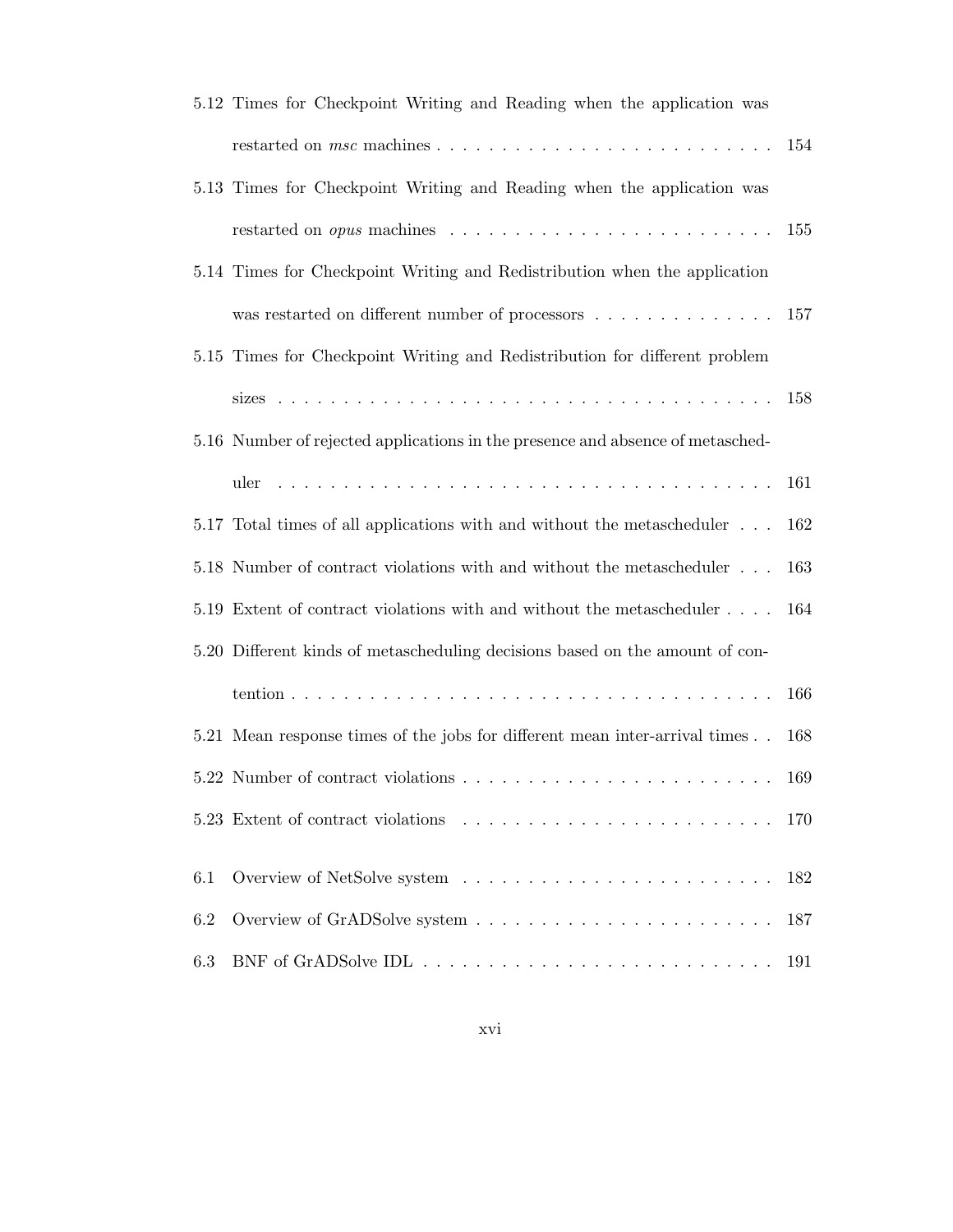|     | 6.4 An example GrADSolve IDL for a ScaLAPACK QR problem 192                                              |  |
|-----|----------------------------------------------------------------------------------------------------------|--|
|     | 6.5 XML document generated for the IDL in Figure 6.4 193                                                 |  |
|     | 6.6 A Performance Model template generated by the GrADSolve system for                                   |  |
|     | the QR problem $\ldots \ldots \ldots \ldots \ldots \ldots \ldots \ldots \ldots \ldots \ldots \ldots 196$ |  |
| 6.7 | A QR Performance Model filled with library writer code 198                                               |  |
|     | 6.8 GrADSolve C client code for the QR problem $\ldots \ldots \ldots \ldots \ldots$ 200                  |  |
|     | 6.9 Data staging and other GrADSolve overhead 213                                                        |  |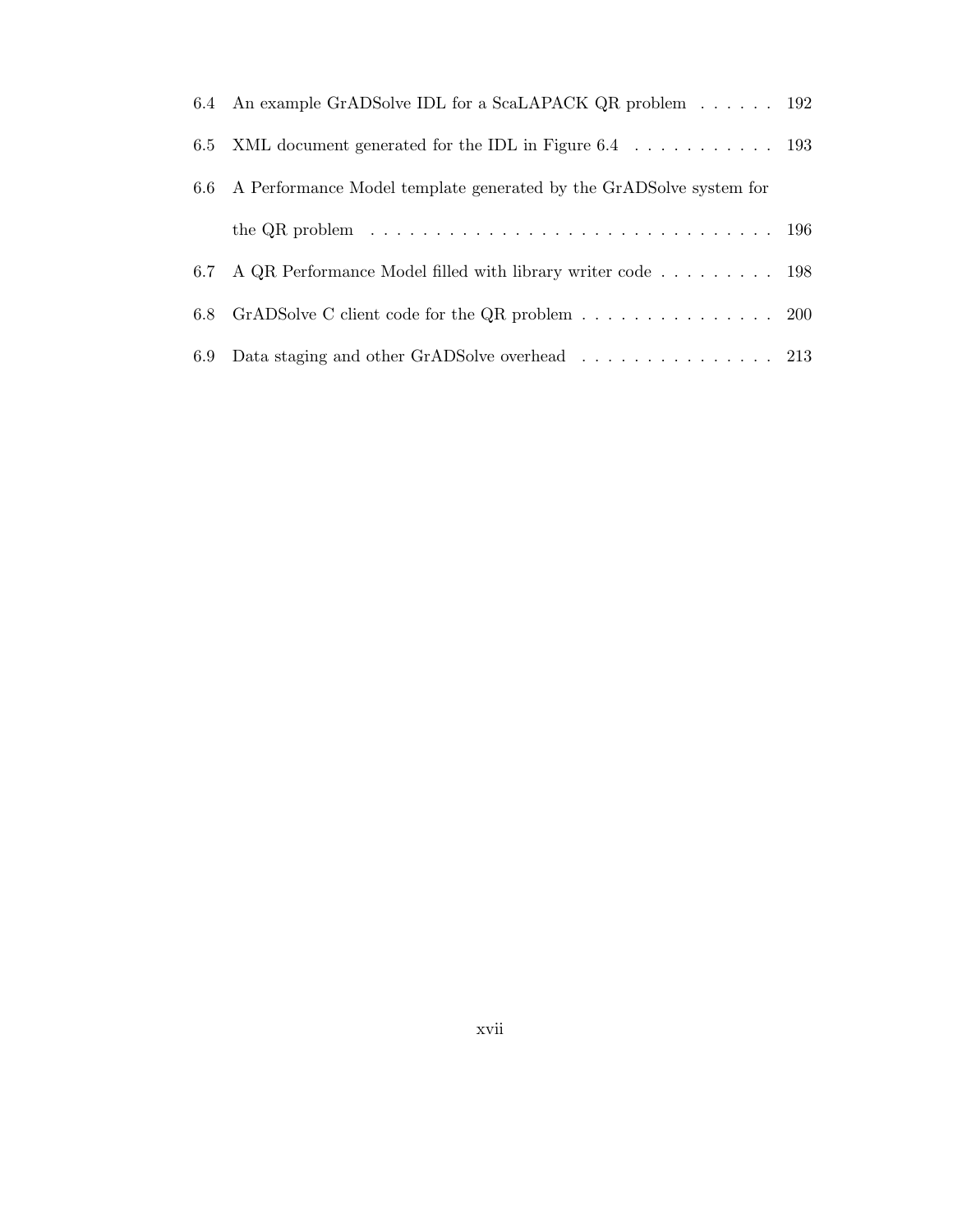### **Chapter 1**

### **Introduction**

Over the years, computing environments have evolved from single-user environments to Massively Parallel Processors (MPPs), networks of workstations, distributed systems and more recently Grid computing systems. The transition from MPPs to networks of workstations helped to increase the ability of common users to solve some large problems. By linking together commodity processors with cheap network connections, it was possible to submit and solve large problems that were previously solvable only in costlier MPPs available only at certain privileged locations like super computing centers.

With the advent of Internet, different networks of workstations with different capabilities were connected to each other to form **distributed computing systems**. These distributed computing systems possessed both hardware and software capabilities from disparate sites and were often heterogeneous in terms of the hardware configurations, operating systems and network connections. Users by utilizing these distributed systems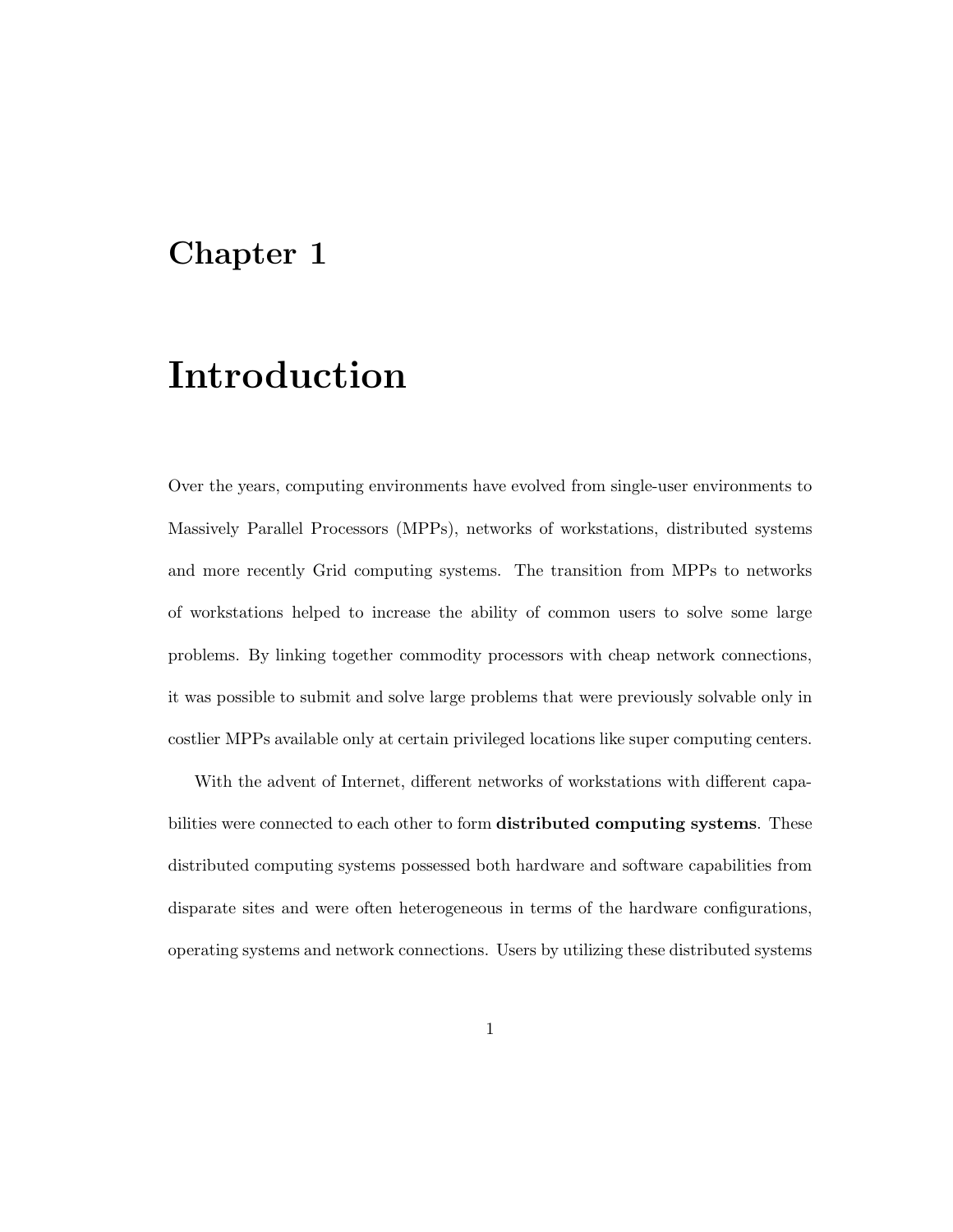were able to solve problems that required resources that were often not available at their own sites. The smooth functioning and maintenance of these distributed computing systems necessitated the provision of system support tools that provided a range of services like user interfaces, programming environments, programming language tools, operating system services including file services, storage services, process spawning, process management, security infrastructures and most important of all, allocation or scheduling of resources to jobs. The extent and types of theses services provided by a distributed system defined the characteristics of the system. The users' perspectives of problem solving also changed from the traditional sequential programming to parallel programming and distributed computing. New algorithms were developed that leveraged the vast set of resources available in the distributed computing systems.

**Grid computing systems** are the latest computing environments and have been gaining popularity for the past few years. Grid computing systems can be considered as an extension or abstraction of distributed computing systems, but in which the number and heterogeneity of the systems are much higher. "In the world of high-performance computing, a grid is an infrastructure that enables the integrated, collaborative use of high-end computing systems, networks, data archives, and scientific instruments that multiple organizations operate" [90]. Users, by plugging their systems to Grid computing systems can potentially use the vast number of services that are available in the Grid similar to the way in which electrical appliances can draw power from the electrical power grid. Grid computing also provides an opportunity for collaborative computing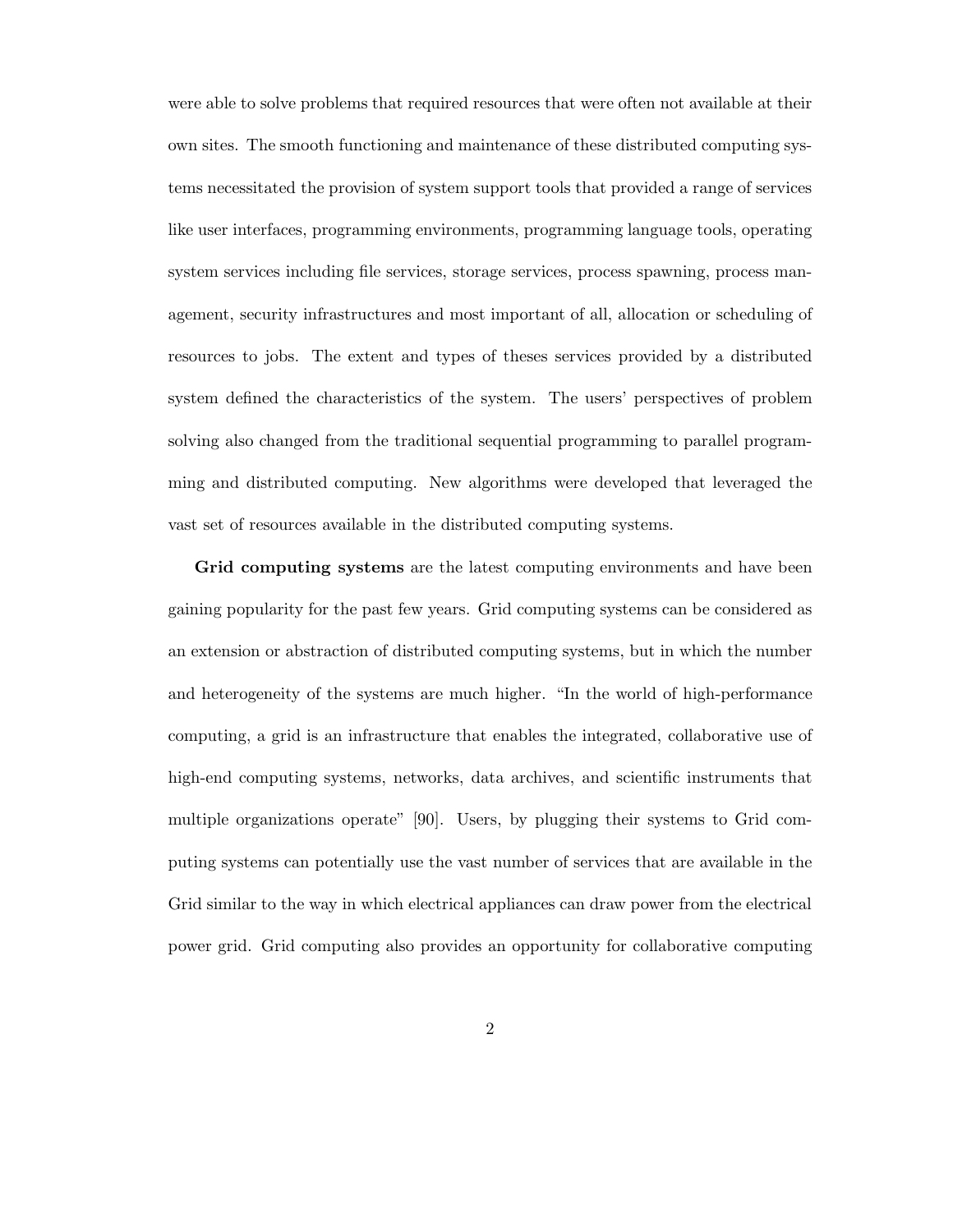in which different users across the grid can collaborate towards solving a large application. Thus, for example, it is possible to start a phase of an application at one site, start another phase of the application at a different site and view the progress of the application through a graphical output on some other site. Due to the large number of resources involved in Grid computing, the load dynamics and the instability of the systems and security violations on the systems can be potentially much higher when compared to those on distributed computing systems. Hence the development of robust Grid system software to maintain the resources and jobs assumes great importance. There have been considerable efforts in developing Grid system software including the services for resource allocation, job management, stable communication infrastructures, information services to maintain records of different states of the Grid systems etc. The Grid has been put to practical use in some situations and have also been demonstrated to solve some Grand Challenge problems.

One of the visions of the distributed and Grid computing systems is to use systems for large-scale computing the way World Wide Web has been successfully used for retrieving information and in some cases solving small-scale problems. In order for this vision to be realized, robust mechanisms for allocating jobs to resources have to be incorporated into these distributed and Grid systems. The problem of *scheduling* jobs to resources has been studied extensively since the advent of time-sharing operating systems and a large number of scheduling disciplines have been developed. Different scheduling disciplines were designed to meet different objectives of scheduling in the systems. With the arrival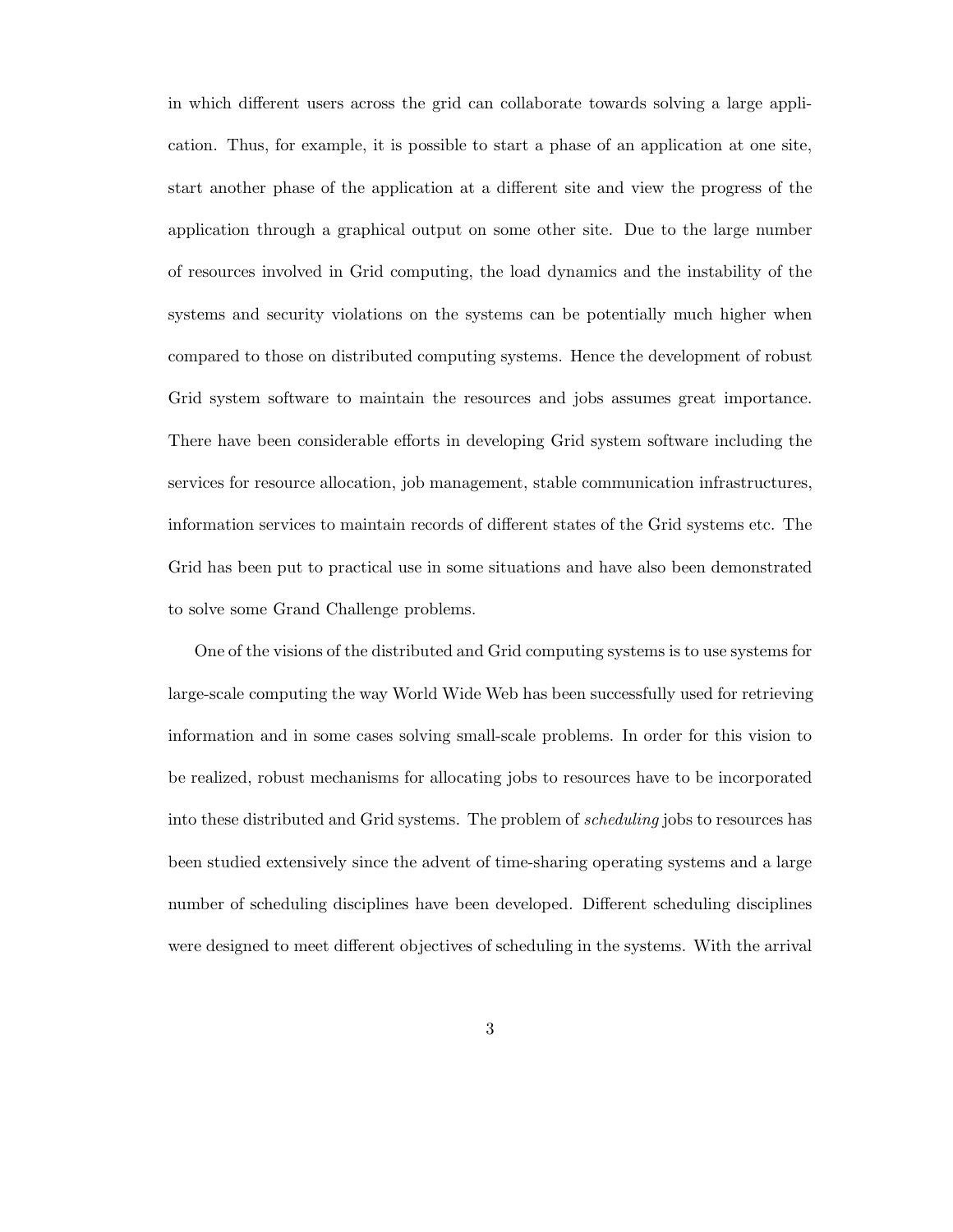of dynamic environments like Grid computing, it is necessary to revisit some of the scheduling objectives and to evaluate the applicability of the scheduling methodologies to the distributed and Grid computing systems. The next section presents an overview of the different efforts in the area of scheduling in distributed systems.

### **1.1 Scheduling in Distributed Systems**

Existing scheduling systems for distributed computing can be categorized into different types based on different characteristics including the architecture for scheduling, scheduling objectives, the information used for scheduling decisions, the existence of rescheduling policies etc. In this section, only those categories of scheduling that are relevant to the research are discussed in brief. For a detailed description of different categories of scheduling, the reader is referred to [37].

An important categorization of scheduling systems is based on the objectives of scheduling. Most common objectives of scheduling systems include maintaining load balance of the systems, improving the system utilization, increasing the overall throughput of the system and minimizing the response times for individual jobs. Different scheduling systems are built with different sets of objectives and scheduling systems designed for meeting certain set of objective usually do not meet the other set of objectives. For example, a scheduling system tuned for increasing the throughput of the system may not necessarily meet the objective of minimizing the response times for individual applications.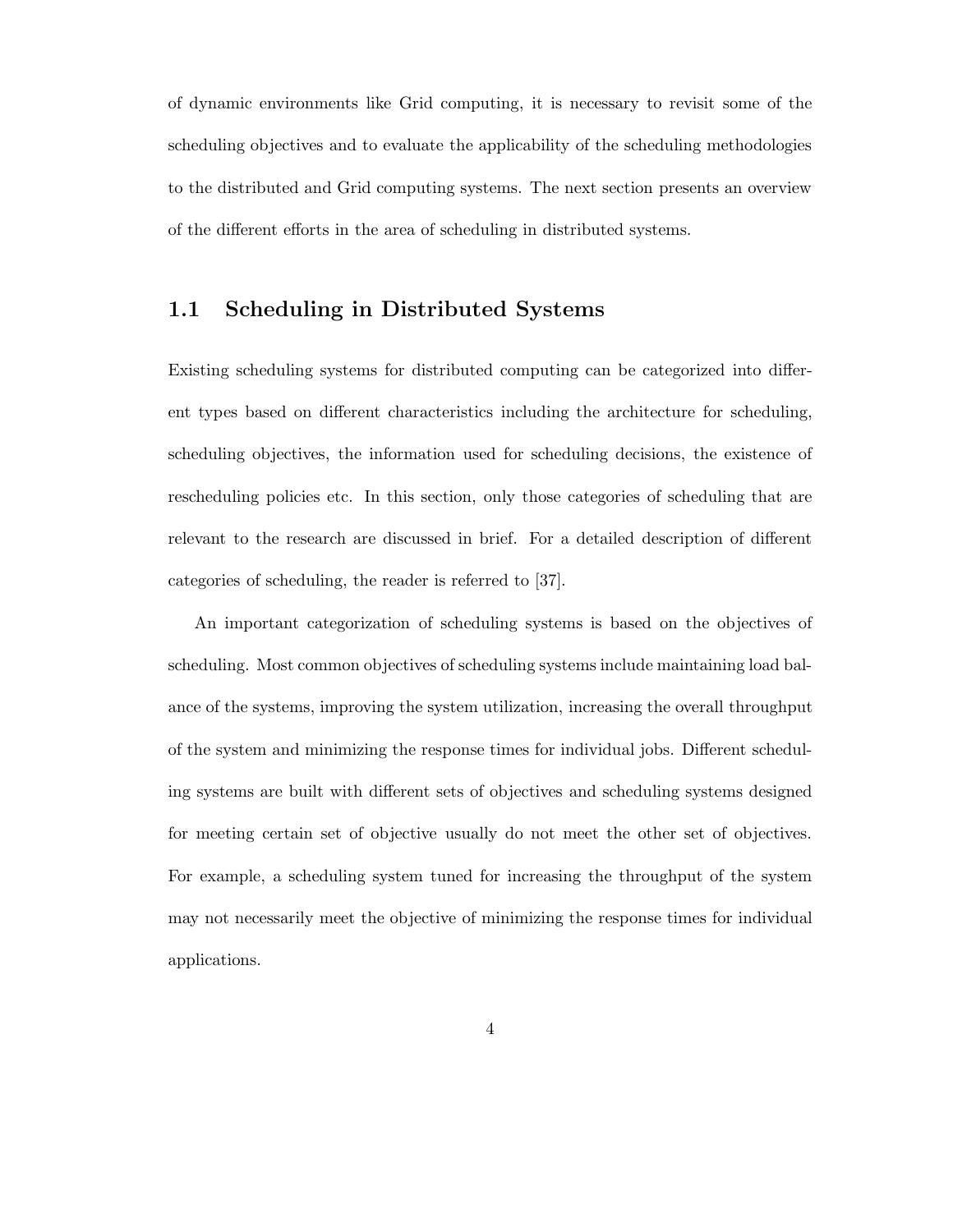Most of the scheduling systems for distributed and Grid computing are tuned for maintaining the load balance of the systems [16, 78, 112, 121, 59, 105, 48]. In these systems, the scheduling decisions are made such that the total load due to the jobs entering the system are almost equally distributed among all resources of the system. The assumption is that maintaining load balance in the system will lead to efficient resource utilization among all the jobs and this will in turn increase the throughput of the system. Very few scheduling systems are designed for increasing the throughput of the system [112]. In [112], high system throughput is provided by reducing the interference to the execution of an application by another application. Though this may lead to poor response times for the application, many applications can be accommodated in the system and completed within a given frame of time. There is another category of schedulers called high-performance schedulers [25] where the emphasis is to minimize the response or turnaround times of the applications [95, 59, 27, 113]. In these systems, the application specifies its properties including the total execution cost for the application and total memory and disk spaces consumed by the application etc. to the scheduling system. The properties of the application can be specified either by hard limits or by mathematical formulas or through execution simulation models. The scheduler uses the properties of the application and generates an *application-level schedule* which is a sub-optimal mapping of the application to the system resources aimed to provide high performance for the application. Though this scheduling strategy may not be beneficial to the system, it is useful for scheduling high performance applications.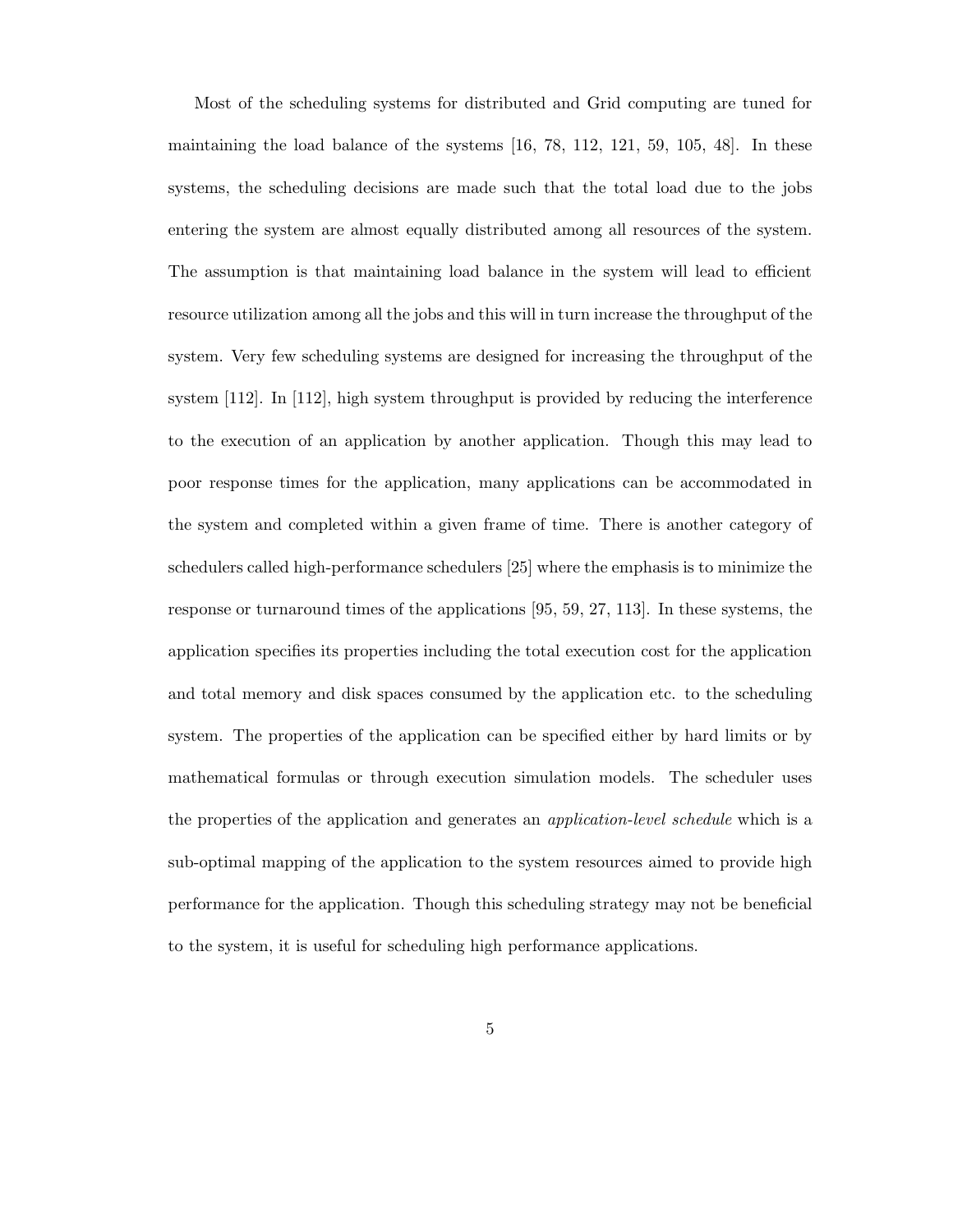Another important categorization of schedulers is based on the ability of the scheduling systems to preempt the executing applications in response to dynamic changes in system environments. Most of the scheduling systems for distributed computing follow run-to-completion (RTC) policy for the executing applications. However, the importance of preemption of applications under different conditions have been studied both theoretically [42] and through simulations [72, 88] and few preemptive scheduling systems have been built [80, 77, 46] to preempt the applications in response to changes in system environments. The main motivation for preemption of executing applications is to adapt to load changes both in terms of external load and number of jobs in the job queue thereby increasing throughput of the system. Preemption is also used to minimize the turnaround time of the applications. Although preemption has been widely used in traditional operating systems, it is a relatively new field in distributed systems.

And finally, scheduling systems can also be categorized based on their architecture. Most of the scheduling systems follow a centralized approach in which a central scheduler makes scheduling decisions for all jobs based on global information of the system. Recently, the benefits of multiple levels of scheduling systems have been studied using simulations [60, 68, 101]. While centralized schedulers can generate better schedules and involve less communication than multiple layers of schedulers, multiple levels of scheduling provides flexible scheduling in terms of different levels of scheduling policies and are more fault resilient than centralized scheduling.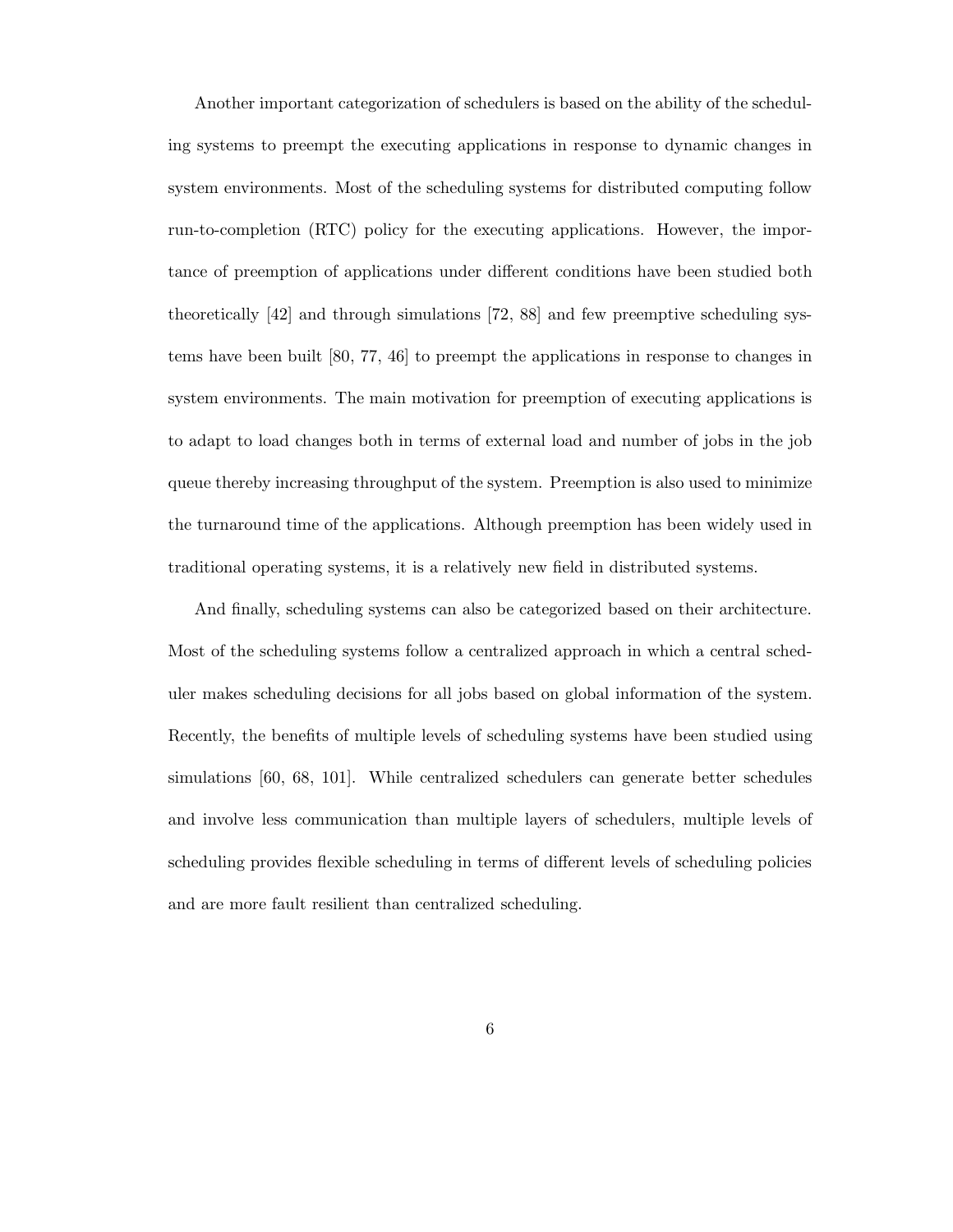#### **1.2 Problem Statement**

The focus of this research is to build a preemptive based metascheduling system for distributed and Grid computing that takes into account both application and system level considerations. The main objectives of the metascheduling system are to provide high performance to individual applications within the constraints of the system loads, to accommodate maximum number of applications into the system without overwhelming the system resources and to provide high throughput of the overall system. The dissertation also demonstrates an arbitration system that considers the problem of negotiating between different application schedulers. The scheduling system also deals with a framework for providing adaptive and realistic estimation of execution costs of the applications.

Secondly, this research dwells on building a user-level checkpointing library that will allow the application library writers to build malleable jobs which can migrate across distributed system resources and can change processor configuration and data distribution between migrations. The motivation of this portion of this research is to provide flexibility to the metascheduling system while scheduling different applications and reschedule the applications in the middle of the executions. This portion of the research also discusses the data structure for data map that is necessary for building the checkpointing library.

Finally, the research builds a flexible distributed computing framework that brings together the preemptible applications built by the application library writers using the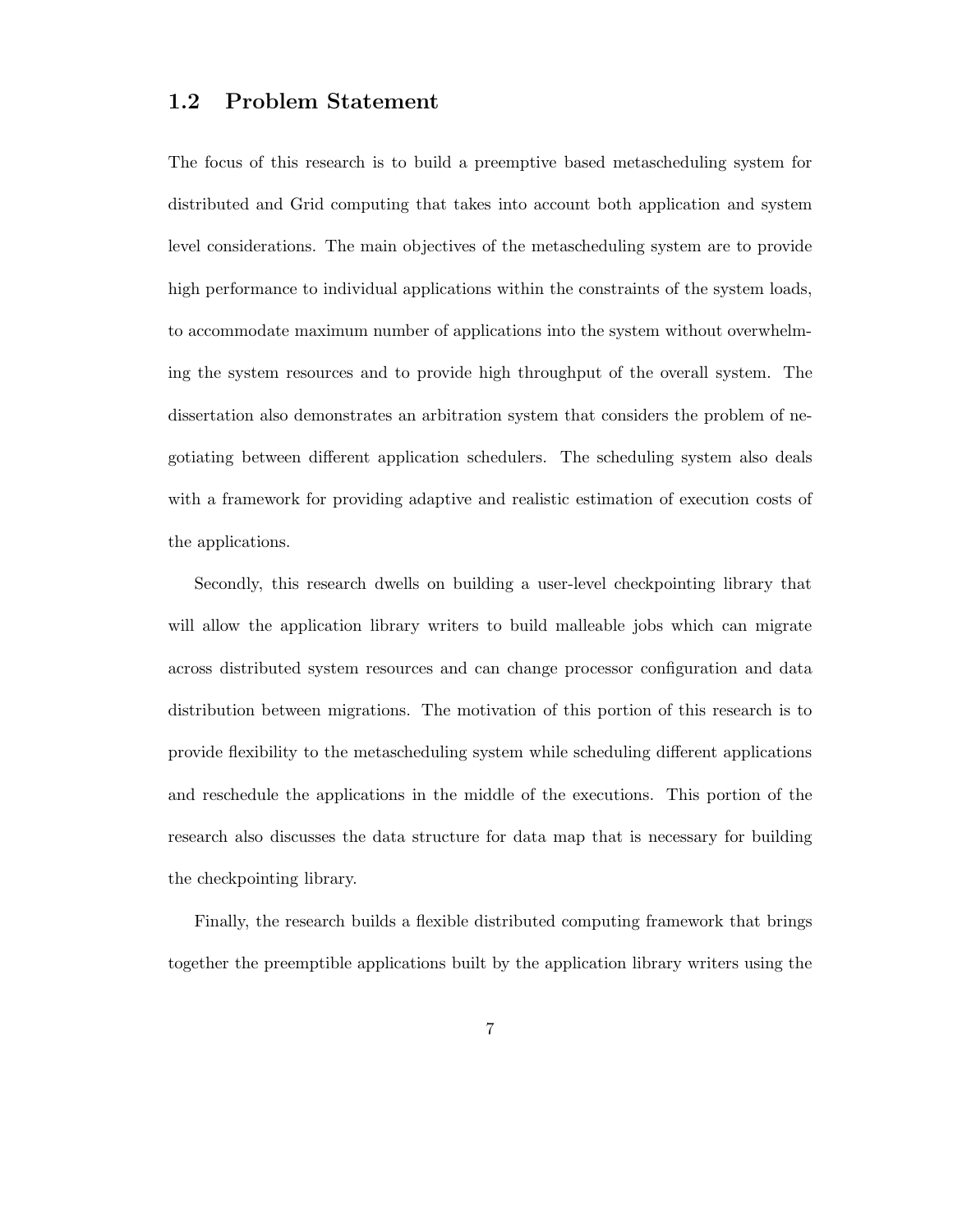checkpointing library and the metascheduling system that works with the preemptible jobs. The framework is flexible so as to allow the users to express different capabilities of the applications. The research also ponders over the special considerations that are necessary to deal with problems having roundoff error effect and mechanisms necessary to improve the confidence of the users of such problems in distributed environments.

### **1.3 Purpose of Study**

Of the different objectives for scheduling systems mentioned in an earlier section, the objectives of providing high performance to the applications, accommodating many applications into the system and providing high throughput for the system are considered by our scheduling system. Meeting these objectives is essential for distributed and Grid computing, especially if the vision of using distributed systems for computing similar to the way that World Wide Web is used for information has to be realized. There are few scheduling systems for distributed computing [95, 59, 27, 113] aimed to provide high performance to individual applications. These scheduling systems are attractive for distributed and Grid computing since they allow users to get fast response times for applications that may otherwise execute for long duration on local machines. Also, there are large number of Grand Challenge problems [4] for which large number of instantaneous results are absolutely needed. In addition to collating large number of supercomputing machines for solving these problems, it is also essential for generating scheduling strategies that are tuned for solution of each instance of the problems. The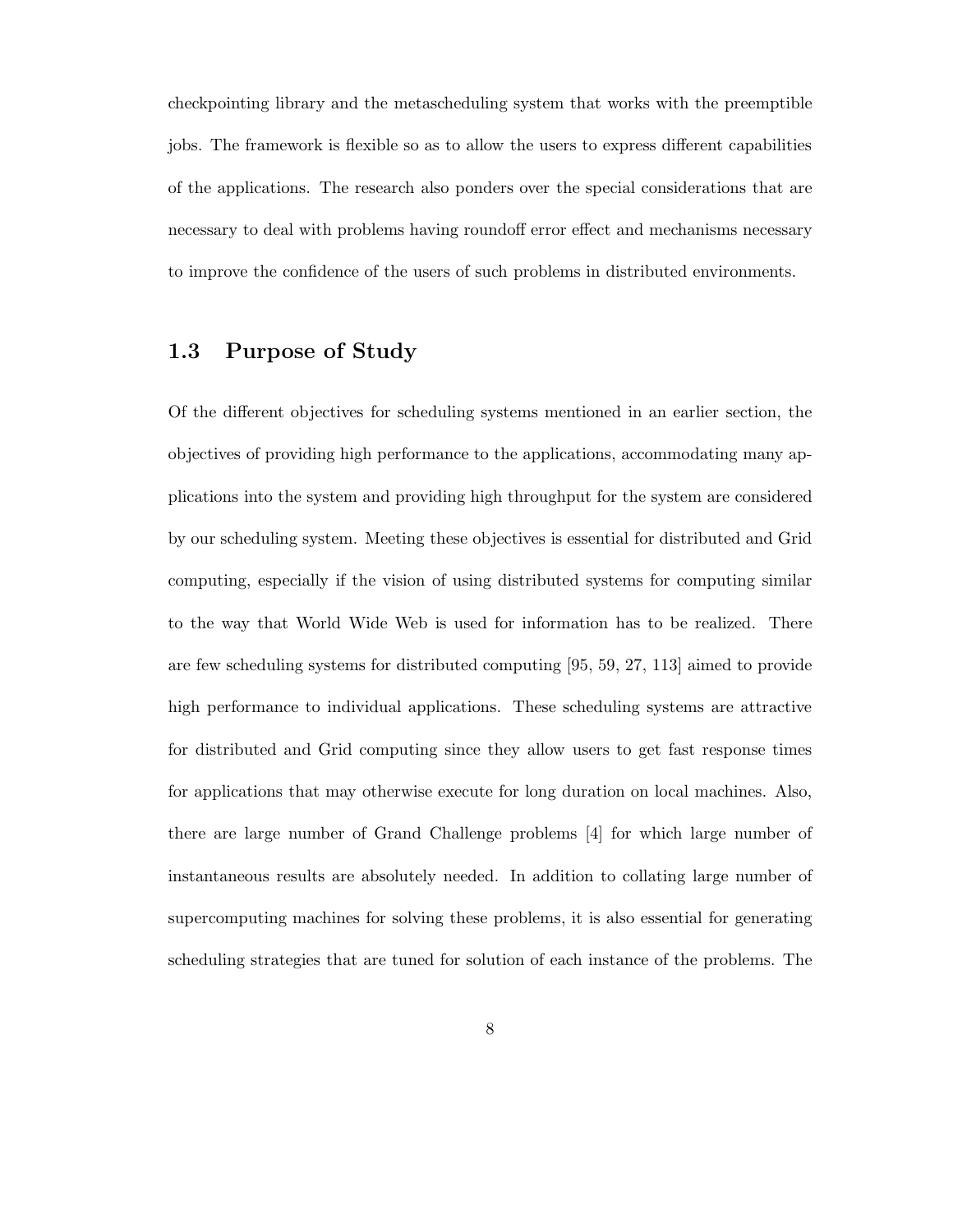existing high performance schedulers accomplish this task by requiring the application to specify problem constraints and complexities. Hence the mechanism of scheduling in high performance schedulers is called *application-level scheduling* [27].

While the existing high performance schedulers have been experimentally proven to provide fast response times, they can potentially hamper the performance of the system as well as the performance of competing applications especially when a number of applications are submitted simultaneously to the system in a multi-user distributed setting. This happens when the different application-level schedulers lay claim on same set of resources assuming the absence of competing applications. In the worst case, all the applications will be scheduled to the same resources and this leads to frequent swapping out of applications between the CPU and disks. This not only overwhelms the system resources but also defeats the whole purpose of high-performance schedulers to provide fast response times to applications. Hence there is a need for an arbitration mechanism that interacts with the application-level schedulers to oversee the progress of the applications and the smooth functioning of the system. Our research designs and implements this arbitration mechanism in the form of a *metascheduler*. The purpose of our metascheduler is to communicate with the different application-level schedulers to balance the interests of different applications. The metascheduler can also possess knowledge of the memory constraints for problem executions. Based on this knowledge and the total memory available in the system resources at a given point of time, it can either accept or reject an application-level schedule.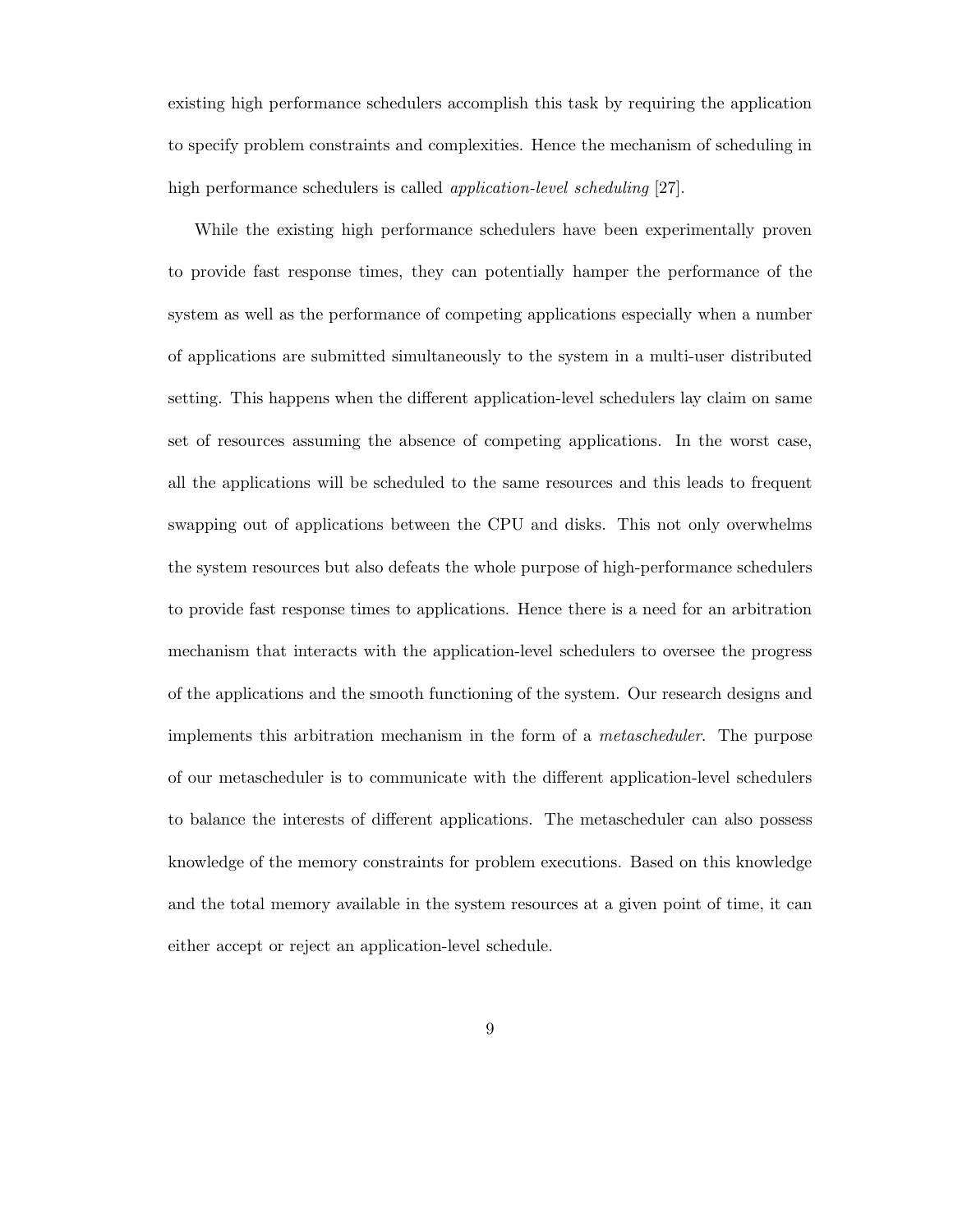The second objective of our scheduling system is to accommodate many applications into the system. This objective is necessary to provide functionalities in distributed computing similar to certain Web services like News services that provide information to many users during certain peak hours. But due to the potential coexistence of different problems with different sizes in distributed computing systems, some large problems can occupy most of the system resources and can force our metascheduler to reject the application-level schedules of the applications that arrive later into the system. This will lead to increase in probability of applications getting rejected at a given point of time. In this situation, preemption of executing large applications to accommodate small incoming applications will be helpful in realizing the second objective of our scheduling system. Hence our metascheduling system is built as a preemption based scheduling infrastructure. Since our objective is also to provide high performance to the applications, preemption of executing applications is based on the remaining execution times of the application. Hence our metascheduler also depends on a monitoring framework that monitors the progress of the applications and reports the remaining execution times of the applications based on the time complexity specified in the application-level schedules and the progress of the application.

The third and final objective of our scheduling system is to provide high system throughput. Though this objective may not be critical for individual users of the system, throughput is considered an attractive measure of the system for drawing users to the distributed systems. Though the implementation of our metascheduler to realize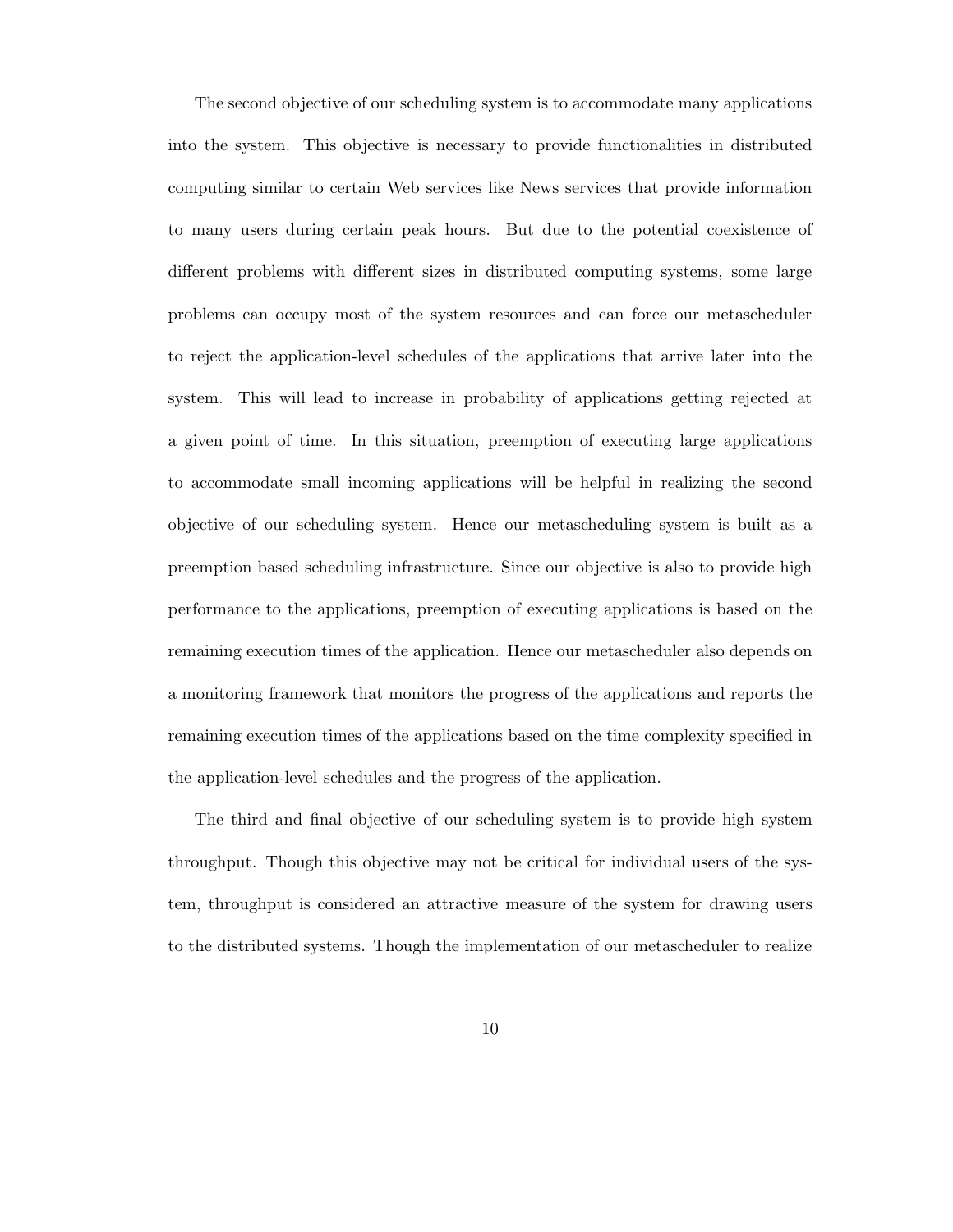the first two objectives of our scheduling system also leads to high system throughput, this may not necessarily be the case due to the large system dynamics associated with distributed computing resources. Hence preemption of applications is necessary to escape from heavily loaded resources and to utilize free resources due to completion of certain applications. Preemption is also necessary to prevent unfair advantage to large executing applications in the absence of which incoming small applications can be executed much faster. A powerful rescheduling framework is necessary to make appropriate decisions regarding if and when to reschedule the applications. Though the objectives of our metascheduling system are similar to the objectives of the scheduling systems like LSF [121] and PBS [9], our metascheduling system employs more robust policies for preempting and migrating applications than the other scheduling systems.

Since preemption of the executing applications is necessary to meet the different objectives of our scheduling systems, it is also necessary to enable the application library writers to easily build preemptible applications. The existing preemption based schedulers [72, 88, 80, 77, 46] either assume preemptible jobs using simulations [72, 88] or deal with moldable applications in which the applications can be stopped and continued on the same set of resources [80, 77] or work with less popular parallel programming languages [46]. Hence our research also focuses on building a user-level checkpointing library that the library writers can use in their applications to make their applications preemptible. The main focus of our checkpointing library is to help develop malleable jobs where applications can reconfigure in terms of processor configuration and data dis-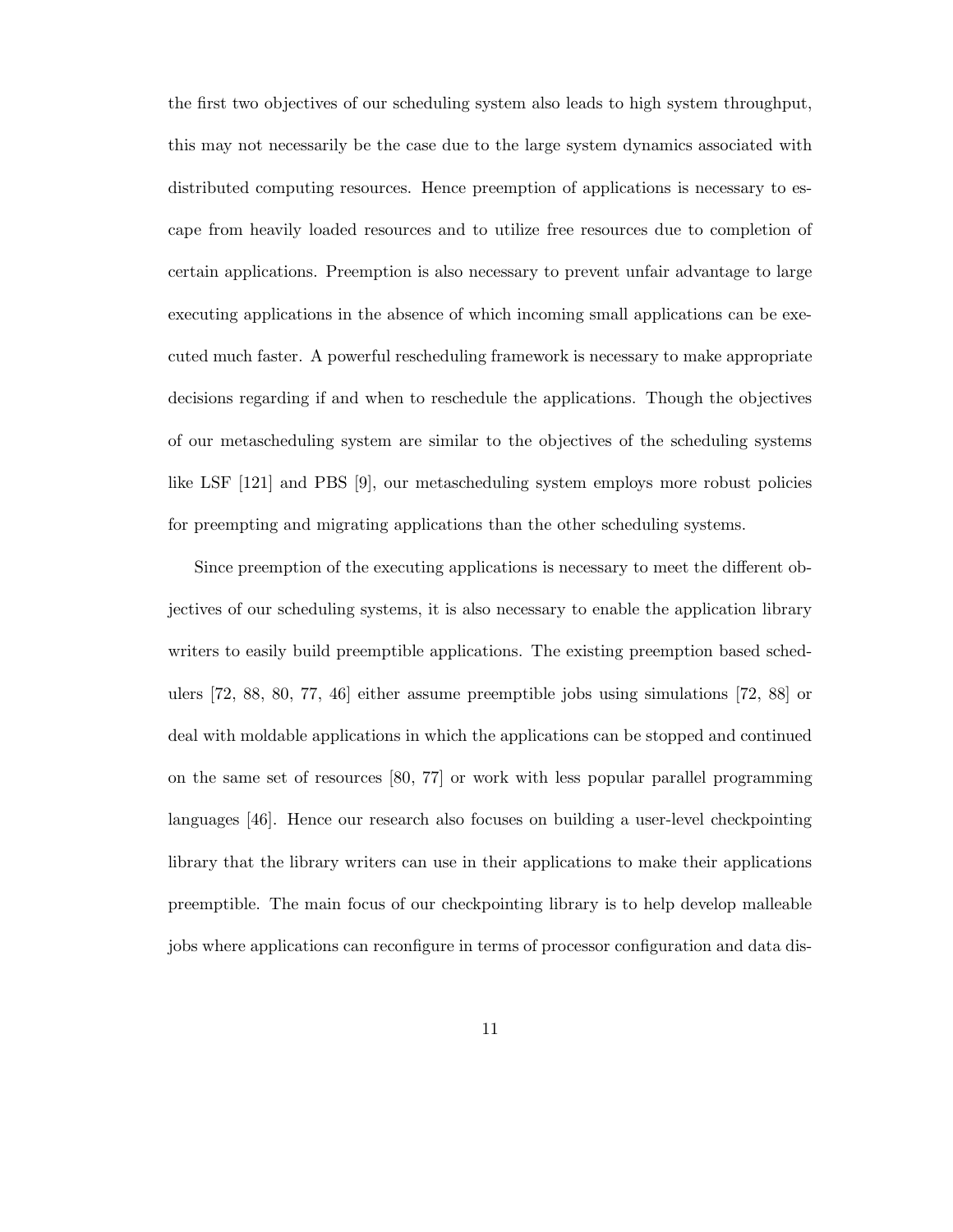tribution. This flexibility is necessary for our metascheduler to implement its scheduling policies.

The final focus of our research is to build an actual Grid computing system that consists of our metascheduling framework and deal with preemptible applications. In order for the Grid computing system to be usable, this area of research concentrates on building flexible frameworks where applications with different preemptible capabilities can coexist. The Grid computing system called GrADSolve is unique in that it helps maintain execution traces of the problem runs and use the execution traces for problem runs corresponding to similar problems. This feature is desirable for applications whose results depend on the processor configuration and data distribution.

Thus, to summarize, the contributions of our research are the following:

- 1. A scheduling system designed with meeting the objectives of providing high performance of the applications, accommodating many applications into the system and providing high system throughput.
- 2. A performance oriented rescheduling framework for distributed system that employs firm decisions for rescheduling the applications in response to dynamic load changes of the system.
- 3. A user-level checkpointing library that helps in the development of malleable applications.
- 4. A flexible Grid computing system that employs the policies of our metascheduler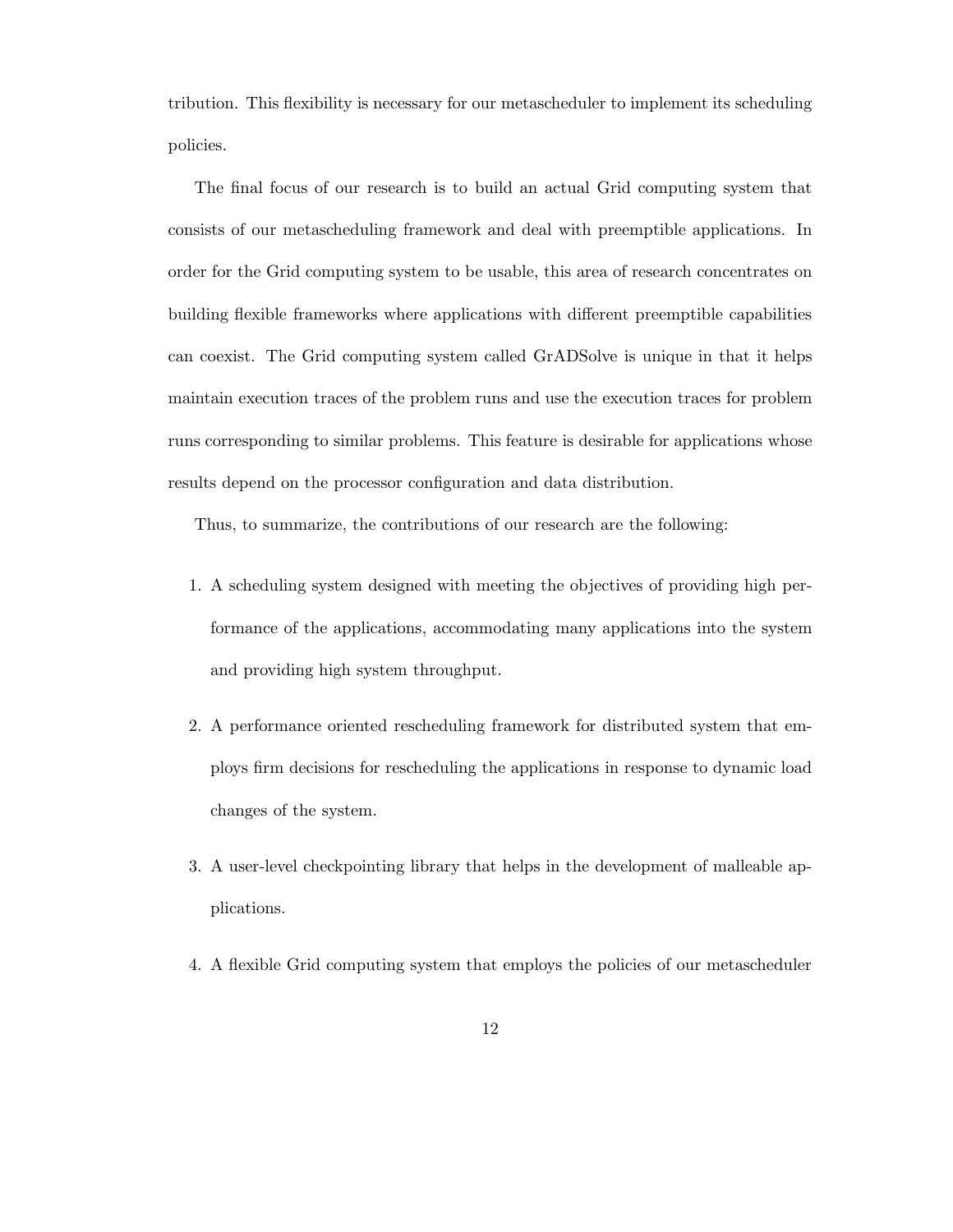and deals with application of different capabilities and properties.

Our research work is different from many relevant areas of existing research.

- 1. The research builds a first known scheduling system that provides a balance between providing high performance for the applications and high system throughput. Most of the existing systems can meet only one of the two objectives.
- 2. Our research also designs and implements a first known migration framework that takes into account the remaining execution times of the applications.
- 3. The user-level checkpointing library developed by this research is the first of its kind to allow reconfiguration of the parallel applications in terms of changing the number of processors and data distribution.
- 4. The Grid computing system implemented in the research allows the application library writers to express more number of application capabilities than most other Grid computing systems.
- 5. The Grid computing systems is Remote-Procedure-Call (RPC) based system. It is the first RPC system that allows the transportation of application data from the user's machine to the target machine based on the data distribution information provided by the application library writers.
- 6. And lastly, the Grid computing system built by the research is the first system that attempts to deal with applications whose results depend on the systems used for execution.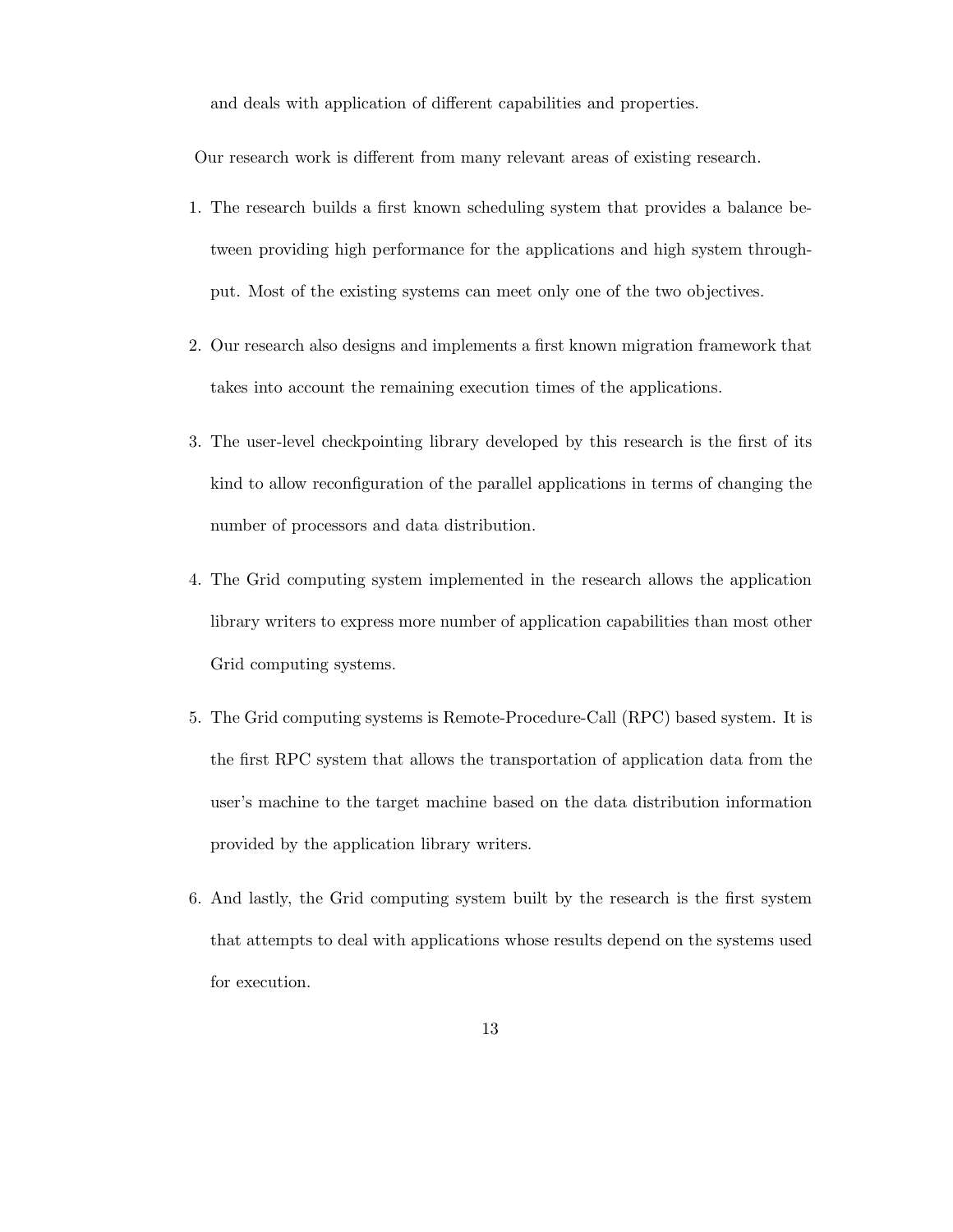Though our research is different from many existing relevant research areas, it also offers scope for extending some research efforts and collaborating with certain research partners. More and more applications in distributed computing systems have realized the importance of using application-level schedulers and have developed execution models for the applications to generate application-level schedules. Since our metascheduling system is not a wholesome scheduling system but interacts with application-level schedules, there is scope for interfacing our metascheduler with existing application level scheduling systems. Also, our user-level checkpointing library allows reconfiguration of applications using certain specific data distribution information provided in the Application Programming Interface (API). This data information can also be gathered from the API provided in other systems [63]. Hence it is possible to collaborate with other systems and enable the applications in those systems to be malleable thus providing different options to library writers to build malleable applications for use with our metascheduler. And lastly, the Grid computing system developed by the research that allows the coexistence of applications with different capabilities is a right start in the direction and can motivate other developers of Grid computing systems to deal with a comprehensive set of capabilities of the applications.

#### **1.4 Assumptions and Limitations of the Research**

The design, implementation and testing involved in the research have got few limitations that are worth mentioning.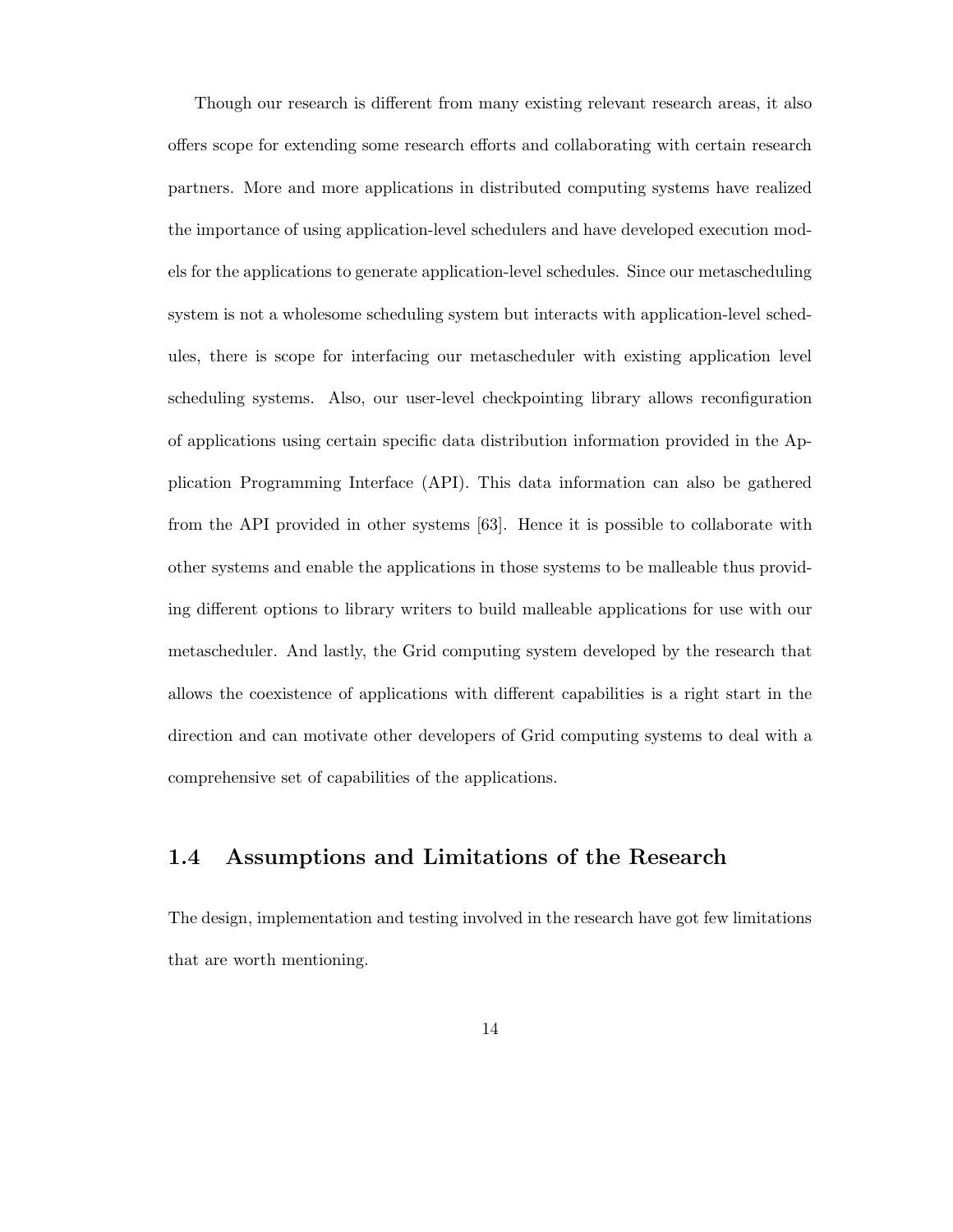- 1. The application-level scheduling involved in the research considers the entire set of resources in making scheduling decisions. In this approach, the local scheduling policies of the different domains containing the resources and the possible overhead caused by the local scheduling policies are not considered. This may be a drawback when the distributed system consists of different supercomputing centers with different administrative domains each implementing its own local scheduling policies and few of the domains may not be able to communicate to each other. We use a Grid computing toolkit with the help of which subprocesses of the application can span across different domains. Currently this Grid computing toolkit supports few kinds of systems although work is being made to interface the toolkit with other systems.
- 2. Currently, the scheduling framework assumes the existence of only regular applications in which all the sub processes exhibit the same kind of behavior. It does not take into consideration applications with different topologies like Master-Worker topology.
- 3. The applications must adhere to the single program multiple data (SPMD) programming model.
- 4. The user-level checkpointing library can be used with only message passing parallel programs based on MPI [98, 7]. It cannot be used in other kinds of parallel applications like shared memory based programs and data parallel applications.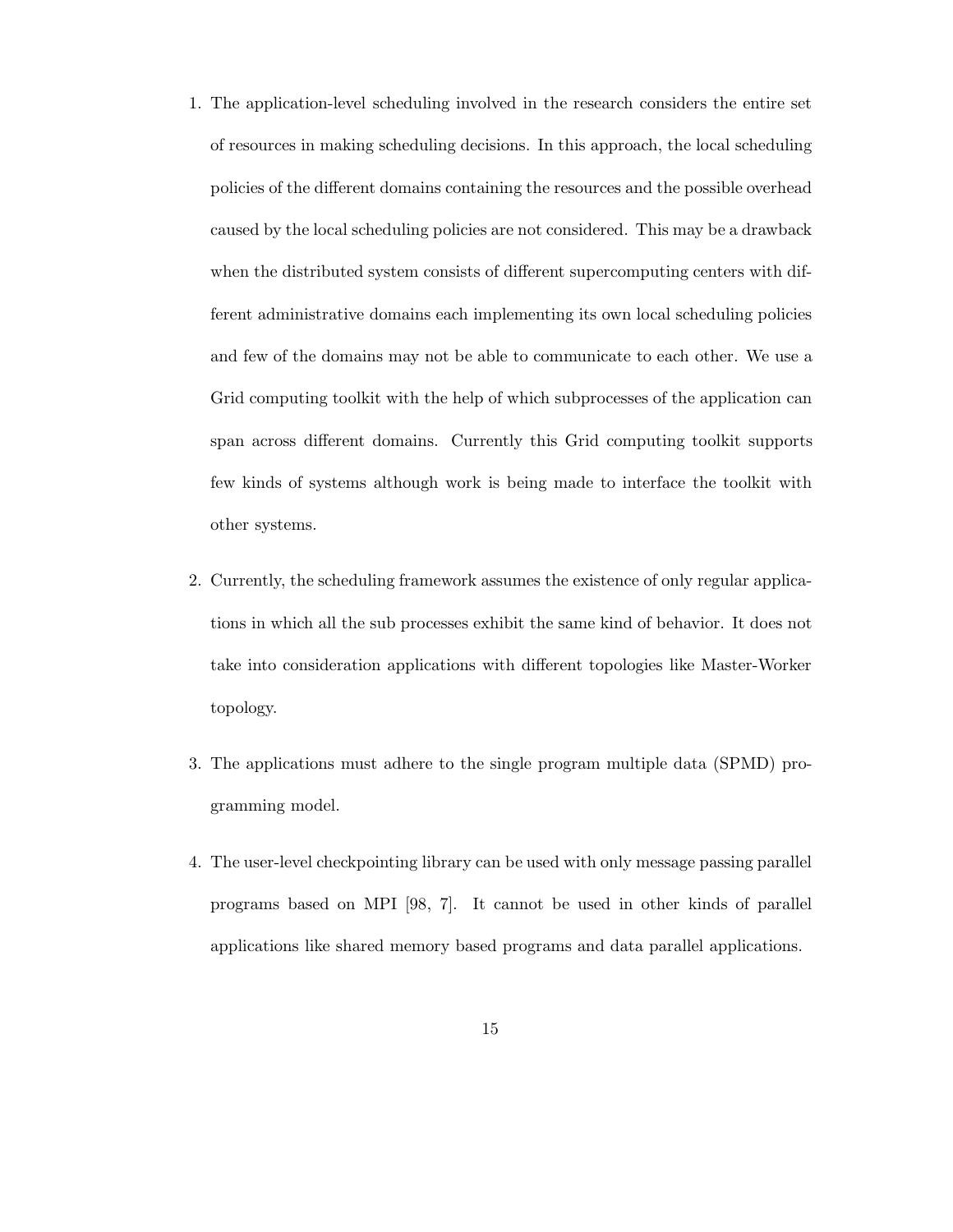5. The testing of the scheduling framework, the user-level checkpointing library and the Grid computing system were made on the systems available under the GrADS [26] computing testbed. Though the resources involved in the testbed possessed network heterogeneity, the heterogeneity of the computing nodes was limited.

#### **1.5 Definition of Terms**

- **API** Application Programming Interface.
- **Application-level scheduling** A kind of scheduling strategy where resources are selected for the execution of end application based on the application characteristics.
- **Application Manager** A driver that is invoked by the user and that invokes various modules leading to the solution of user's problem.
- **Checkpointing** Storing the various application states including the intermediate data and other process states in such a way that the application can be continued from the point when the applications states were stored by retrieving the stored information.
- **Contract Violations** Conditions when the execution of the end application does not progress as expected.
- **Execution Traces** Different information corresponding to executions of problems. The information can include the characteristics of the resources on which the applications are executed, the set of resources chosen for application execution, the data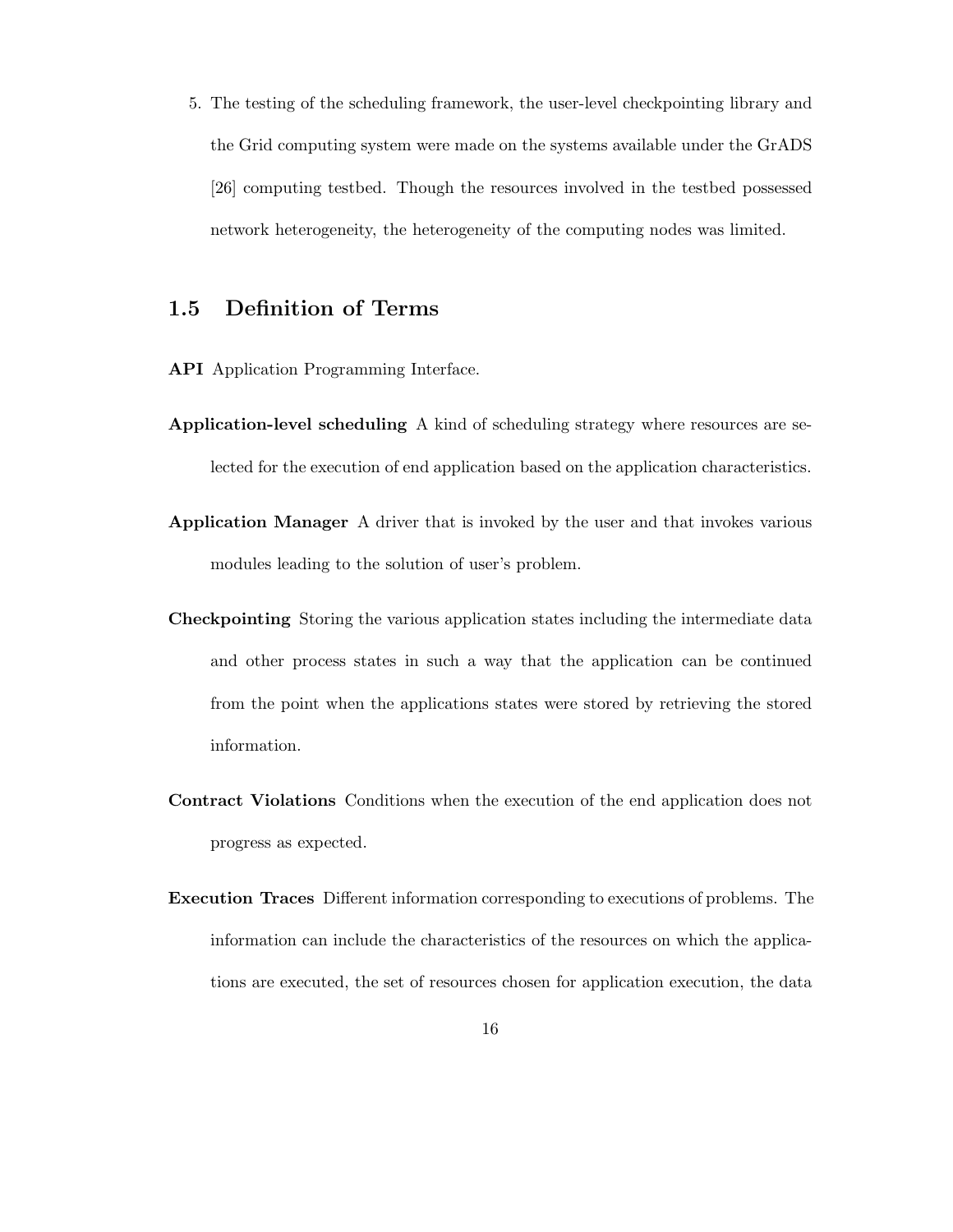distribution used for the application etc.

- **GrADS** Grid Application Development Software. A collaborative [26] project on Grid computing.
- **Grid** An abstraction of a collection of resources and a set of middleware services to support solution of problems on the resources.
- **Malleable applications** Parallel applications which can be stopped and continued on a different set of processors with different amount of parallelism.
- **Metascheduling** A methodology where may layers of schedulers that interact with each other to determine the set of resources for problem solving.
- **Moldable applications** Parallel applications which can be stopped and continued on the same set of processors.
- **MPI** Abbreviation for Message Passing Interface a standard for parallel programming using message passing.
- **Performance Contract** A set of parameters that express the expected performance of an application.
- **Rescheduling** To change the resource environments for application execution in the middle of the execution of the application.
- **Resource Selection** The phase where the set of available resources along with the resource characteristics are retrieved from an information system.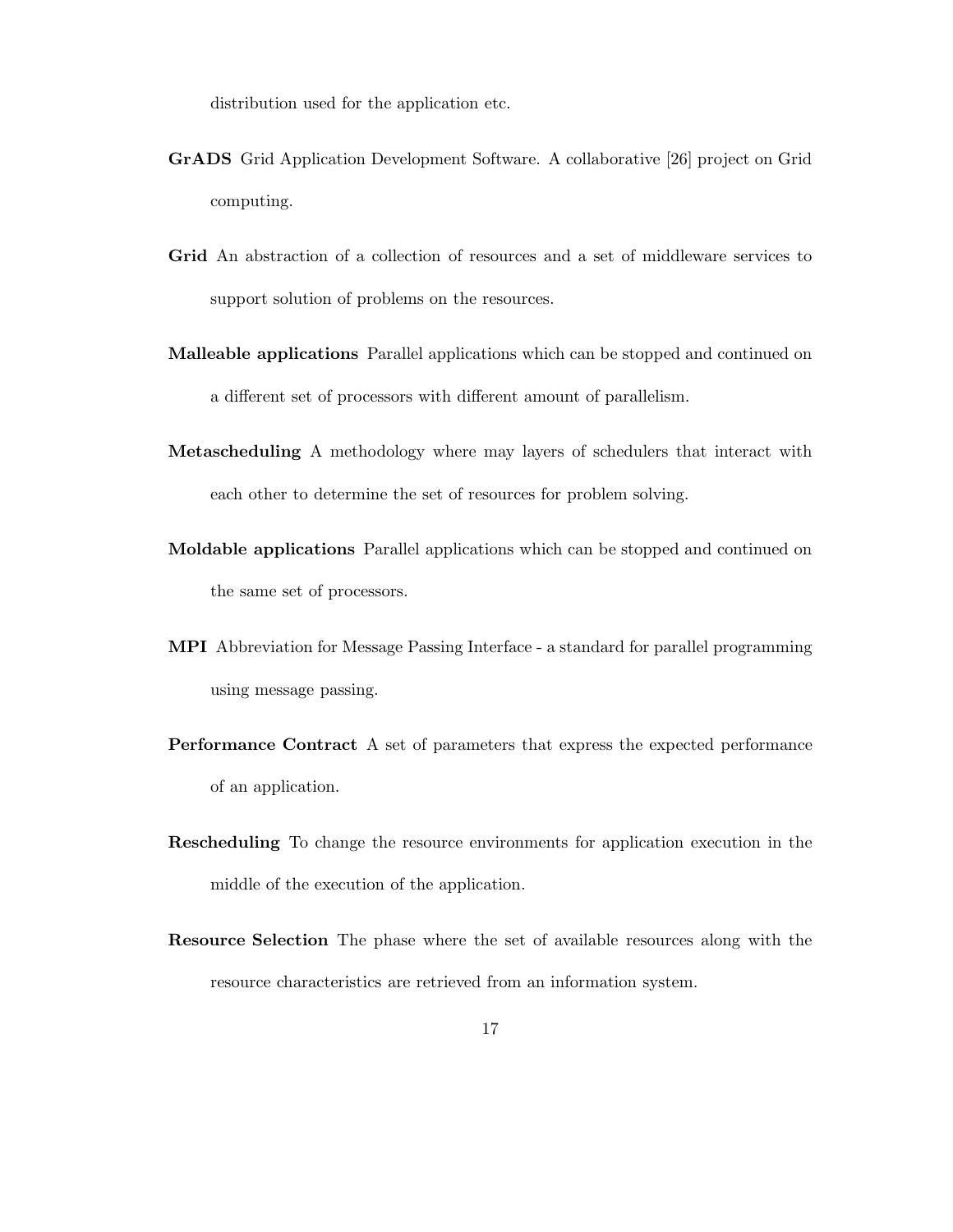**RPC** Abbreviation for Remote Procedure Call - a model of computing where the user invokes a procedure call that is executed on a set of remote resources.

## **1.6 Outline of the Dissertation**

In the second chapter, all relevant background information necessary for understanding the other chapters in the thesis are presented. An overview of Grid computing is presented and some of the Grid computing projects are described in brief. Then, the different scheduling strategies of the present day schedulers, the definition of the metascheduling, some of the problems in the current scheduling strategies are explained. The rest of the chapter deals with a detailed explanation of the original framework of a Grid Computing project called GrADS, upon which the research is based. The deficiencies of the GrADS architecture are explained by means of experiments and the need for a metascheduler architecture to overcome the deficiencies in the GrADS framework is emphasized.

The third chapter first lists the functions and goals of the metascheduler. The GrADS architecture modified to include the metascheduling strategies is explained. The third chapter also describes in detail the different components of the metascheduler. One of the components of the metascheduler, the rescheduler, employs certain unique policies for rescheduling executing applications and hence described in great detail in a separate section.

To help the library writers to develop malleable applications, the research has devel-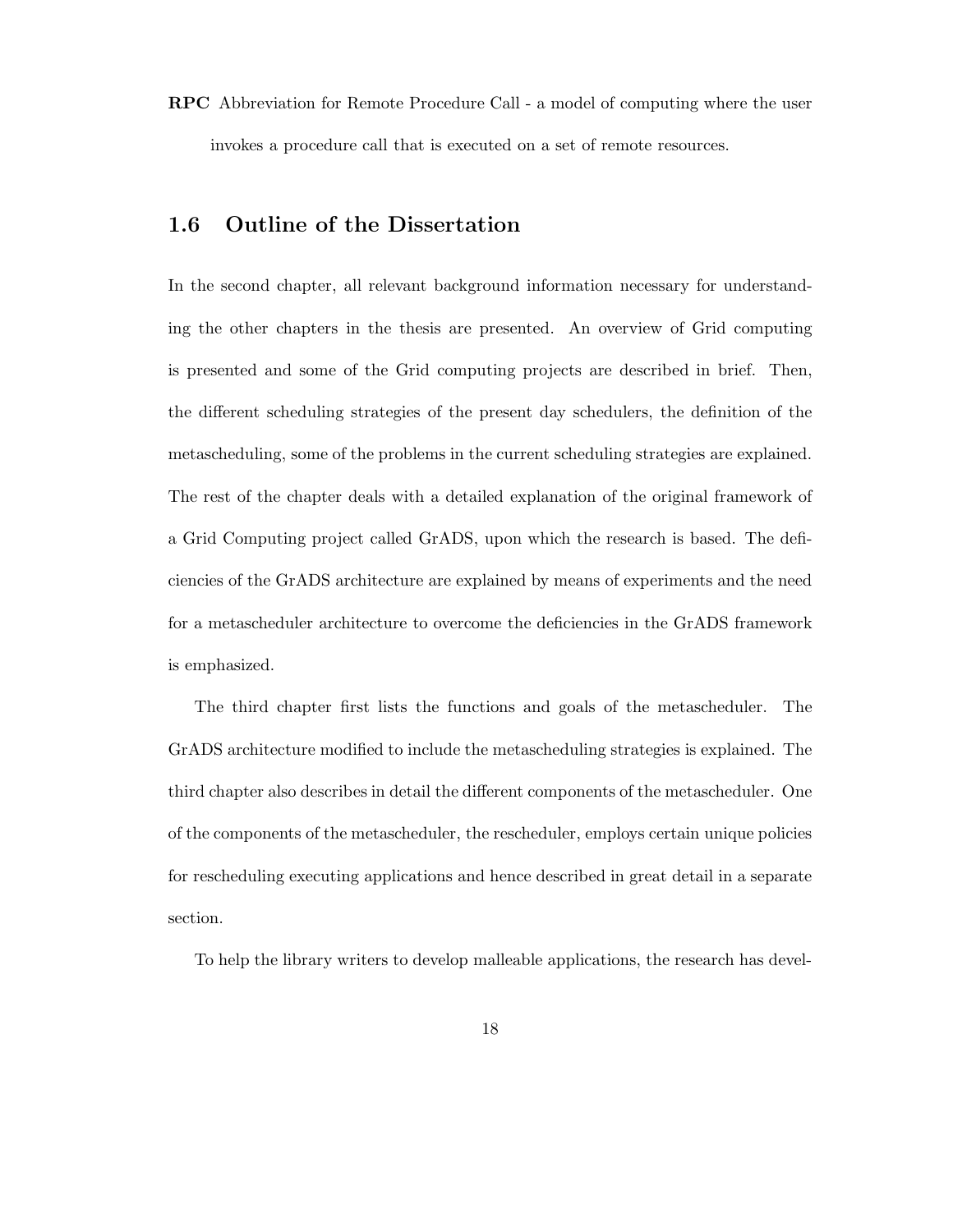oped a checkpointing system called SRS (Stop Restart Software). Chapter 4 first lists the motivations of developing the checkpointing system. The different important functions that constitute the checkpointing API are explained and few examples of usages are given. Finally, the use of the the SRS checkpointing system in the context of the metascheduler is described.

The fifth chapter presents various kinds of experiments conducted in the research and the results obtained. In the first section, the experiments and results for demonstrating the usefulness of the metascheduler components is presented. The comparison between the actual and the predicted redistribution costs are given. Various experiments conducted in the context of the SRS checkpointing system are given. The overhead associated with the checkpointing and the times for reading and writing checkpoints for different problem scenarios are presented. In the final section, some practical experiments conducted with the metascheduler are explained and the encouraging results are shown.

The metascheduling framework used for the experiments in Chapter 5 is based on an ad-hoc infrastructure. The deficiencies of the ad-hoc infrastructure is presented in the sixth chapter. The implementation of a systematic Grid Computing system called GrADSolve to overcome the limitations of the ad-hoc infrastructure is explained. The various entities in the GrADSolve system and the support for the entities in the GrADSolve system are explained. The section also deals with the detailed description of the framework of the GrADSolve system. The support in the GrADSolve system for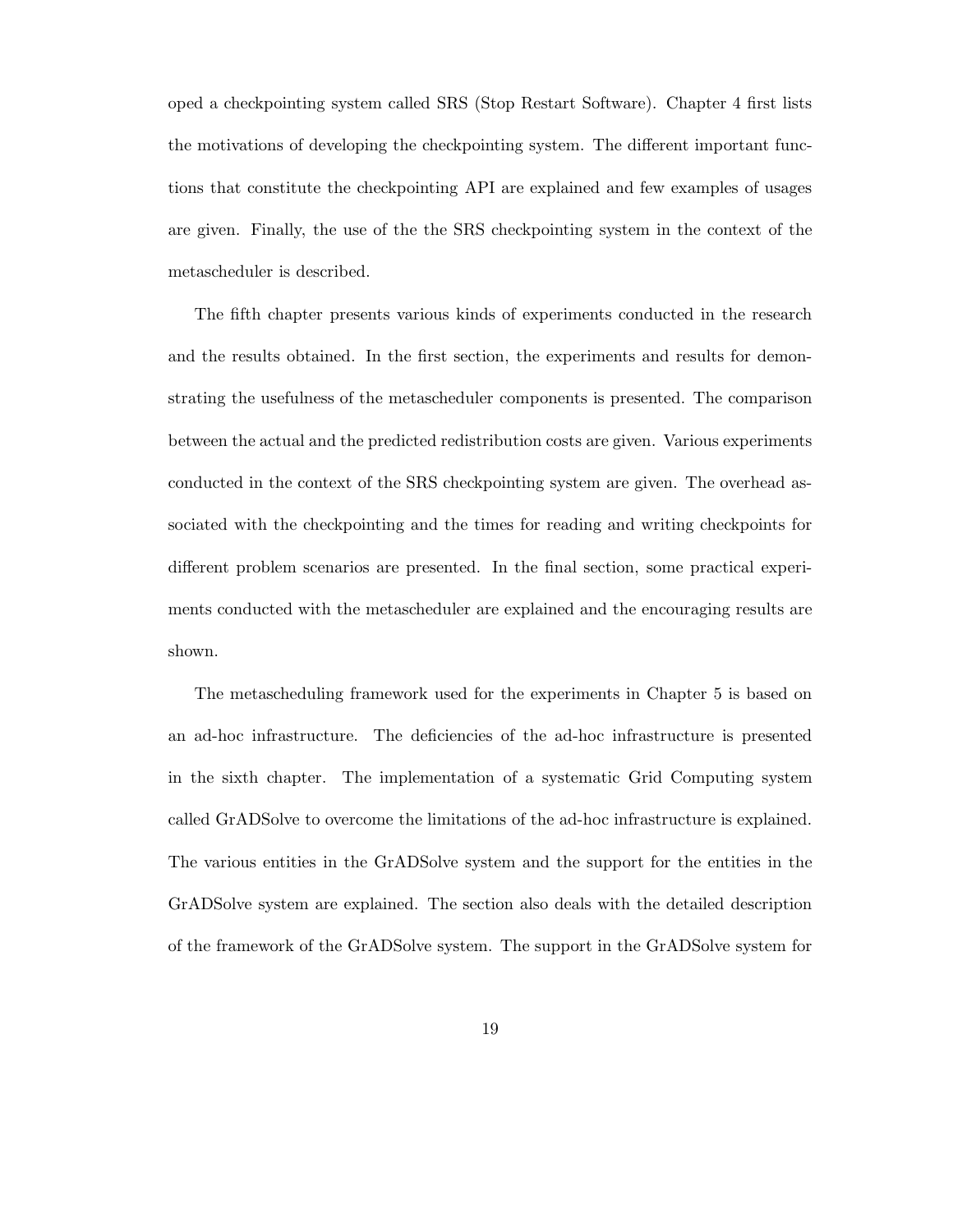execution traces is explained.

The contributions of the research work are summarized and the important extensions

to the thesis are pondered in the final chapter.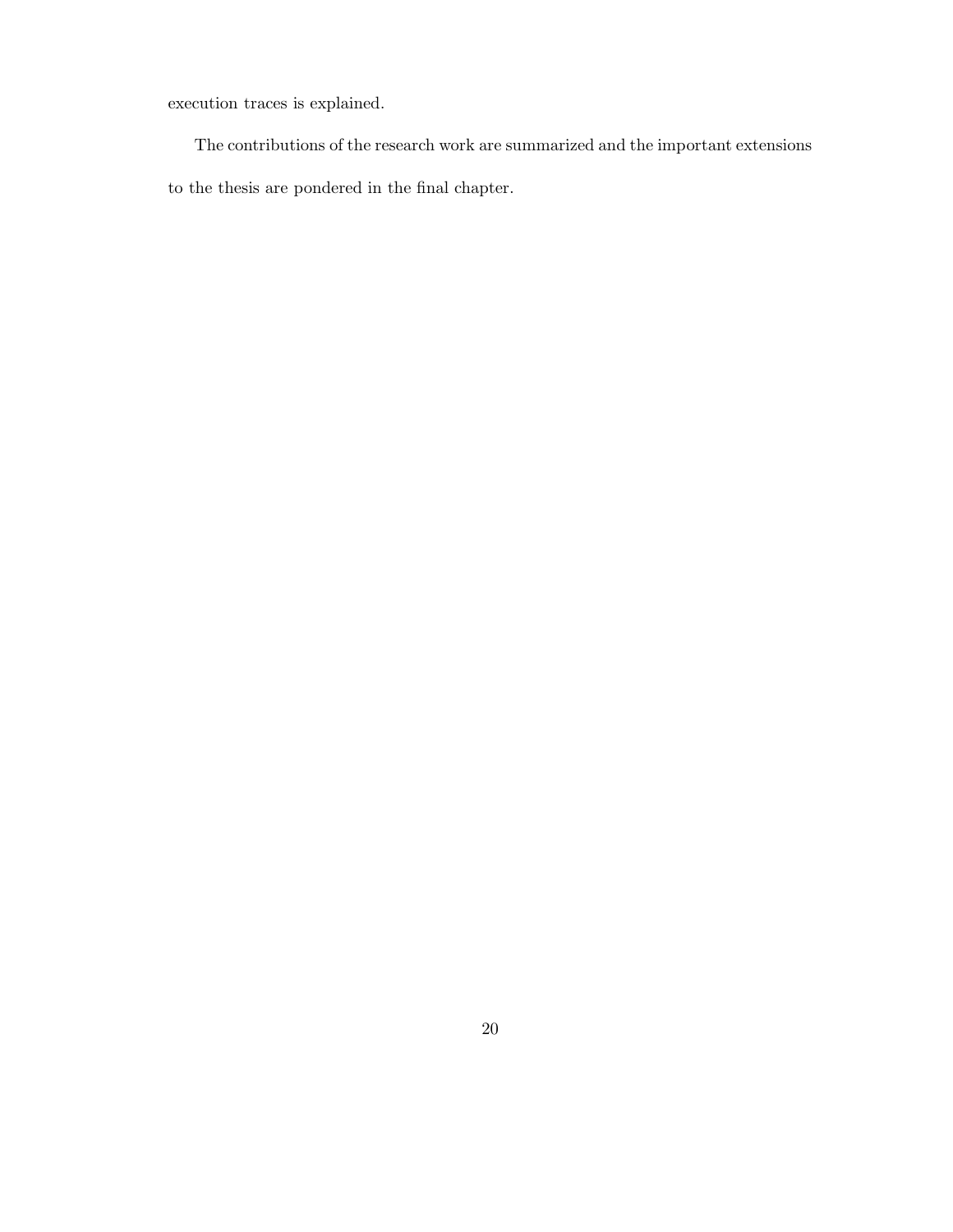## **Chapter 2**

# **Background**

This chapter is a lightly revised version of a paper published in the Journal of High Performance Computing Applications and Supercomputing, 2001.

A. Petitet, S. Blackford, J. Dongarra, B. Ellis, G. Fagg, K. Roche and S. Vadhiyar. Numerical Libraries and the Grid: The GrADS Experiments with ScaLAPACK. Journal of High Performance Applications and Supercomputing. 15(4), pages 359-374, Winter, 2001.

My primary contribution of the paper included (1) conducting experiments and obtaining results (2) contibuting sections for describing the framework used and (3) providing analysis of few results. This chapter revises the paper by describing some of the problems in the methodology used in the paper and motivating the need for the extension of the work. The chapter also gives a detailed background information for the dissertation not present in the paper.

In this chapter, relevant background information for our research is presented. The chapter begins with an overview of existing Grid computing projects. In Section 2.2, the scheduling methodologies that are currently practiced for distributed computing and their shortcomings are explained. Our research is based on a Grid computing project called *GrADS*. The overview of the GrADS project and its initial design are presented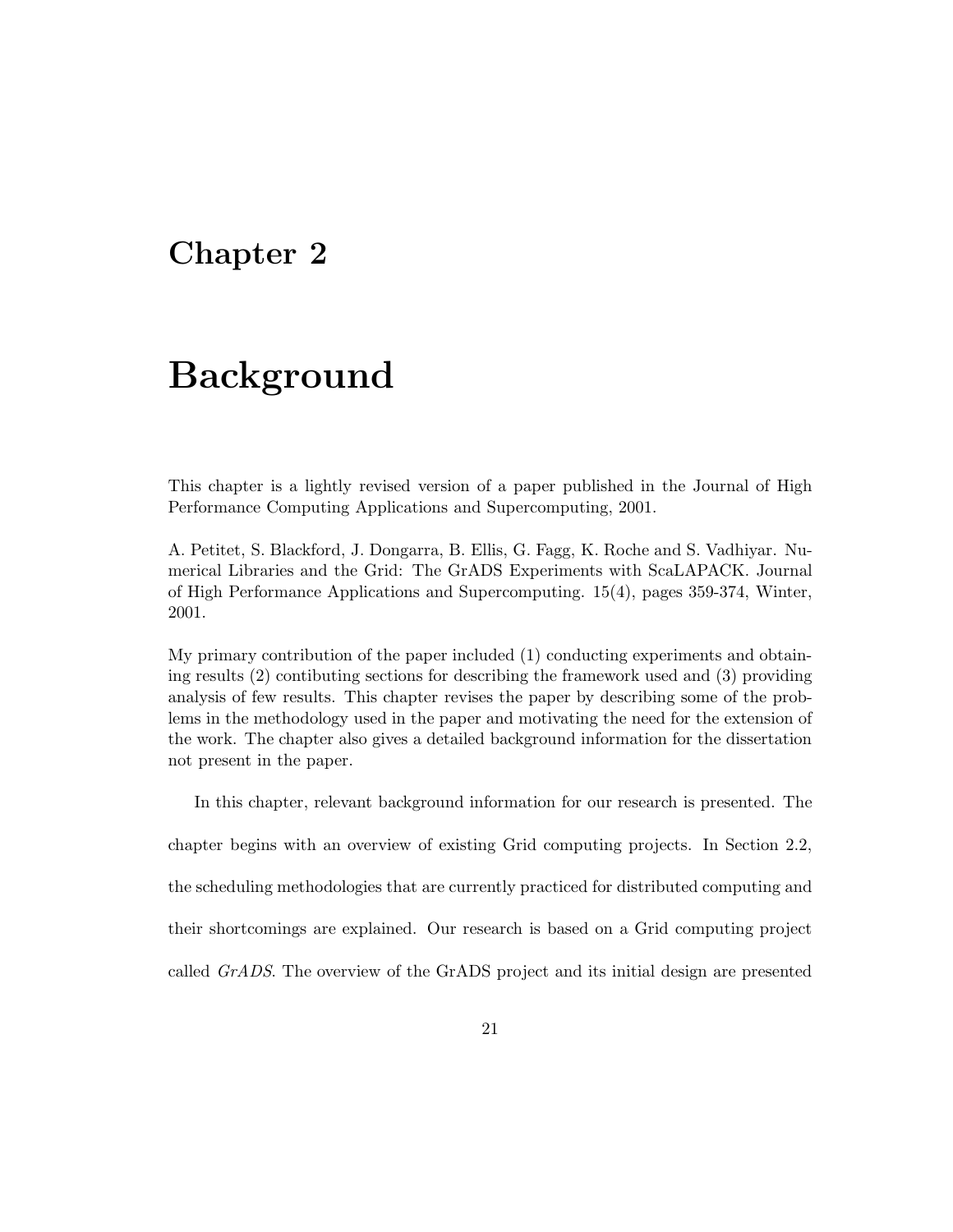in Section 2.3. Some of the results that were obtained with the initial design of GrADS are presented in Section 2.4 to demonstrate the practical usefulness of the GrADS Grid computing system. The initial design of GrADS uses plain application-level scheduling. In Section 2.5, some of the limitations of this approach are explained and demonstrated with sample set of experiments. Finally in Section 2.6, the need for an arbitration mechanism or a metascheduler to overcome the limitations is emphasized.

## **2.1 Grid Computing - An Overview**

Computational Grids [58] are powerful abstractions of traditional distributed computing systems and aimed towards achieving multiple objectives of providing seamless access to vast set of distributed resources to users, to allow remote access of hardware and software services, to expand the problem solving capabilities of the users, to allow efficient scheduling of applications to resources, to provide a framework for collaboration of different scientists to solve problems spanning different disciplines etc. While there are many Grid computing projects for realizing different objectives, we review some of the important Grid computing research in this Section.

Globus [57] is one of the pioneering efforts in Grid computing. The Globus project provides a toolkit of various tools which Grid computing developers can use either comprehensively or partially to build Grid computing systems. The various tools provided by Globus include tools for resource management, developing security infrastructure, data management and access and building information services.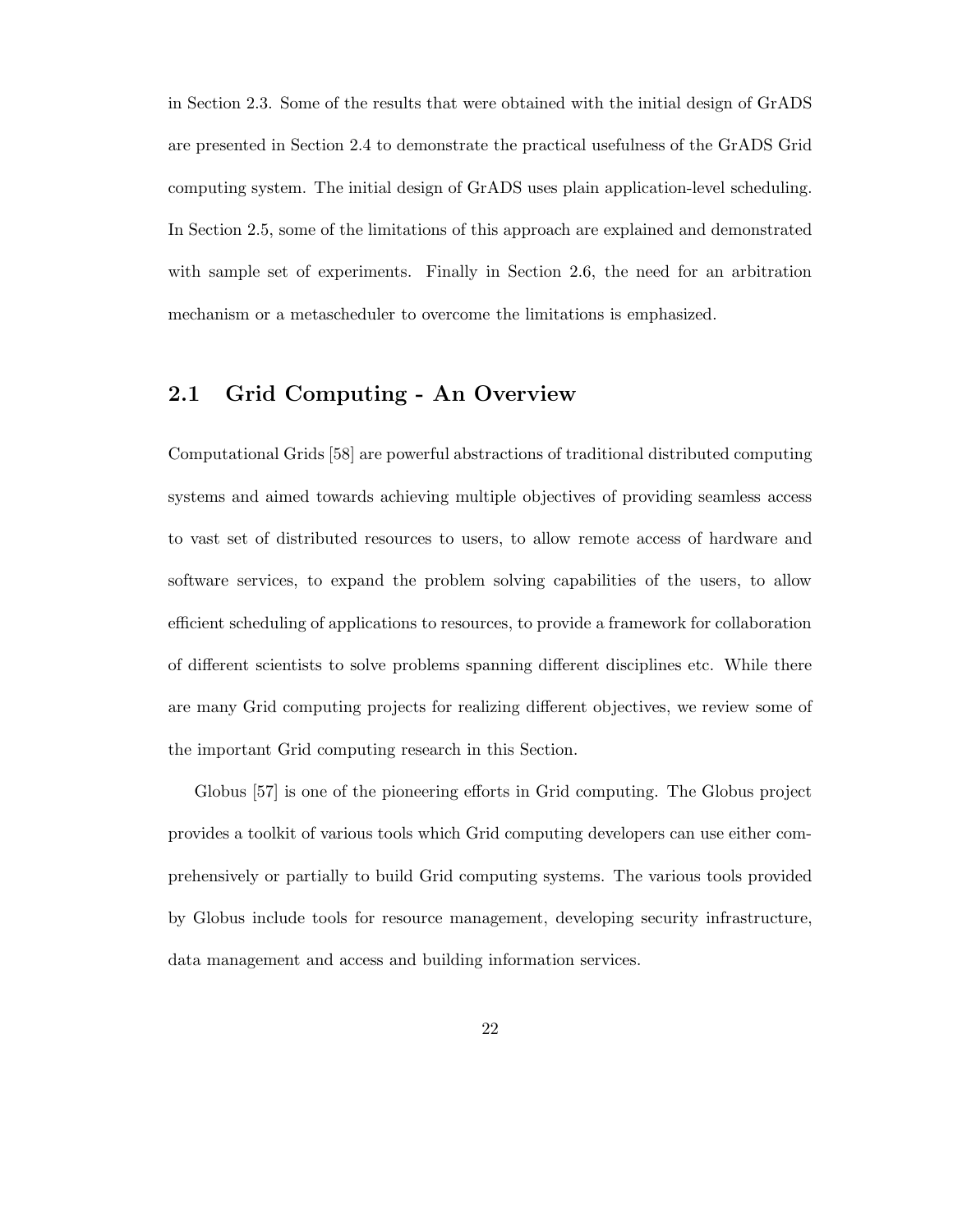Legion [65] is an object-oriented metacomputing system developed at the University of Virginia. Legion represents all kinds of resources including hardware and software as objects. Hence Legions provides an extensible architecture in which the users can implement their own objects. Legion also acts as a platform for high performance computing by its support for parallel applications. The scheduling policy implemented by Legion is based on reservation of system resources.

Condor [75, 116] is one of the oldest Grid computing systems. It supports high throughput computing with the objective of executing large number of long running applications on the system resources. The owners of the workstations can define policies for executing applications on their systems. Condor executes applications on workstations only when the owner is not using them and stops and migrates the applications when the owner wants to reclaim his workstations. Condor supports a flexible Classified Advertisements (ClassAds) mechanism for the expression of the job and resource properties. The Condor system with the help of these properties schedules the jobs to appropriate resources.

NetSolve [34] was developed at University of Tennessee and its main use is to allow contribution and usage of numerical libraries over the Grid. It follows a client-agentserver model and follows a Remote Procedure Call (RPC) mechanism where the users can invoke numerical applications remotely from their C, Fortran or Matlab programs. Ninf [96] is a system developed in Japan that has objectives, design and usage scenarios similar to NetSolve.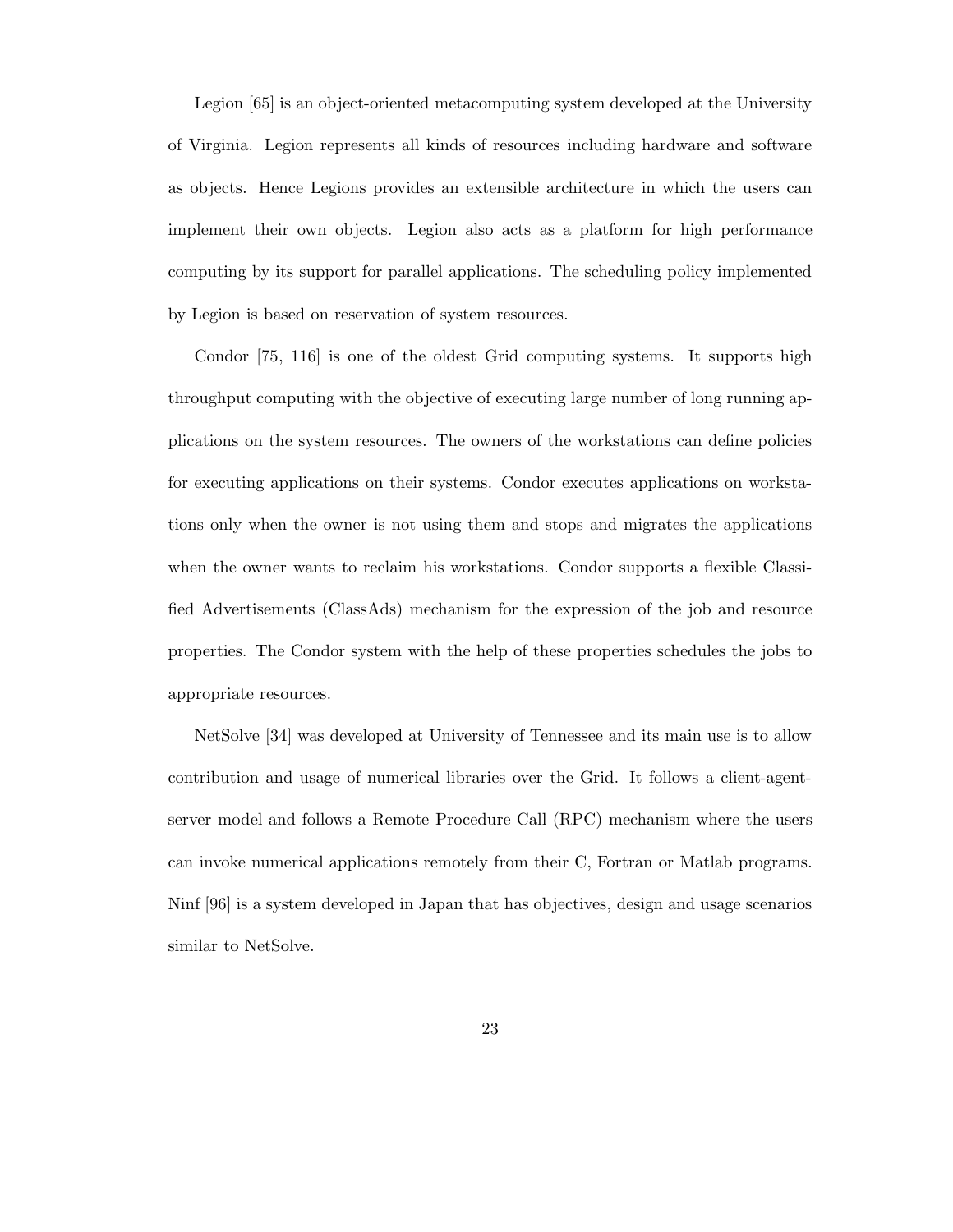Nimrod [13] is a distributed computing system developed at Monash University, Australia. It is a tool for distributed parametric modeling where the users can execute a large number of parametric computational experiments, each specified by different sets of parameters. These parametric experiments play important roles in the area of Bioinformatics, Operations Research, Network simulation etc. Their recent version Nimrod-G [33] follows a model of computational economy for scheduling where costs are associated for each resource in the system.

GrADS [26] stands for **Gr**id **A**pplication **D**evelopment **S**oftware. It is a project involving a number of institutions across United States. It's goal is to simplify distributed heterogeneous computing in the same way that the World Wide Web simplified information sharing over the Internet. GrADS is explained in greater detail in Section 2.3.

AppLeS [27] provides powerful scheduling concepts for Grid systems. In AppLeS, application library writers provide execution or simulation models for the application that predict the execution cost for the application for a given set of resources with a given set of resource parameters. A search procedure by repeatedly invoking the simulation models determine a near-optimal application-specific schedule for application execution. Thus the approach of AppLeS is aimed to provide high performance to individual applications and hence falls under the category of high-performance schedulers.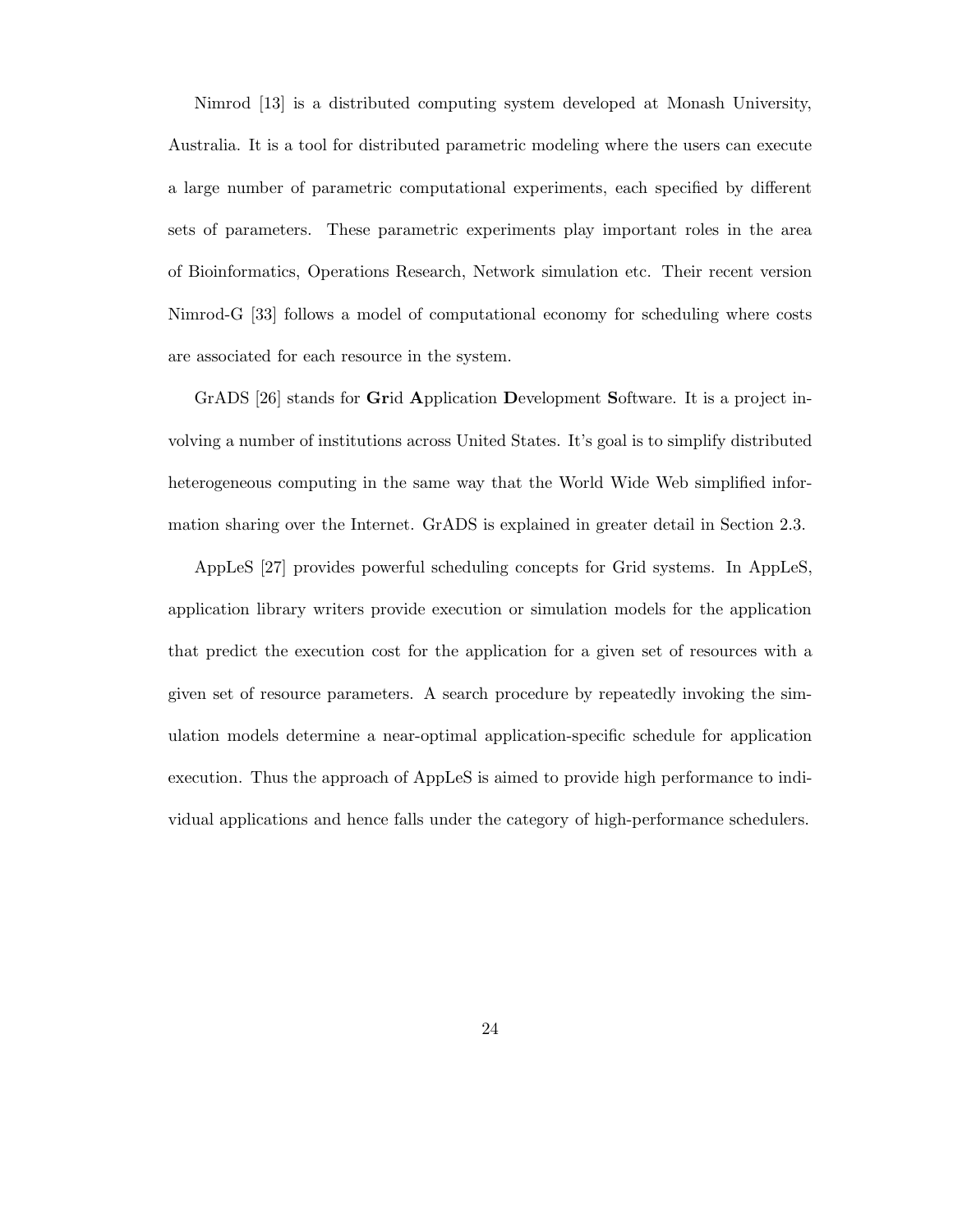## **2.2 Related Work in Scheduling**

There have been number of efforts in devising and/or implementing scheduling strategies for heterogeneous distributed computing systems since the advent of Network of Workstations (NOWs) [37, 95, 121, 59, 111, 112, 27].

Some of the scheduling systems for distributed computing [16, 78, 105] mainly focus on maintaining the load balance of the system resources. In these systems, newly arriving jobs are allocated to a set of resources that are relatively lightly loaded in order to improve the resource utilization. Though these schemes improve system utilization, they may not provide good response times for individual application since heavily loaded supercomputing machines may still give better response times than lightly loaded local workstations.

The work by Khaled Al-Saqabi et. al [95] considers a 2D array of processors and time slices and assigns the Virtual Processes (VPs) of the jobs to the array. The 2D array is updated on processor exit, new virtual process, new processor and virtual process exit events. Scheduling based on time slices will lead to huge overhead for the scheduling system when the scheduling strategies have to be invoked frequently in response to frequent Grid dynamics. Also, this method will involve time consuming updates of the 2D array for large sized problems.

Load Sharing Facility [121] lays emphasis on distributing the jobs among the available machines based on the workload on the machines. The assumption that load sharing leads to good response times is not valid in a Grid scenario where the network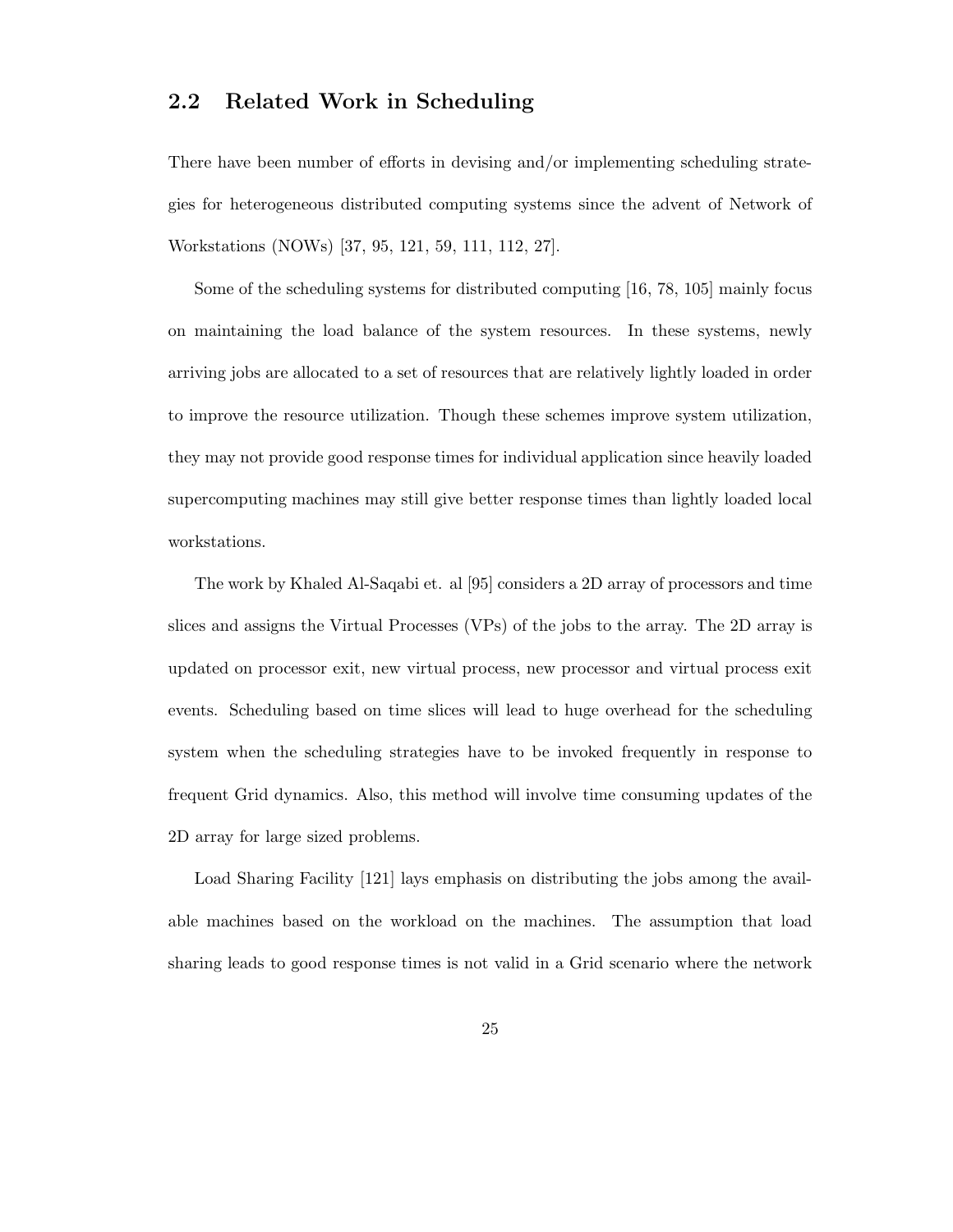heterogeneity can significantly affect the execution time of the application. MARS [59], Prophet [113] and more recently AppLeS [27] provide good approaches for application level scheduling in meta computing environments. The system and application characteristics are collected in a distributed setting and decisions on task allocations are made. MARS also provides for task migration based on changing load conditions. AppLeS is more suitable for Grid environment with its sophisticated NWS [115] mechanism for collecting system information. However, both MARS and AppLeS do not have powerful resource managers that can negotiate with applications to balance the interests of different applications. For e.g., let us assume that the Grid consists of powerful supercomputer  $M_1$  and an ordinary workstation cluster  $M_2$ . If an application  $A_1$  that first enters the system, through it scheduler occupies the powerful  $M_1$ , a second application  $A_2$ , that enters the system, will detect through its scheduler, that the supercomputer  $M_1$  is loaded and will utilize the cluster  $M_2$ . If the performance differences between executing  $A_2$  on supercomputer  $M_1$  and on the cluster  $M_2$  is huge and application  $A_2$ can execute in a negligible amount of time if executed on the supercomputer  $M_1$ , then a good scheduling strategy will be to stop application  $A_1$  on  $M_1$ , accommodate  $A_2$  on  $M_1$ , and after  $A_2$  completes on  $M_1$ , continue executing  $A_1$  on  $M_1$ . Another scenario is when multiple applications are submitted simultaneously to the system, the applicationlevel scheduling decisions made for each application can assume the absence of other competing applications and in the worst case, all applications can claim the same set of resources. Thus few of the resources of the distributed system can become heavily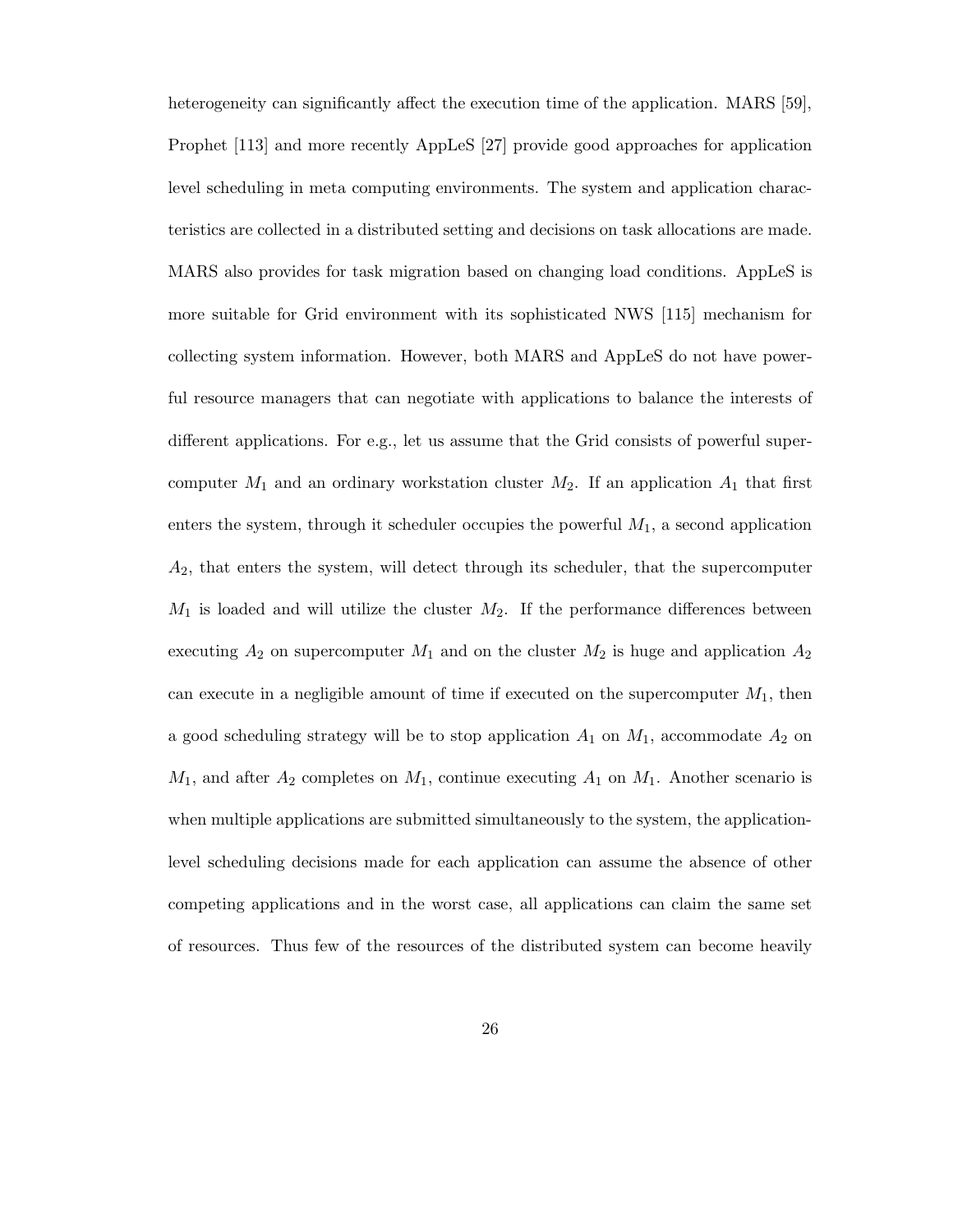loaded and this in turn can lead to poor performance of both the system and the individual applications. In this case, an arbitration system is needed that interacts with the different application-level schedulers. These kinds of metascheduling decisions play significant roles in scheduling of jobs to Grid and the absence of these decisions will lead to various kinds of problems like the bushel of AppLeS problem [27].

The term metascheduler generally refers to using different levels of schedulers that interact with each other to make scheduling decisions [60]. Such a metascheduling system offers attractive benefits over conventional scheduling systems in terms of fault resilience where termination of few schedulers will not hamper the progress of the entire scheduling system and scalability where the scheduling decisions for jobs arriving in the systems can be distributed among the different schedulers. The metascheduling algorithms that have been studied [60, 68, 101] are mainly motivated by the existence of different administrative domains in the distributed system, each implementing its own local scheduling policy. Thus the top-level scheduler allocates a job to a domain based on the workload information collected from the different domains while the local scheduler in the domain allocates the jobs to its resources based on its own local scheduling policy. The metascheduler investigated in our research [106] is mainly motivated by the presence of different application-level schedulers and the need to interact with them to balance the interests of different applications. Thus the objective and hence the design of our metascheduler is different from those of existing metaschedulers.

Various Grid computing projects including Globus [57], Legion [65], Condor [75],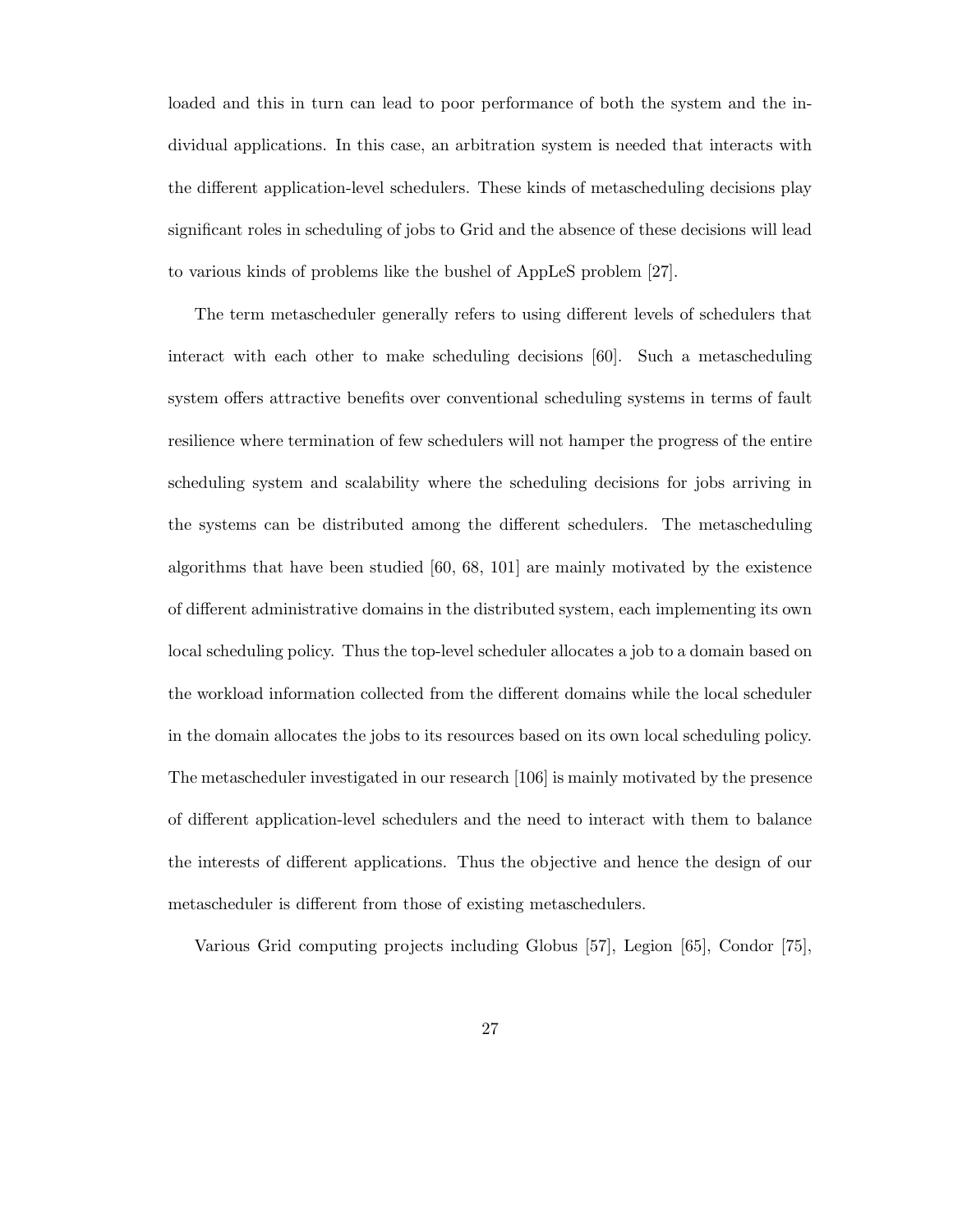NetSolve [34], Nimrod [33] and Ninf [96] have also considered the process of scheduling jobs to distributed resources. Globus [57] provides tools for information service, resource manager, security infrastructure, communication library etc. Globus does not provide a tool for implementing flexible scheduling policies in the Grid system. Globus team is working on supporting advance reservation and co-allocation but the scheduling does not try to minimize application completion time or increase system throughput. Legion [65] provides scheduling support through its (Collector, Scheduler, Enactor) tuple where a candidate schedule for a given application run is generated by either application level scheduling or general-purpose scheduling algorithms. But Legion does not have a negotiating mechanism to balance the interests of different candidate schedules. The Condor [75] system supports scheduling through the ClassAd mechanism where the application needs are matched with the system conditions. Although the task allocation policies implemented by Condor take into account both application-level and system-level considerations, task reallocation policies of Condor is limited in that it does not take into account the potential performance benefits that can be obtained for the applications due to reallocation. NetSolve [34] implements scheduling policy to reduce the system workload with the assumption that this will lead to improved application's performance. This is not always the case in Grid environment. The objectives of Nimrod-G's [33] scheduling policies are similar to those of our metascheduler where different users' requirements are balanced. Nimrod-G uses grid economies to implement its scheduling policies while our metascheduler uses predicted application time for our scheduling poli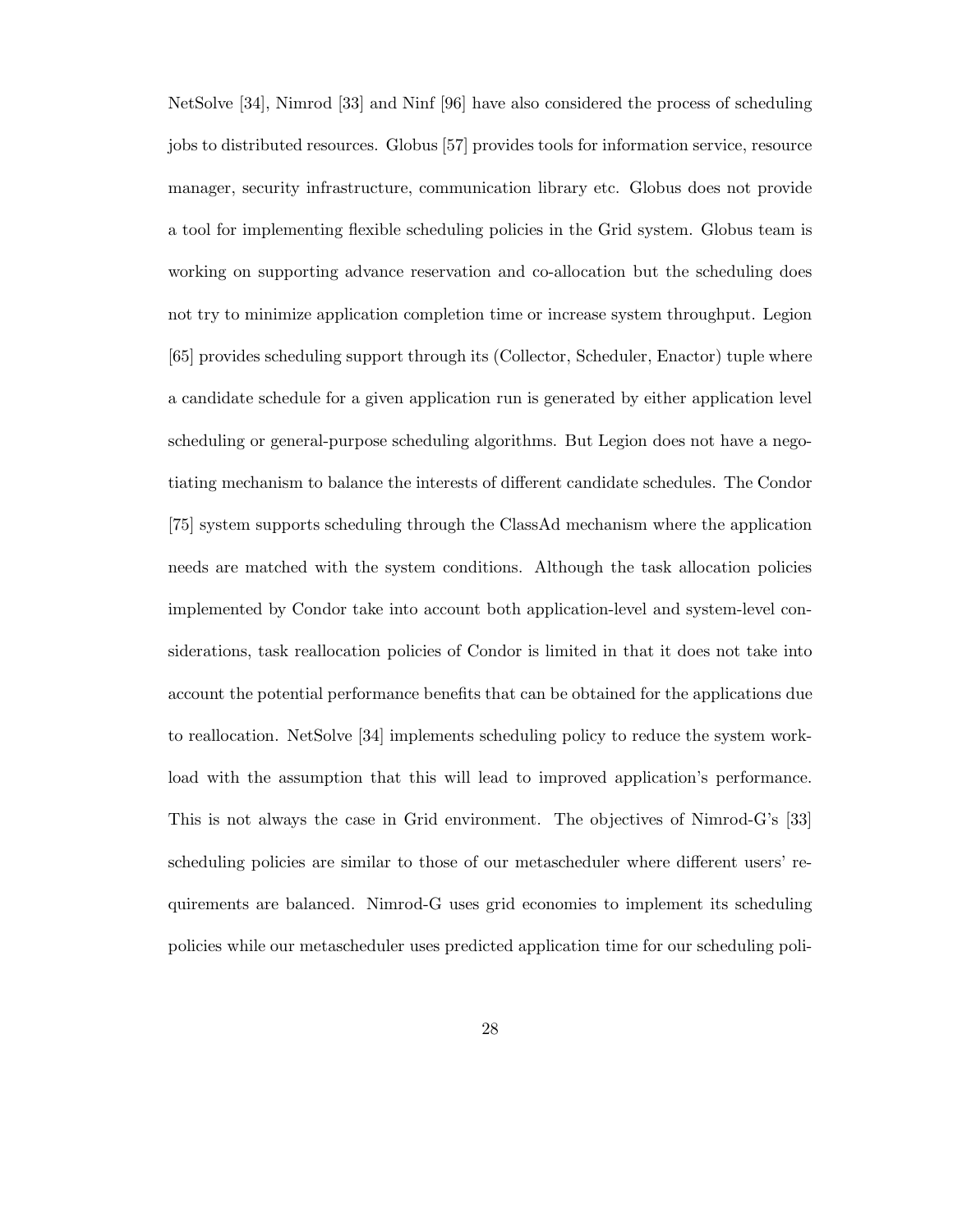cies. Ninf [96] scheduling through its metascheduler is similar to NetSolve scheduling in that it tries to achieve load balancing. Though the Ninf scheduler had been evaluated when multiple clients run their jobs, no substantial mechanism has been implemented to guarantee performance for each client.

## **2.3 GrADS**

GrADS [26, 3] is a Grid computing research involving number of institutions across United States. The goal of the Grid Application Development Software (GrADS) project is to simplify distributed heterogeneous computing in the same way that the World Wide Web simplified information sharing over the Internet. The GrADS project is exploring the scientific and technical problems that must be solved to make Grid applications development and performance tuning for real applications an everyday practice.

The University of Tennessee investigates issues regarding integration of numerical libraries in the GrADS system. In our previous work [81], we demonstrated the ease of integration of numerical libraries into the GrADS system and showed some results regarding the usefulness of the approach. In this section, the framework used in [81] is presented. For a more detailed description, the reader is referred to [81].

The primary goals of our effort in numerical libraries are to develop a new generation of algorithms and software libraries needed for the effective and reliable use of dynamic, distributed and parallel environments, and to validate the resulting libraries and algorithms on important scientific applications. To consistently obtain high performance in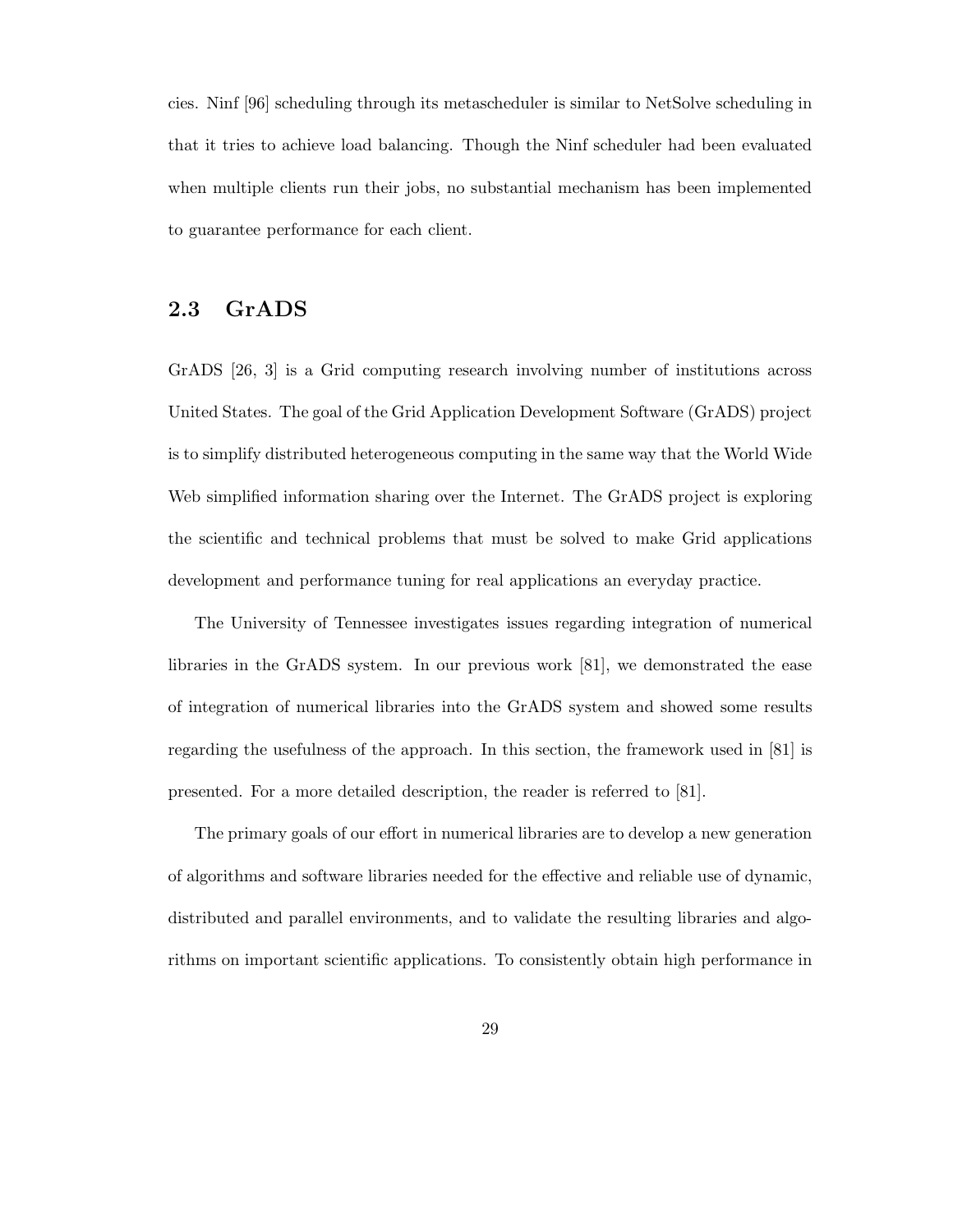the Grid environment will require advances in both algorithms and supporting software.

Current numerical libraries for distributed memory machines are designed for heterogeneous computing, and are based on MPI [98, 7] for communication between processes. One such widely used library is ScaLAPACK [31], designed for dense matrix calculations. ScaLAPACK assumes a two-dimensional block cyclic data distribution among the processes. The user must select the number of processes associated with an MPI communicator, and also select the specific routine/algorithm to be invoked. In addition, the ScaLAPACK Users' Guide [31] provides a performance model for estimating the computation time given the speed of the floating point operations, the problem size, and the bandwidth and latency associated with the specifics of the parallel computer. The performance model assumes that the parallel computer is homogeneous with respect to both the processors and communication network. With the Grid both of these assumptions are incorrect and a performance model becomes much more complex. With the dynamic nature of the grid environment, the Grid "scheduler" must assume the task of deciding how many processors to use and the placement of data. This selection would be performed in a dynamic fashion by using the state of the processors and the communication behavior of the network within the grid in conjunction with a performance model for the application. The system would then determine the number and location of the processors for a given problem for the best "time to solution" on the Grid.

A framework was developed for the automatic selection of resources when numerical applications like ScaLAPACK are submitted to the GrADS system. The framework is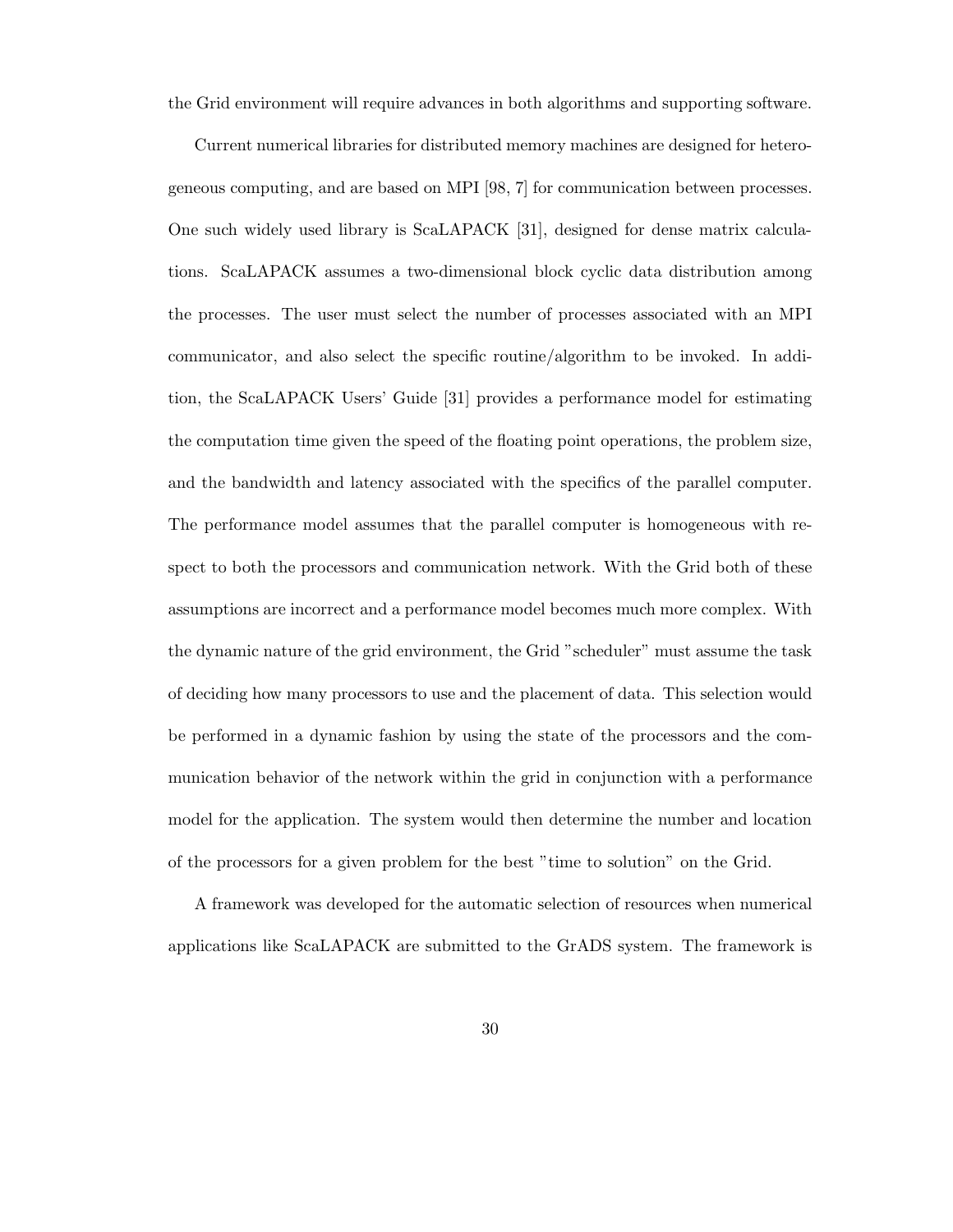

Figure 2.1: GrADS Architecture for Numerical Libraries

illustrated in Figure 2.1.

Before the user can start his application, the Grid system is assumed to have in initialized three components - Globus MDS [55], NWS [115] sensors on all machines in the Globus MDS repository, and the Autopilot Manager/Contract Monitor [93]. We assume that the user has already communicated with the Grid system (Globus) and has been authenticated to use the grid environment. The Globus MDS maintains a repository of all available machines in the Grid, and the NWS sensors monitor a variety of system parameters for all of the machines contained in the Globus MDS repository. This information is necessary for modeling the performance of the application, and for making scheduling decisions of the application on the Grid. Autopilot was designed and is maintained at the University of Illinois, Urbana-Champaign, (UIUC). It is a system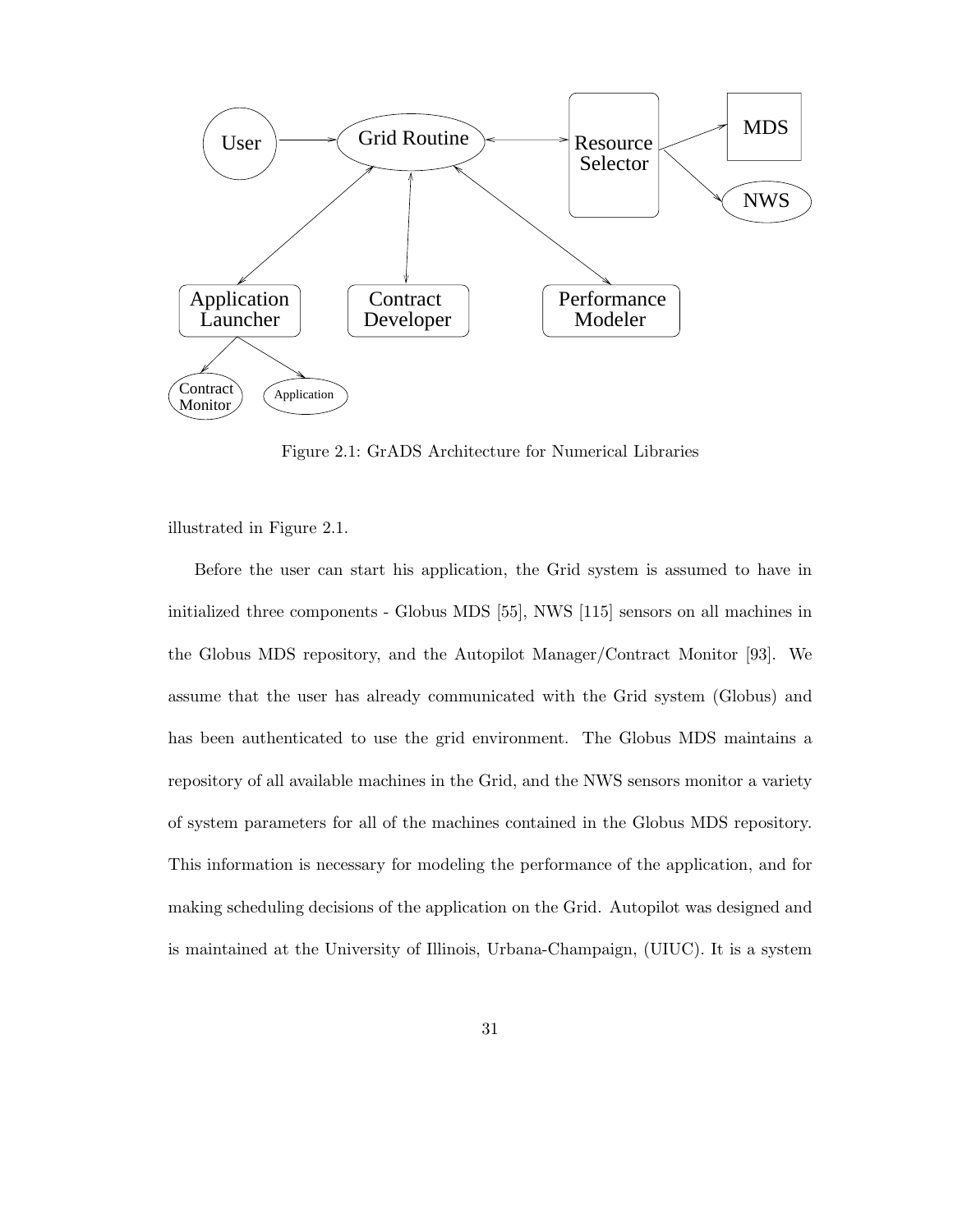for monitoring the application execution and enabling corrective measures, if needed, to improve the performance while the application is executing. . The Autopilot Manager must be running on one of the machines in the Grid prior to the start of the experiment.

After these preliminary steps have been completed, the user invokes a Grid routine with the problem he wants to solve along with the problem parameters. The Grid routine routine performs the following operations:

- 1. Creates the "coarse grid" of processors and their NWS statistics by calling the resource selector.
- 2. Refines the "coarse grid" into a "fine grid" by calling the performance modeler.
- 3. Invokes the contract developer to commit the resources in the "fine grid" for the problem.

Repeat Steps 1-3 until the "fine grid" is committed for the problem.

4. Launches the application to execute on the committed "fine grid".

#### **2.3.1 Resource Selection**

The Grid routine invokes a component called Resource Selector. The Resource Selector accesses the Globus MetaDirectory Service (MDS) to retrieve a list of machines that are alive. The resource selector then contacts the Network Weather Service (NWS) to obtain machine-specific information pertaining to available CPU, available memory, and latency and bandwidth between machines. At the end of the resource selection step, a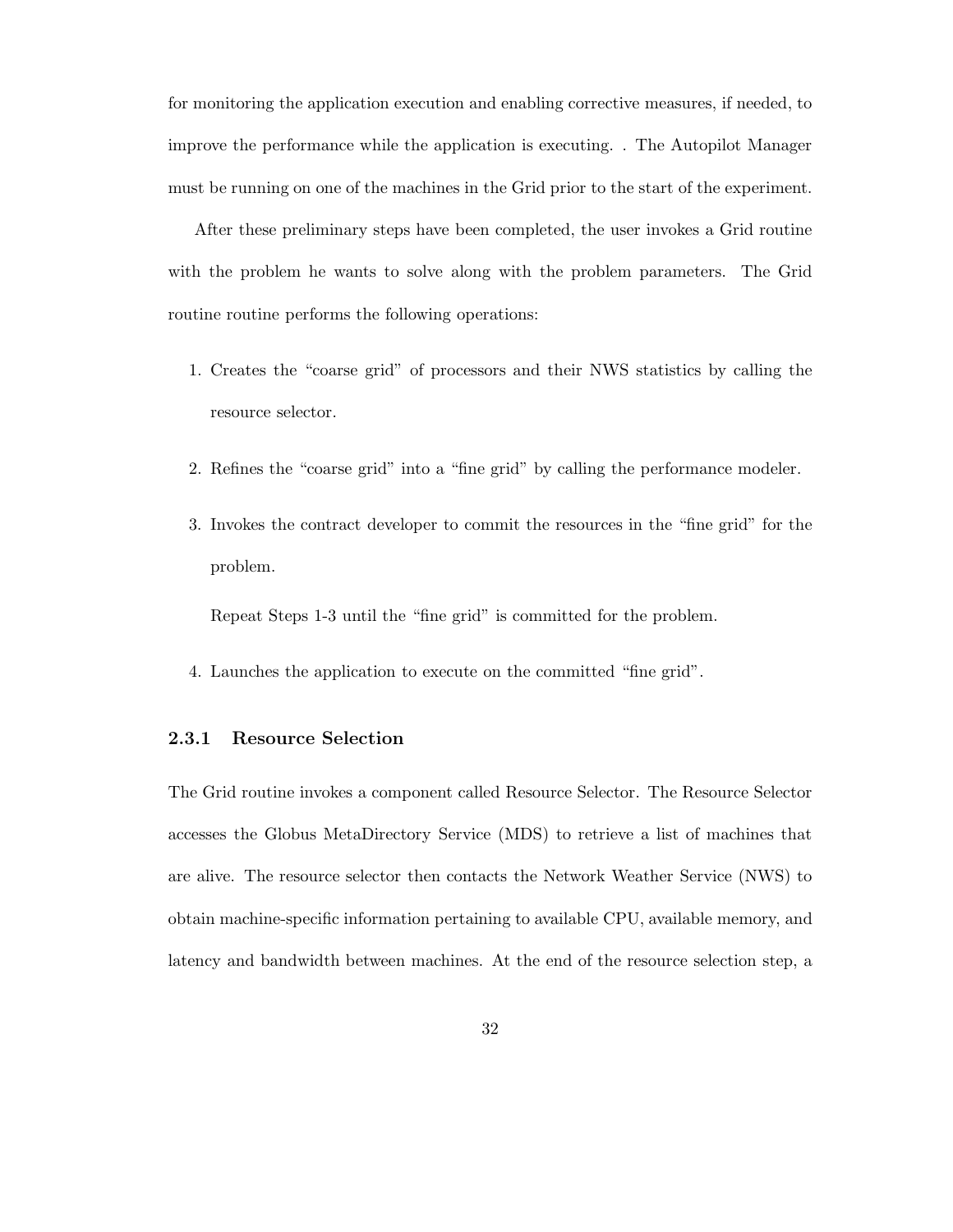

Figure 2.2: Performance Model Interactions

"coarse grid" is formed. This "coarse grid" is essentially all of the machines available along with the statistics returned by NWS.

#### **2.3.2 Performance Modeling**

The Grid routine then invokes a component called Performance Modeler with problem parameters, machines and machine information. The Performance Modeler consists of two components, the minimizer and an execution model. The interactions related to the Performance Modeler are illustrated in Figure 2.2.

The minimizer basically adopts a search procedure where it chooses and passes different candidate schedules to the execution model. The execution model is built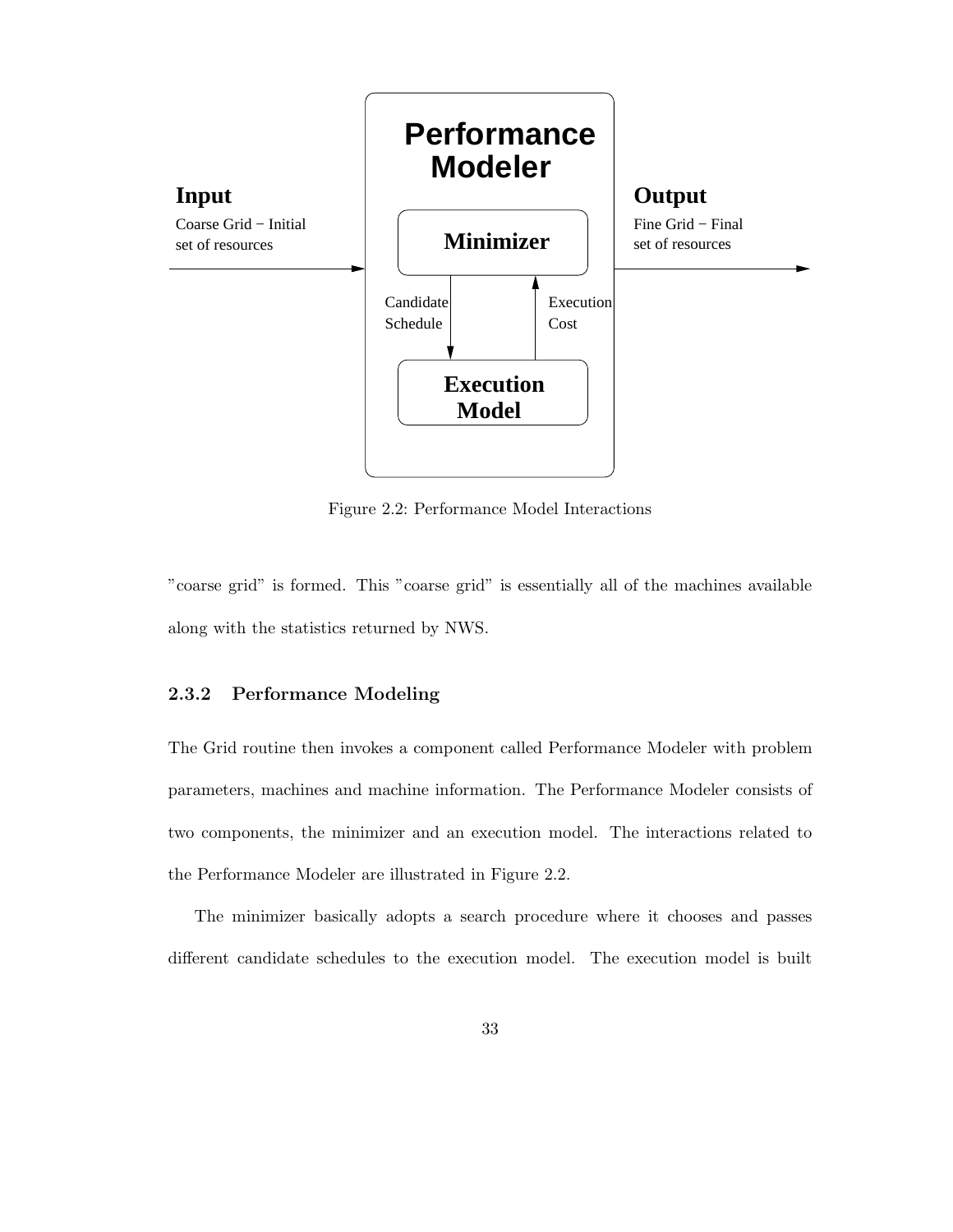specifically for the application and returns the time that the application would take if it were to execute on the list of machines passed to the execution model. The execution model uses simulation of the actual application on the sets of resources to determine the approximate execution cost of the application and also indicate if the given set of resources are sufficient to execute the application . Thus, by passing different candidate schedules to the execution model and collecting execution costs corresponding to the different schedules, the minimizer determines a near-optimal schedule for the application and returns a final list of machines for application execution to the Performance Modeler. By employing the application specific execution model, GrADS follows the AppLeS [27] approach to scheduling. The search procedure used in the minimizer can be based either on heuristics or linear programming. The search procedure used in [81] used a ad-hoc scheduling technique for determining the final set of resources for application execution. The details of the ad-hoc scheduling methodology is illustrated in Appendix A.1. At the end of performance modeling, the fine grid, which consists of a subset of machines for application execution, is returned to the Grid routine.

#### **2.3.3 Contract Development**

The problem parameters, the final list of machines and the expected execution times are passed as a contract to a component called Contract Developer. The concept of Contract Development was introduced by University of Illinois, Urbana-Champaign. A *performance contract states that given a* set of resources (e.g., processors or networks), with certain *capabilities (e.g., floating point rate or bandwidth), for particular* prob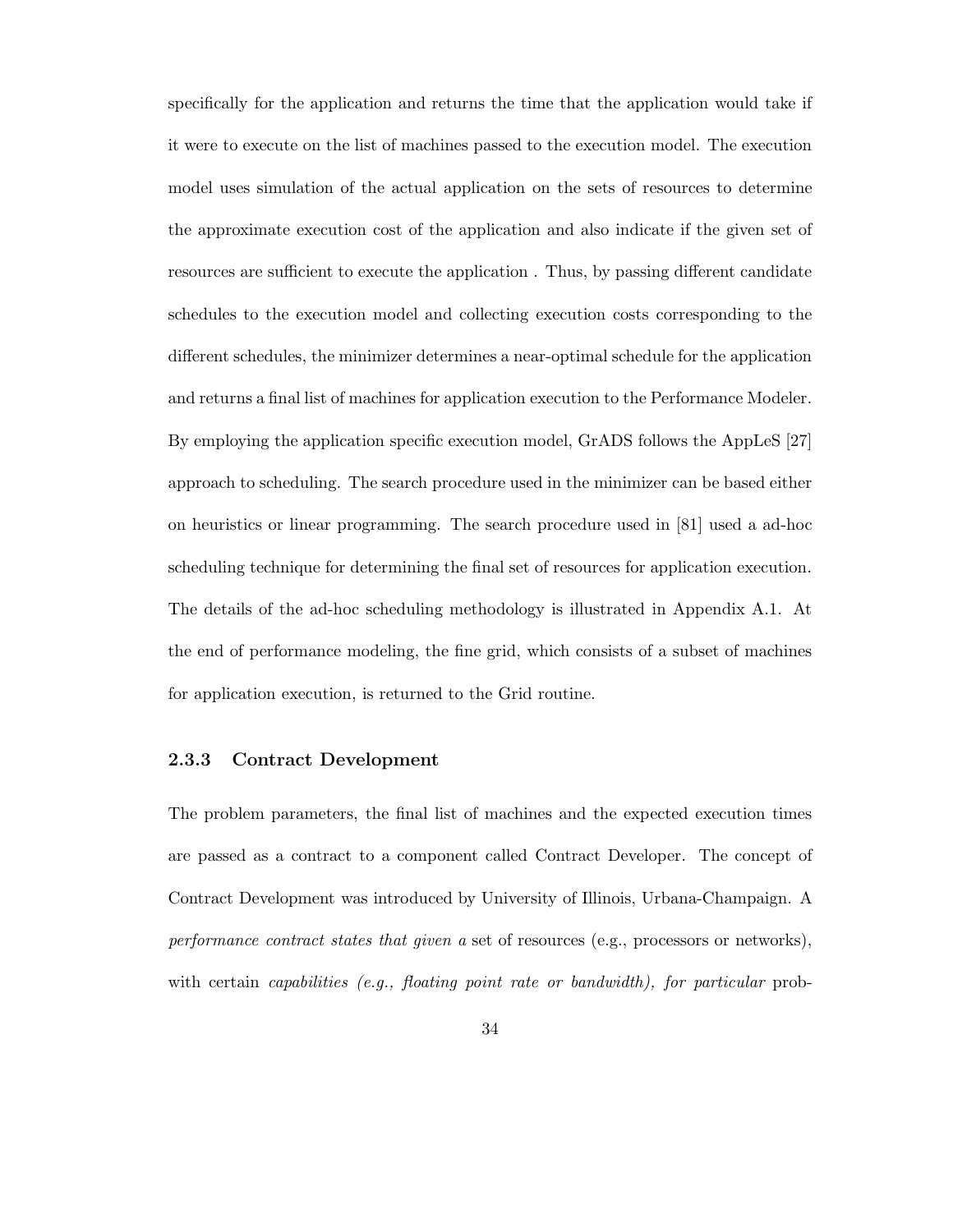lem parameters (e.g., matrix size or image resolution), the application will exhibit a specified, measurable and desired *performance (e.g., render* r frames per second or finish iteration *i in* t seconds). For more details regarding the concept of performance contracts, the reader is referred to [110, 108]. The Contract Developer in the original GrADS framework is primitive in that it approves all the contracts that are passed to it.

#### **2.3.4 Application Launching**

The Grid routine then passes the problem, its parameters and the final list of machines to Application Launcher. The Application Launcher spawns the job on the given machines using Globus job management mechanism and also spawns a component called Contract Monitor. The function of the Contract Monitor is to monitor if the application execution is meeting its performance guarantees. When the application starts executing, the sensors associated with the application register with the Autopilot manager. The contract monitor looks up the autopilot manager to get information about the sensors, directly gets the application performance data from the sensors and displays the actual and predicted cost for the application.

## **2.4 GrADS Experiments and Results**

An execution model was built for ScaLAPACK LU factorization. ScaLAPACK LU factorization is an iterative parallel application that involves right-looking LU factorization.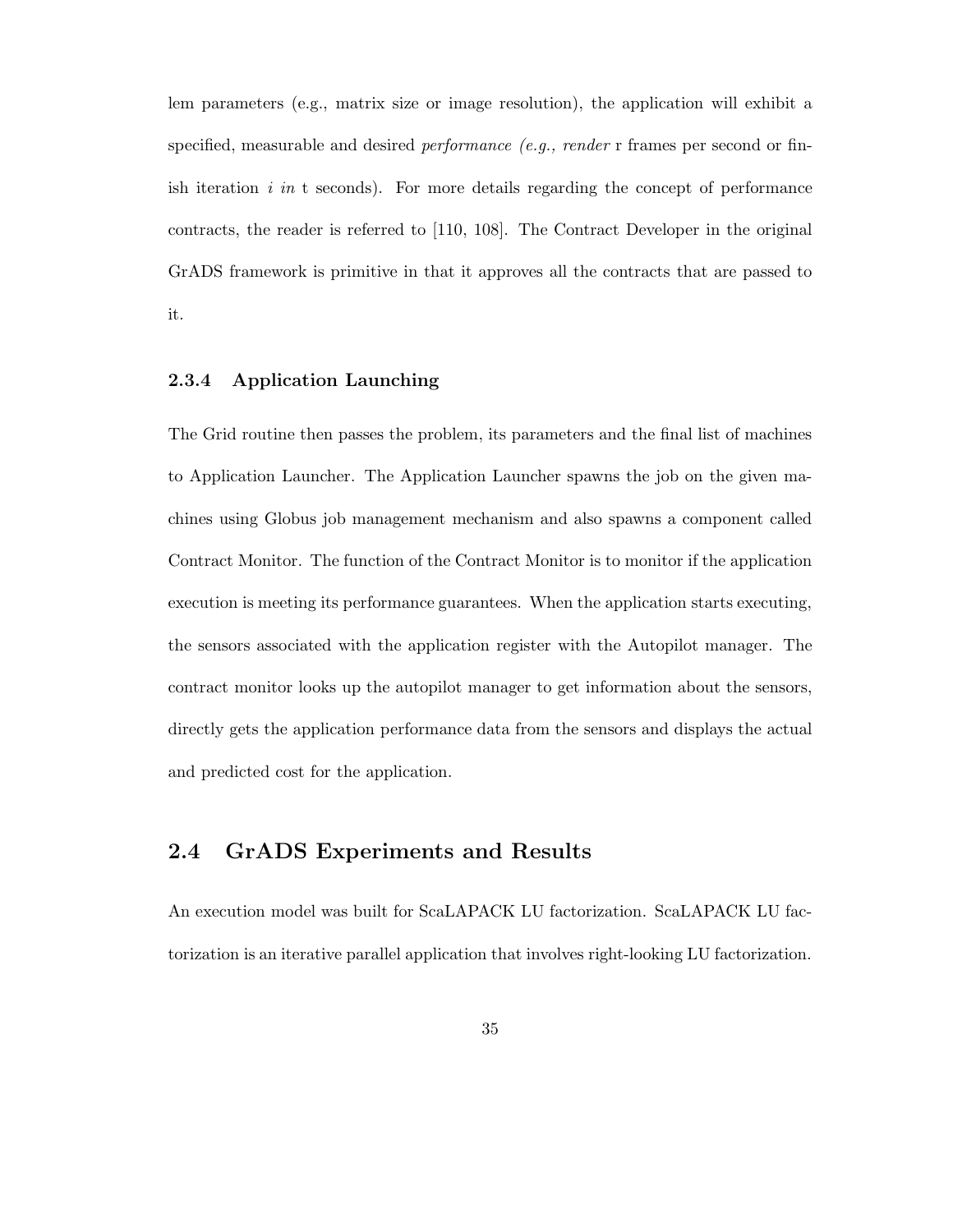In each iteration, a column panel of the input matrix is factored by a process owning the panel. The factored column is communicated or broadcasted to the other processes which then perform updates of the matrix elements possessed by the processes. Hence the primary operations of ScaLAPACK LU factorization are factorizations, broadcasts and updates. These primary operations are simulated by the execution model. Thus the execution model predicts the execution times for factorization, broadcast and updates for each iteration. These times are added to obtain the total predicted execution time for a single iteration. The execution model obtains the sum of the predicted execution times for the iterations to determine the total predicted execution time for the ScaLAPACK LU factorization code. The ScaLAPACK factorization code was also instrumented with calls to Autopilot so that the actual execution times for the iterations are reported to the contract monitor.

The experiments were conducted on the machines in the GrADS testbed. GrADS testbed consists of about 40 machines from University of Tennessee (UT), University of Illinois, Urbana-Champaign (UIUC) and University of California, San Diego (UCSD). The characteristics of the machines are specified in Table 2.1.

The *torc*, *msc* and *cypher* clusters are connected to each other by single 100 Mb Ethernet connections. The rest of the clusters are connected to each other by Internet.

#### **2.4.1 Validation of Execution Model for ScaLAPACK LU**

In the first set of experiments, we validate the execution model for ScaLAPACK on a homogeneous cluster. In these experiments, we use 8 machines from *msc* cluster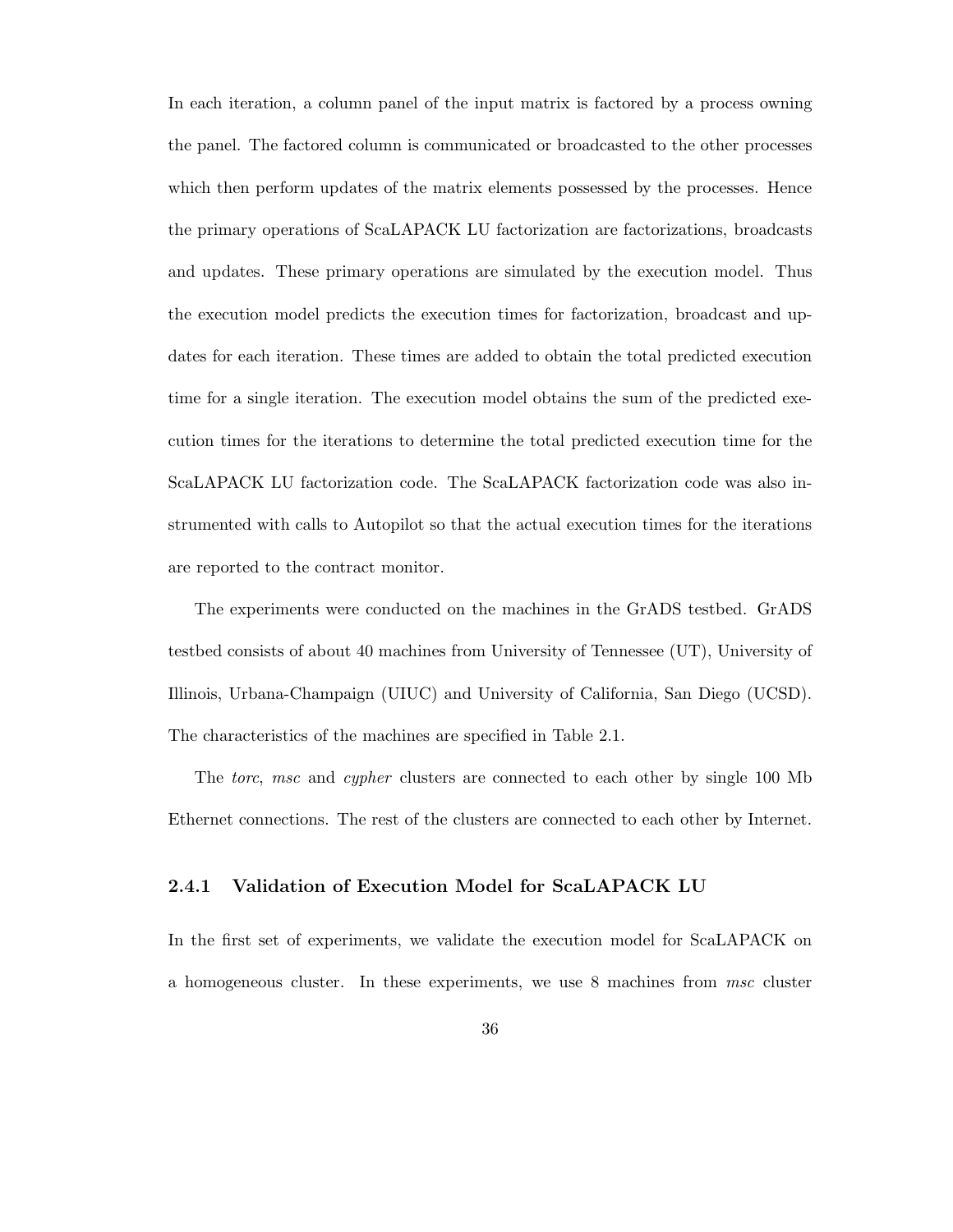| Cluster | Location               | <b>Nodes</b> | Processor   | speed    | Memory  | <b>Network</b> |
|---------|------------------------|--------------|-------------|----------|---------|----------------|
| name    |                        |              | type        | (MHz)    | (MByte) |                |
| torc    | UT                     | 8            | Pentium     | 550      | 512     | 100<br>Mb      |
|         |                        |              | Ш           |          |         | switched       |
|         |                        |              |             |          |         | Ethernet       |
| msc     | $\overline{\text{UT}}$ | 8            | Pentium     | 933      | 512     | Mb<br>100      |
|         |                        |              | Ш           |          |         | switched       |
|         |                        |              |             |          |         | Ethernet       |
| cypher  | UT                     | 16           | Pentium     | 500      | 512     | Gbit<br>1      |
|         |                        |              | Ш           |          |         | switched       |
|         |                        |              |             |          |         | Ethernet       |
| opus    | <b>UIUC</b>            | 16           | Pentium     | 450      | 256     | 1.28           |
|         |                        |              | П           |          |         | Gbit/sec       |
|         |                        |              |             |          |         | full duplex    |
|         |                        |              |             |          |         | myrinet        |
| circus  | <b>UCSD</b>            | 6            | 2 Pentium   | 450, 400 | 256     | Mb<br>100      |
|         |                        |              | III, 4 Pen- |          |         | switched       |
|         |                        |              | tium II     |          |         | Ethernet       |

Table 2.1: GrADS testbed resource characteristics

in UT. In Figure 2.3, the loop iteration times predicted by the execution model are compared with the actual execution times for a problem of matrix size 16000. From the shape of the curves in Figure 2.3, we find that the execution model provides a good approximation of the execution times associated with the application.

In the second set of experiments, we show the behavior of the execution model for different problem sizes on the homogeneous cluster *msc*. A total of 8 machines were made available for the experiments. Due to the scheduler mechanism in GrADS, any number of processors ranging from 1-8 can be chosen for the execution of end application. In Figure 2.4, the total predicted execution times are compared with the total actual execution times for different matrix sizes. The number of processors chosen for the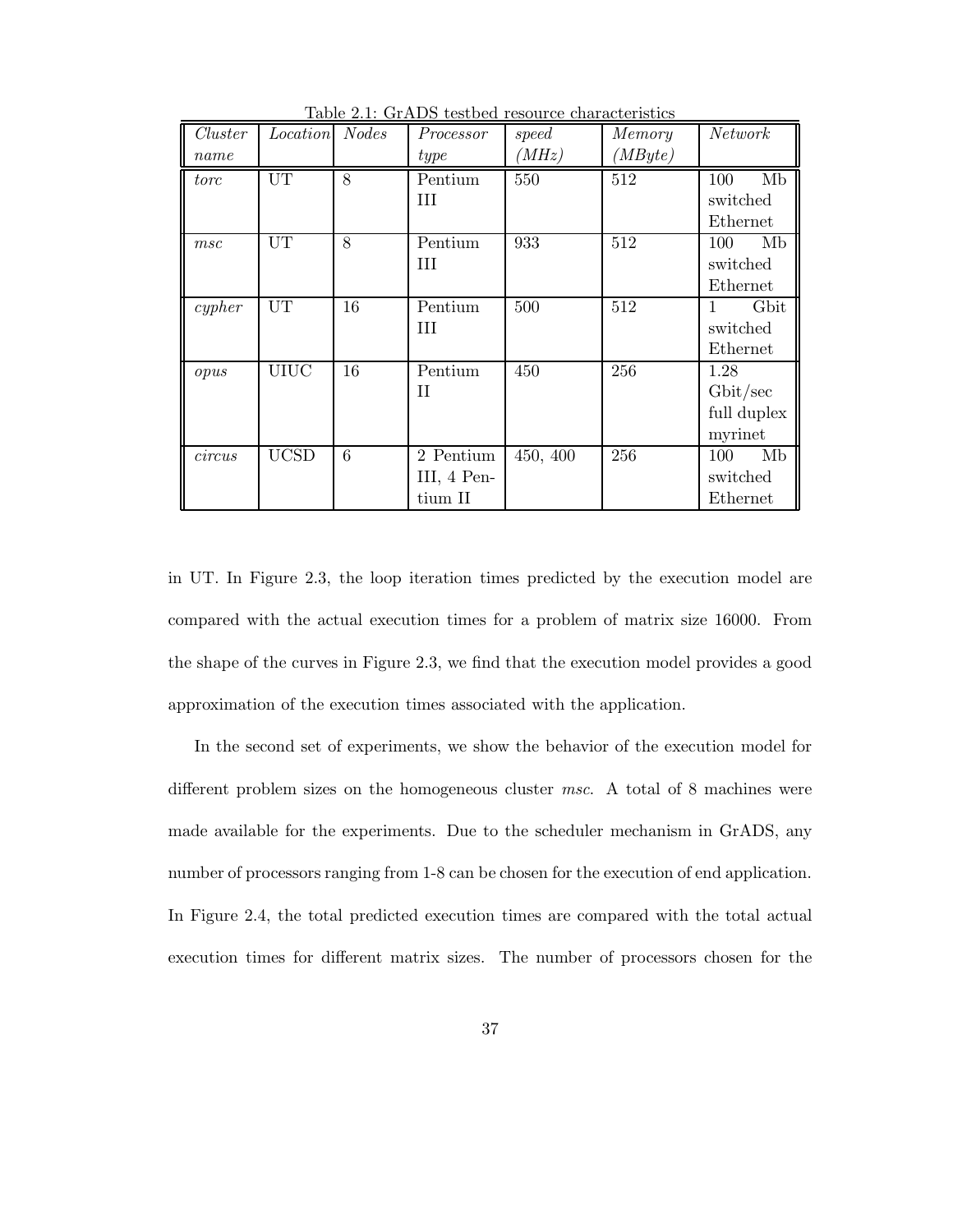

Figure 2.3: Validation of execution model on a homogeneous cluster for matrix size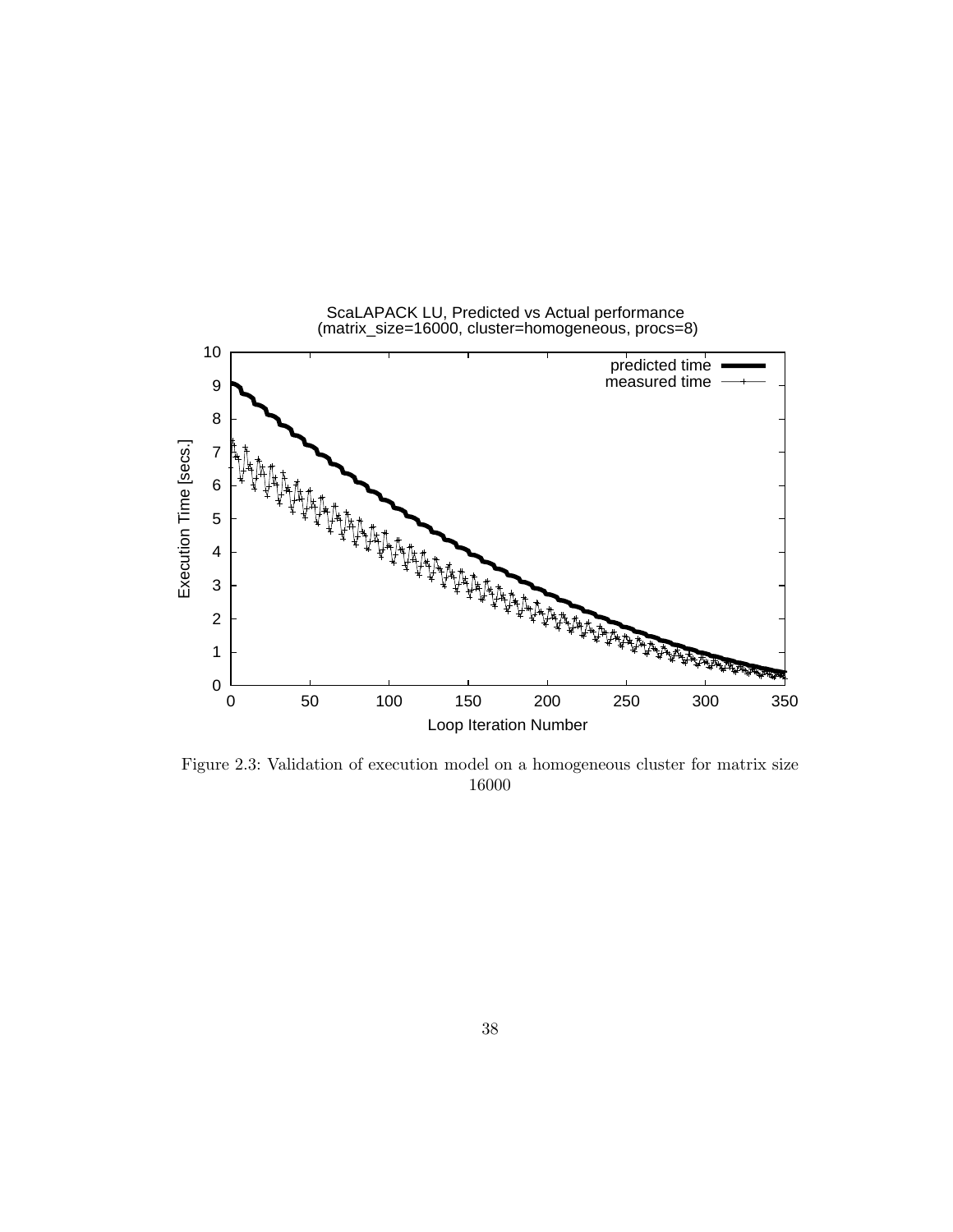

Figure 2.4: Validation of execution model on a homogeneous cluster for different matrix sizes

end application are also indicated in the figure. From Figure 2.4, we observe that the execution model is also able to give a good approximation of the relative execution times for different problem sizes.

In the third set of experiments, the execution model was validated on a heterogeneous set of machines for matrix size 16000. For these experiments 2 *msc*, 2 *torc* and 8 *opus* machines were used. In Figure 2.5, the predicted and actual per-iteration times are compared. We find that the execution model behavior is not satisfactory. This is due to the difficulty in modeling the communications of each iteration in the application.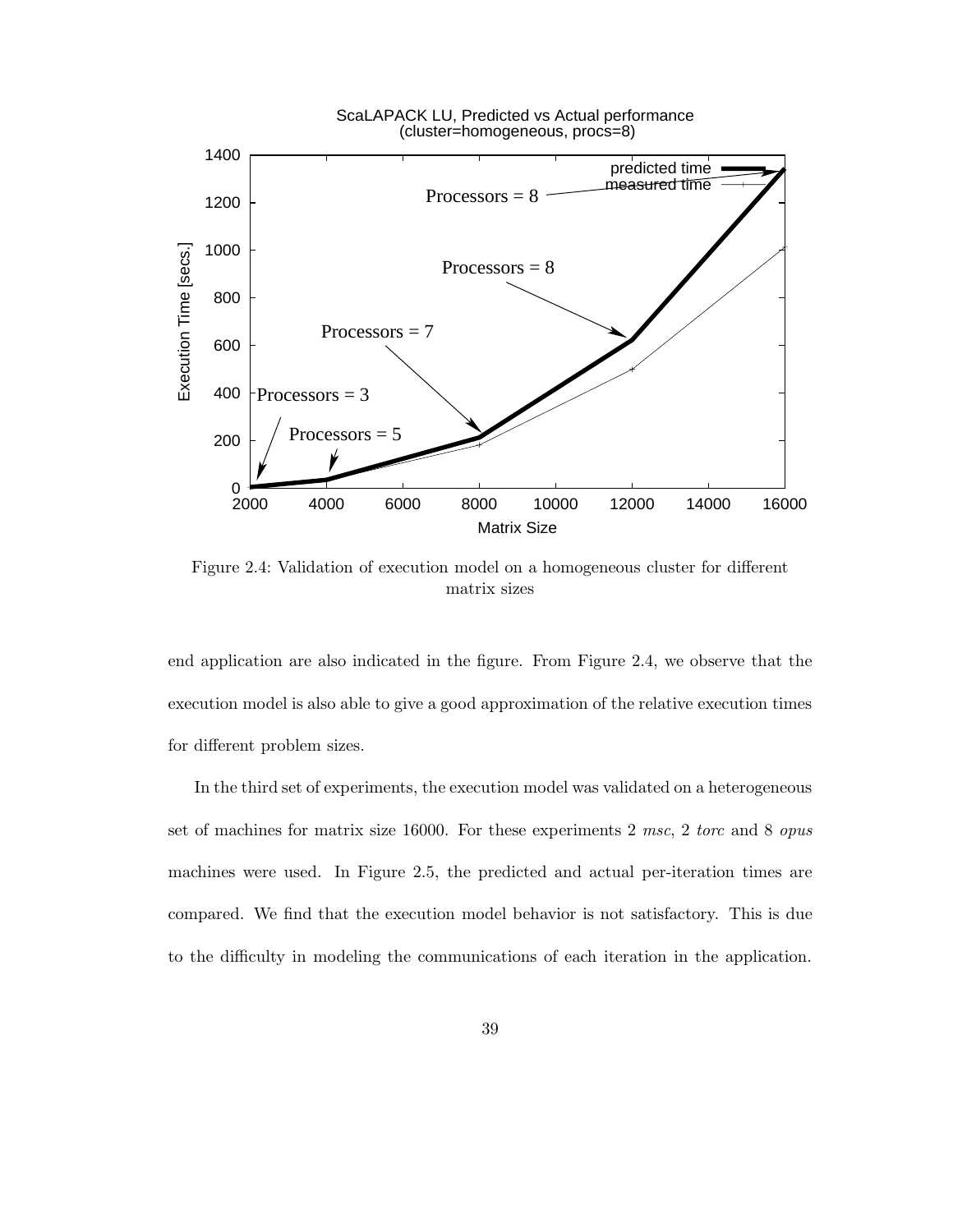

Figure 2.5: Validation of execution model on a heterogeneous environment for matrix size 16000 - Per-Loop iteration times

Most communication mechanisms use buffering schemes and it is difficult to predict the time for storing messages in the buffer. Also, the execution model assumes that all the processors start each iteration at the same time. Since this is not the case in ScaLAPACK application and due to the slow Internet bandwidth involved in the experiments, there are large discrepancies in the per-iteration execution times between the predicted and the actual values.

However, in ScaLAPACK, there is a natural synchronization for every *n* number of iterations, where *n* is the number of processes. Since the experiment illustrated in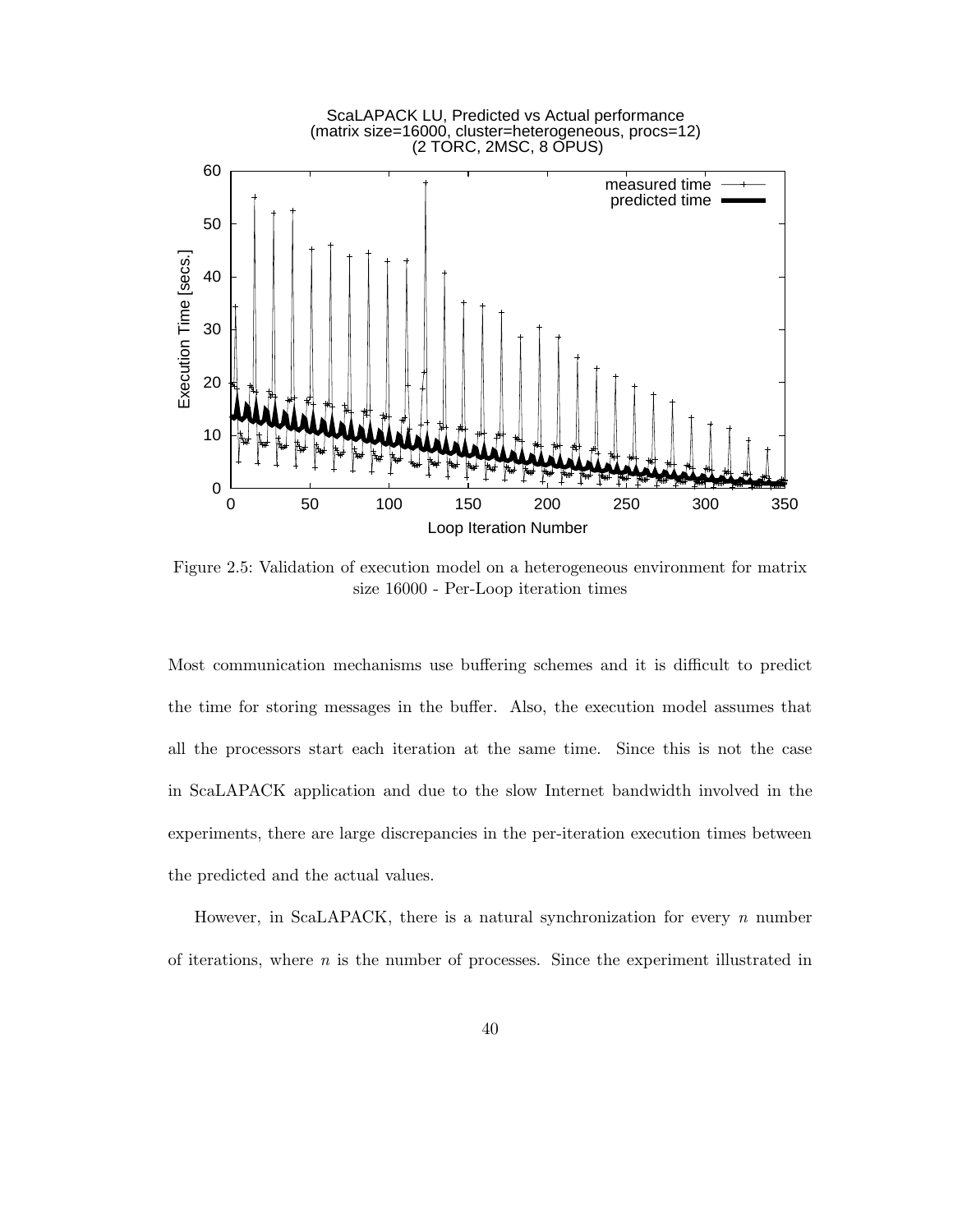

Figure 2.6: Validation of execution model on a heterogeneous environment for matrix size 16000 - Execution times every 12 loop iterations

Figure 2.5 uses 12 processes, the predicted and the actual values for the sums of every 12 iterations are compared in Figure 2.6. As can be observed from Figure 2.6, the execution model provided good approximations on heterogeneous environments. Thus from Figures 2.3 - 2.6, we can conclude that the execution model for ScaLAPACK LU factorization, barring certain deficiencies, mostly provided good approximations of the actual execution times.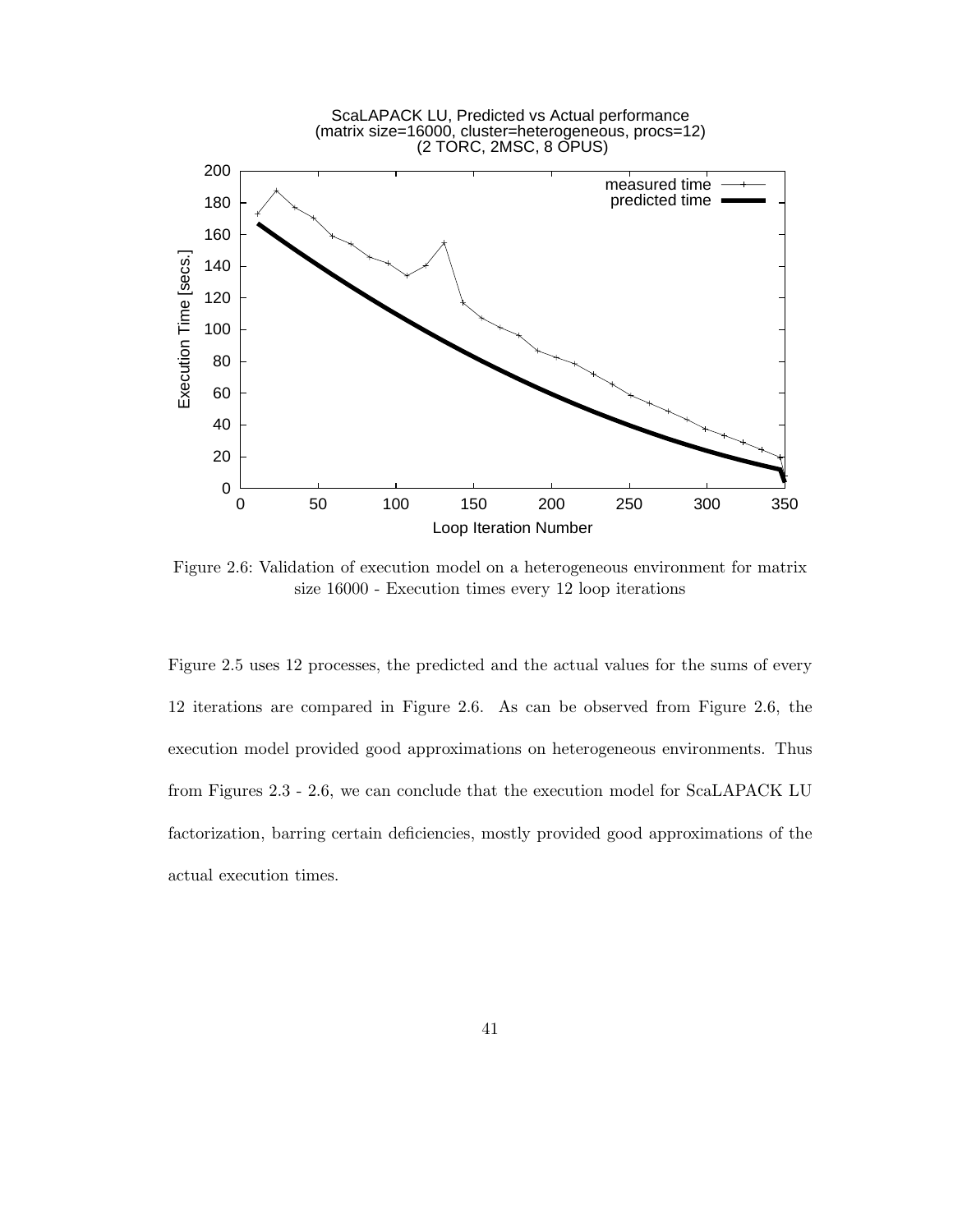#### **2.4.2 GrADS Overhead**

The validated execution model for ScaLAPACK LU was integrated into the GrADS framework. The GrADS framework was then used to schedule and execute applications over the resources. In the experiments in this section, 8 *msc* machines were made available to the GrADS executions. The GrADS scheduling mechanism chose a certain number of machines, ranging from 1-8, for the execution of the end application. In Figure 2.7, the non-Grid executions of the ScaLAPACK applications are compared with the Grid executions of the applications for different matrix sizes. For the non-Grid executions, the popular MPICH [66, 67] implementation of MPI was used for the implementation of the ScaLAPACK parallel application. For Grid execution of the applications, MPICH-G [56] implementation of MPI was used for the end application and spawning the processes onto the resources.

The left bars in Figure 2.7 represent the non-Grid execution times and the right bars represent the total Grid execution times. The processors used in the non-Grid and Grid runs are indicated in the figure. For the non-Grid runs, all the 8 machines in the *msc* cluster were made available for execution. For the Grid runs, even though 8 *msc* machines were made available, the GrADS scheduling mechanism chose a subset of the 8 machines for the eventual execution of the end application. For the non-Grid runs, times corresponding to MDS and NWS retrieval, and performance modeling do not exist. We find that the times for starting and executing the applications over the same set of resources, e.g., for matrix sizes 12000 and 16000, are better in the non-Grid runs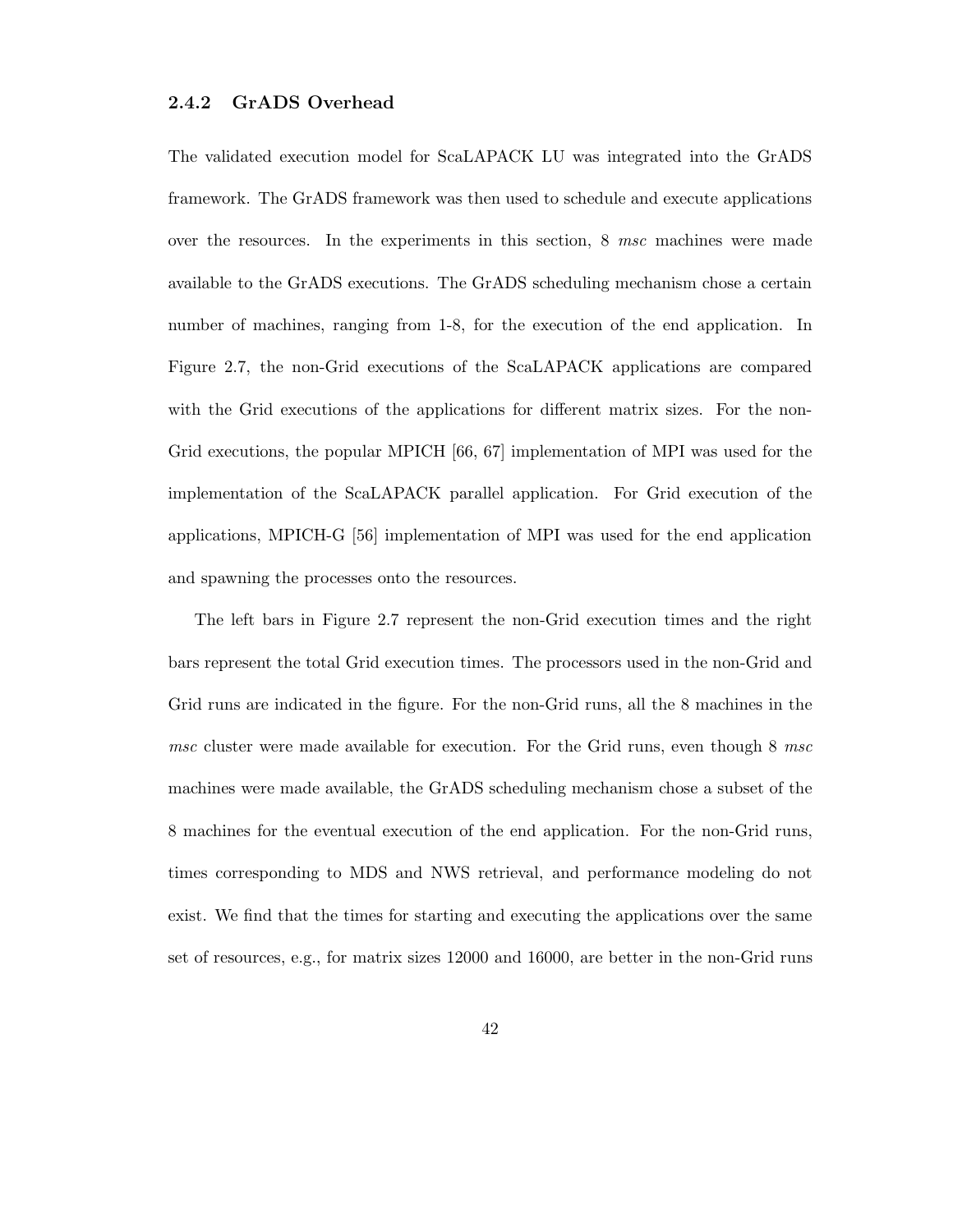

Figure 2.7: GrADS overhead on a homogeneous cluster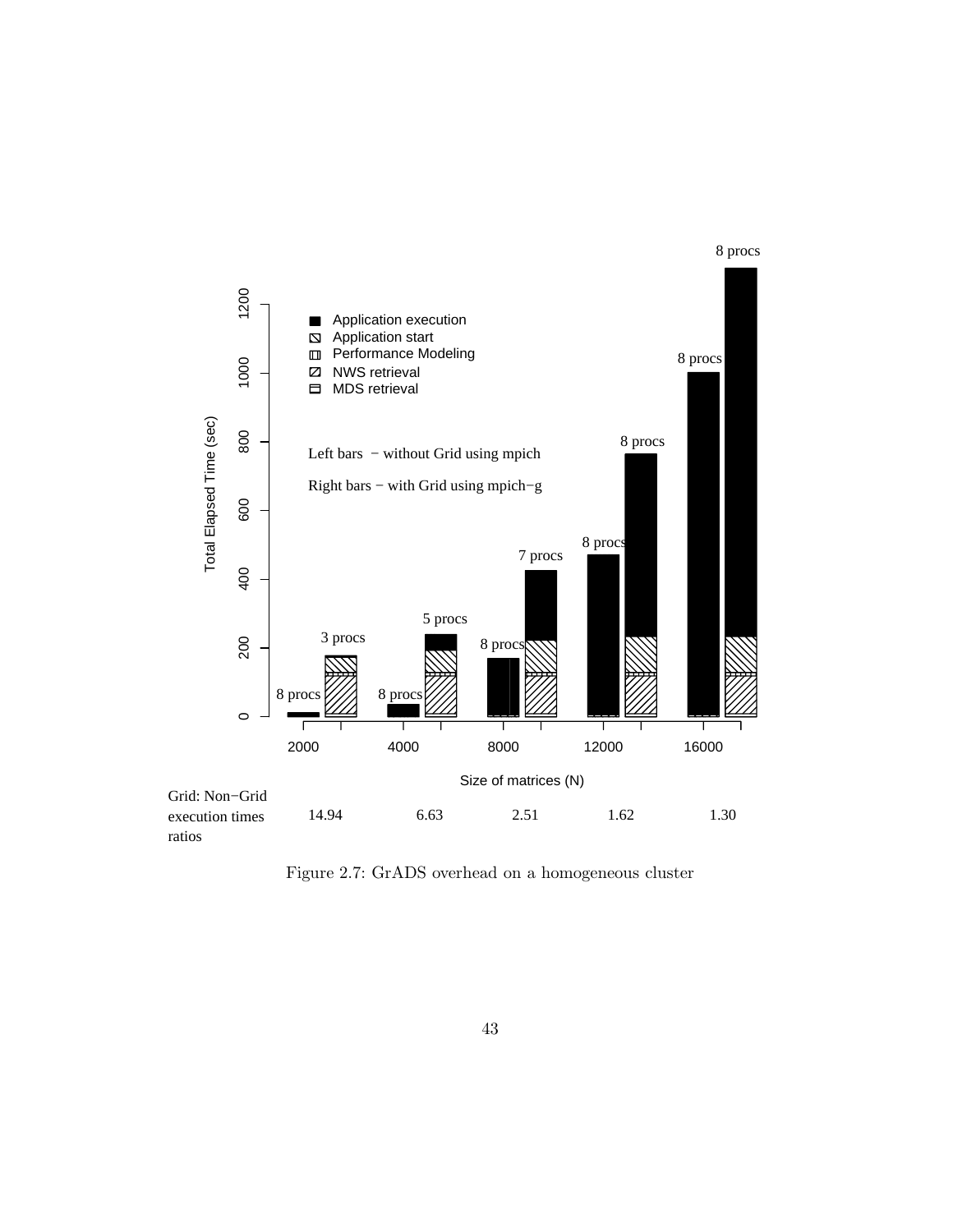than in the Grid runs. This is due to difference in MPI implementations used in the non-Grid and Grid executions. Also, we observe that the time for performance modeling in the Grid runs are negligible. Thus the scheduling mechanism used in GrADS for determining the near-optimal set of resources incur very little overhead.

The ratios between the total execution times for the Grid and the non-Grid runs are also given in Figure 2.7. We observe that for small problem sizes using the GrADS framework is not advisable due to the overhead associated with GrADS. As the problem sizes increase, the impact of the overhead on the Grid runs decreases and hence the ratio between the execution times for the Grid and non-Grid runs also decreases. For the largest problem size that was solvable on the *msc* cluster, matrix size 16000, the overhead was only 30%. For matrix sizes beyond 16000, GrADS did not allow the application into the system since the application execution will involve frequent access to disks and also heavy intrusion into the other processes on the shared set of resources.

The results in Figure 2.7 indicate that it is advisable to use the GrADS framework for only large problem sizes. Though the results indicate that better results can be obtained when using a non-GrADS framework, GrADS relieves the burden of the user to chose the resources for his application. Also, GrADS determines the threshold of problem size for the application beyond which there will be severe degradation in the performance of the application and the system.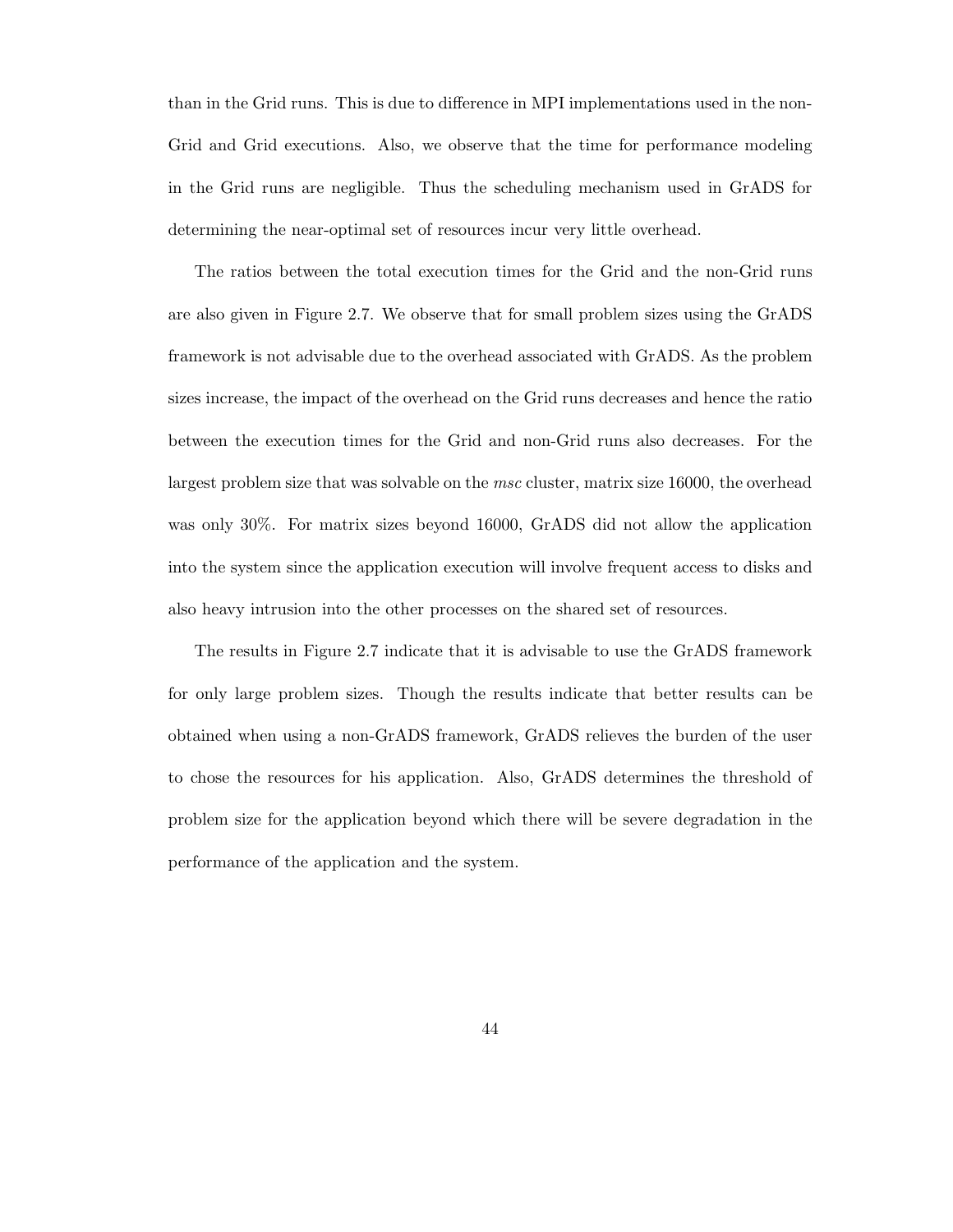

Figure 2.8: GrADS execution across the entire GrADS testbed

#### **2.4.3 GrADS Execution across Multiple Clusters**

In this section, all the machines available in the GrADS testbed, namely machines in *msc*, *torc*, *opus* and *circus* clusters were made available for the execution of the ScaLAPACK LU application. Different problems corresponding to different matrix sizes were input to GrADS framework. The GrADS scheduler determined the final set of resources for the execution of the end application for each run. Figure 2.8 indicates total execution times including the GrADS overhead for different problem sizes.

Since the *msc* machines have high processing power, the *msc*s were chosen for small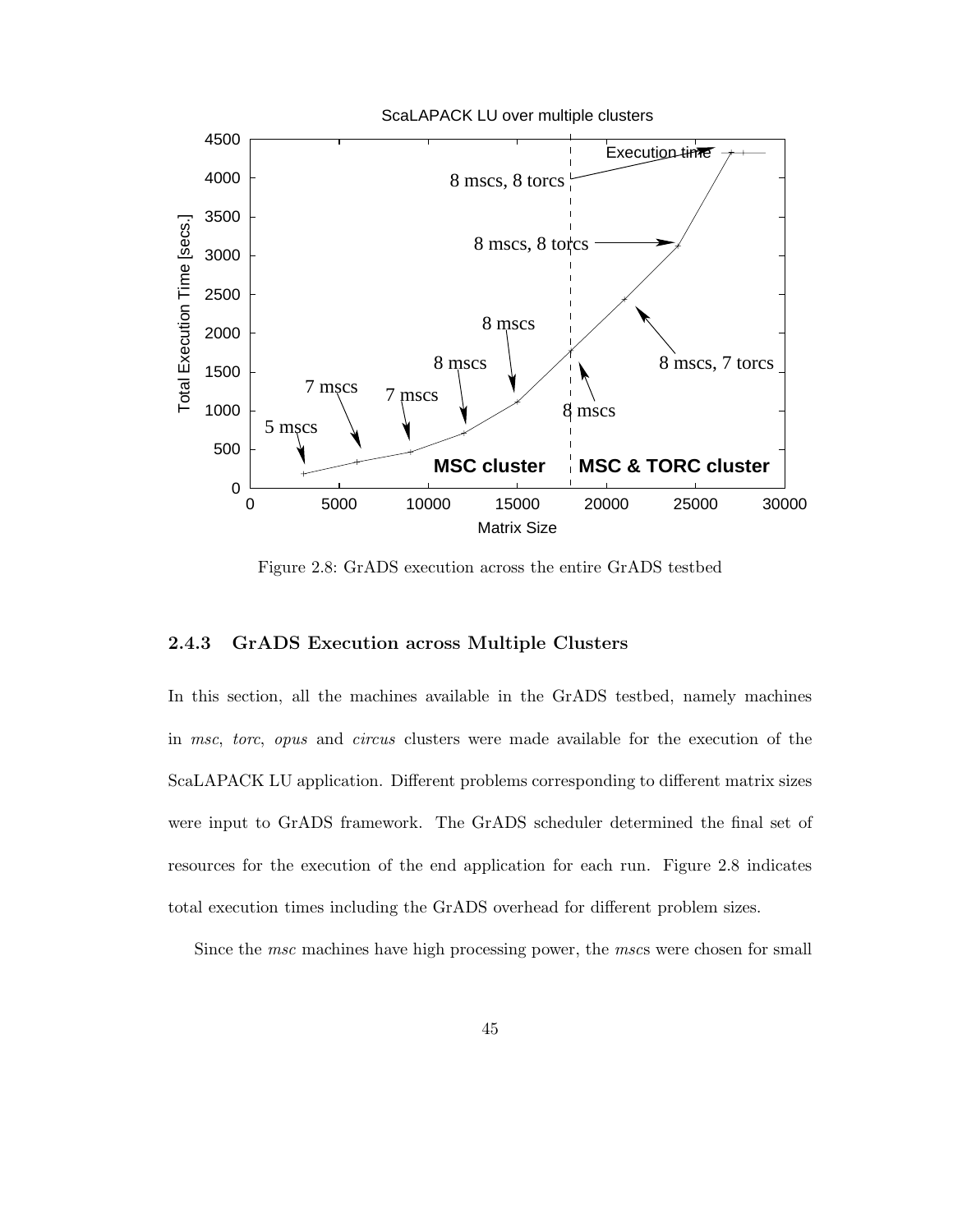problem sizes. For ScaLAPACK LU application of matrix size 21000 to be executed on 8 machines, the per-machine memory required is about 440 MB. Though the memory capacity of the *msc* machines is 512 MB, the memory available at the time of the experiments was less than 440 MB due to the presence of other processes on the shared resources. Execution of problem size of 21000 in this scenario will lead to frequent disk accesses and will result in severe degradation of the system performance for the other processes using the system. Hence, beyond matrix size 18000, GrADS chose machines from both *msc* cluster and the next best cluster in terms of computing power, *torc*. The maximum problem size that was solvable on the entire GrADS testbed was for matrix size 27000. Beyond this problem size, for e.g.. matrix size of 30000, the per-processor memory needed for the execution of the application on 16 processors is 450 MB which was not available at the time of conducting the experiments. We also find that the *opus* and *circus* machines were not used for any of the problem runs. This is due to the superior computing power of the *msc* and *torc* clusters. For problems of matrix sizes greater than 27000, e.g., matrix size of 30000, the per-processor memory needed to execute the application on the entire GrADS testbed, i.e. 29 machines, is 248 MB. This memory capacity was not available on some *opus* and *circus* machines due to the presence of other applications on the resources.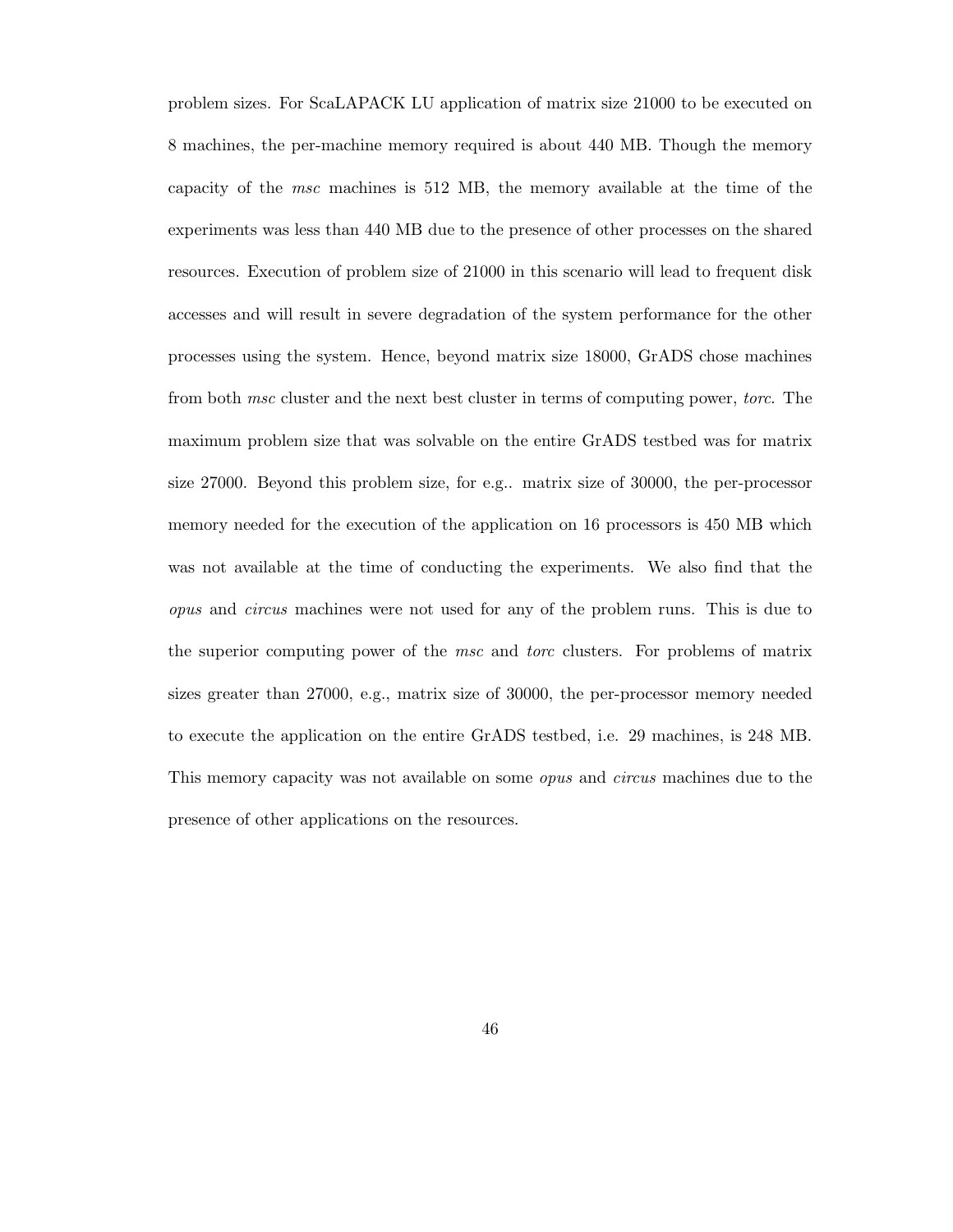## **2.5 Deficiencies of the GrADS Architecture**

Although GrADS has been proven to be useful in the previous sections, there are some deficiencies in the GrADS framework that prevent it from being completely useful in Grid environments. The major deficiency is the use of only application level scheduling by employing an execution model for the application. The application level scheduling does not take into account other competing application due to the lack of knowledge of the existence of the other applications. Thus when applications are executed in a competing environment, the resulting actual performance of the applications may be much less than the expected performance. Also, large number of competing applications can severely degrade the performance of the entire system.

To prove the deficiencies in the GrADS architecture, an experiment was conducted where two problems corresponding to matrix size 16000 were input to the GrADS system at almost the same time. For this experiment, 8 *msc* machines were utilized. Thus the experimental setup is similar to the setup used for obtaining the Figure 2.3. Figure 2.9 plots the actual and predicted values for per-iteration times for the ScaLAPACK LU factorization of matrix size 16000 in the presence of a competing application whose matrix size was also 16000.

Unlike in Figure 2.3, the predicted per-iteration execution times in Figure 2.9 do not correspond satisfactorily with the actual per-iteration execution times. This is because, when both the applications are input to the GrADS system at the same time, the GrADS framework obtains information about the machines from NWS at the same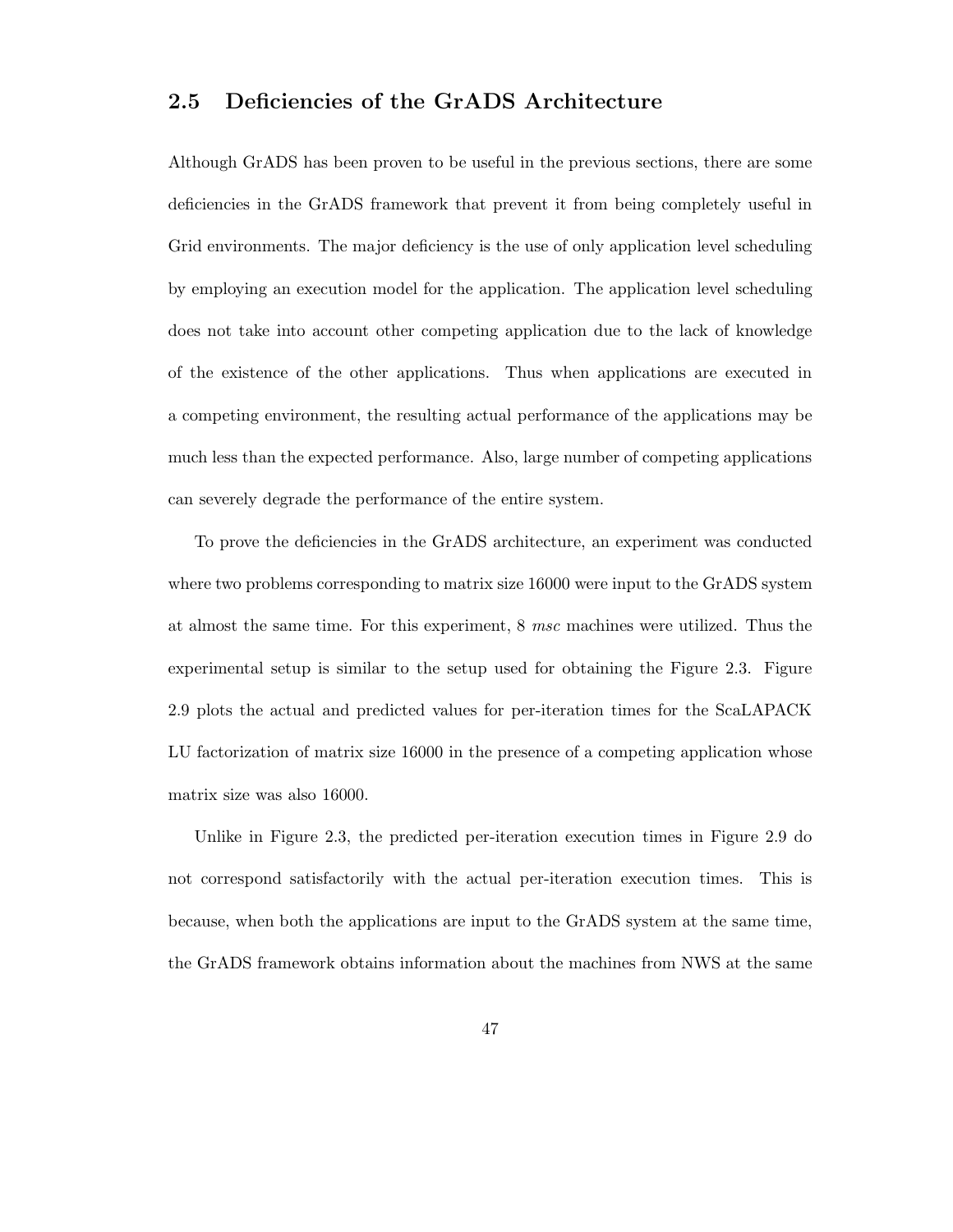

Figure 2.9: Result of deficiency of the GrADS architecture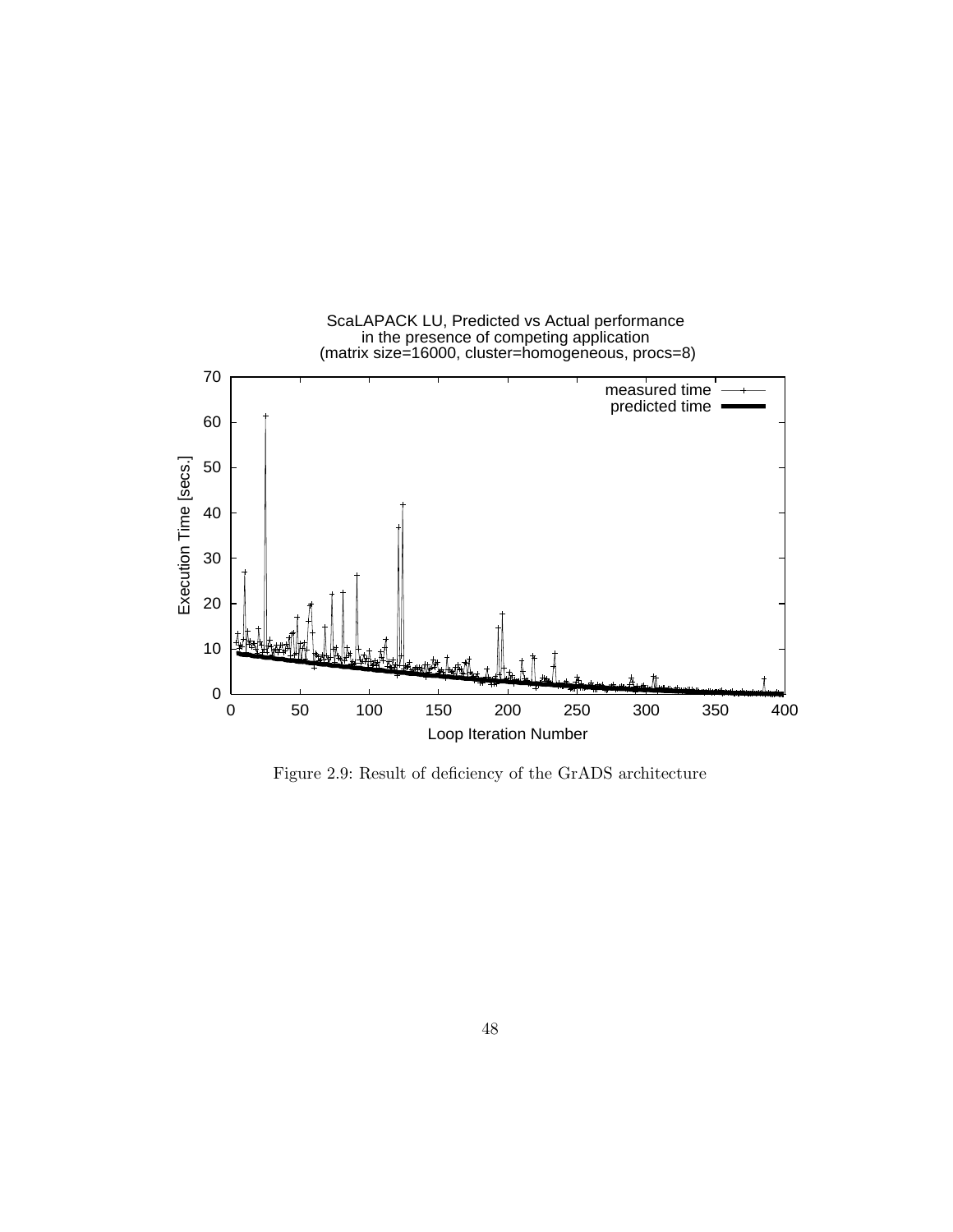time. Hence the performance modelers for the two applications use the same information about the resources and make the same decisions for determining the final schedule for the execution of end application. The machine information obtained from the NWS and used by the performance modeler correspond to the scenario when the resources do not execute either of the two applications. When the Application Launchers corresponding to the two applications launch the applications on the same set of resources at about the same time, the two applications execute in the presence of each other and hence contend for the resources. Since the memory capacity of the *msc* machines is less than the memory capacity needed to execute two problems of matrix sizes 16000, the two applications frequently access disks for data. This leads to severe performance loss for both the applications and the system resources. This loss in performance is manifested as the spikes seen in Figure 2.9 for the measured per-iteration execution times. If the contract monitor employs a rescheduler to migrate applications when it notices performance loss for the application, unnecessary overhead is incurred in invoking the rescheduling decisions.

Another deficiency of the GrADS framework, as illustrated in Figure 2.5 is that the execution model provided by the application library writers may not closely match the behavior of the application. In these cases, the contract monitor may assume the interference of the external load on the executing applications and may invoke the rescheduler, leading to unnecessary rescheduling overhead.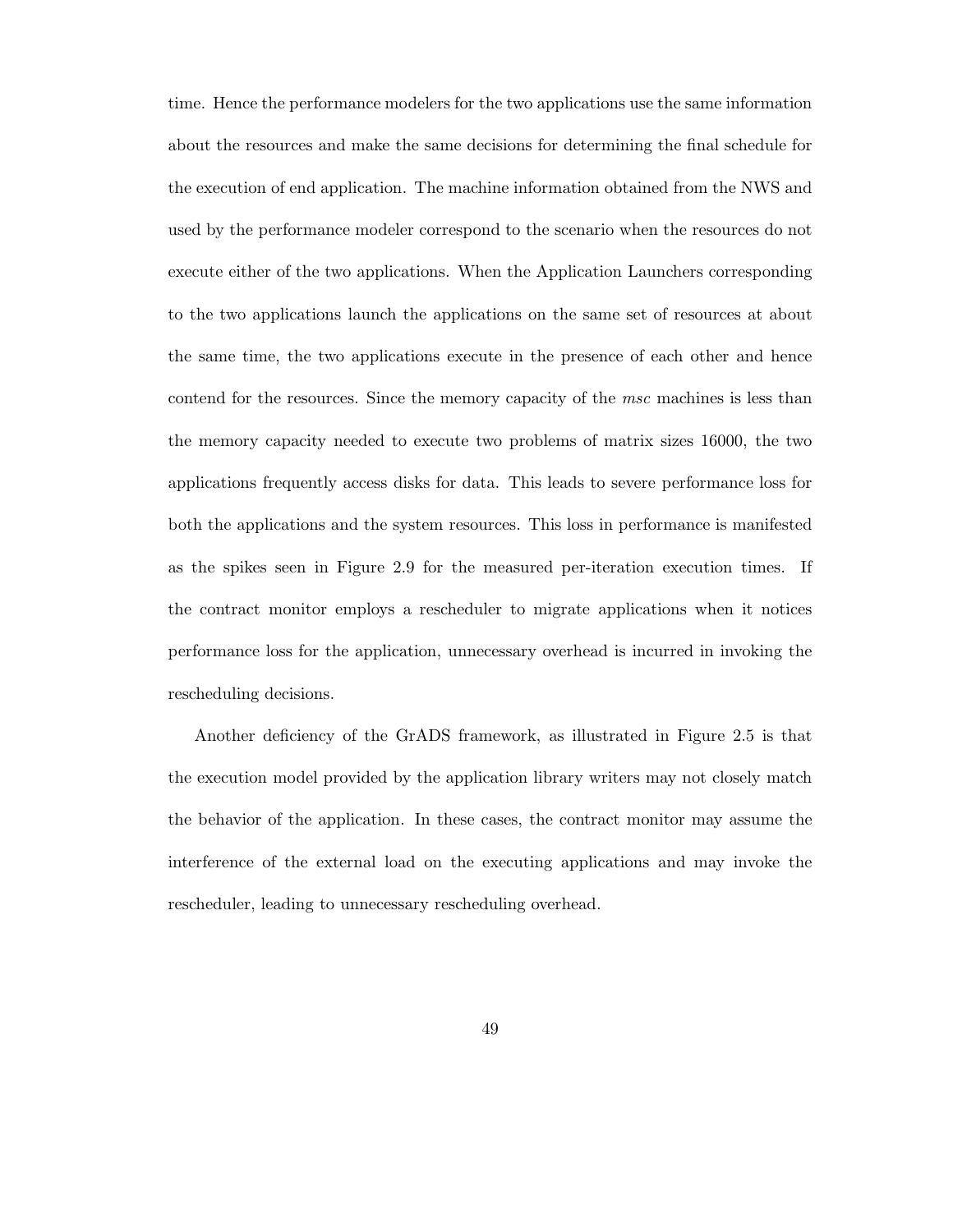## **2.6 Need for a Metascheduler in GrADS**

The problems with the GrADS architecture mentioned in the previous section illustrate the need for a robust contract development and arbitration mechanism that balances the interests of different applications. For the experiments in the previous section, one possibility is for the contract development system to accept the contract of one application and to reject the contract of the other application. This gives satisfactory performance for one of the applications without degrading the system and present a true picture of the system resources to the other application.

Besides simply acting as a queuing system, the arbitration mechanism can also make intelligent decisions for accepting or rejecting the application contracts. For e.g., the arbitrator can reject the contract of the applications if it determines that the addition of the application to the system can severely degrade the performance of the already executing applications on the system. Also, to meet the original objectives of the scheduling system in our research, i.e. to provide high performance to individual applications within the constraints of the system loads, to accommodate maximum number of applications into the system without overwhelming the system resources and to provide high throughput of the overall system, preemption of executing applications is desirable. In this case, firm scheduling policies can be built into the arbitration mechanism for preempting executing applications.

In spite of the arbitration mechanism, performance loss of the executing applications due to the interference by executing applications is unavoidable in Grid systems. The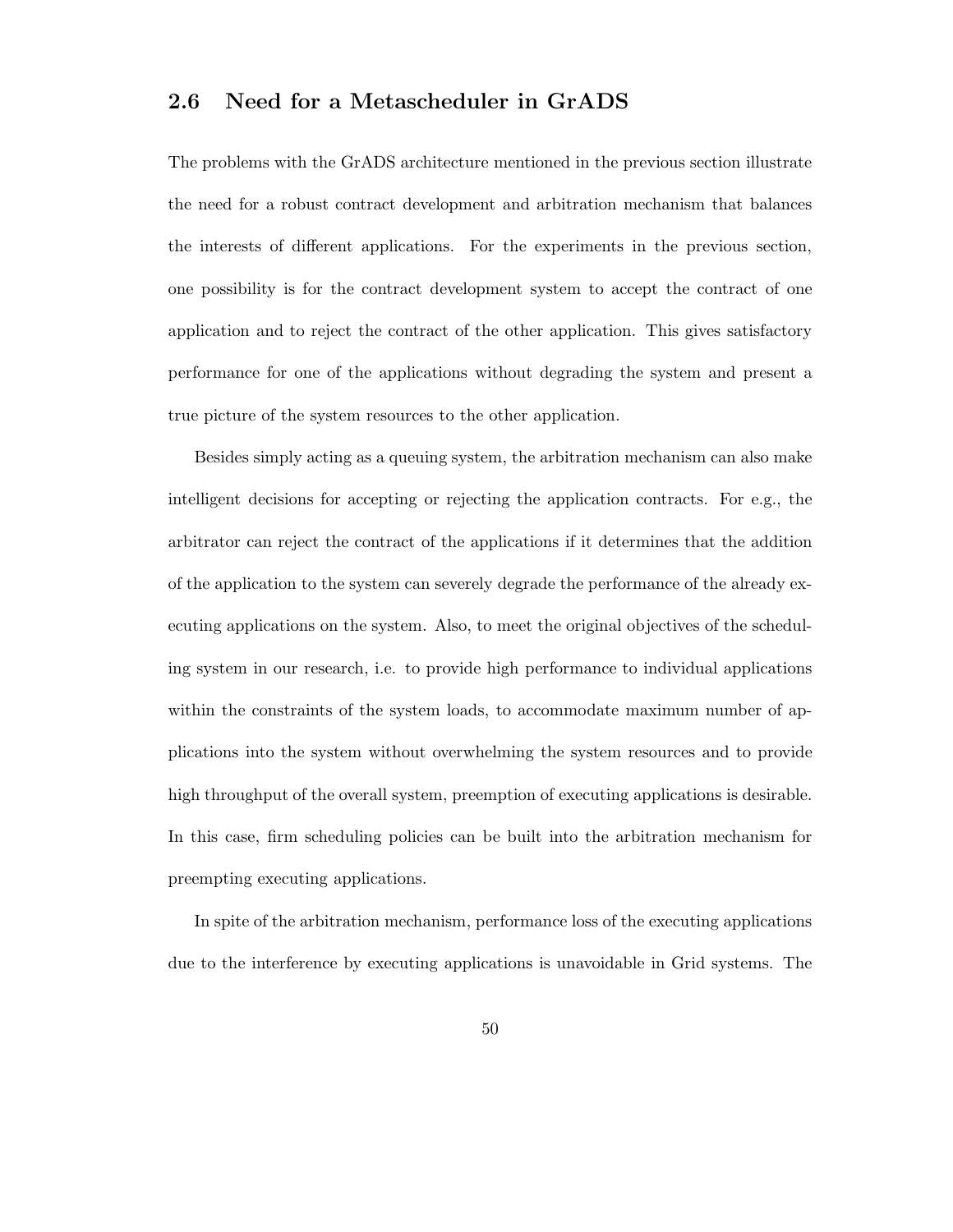Contract Monitor can be extended to contact a rescheduler on noticing performance losses of the applications and the rescheduler can employ firm rescheduling policies to migrate executing applications from heavily loaded systems or to newly available resources. The Contract Monitor can also be extended to dynamically adjust the expected performance levels in order to avoid contacting the rescheduler frequently and to reduce the resulting rescheduling overhead. The dynamic adjusting of contract limits is necessary especially in cases when better resources are not available for rescheduling or when the execution model of the application is not accurate.

These arbitration, contract development and rescheduling policies are implemented in the form of a *metascheduler* discussed in the next chapter.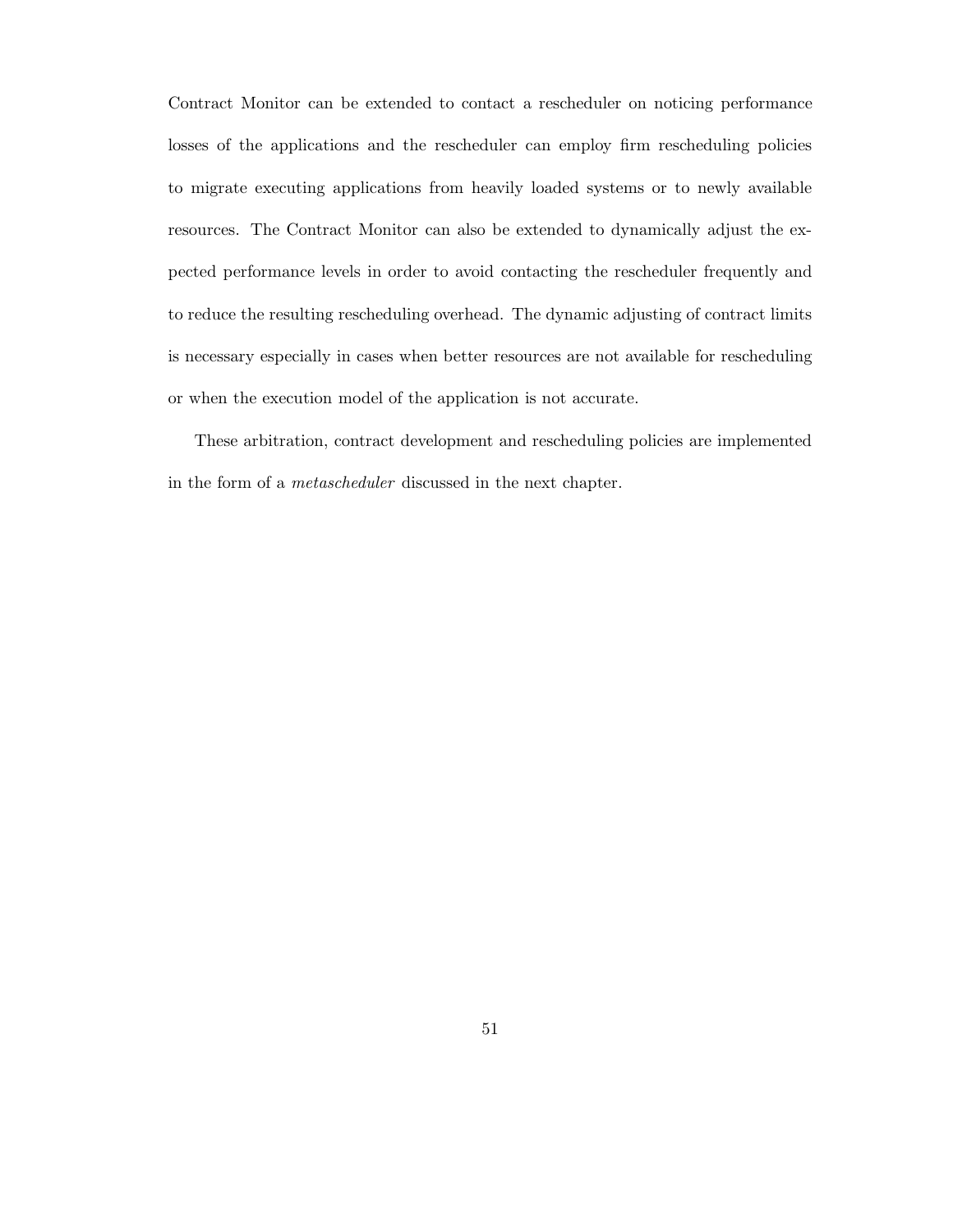## **Chapter 3**

# **Metascheduling Framework**

This chapter includes lightly revised sections of the following three papers.

Sathish S. Vadhiyar and Jack J. Dongarra. A Metascheduler For The Grid. Proceedings of 11th IEEE International Symposium on High Performance Distributed Computing. pages 343-351. July, 2002.

Sathish S. Vadhiyar and Jack J. Dongarra. A Performance Oriented Migration Framework for the Grid. To appear in the Proceedings of The 3rd IEEE/ACM International Symposium on Cluster Computing and the Grid (CCGrid 2003).

Sathish S. Vadhiyar and Jack J. Dongarra. Self Adaptivity in Grid Computing. Submitted to the special issue of Concurrency: Practice and Experience on Grid Performance, 2003.

I was the primary contributor of the papers and was involved in the design and implementation of the frameworks and verification by experiments. This chapter revises the papers by providing a detailed motivation of the work and more detailed descriptions of the sections in the papers.

In order to overcome the potential problems in the GrADS architecture and to re-

alize the objectives of providing high performance to individual applications within the

constraints of the system loads, accommodating maximum number of applications into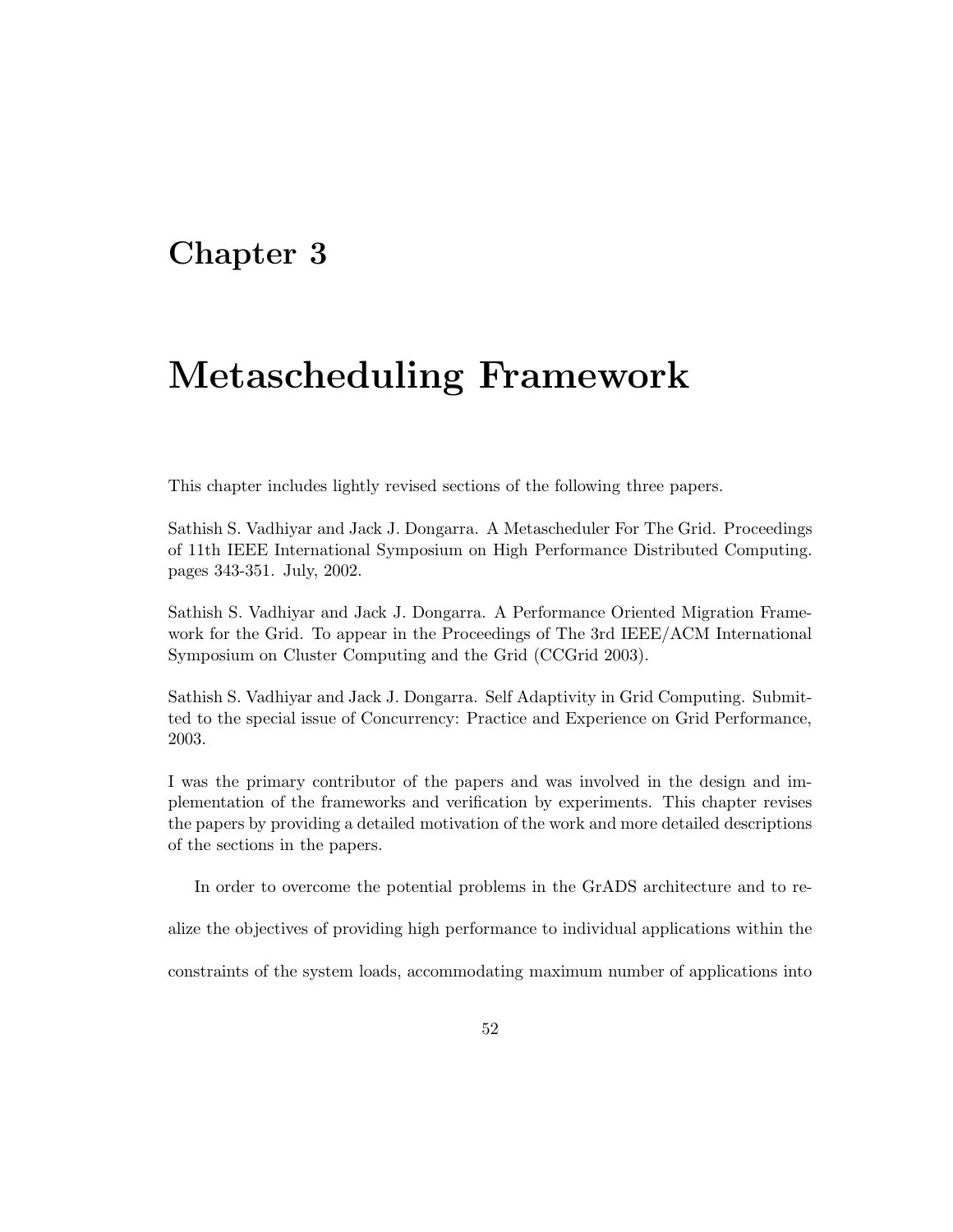the system without overwhelming the system resources and providing high throughput for the overall Grid system, a *metascheduler* was developed for the GrADS framework. Conventional schedulers take as inputs, problem parameters and machine characteristics and generate a schedule which is the final list of machines on which the application will execute. The metascheduler designed and developed in this research is different from conventional schedulers in that it takes as inputs, schedules generated for individual applications by conventional schedulers, especially application-level schedulers and accepts or rejects the schedules based on current system conditions and the presence of other competing applications in the system. Thus the metascheduler negotiates between different application-level schedulers to balance the interests of different applications.

The functions and goals of the metascheduler include

# 1. **trying to accommodate new applications by waiting for long running applications to complete.**

An individual application-level scheduler for an application can determine by means of the problem constraints expressed for the application that the current resources are not sufficient for the application execution. Hence the application may be prevented from making further progress in the Grid system. But a large application that occupies the resources may complete its execution within a reasonable amount of time and the completion of the large application can facilitate the execution of the new application for which the application-level schedule is determined. In this case, waiting for the large application to complete and ac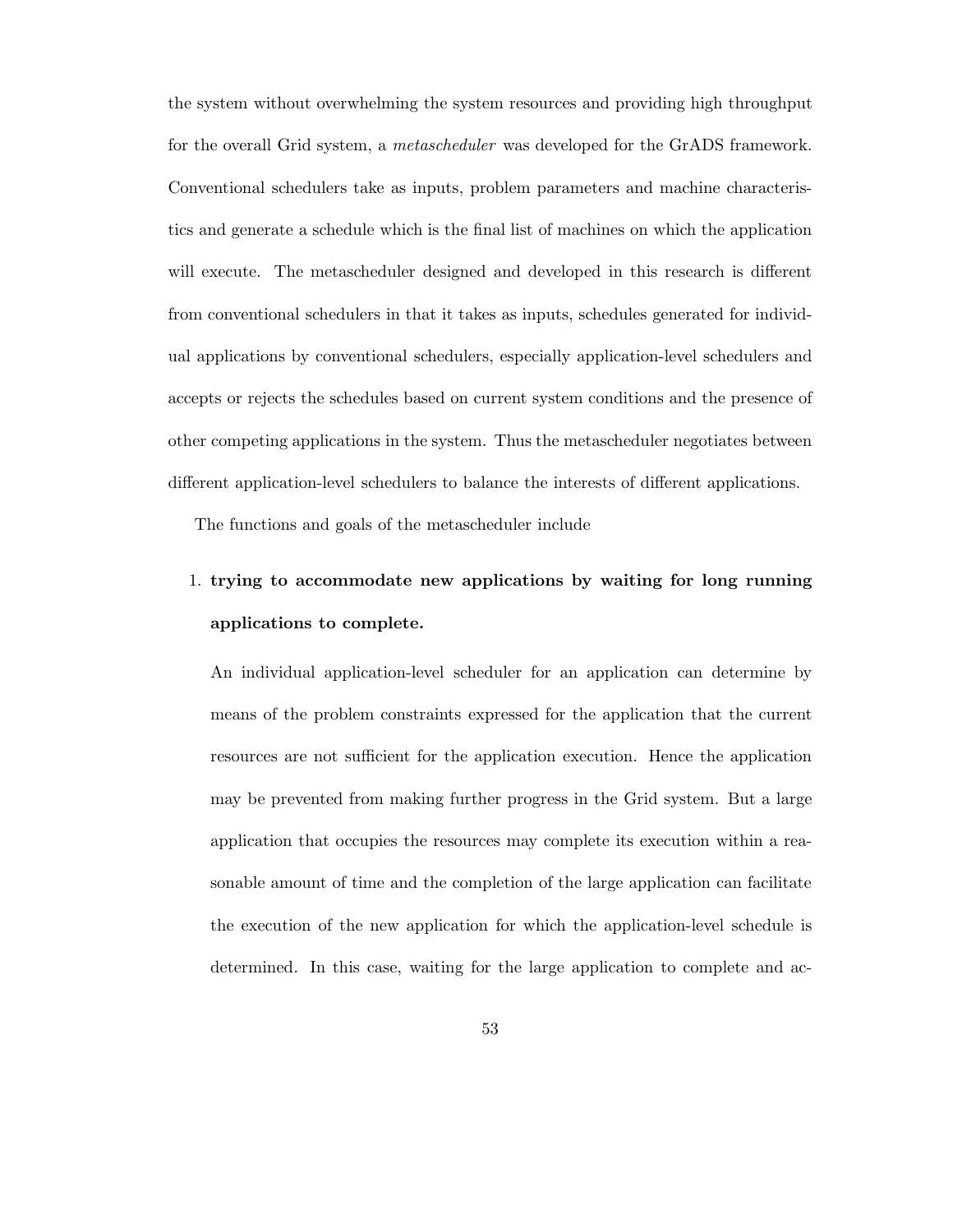commodating the new application will help increase the number of jobs that are accommodated into the Grid system.

2. **accommodating new applications by stopping long running jobs in the presence of which new applications will not be able to execute.**

There may be some long running jobs in the system in the presence of which the system resources may be insufficient for the execution of a new application. The long running jobs may have large remaining execution times. Waiting for the long running jobs to complete in this case will lead to poor response time to the user who has submitted the new job to the system. If the new application has a relatively shorter execution time compared to the remaining execution times of the long running jobs, then few of the long running jobs can be preempted from the system, the new application can be allowed to execute and after the short job completes, the long running jobs can be reaccommodated into the system and continued from the previous point in execution. Since, the new application has a short execution time, the performance loss incurred for the long running application due to preemption will be minimal. The pro-active preemptive strategy allows to increase the number of short jobs that can be accommodated into the system.

3. **verifying that the applications made their scheduling decisions based on conditions of the system when competing applications are executing.** Since the application-level schedulers make their scheduling decisions independently, the information about resource properties used for the different application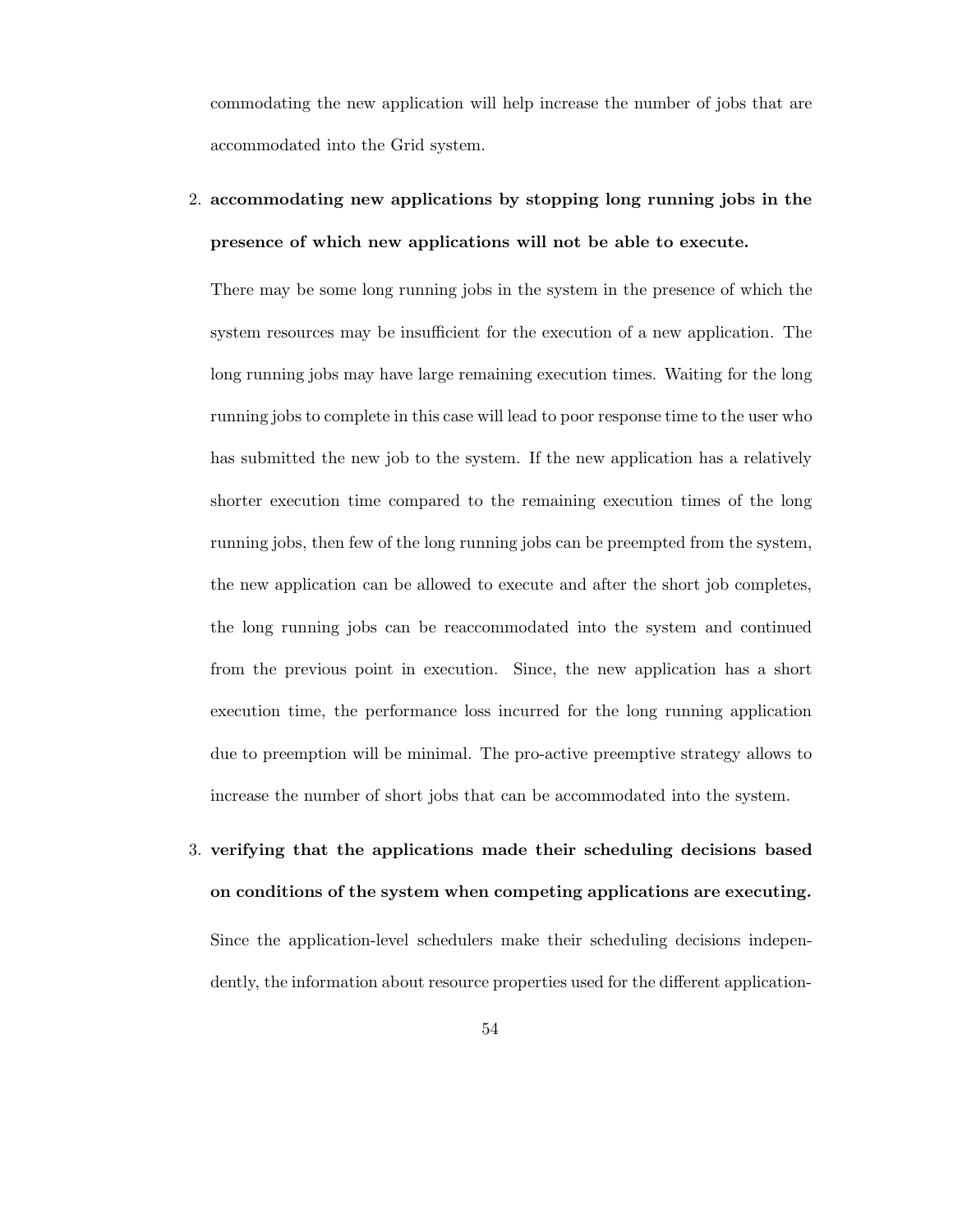level schedules may be the same in situations when multiple applications are executed simultaneously. This may lead to contention for resources by different applications due to the lack of knowledge of the existence of competing applications by the application-level schedulers. Eventually, this will result in overall performance degradation of the system. Hence an arbitration mechanism is needed that accepts few application-level schedules, accommodates few applications onto the system, and rejects the other application-level schedules prompting the corresponding applications to generate new application-level schedules taking into account the change in resource information caused by the execution of applications accommodated into the system by the arbitration mechanism.

# 4. **facilitating new applications to execute faster by stopping certain competing applications.**

A large application may be executing on the system. The system resources may be sufficient to accommodate a small application that enters the system. But the execution time of the small application if it were to execute in the presence of the large application may be much larger than the execution time of the same small application if it were to execute in the system free of the large application. This may be due to the allocation of inferior system resources to the small application due the occupation of superior resources by the large application. In this scenario, the large application may be removed from the resources and the small application can be accommodated on the superior system resources. After the small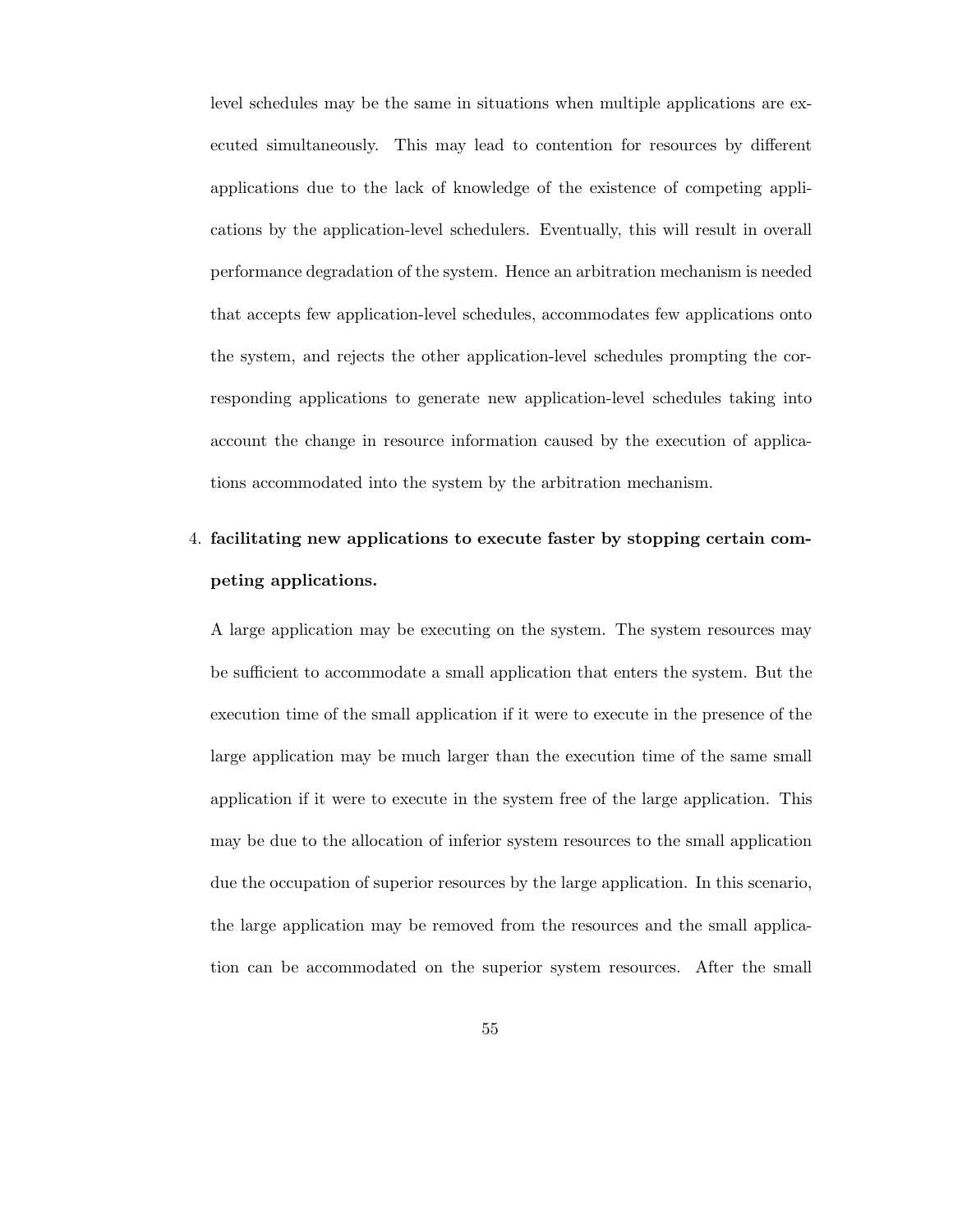application completes, the large application can be allowed to continue. Since the large application has long remaining execution time, the performance loss for the large application due to preemption may be minimal when compared to the performance loss for the small execution if it were to execute in the presence of large application. Thus penalizing large applications in favor of small applications will lead to increased throughput for the overall system.

# 5. **minimizing the impact that new applications can create on already running applications.**

An application-level scheduler for an application may generate an applicationlevel schedule which when approved will lead to severe performance losses of some executing applications. An arbitration mechanism can suggest a new applicationlevel schedule for the application that is beneficial for the application and also reduces the interference caused by the application on executing resources. This may be accomplished by removing few resources that are used by few executing applications, from the original application-level schedule of the new application.

### 6. **migrating executing applications.**

In some cases, migration is necessary when performance expectations are not being met for an executing application due to the change in resource characteristics of the machines on which the application is executing. The change in resource characteristics may happen due to sudden increase in external load on the resources. In these situations, the application may be stopped, a new application-level sched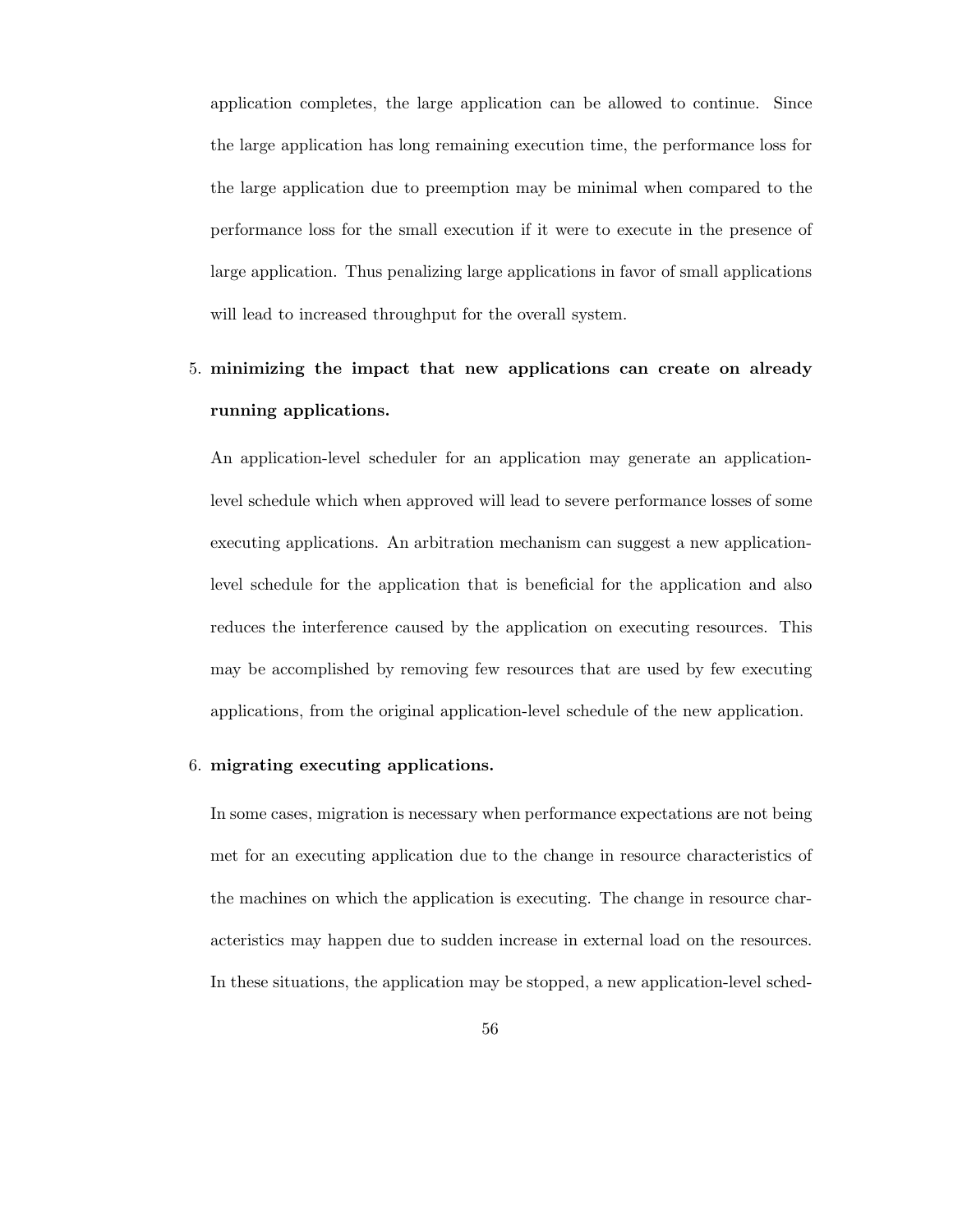ule may be developed for the application and the application may be migrated to the set of resources determined by the new application-level schedule.

In other cases, an executing application may complete thereby making available few free system resources. Some of the executing applications may be migrated to make use of the free resources to improve the performance of the applications. These kinds of migrating decisions help to maintain load balance in the system thereby resulting in high system throughput.

The metascheduling and arbitration mechanisms are implemented by the addition of four components, namely *database manager*, *permission service*, *contract negotiator* and *rescheduler* to the GrADS architecture. In this chapter, the modified GrADS architecture is discussed and the behavior of the GrADS applications in the modified setup is elaborated. The components of the metascheduler are described in detail. One of the components, the *rescheduler* for migrating executing applications is robust and unique in many ways. A separate section is devoted to the description of the rescheduling framework.

## **3.1 Modified GrADS Architecture**

The modified GrADS architecture with the metascheduling components is depicted in Figure 3.1. The metacheduling components are shown shaded in the figure.

As in the original architecture, the user submits his problem to the Grid routine or Application Manager. The Application Manager registers the problem with the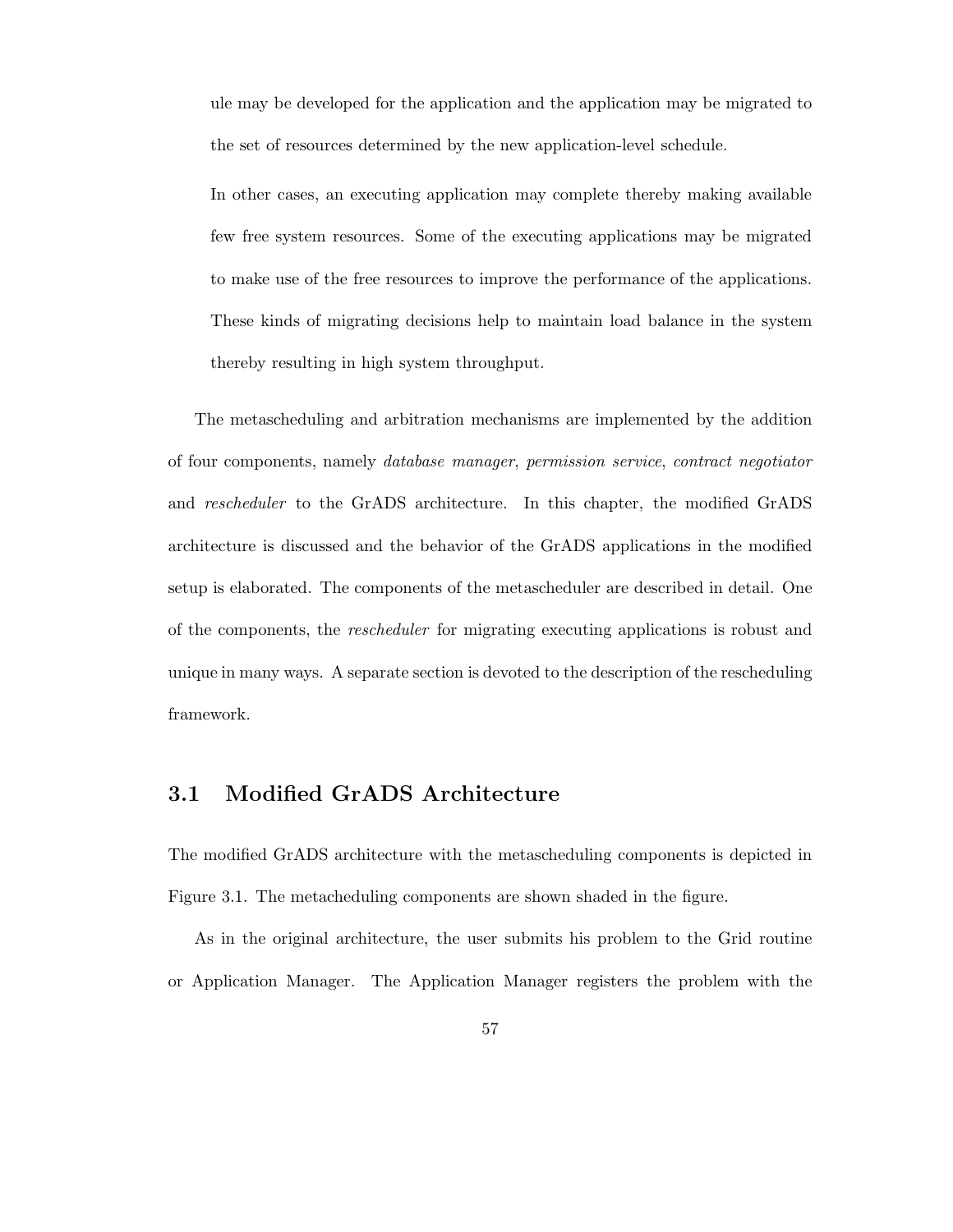

Figure 3.1: Modified GrADS Architecture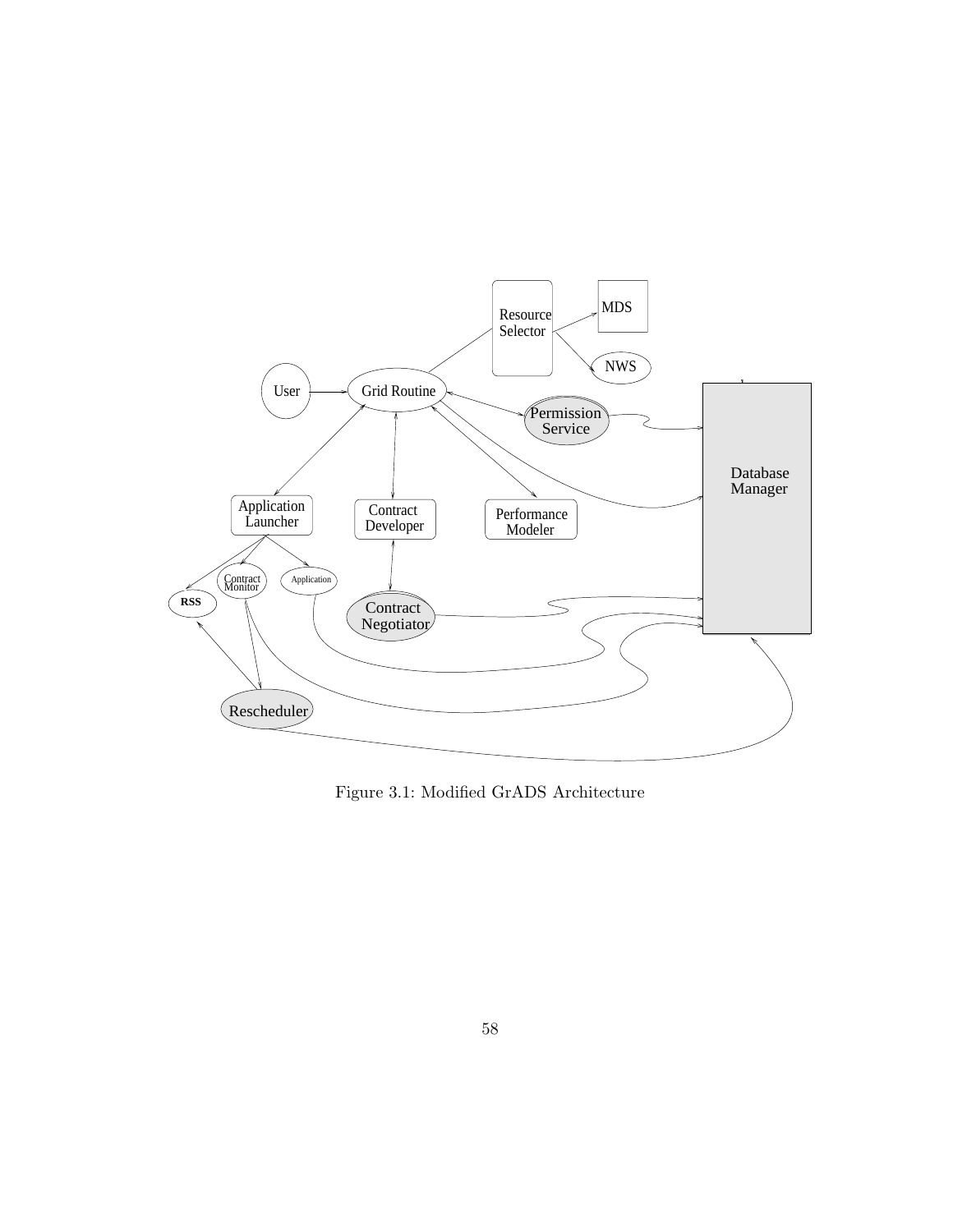Database Manager. The Application Manager then invokes the Resource Selector. The Resource Selector invokes the Globus Metadirectory Service (MDS) to get a list of available resources. The Application Manager retrieves the information about resource characteristics from Network Weather Service (NWS). The list of machines and the resource information of the machines are stored in the DataBase Manager corresponding to the entry for the application.

The Application Manager passes the problem parameters and resource information to a metascheduler component called Permission Service. The Permission Service can grant permission for the application to proceed to the next stages of the GrADS application or can reject permission to the application in which case the Application Manager aborts. The Permission Service can also prompt the application to pass through the Resource Selection phase again.

If the permission is granted, the Application Manager proceeds to Performance Modeling phase. The Performance Modeler accepts problem parameters and resource characteristics from the Application Manager. It then uses an application-specific execution model to generate an application schedule which is the final list of machines for application execution. The application schedule along with the predicted performance cost are returned to the Application Manager. These parameters are stored by the Application Manager in the Database Manager.

The Application Manager passes the application schedule and the predicted performance cost as a *contract* to the Contract Developer. Unlike the original GrADS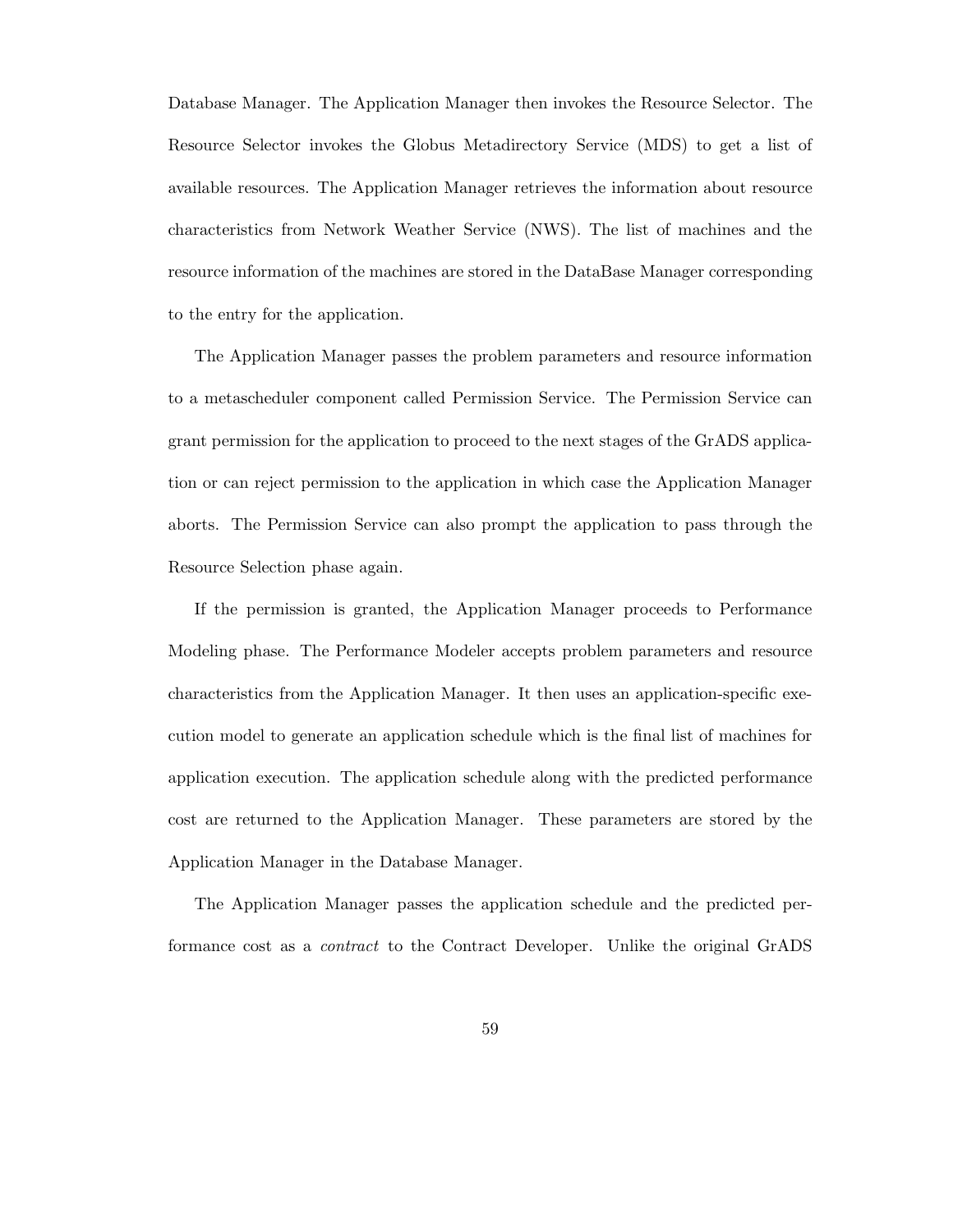architecture, the Contract Developer does not approve all contracts. It passes the incoming contract to a metascheduling service component called Contract Negotiator. The Contract Negotiator can either approve or reject the contract. If the contract is approved, the Application Manager proceeds to the next stages of the GrADS execution. If the contract is rejected, the Application Manager goes back to the Resource Selection phase. In either case, the Application Manager stores the Contract Development result in the Database Manager.

The Application Manager passes the problem, its parameters and the final list of machines to Application Launcher. The Application Launcher spawns three components - the end application on the final set of machines using Globus job management mechanism, a component called Contract Monitor and a supporting component for the end application called Runtime Support System (RSS). The Contract Monitor monitors the progress of the application and compares with the predicted behavior. If the actual behavior of the application differs from its predicted behavior, the Contract Monitor contacts a metascheduling component called *Rescheduler*. The Rescheduler can decide to migrate the application in which case it contacts the RSS to stop the application. The various application states are stored by the end application in the Database Manager.

After spawning the numerical application through the Application Launcher, the application manager waits for the job to complete. The job can either complete or suspend its execution due to intervention by Permission Service, Contract Negotiator or Rescheduler. These application states are passed to the application manager through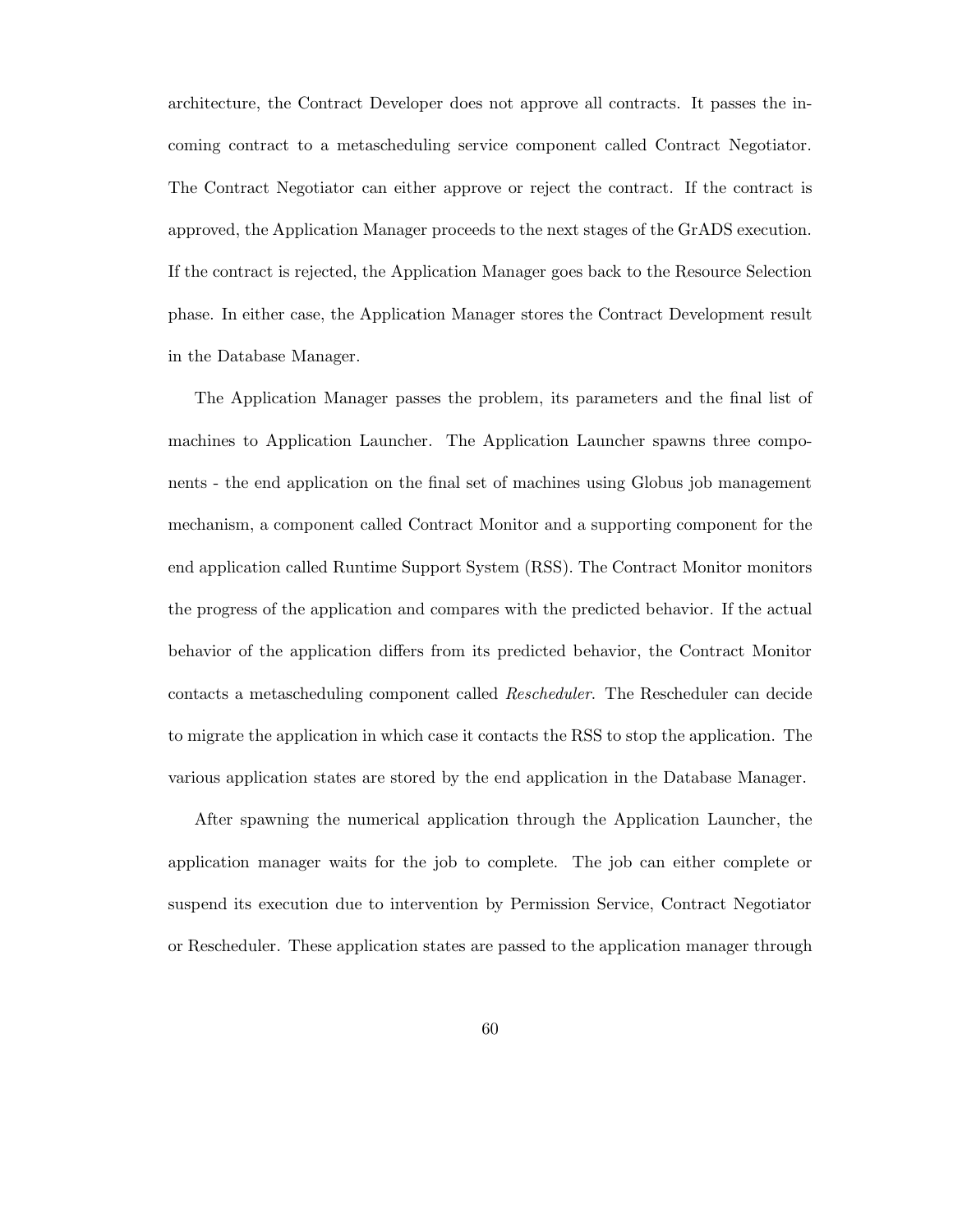the Database Manager. If the job has completed, the Application Manager exits, passing success values to the user. If the application is stopped, the Application Manager waits for a resume signal and then collects new machine information by starting from the Resource Selection phase again.

The life cycle of an application and its interactions with the metascheduler is shown in Figure 3.2.

# **3.2 Metascheduler Components**

The Database Manager, the Permission Service, the Contract Negotiator and the Rescheduler together form the Metascheduler. The interactions between these different metascheduler components and the interactions between the applications and the metascheduler are illustrated by Figure 3.3.

Most of the metascheduling components can possibly preempt executing application. Before preempting an executing application, the metascheduler checks if the application is preemptible. An executing application is preemptible if it has made atleast 20% progress since its last preemption or the beginning of its execution. Also, for the sake of simplicity, applications that are executing due to preemption of other applications are not preempted.

The following subsections describe each of the metascheduler components.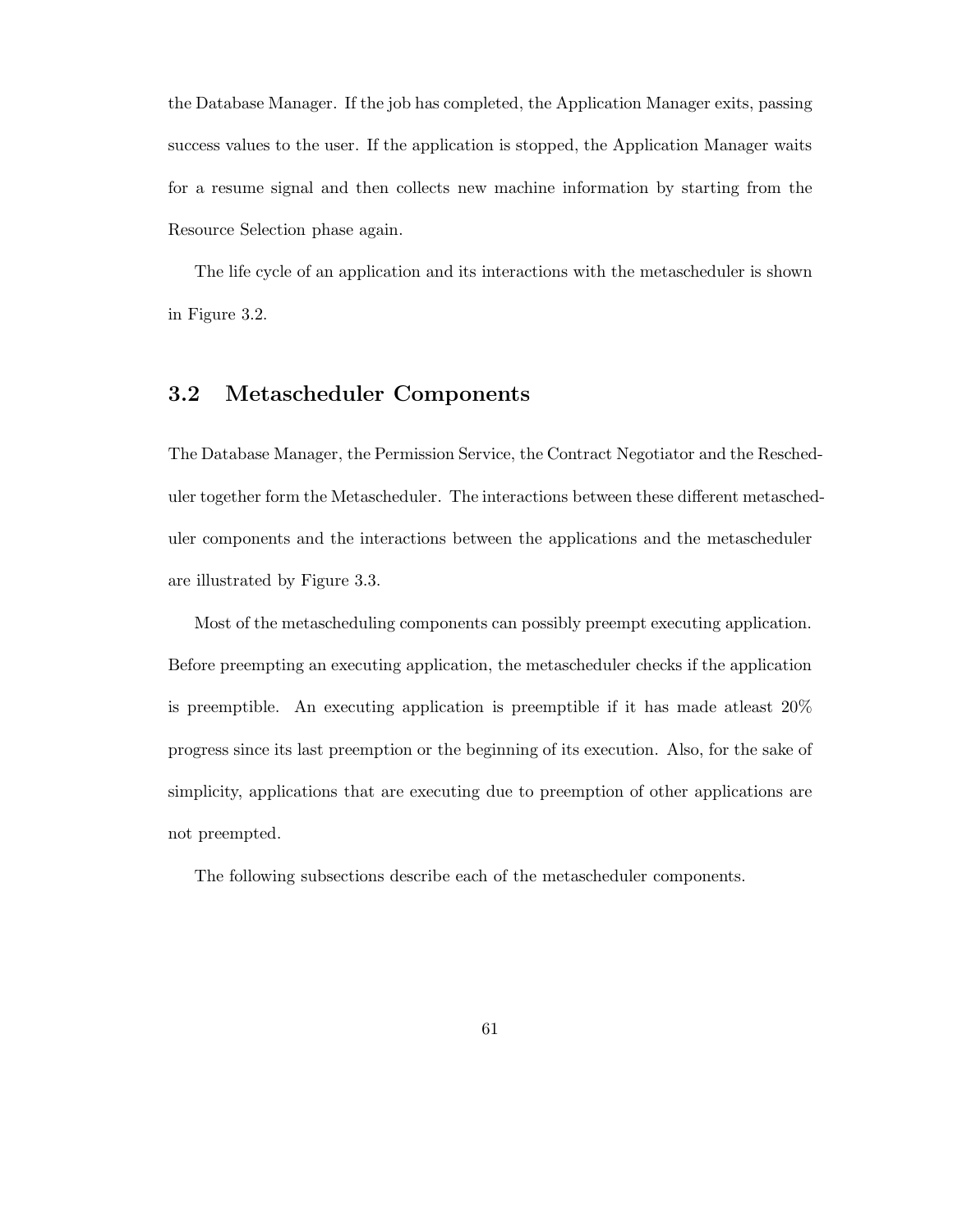

Figure 3.2: Life cycle of an application in the Grid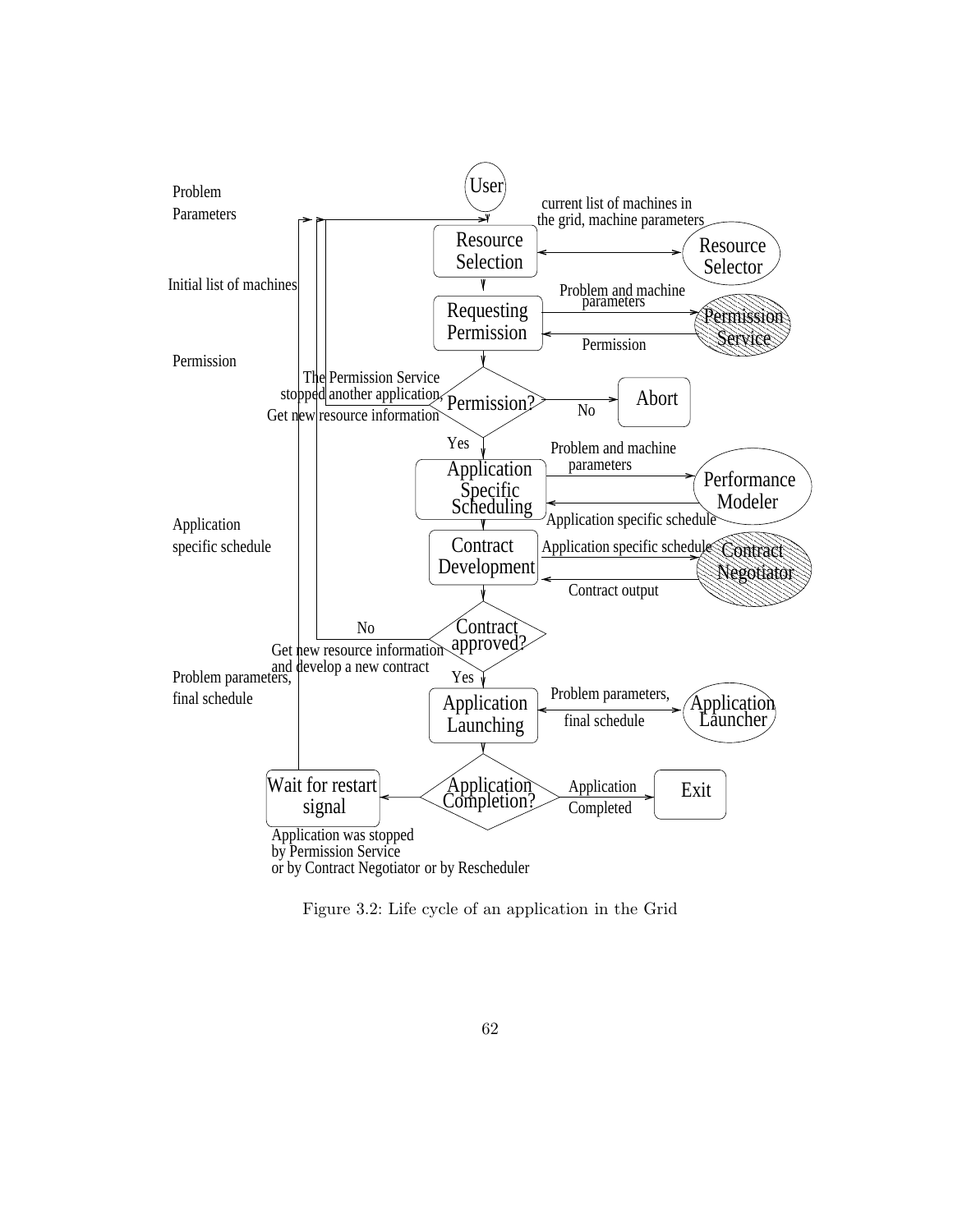## Applications



Figure 3.3: Metascheduler and interactions

## **3.2.1 Database Manager**

Database Manager is a daemon listening for requests from the clients. The various requests correspond to storing and retrieving of information for the GrADS applications. The Database Manager also maintains a global clock and sends the global time maintained by the clock to clients on requests. The Database Manager also has event notification capabilities where the clients can register their interests on the occurrence of particular events and the Database Manager notifies the clients when the events occur. In addition to the database for storing information about GrADS applications, the Database Manager also maintains a database to keep track of the activities in the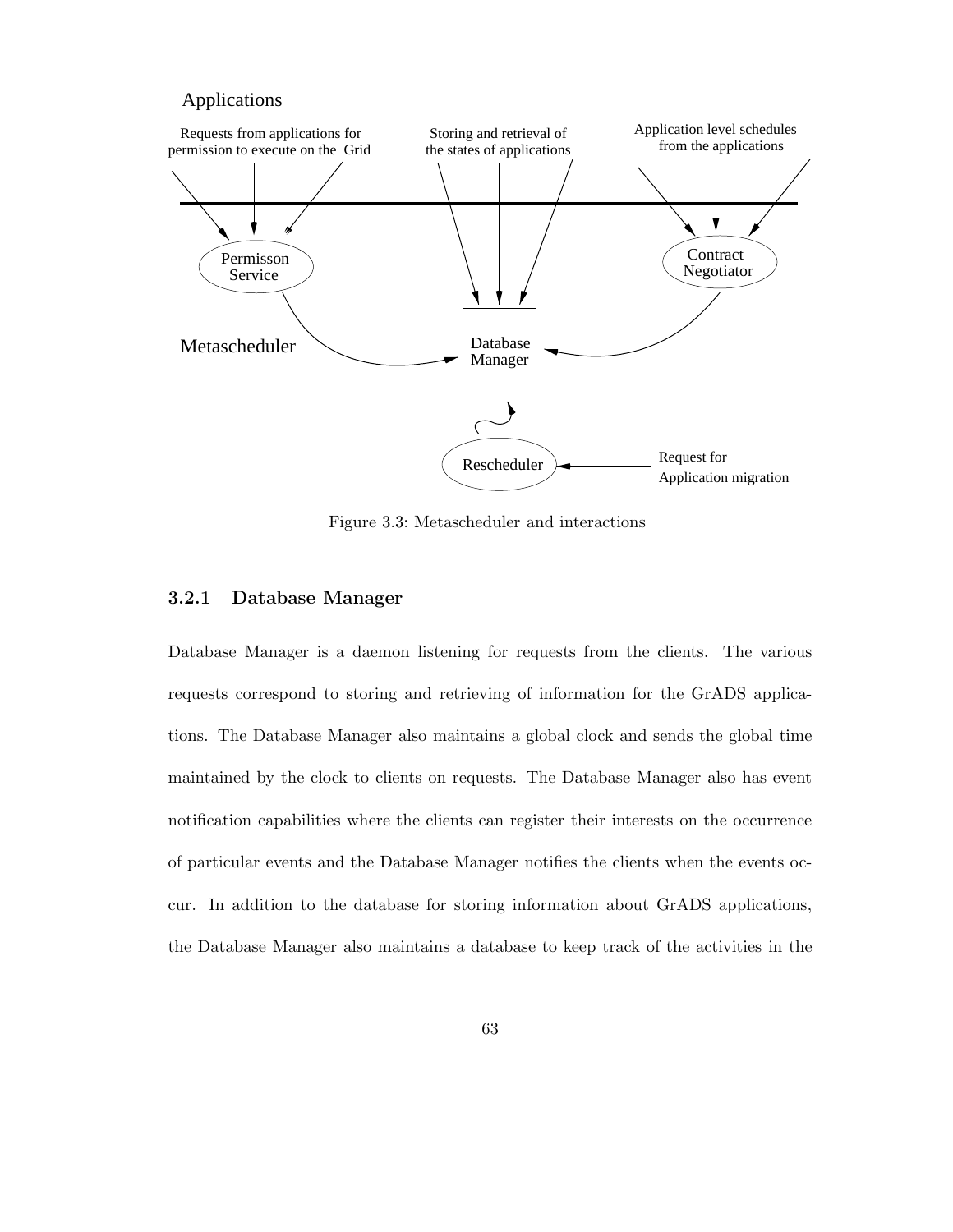metascheduler.

The GrADS application and the metascheduler components store and retrieve various information to and from the Database Manager respectively. The information include the different states of the application as it passes through the different phases of the GrADS execution, the problem parameters, the constraints for the problem, the initial set of machines available for the application execution, the resource information including the memory, current load, peak performance and network characteristics of the machines, the predicted performance cost for the end application, the location of the application-level scheduler, the Contract Monitor and the Runtime Support System (RSS) and the performance behavior information of the application including the average of the ratios between the measured and expected performance and the number of times the measured performance values crossed the thresholds of expected performance or the number of contract violations. In addition to the above information passed by the clients to the Database Manager for a GrADS application, the Database Manager stores its own information for the applications including the global times when the end application started and completed. When an application stops or completes, the Database manager calculates the percentage completion time, *percent completion time* for the application from the average of the ratios of the actual and predicted performance costs for the application, *avg\_ratio*, the difference between the current time and the time when the application started execution, *time diff* and the predicted execution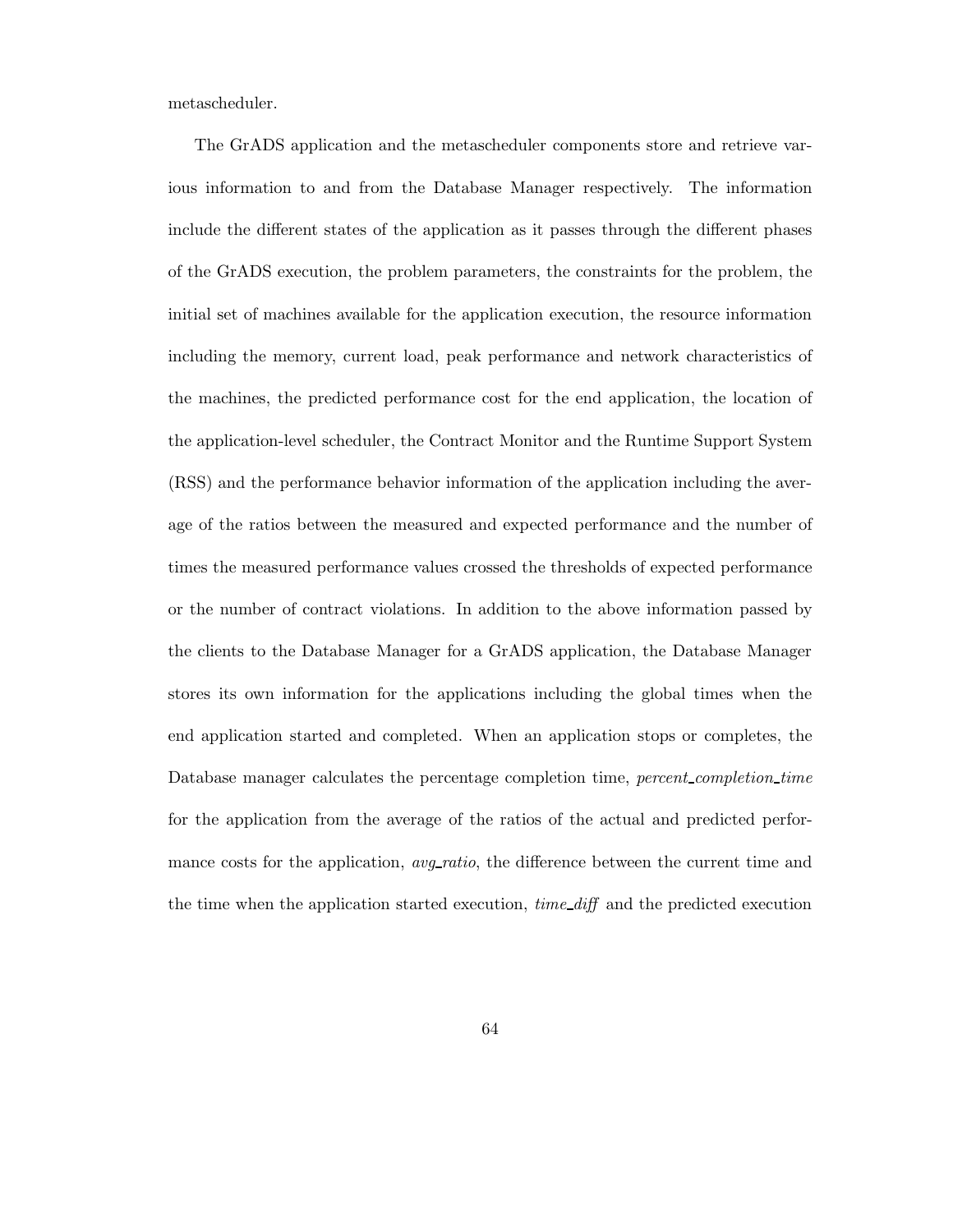time for the application, *predicted time* using the following equation.

$$
percent\_completion\_time = percent\_completion\_time + \frac{time\_diff \times 100.0}{predicted\_time \times avg\_ratio}
$$
\n(3.1)

The various states of the GrADS application stored in the Database Manager include the states corresponding to when the application initially registers with the Database Manager, after the application performs Resource Selection, the result of Contract Development, i.e. approval or rejection of the contract and the states of the end application including when it started, stopped and resumed. The Database Manager also stores information regarding if another GrADS application is waiting for the current GrADS application to complete.

In addition to storing and retrieving capabilities, the Database Manager also possesses event notification capabilities. The events mostly include the change of states for the GrADS application (for e.g., when the end application completes). The clients, mainly the GrADS application and the metascheduler components register their interest in certain change of states of the GrADS applications and the end applications. During this process, the Database Manager stores the information necessary for communication to the clients. The clients wait for notification from the Database Manager. Later, when the state of a GrADS application is updated, the Database Manager checks if there is any client waiting for notification of the particular update of the state. If it finds such a client, it communicates with the client using the communication information previously stored. The client gets the notification from the Database manager and resumes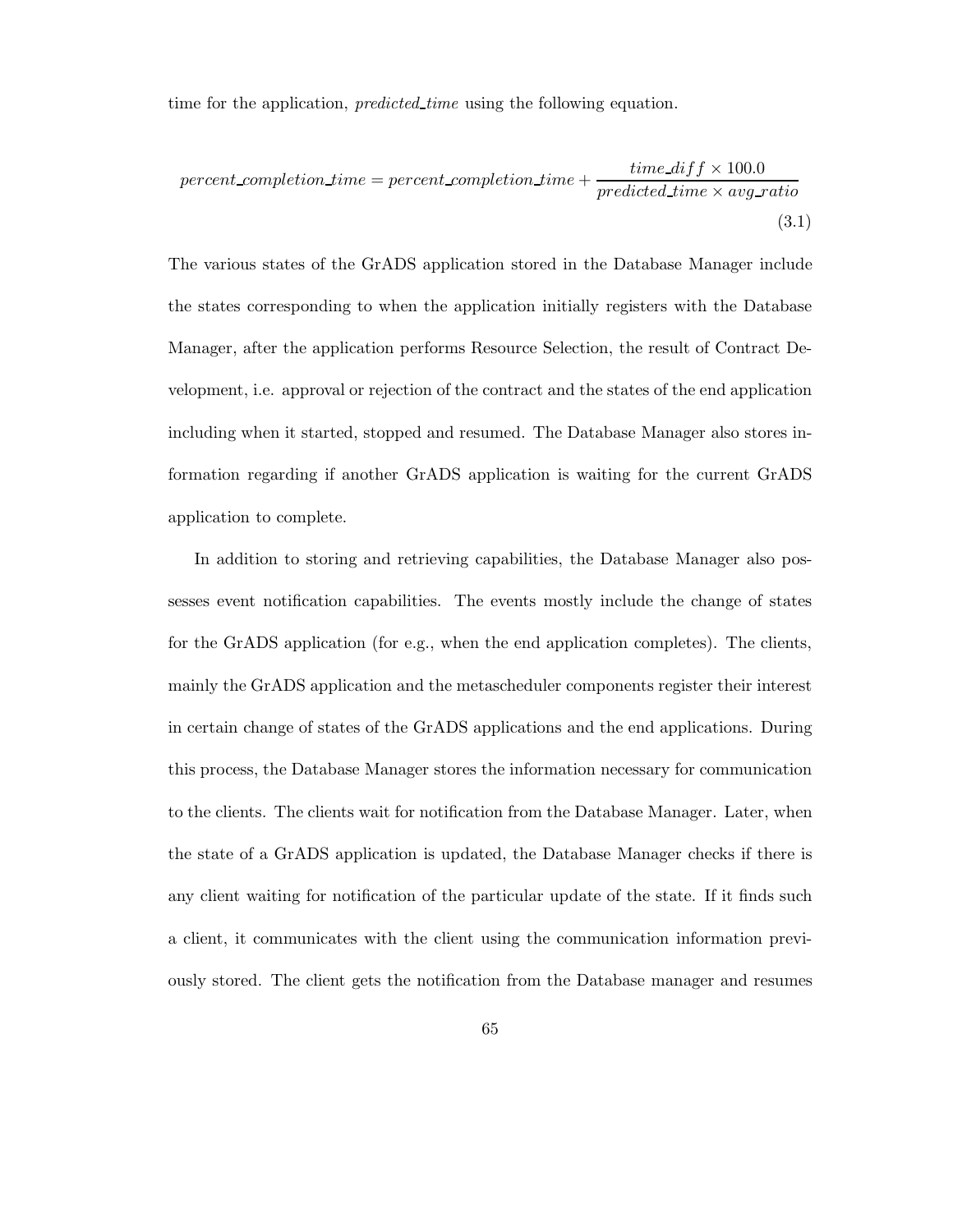its operation. As an example, a metascheduler component may inform the Database manager that it wants to be notified when a particular GrADS application completes. The GrADS application may be currently executing on the system resources. Later, the GrADS application will complete and store the completion state in the Database Manager in the entry corresponding to the application. When the Database Manager stores the completion state, it finds that a metascheduler component has expressed interest in the completion state of the application, retrieves the communication information for the metascheduler component previously stored and communicates to the metascheduler component. The metascheduler component on receiving the notification information resumes its operation.

The Database Manager also maintains a global clock. Since the resources are distributed, there can be potential *out-of-synchronization* of the local clocks for the individual resources. To perform some calculations based on times, for e.g., when a client wants to calculate the total time elapsed in an executing end application by subtracting the current time and the start time of the application, a component may want to determine the current time. Since the current time cannot be gathered from local clocks, the component requests the global current time from the Database Manager and retrieves it.

Lastly, the Database Manager keeps track of the states of the metascheduler component activities. This information acts as database locks to prevent race conditions among the metascheduler components. For e.g., the Contract Negotiator may be making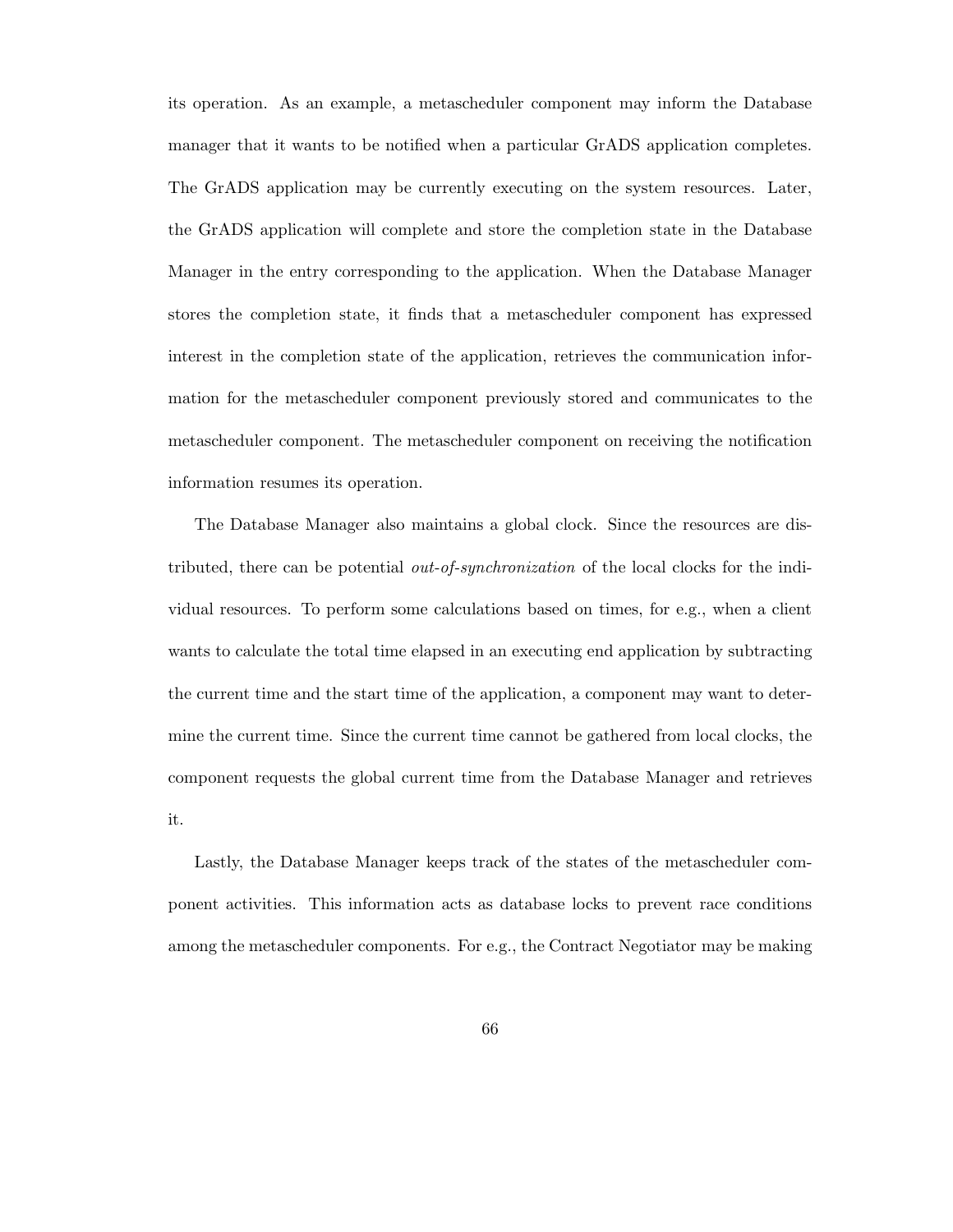decisions regarding preempting an executing application. At that time, it is desirable that the Rescheduler does not make preempting decisions for the same executing applications. By retrieving the lock information from the database, the Rescheduler may find that the Contract Negotiator is making decisions for the end application and hence not make its own decisions.

#### **3.2.2 Permission Service**

Permission Service is a daemon that receives requests from the GrADS applications to grant them permission to proceed with the usage of the Grid system. The Application Manager, after getting resource information from NWS, passes the resource information, the problem requirements and the problem parameters to the Permission Service.

The Permission Service, based on the constraints of the problem , for e.g., the memory needed for the GrADS application, and the resource parameters of all the resources available in the GrADS system, checks if the resources are sufficient for the execution of the problem. If the resources are sufficient, the Permission Service grants permission by returning PERMISSION to the GrADS application. In this case, the GrADS application proceeds to the next phases in GrADS execution.

If the resources are not sufficient for the execution of the end application, the Permission Service retrieves a list of end applications that have started executing on the GrADS resources from the Database Manager. If no problems are executing on GrADS resources, then the Permission Service rejects permission to the GrADS application by returning NO PERMISSSION NO RS. Thus the Permission Service ensures that ap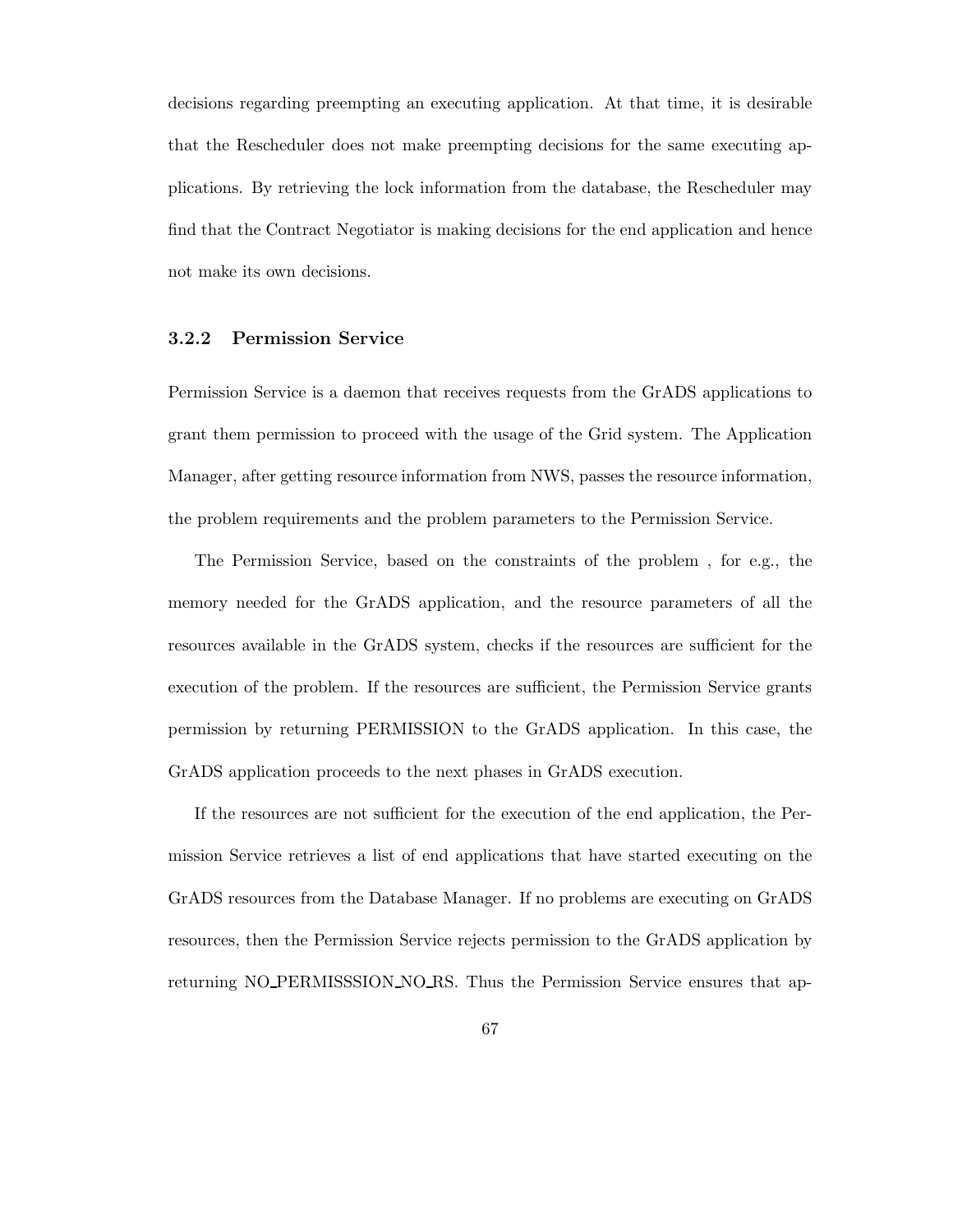plications whose memory requirements exceed the resource capacity of the resources do not execute on the resources since this will lead to frequent accesses to disks and eventual degradation of the entire system. The GrADS application immediately aborts, displaying information about lack of sufficient resources for execution of end application to the GrADS user.

If some GrADS problems are executing on the resources, the Permission Service tries to find a list of executing applications, *sub list*, in the absence of which the resources will be sufficient enough to execute the current GrADS application for which permission decision is being made. The Permission Service sorts the list of executing applications based on the starting time of the applications. For each application in the list, the Permission Service retrieves the initial resource parameters used for deriving the application-level schedule for the GrADS application. For application *i* in the list, the Permission Service calculates the change in resource parameters caused by the execution of application *<sup>i</sup>*, *resource change*i by

$$
resource\_change_i = resource\_parameters_{i+1} - resource\_parameters_i \tag{3.2}
$$

where resource parameters<sub>i+1</sub> is the set of resource parameters used for scheduling in GrADS application  $i+1$  and resource parameters<sub>i</sub> is the set of resource parameters used for scheduling in GrADS application *i*. The Permission Service then determines the resource parameters for the present conditions assuming the absence of application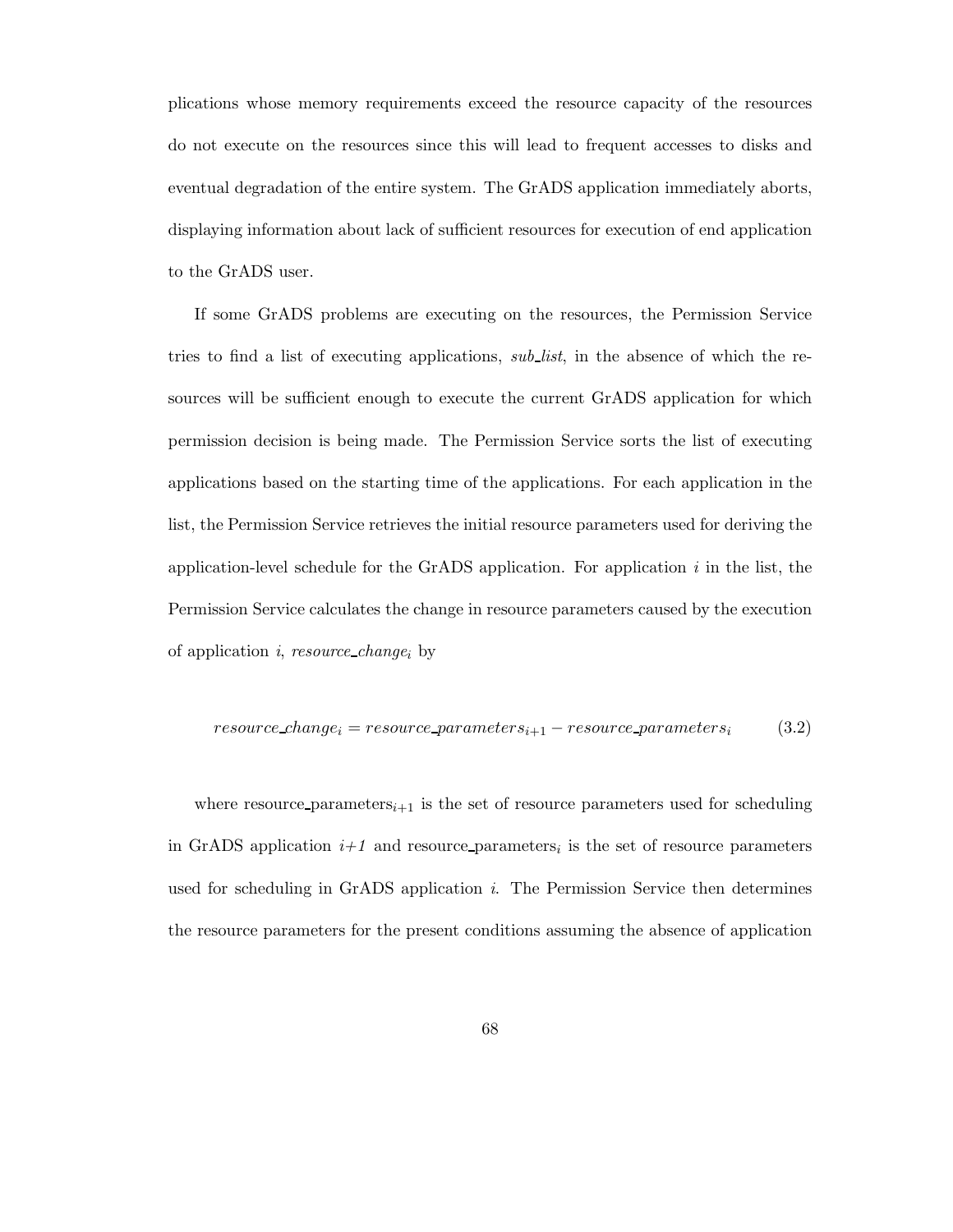#### *<sup>i</sup>*, *resource absence*i by

$$
resource\_absence_i = resource\_parameters\_current + resource\_change_i \qquad (3.3)
$$

where resource parameters current is the set of resource parameters passed to the Permission Service by the current GrADS application. The Permission Service then determines if resources with parameters indicated by *resource absence*i are sufficient for the execution of end application for the current GrADS application. If the resources are sufficient, then the end application will be able to execute in the absence of application *i*. If no executing application, whose absence will enable the execution of the current application, is found, the Permission Service sends NO PERMISSION NO RS to the application.

For each executing application *i* in the *sub list*, the Permission Service determines the remaining execution time of application  $i$ , *remaining exec<sub>i</sub>*, and the predicted execution time of the current application in the absence of application *i*, *predicted time* by contacting the respective application-level schedulers. The Permission Service then calculates, *ratio*i as

$$
ratio_i = \frac{remaining\_exec_i}{predicted\_time}
$$
\n(3.4)

*ratio*i indicates the relative execution times between the executing application *<sup>i</sup>* and the current application. More the ratio, greater the remaining execution time of application *i* and/or smaller the predicted cost for the execution of current application in the absence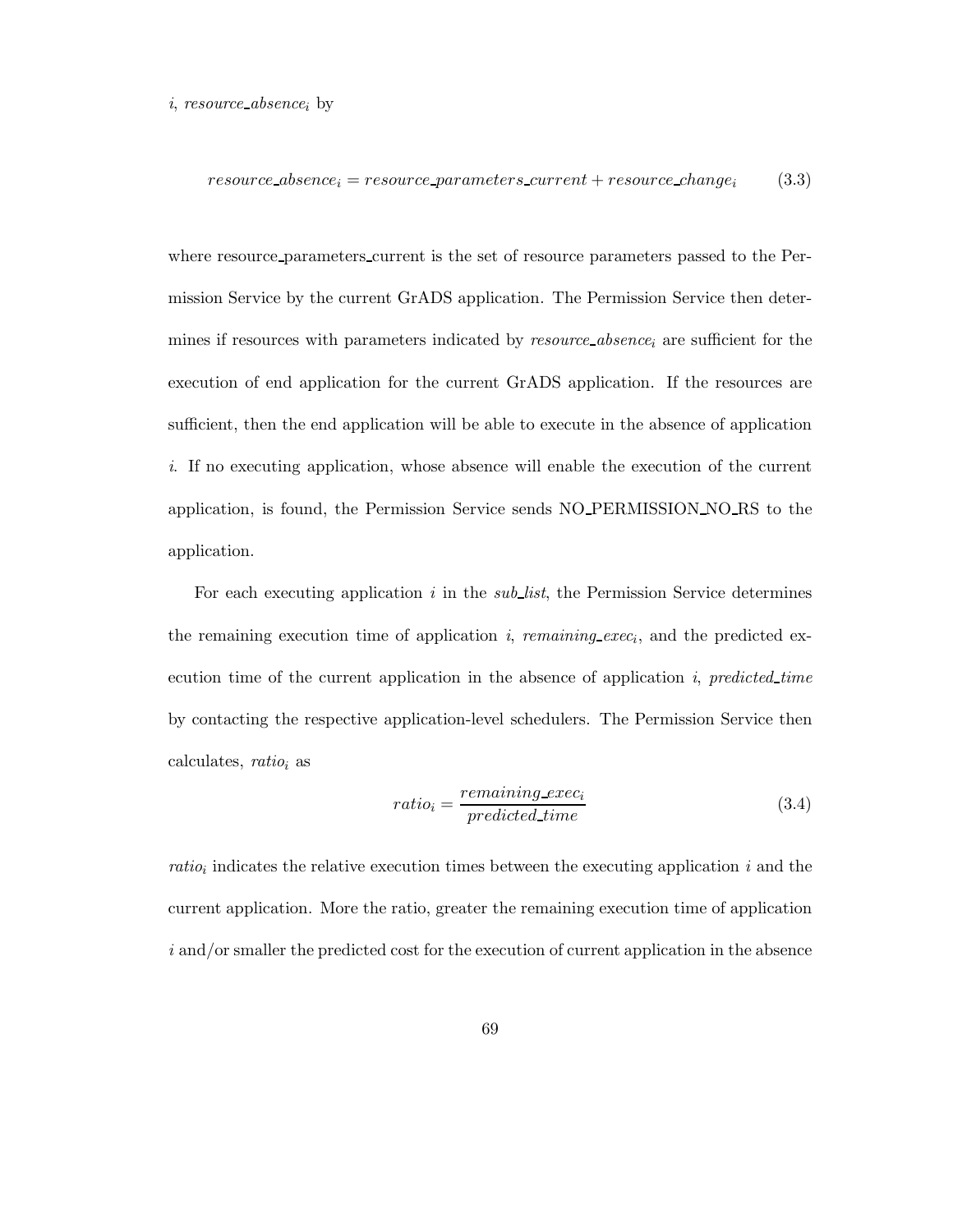of application *i*.

The Permission Service checks if any of the executing applications in the *sub list* has short remaining execution times. For the sake of simplicity, the time for short remaining time is fixed at 5 minutes. If such an executing application exists, the Permission Service waits for the application to complete by registering its interest for the notification of application completion in the Database Manager. The completion of such an application will free the resources for the execution of current application. When the application with the short remaining execution time completes, the Permission Service sends NO PERMISSION RS to the current GrADS application for which permission decision is being made. This prompts the current GrADS Application Manager to pass through Resource Selection phase and retrieve new resource information from NWS.

If no executing application in *sub list* has short remaining execution time, the Permission Service chooses the application, *big application*, from the *sub list* that has the maximum of the ratios determined in equation 3.4 for all executing applications. The Permission Service determines if the *big application* is preemptible. If the *big application* is not preemptible, the Permission Service sends NO PERMISSION NO RS to the GrADS application for which the permission decision is being made. If the *big application* is preemptible, the Permission Service stops the application by sending STOP signal to the Runtime Support System (RSS) for the application and waits for the application to stop by waiting for a notification message from the Database Manager. After the *big application* stops, the Permission Service sends NO PERMISSION RS to the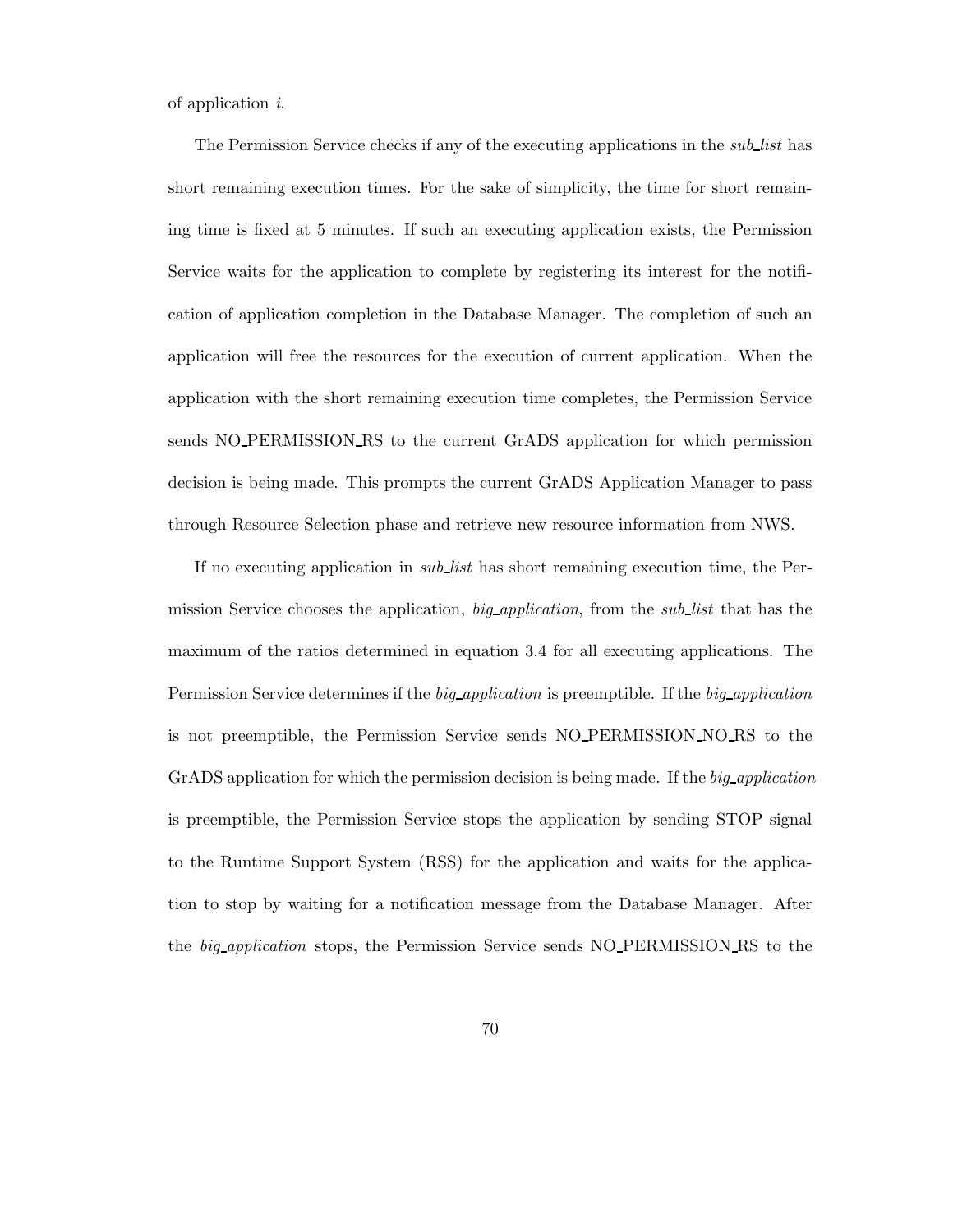GrADS application for which the permission decision is being made. The GrADS application gets new resource information by passing through Resource Selection phase again, gets permission for the new set of resources from the Permission Service, determines a final schedule using Performance Modeler and executes the end application on the final set of resources. When the end application completes, the Permission Service sends a RESUME signal to the preempted application. This prompts the preempted application to start from Resource Selection phase again and continue its execution on possibly a new configuration of machines.

At the core of the metascheduling decisions made in the Permission Service and in the other metascheduling components is the ability to determine the approximate remaining execution time of an application. The Contract Monitor maintains the ratios between the actual and predicted costs of the end application at different points of the execution of the application. When a metascheduling component for e.g., the Permission Service, wants to determine the approximate remaining execution time for an application, it retrieves the location of the Contract Monitor corresponding to the GrADS application from the Database Manager. It contacts the Contract Monitor and requests for the ratios of the actual and predicted costs of the end application. It then calculates the remaining execution time for the application from the total percentage completion time of the application, predicted execution cost for the application and the average of the ratios between the actual and predicted costs for the end application. The details of the algorithm for calculating the remaining execution time for the application is given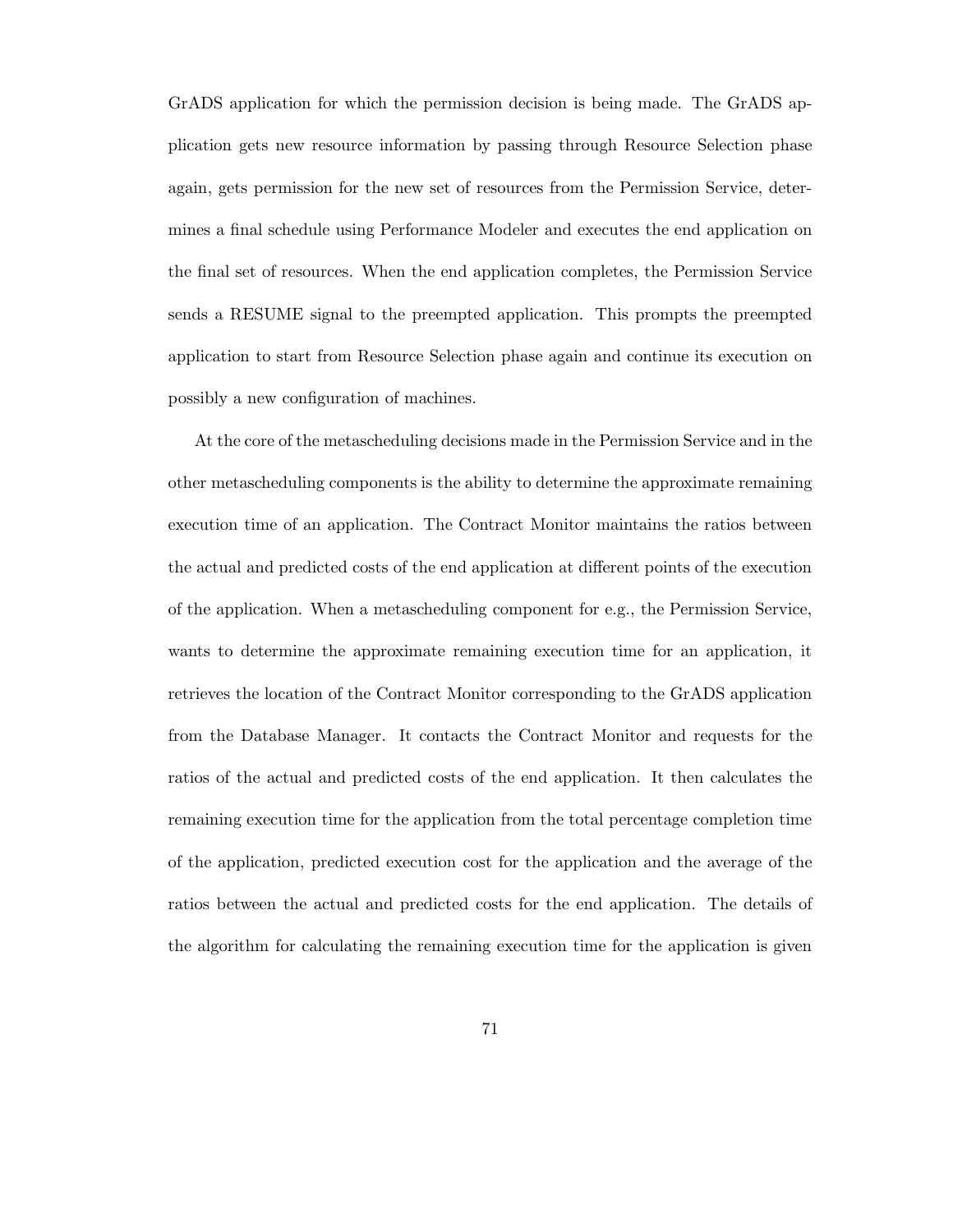in Appendix A.2.

The Permission Service uses heuristics in its metascheduling decisions rather than any definite criteria. For.e.g., equations 3.2 and 3.3 assume a dedicated and quiet environment where no external non-GrADS applications execute on the resources between the submissions of applications  $i$  and  $i+1$ . This assumption may lead to over-estimation of *resource change*, i.e. the change in resource characteristics caused by the execution of application *i*. In Grid environments, there can be change in resource characteristics caused by external loads. Even though this over-estimation is mitigated to a certain extent by the calculation of *ratio*<sub>i</sub> in equation 3.4, there may be situations when the Permission Service can cause unnecessary preemptions of executing applications. Also, the approximations in calculating the remaining execution times of the executing applications can cause further deficiencies in the metascheduling decisions of the Permission Service. By requiring that the applications make atleast 20% progress between preemptions, the probability of faulty preemptions of the executing applications due to the deficiencies in the Permission Service is greatly reduced.

In general, by requiring that the resources meet the criteria expressed by the constraints for GrADS applications, the Permission Service meets our metascheduling objective of maintaining a consistent system performance. Also, by pro-actively preempting large executing applications and accommodating small applications, the Permission Service increases the number of requests serviced by the system and maintain high throughput of the overall system.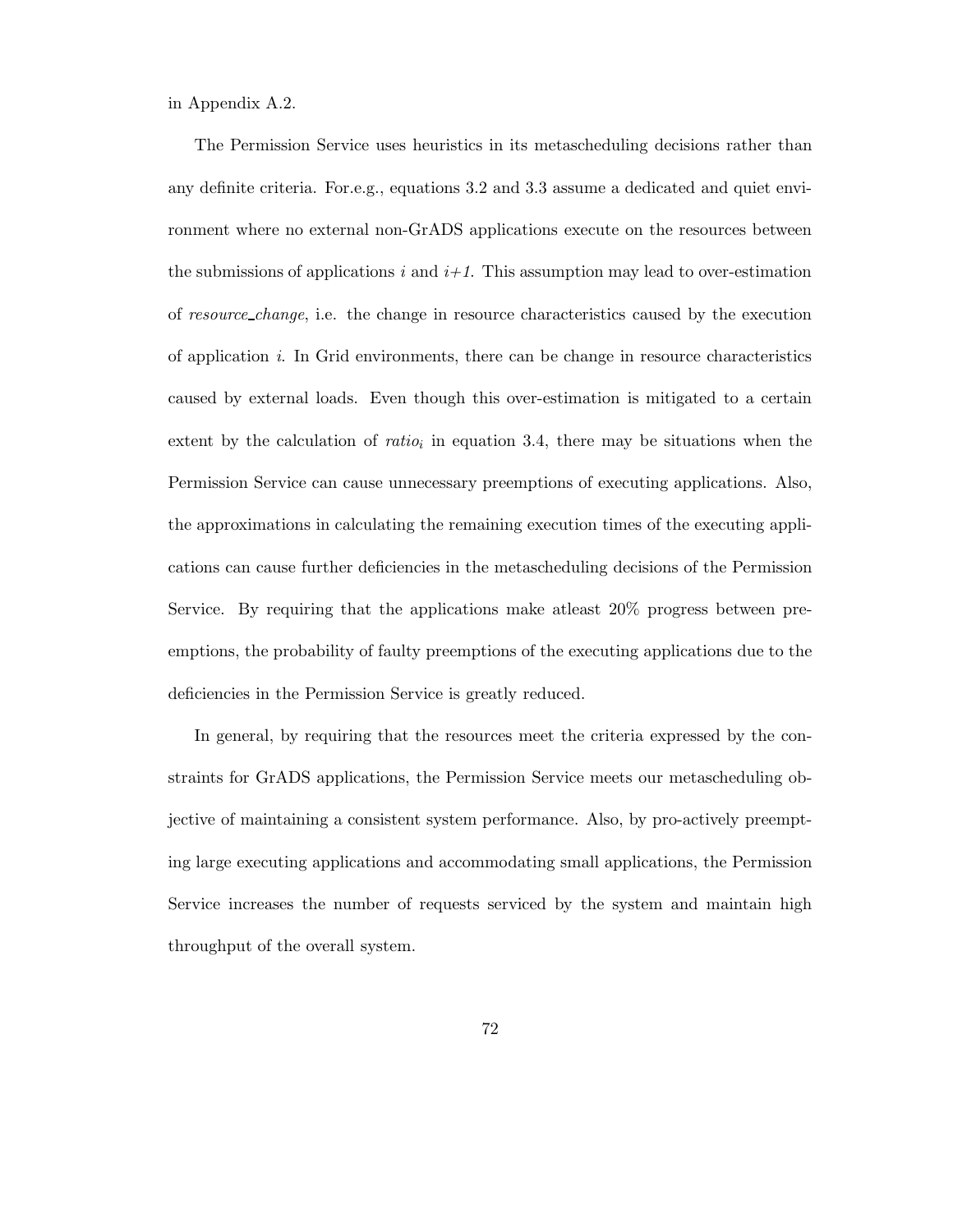The functions of the Permission Service are summarized by the pseudo code in Appendix A.3.

#### **3.2.3 Contract Negotiator**

The Contract Negotiator component of the metascheduler is a daemon that receives application level schedules from the GrADS applications. An application level schedule of an application is the final list of machines that the GrADS application obtains from the Performance Modeler through the employment of the application specific execution model. These are the list of machines on which the end application can potentially execute. The application passes the problem parameters, the application level schedule and predicted execution cost for the end application as a *contract* to the Contract Developer. The Contract Developer, instead of approving the contracts of the applications under all conditions, contacts the Contract Negotiator for obtaining approval of the application contract.

The Contract Negotiator is implemented as a threaded program containing atmost three threads of execution at any point in time. These are the main thread, input control thread and process thread. The Contract Negotiator maintains two global data structures, namely input queue and process queue. The implementation of the Contract Negotiator is illustrated by Figure 3.4.

The main thread initially spawns the input control thread and waits for entries in the input queue. The Contract Monitors of the GrADS applications contact the input control thread, passing to it the application-level schedule and the predicted performance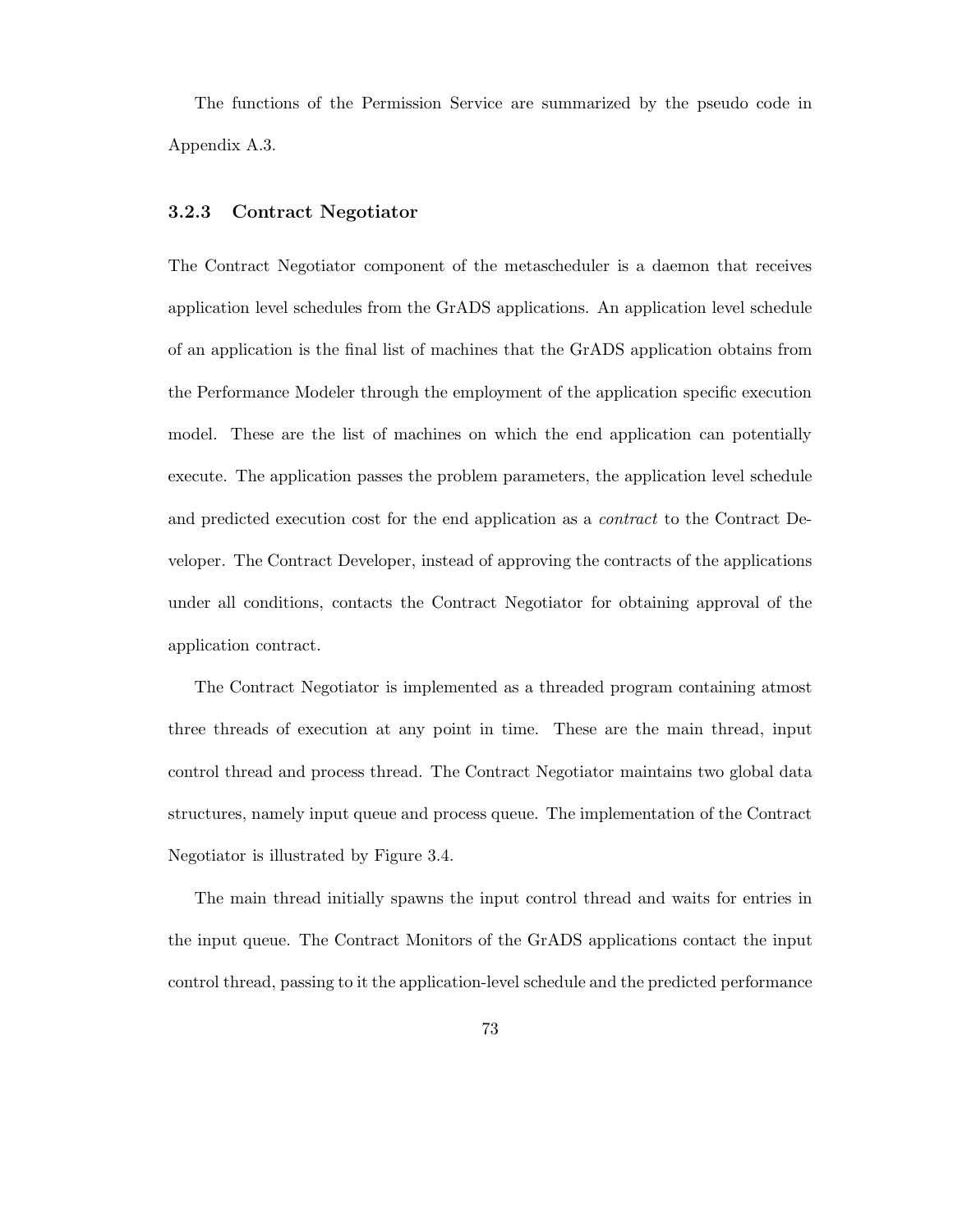

Figure 3.4: Implementation of Contract Negotiator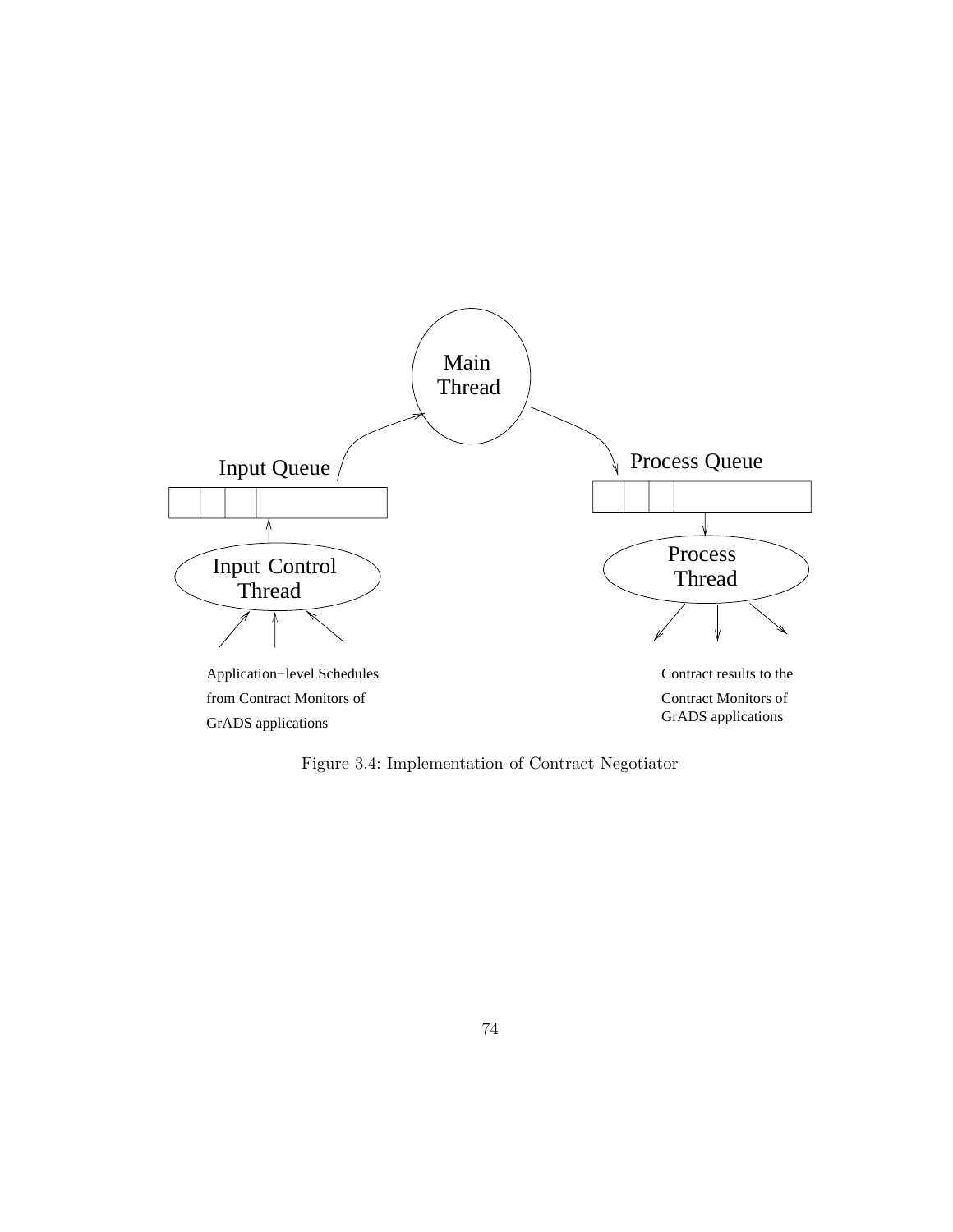cost for the application. The input control thread stores these parameters in the input queue. The main thread, on noticing entries corresponding to GrADS applications in the input queue, moves an entry corresponding to a GrADS application to the process queue and spawns a process thread for processing the contract corresponding to the stored entry in the process queue.

The Contract Negotiator first tries to find GrADS applications for which the contracts have been approved and for which the application-level schedules consists of some machines in the application-level schedule of the current GrADS application for which contract is being processed. If such GrADS applications exist and if the end applications corresponding to the GrADS applications have not started executing on the resources, the Contract Negotiator waits for the end applications to start executing and then sends CONTRACT NOT OK as a contract result to the Contract Monitor of the current GrADS application. This prompts the current GrADS Application Manager to start from the Resource Selection phase again and evolve a new performance contract. Thus when competing applications are submitted to the GrADS system simultaneously and claims the same set of resources due to the lack of knowledge of the competition from other GrADS applications, the Contract Negotiator ensures an ordering of the applications whereby contract is approved for one GrADS application allowing the end application for the GrADS application to use the system resources and possibly modify the resource characteristics while contacts are rejected for other GrADS applications thereby making those applications to generate a new application-level schedule using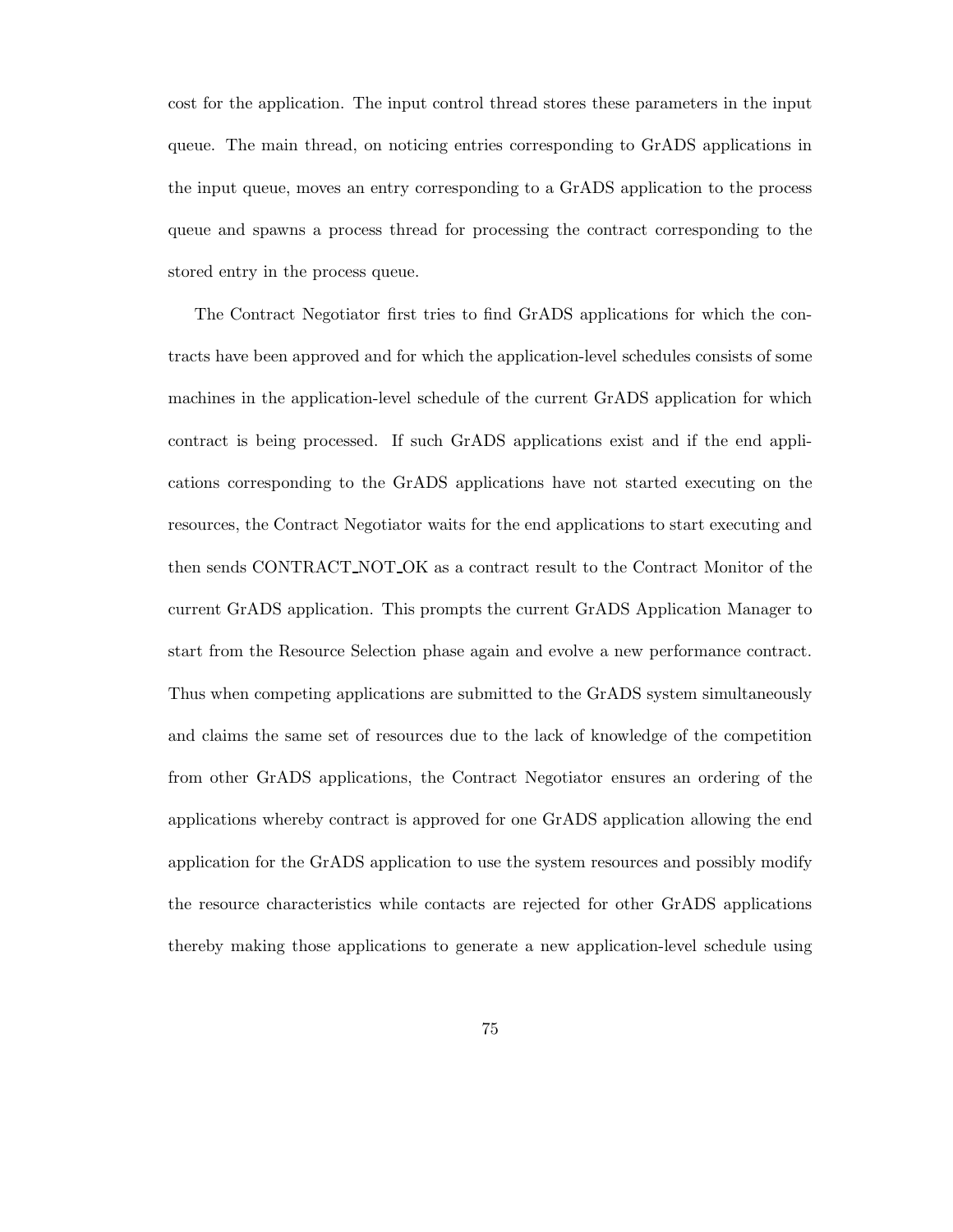the latest resource characteristics for scheduling decisions.

The Contract Negotiator then tries to retrieve a list of executing applications, *executing list* executing on some of the machines that are in the application-level schedule of the current GrADS application. It then tries to determine a subset of *executing list* of applications that started executing after the current GrADS application completed its Resource Selection phase. In this case, the current GrADS application generated its application-level schedule with outdated resource characteristics. Hence the Contract Negotiator sends CONTRACT NOT OK to the Contract Monitor of the current GrADS application, prompting the Application Manager to generate a new applicationlevel schedule. As in the precious case, this behavior of the Contract Negotiator ensures that applications do not make conflicting claims on the same sets of resources.

The Contract Negotiator sorts the applications in *executing list* in the order of their starting times to form a sorted list, *sorted list*. For each GrADS application, *i* in the *sorted list*, the Contract Negotiator retrieves the resource characteristics, *resource*i with which the application-level schedule for the application *i* was generated. The Contract Negotiator contacts the application-level scheduler of the current GrADS applications and retrieves the predicted execution cost, *predicted*i of the end application using *resource*<sub>i</sub> as the initial set of resources. Thus *predicted*<sub>i</sub> gives the approximate predicted execution cost of the end application corresponding to the current GrADS application if it were to execute in the absence of application *i*. The Contract Negotiator then calculates  $ratio_i$  corresponding to GrADS application *i*.  $ratio_i$  is the ratio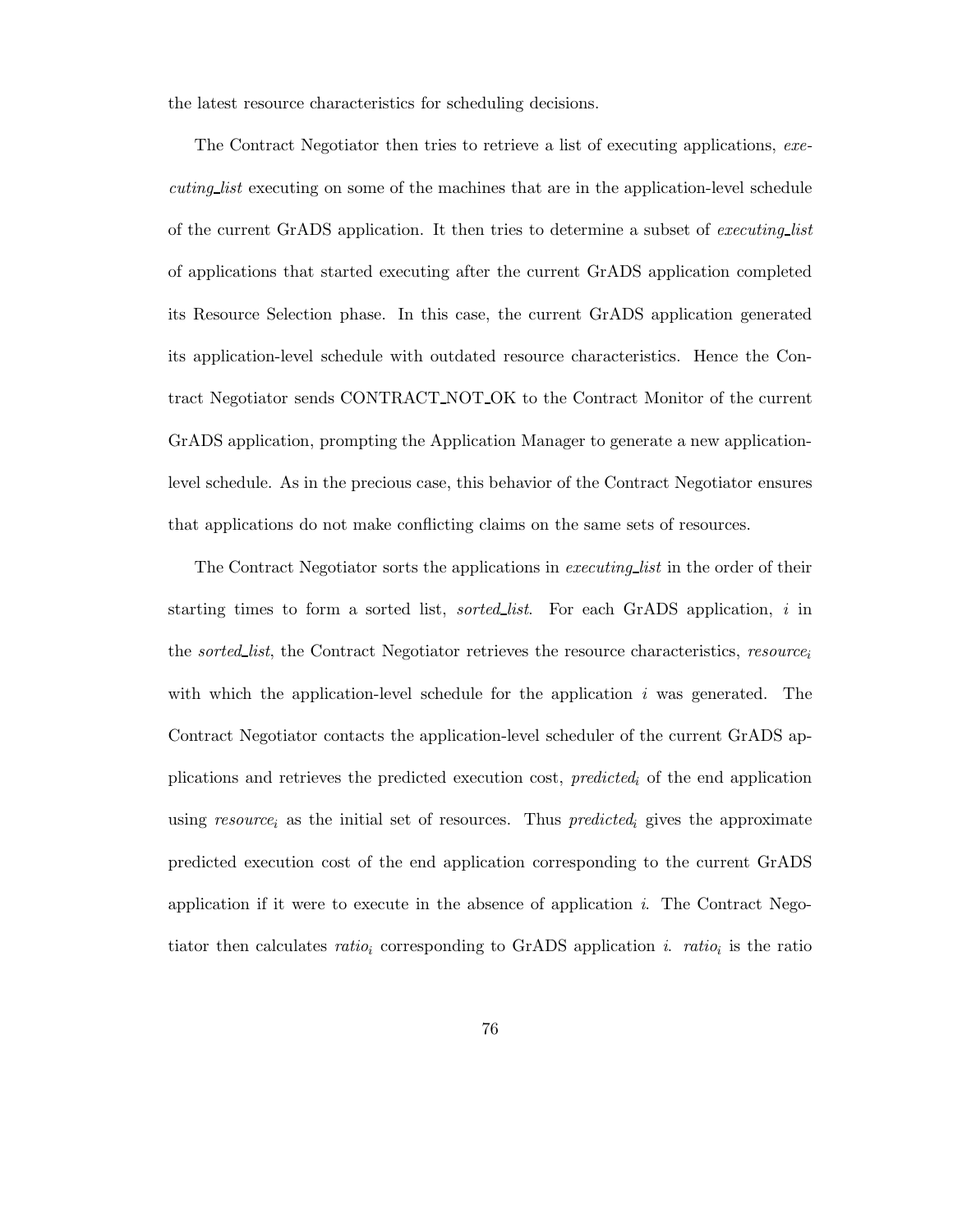between *predicted*<sub>i+1</sub> and *predicted*<sub>i</sub> corresponding to GrADS applications  $i+1$  and  $i$ respectively in the *sorted\_list*. If *ratio*<sub>i</sub> is greater than 1.5, then the Contract Negotiator chooses executing application *i* as the application, *big application*, whose absence will lead to significant reduction in the execution time of the end application corresponding to the current GrADS application for which contract decision is being made.

The Contract Negotiator calculates the remaining execution time, *remaining exec time*, of the executing application, *big application*. The Contract Negotiator also calculates *impact time* which is the increase in execution time that can be incurred by *big application* if the end application corresponding to the current GrADS application is allowed to execute on the resources proposed by the application-level schedule for the application. The *impact time* is calculated using the slowdown model by Figueira [54, 53, 52, 51]. In this model, the impact in execution time of a parallel application executing on a set of resources is modeled using the impact in execution time of sub processes of the parallel applications executing on an individual resource. Processes executing on a single resource are assumed to be scheduled in a round-robin fashion. Though the assumption used in the model is not valid for all environments, it has been proven to be valid for most of the environments.

The Contract Negotiator calculates average of the completion times of the executing application, *big application*, and the end application corresponding to the current GrADS application for three different scenarios.  $t_1$  is the average of the completion times when the *big application* is preempted from the resources, the end application for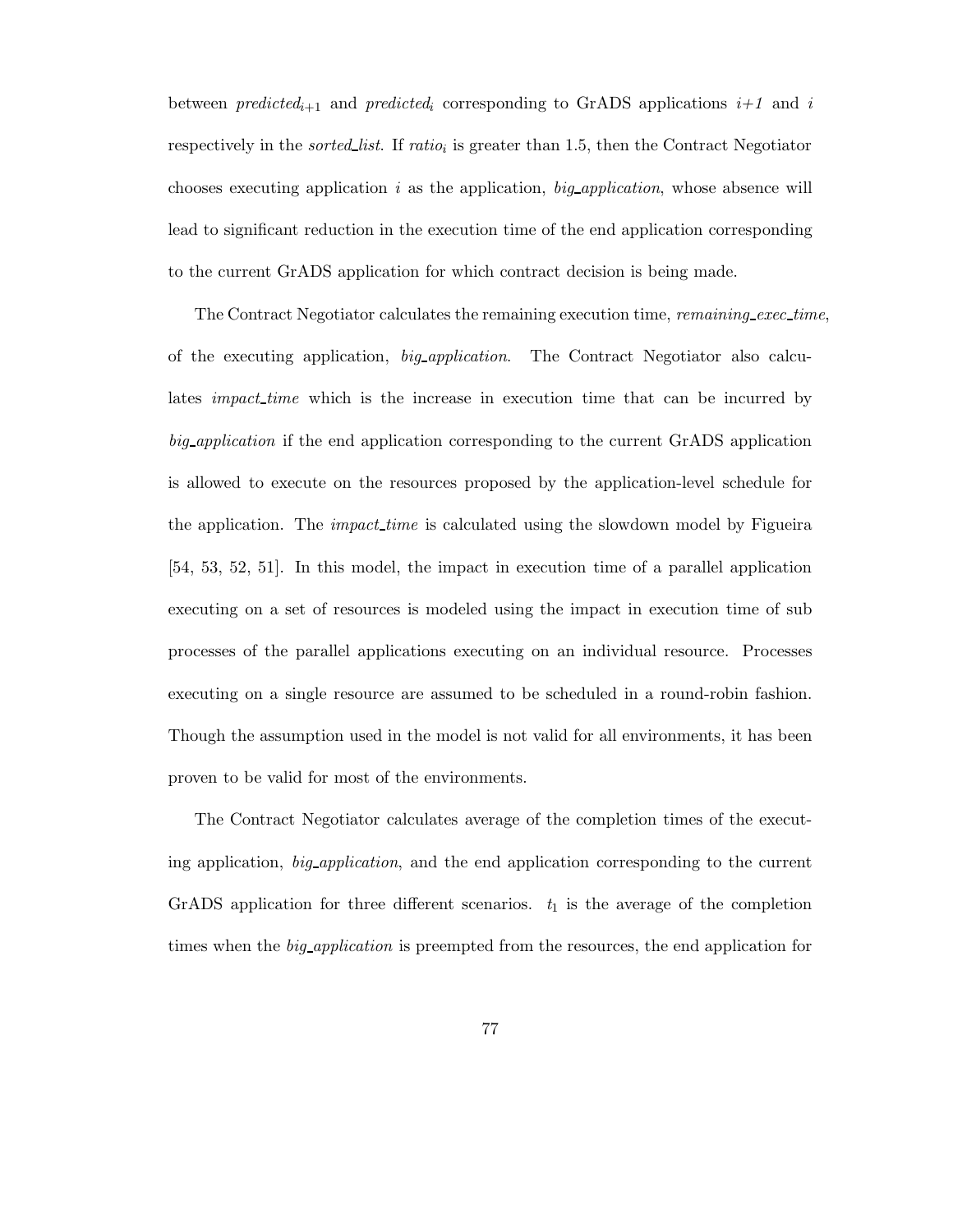the current GrADS application is executed, and the *big application* is continued after the completion of the current application.  $t_2$  is the average of the completion times when the Contract Negotiator waits for the *big application* to complete and then schedules the current application.  $t_2$  is the average of the completion times when the current application is executed in the presence of the *big application*. These times are calculated as:

$$
t_1 = \frac{(predicted\_absence) + (predicted\_absence + remaining\_exec\_time)}{2}
$$
 (3.5)

$$
t_2 = \frac{(remaining\_exec\_time) + (remaining\_exec\_time + predicted\_absence)}{2}
$$
 (3.6)

$$
t_3 = \frac{(predicted\_presence) + (remaining\_exec\_time + impact\_time)}{2}
$$
 (3.7)

where *predicted absence* is the predicted execution cost of the current application if it were to execute in the absence of the *big application* and *predicted presence* is the predicted execution cost of the current application if it were to execute in the presence of the *big application*.

If  $t_1$  is less than 25% of the minimum of  $t_2$  and  $t_3$ , the Contract Negotiator stops *big application*, sends CONTRACT NOT OK to the current GrADS application prompting it to generate a new application-level schedule, approves the contract of the new schedule, waits for the approved application to complete its application and continues *big application* on possibly a new set of resources. If  $t_2$  is less than  $t_1$  and  $t_3$ , the Contract Negotiator waits for the *big application* to complete, sends CONTRACT NOT OK to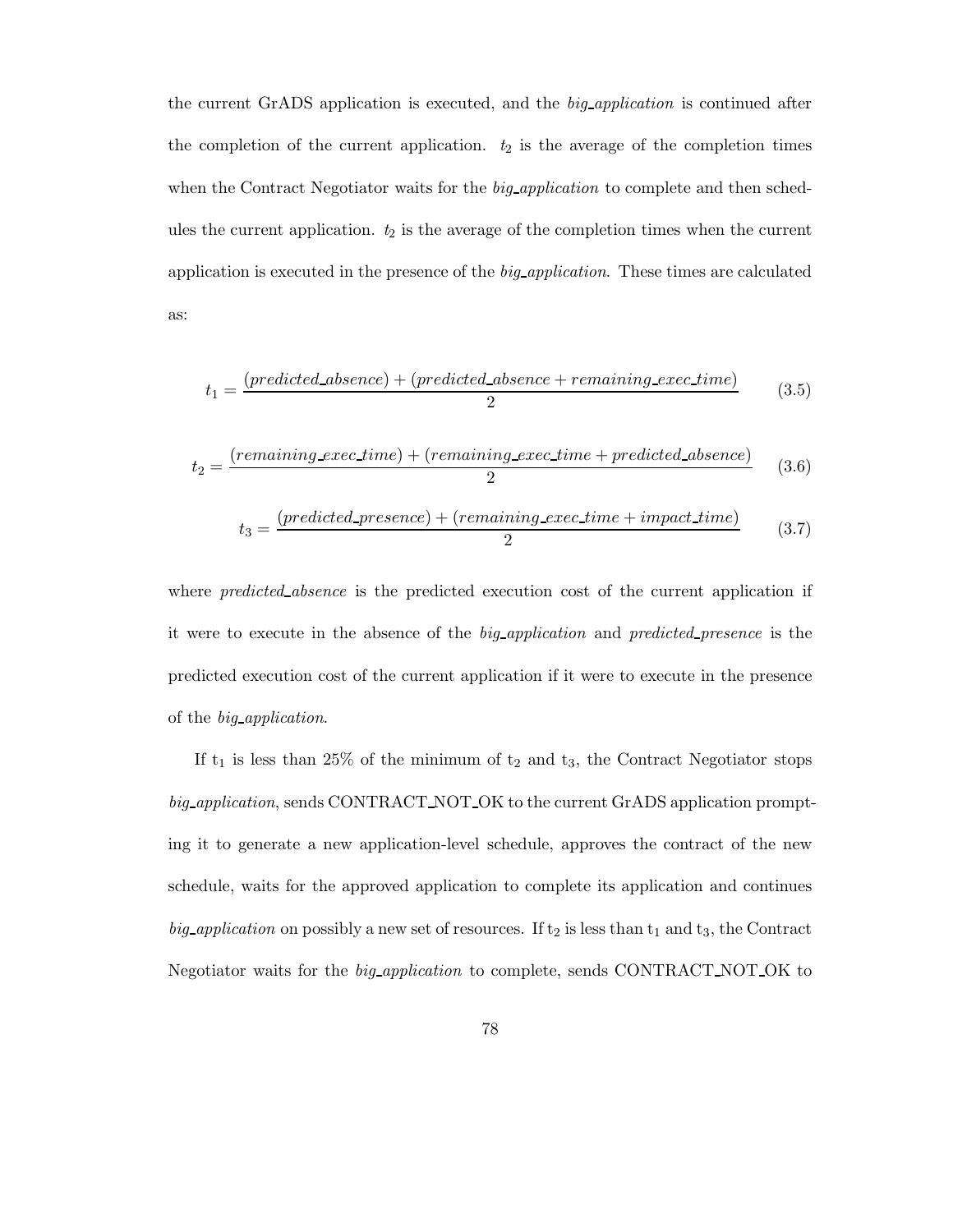the current GrADS application prompting it to generate a new application-level schedule and approves the contract of the new schedule. If  $t_3$  is less than  $t_1$  and  $t_2$ , then the Contract Negotiator can possibly approve the contract of the current application thereby allowing the application to execute on the resources indicated by the application-level schedule.

If during the previous operations, the Contract Negotiator has not sent CON-TRACT NOT OK to the Contract Monitor for the current GrADS application, the Contract Negotiator approves the contract for the current GrADS application by sending CONTRACT OK to the Contract Monitor. Before approving the contract, the Contract Negotiator tries to reduce the impact on already executing applications that can be caused by the execution of the end application. It uses the slowdown model by Figueira to calculate the maximum of the percentage increase in execution times of the executing applications, *max percent* due to the addition of the end application for the current GrADS application. If *max percent* is greater than 30%, the Contract Negotiator removes a resource from the application-level schedule for the current GrADS application and calculates *max percent* again. It continues to remove resources from the application-level schedule for the current GrADS application until the percentage increase in predicted cost of the end application for the current GrADS application becomes greater than twice the *max percent*. Finally, the Contract Negotiator approves the contract of the current GrADS application by sending CONTRACT NOT OK to the Contract Monitor.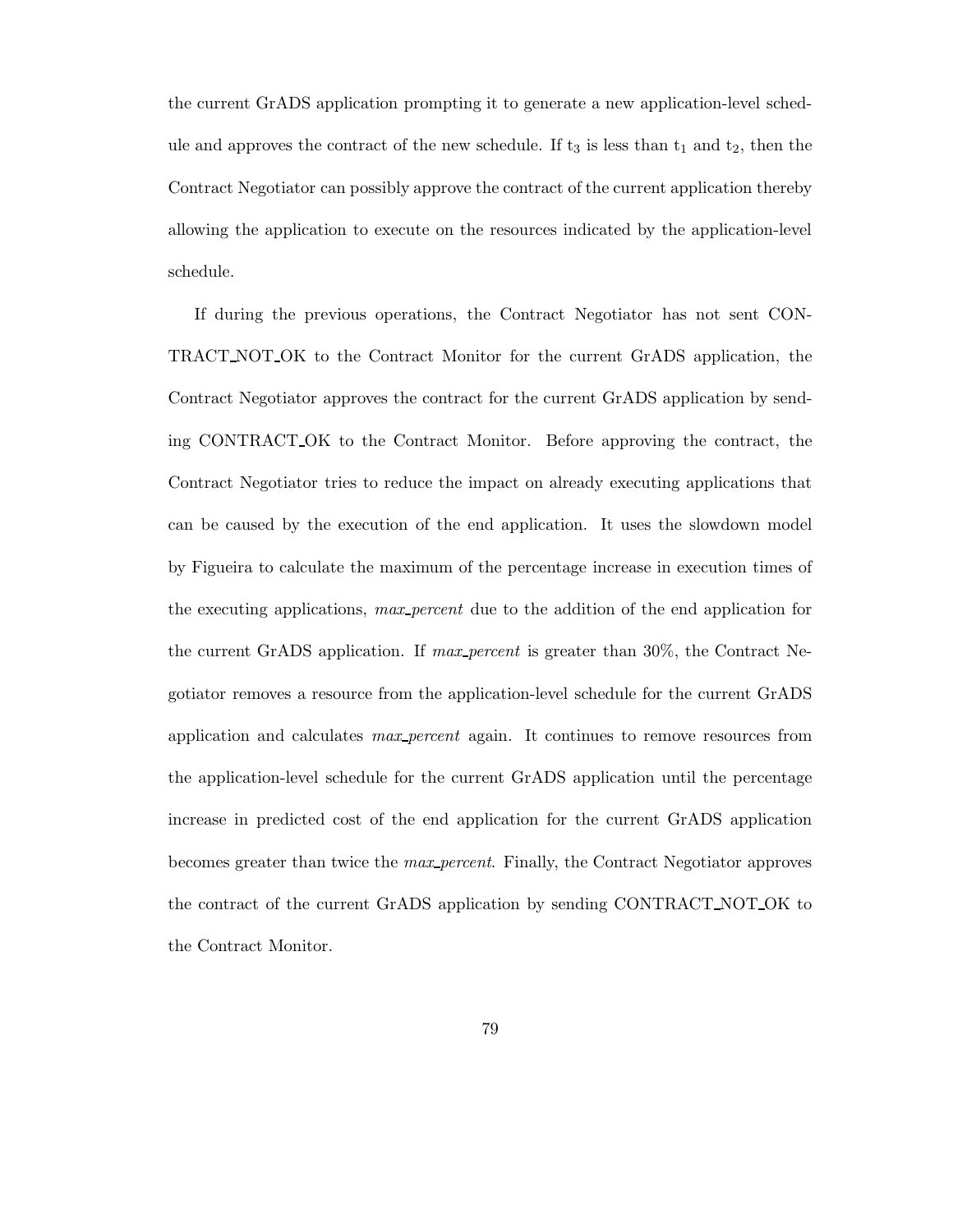Thus the Contract Negotiator acts as a major metascheduling component balancing the interests of the different applications. To summarize, its main functions are:

- 1. verifying if the GrADS applications generated application-level schedules with most recent resource characteristics,
- 2. preempting executing applications if the presence of those applications can severely degrade the performance of the end application for the current GrADS application for which contract decision is being made and
- 3. reducing the impact that can be caused by the execution of end application on executing applications.

These metascheduling decisions help to increase the overall throughput of the system and providing high performance to the individual applications.

The actions of the Contract Negotiator are summarized by the pseudo code in Appendix A.4.

### **3.2.4 Rescheduler**

Rescheduler is a service that maintains load balance in the system and improves the performance of executing end applications. It performs migration of executing applications both when the executing applications do not meet the expected performance levels and when few system resources are freed due to the completion of certain GrADS applications. The executing applications can be migrated to a new set of resources and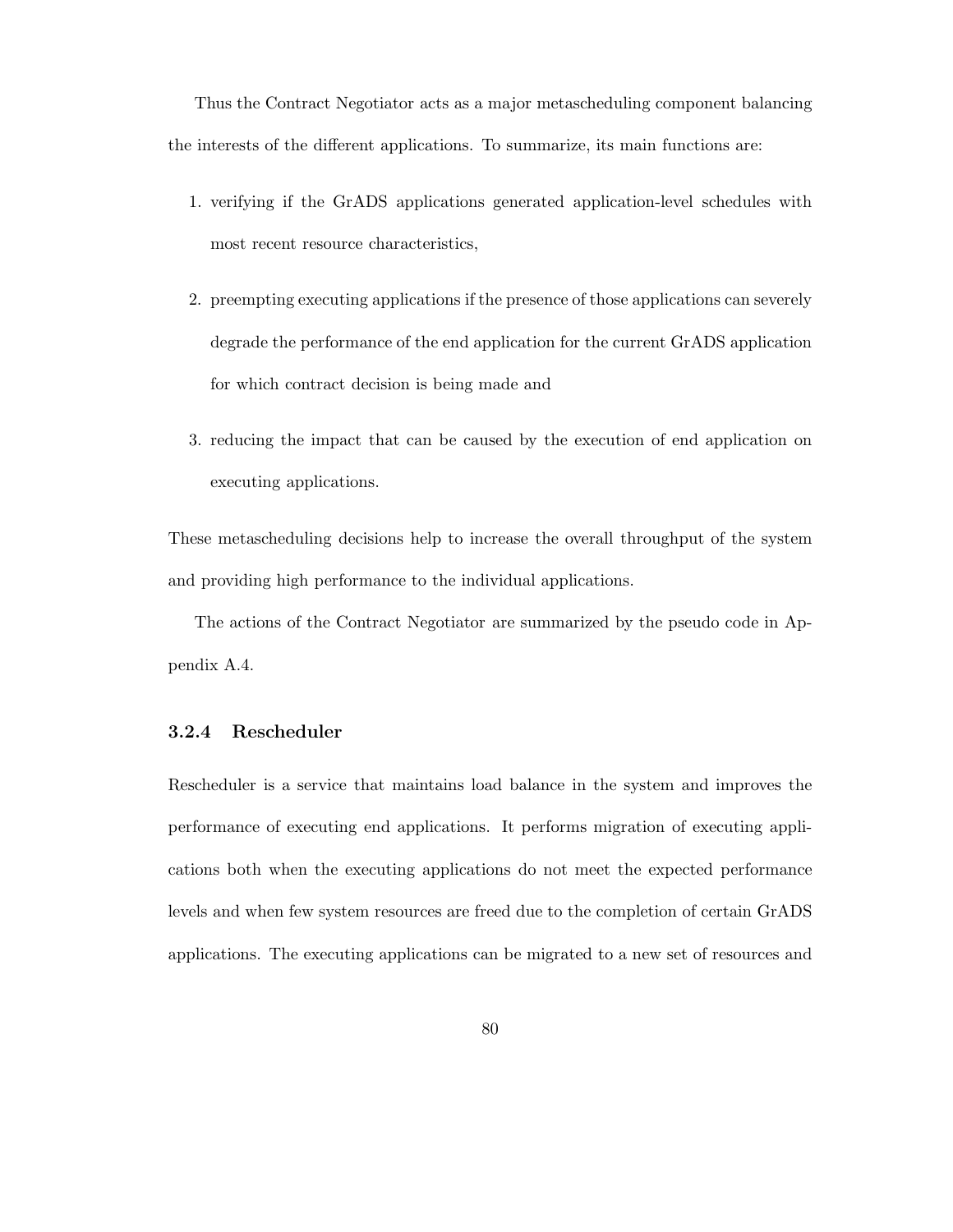executed on possibly different number of resources. This ability to dynamically reconfigure the application in terms of the number of resources that the application is using makes the Rescheduler adopt flexible rescheduling mechanisms.

Though the Contract Negotiator balances the interests of different GrADS applications to ensure that the performance contracts for the end applications are met, the presence of external loads in the system in the form of non-GrADS applications can degrade the performance of the end applications. The Contract Monitor that monitors the actual performance of the end applications is initially set with tolerance limits for performance degradation of the end application it monitors. On noticing the drop in performance of the executing applications, the Contract Monitor compares the ratios between the actual and the predicted performance with the tolerance limits that were previously set. *Contract violations* occur when the ratios become greater than the tolerance limits. On noticing few contract violations, the Contract Monitor contacts the Rescheduler requesting for rescheduling the application. The Rescheduler evaluates the benefit of rescheduling the application and if it determines that potential performance benefits can be obtained for the application, migrates the application by sending STOP signal to the end application and storing RESUME flag in the Database Manager prompting the Application Manager to evolve a new schedule where the application can be continued.

The Rescheduler also proactively preempts executing applications to utilize free resources that were made available by the completion of few end applications. The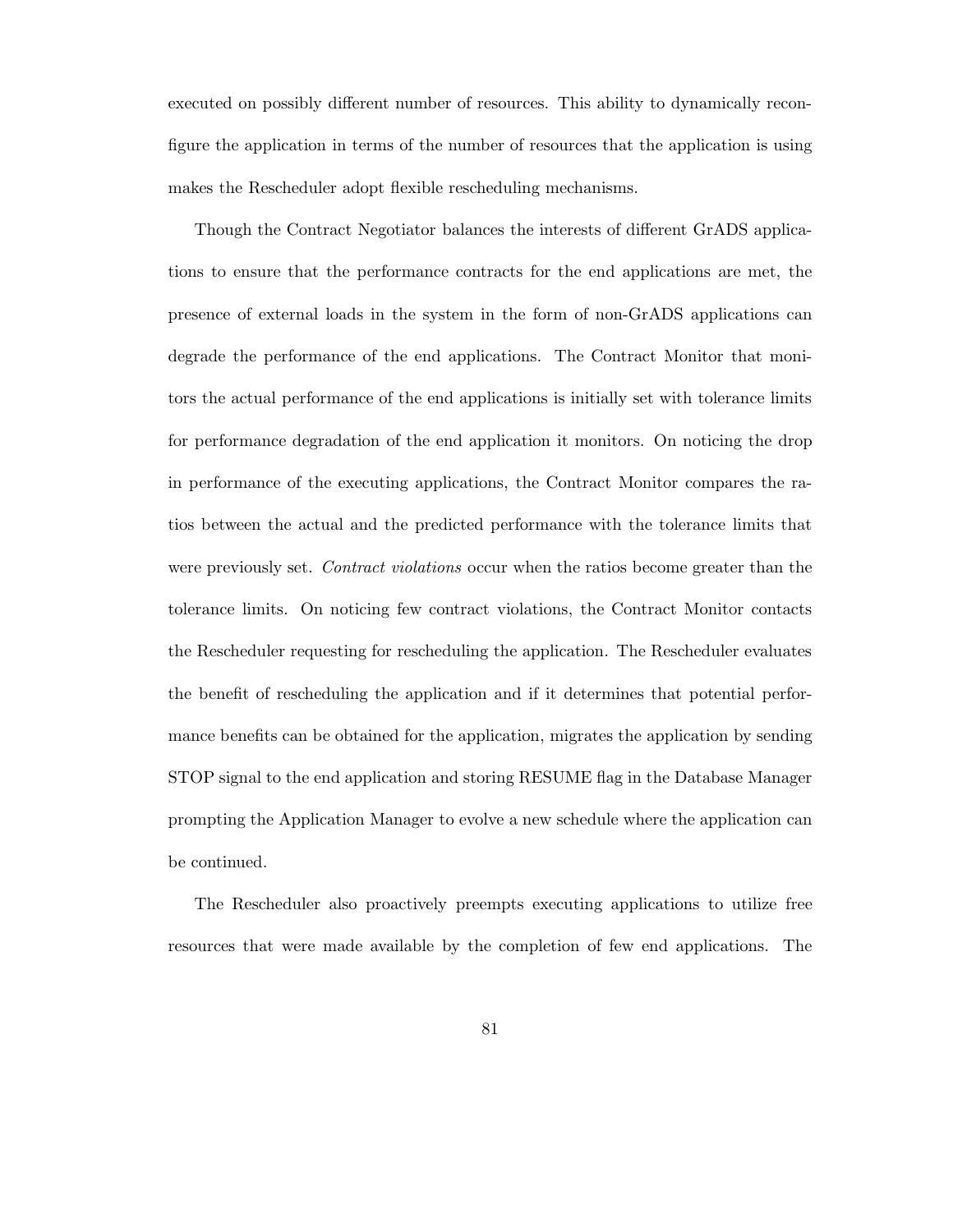Rescheduler continuously queries the Database Manager for completed applications. If an application completes, the Rescheduler retrieves a list of executing applications from the Database Manager. For each application in the list, it determines the new application-level schedule and predicted remaining execution cost with the recent resource conditions by contacting the application-level scheduler. The rescheduler then determines the potential rescheduling gain that can be obtained by migrating the executing application. It chooses the executing application for which maximum rescheduling gain can be obtained and migrates the application if the rescheduling gain is greater than an acceptable rescheduling threshold. Thus by utilizing free resources in the system, the Rescheduler tries to maintain load balance of the system resources.

The working of the Rescheduler is summarized by the pseudo code in Appendix A.5.

The framework used for monitoring the executing applications, conditions for contacting the Rescheduler and the policies used in the Rescheduler for migrating the end applications make the Rescheduler a unique and robust metascheduling component. The next Section gives a detailed description of the Rescheduling framework comparing the migration decisions used in the Rescheduler with relevant work in the area of rescheduling.

# **3.3 Rescheduling Framework**

Migration of executing applications onto different sets of resources is an interesting research area since it involves issues regarding techniques for application migration and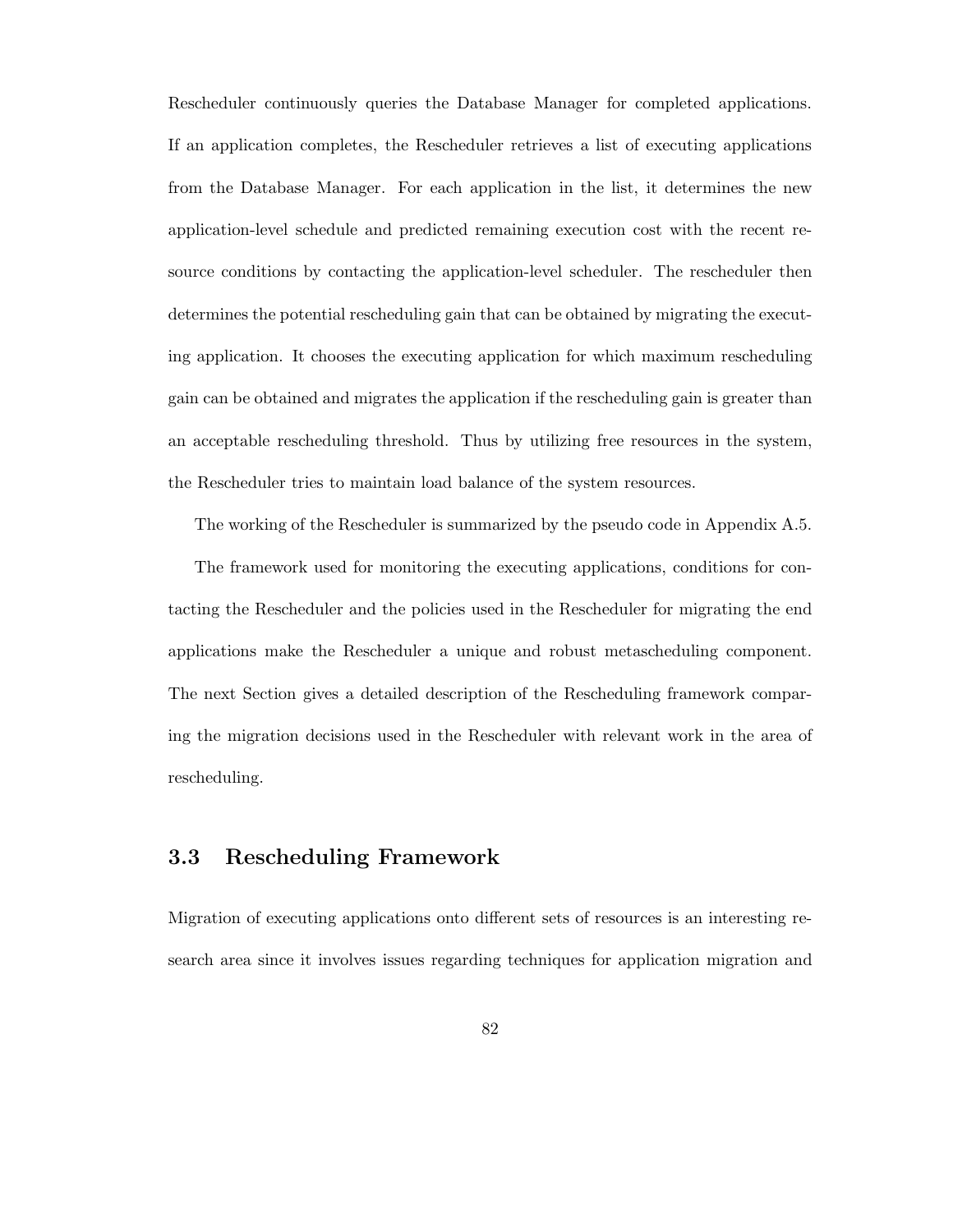also regarding scheduling decisions for migration. There have been many research efforts that built migration systems which migrate applications under different conditions including load changes on machines, availability of new machines, non-availability of existing machines due to reclaiming by owners, providing fault tolerance etc. At least three factors in the existing migrating systems make them less suitable in Grid systems especially when the goal is to improve the response times for individual applications separate policies for suspension and migration of executing applications employed by these migration systems, the use of pre-defined conditions for suspension and migration and the lack of knowledge of the remaining execution time of the applications. The Rescheduling framework developed in this research implements a migration framework for performance oriented Grid systems that implements tightly coupled policies for both suspension and migration of executing applications. The suspension and migration policies take into account both the load changes on systems as well the remaining execution times of the applications thereby taking into account both system load and application characteristics. The main goal of the migration framework is to improve the response times for individual applications.

Computational Grids [58] involve large system dynamics that the ability to migrate executing applications onto different sets of resources assumes great importance. Specifically, the main motivations for migrating applications in Grid systems are to provide fault tolerance and to adapt to load changes on the systems. The main focus of the migration framework in this research is on migration of applications executing on the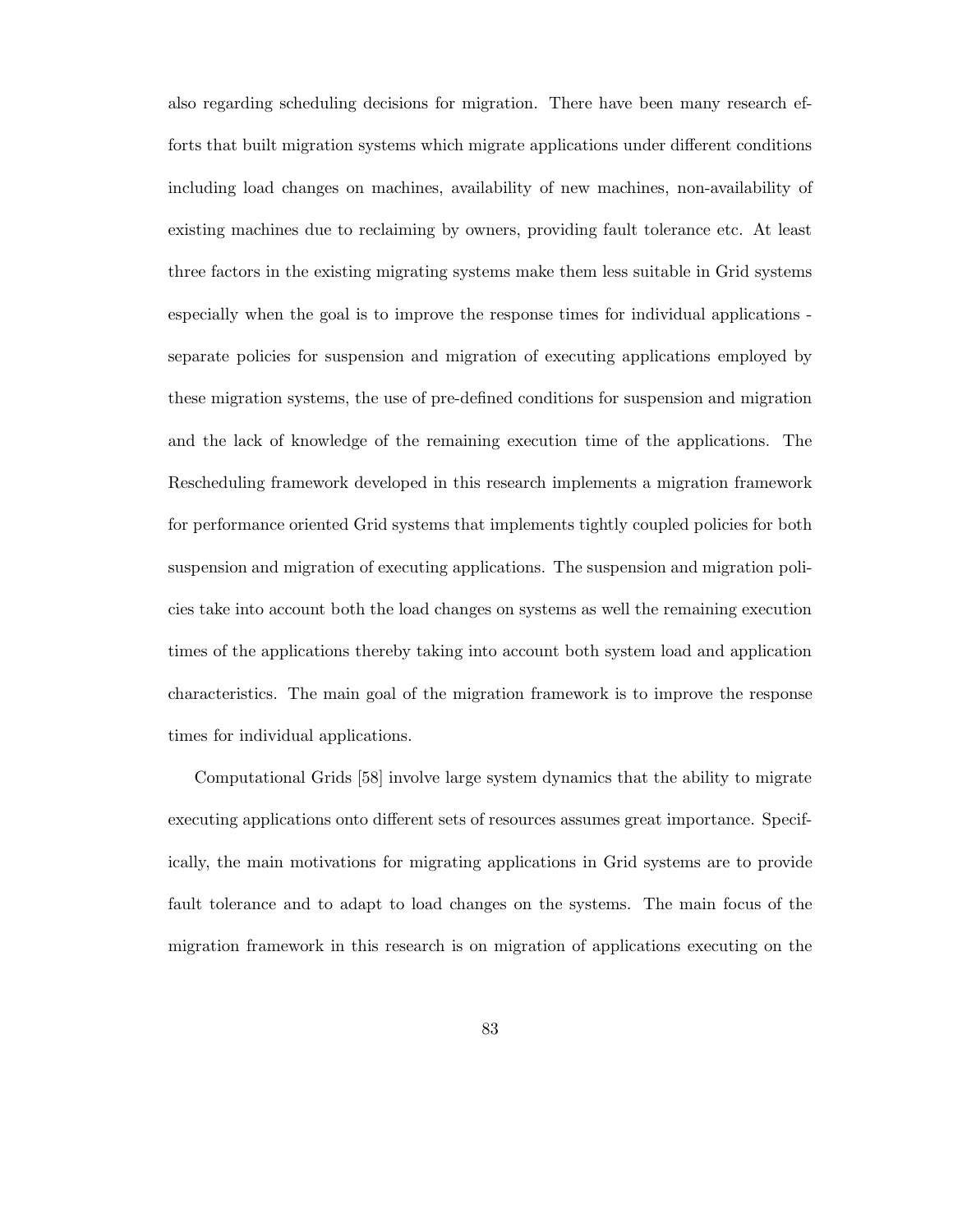distributed and Grid systems when the loads on the system resources change.

4 issues have to be dealt to build efficient migration systems.

- 1. *When* The scheduling and migrating systems have to define the conditions under which migration of executing applications will take place. These conditions can be few key strokes on the executing systems, sudden non-availability of the systems on which the applications are executing, availability of new sets of resources, load imbalance on the systems etc.
- 2. *Where* After the decision to migrate, the scheduling system should determine the new sets of resources on which the applications will be migrated. These new sets of resources can be determined based on different sets of criteria.
- 3. *How* Different migrating systems employ different methods for migrating applications for different kinds of applications. Some migrations can be simple context switches while some migrations can involve complex checkpointing mechanisms.
- 4. *Who* The migration decisions and the migration process can be implemented by the system automatically or can be specified by the user.

There are at least two disadvantages in using the existing migration systems [78, 47, 75, 107, 121, 59, 30] for improving the response times of executing applications. Due to the separate policies employed by these migration systems for suspension of executing applications and migration of the applications to different systems, the applications can incur lengthy waiting times between when they are suspended and when they are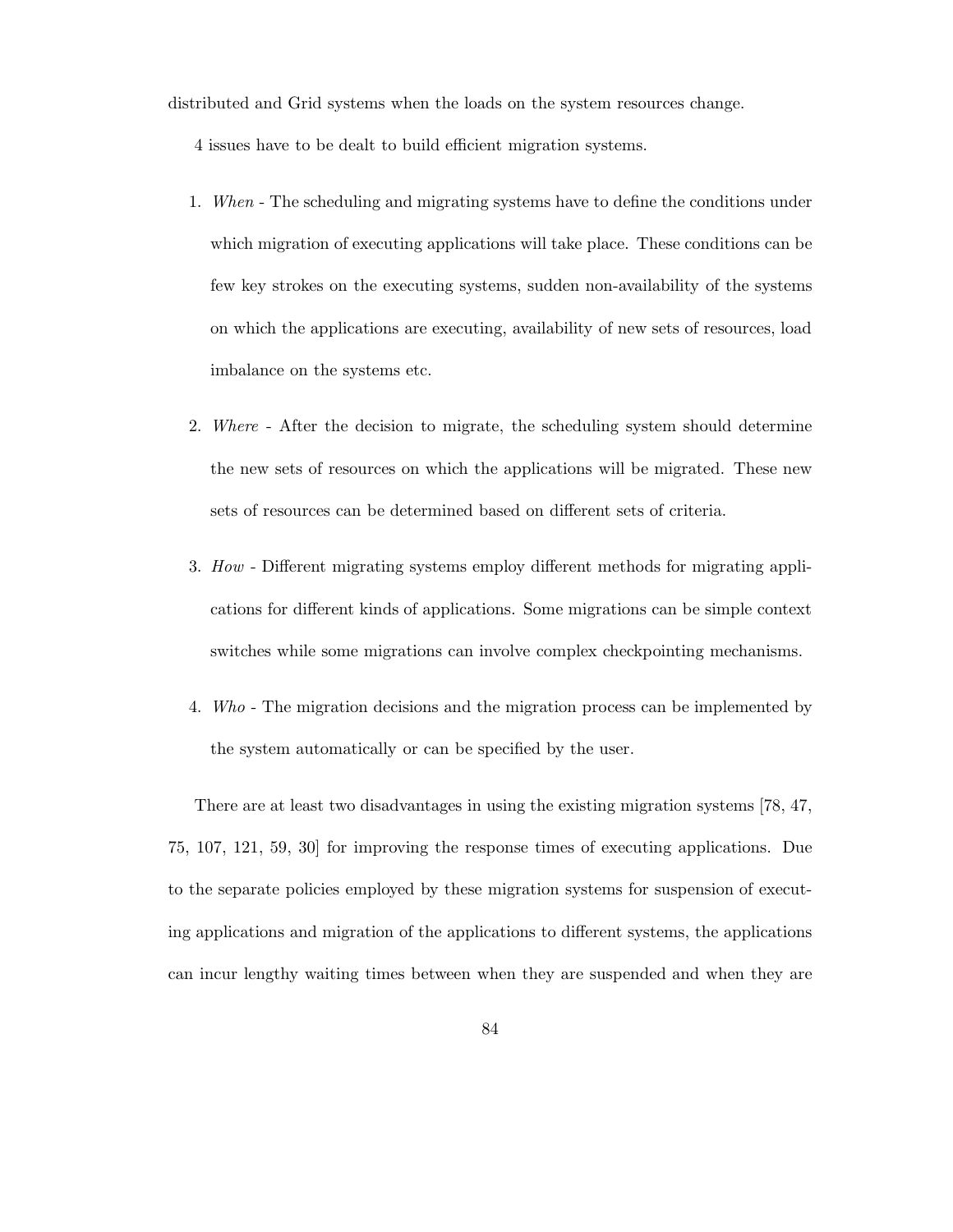restarted on new systems. Secondly, due to the use of pre-defined conditions for suspension and migration and due to the lack of knowledge of the remaining execution time of the applications, the applications can be suspended and migrated even when they are about to finish execution in a short period of time. This is certainly less desirable in performance oriented Grid systems where the large load dynamics will to lead to frequent satisfaction of the pre-defined conditions and hence will lead to frequent invocation of suspension and migration decisions.

The Rescheduler implements a migration framework that defines and implements scheduling policies for migrating applications executing on distributed and Grid systems in response to system load changes. In the framework, the migration of applications depends on

- 1. the amount of increase or decrease in loads on the resources,
- 2. the time of the application execution when load is introduced into the system,
- 3. the performance benefits that can be obtained for the application due to migration.

Thus the migrating framework takes into account both the load and application characteristics. The policies are implemented in such a way that the executing applications are suspended and migrated only when better systems are found for application execution thereby invoking the migration decisions as infrequently as possible. In the following subsections, the related work in the field of migration is described and the migration architecture is explained in detail.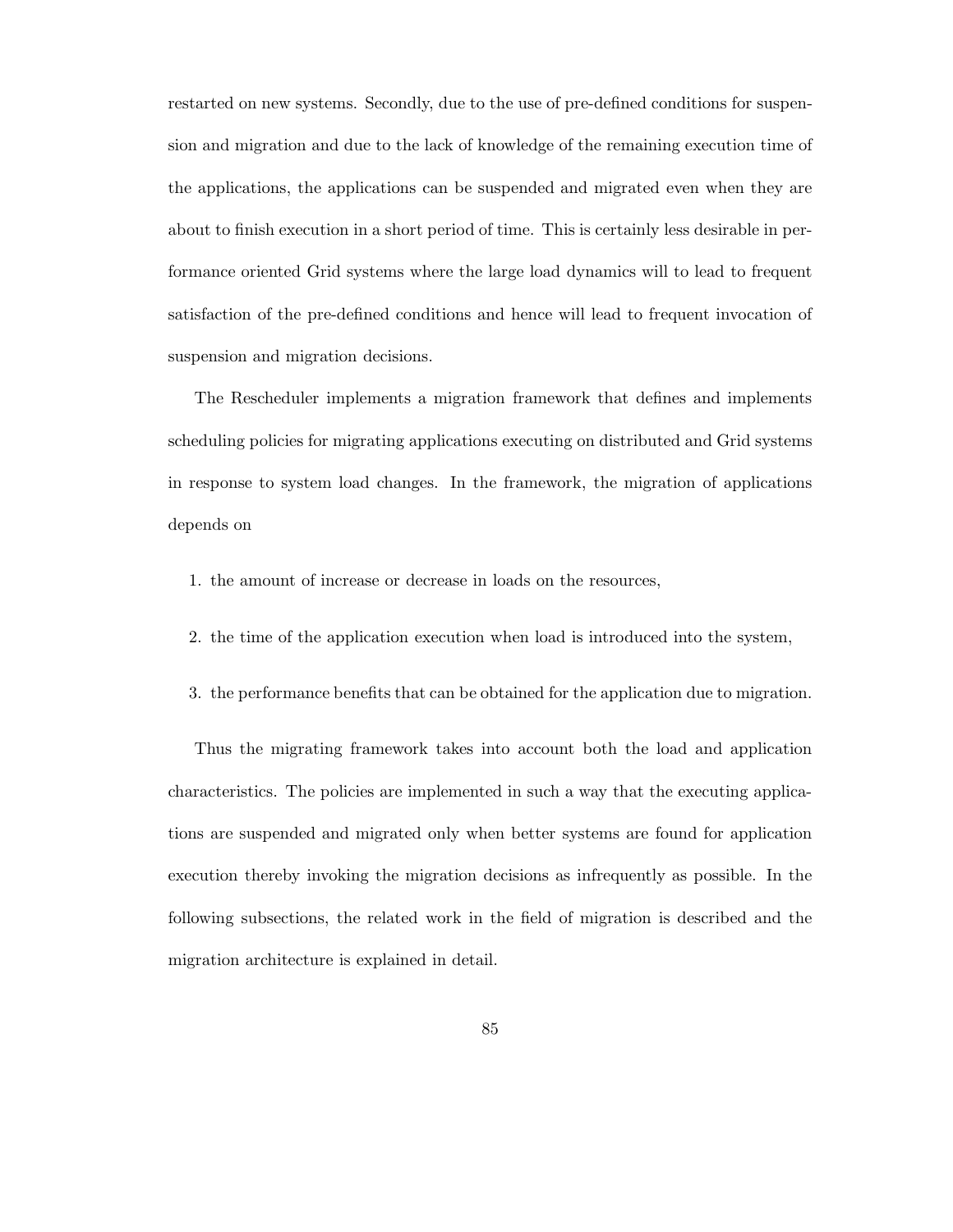#### **3.3.1 Related Work in the Field of Migration of Applications**

Different systems have been implemented to migrate executing applications onto different sets of resources. These systems migrate applications either to efficiently use under-utilized resources [78, 95, 36, 35, 120, 107, 46], to provide fault resilience [16] or to reduce the obtrusiveness to workstation owner [16, 75].

The work by Mirchandaney et. al. [78] deals with migration of executing applications to efficiently use under-utilized resources. The Dome system [16] performs data redistribution for load balancing and migrates executing applications to provide fault resilience. Khaled Al-Saqabi et. al [95] discusses migration of applications in the context of gang scheduling. MPVM/MIST [36], [35] projects and the work by Zhang et. al. [120] have built migration systems that uses the concept of gang scheduling to utilize system resources. MIST also deals with migration under increasing loads but the scheduling policy has not been defined clearly. The HMF system [30] uses a graph model to define migration policies. The efficiency of this model in Grid systems is still to be proven.

The particular projects that are closely related to our work are Dynamite [107], MARS [59], LSF [121] and Condor [75]. The Dynamite system [107] based on Dynamic PVM [46] migrates applications when the loads of certain machines gets under-utilized or over-utilized as defined by application-specified thresholds. Although this method takes into account application-specific characteristics it does not necessarily evaluate the remaining execution time of the application and the resulting performance benefits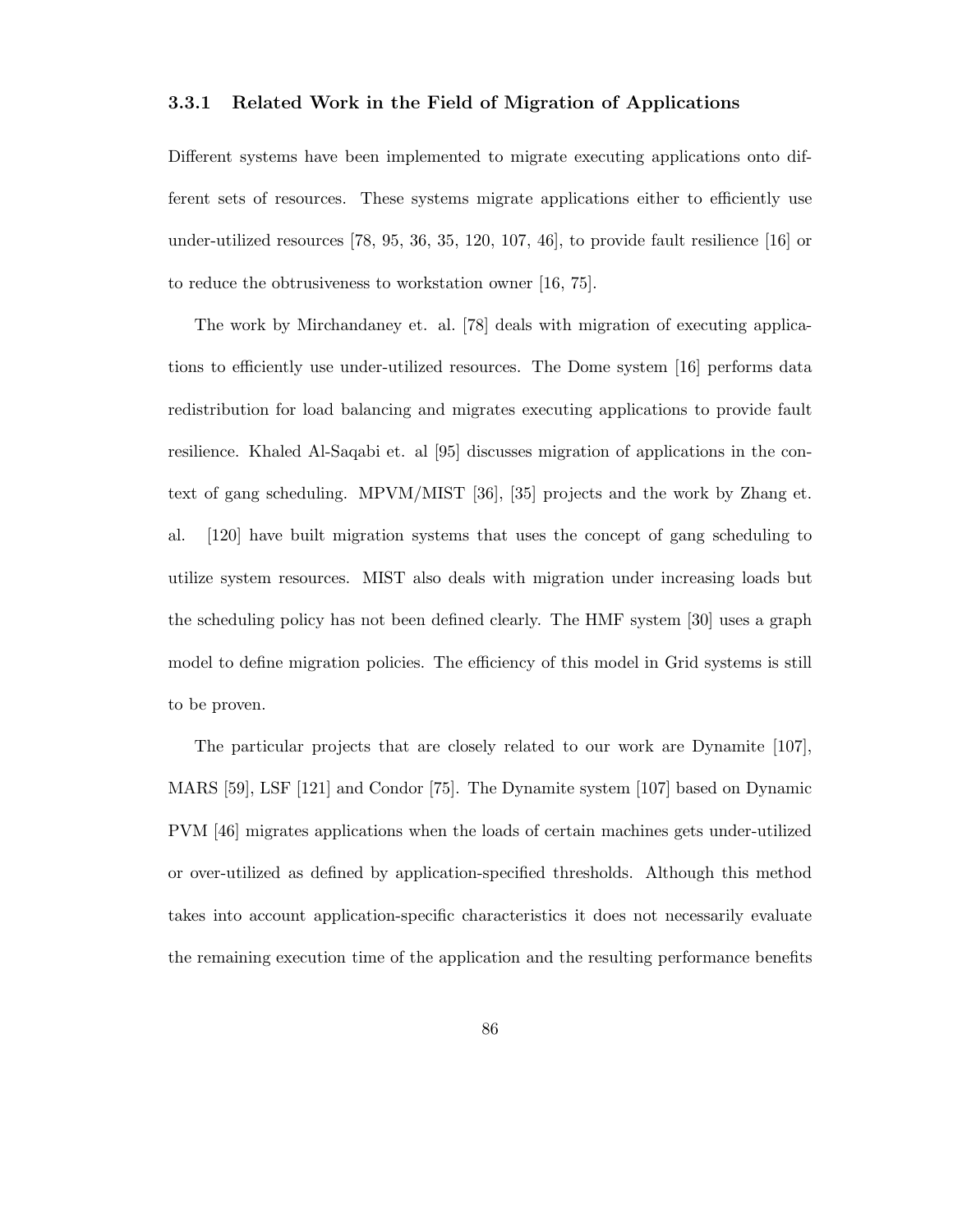due to migration. MARS [59] migrates applications taking into account both the system loads and application characteristics. But the migration decisions are made only at different phases of the applications unlike our migration framework where the applications are continuously monitored and migration decisions are made whenever the applications are not making sufficient progress.

In LSF [121], jobs can be submitted to queues which have pre-defined migration thresholds. A job can be suspended when the load of the resource increases beyond a particular limit. When the time since the suspension becomes higher than the migration threshold for the queue, the job is migrated and submitted to a new queue. Thus LSF suspends jobs to maintain the load level of the resources while our migration framework suspends jobs only when it is able to find better resources where the jobs can be migrated. By adopting a strict approach to suspending jobs based on pre-defined system limits, LSF gives less priority to the stage of the application execution whereas our migration framework suspends an application only when the application has large enough remaining execution time so that performance benefits can be obtained due to migration. And lastly, due to the separation of the suspension and migration decisions, a suspended application in LSF can wait for a long time before it restarts executing on a suitable resource. In our migration framework, a suspended application is immediately restarted due to the tight coupling of suspension and migration decisions.

Of the Grid computing systems, only Condor [75] seems to migrate applications under workload changes. Condor provides powerful and flexible ClassAd mechanism by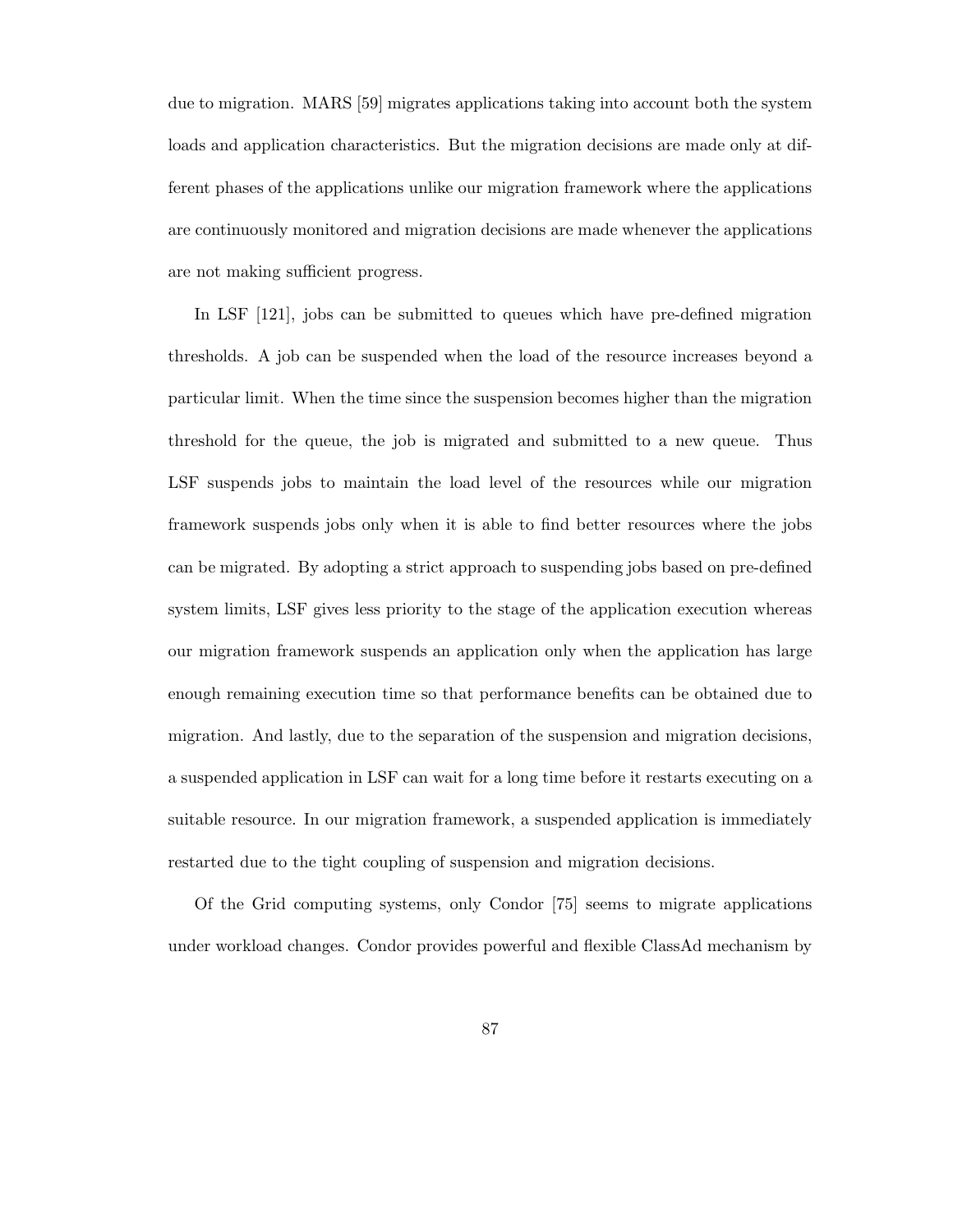means of which the administrator of resources can define policies for allowing jobs to execute on the resources, suspending the jobs and vacating the jobs from the resources. The fundamental philosophy of Condor is to increase the throughput of long running jobs and also respect the ownership of the resource administrators. The main goal of our migration framework is to increase the response times of individual applications. Similar to LSF, Condor also separates the suspension and migration decisions and hence has the same problems mentioned for LSF in taking into into account the performance benefits of migrating the applications. Unlike our metascheduler framework, the Condor system does not possess the knowledge about the remaining execution time of the applications. Thus suspension and migrating decisions can be invoked frequently in Condor based on system load changes. This may be less desirable in Grid systems where system load dynamics are fairly high.

## **3.3.2 The Migration Framework**

The ability to migrate applications in the GrADS system is implemented by adding the metascheduling component called *Rescheduler* to the GrADS architecture. The migrating numerical application, *migrator*, the *contract monitor* that monitors the application's progress and the *rescheduler* that decides when to migrate, together form the core of the migrating framework. The interactions between the different components involved in the migration framework is illustrated in Figure 3.5. These components are described in detail in the following subsections.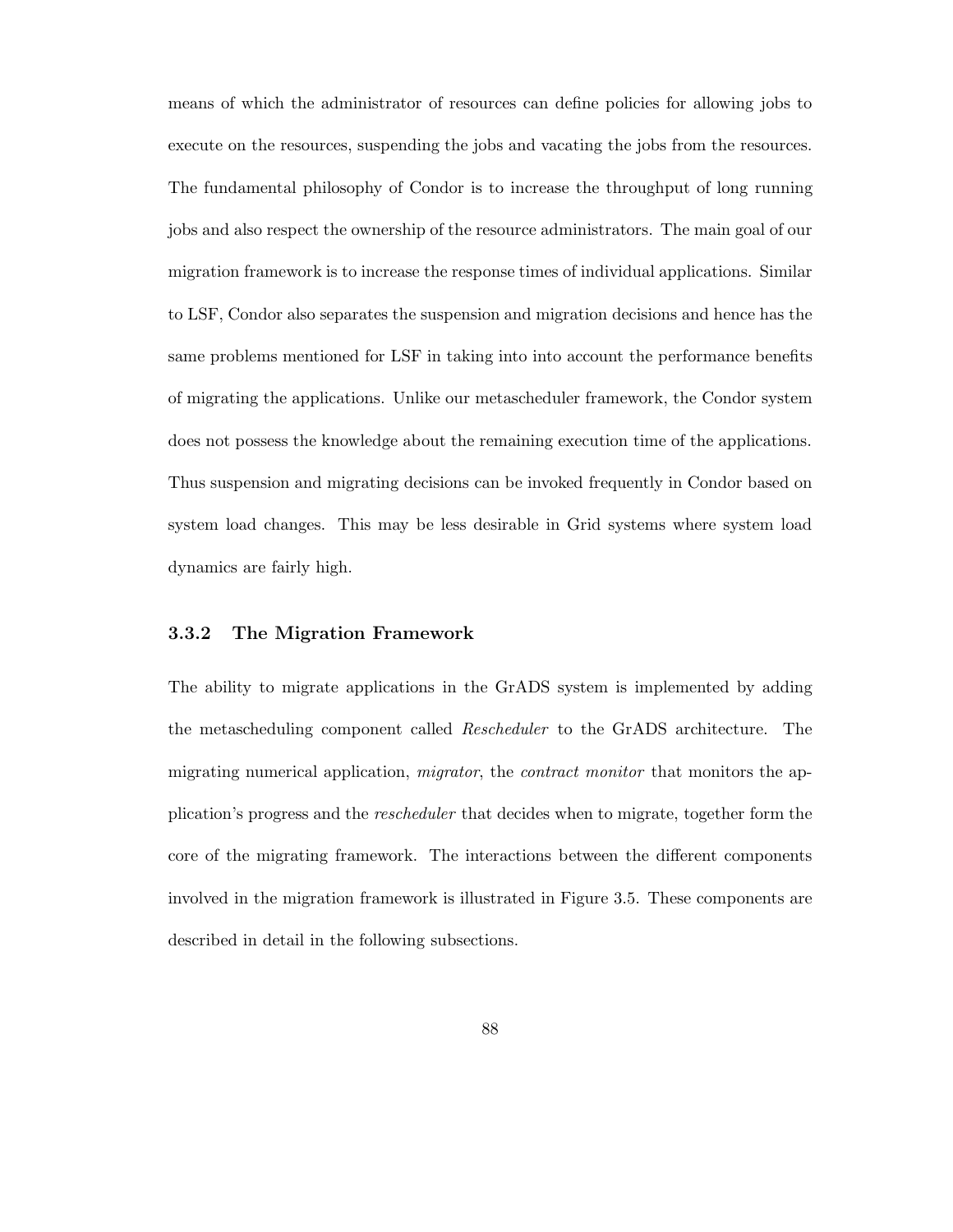

Figure 3.5: Interactions in Migration Framework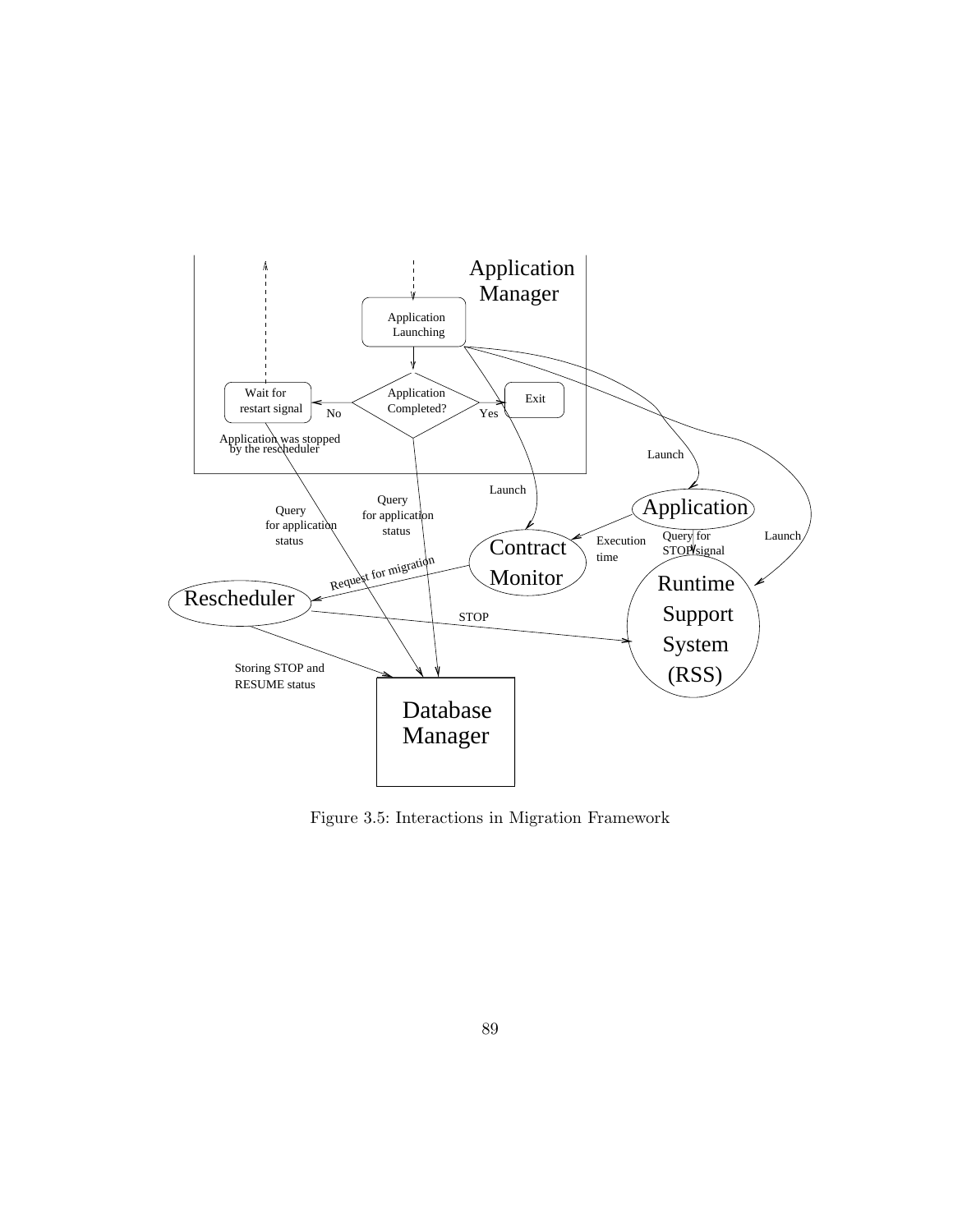## **The Migrator**

We have implemented a user-level checkpointing library called SRS (**S**top **R**estart **S**oftware). The application by making calls to SRS gets the ability to checkpoint data, to be stopped at a particular point in execution, to be restarted later on a different configuration of processors and to be continued from the previous point of execution. The SRS library is implemented on top of MPI and hence can be used only with MPI based parallel programs. Since checkpointing in SRS is implemented at the application layer and not at the MPI layer, migration is achieved by clean exit of the entire application and restarting the application over a new configuration of machines. Due to the clean exit of the application during migration, no interaction with the resource allocation manager is necessary during rescheduling. The application interfaces for SRS look similar to CUMULVS [63], but unlike CUMULVS, SRS does not require a PVM virtual machine to be setup on the hosts. Also, SRS allows reconfiguration of applications between migrations.

The SRS library consists of 6 main functions:

1. SRS Init()

2. SRS Finish()

- 3. SRS Restart Value(),
- 4. SRS Check Stop()
- 5. SRS Register()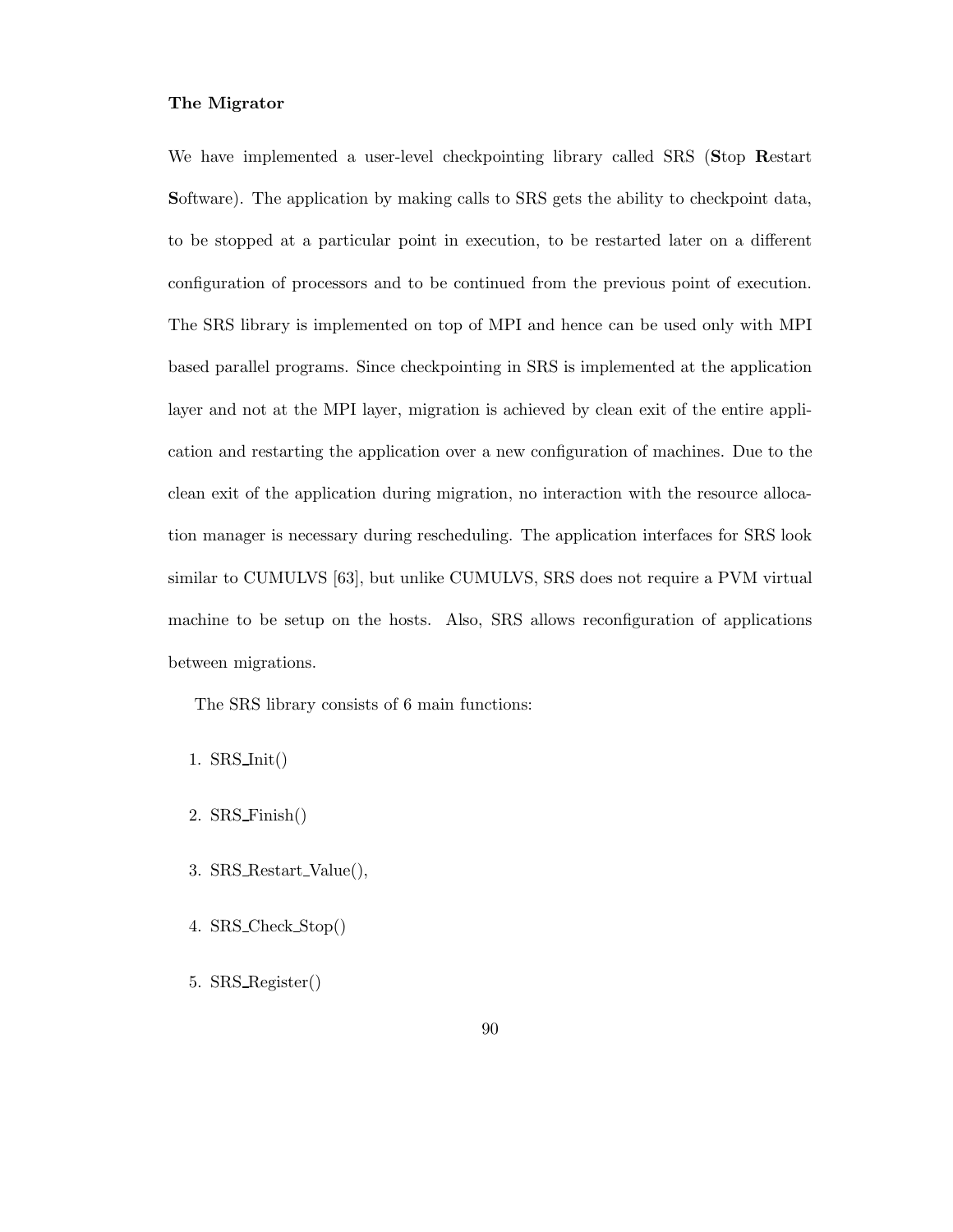6. SRS Read().

The user calls SRS Init() and SRS Finish() in his application after MPI Init() and before MPI Finalize() respectively. Since SRS is a user-level checkpointing library, the application may contain conditional statements to execute certain parts of the application in the start mode and certain other parts in the restart mode. In order to know if the application is executed in the start or restart mode, the user calls SRS Restart Value() that returns 0 and 1 on start and restart modes respectively. The user also calls SRS Check Stop() at different phases of the application to check if an external component wants the application to be stopped. If the SRS Check Stop() returns 1, then the application has received a stop signal from an external component and hence can perform application-specific stop actions.

SRS library uses Internet Backplane Protocol(IBP)[82] for storage of the checkpoint data. IBP depots are started on all the machines of the GrADS testbed. The user calls SRS Register() in his application to register the variables that will be checkpointed by the SRS library. When an external component stops the application, the SRS library checkpoints only those variables that were registered through SRS Register(). The user reads in the checkpointed data in the restart mode using SRS Read(). The user, through SRS Read(), also specifies the previous and current data distributions. By knowing the number of processors and the data distributions used in the previous and current execution of the application , the SRS library automatically performs the appropriate data redistribution. Thus, for example, the user can start his application on 4 processors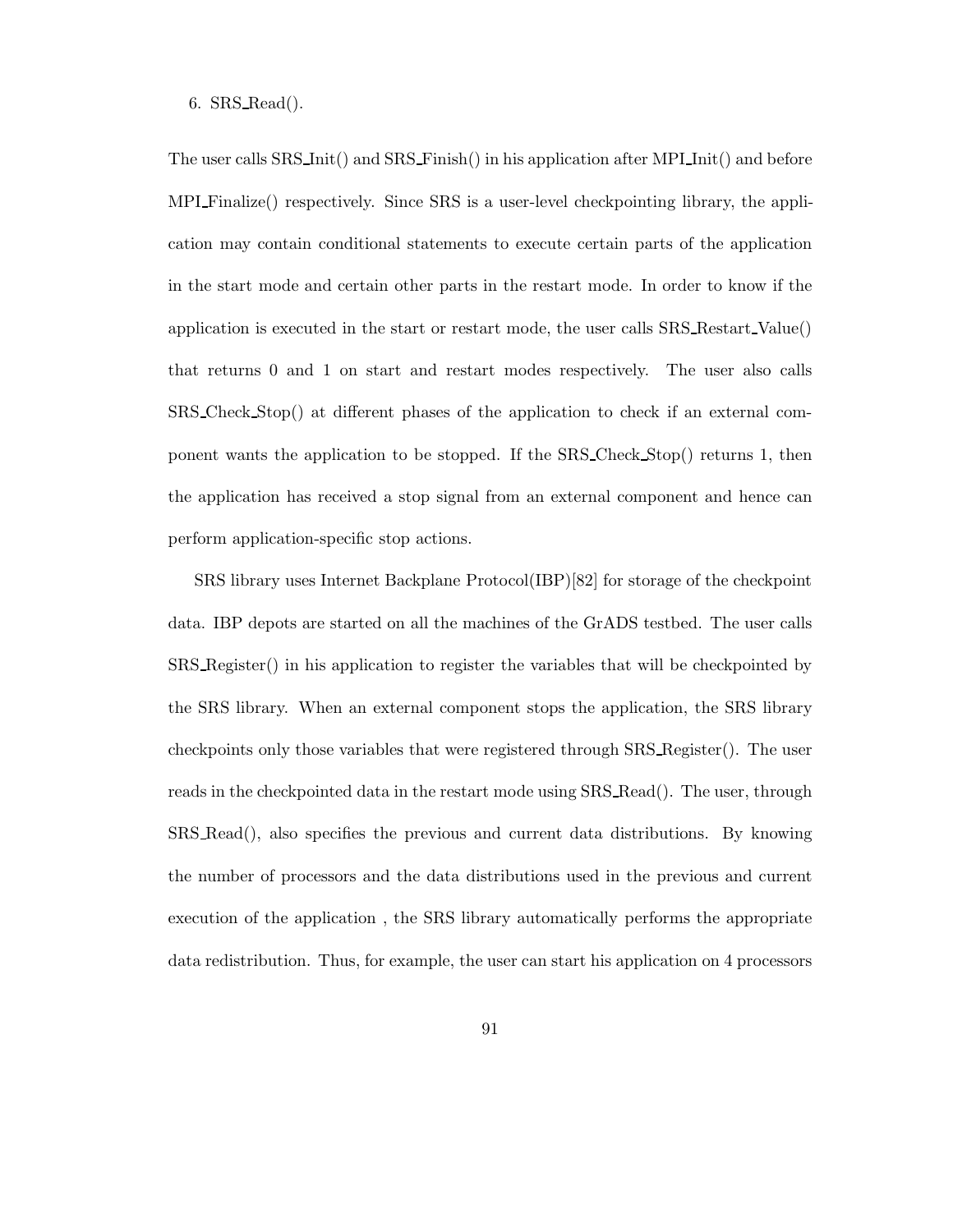with block distribution of data, stop the application and restart it on 8 processors with block-cyclic distribution. The details of the SRS API for accomplishing the automatic redistribution of data is explained in Chapter 5.

An external component(e.g., the rescheduler) wanting to stop an executing application interacts with a daemon called Runtime Support System (RSS). RSS exists for the entire duration of the application and spans across multiple migrations of the application. Before the actual parallel application is started, the RSS is launched by the Application Launcher on the machine where the user invokes the GrADS Application Manager. The actual application through the SRS library knows the location of the RSS from the Database Manager and interacts with RSS to perform some initialization, to check if the application needs to be stopped during SRS Check Stop(), to store pointers to the checkpointed data, to retrieve pointers to the checkpointed data and to store the present processor configuration and data distribution used by the application.

The SRS library is explained in detail in Chapter 5.

## **Contract Monitor**

As mentioned in the previous sections, Contract Monitor is a component that uses the Autopilot infrastructure to monitor the progress of the applications in GrADS. Autopilot [93] is a real-time adaptive control infrastructure built by the Pablo group at University of Illinois, Urbana-Champaign. An autopilot manager is started before the launch of the numerical application. The numerical application is instrumented with calls to register to autopilot. The Contract Monitor retrieves the registration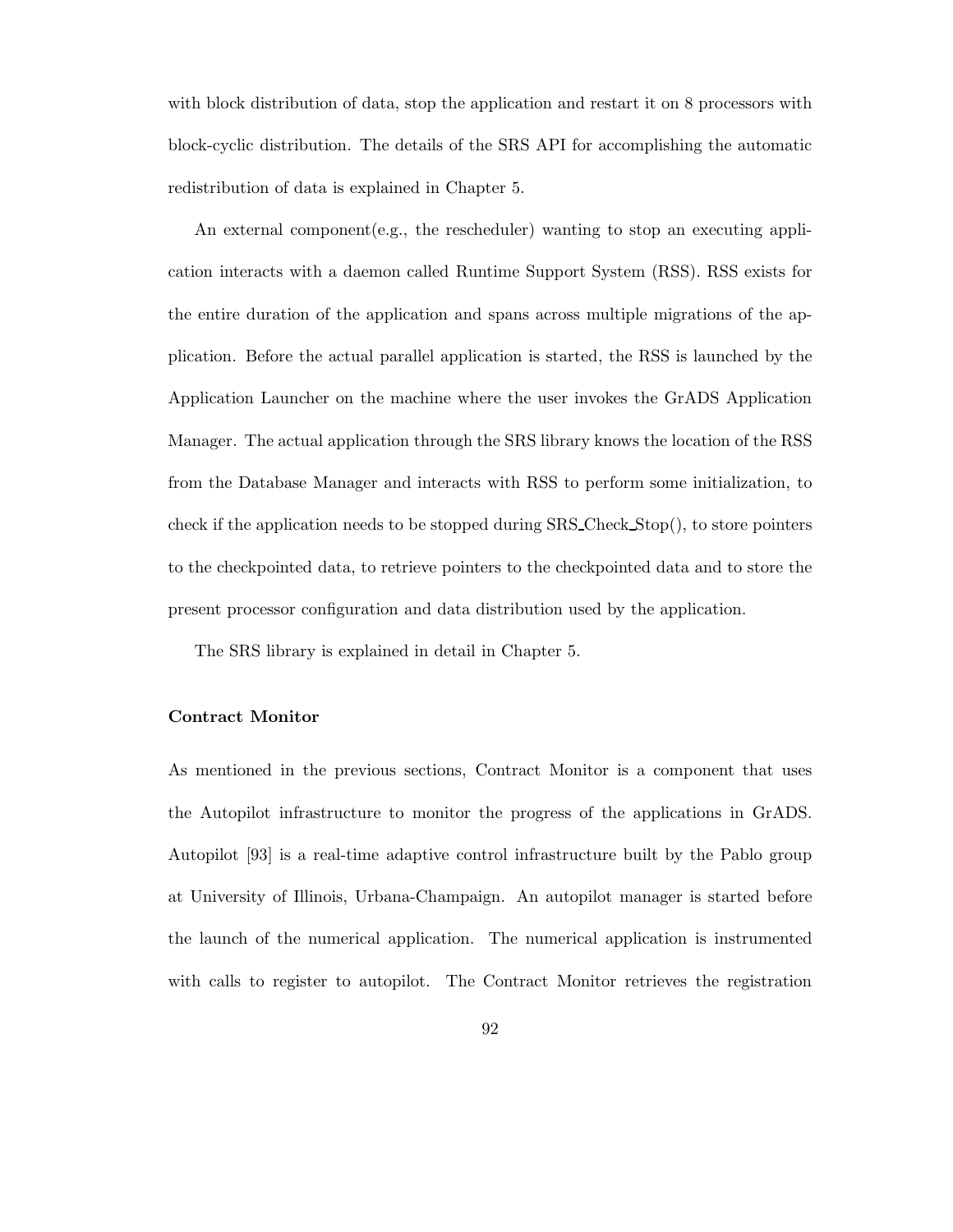information of the application through the autopilot. The numerical applications are also instrumented with calls at different points of the program to send the times taken for the different phases of the execution to the Contract Monitor. The Contract Monitor compares the actual execution times with the predicted execution times and calculates the ratio between them. The tolerance limits of the ratio are specified as inputs to the Contract Monitor.

When a given ratio is greater than the upper tolerance limit, the Contract Monitor calculates the average of the computed ratios. If the average is greater than the upper tolerance limit, it contacts the rescheduler, requesting for migrating the application. The average of the ratios is used by the Contract Monitor to contact the rescheduler due to the following reasons:

- 1. A competing application of short duration on one of the machines may have increased the load on the machine and hence the loss in performance of the application. Contacting the rescheduler for migration on noticing few losses in performance will result in unnecessary migration in this case since the competing application will end soon and the application's performance will be back to normal.
- 2. The average of the ratios also captures the history of the behavior of the machines on which the application is running. If the application's performance on most of the iterations has been satisfactory, then few losses of performance may be due to sparse occurrences of load changes on the machines.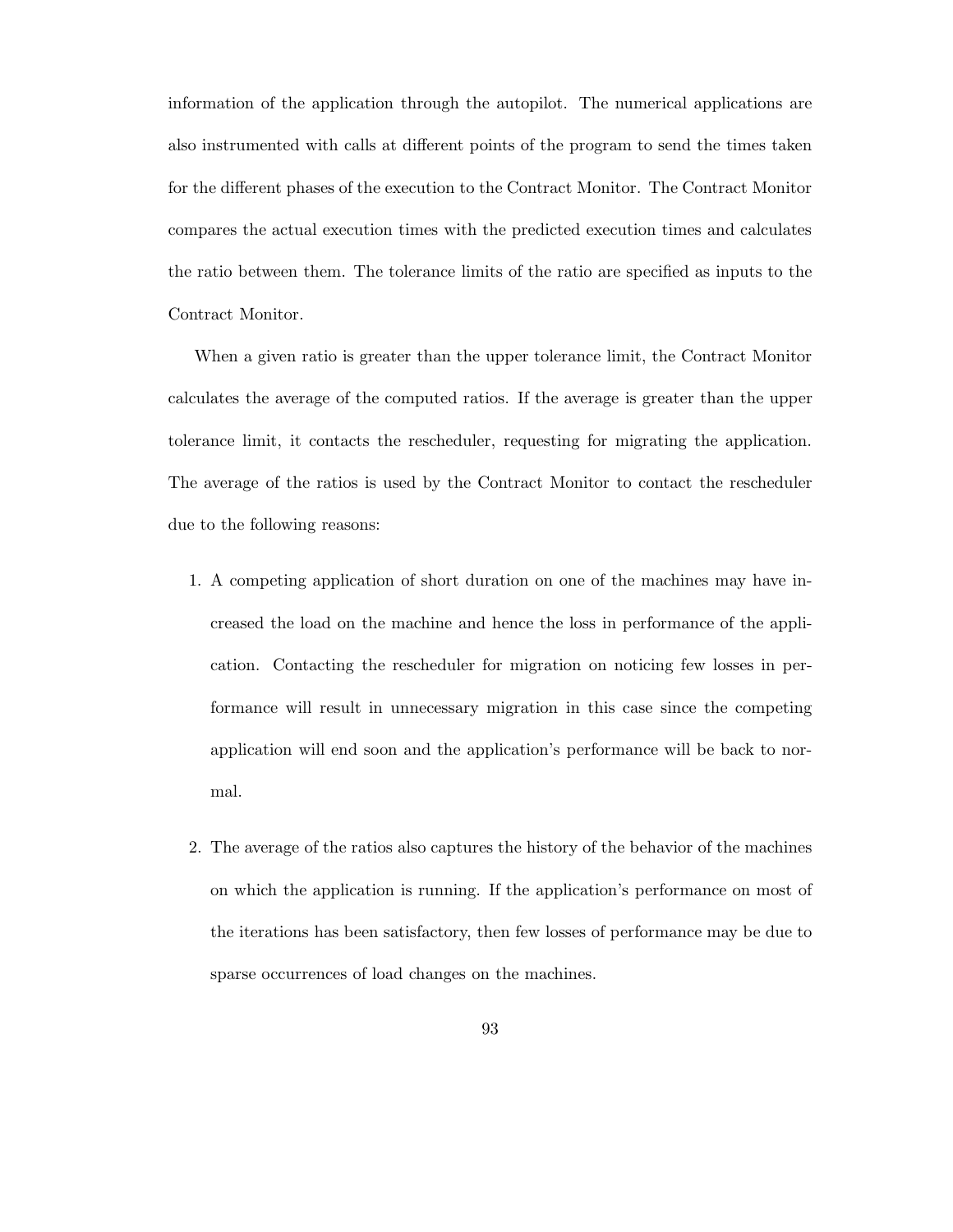- 3. The average of the ratios also takes into account the percentage completed time of application's execution.
- 4. Contacting the rescheduler for migration only when the average of ratios is greater than the upper tolerance limit significantly reduces the overhead of migrating decisions.

If the rescheduler refuses to migrate the application, the Contract Monitor adjusts its tolerance limits to new values. Similarly when a given ratio is less than the lower tolerance limit, the Contract Monitor calculates the average of the ratios and adjusts the tolerance limits if the average is less than the lower tolerance limit. The dynamic adjusting of tolerance limits serves three purposes:

- 1. It reduces the overhead involved in Contract Monitor when the ratios between actual and predicted times are not the original expected ratios.
- 2. It reduces the amount of communication between the Contract Monitor and the rescheduler.
- 3. It hides the deficiencies in the application-specific execution time model.

## **Rescheduler**

Rescheduler is the metascheduling component that evaluates the performance benefits that can be obtained due to the migration of an application and initiates the migration of the application. The rescheduler is a daemon that operates in two modes: *migration*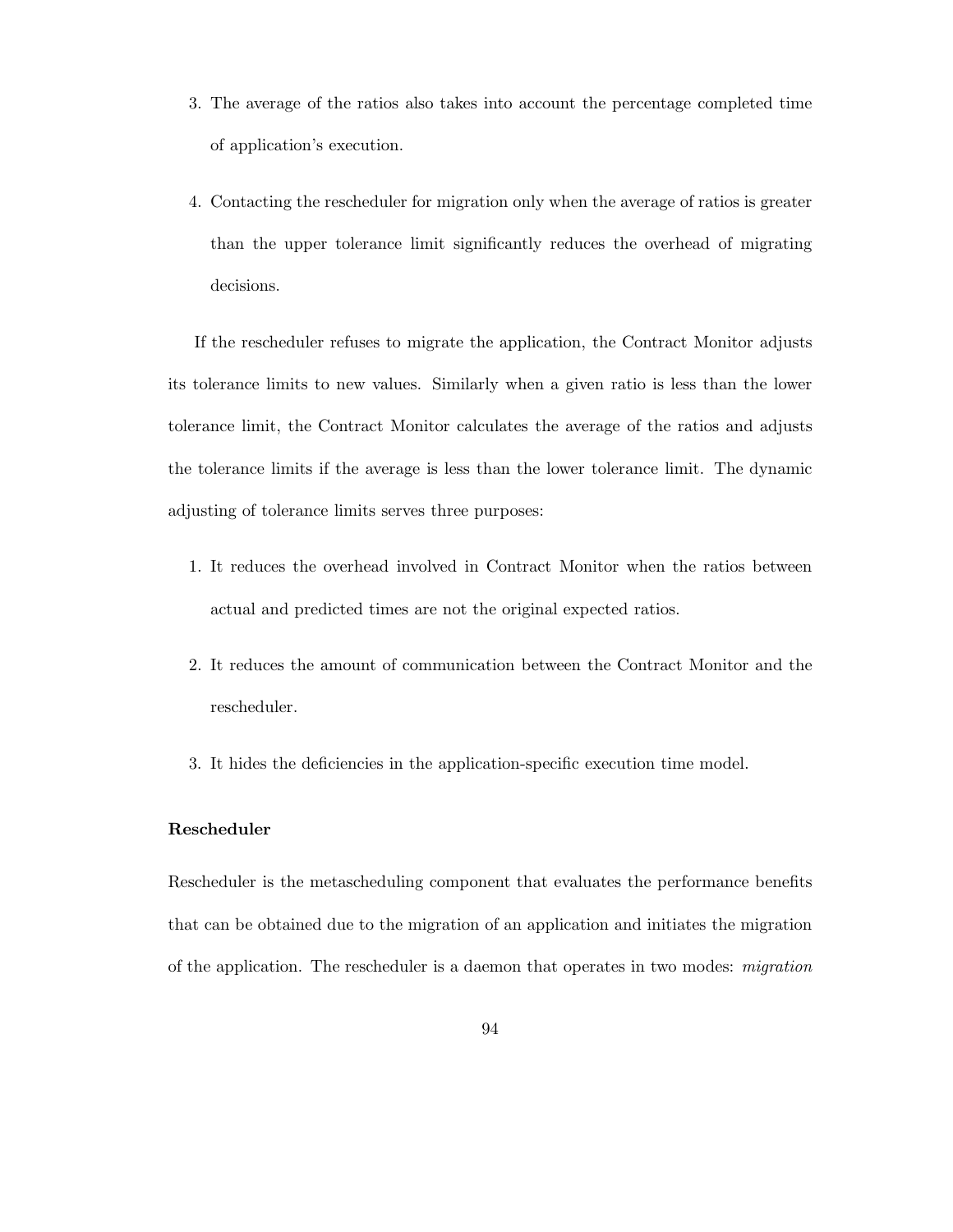*on request* and *opportunistic migration*. When the Contract Monitor detects intolerable performance loss for an application, it contacts the rescheduler requesting it to migrate the application. This is called migration on request. In other cases when no Contract Monitor has contacted the rescheduler for migration, the rescheduler periodically queries the Database Manager for recently completed applications. If a GrADS application was recently completed, the rescheduler determines if performance benefits can be obtained for an executing application by migrating it to use the resources that were freed by the completed application. This is called opportunistic rescheduling.

In both cases, the rescheduler first contacts the Network Weather Service (NWS) to get the updated information for the machines in the Grid. It then contacts the application-specific Performance Modeler to evolve a new schedule for the application. Based on the total percentage completion time for the application and the total predicted execution time for the application with the new schedule, the rescheduler calculates the remaining execution time, *ret new*, of the application if it were to execute on the machines in the new schedule. The rescheduler also calculates *ret current*, the remaining execution time of the numerical application if it were to to continue executing on the original set of machines. The rescheduler then calculates the rescheduling gain as

$$
rescheduling\_gain = \frac{(ret\_current - (ret\_new + rescheduling\_cost))}{ret\_current}
$$

The rescheduling cost is the cost of rescheduling and includes cost for redistribution of data and other fixed overhead. If the application uses conventional data distributions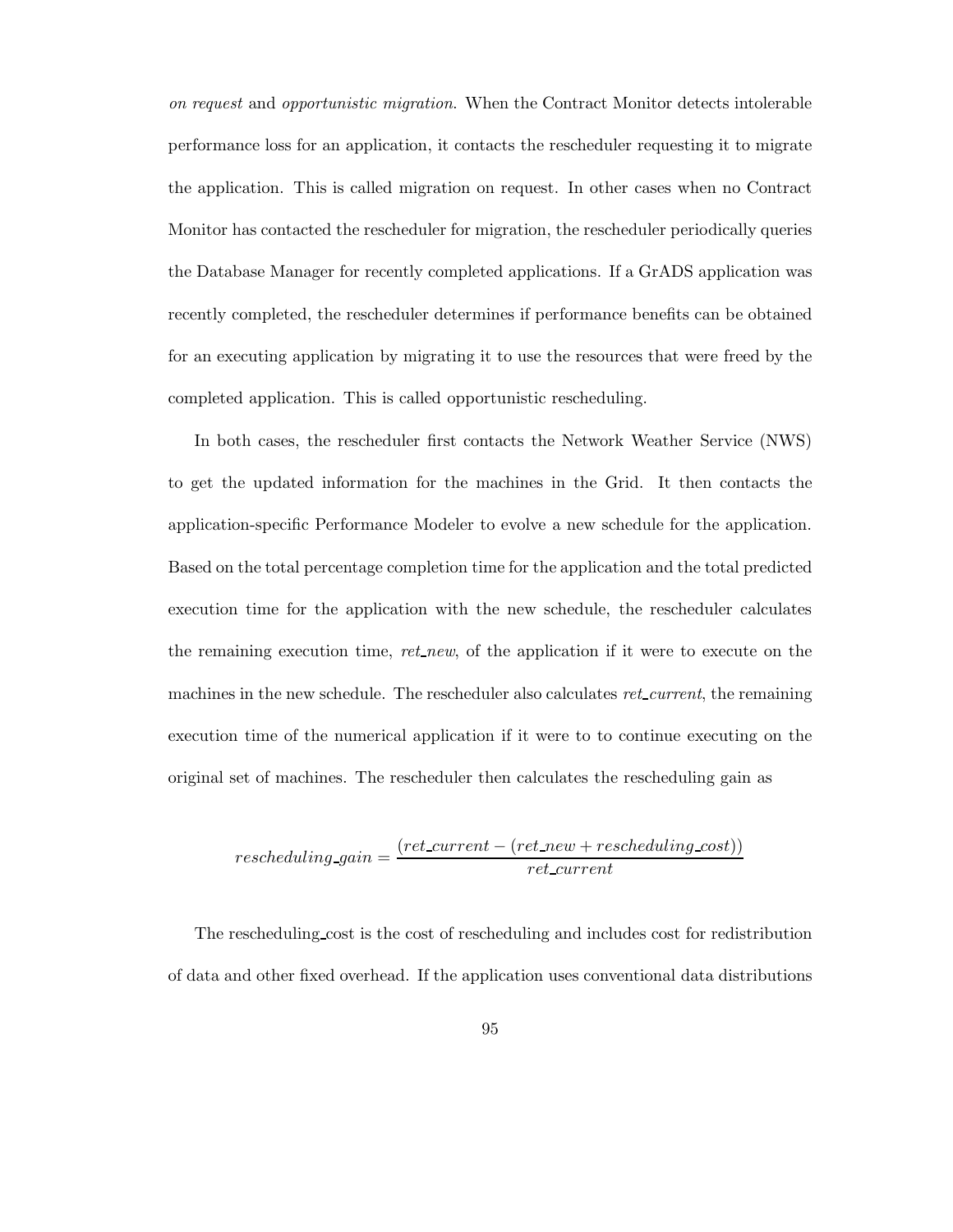like block-cyclic data distribution, the Rescheduler by interaction with the Runtime Support System (RSS) retrieves the parameters used for the data distribution and uses these parameters to determine the data mapping for the new schedule. By the knowledge of data distributions in the old and new schedules and the network information between the resources in the old and new schedule, the Rescheduler calculates the time for data redistribution from the old to the new schedule.

In cases when the end application uses its own data distribution strategies, the Rescheduler uses 900 seconds for the rescheduling cost. This time is the worst case time in seconds needed to reschedule the application. The various times involved in rescheduling is given in Table 3.1. The times shown in Table 3.1 were obtained by conducting a number of experiments with ScaLAPACK QR factorization problems of different problem sizes and obtaining the maximum times for each phases of rescheduling. Thus the rescheduling strategy adopts pessimistic approach for rescheduling where migration of applications will be avoided in certain cases where migration can yield performance benefits.

If the rescheduling gain is greater than 30%, the rescheduler sends STOP signal to the application, and stores the stop status in the Database Manager. The Application Manager then waits for the RESUME signal. The Rescheduler stores the RESUME value in the Database Manager thus prompting the Application Manager to evolve a new schedule and restart the application on the new schedule. If the rescheduling gain is less than 30% and if the rescheduler is operating in the *migration on request* mode, the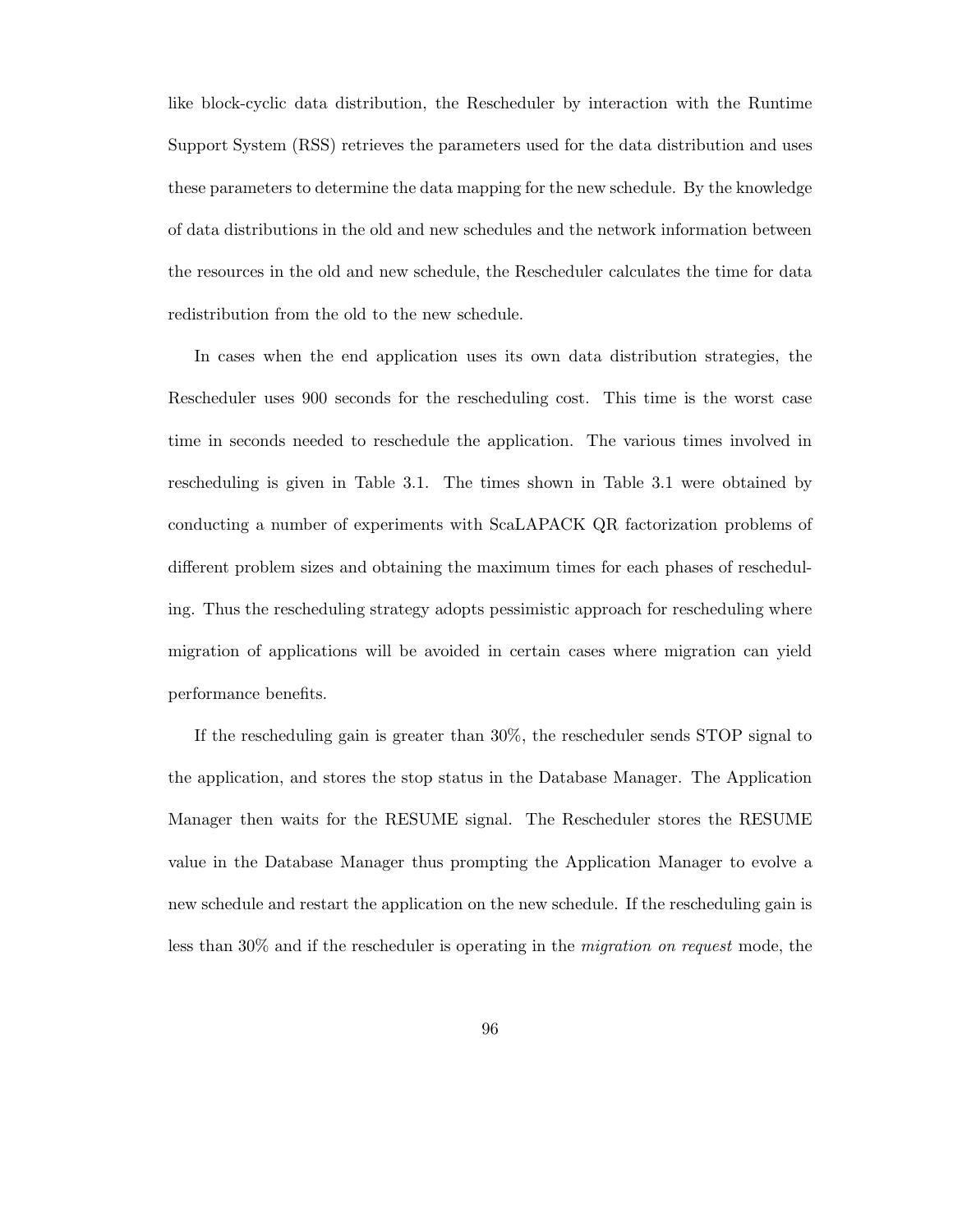| Rescheduling Phase                                        | Time                 |
|-----------------------------------------------------------|----------------------|
|                                                           | $\mathscr (seconds)$ |
| Writing checkpoints                                       | 40                   |
| Waiting for NWS to update resource information            | 90                   |
| Time for application manager to get new resource informa- | 120                  |
| tion from NWS                                             |                      |
| Evolving new application-level schedule                   | 80                   |
| Other grid overhead                                       | 10                   |
| Starting application                                      | 60                   |
| Reading checkpoints and Data redistribution               | 500                  |
| Total                                                     | 900                  |

Table 3.1: Times for rescheduling phases for ScaLAPACK QR application

rescheduler contacts the Contract Monitor prompting the Contract Monitor to adjust its tolerance limits.

The rescheduling threshold [114] which the performance gain due to rescheduling must cross for rescheduling to yield significant performance benefits depends on the load dynamics of the system resources, the accuracy of the measurements of resource information and may also depend on the particular application for which rescheduling is made. Since the measurements made by NWS are fairly accurate, the rescheduling threshold for our experiments depended only on the load dynamics of the system resources. By means of trail-and-error experiments we determined the rescheduling threshold for our testbed to be 30%. Rescheduling decisions made below this threshold may not yield performance benefits in all cases.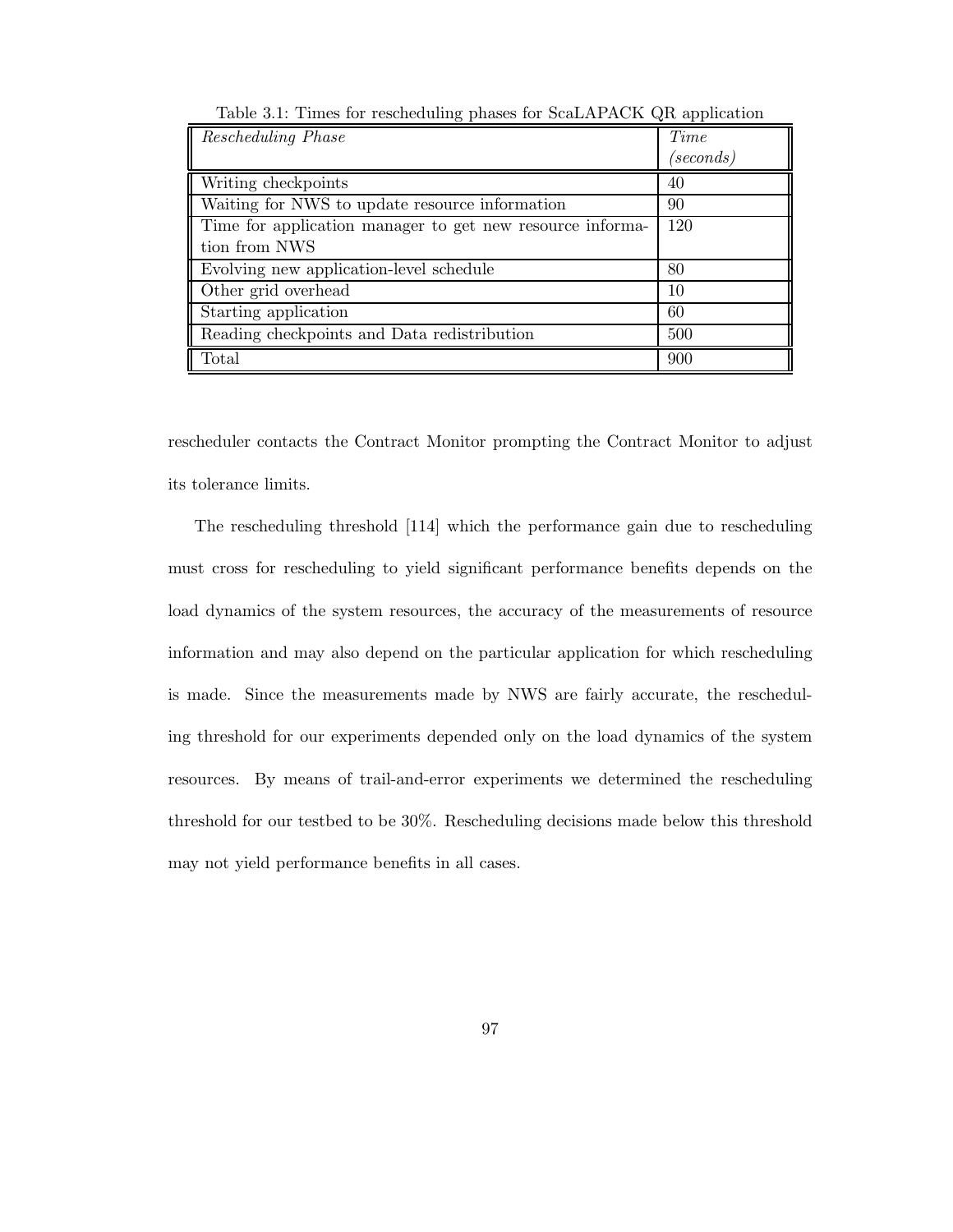# **Chapter 4**

# **SRS Checkpointing System**

This chapter includes lightly revised version of a paper submitted to a journal.

Sathish S. Vadhiyar and Jack J. Dongarra. SRS - A Framework for Developing Malleable and Migratable Parallel Applications for Distributed Systems. Submitted to Parallel Processing Letters, 2003.

I was the primary contributor of the paper and was involved in the design and implementation of the frameworks and verification by experiments. This chapter revises the paper by providing a more detailed description of the framework developed and also adds a section to the paper describing the relevance of the effort to the overall research.

The metascheduling framework described in the previous chapter assumes the existence of parallel applications that can be stopped and continued on a different set of processors. Due to the existence of multiple applications and the high failure rate of the resources in the Grid framework, the parallel application that was stopped may not be able to continue on the same number of processors. Hence it is necessary that the parallel applications have the ability to be stopped and continued on a possibly different number of processors. Such reconfigurable parallel applications are called **malleable**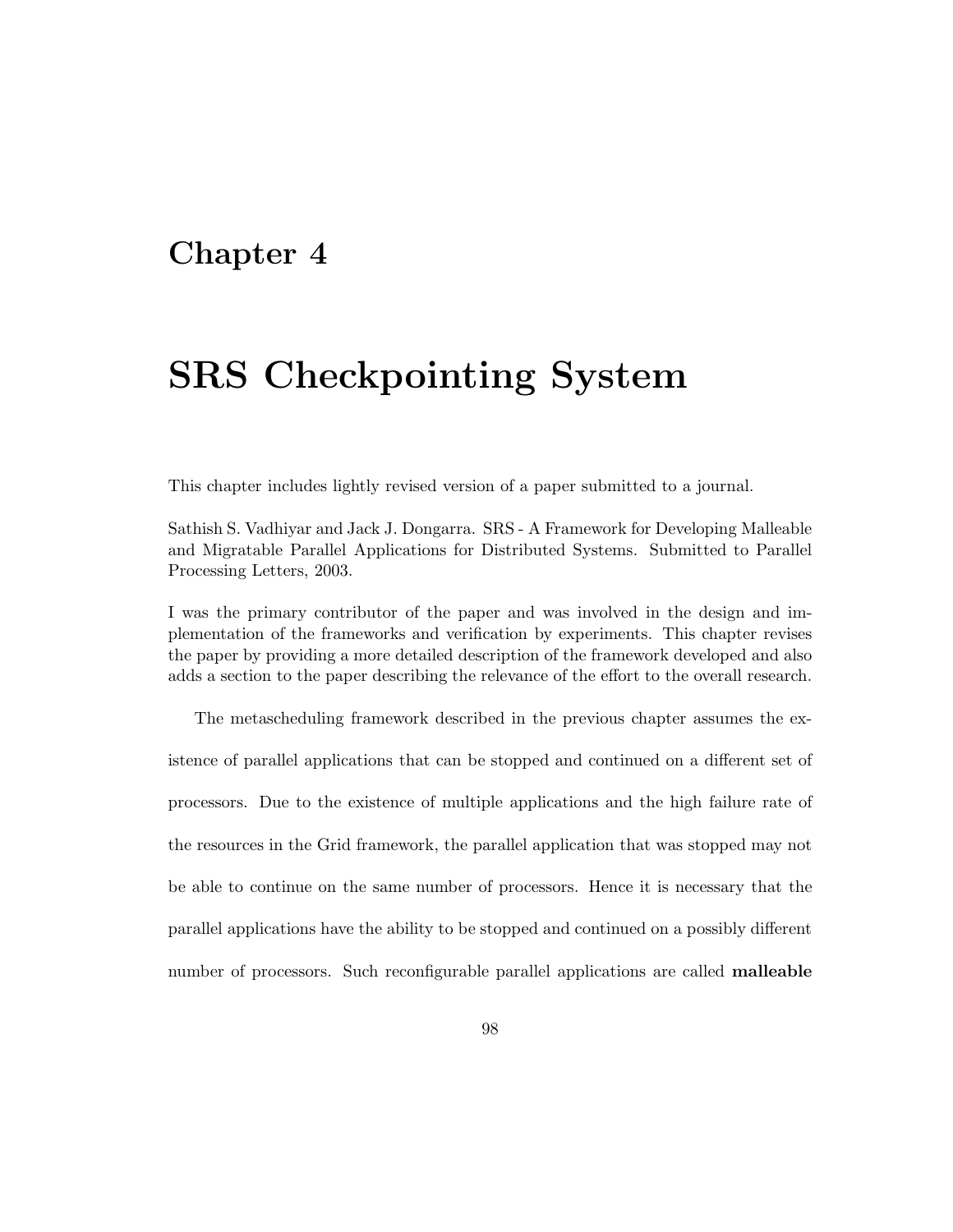applications.

The ability to produce malleable parallel applications that can be stopped and reconfigured during the execution can offer attractive benefits for both the system and the applications. The reconfiguration can be in terms of varying the parallelism for the applications, changing the data distributions during the executions or dynamically changing the software components involved in the application execution. In distributed and Grid computing systems, migration and reconfiguration of such malleable applications across distributed heterogeneous sites which do not share common file systems provides flexibility for scheduling and resource management in such distributed environments. For e.g., the Rescheduler in the metascheduling framework can *shrink* an executing parallel application to run on fewer machines, if some of the machines on which the application was executing become heavily loaded. The present reconfiguration systems do not support migration of parallel applications to distributed locations. In this chapter, we discuss a framework for developing malleable and migratable MPI message-passing parallel applications for distributed systems. The framework includes a user-level checkpointing library called SRS and a runtime support system that manages the checkpointed data for distribution to distributed locations.

## **4.1 Motivation**

Distributed systems and computational Grids [58] involve large system dynamics that it is highly desirable to reconfigure executing applications in response to the change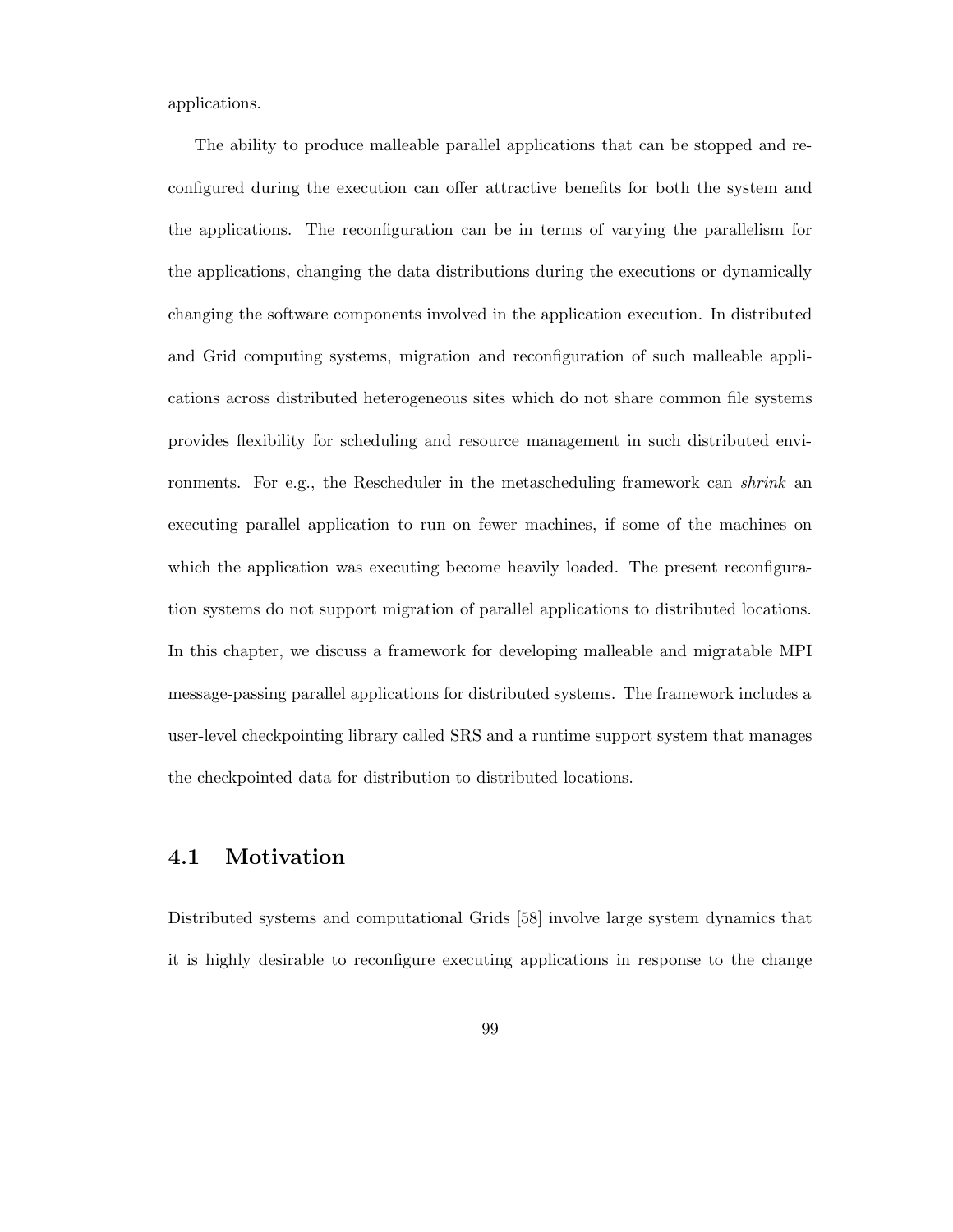in environments. Specifically, reconfiguration of executing applications is useful in the following cases:

## 1. **Application migration**

The machines in a cluster on which the application is currently executing may become unavailable after a period of time. After knowing this information from the system administrators, the user may determine that the application will not be able to complete within the period of time. Hence he may want to stop the application and move the application to another cluster and continue the application from the point where the application was stopped.

Application migration is also useful for resource management systems like Condor [75] where an application has to be migrated when the workstation owner returns to using the machine. Also, parallel applications execute on large number of shared systems in distributed environments. The performance of the applications will be degraded if there is increase in external load on the resources caused by other applications. In this situation, the scheduling system may want to migrate the executing application to a different site to avoid the impact in performance of the application caused by the heavy loads on the machines.

## 2. **Trial-and-Error experiments**

In many cases, it is difficult for users of parallel applications to determine the amount of parallelism to be used for their applications. The users may want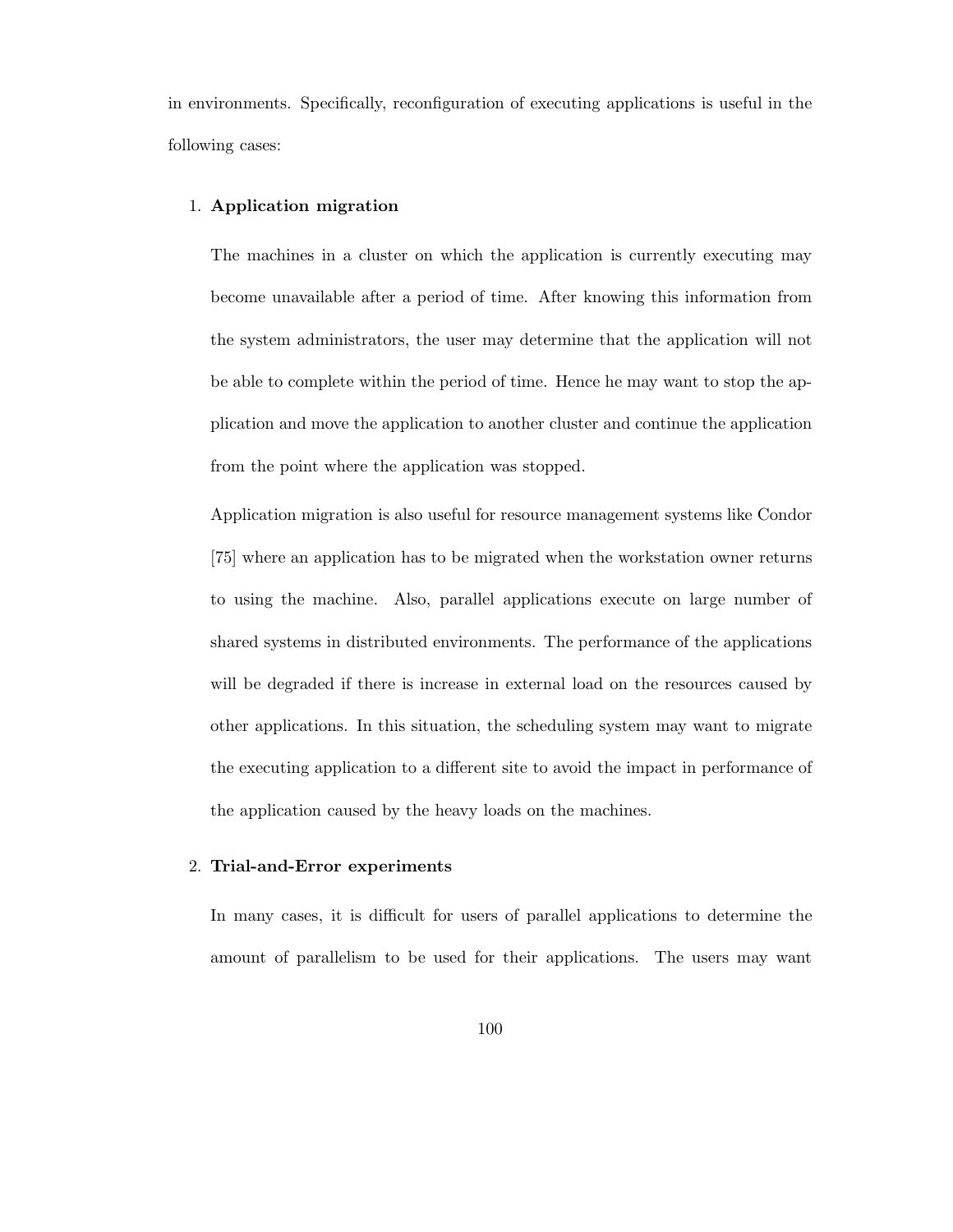to determine the amount of parallelism by means of trial-and-error experiments. Hence he can start the application on initial set of processors, determine that his application is not running at sufficient speed, stop the application, restart and continue it with more number of processors, stop the application again and so on. Like with the number of processors, the user of parallel programs is at a loss regarding the type of data distribution he has to use for the data in his program. The user can use a initial data distribution, e.g., block data distribution, and execute his application. If the performance of his application is not satisfactory, he can stop his application, compile his application with a new data distribution, e.g., block cyclic, restart the application and continue from the point when it was stopped, but this time with the block-cyclic data distribution, note the performance change, stop his application again and so on.

#### 3. **Reducing the processor set**

The user may want to reduce the number of processors he is using for the application either to increase the performance of the application or due to non-availability of some resources.

## 4. **Fault tolerance**

Due to the large number of machines involved in the distributed computing systems, the mean single processor failure rate and hence the failure rate of the set of machines where parallel applications are executing are fairly high [24]. Hence,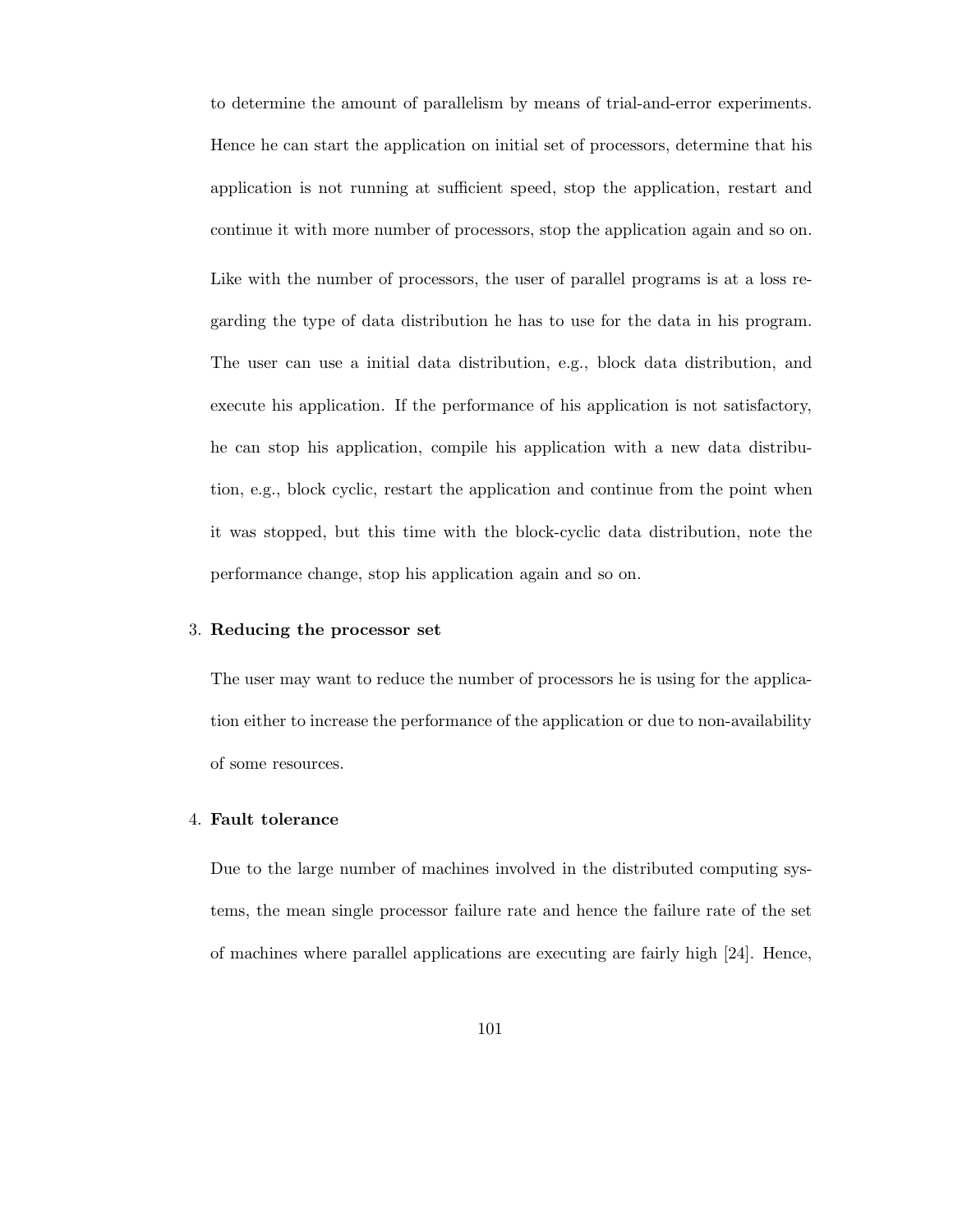for long running applications involving large number of machines, the probability of successful completion of the applications is low. In this case, a mechanism in the application for withstanding the failures is needed.

In the above situations, it will be helpful for the users or the scheduling system to stop the executing parallel application and continue it possibly with a new configuration in terms of the number of processors used for the execution. In cases of the failure of the application due to non-deterministic events, restarting the application on a possibly new configuration also provides a way of fault tolerance. Reconfigurable or malleable and migratable application provide added functionality and flexibility to the scheduling and resource management systems for distributed computing.

In order to achieve starting and stopping of the parallel applications, the state of the applications have to be checkpointed. Elonazhy [49] and Plank [83] have surveyed several checkpointing strategies for sequential and parallel applications. Checkpointing systems for sequential [84, 104] and parallel applications [46, 35, 16, 99, 63] have been built. Checkpointing systems are of different types depending on the transparency to the user and the portability of the checkpoints. Transparent and semi-transparent checkpointing systems [84, 39, 99] hide the details of checkpointing and restoration of saved states from the users, but are not portable. Non-transparent checkpointing systems [70, 64, 79, 63] involves the users to make some modifications to their programs but are highly portable across systems. Checkpointing can also be implemented at the kernel level or user-level.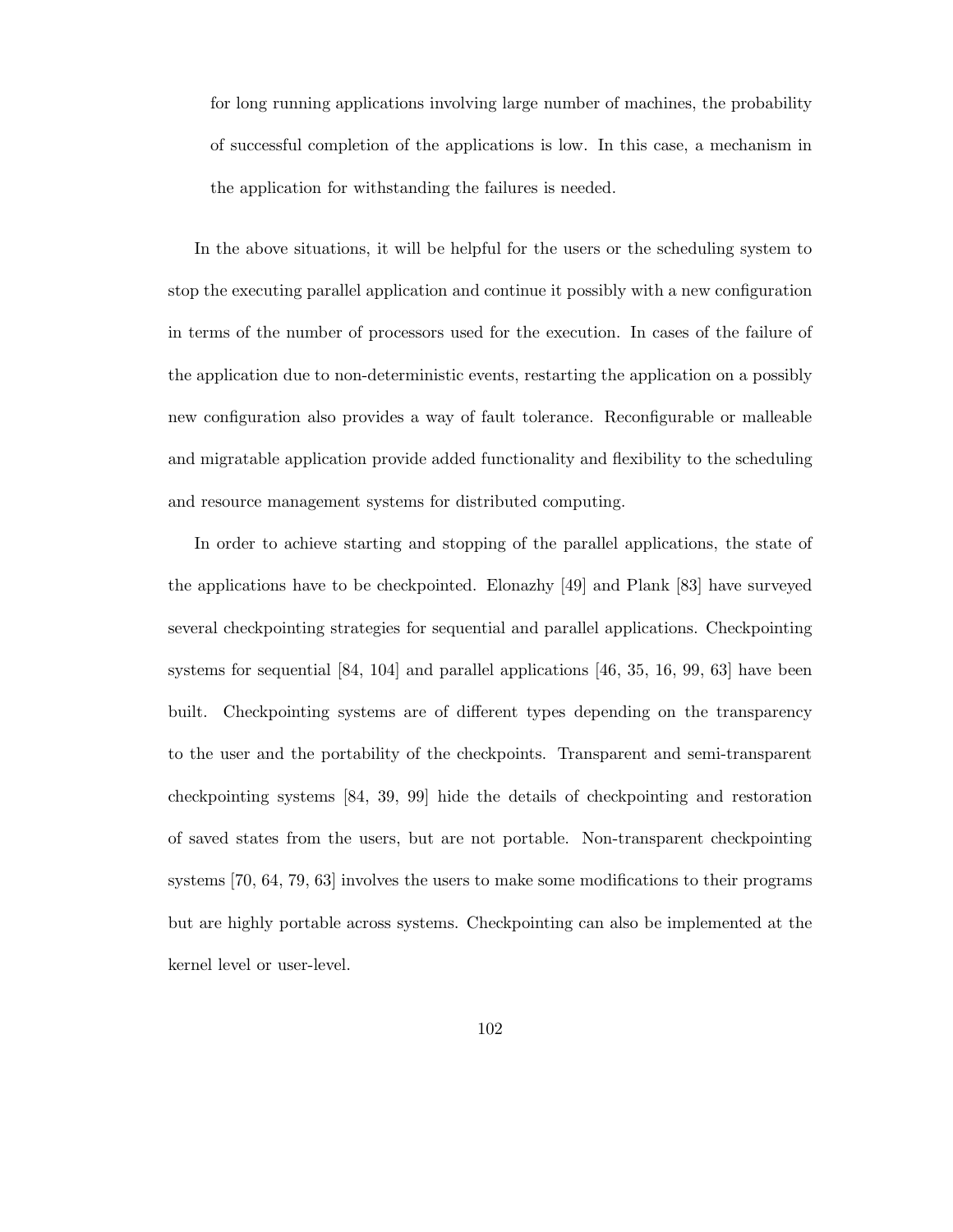In this research, a checkpointing infrastructure was developed that helps in the development and execution of malleable and migratable parallel applications for distributed systems. The infrastructure consists of a user-level semi-transparent checkpointing library called SRS (**S**top **R**estart **S**oftware) and a Runtime Support System (RSS). Our SRS library is semi-transparent because the user of the parallel applications has to insert calls in his program to specify the data for checkpointing and to restore the application state in the event of a restart. But the actual storing of checkpoints and the redistribution of data in the event of a reconfiguration are handled internally by the library. Also, SRS library provides for modifying the data distribution from one application run to another. Here a single application run refers to the period in the application from when the application began or when it was continued to when the application was stopped or terminated execution. Any native MPI versions can be used with SRS library. Though there are few checkpointing systems that allow changing the parallelism of the parallel applications [64, 79], our system is unique in that it allows for the applications to be migrated to distributed locations with different file systems without requiring the users to manually migrate the checkpoint data to distributed locations. This is achieved by the use of a distributed storage infrastructure called IBP [82] that allows the applications to remotely access checkpoint data. Our checkpointing infrastructure provides both proactive preemption and restarts of the applications and tolerance in the event of failures.

The contributions of our checkpointing infrastructure are: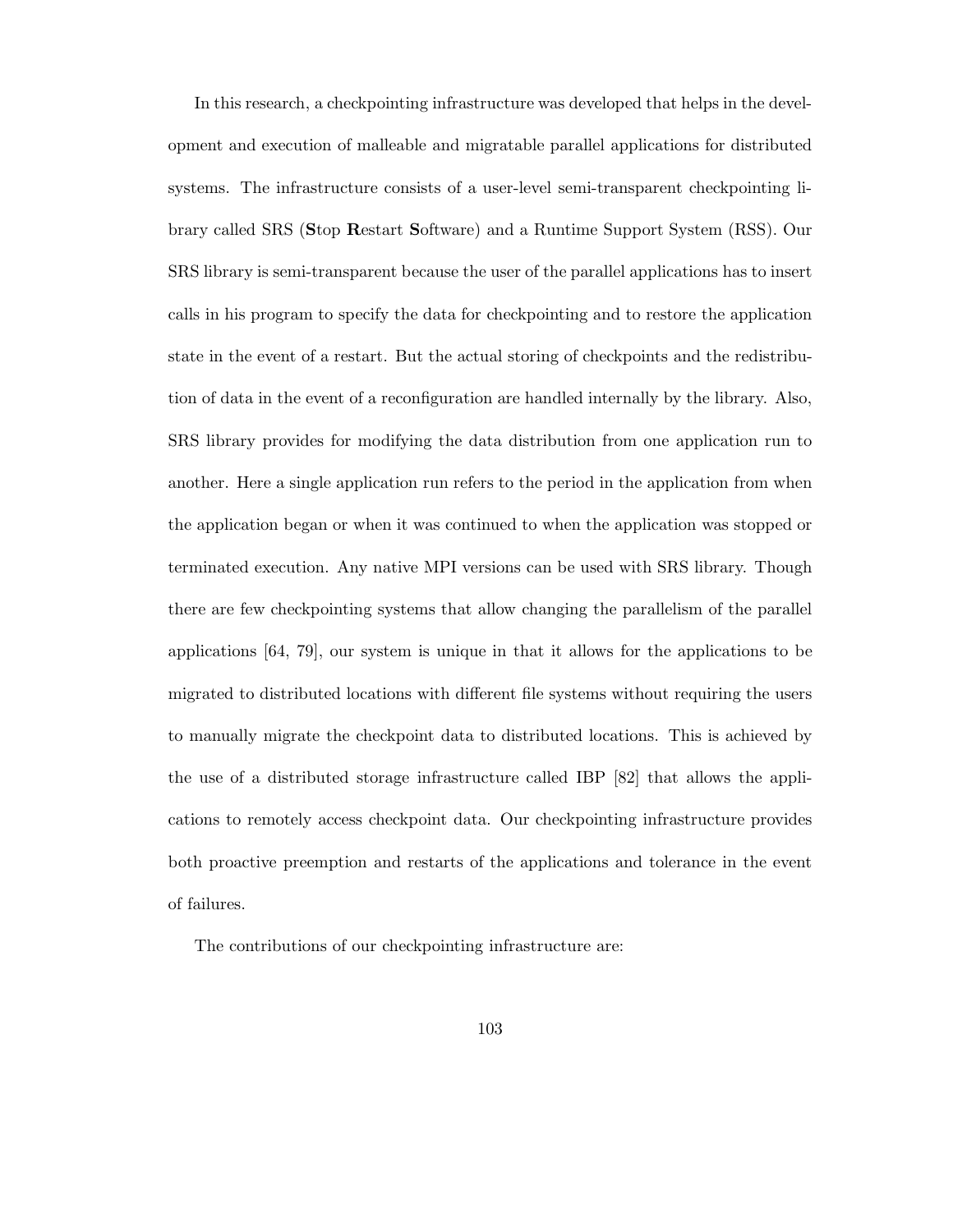- 1. providing an easy-to-use checkpointing library that allows reconfiguration of parallel applications.
- 2. allowing checkpoint data to be ported across heterogeneous machines and
- 3. providing migration of the application across locations that do not share common file systems without requiring the user to migrate data.

## **4.2 Related Work**

Checkpointing parallel applications have been widely studied in [49, 83, 73] and checkpointing systems for parallel applications have been developed [39, 35, 94, 118, 86, 46, 63, 99, 15, 70, 63, 16, 69, 64, 79]. Some of the systems were developed for homogeneous systems [39, 36, 94, 99] while some checkpointing systems allows applications to be checkpointed and restarted on heterogeneous systems [46, 63, 15, 16, 21, 70, 64, 79]. Calypso [21] and Plinda [70] require application writers to write their programs in terms of special constructs and cannot be used with third-party software. Systems including Dynamic PVM [46] and CUMULVS [63] use PVM [23, 61, 62, 11] mechanisms for fault detection and process spawning and can only be used with PVM environments. Cocheck [99] and Starfish [15] provide fault tolerance with their own MPI implementations and hence are not suitable for distributed computing and Grid systems where the more secure MPICH-G [56] is used. CUMULVS [63], Dome [16, 24], the work by Hofmeister [69] and Deconick [40, 41, 29], DRMS [79] and DyRecT [14, 64] are closely related to our research in terms of the checkpointing API, the migrating infrastructure and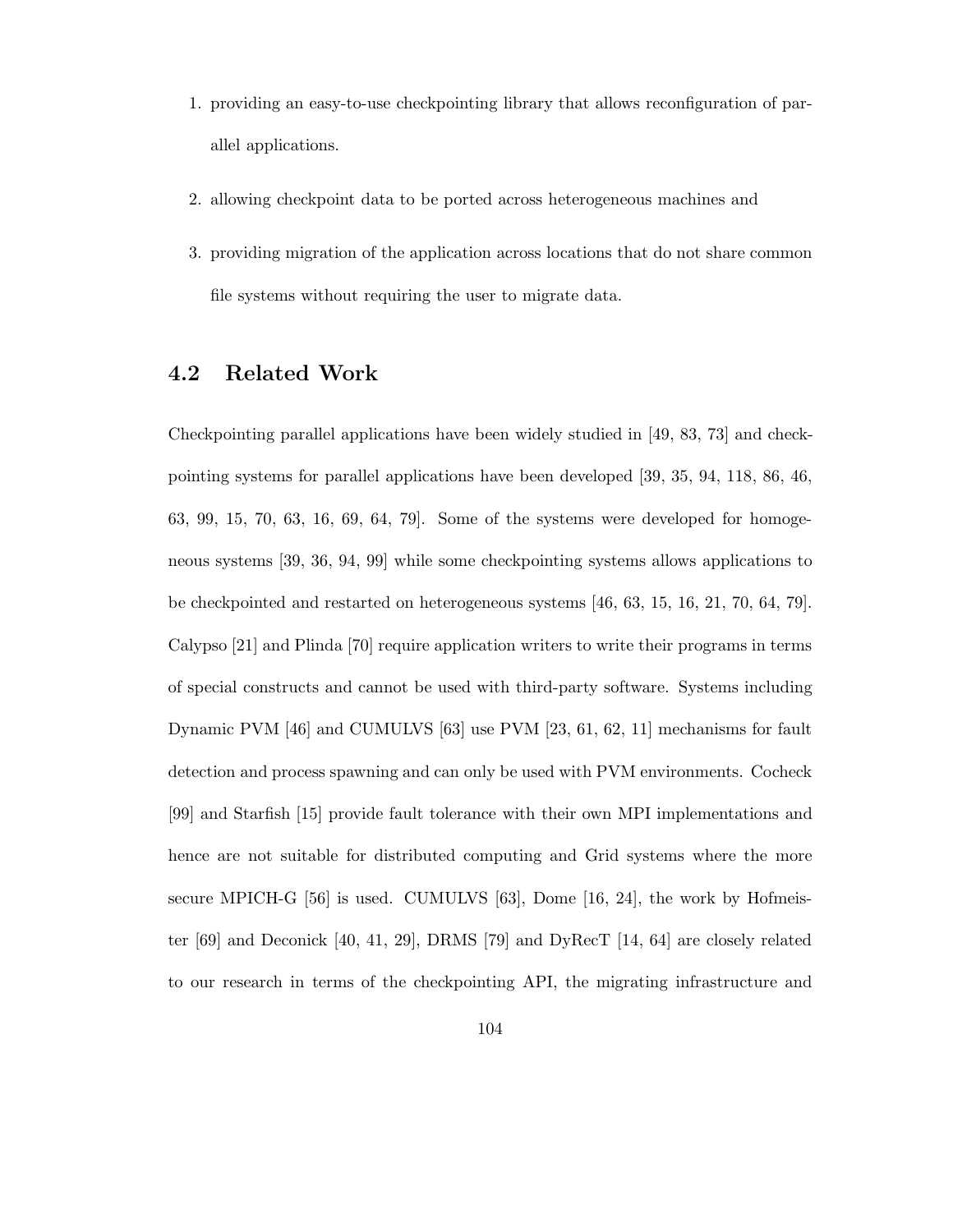reconfiguration capabilities.

The CUMULVS [63] API is very similar to our API in that it requires the application writers to specify the data distributions of the data used in the applications and it provides support for some of the commonly used data distributions like block, cyclic etc. CUMULVS also supports stopping and restarting of applications. But the applications can be stopped and continued only on the same number of processors. Though CU-MULVS supports MPI applications, it uses PVM as the base infrastructure and hence poses the restriction of executing applications on PVM.

Dome [16, 24] supports reconfiguration of executing application in terms of changing the parallelism for the application. But the data that can be redistributed for reconfiguration have to be declared as Dome objects. Hence it is difficult to use Dome with third-party software like ScaLAPACK where native data is used for computations. Also Dome uses PVM as the underlying architecture and cannot be used for message passing applications.

The work by Hofmeister [69] supports reconfiguration in terms of dynamically replacing a software module in the application, moving a module to a different processor and adding or removing a module to and from the applications. But the package by Hofmeister only works on homogeneous systems. The work by Deconinck [40, 41, 29] is similar to SRS in terms of the checkpointing API and the checkpointing infrastructure. Their checkpoint control layer is similar to our RSS in terms of managing the distributed data and the protocols for communication between the applications and the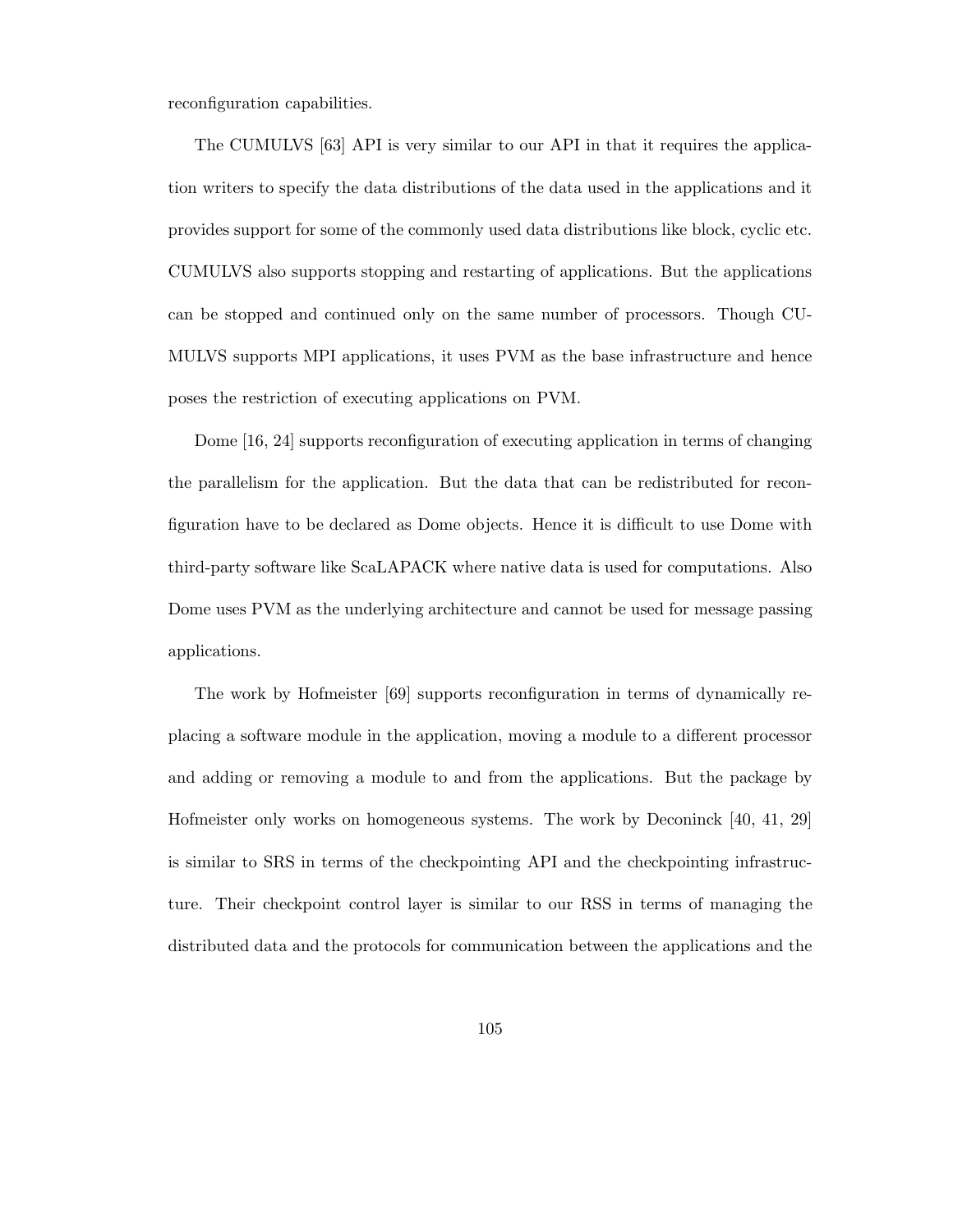checkpoint control layer is similar to ours. By using architecture-independent checkpoints, the checkpoints used in their work are heterogeneous and portable. But the work by Deconick does not support reconfiguration of application in terms of varying the parallelism of the applications.

The DyRecT [14, 64] framework for reconfiguration allows dynamic reconfiguration of applications in terms of varying the parallelism by adding or removing the processors during the execution of parallel application. The user-level checkpointing library in DyRecT also supports the specification of data distribution. The checkpoints are system-independent and MPI applications can use the checkpointing library for dynamic reconfiguration across heterogeneous systems. But DyRecT uses LAM MPI [6] for implementing the checkpointing infrastructure to use the dynamic process spawning and fault detection mechanisms provided by LAM. Hence DyRecT is mainly suitable for workstation clusters and not distributed and Grid systems where the more secure MPICH-G is used [56]. Also, DyRecT requires the machines to share a common file system and hence applications cannot be migrated and reconfigured to distributed locations that do not share common file systems.

The DRMS [79] checkpointing infrastructure uses DRMS programming model to support checkpointing and restarting parallel applications on different number of processors. It uses powerful checkpointing mechanisms for storing and retrieving checkpoint data to and from permanent storage. It is the closest related work to SRS in that it supports a flexible checkpointing API for reconfiguring MPI message passing applica-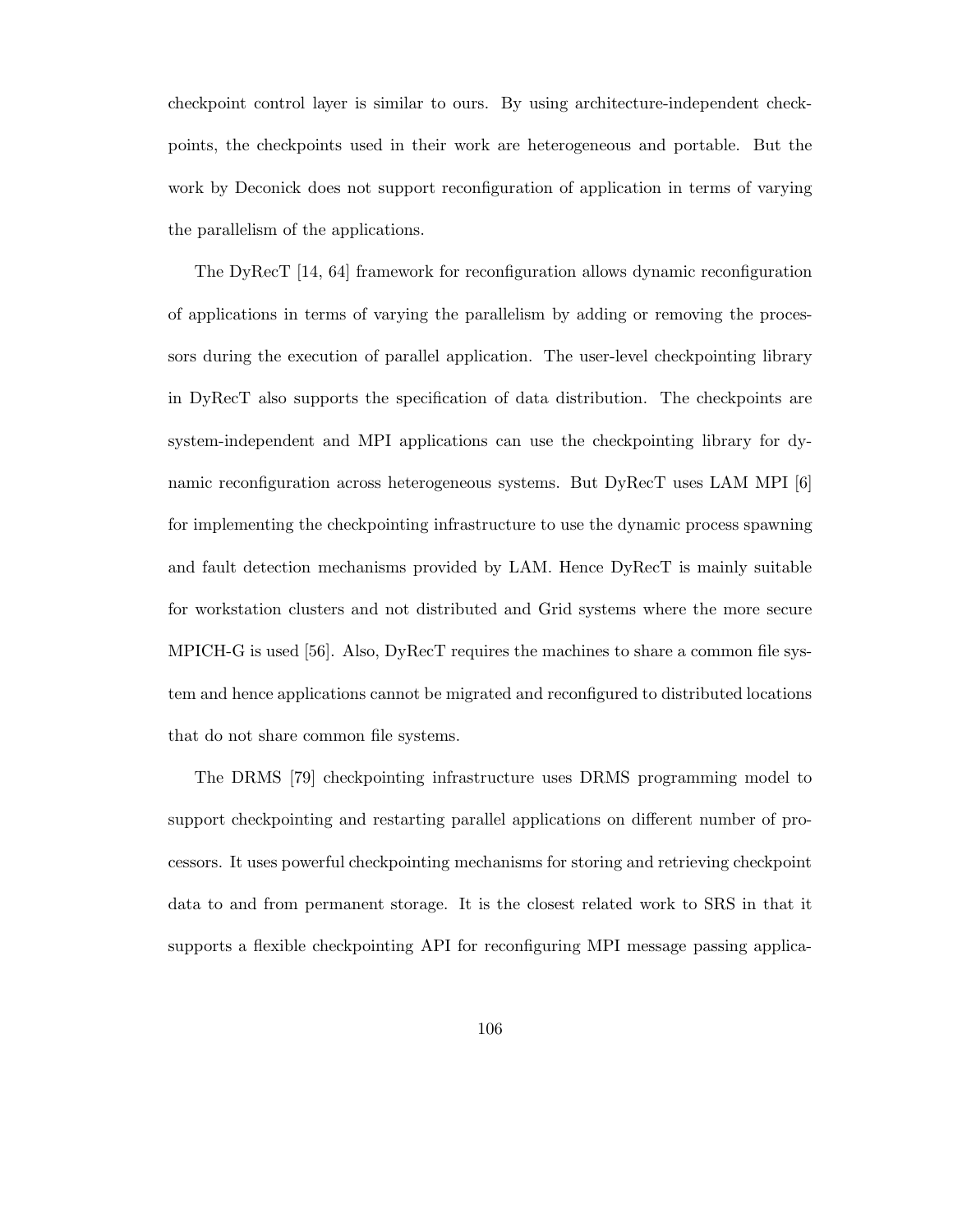tions implemented on any MPI implementations to be reconfigured on heterogeneous systems. But DRMS also does not support migrating and restarting applications on environments that do not share common file systems with the environments where the applications initially executed.

A more recent work by Kalé et. al [71] achieves reconfiguration of MPI-based message passing programs. But reconfiguration is achieved by using a MPI implementation called AMPI [28] that is less suitable to Grid systems than MPICH-G.

# **4.3 SRS Checkpointing Library**

SRS (**S**top **R**estart **S**oftware) is a user-level checkpointing library that helps to make iterative parallel MPI message passing applications reconfigurable. Iterative parallel applications cover a broad range of important applications including linear solvers, heatwave equation solvers, partial differential equation (PDE) applications etc. The SRS library has been implemented in both C and Fortran and hence SRS functions can be called from both C and Fortran MPI programs. The SRS library consists of 6 main functions:

- 1. SRS Init,
- 2. SRS Restart Value,
- 3. SRS Read,
- 4. SRS Register,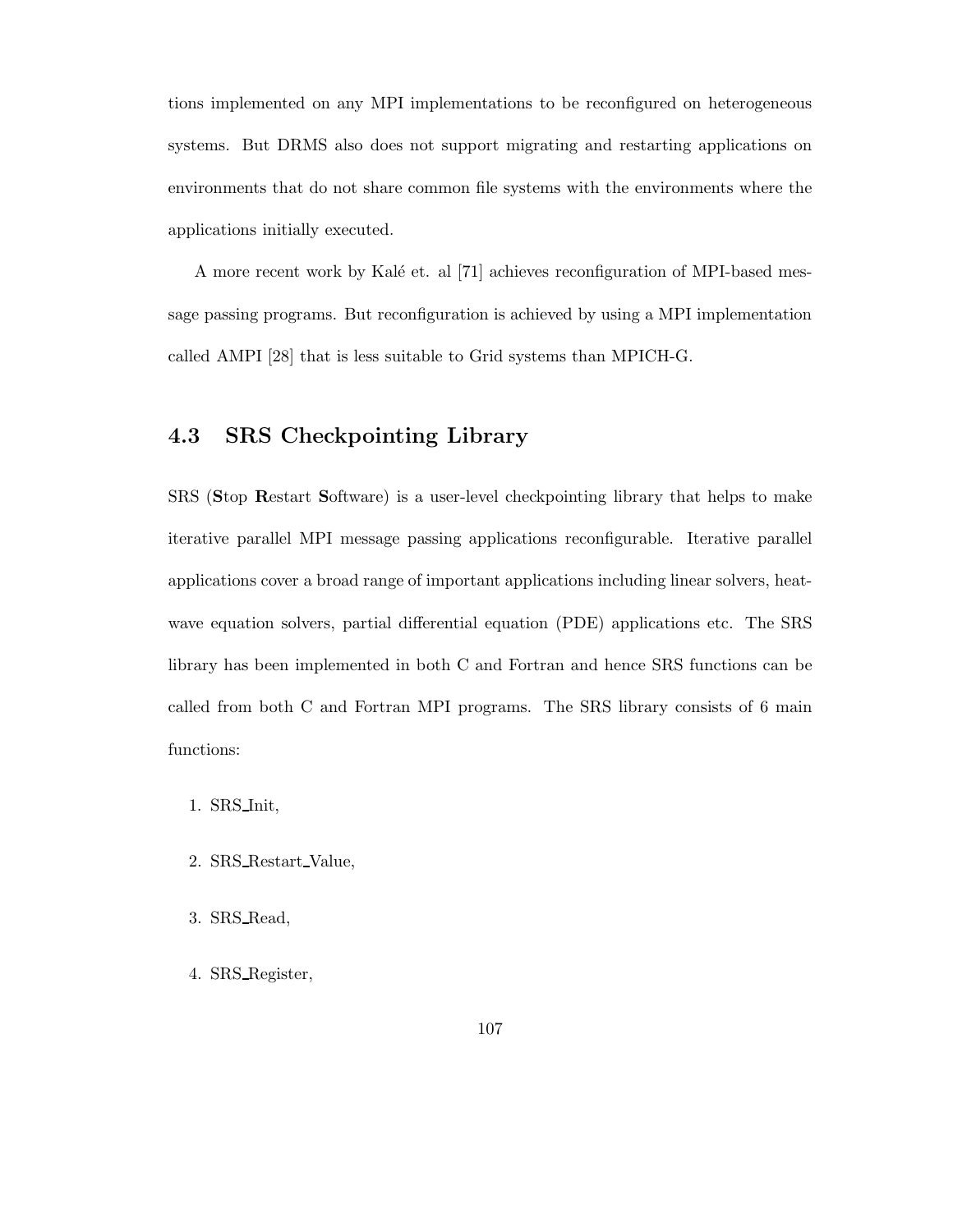### 5. SRS Check Stop and

#### 6. SRS Finish.

The user calls SRS Init after calling MPI Init. SRS Init is a collective operation and initializes the various data structures used internally by the library. SRS Init also reads various parameters from a user-supplied configuration file called *srs.config*. These parameters include the location of the Runtime Support System (RSS), a flag indicating if the application needs periodic checkpointing and the location of the Database Manager. SRS Init, after reading these parameters, contacts the RSS and sends the current number of processes that the application is using. It also receives the previous configuration of the application from the RSS if the application has been restarted from a previous checkpoint. SRS Init, then contacts the Database Manager registering the status of the end application as STARTED.

In order to stop and continue an executing application, apart from checkpointing the data used by the application, the execution context of the application also needs to be stored. For e.g., when the application is initially started on the system, various data needs to be initialized, whereas when the application is restarted and continued, data needs to be read from a checkpoint and the initialization phase can be skipped. Most checkpointing systems [84] restore execution context by storing and retrieving execution stack. This solution compromises on the portability of the checkpointing system. Since the main goal of the SRS library is to provide heterogeneous support, the task of restoring the execution context is implemented by the user by calling SRS Restart Value.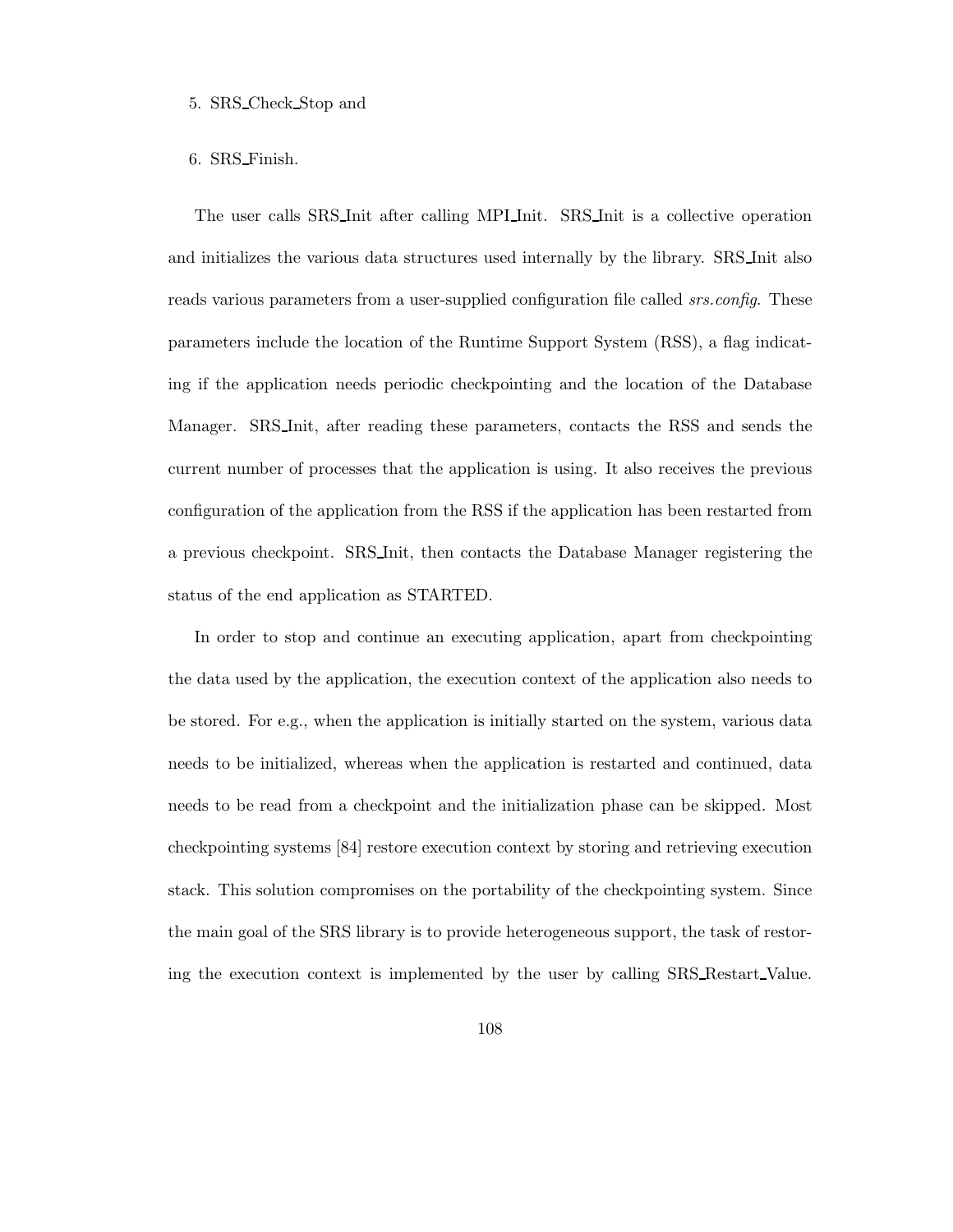SRS Restart Value returns 0 if the application is starting its execution and 1 if the application is continued from its previous checkpoint. By using these values returned by SRS Restart Value, the user can implement conditional statements in his application to execute certain parts of the code when the application begins its execution and certain other parts of the code when the application is continued from its previous checkpoint.

SRS library uses Internet Backplane Protocol(IBP)[82] for storage of the checkpoint data. IBP depots are started on all the machines the user wants to use for the execution of his application. SRS Register is used to mark the data that will be checkpointed by the SRS library during periodic checkpointing or when SRS Check Stop is called. Only the data that are passed in the SRS Register call are checkpointed. The user specifies the parameters of the data including the size, data type and data distribution when calling SRS Register. The data distributions supported by the SRS library include common data distributions like block, cyclic and block-cyclic distributions. For checkpointing data local to a process of the application or for data without distribution, a distribution value of 0 can be specified. SRS Register stores the various parameters of the data in a local data structure. SRS Register does not perform actual checkpointing of the data.

SRS Read is the main function that achieves reconfiguration of the application. When the application is stopped and continued, the checkpointed data can be retrieved by invoking SRS Read. The user specifies the name of the checkpointed data, the memory into which the checkpointed data is read and the new data distribution when calling SRS Read. The data distribution specified can be conventional distributions or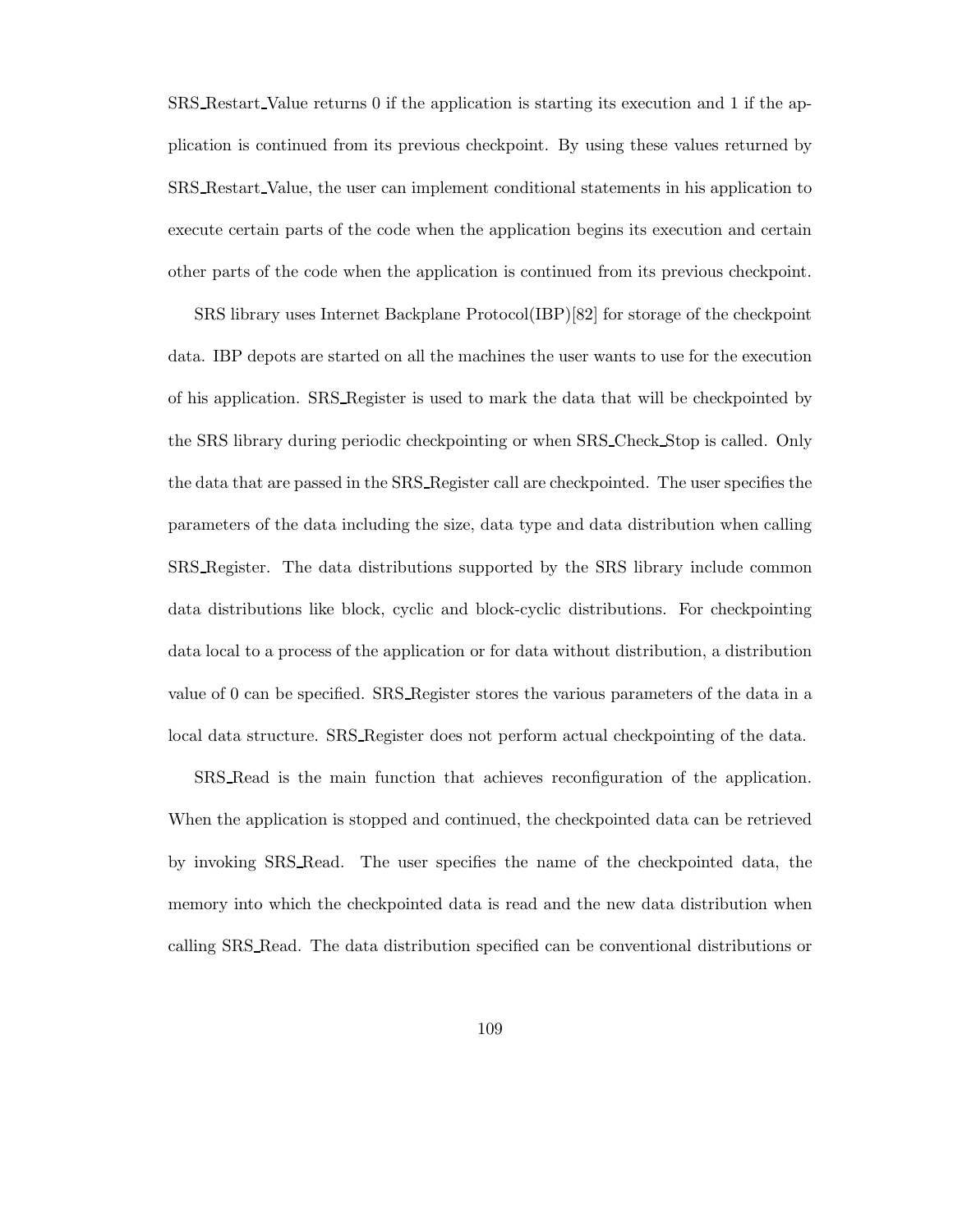0 for no distribution or SAME if the same data has to be propagated over all processes. The value SAME is useful for retrieving iterator values when all the processes need to start execution from the same iteration. The SRS Read contacts the RSS and retrieves the previous data distribution and the location of the actual data. If no distribution is specified for SRS Read, each process retrieves the entire portion of the data from the corresponding IBP depot used in the previous execution. If SAME is used for the data distribution, the first process reads the data from the IBP depot corresponding to the first process in the previous execution and broadcasts the data to the other processes. If data distribution is specified in SRS Read, SRS Read determines the data maps for the old and new distributions of the data corresponding to the previous and the current distributions. Based on the information contained in the data maps, each process retrieves its portion of data from the IBP depots containing the data portions. Thus reconfiguration of the application is achieved by using different level of parallelism for the current execution and specifying a data distribution in SRS Read that may be different from the distribution used in the previous execution.

SRS Check Stop is a collective operation and called at various phases of the program to check if the application has to be stopped. If SRS Check Stop returns 1, then an external component has requested for the application to stop, and the application can execute application-specific code to stop the executing application. SRS Check Stop contacts the RSS to retrieve a value that specifies if the application has to be stopped. If an external component has requested for the application to be stopped, SRS Check Stop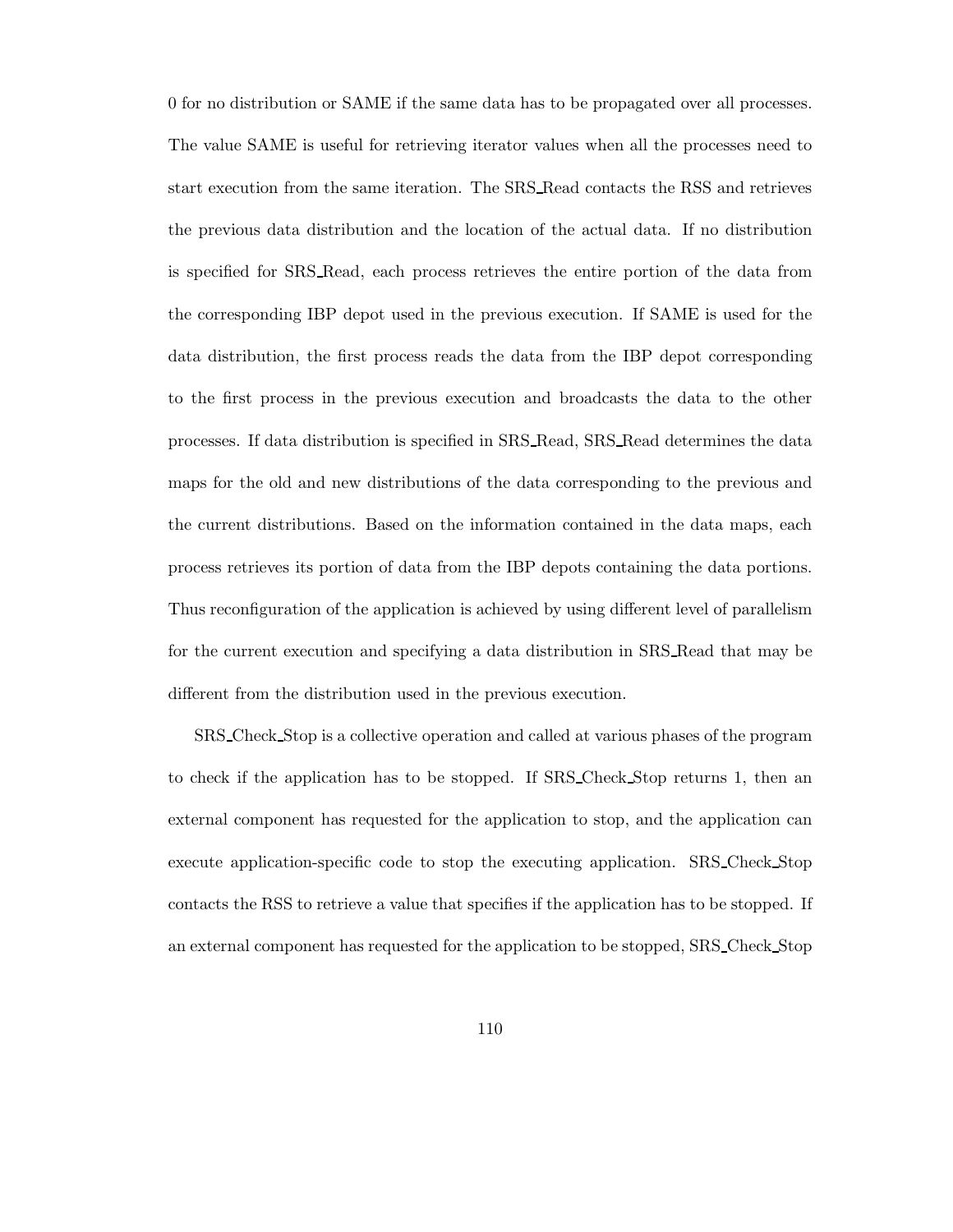stores the various data distributions and the actual data registered by SRS Register to the IBP [82] depots. Each process of the parallel application stores its piece of data to the local IBP depot. By storing only the data specified by SRS Register and requiring each process of the parallel application to store the data to the IBP depot on the corresponding machine, the overhead incurred for checkpointing is significantly low. SRS Check Stop sends the pointers for the checkpointed data to RSS and deletes all the local data structures maintained by the library. SRS Check Stop also contacts the Database Manager specified in the srs.config file and stores the application status as STOPPED.

SRS Finish is called collectively by all the processes of the parallel application before MPI Finish in the application. SRS Finish deletes all the local data structures maintained by the library and contacts the RSS requesting the RSS to terminate execution. SRS Finish also contacts the Database Manager specified in the srs.config file storing the status of the application as DONE.

Fundamental to the reconfiguration capability provided by the SRS framework is the representation of data distributions by internal data structures called *data maps*. The data distributions stored in the IBP depots are in the form of the data maps. SRS Read performs data redistribution by generating data maps for the old and the new distributions for the data. A data map contains the sizes and the locations of the different blocks of data. Figure 4.1 illustrates a sample data map. In the figure, the first data block consisting of 1000 units of data reside in processor 0, the second block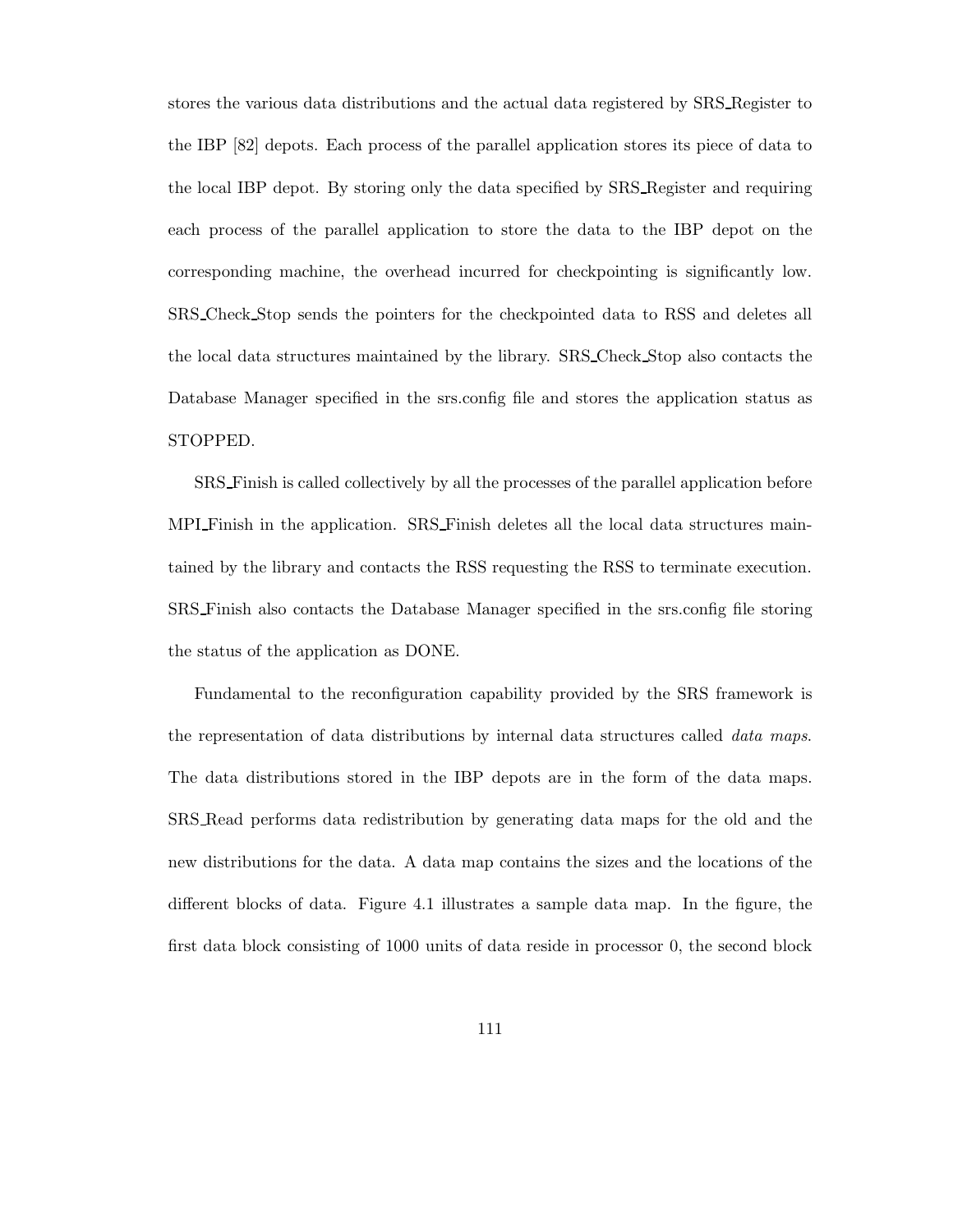| offset | size | processor |
|--------|------|-----------|
| 0      | 1000 | 0         |
| 1000   | 500  | 1         |
| 1500   | 800  | 2         |
| 2300   | 1000 | 3         |
| 3300   | 700  | 4         |

Figure 4.1: A Data Map representing a data distribution of a data of size 4000 units

of data consisting of 500 units of data reside in processor 1 etc. Although the data map is restricted in that it will not be able to express complex data distributions, it is useful for expressing most of the common data distributions like block, block-cyclic, circular etc.

Apart from the 6 main functions, SRS also provides 3 auxiliary functions:

SRS StoreMap, SRS DistributeFunc Create and SRS DistributeMap Create.

SRS StoreMap is a collective operation to store the data maps of the various data to the IBP depots. The first processor gets the data distributions of all the data that were specified in all the SRS Registers from all processors. For data with data distributions, it then calls the appropriate data distribution functions to generate data maps. The distribution functions also return an encoding of the input information used by the functions. For e.g., for a block-cyclic data distribution, the encoding is the block size of the data. The first process then stores the data maps to the IBP depots and sends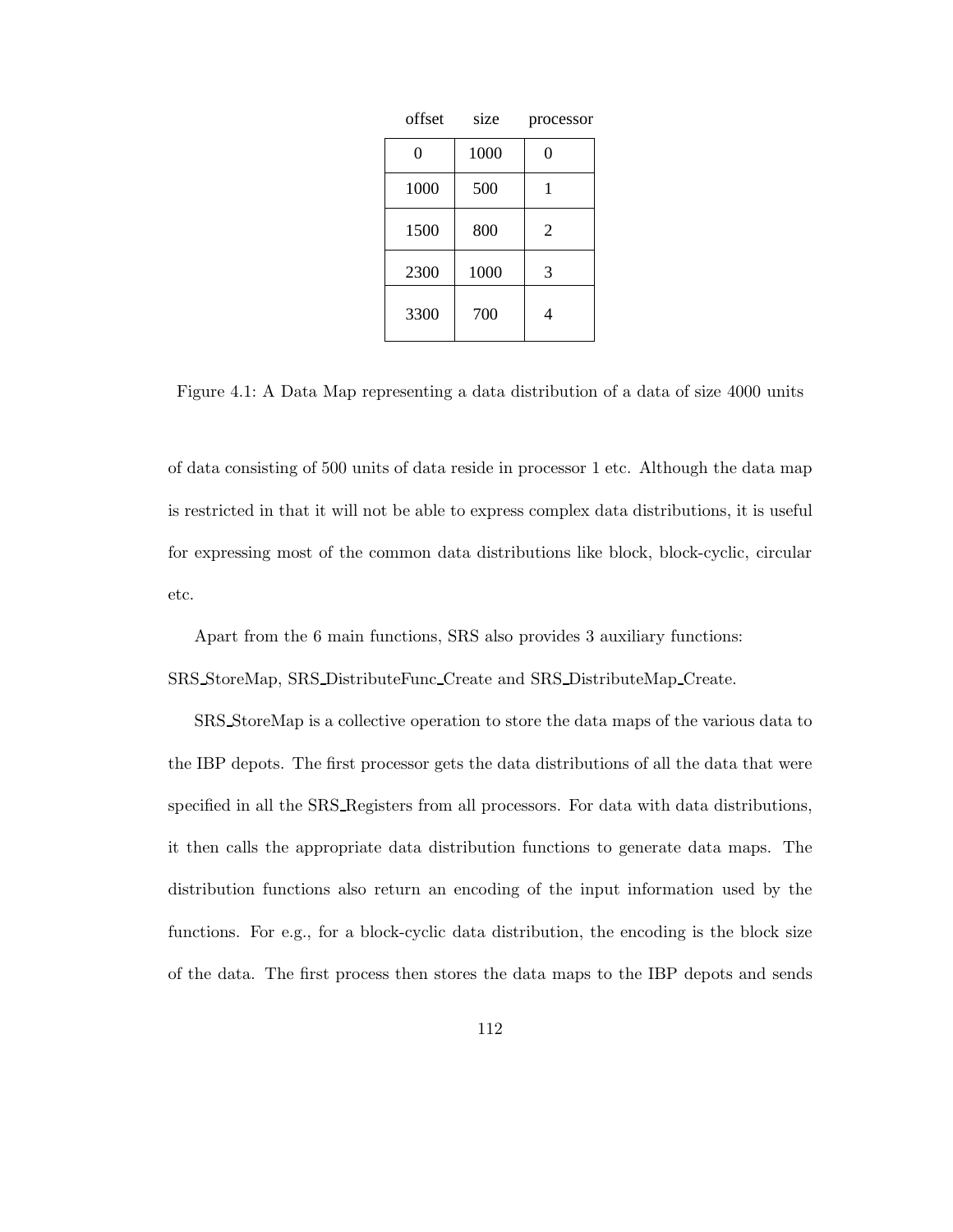pointers to the location of the IBP depots to the RSS. It also sends the encodings used in the distribution functions, the type and size of the data, the process number of the processor holding the local data without distributions and other relevant information to the RSS. The user can call SRS StoreMap after all the SRS Register calls in his code to store the data maps. This is done so that an external component like the Rescheduler can retrieve the data maps and other information stored by SRS StoreMap from the RSS to make rescheduling decisions. SRS Check Stop also calls SRS StoreMap if the user has not explicitly called SRS StoreMap.

SRS DistributeFunc Create and SRS DistributeMap Create allow the user to specify his own data distributions instead of using the data distributions provided by the SRS library. The user can create his own distribution function that returns a data map and register his function to the SRS system using SRS DistributeFunc Create. The handle returned by SRS DistributeFunc Create can then be passed to the SRS Register and SRS Read calls. The user can also explicitly construct the data map structure and register the data map to the SRS library using SRS DistributeMap Create.

SRS DistributeMap Create also returns a handle that can be used in SRS Register and SRS Read calls.

Figure 4.2 shows a simple MPI based parallel program. The global data indicated by *global A* is initialized in the first process and distributed across all the processes in a block distribution. The program then enters a loop where each element of the global data is incremented by a value of 10 by the process holding the element.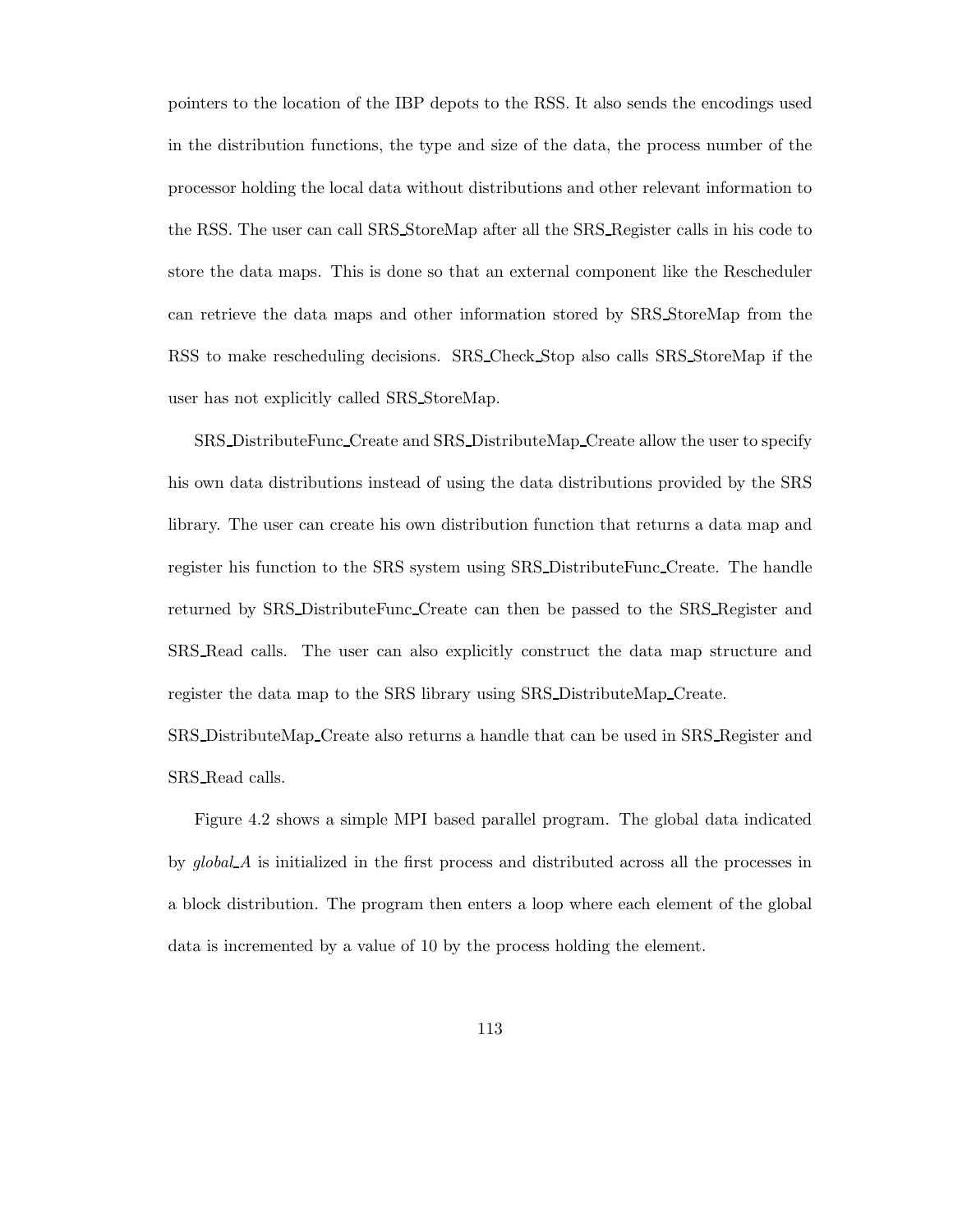```
int main(int argc, char** argv){
int *global_A, int* local_A;
int global_size, local_size;
MPI_Comm comm = MPI_COMM_WORLD;
 MPI_Init(&argc, &argv);
 MPI_Comm_rank(comm, &rank);
 MPI_Comm_size(comm, &size);
 local_size = global_size/size;
 if(rank == 0){
   for(i=0; i<global_size; i++){
     global_A[i] = i;}
 }
 MPI_Scatter (global_A, local_size, MPI_INT, local_A, local_size,
               MPI_INT, 0, comm );
 for(i=0; i<global_size; i++){
   proc_number = i/local_size;
   local_index = i\\2i</math>if(rank == proc_number){
      local_A[local_index] += 10;
   }
 }
 MPI_Finalize();
 exit(0);}
```
Figure 4.2: Original code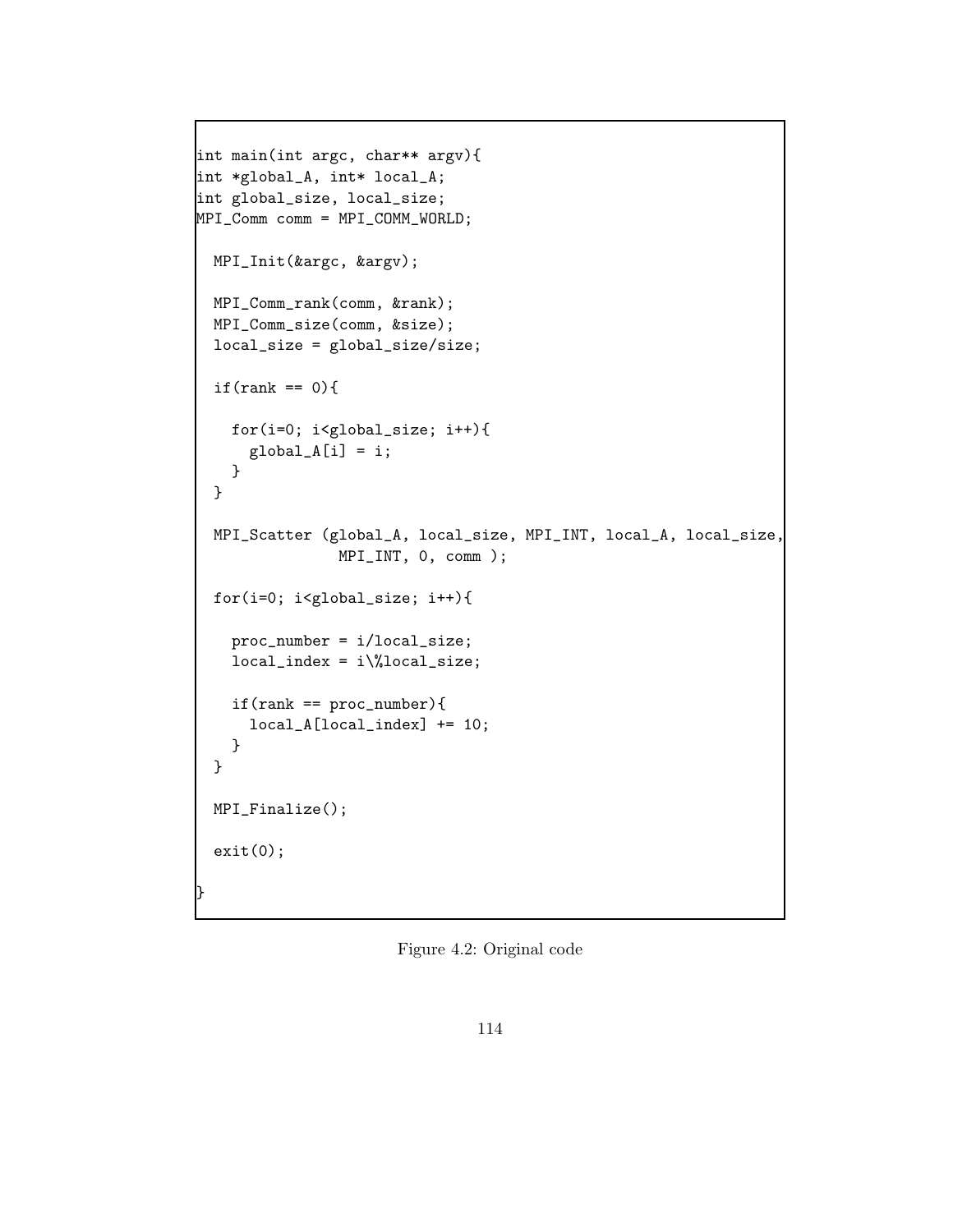Figure 4.3 shows the same code instrumented with calls to the SRS library. The application shown in Figure 4.3 is reconfigurable in that it can be stopped and continued on a different number of processors.

## **4.4 Runtime Support System (RSS)**

RSS is a sequential application that can be executed on any machine with which the machines used for the execution of actual parallel application will be able to communicate. RSS exists for the entire duration of the application and spans across multiple migrations of the application. Before the actual parallel application is started, the RSS is launched by the user. The RSS prints out a port number on which it listens for requests. The user fills a configuration file called *srs.config* with the name of the machine where RSS is executing and the port number printed by RSS and makes the configuration file available to the first process of the parallel application. When the parallel application is started, the first process retrieves the location of RSS from the configuration file and registers with the RSS during SRS Init. The RSS maintains the application configuration of the present as well as the previous executions of the application.

The RSS also maintains an internal flag, called *stop flag* that indicates if the application has to be stopped. Initially, the flag is cleared by the RSS. A utility called *stop application* is provided and allows the user to stop the application. When the utility is executed with the location of RSS specified as input parameter, the utility contacts the RSS and makes the RSS set the *stop flag*. When the application calls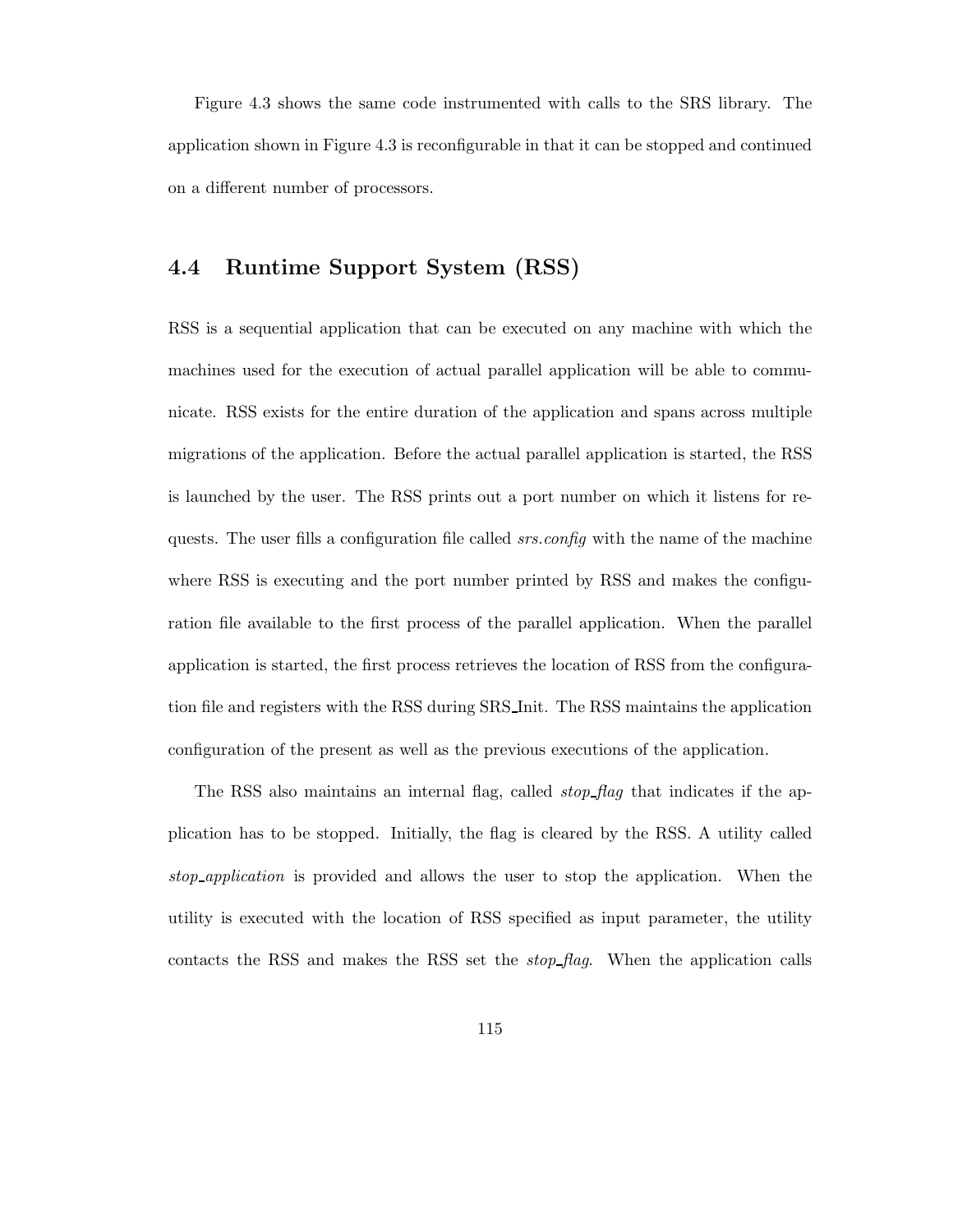```
int main(int argc, char** argv){
int *global_A, int* local_A;
int global_size, local_size;
MPI_Comm comm = MPI_COMM_WORLD;
  MPI_Init(&argc, &argv);
  SRS_Init();
  MPI_Comm_rank(comm, &rank);
  MPI_Comm_size(comm, &size);
  local_size = global_size/size;
  restart_value = SRS_Restart_Value();
  if(restart_value == 0){
    if(rank == 0){
      for(i=0; i<global_size; i++){
        global_A[i] = i;}
    }
   MPI_Scatter (global_A, local_size, MPI_INT, local_A, local_size,
                  MPI_INT, 0, comm );
    iter\_start = 0;}
  else{
    SRS_Read("A", local_A, BLOCK, NULL);
    SRS_Read("iterator", &iter_start, SAME, NULL);
  }
  SRS_Register("A", local_A, GRADS_INT, local_size, BLOCK, NULL);
  SRS_Register("iterator", &i, GRADS_INT, 1, 0, NULL);
```
Figure 4.3: Modified code with SRS calls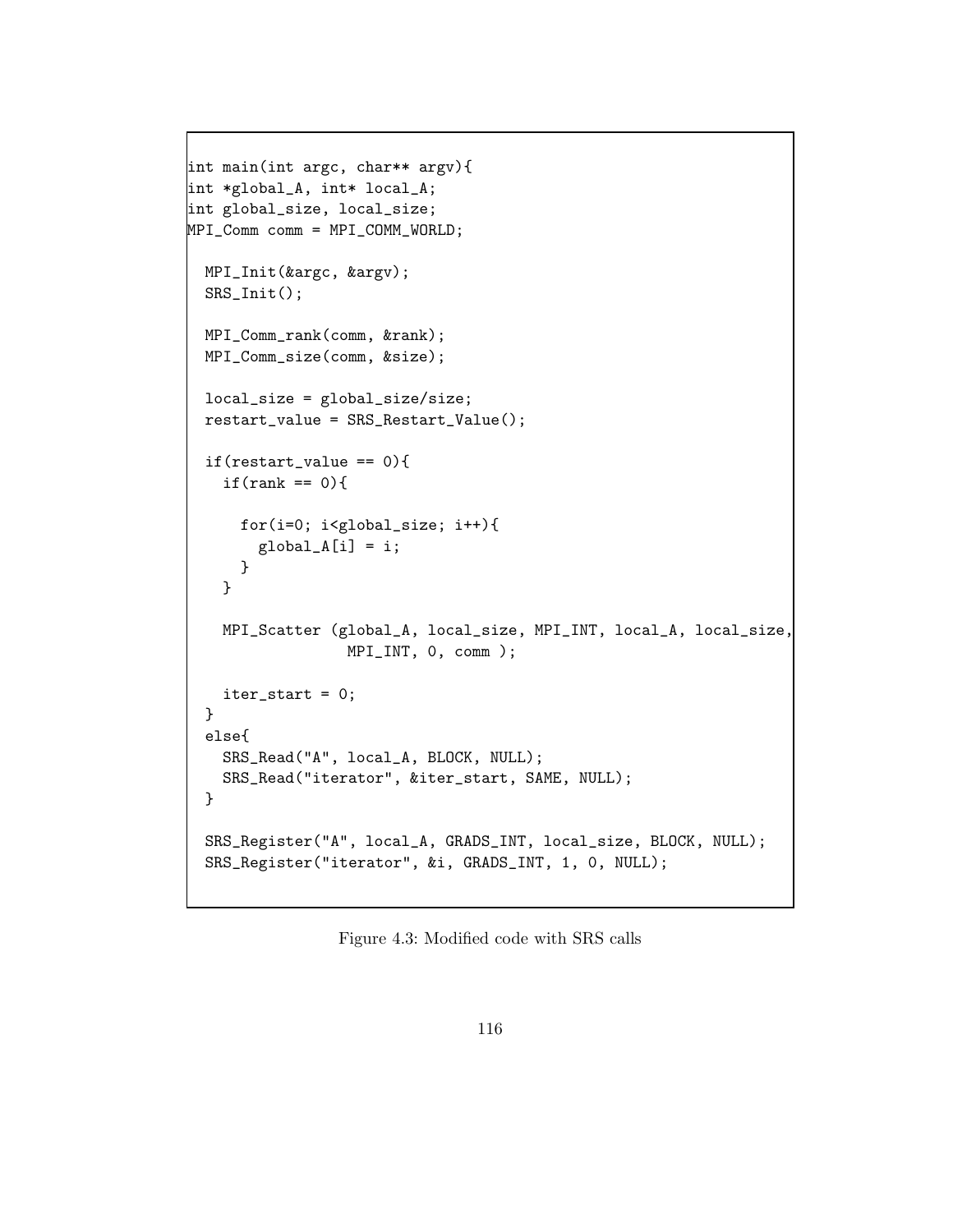```
for(i=iter_start; i<global_size; i++){
  stop_value = SRS_Check_Stop();
  if(\text{stop_value} == 1){
    MPI_Finalize();
    exit(0);
  }
  proc_number = i/local_size;
  local_index = i\\2local_size;if(rank == proc_number){
    local_A[local_index] += 10;
  }
}
SRS_Finish();
MPI_Finalize();
exit(0);
```
Figure 4.3. Continued

}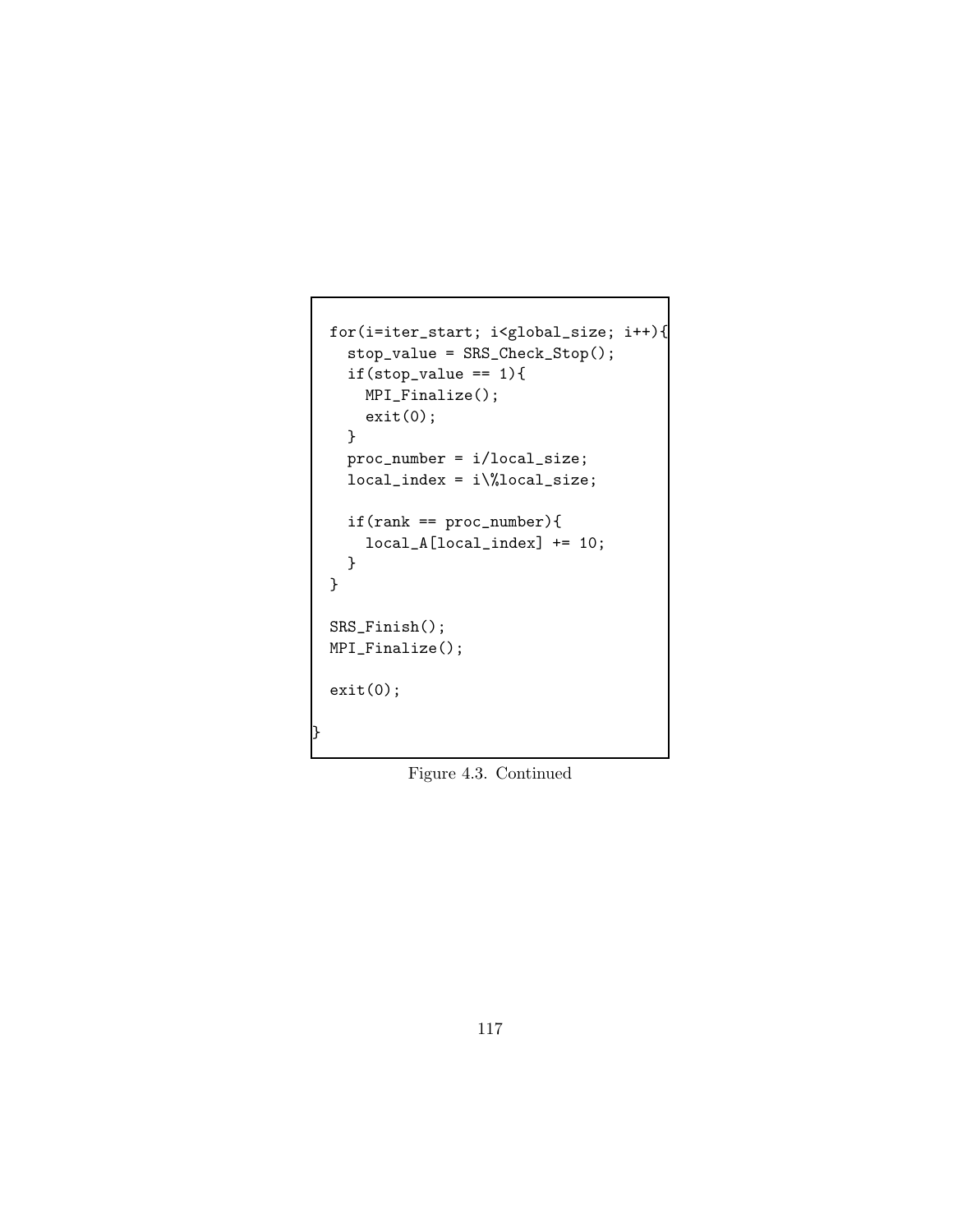SRS Check Stop, the SRS library contacts the RSS and retrieves the *stop flag*. The application either continues executing or stops its execution depending on the value of the flag.

When the SRS Check Stop checkpoints the data used in the application to IBP depots, it sends the location of the checkpoints and the data distributions to the RSS. When the application is later restarted, it contacts the RSS and retrieves the location of the checkpoints from the RSS. When the application finally calls SRS Finish, the RSS is requested by the application to terminate itself. The RSS cleans the data stored in the IBP depots, deletes its internal data structures and terminates.

The interactions between the different components in the SRS checkpointing architecture is illustrated in Figure 4.4.

Appendix B gives a detailed description about the SRS API.

# **4.5 Steps for Developing and Executing Malleable Applications**

Following is the summary of the actions needed for developing and executing malleable and migratable MPI message passing applications with the SRS library.

- 1. The user starts IBP depots on all machines where he may execute his application.
- 2. The user converts his parallel MPI application into a malleable application by inserting calls to SRS library. He then compiles and links with the SRS library.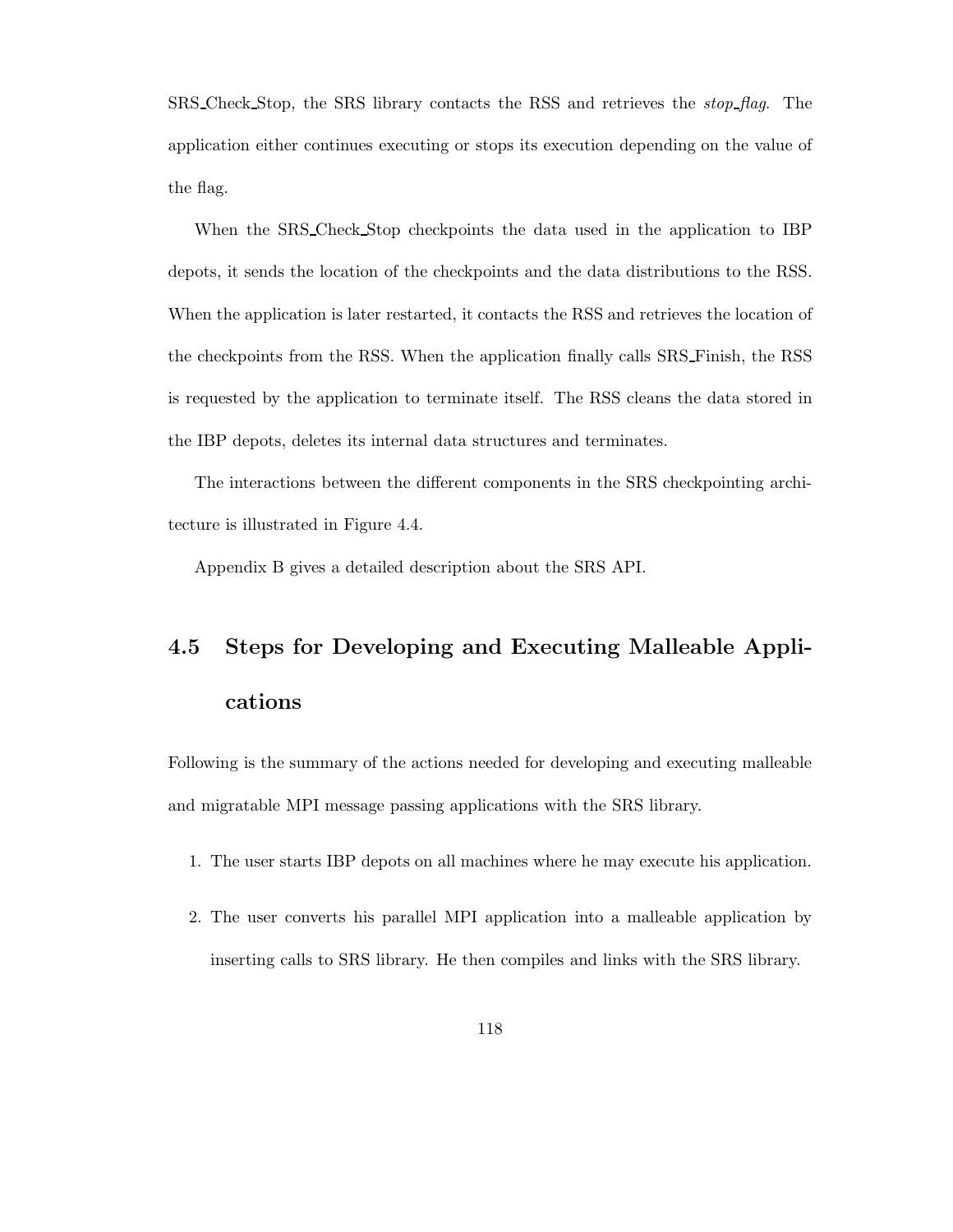

Figure 4.4: Interactions in SRS

- 3. The user then executes RSS on a machine with which the machines for application execution will be able to communicate. The RSS will output a port number on which it listens for requests.
- 4. The user creates a configuration file specifying the machine and the port number of RSS.
- 5. The user stores the configuration file in the working directory of the first process of the parallel application.
- 6. The user starts his parallel application on a set of machines. The application, through the SRS library communicates with the RSS.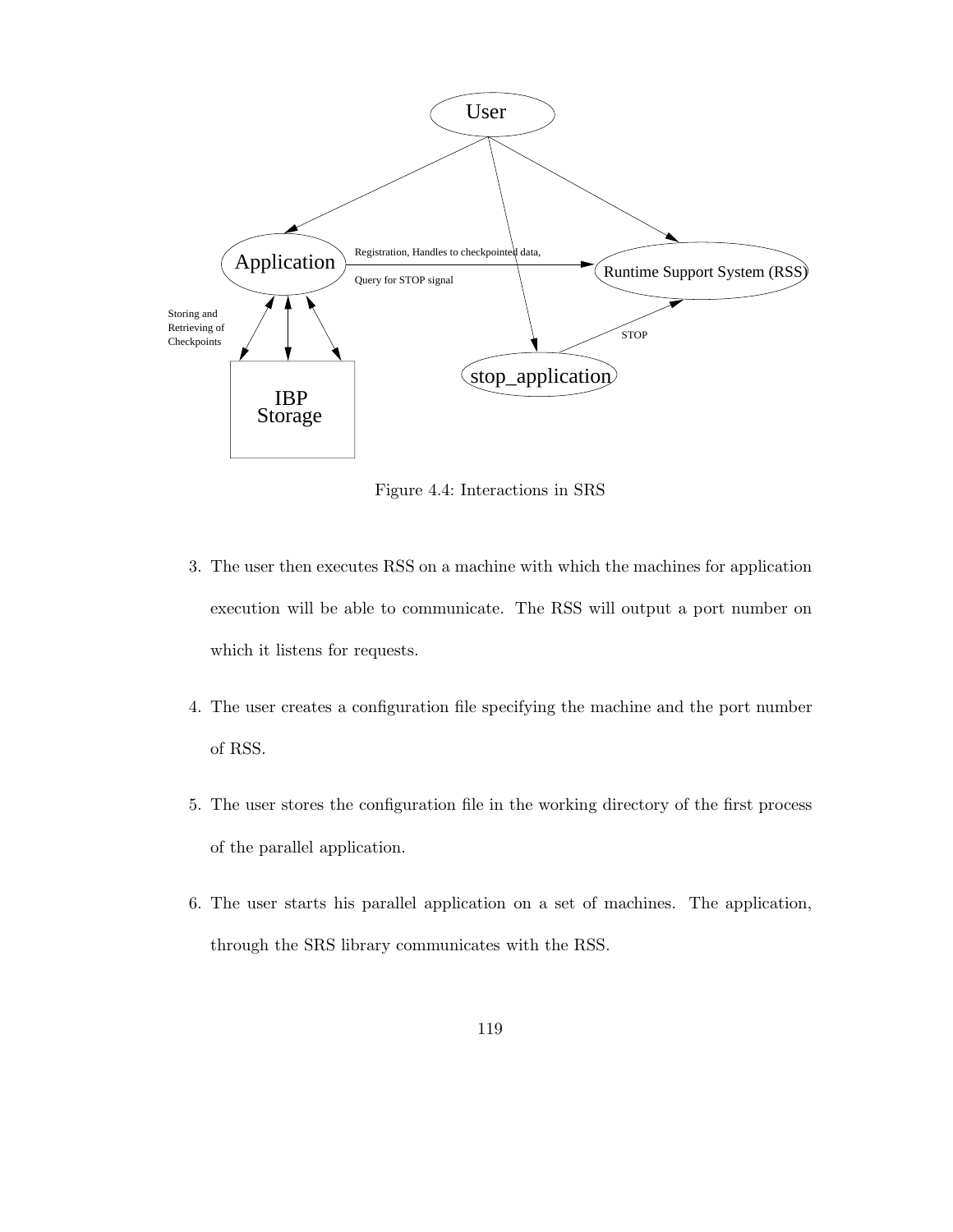- 7. In the middle of the application execution, the user can stop the application by using the *stop application* utility. The user specifies the location and the port number of the RSS to the *stop application* utility.
- 8. The user can restart his application on possibly a different number of processors in the same way he initially started his application. After the application completes, the RSS terminates.

## **4.6 Limitations**

Although the SRS framework is robust in supporting migration of malleable parallel applications across heterogeneous environments, it has certain limitations in terms of the checkpointing library and the kind of applications it can support.

- 1. Although the SRS library can be used in a large number of parallel applications, it is most suitable to iterative applications where SRS Check Stop can be inserted at the beginning or at the end of the loop. The SRS library is not suitable for applications like multi-component applications where different data can be initialized and used at different points in the program.
- 2. Currently, the execution context is restored by the user by the use of appropriate conditional statements in the program. This approach is cumbersome and difficult for the users when programs where multiple nested procedures are involved.
- 3. The SRS library supports only native data types like single and double precision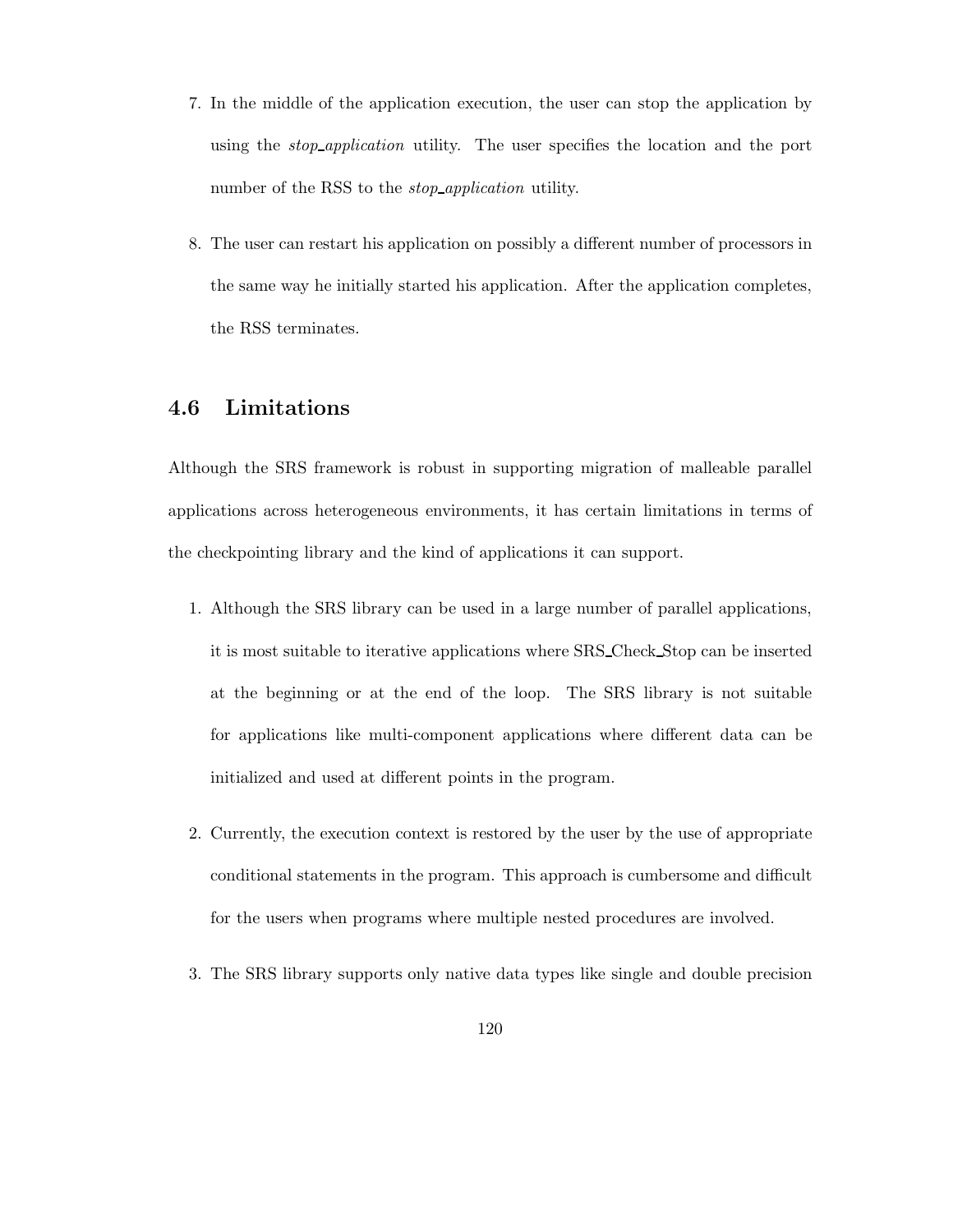floating point numbers, integers, characters etc. It does not support checkpointing of complex pointers, files and structures.

4. Although the main motivation of the SRS library is to help the user proactively stop an executing application and restart and continue it with a different configuration, SRS also allows fault tolerance by means of periodic checkpointing. However, the fault tolerance supported by SRS is limited in that it can tolerate only application failures due to non-deterministic events and not total processor failures. This is because the IBP depots on which the checkpoints are stored also fail when the machines on which the IBP depots are located fail.

## **4.7 SRS and Metascheduler**

After the end application has been instrumented with SRS calls, it can be started, stopped, restarted and continued a number of times by the different components in the GrADS framework. The GrADS Application Launcher, after starting the Contract Monitor, launches the Runtime Support System (RSS) on the machine where the user initiated the GrADS application execution. The Application Launcher then creates the configuration file, srs.config needed by the SRS library. The Application Launcher fills the srs.config file with information about the location of the RSS and the Database Manager and stages the configuration file to the machine that will hold the first process of the executing application determined by the Performance Modeler. The Application Launcher finally launches the end application.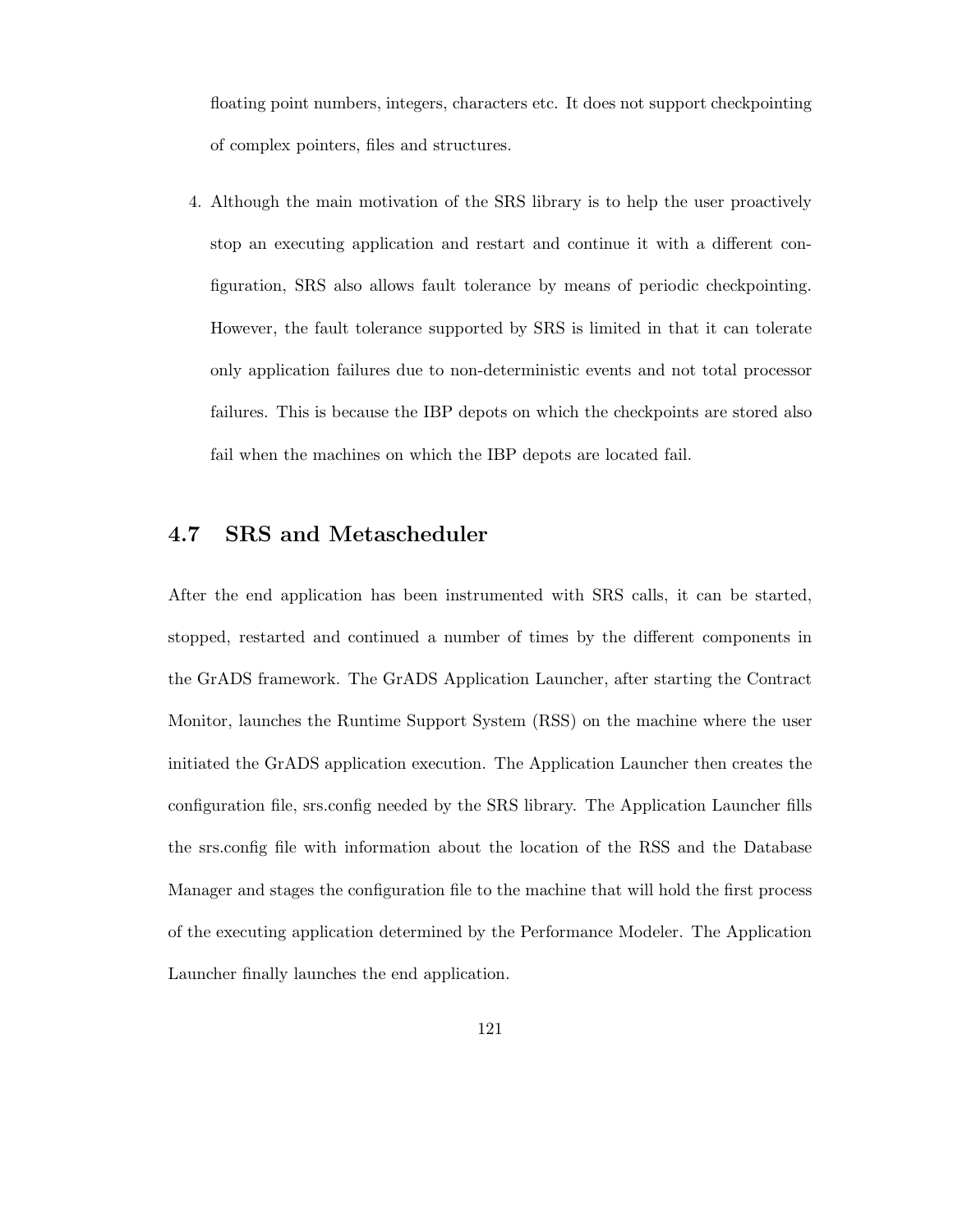When the end application executes, the SRS library associated with the end application reads the parameters from the srs.config file, registers its state as STARTED with the Database Manager and communicates with the RSS. When a metascheduling component like the Permission Service, Contract Negotiator or the Rescheduler decides to stop the application, it contacts the RSS corresponding to the application and sends a STOP signal. This signal is conveyed to the end application, when the application executes its next SRS Check Stop call. The end application stops execution and stores its status as STOPPED in the Database Manager. The Contract Monitor that monitors the end application also stops execution. The GrADS Application Manager that launched the end application through the Application Launcher, reads the status of the end application from the Database Manager, learns that the application has stopped and waits for the status of the application to change to RESUME.

When the metascheduler component decides to continue the end application, it stores RESUME for the status of the application. This prompts the Application Manager to restart from the Resource Selection phase in its life cycle and ultimately relaunch the end application and the Contract Monitor with the new schedule and performance prediction.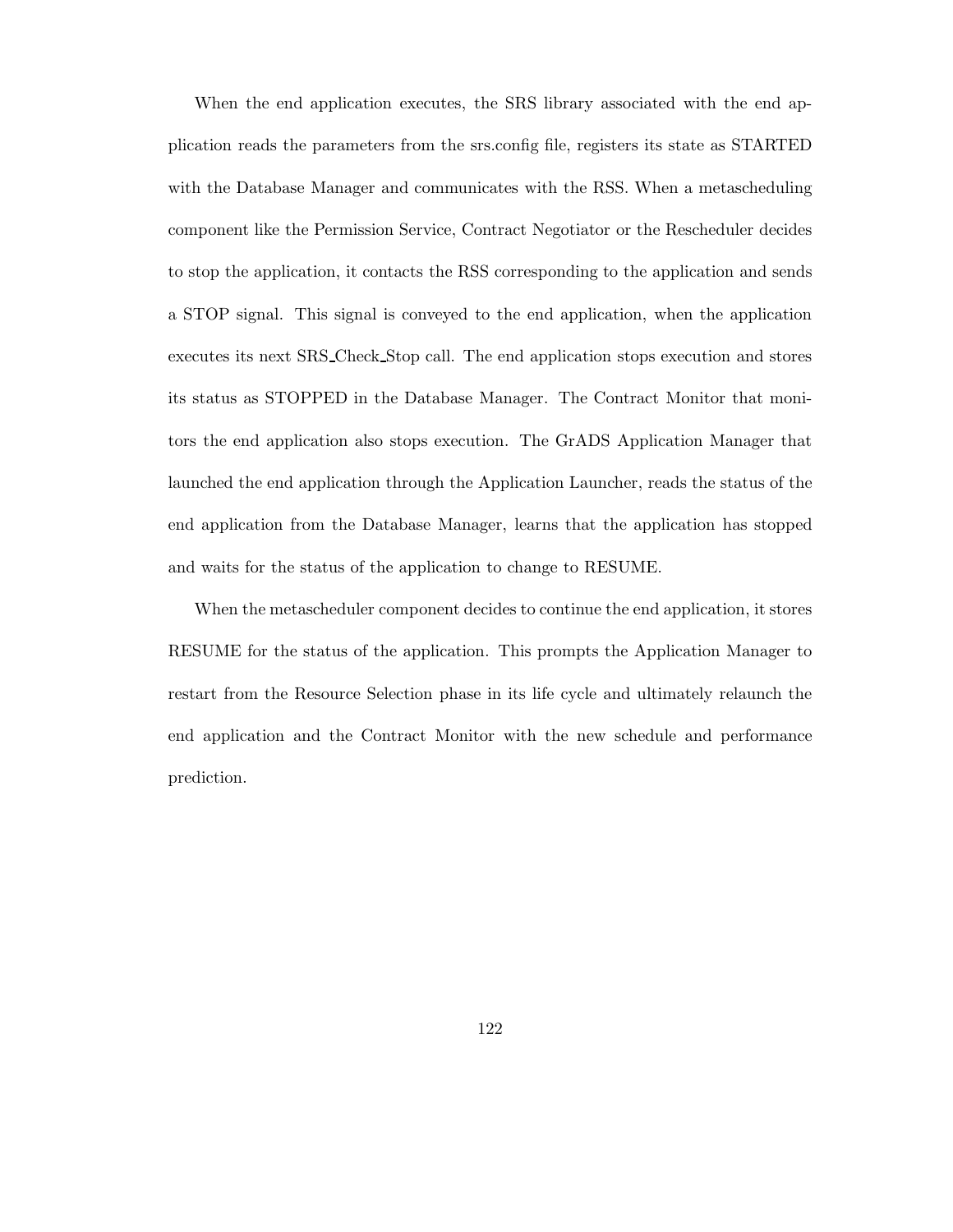# **Chapter 5**

# **Experiments and Results**

This chapter includes experiments and results presented in the following papers.

Sathish S. Vadhiyar and Jack J. Dongarra. A Metascheduler For The Grid. Proceedings of 11th IEEE International Symposium on High Performance Distributed Computing. pages 343-351. July, 2002.

Sathish S. Vadhiyar and Jack J. Dongarra. A Performance Oriented Migration Framework for the Grid. To appear in the Proceedings of The 3rd IEEE/ACM International Symposium on Cluster Computing and the Grid (CCGrid 2003).

Sathish S. Vadhiyar and Jack J. Dongarra. Self Adaptivity in Grid Computing. Submitted to the special issue of Concurrency: Practice and Experience on Grid Performance, 2003.

Sathish S. Vadhiyar and Jack J. Dongarra. SRS - A Framework for Developing Malleable and Migratable Parallel Applications for Distributed Systems. Submitted to Parallel Processing Letters, 2003.

I was the primary contributor of the papers and was involved in conducting experiments and obtaining the results. In this chapter, more experiments and results are added to the paper versions.

In this chapter, experimental results corresponding to different experiments are pro-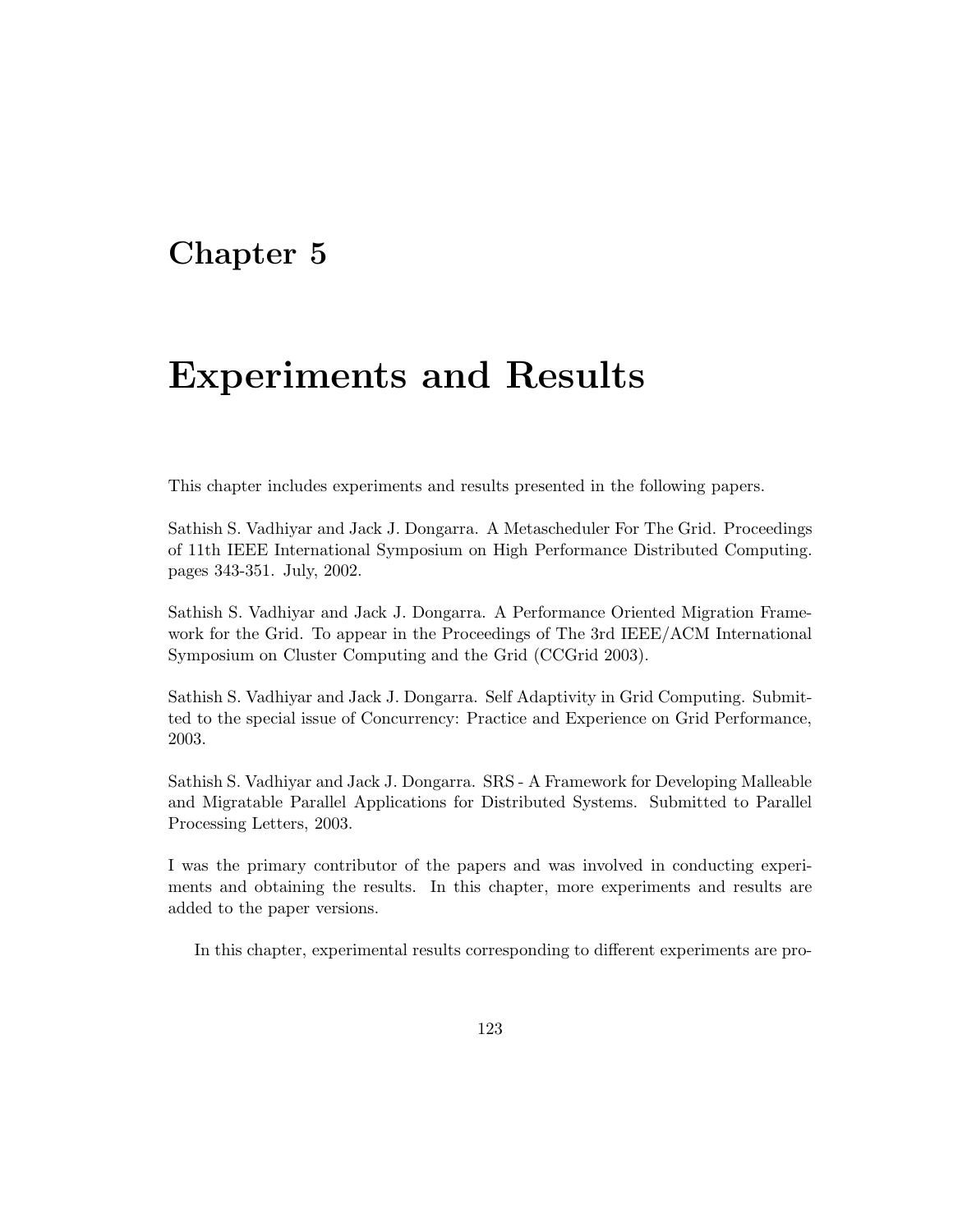vided. Some of the experiments are intended to demonstrate the usefulness of the metascheduling components. Some experiments were conducted to verify the accuracy in predicting the cost associated with redistribution of data during rescheduling. The experiments in the third section were conducted to study the overhead associated with the SRS checkpointing library. The experiments in the final section were conducted to verify the robustness of our metascheduler when large number of problems are submitted to the system. The experiments in the final section also help in studying the different characteristics of the metascheduler and in comparing with the situations when the metascheduler was not used.

# **5.1 Usefulness of Metascheduling Components**

The following experiments were conducted for demonstrating the usefulness of different metascheduling components.

ScaLAPACK LU and QR factorization codes were instrumented such that the time taken for each iteration corresponding to a block of the matrix is measured and monitored. IBP [82] depots, where storage can be allocated, are started on the processors of the Grid System. The experimental testbed consists of the machines shown in Table 2.1. For all the experiments, the simulated annealing scheduler by Yarkhan [117] was used for the GrADS Performance Modeler.

For the easy demonstration of the usefulness of the metascheduling components, only a subset of the machines in the entire GrADS testbed shown in Table 2.1 was used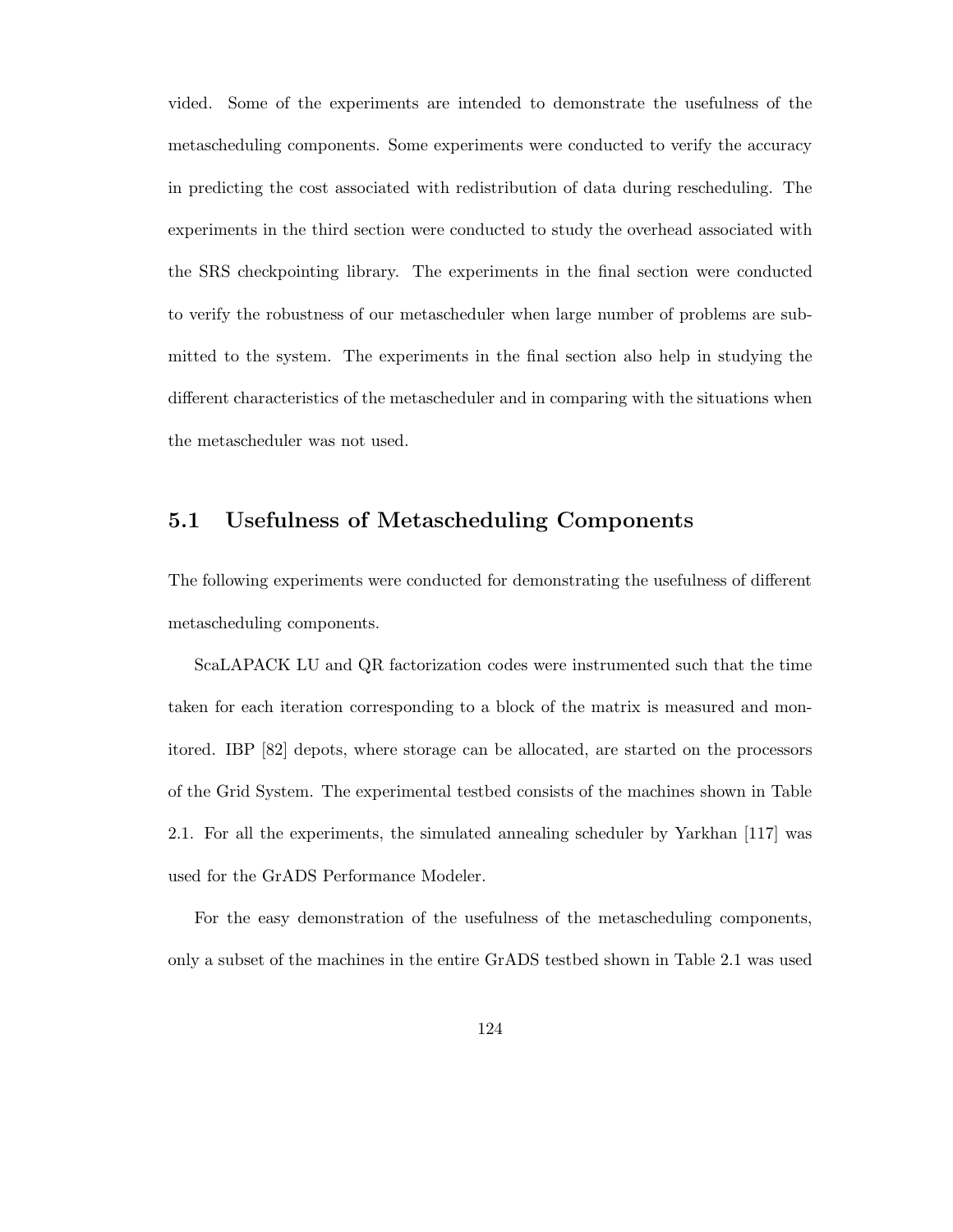for the experiments in this section. The total execution times reported in the following subsections include the time for Grid overhead and not just the time taken by the end application. The times for the Grid overhead was reported in Chapter 2 and explained in great detail in our previous work [81].

#### **5.1.1 Permission Service**

In this experiment, we demonstrate the functionality of the Permission Service. For the experiments in this section, ScaLAPACK LU factorization code was used. A large application, app1, was introduced into the system consisting of 4 *opus* machines, 1 *torc* machine and 2 *cypher* machines. Ten minutes after app<sub>1</sub> started, a relatively small application, app2, that intended to use only the 4 *opus* machines was introduced into the system.  $app_2$  was chosen such that its memory requirements were greater than the memory available in the *opus* system when  $app_1$  was executing. In the following experiment, a linear algebra problem with matrix size  $13000$  was chosen for  $app_1$ . The Permission Service evaluated the performance benefits of stopping  $app_1$ , accommodating app<sub>2</sub>, and restarting app<sub>1</sub> after the completion of app<sub>2</sub>. The functionality of the Permission Service, when the matrix size of the linear algebra problem,  $app_2$ , is 5000, is illustrated on a single *opus* machine in Figure 5.1.

In Figure 5.2, we observe the percentage performance loss incurred by  $app_1$  due to the accommodation of  $app_2$  in the system. The x-axis represents different matrix sizes for  $app_2$  and the y-axis represents the percentage performance loss incurred by  $app_1$ . Two points can be observed from Figure 5.2. First, for less than 20% of performance loss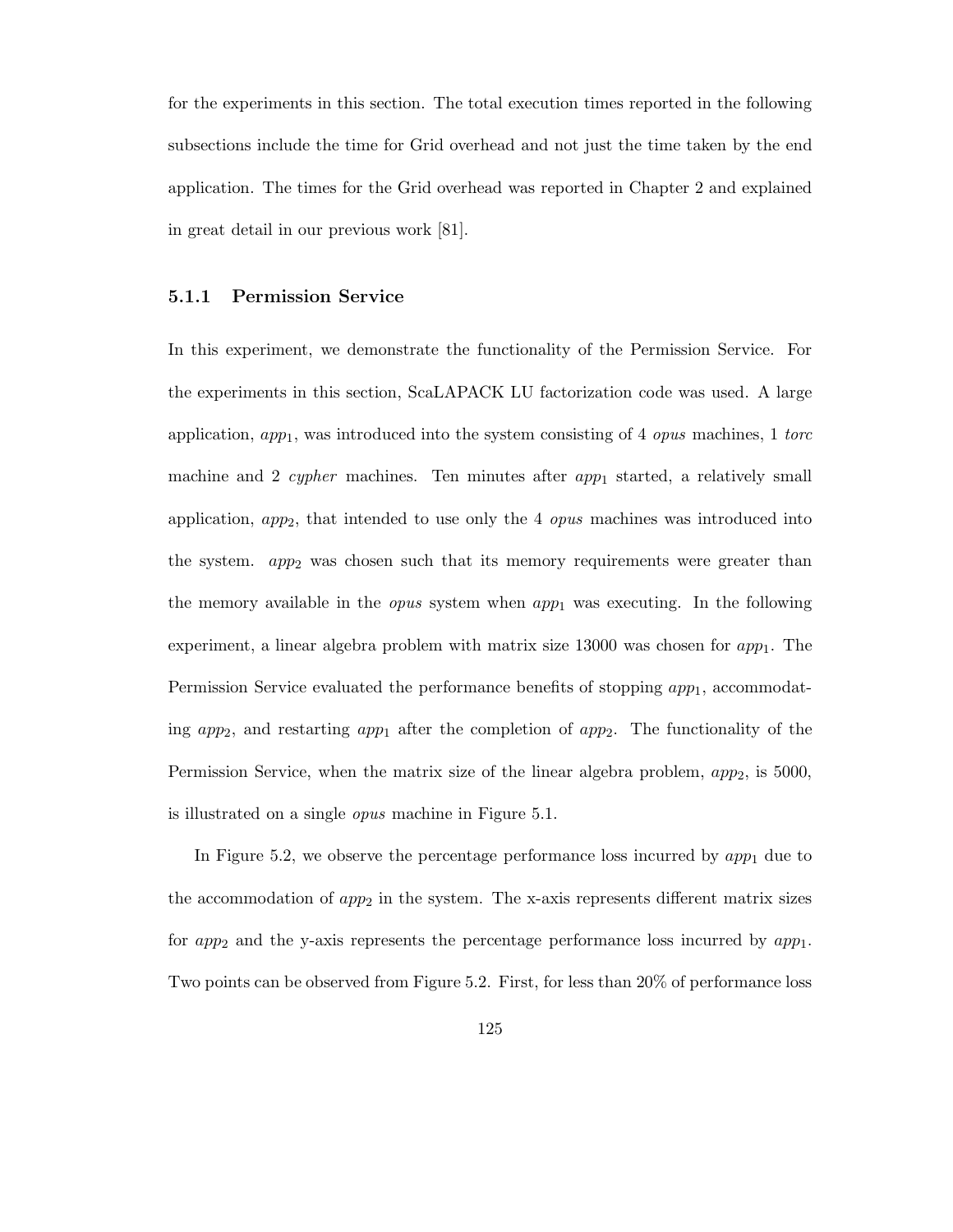

Figure 5.1: Free memory available on a opus machine during the execution of app<sub>1</sub> and app<sup>2</sup> Source: The NWS interactive query website [8].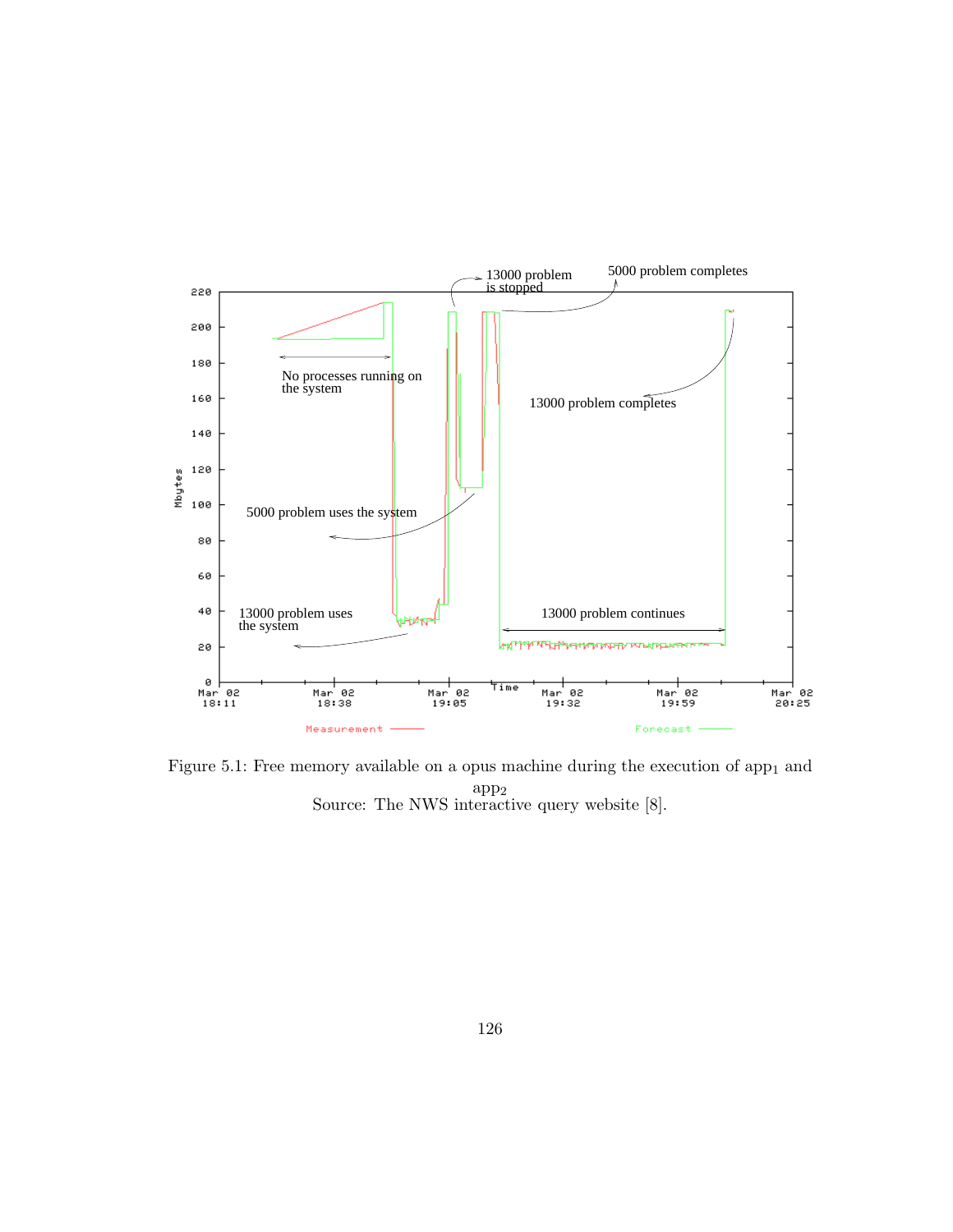

Figure 5.2: Performance loss for app<sub>1</sub>

for  $app_1$ , the system was able to accommodate  $app_2$ . Without the Permission Service mechanism,  $app_2$  would not have been able to use the system. Second, the performance loss increases with the increase in problem size of  $app_2$ . When the problem size of  $app_2$ is comparable with the problem size of  $app<sub>1</sub>$ , the Permission Service determines that performance benefits cannot be achieved for the system by accommodating app2.

### **5.1.2 Contract Negotiator**

In this experiment, we demonstrate the utility of the Contract Negotiator in accommodating a new application by stopping an already running application, if significant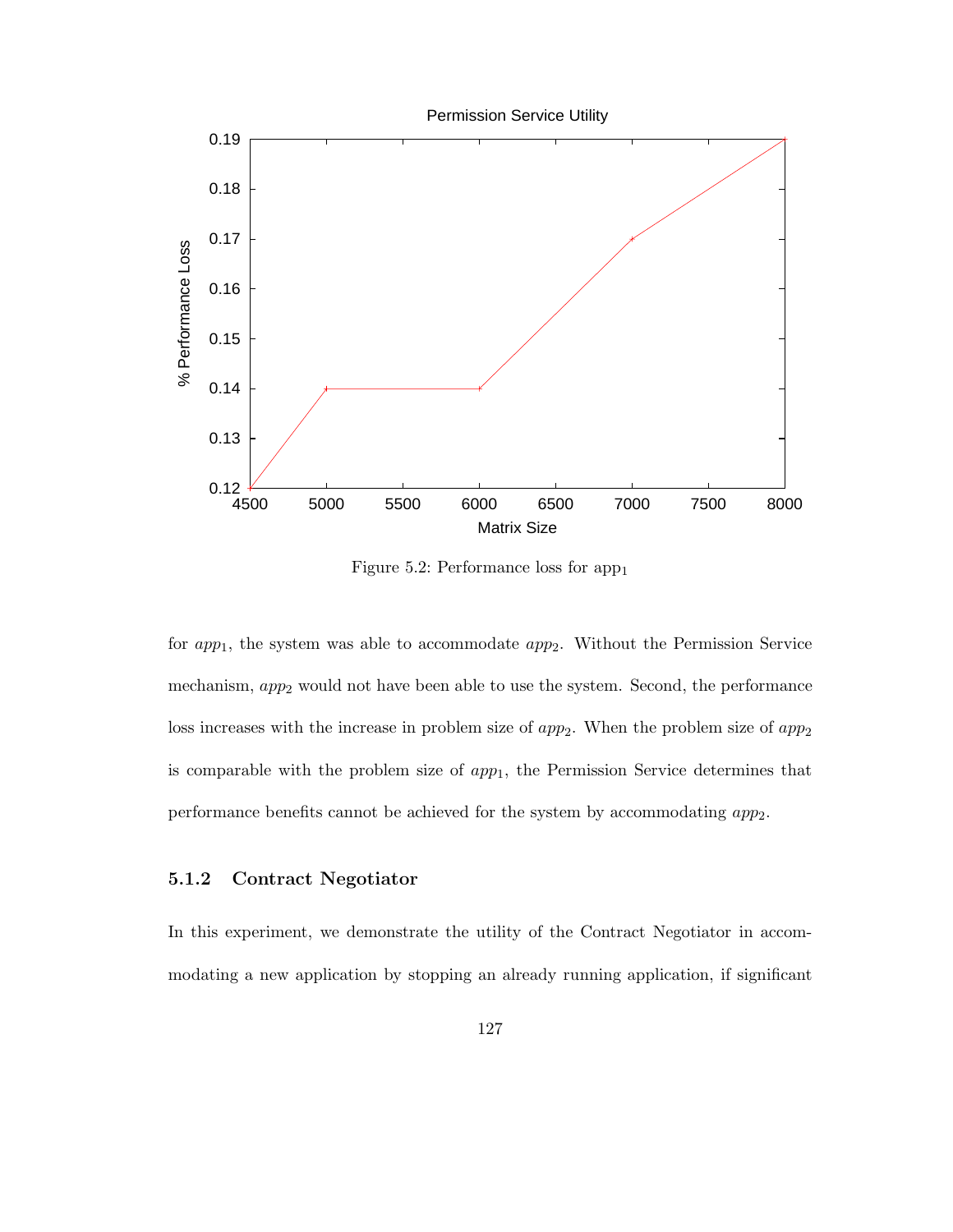performance benefits can be obtained for the new application. The stopped application is restarted after the new application completes its execution. For this experiment, ScaLAPACK LU factorization code was used on only *cypher* machines. In this experiment, an application,  $app_1$  is executed on N processors. 3 minutes after  $app_1$  started its execution, an application,  $app_2$  is introduced in the Grid system.  $app_2$  is intended to use  $(N+1)$  processors. Since N of the processors were occupied by  $app_1$ , only a single processor is available for  $app_2$ . The Contract Negotiator analyzes the performance benefits that can be obtained by stopping  $app_1$  and making  $(N+1)$  processors available for  $app_2$ . In the experiments, matrix size 7500 was used for  $app_2$ . The total execution time of a 7500 matrix size ScaLAPACK problem when executed on a single processor is 818.11 seconds.

We define

- 1. Execution time of  $app_1$  without rescheduling,  $exec1<sub>without_re</sub>$
- 2. Execution time of  $app_1$  with rescheduling,  $exec1_{with\_re}$
- 3. Execution time of  $app_2$  without rescheduling,  $exec2_{without\_re}$
- 4. Execution time of  $app_2$  with rescheduling,  $exec2_{with\_re}$
- 5. Performance loss for  $app_1$ , perf loss

$$
perf\_loss = \frac{exec1_{with\_re} - exec1_{without\_re}}{exec1_{without\_re}}
$$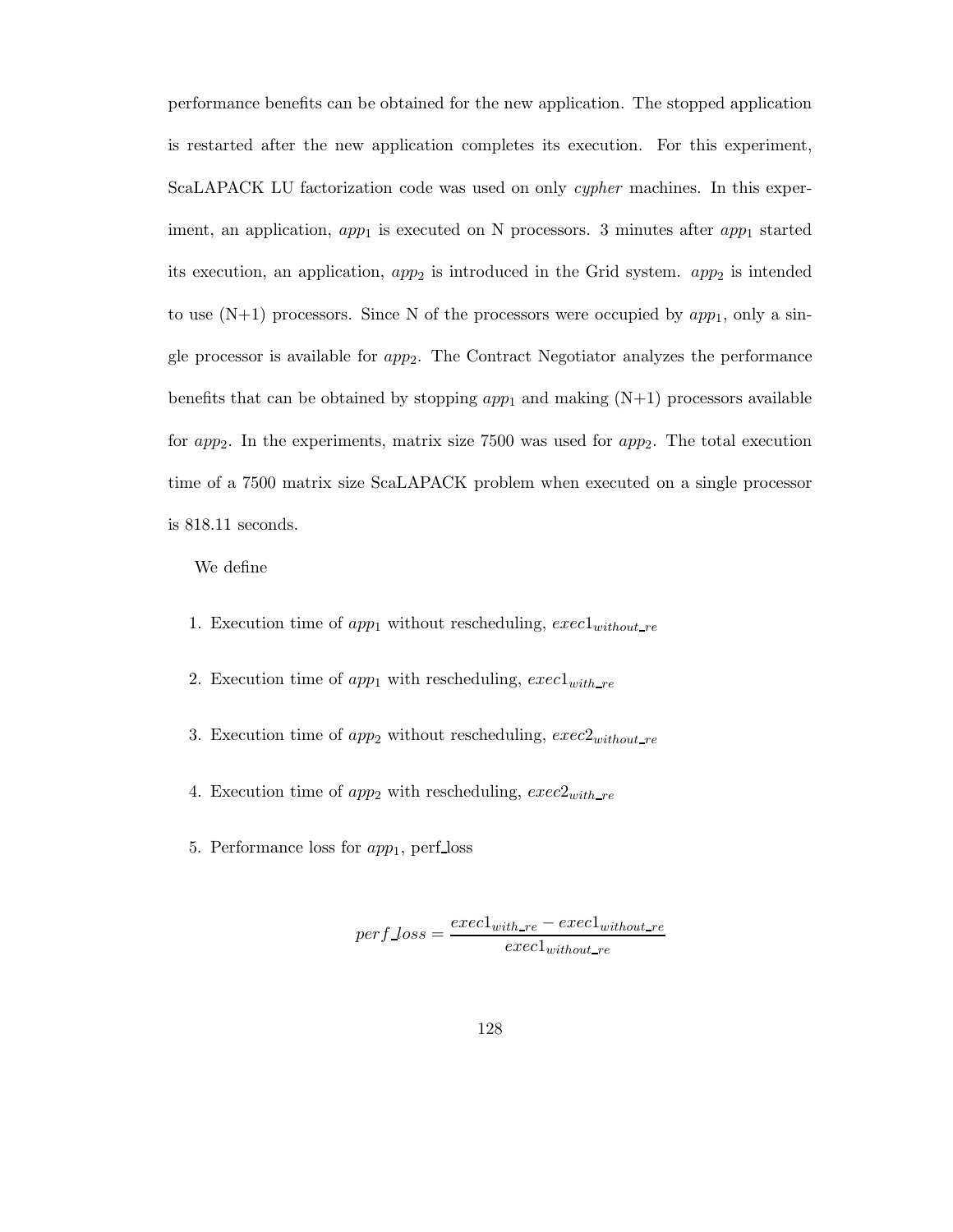6. Performance gain for  $app_2$ , perf-gain

$$
perf\_\_gain = \frac{exec2_{without\_re} - exec2_{with\_re}}{exec2_{without\_re}}
$$

7. Utility value, util val

$$
util\_val = \frac{perf\_gain}{perf\_loss}
$$

util  $val > 1$  indicates that the rescheduling strategy is useful for the entire system. util val < 1 indicates that the rescheduling strategy can cause an overall loss in performance for the entire system. Greater the value of util val, more the usefulness of the rescheduling strategy.

Table 5.1 shows the matrix sizes of  $app<sub>1</sub>$ , the number of processors N, the number of processors eventually used by  $app_2$  and the util-val. Note that the eventual number of processors used by app<sup>2</sup> depends on system conditions and execution time model and is not always the  $(N+1)$  processors available to  $app_2$ .

We observe from Table 5.1, that the values of util val are consistently high for the above experiments. This proves that the scheduling strategy of compromising long running jobs for short running jobs is beneficial to the entire system. The value of util val depends on a number of factors including the times for the long and short jobs and the times for checkpointing the states of the long job. For e.g., even though the 7500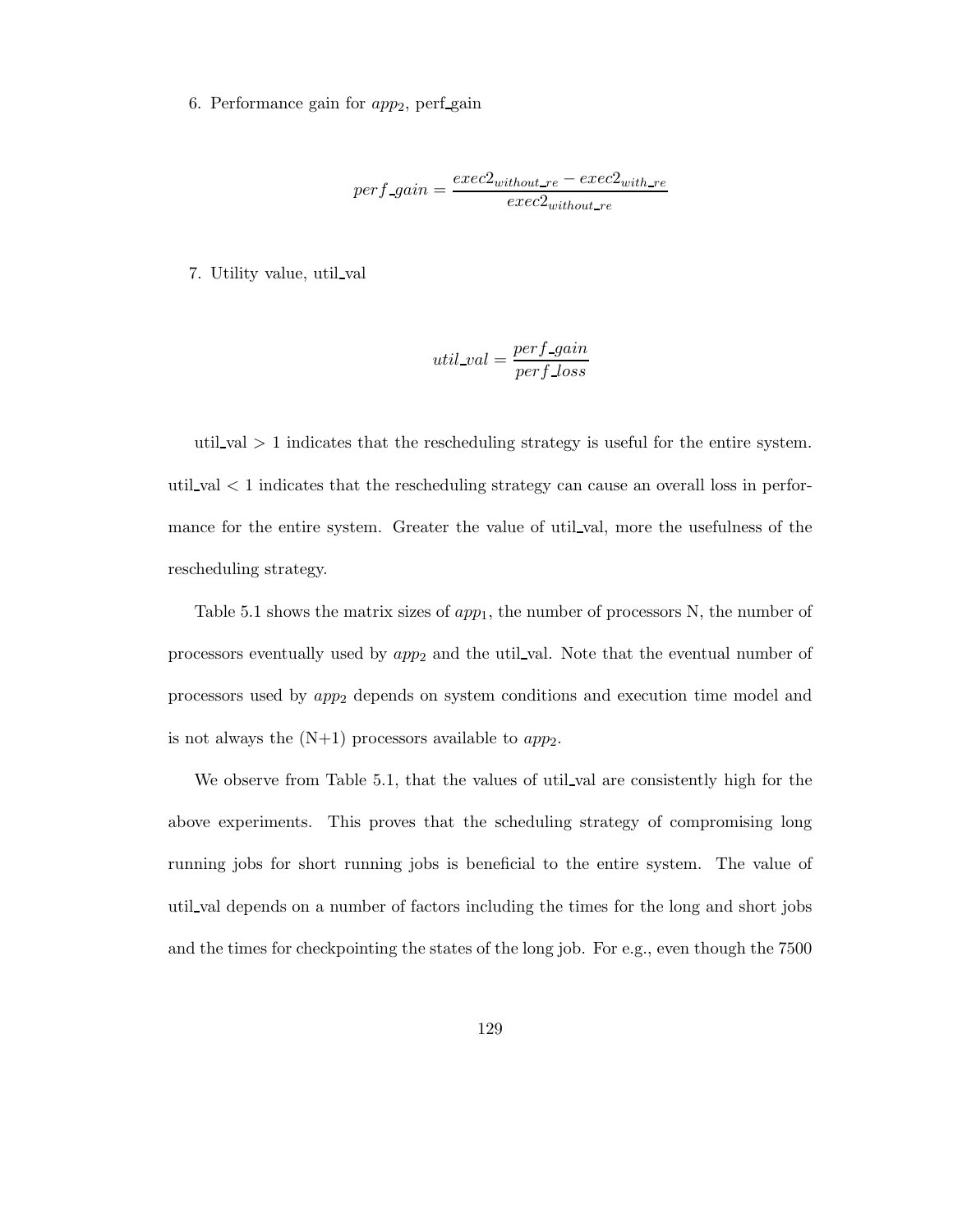| Matrix           | Processors | Number<br>οf     | util_val |
|------------------|------------|------------------|----------|
| Size of          | N          | Proces-          |          |
| app <sub>1</sub> |            | sors used by     |          |
|                  |            | app <sub>2</sub> |          |
| 15000            | 4          | 5                | 2.13     |
| 17000            | 5          | 6                | 5.11     |
| 18500            | 6          | 7                | 2.27     |
| 20000            | 7          | 8                | 2.04     |
| 21000            | 8          | 9                | 2.05     |
| 22500            | 9          | 9                | 2.36     |
| 24000            | 10         | 9                | 1.72     |

Table 5.1: Utility of Contract Negotiator

matrix problem uses 9 processors when matrix sizes of 21000, 22500 and 24000 were used for  $app_1$ , the performance benefits due to the scheduling strategy obtained for the cases when matrix sizes of  $app<sub>1</sub>$  were 21000 and 22500, were higher than the performance benefit obtained for the case when matrix size of  $app<sub>1</sub>$  was 24000. This was due to the longer time incurred for checkpointing the state of the 24000 matrix problem when compared to checkpointing the states of 21000 and 22500 matrix problems. Also, there is an optimal combination of long and short job sizes when the performance benefits due to scheduling strategy can be high. In the above experiments, we observe that matrix size 17000 for  $app_1$  leads to such high performance for the overall system.

### **5.1.3 Rescheduler**

In the experiments in this section, ScaLAPACK QR factorization was used as the end application. For all the experiments in this section, the worst cast rescheduling cost of 900 seconds as shown in Table 3.1 was used for rescheduling decisions.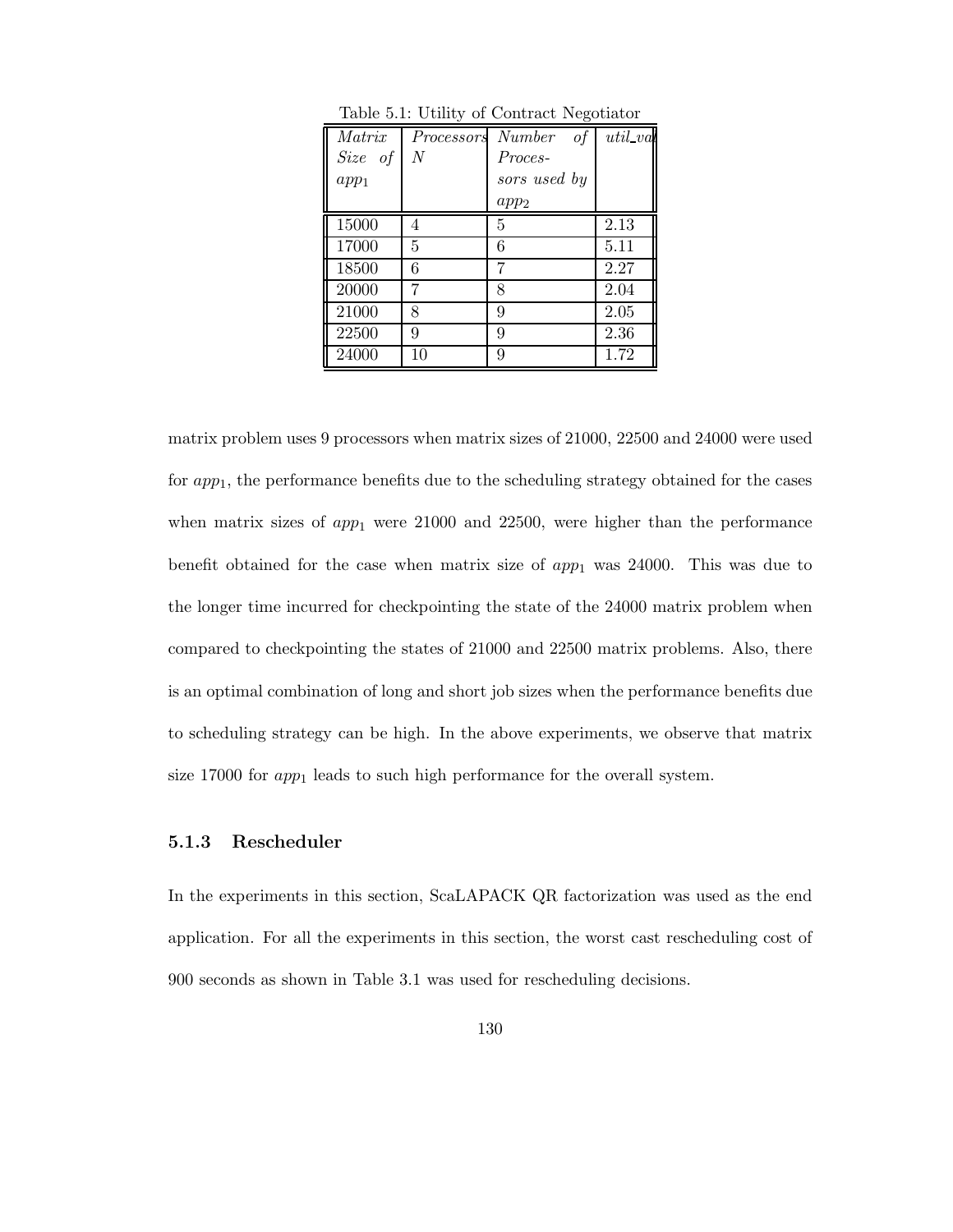### **Migration on Request**

In all the experiments in this section, 4 *msc* machines and 8 *opus* machines were used. A given matrix size for the QR factorization problem was input to the Application Manager. Since the *msc* machines were faster than the *opus* machines, the Application Manager by means of the performance modeler chose the 4 *msc* machines for the end application run. A few minutes after the start of the end application, artificial load is introduced into the 4 *msc* machines. This artificial load is achieved by executing a certain number of loading programs on each of the *msc* machines. The loading program used was a sequential C code that consists of a single looping statement that loops forever. This program was compiled without any optimization in order to achieve the loading effect.

Due to the loss in predicted performance caused by the artificial load, the contract monitor requested the Rescheduler to migrate the application. The Rescheduler evaluated the potential performance benefits that can be obtained by migrating the application to the 8 *opus* machines and either migrated the application or allowed the application to continue on the 4 *msc* machines. The Rescheduler was operated in two modes - a default and a non-default mode. The normal operation of the Rescheduler is its default mode and the non-default mode of the Rescheduler is when the Rescheduler code was modified to force the application to either migrate or continue on the same set of resources. Thus in cases when the default mode of the Rescheduler was to migrate the application, the non-default mode was to continue the application on the same set of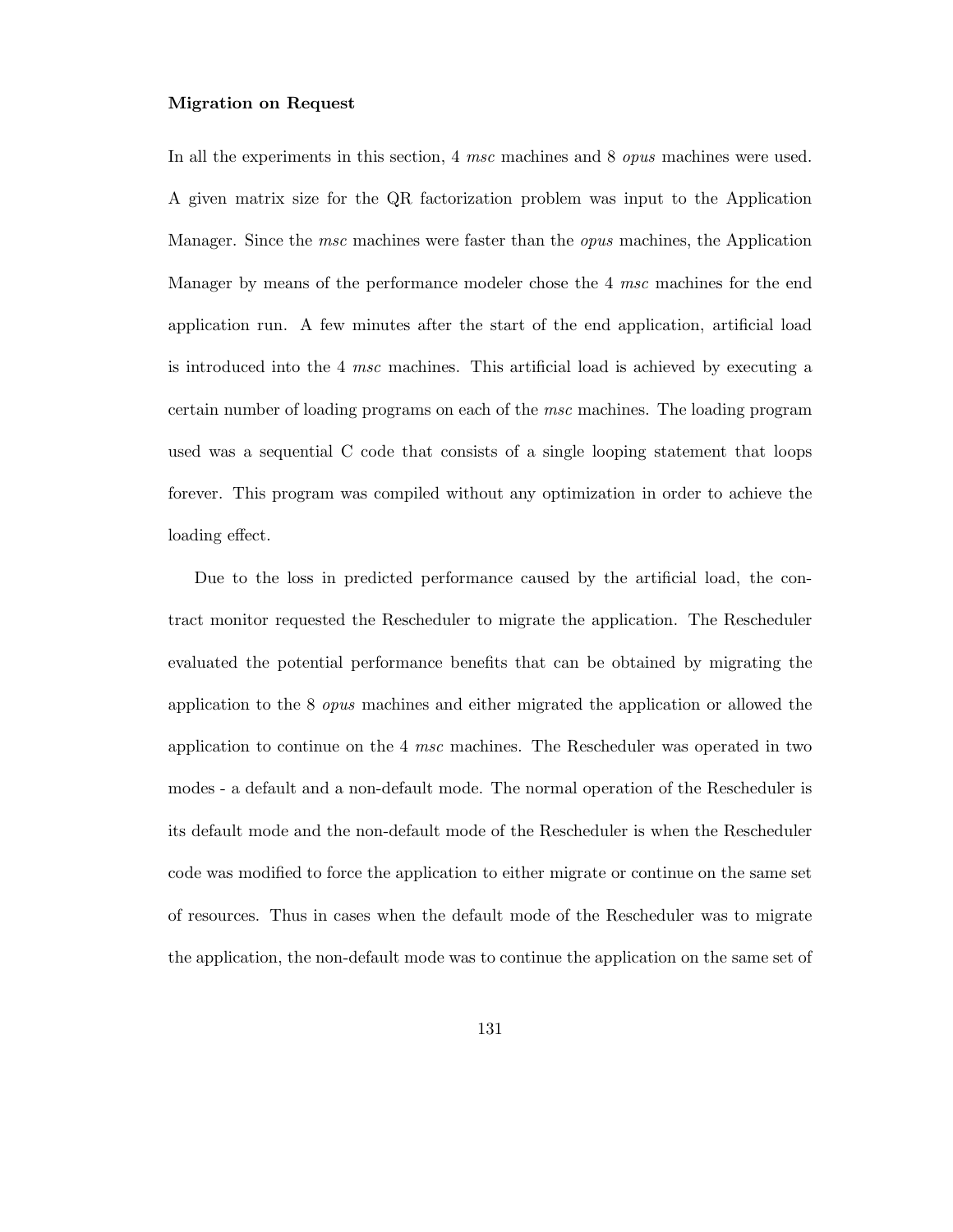resources and in cases when the default mode of the Rescheduler was to not migrate the application, the non-default mode was to force the Rescheduler to migrate the application by adjusting the rescheduling cost parameters. For each experimental run, results were obtained for both when Rescheduler was operated in the default and non-default mode. This allowed us to compare both scenarios and to verify if the Rescheduler made the right decision.

Three parameters were involved in each set of experiments - the size of the matrices, the amount of load and the time after the start of the application when the load was introduced into the system. The following three sets of experiments were obtained by fixing two of the parameters and varying the other parameter.

In the first set of experiments, the artificial load consisting of 10 loading programs was introduced into the system 5 minutes after the start of the end application. The bar chart in Figure 5.3 was obtained by varying the size of the matrices, i.e. the problem size on the x-axis. The y-axis represents the execution time in seconds of the entire problem including the Grid overhead. For each problem size, the bar on the left represents the execution time when the application was not migrated and the bar on the right represents the execution time when the application was migrated.

Several points can be observed from Figure 5.3. The time for reading checkpoints occupied most of the rescheduling cost since it involves moving data across the Internet from Tennessee to Illinois and redistribution of data from 4 to 8 processors. On the other hand, the time for writing checkpoints is insignificant since the checkpoints are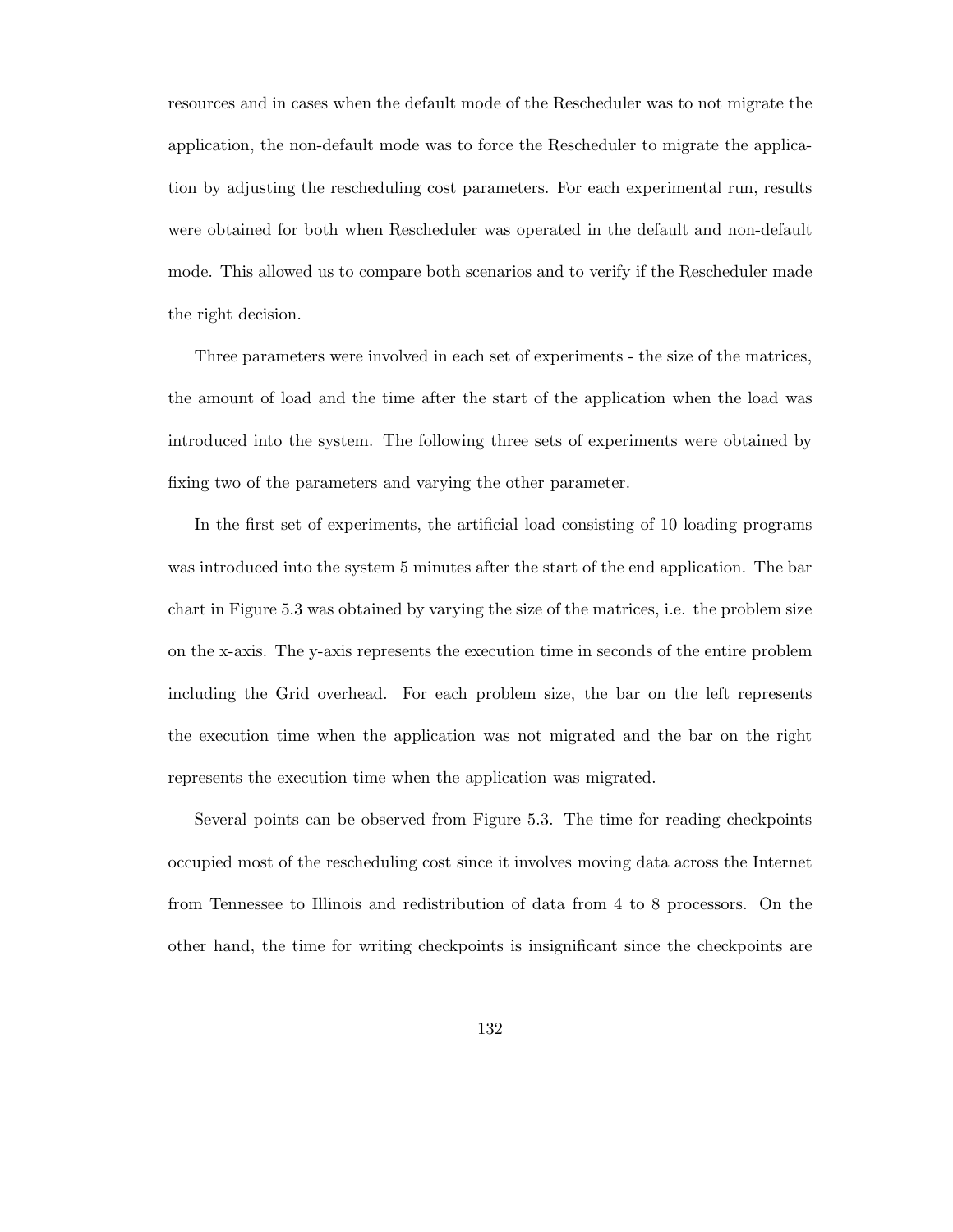

Figure 5.3: Effect of Problem Sizes on Migration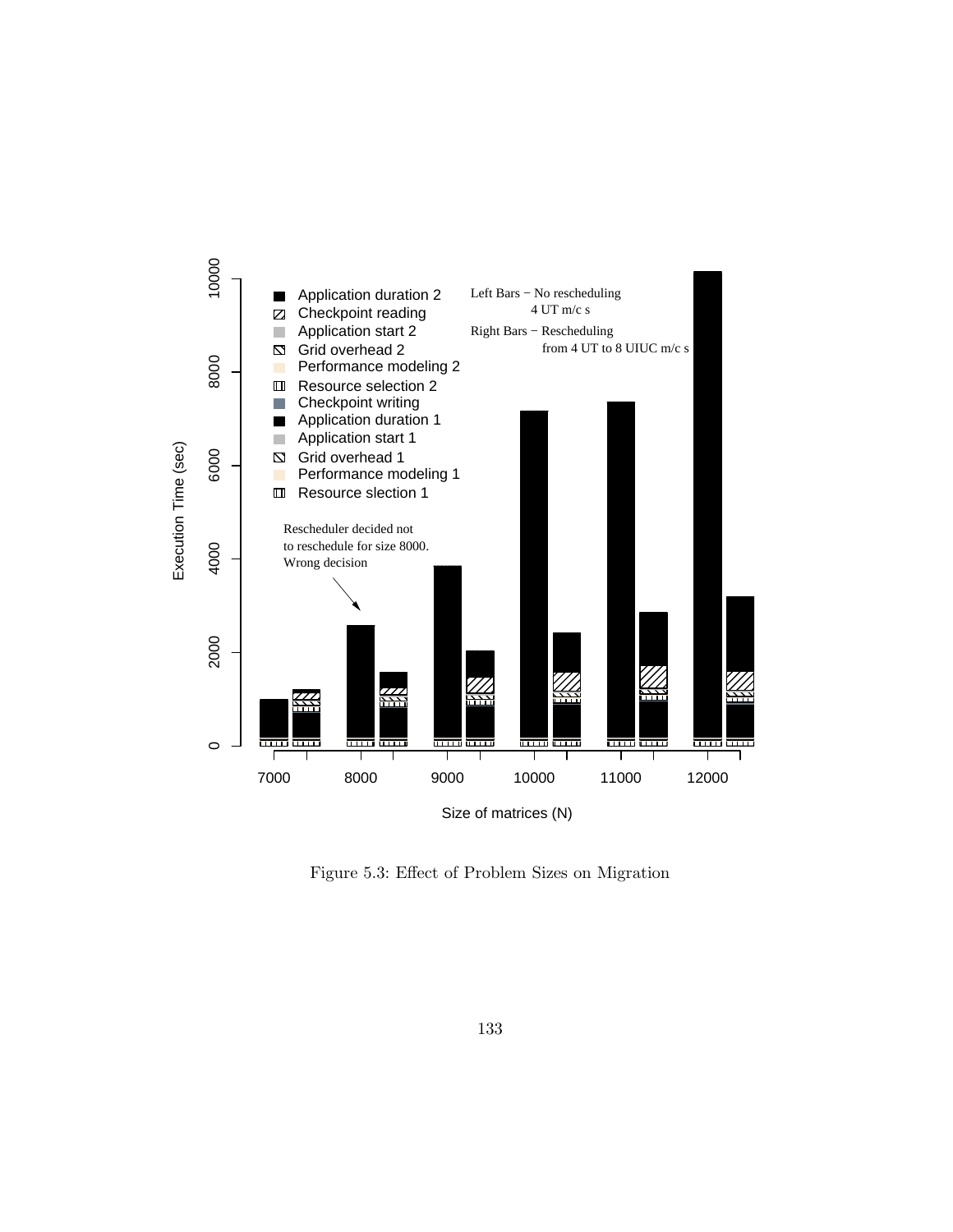written to local disks. The rescheduling benefits are more for large problem sizes since the remaining lifetime of the end application when load is introduced is larger for larger problem sizes. There is a particular size of the problem below which the migrating cost overshadows the performance benefit due to rescheduling. Except for matrix size 8000, the Rescheduler made the correct decision for all matrix sizes. For matrix size 8000, the Rescheduler assumed a worst-case rescheduling cost of 900 seconds while the actual rescheduling cost was close to about 420 seconds. Thus the Rescheduler evaluated the performance benefit to be negligible while the actual scenario points to the contrary. Thus the pessimistic approach followed by using a worst-case rescheduling cost in the Rescheduler will lead to underestimating the performance benefits due to rescheduling in some cases.

In the second set of experiments, matrix size 12000 was chosen for the end application and artificial load was introduced 20 minutes into the execution of the application. In this set of experiments, the amount of artificial load was varied by varying the number of loading programs that were executed. In Figure 5.4, the x-axis represents the number of loading programs and the y-axis represents the execution time in seconds. For each amount of load, the bar on the left represents the case when the application was continued on 4 *msc* machines and the bar on the right represents the case when the application was migrated to 8 *opus* machines.

Similar to the first set of experiments, we find only one case when the Rescheduler made incorrect decision for rescheduling. This case, when the number of loading pro-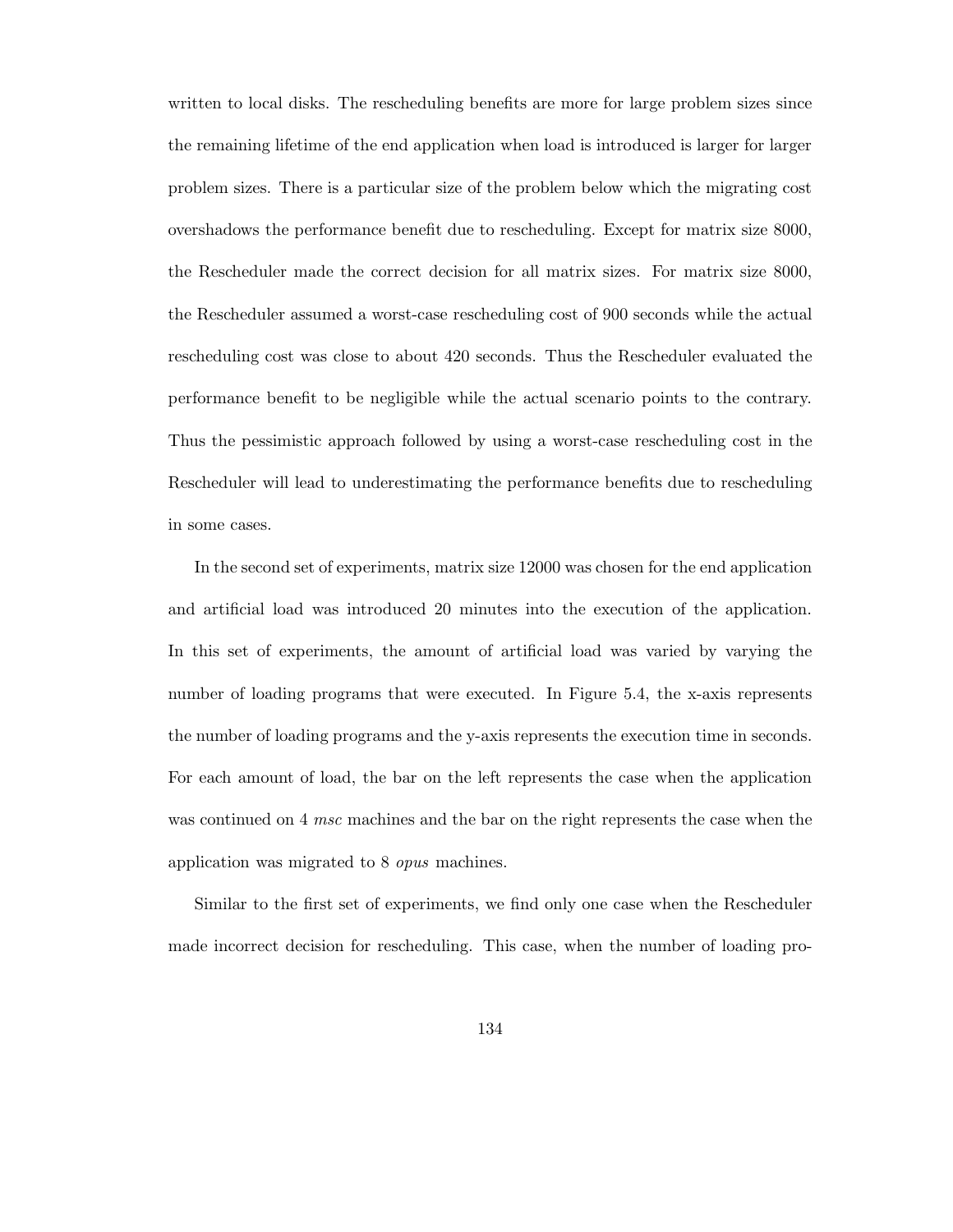

Figure 5.4: Effect of Amount of Load on Migration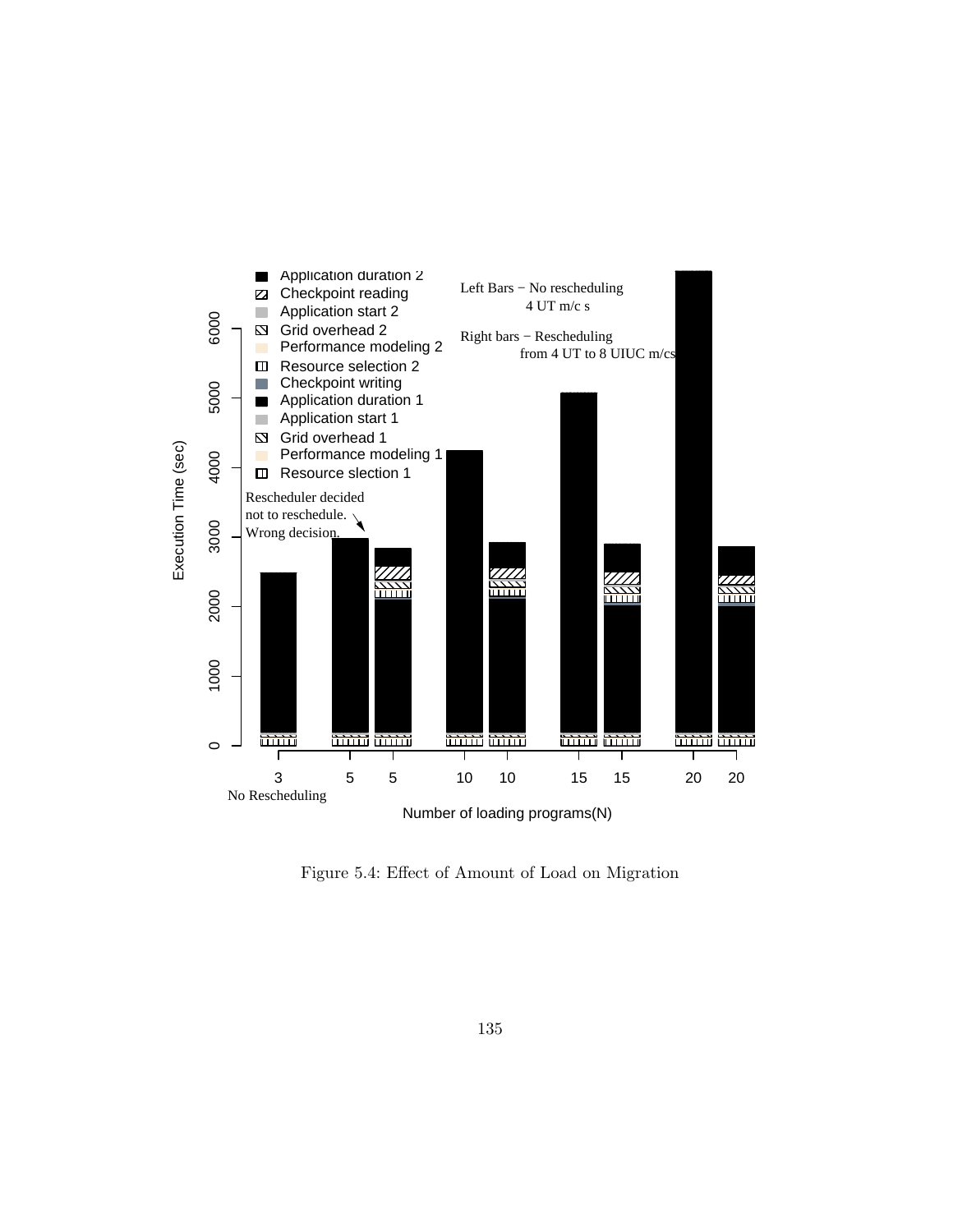grams was 5 was due to the insignificant performance gain that can be obtained due to rescheduling. When the number of loading programs was 3, we were not able to force the Rescheduler to migrate the application since the application completed at the time of rescheduling decision. Also, more the amount of load, the more the performance benefit due to rescheduling because of larger performance losses for the application in the presence of heavier loads. But the most significant result in Figure 5.4 was that the execution times when the application was rescheduled remained almost constant irrespective of the amount of load. This is because, as can be observed from the results when the number of loading programs was 10 and when the number was 20, the more the amount of load, the earlier the application was rescheduled. Hence our rescheduling framework was able to adapt to the external load.

In the third set of experiments, shown in Figure 5.5, equal amount of load consisting of 7 loading programs was introduced at different points of execution of the end application for the same problem of matrix size 12000. The x-axis represents the elapsed time in minutes of the execution of end application when the load was introduced. The y-axis represents the total execution time in seconds. Similar to the previous experiments, the bars on the left denote the cases when the application was not rescheduled and the bars on the right represent the cases when the application was rescheduled.

As can be observed from Figure 5.5, there are diminishing returns due to rescheduling as the load is introduced later into the program execution. The Rescheduler made wrong decisions in two cases - when the load introduction times are 15 and 20 minutes after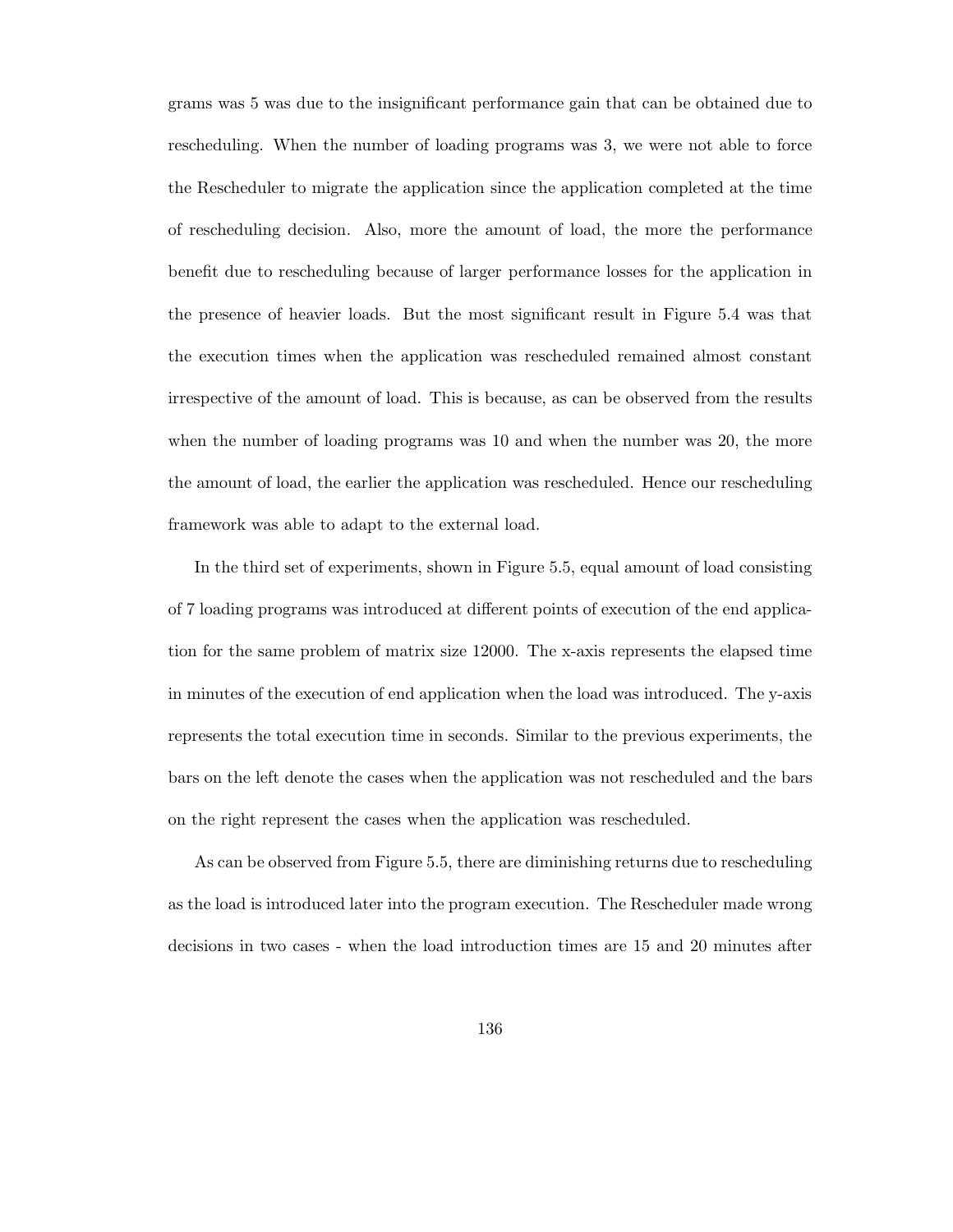

Time since start of the application when load was introduced(Minutes)

Figure 5.5: Effect of Load Introduction Time on Migration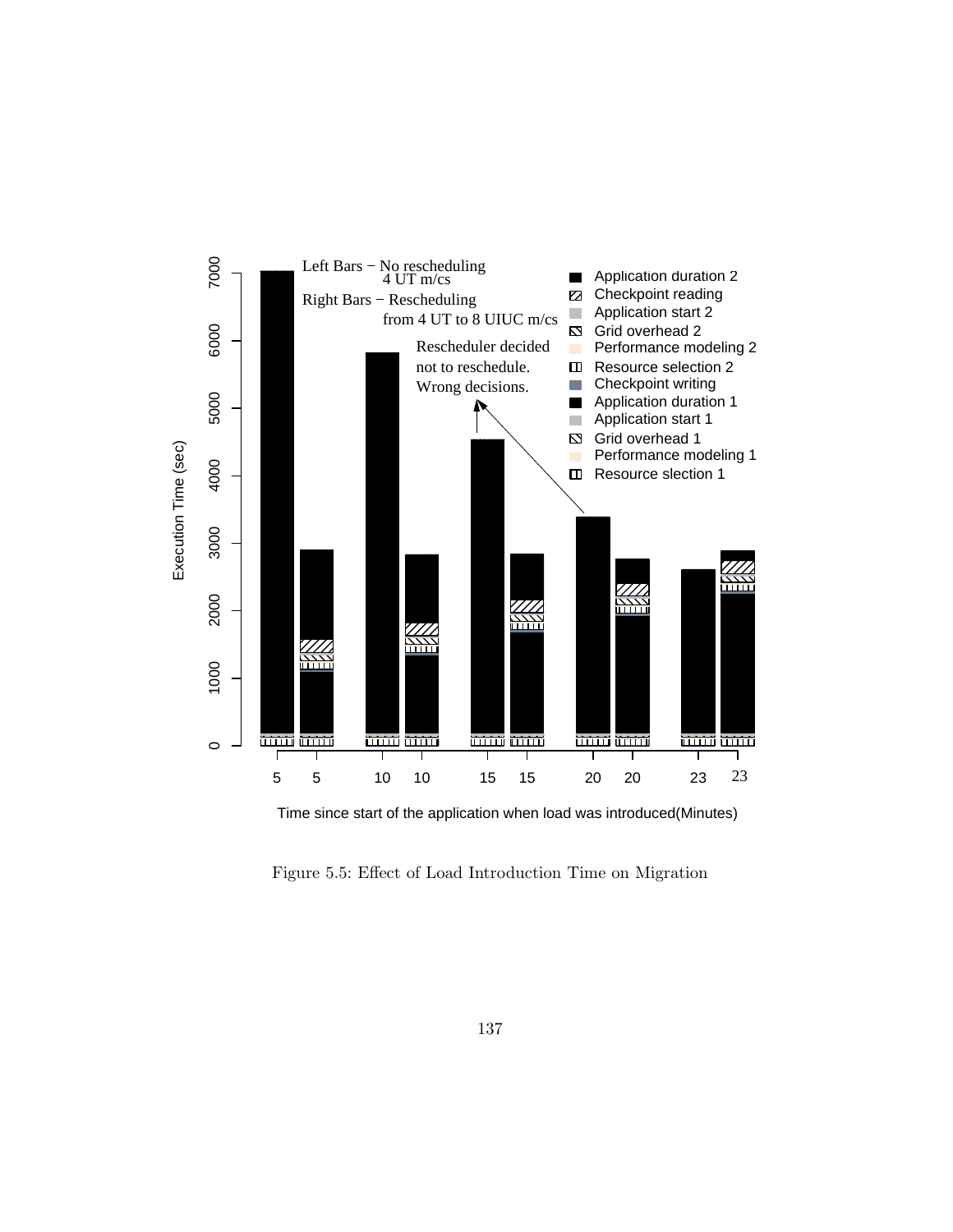the start of end application execution. While the wrong decision for 20 minutes can be attributed to the pessimistic approach of rescheduling, the wrong decision of the Rescheduler for 15 minutes was determined to be due to the faulty functioning of the performance model for the ScaLAPACK QR problem for UIUC machines. The most startling result in Figure 5.5 is when the load was introduced 23 minutes after the start of the end application. At this point, the program almost completed and hence rescheduling will not yield performance benefits for the application. The Rescheduler was able to evaluate the scenario and avoid unnecessary rescheduling of the application. Most rescheduling frameworks will not be capable of achieving this since they do not possess the knowledge regarding remaining execution time of the application.

#### **Opportunistic Migration**

In this set of experiments, we illustrate opportunistic migration in which the Rescheduler tries to migrate an executing application when some other application completes. For the experiments in this section, ScaLAPACK QR factorization code was used. Two experiments were conducted to demonstrate the usefulness of the Rescheduler.

In the first experiment, an application,  $app_1$ , was introduced into the system such that it consumed most of the memory of 8 *msc* machines. During the execution of  $app_1$ , an app2, that intended to use 11 machines, 3 *torcs* and 8 *mscs* was introduced into the system. Since the  $8$  *msc* machines were occupied by  $app_1$ ,  $app_2$  was able to utilize only the 3 *torc* machines. When  $app_1$  completed, the 8 *msc* machines were freed and  $app<sub>2</sub>$  was able to utilize the extra resources to reduce its remaining execution time. The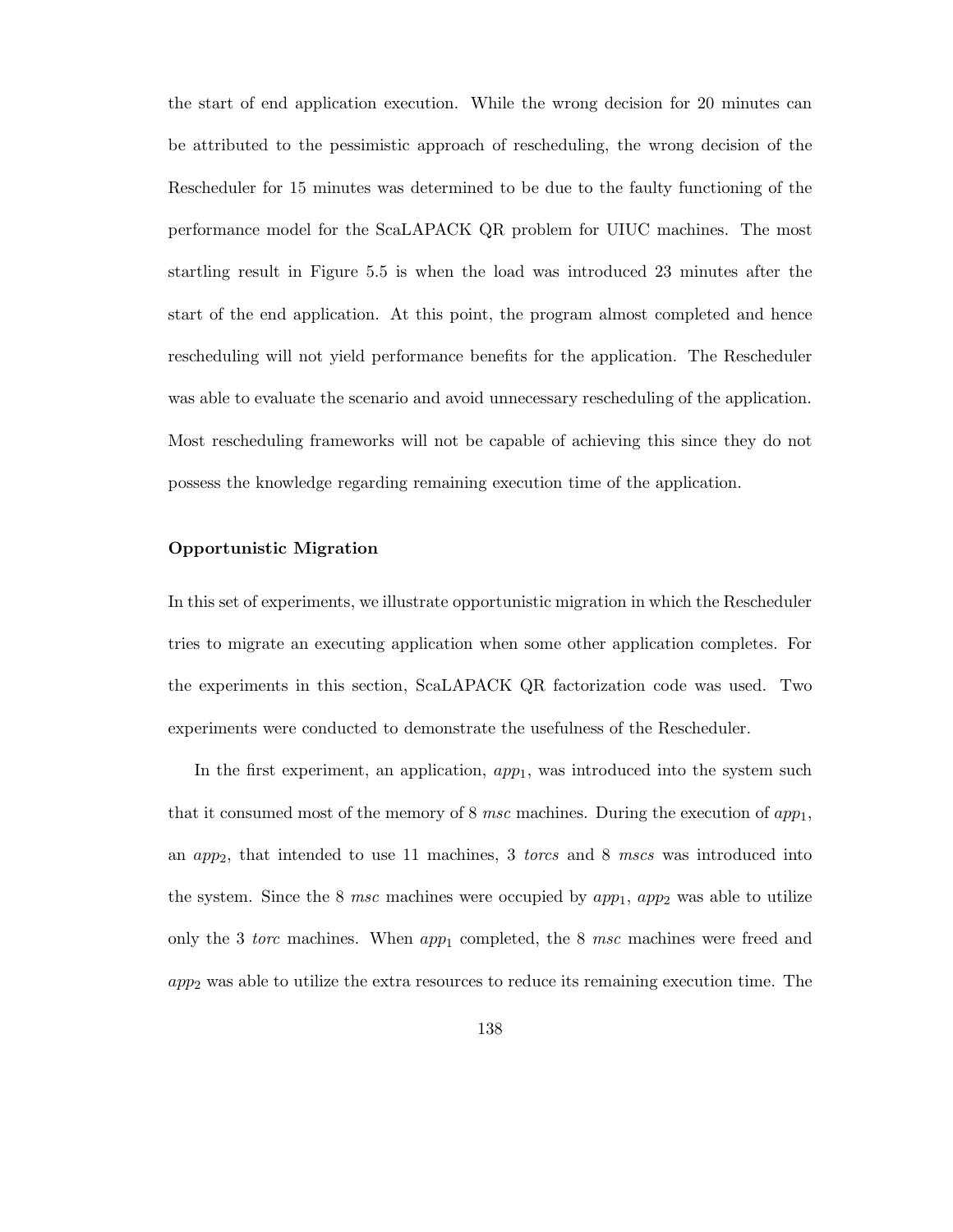Rescheduler evaluated the performance benefits of allowing  $app<sub>2</sub>$  to utilize the extra 8 processors.

ScaLAPACK problems of sizes 20000 and 21000, depending on the available memory on *mscs* when the experiments were run, were used for  $app_1$ . ScaLAPACK problem of size 11000 was used for  $app_2$ .

We define

- 1. Total execution time of  $app_2$  on 3 *torcs* without rescheduling,  $exec_{without\_re}$
- 2. Total execution time of  $app_2$  with rescheduling,  $exec_{with\_re}$
- 3. Percentage rescheduling gain for  $app_2$ , percentage<sub>g</sub>ain

$$
percentage\_gain = \frac{exec_{without\_re} - exec_{with\_re}}{exec_{without\_re}}
$$

 $app_2$  was introduced at various points of time after the starting of app<sub>1</sub>. Hence additional resources will be available for  $app<sub>2</sub>$  at various points of time into its execution. The total number of iterations needed by the ScaLAPACK problem of size 11000 was 275. Figure 5.6 illustrates the utility of rescheduling as a function of the remaining number of iterations left for  $app_2$  when  $app_2$  was rescheduled. We observe that the percentage rescheduling gain for  $app<sub>2</sub>$  increases when the remaining execution time left for  $app_2$  at the time of rescheduling increases. The rescheduling gain depends on a number of parameters like the time taken for redistribution of data and the number of additional resources available etc. These parameters depend on the specific application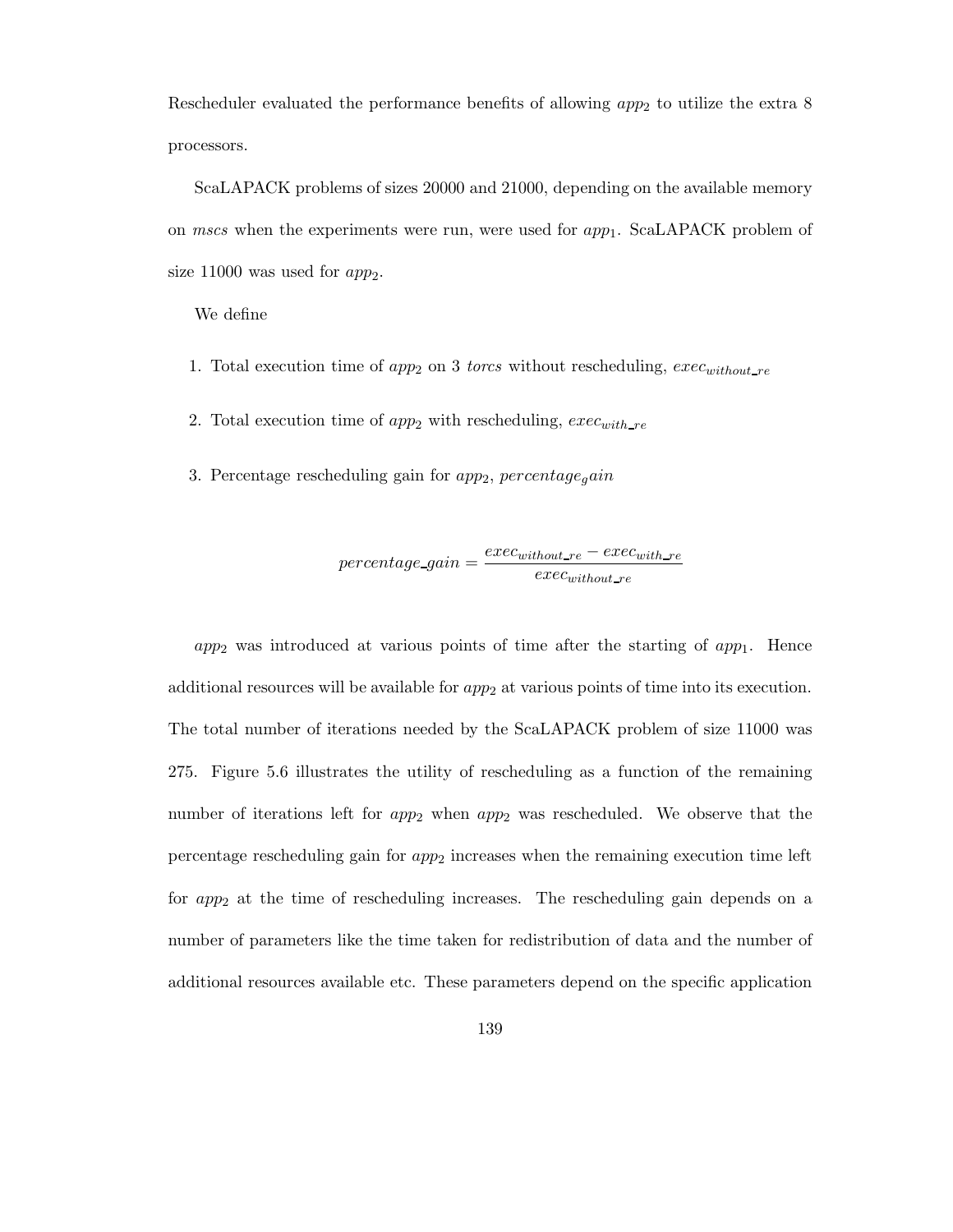

Figure 5.6: Rescheduling gain for app<sup>2</sup>

for which rescheduling is done.

For the second experiment, two problems were involved similar to the first experiment. For the first problem, matrix size of 14000 was input to the Application Manager and 6 *msc* machines were made available. The Application Manager, through the Performance Modeler chose the 6 machines for the end application run. Two minutes after the start of the end application for the first problem, a second problem of a given matrix size was input to the Application Manager. For the second problem, the 6 *msc* machines on which the first problem was executing and 2 *opus* machines were made available. Due to the presence of the first problem, the 6 *msc* machines alone were in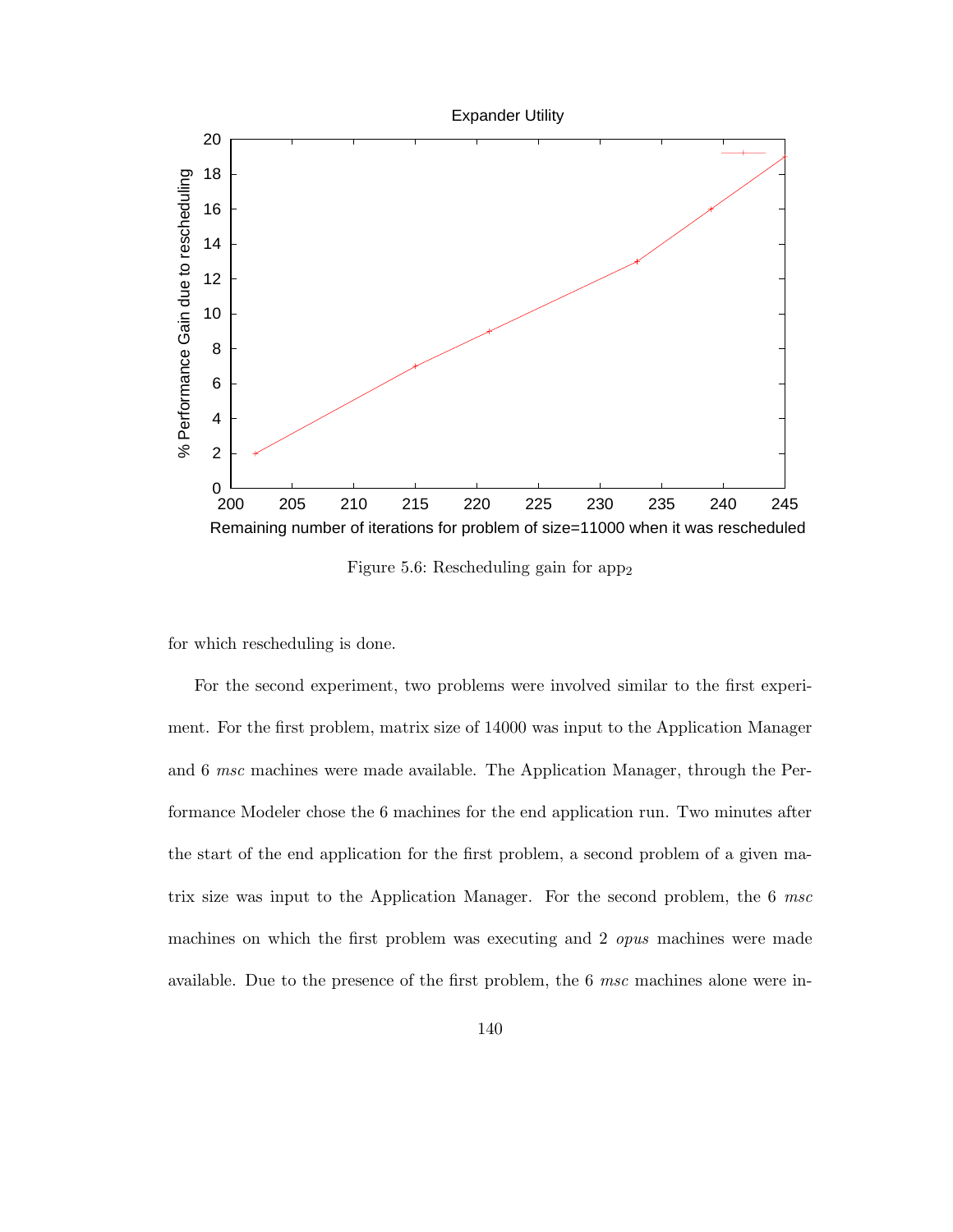sufficient to accommodate the second problem. Hence the performance model chose the 6 *msc* machines and 2 *opus* machines for the end application and the actual application run involved communication across the Internet.

In the middle of the execution of the second application, the first application completed and hence the second application can be potentially migrated to use only the 6 *msc* machines. Although this involved constricting the number of processors of the second application from 8 to 6, there can be potential performance benefits due to the non-involvement of Internet. The Rescheduler evaluated the potential performance benefits due to migration and made an appropriate decision.

Figure 5.7 shows the results for two illustrative cases when matrix sizes of the second application were 13000 and 14000. The x-axis represents the matrix sizes and the yaxis represents the execution time in seconds. For each application run, three bars are shown. The bar on the left represents the execution time for the first application that was executed on 6 *msc* machines. The middle bar represents the execution time of the second application when the entire application was executed on 6 *msc* and 2 *opus* machines. The bar on the right represents the execution time of the second application, when the application was initially executed on 6 *msc* and 2 *opus* machines and later migrated to execute on only 6 *msc* machines when the first application completed.

In both problem cases, matrix sizes 13000 and 14000, for the second problem, the Rescheduler made the correct decision of migrating the application. We also find that for both problem cases, the second application was almost immediately rescheduled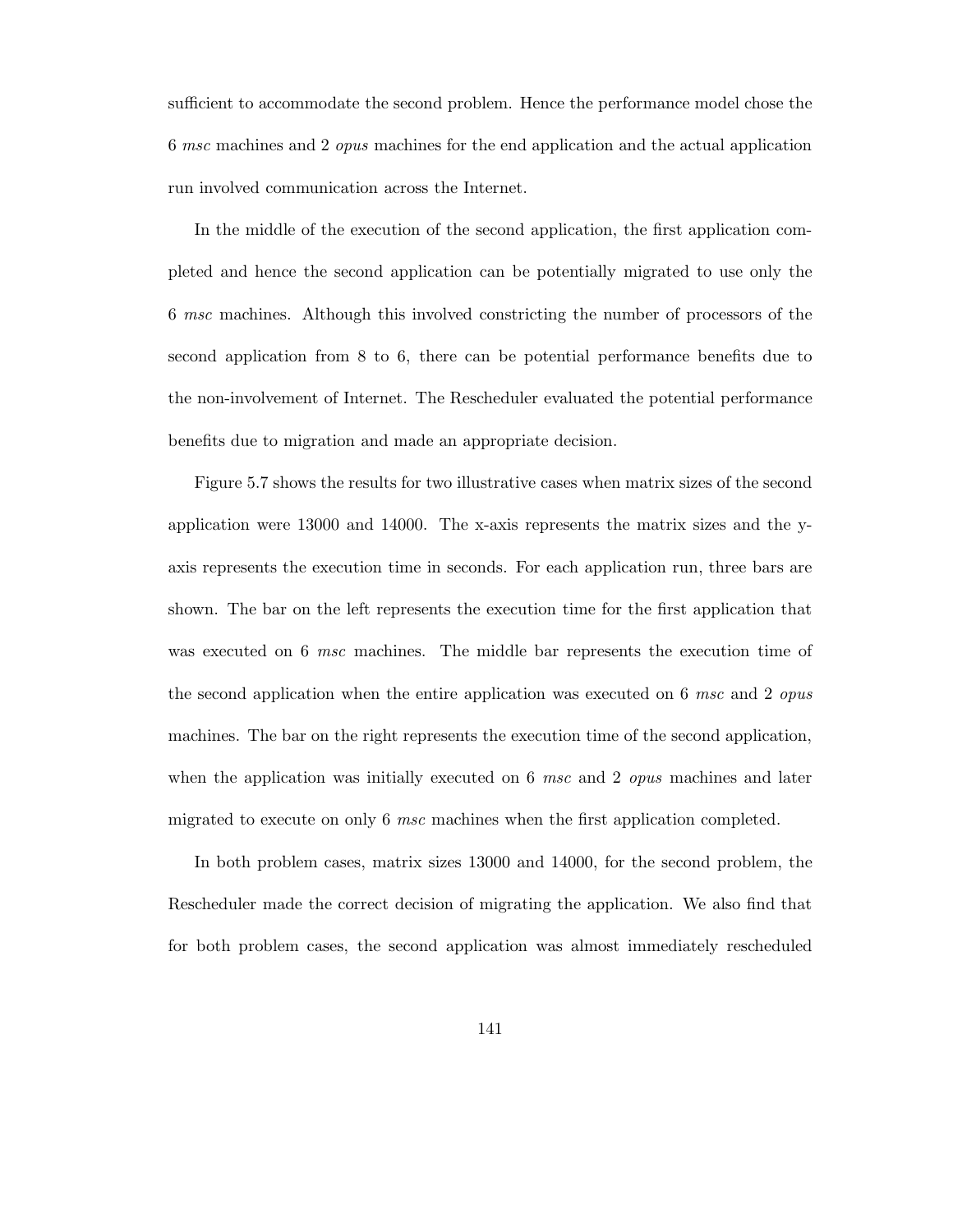

Figure 5.7: Opportunistic Migration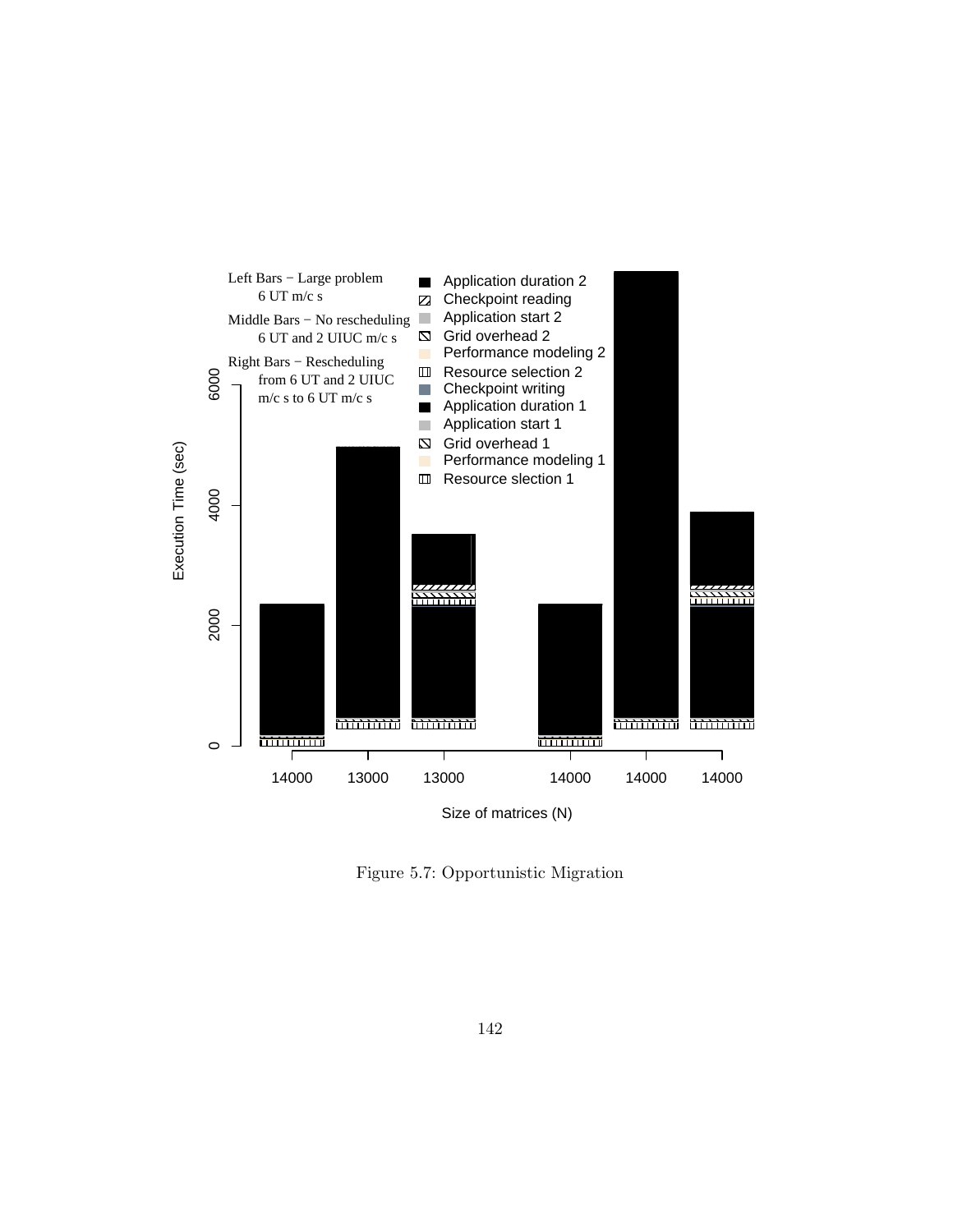after the completion of the first application.

# **5.2 Predicting Redistribution Cost**

As observed in Figures 5.3, 5.4, 5.5, the Rescheduler makes wrong decisions for rescheduling in certain cases. In cases where the Rescheduler made the wrong decisions, the Rescheduler decided that rescheduling the executing application will not yield significant performance benefits for the application while the actual results point to the contrary. This is because the Rescheduler used the worst case times shown in Table 3.1 for different phases of rescheduling while the actual rescheduling cost was less than the worst case rescheduling cost for cases when the Rescheduler made the wrong decisions.

As shown in Table 3.1, of the various costs involved in rescheduling, the cost for reading and redistribution of data is the highest. The data redistribution and reading the checkpoints are performed in a single operation where the processes determine the portions and locations of data needed by them and read the checkpoints directly from the IBP [82] depots. The data redistribution cost depends on a number of factors including the number and amount of checkpointed data, the data distributions used for the data , the current and future processors sets for the application used before and after rescheduling respectively, the network characteristics, particularly the latency and bandwidth, of the links between the current and future processor sets etc. The rescheduling framework was extended to predict the redistribution cost and use the predicted redistribution cost for calculating the gain due to rescheduling the executing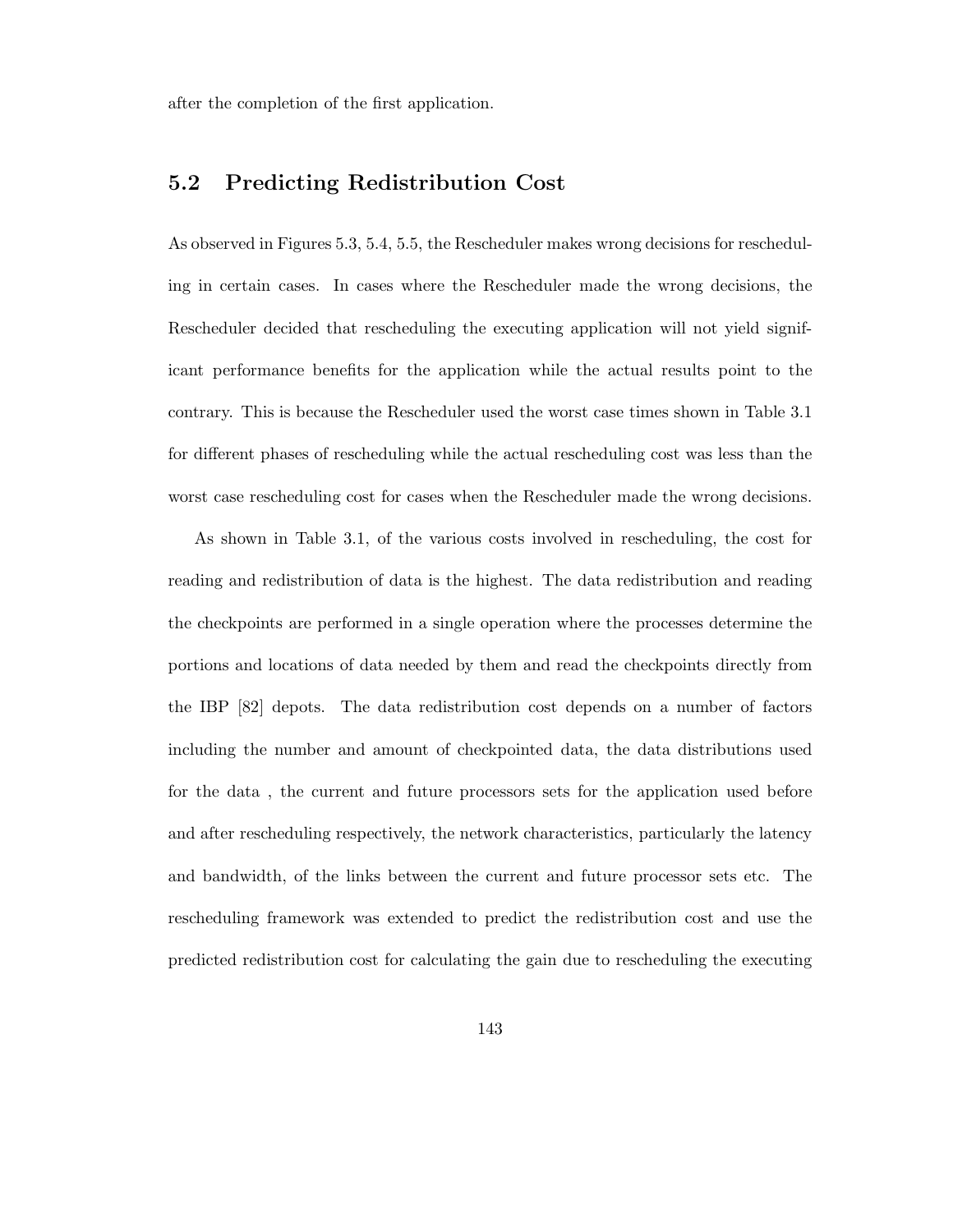application. Though the time for writing the checkpoints also depends on the size of the checkpoints which in turn depends on the problem size, the checkpoint writing time is insignificant due to the design of the rescheduling architecture where the processes write checkpoint data to the local disks. Hence the time for checkpoint writing is not predicted in the rescheduling framework.

Similar to the SRS library, the Rescheduling framework has also been extended to support common data distribution algorithms like block, cyclic and block-cyclic distributions. When the end application calls SRS Register to mark the checkpointed data, it also specifies the data distribution used for the data. If the data distribution is one of the common data distributions, the input parameter used for the distribution is stored in an internal data structure of the SRS library. For e.g., if block-cyclic data distribution is specified for the data, the block size used for the distribution is stored in the internal data structure. When the application calls, SRS StoreMap, the data distributions used for the different data along with the parameters used for the distribution are sent to the Runtime Support System (RSS).

When the Rescheduler wants to calculate the rescheduling cost of an executing application, it contacts the RSS of the application, and retrieves various information about the data that were marked for checkpointing including the total size and data types of the data, the data distributions used for the data and the parameters used for the data distributions. For each data that uses one of the common data distributions supported by the Rescheduler, the Rescheduler determines the data maps for the current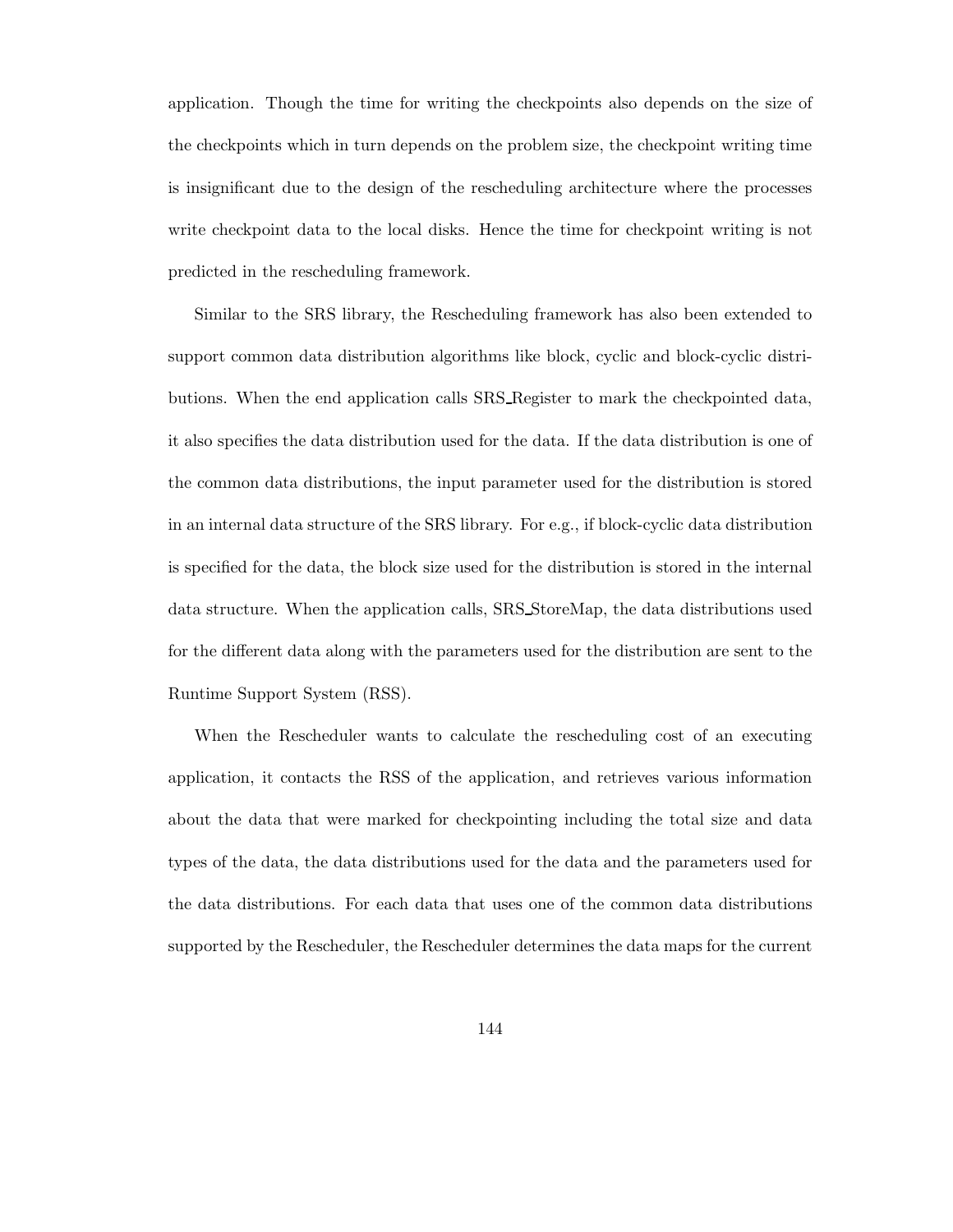processor configuration on which the application is executing and the future processor configuration where the application can be potentially rescheduled. A data map indicate the total number of panels of the data and the size and location of each of the data panel. The Rescheduler calculates the data map using the data distribution and the parameters used for data distribution, it collected from RSS. Based on the data maps for the current and future processor configuration and the properties of the networks between the current and future processor configuration it collected from NWS, the Rescheduler simulates the redistribution behavior. The end result of the simulation is the predicted cost for reading and redistribution of checkpointed data if the application was rescheduled to the new processor configuration. The Rescheduler uses this predicted redistribution cost for calculation the potential rescheduling gain that can be obtained due to rescheduling the application.

An experiment was conducted in which the simulation model for predicting the redistribution cost was validated. In this experiment, 4 *msc* and 8 *opus* machines were used. A ScaLAPACK QR factorization problem was submitted to the GrADS Application Manager. Since the *msc* machines are faster than the *opus* machines, the 4 *msc* machines were chosen by the Performance Modeler for the execution of the end application. 5 minutes after the start of the execution of the end application, artificial loads are introduced in the *msc* machines by the execution of 10 loading programs on each of the *msc* machines. When the Contract Monitor contacted the Rescheduler requesting for rescheduling the application, The Rescheduler dynamically predicted the the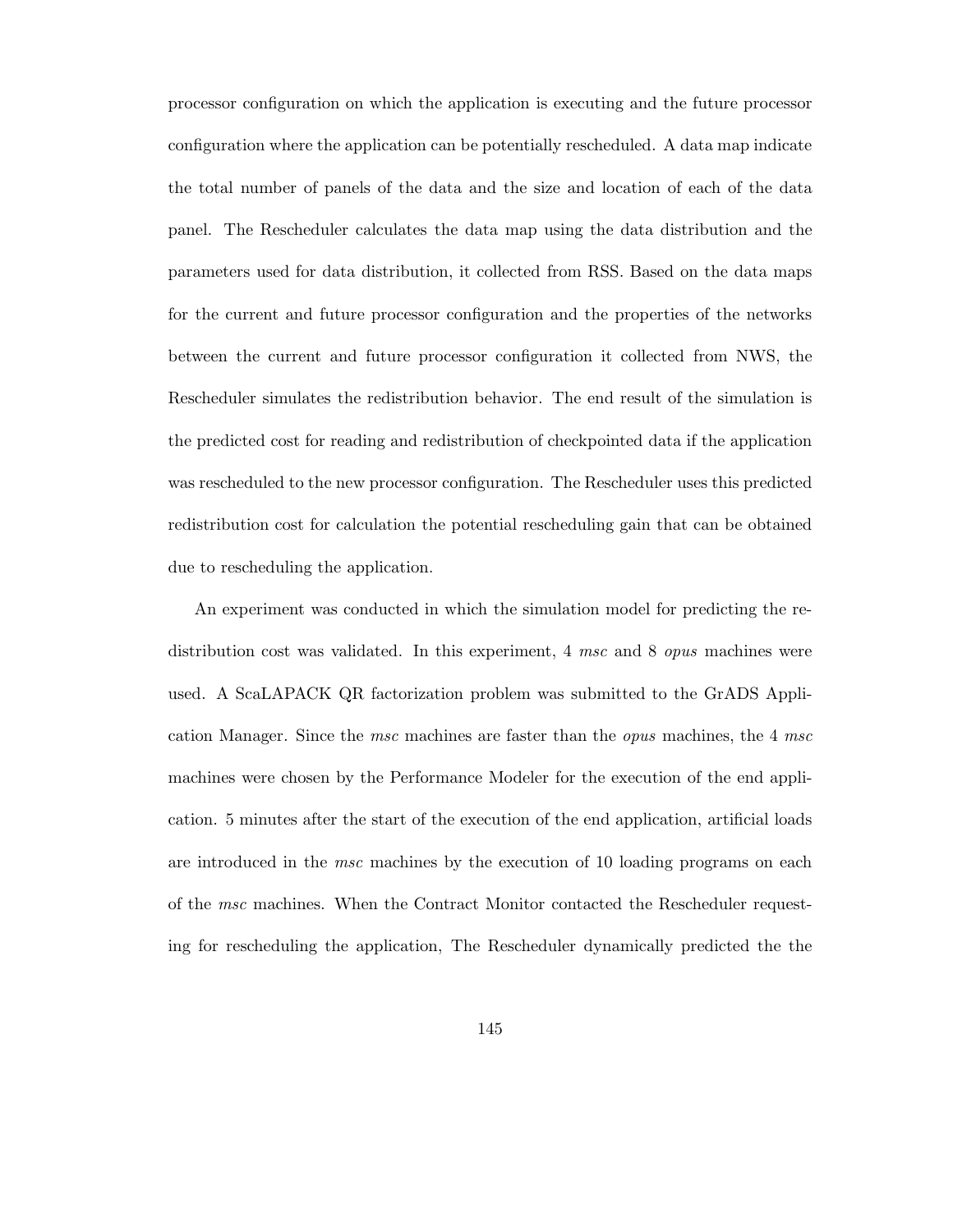

Figure 5.8: Redistribution Cost Prediction

redistribution cost involved in rescheduling the application from *msc* to *opus* machines. Figure 5.8 compares the predicted and the actual cost for redistribution of data in the application for different problem sizes. The x-axis denoted the matrix sizes used for the QR factorization problem and the y-axis represents the redistribution time.

From Figure 5.8, we find that the Rescheduler was able to perform a reasonable simulation of the redistribution of data. The actual redistribution cost was greater than the predicted redistribution cost by only 30-40 seconds. The difference is mainly due to the unpredictable behavior in the network characteristics of the Internet connection between Tennessee and Illinois, Urban-Champaign. By employing the predicted redis-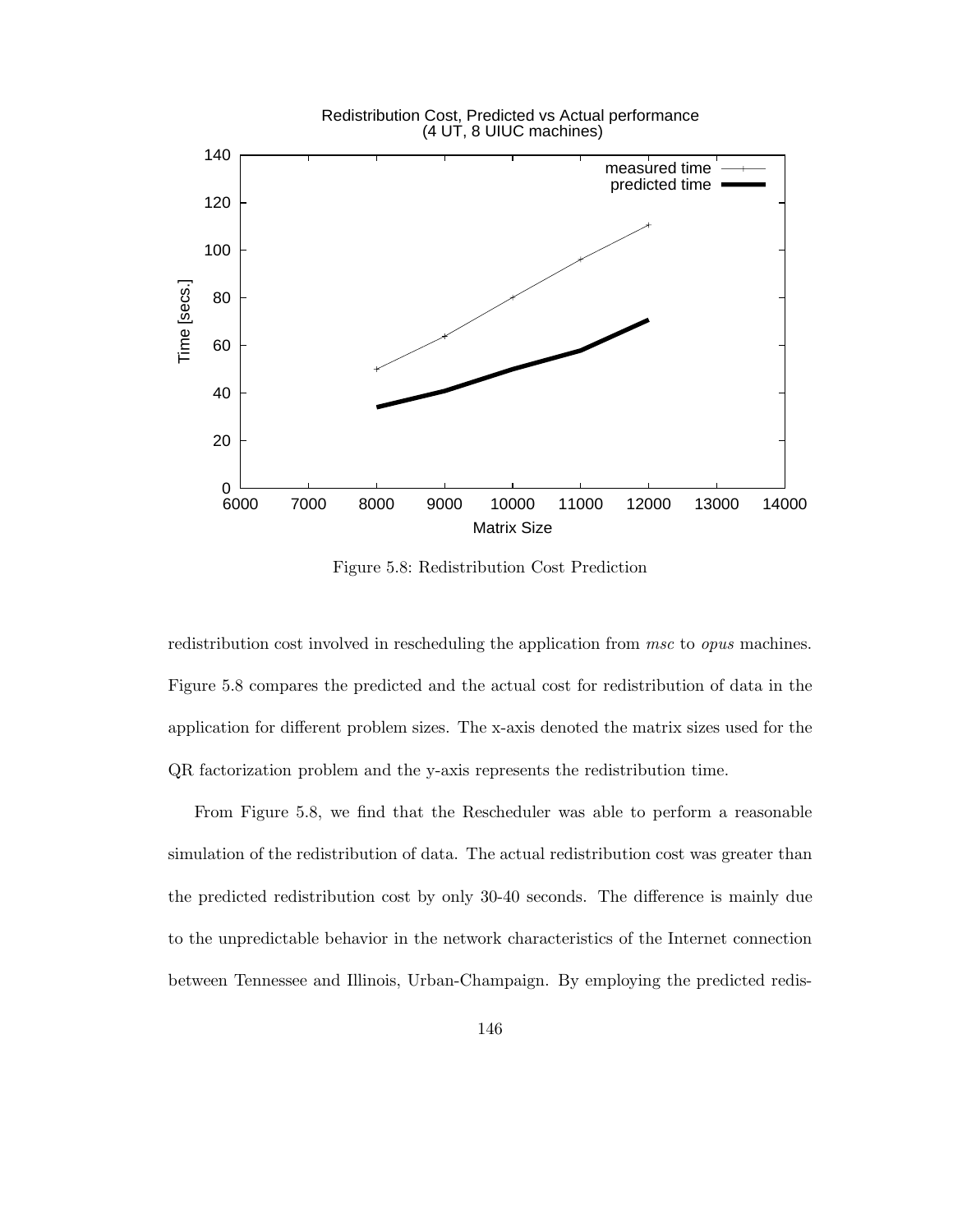tribution cost, the Rescheduler was able to make the right decisions for rescheduling for cases in Figures 5.3, 5.4 and 5.5 when it previously made wrong decisions.

# **5.3 SRS Checkpointing Experiments**

In the experiments in this section, *msc* and *opus* clusters were used. The application used for SRS checkpointing was ScaLAPACK QR factorization. The experiments were conducted on non-dedicated machines.

### **5.3.1 SRS Overhead**

In the first experiment, the overhead of SRS library was analyzed when checkpointing of data is not performed. Thus the application instrumented with SRS library simply connects to a RSS daemon and runs to completion. Figure 5.9 compares the execution of the factorization application on 8 *msc* machines when operated in three modes. The "Normal" mode is when the plain application without SRS calls is executed. In the second mode, the application instrumented with SRS library was executed connecting to a RSS daemon started at UT. In the third mode, the application instrumented with SRS library was executed connecting to a RSS daemon started at UIUC. The x-axis represents the matrix sizes used for the problem and the y-axis represents the total elapsed execution time of the application.

The maximum overhead of using SRS when RSS was started at UT was 15% of the overall execution time of the application. This is close to the 10% overhead that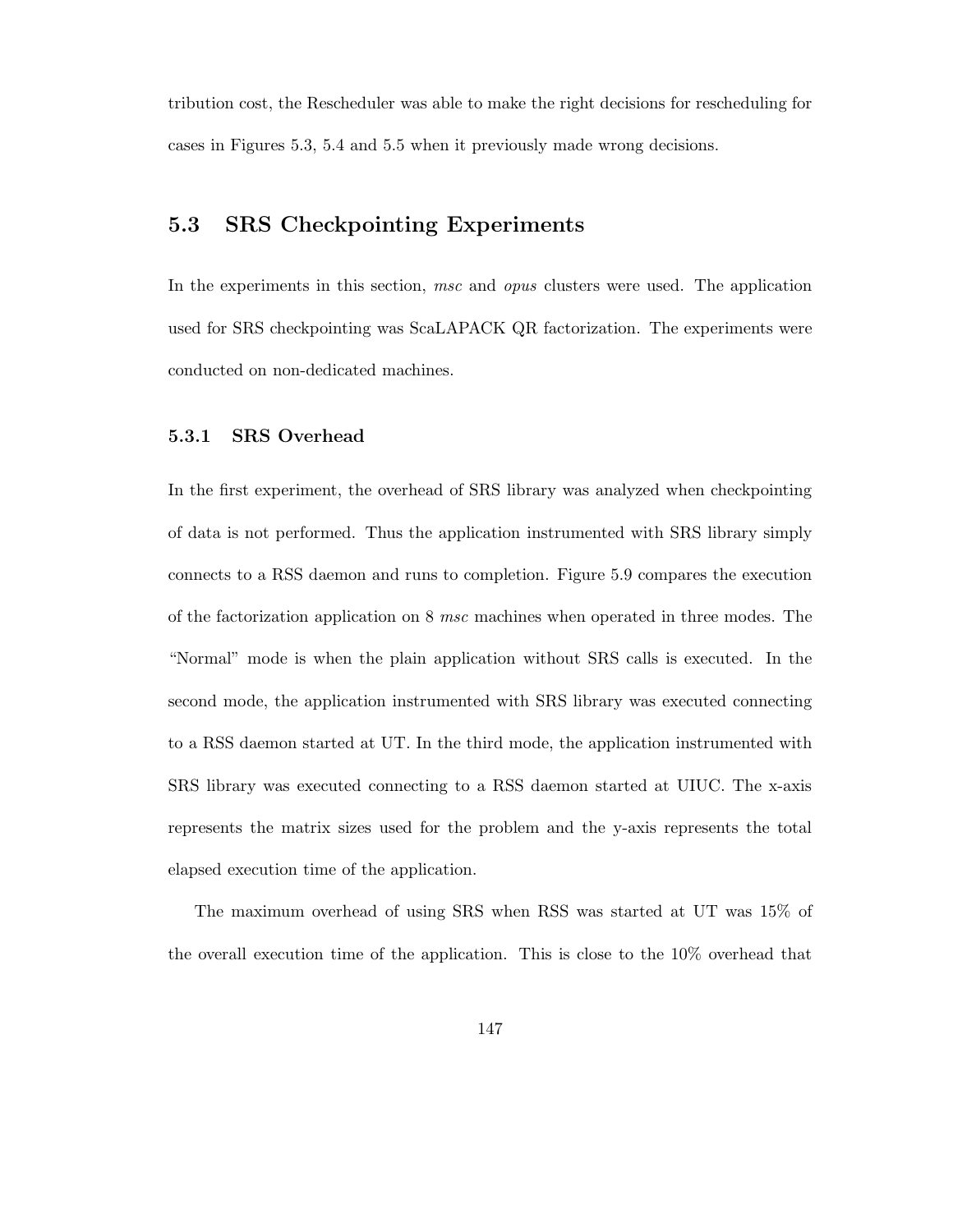

Figure 5.9: Overhead in SRS on a homogeneous cluster (No Checkpointing)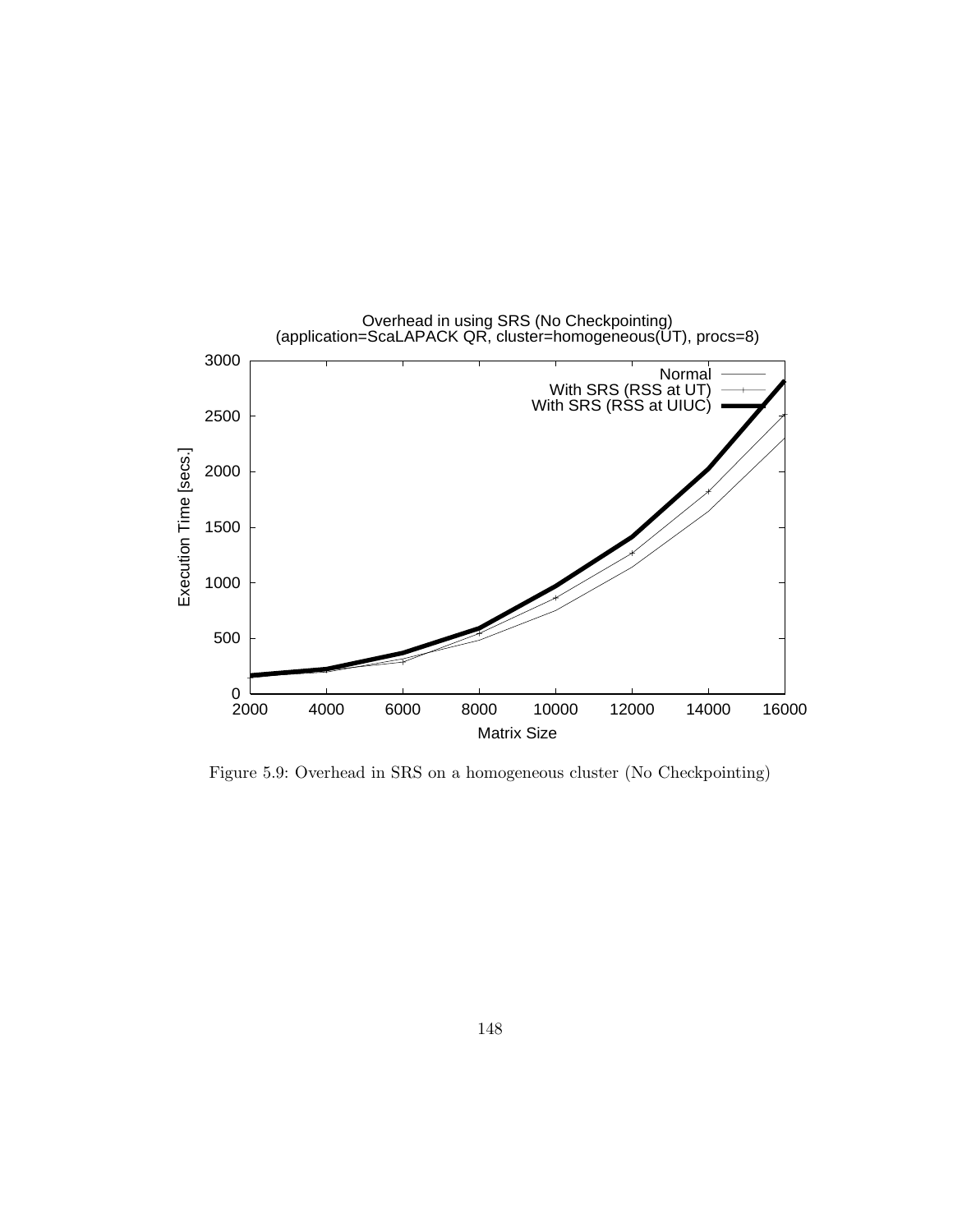| Matrix      | Number of Check- | Size per Check- | Time for stor-  |
|-------------|------------------|-----------------|-----------------|
| <i>Size</i> | points           | point (MBytes)  | inq<br>$\alpha$ |
|             |                  |                 | check point     |
|             |                  |                 | (Seconds)       |
| 8000        |                  | 64              | 6.51            |
| 10000       | $\overline{2}$   | 100             | 10.06           |
| 12000       | 3                | 144             | 13.68           |
| 14000       | $\overline{4}$   | 196             | 32.34           |
| 16000       | 5                | 256             | 93.25           |

Table 5.2: Details of Periodic Checkpointing used for Figure 5.10

is desired for checkpointing systems [74]. The worst-case overhead of using SRS when RSS was started at UIUC was 29% of the overall execution time of the application. The increased overhead is due to the communication between SRS and RSS during initialization and at different phases of the application. Since RSS was located at UIUC, the communications involved slow Internet bandwidth between UT and UIUC. The large overhead can be justified by the benefits the SRS library provide in reconfiguring applications across heterogeneous sites.

Figure 5.10 shows the results of an experiment similar to the first experiment, but with the periodic checkpointing option turned on. In the periodic checkpointing mode, the SRS library checkpoints the application data to IBP depots every 10 minutes.

The worst-case SRS overheads in this experiment was high - 23% of the application time when RSS was located at UT and 36% of the application time when RSS was located at UIUC. The details of the periodic checkpointing used for Figure 5.10 is given in Table 5.2.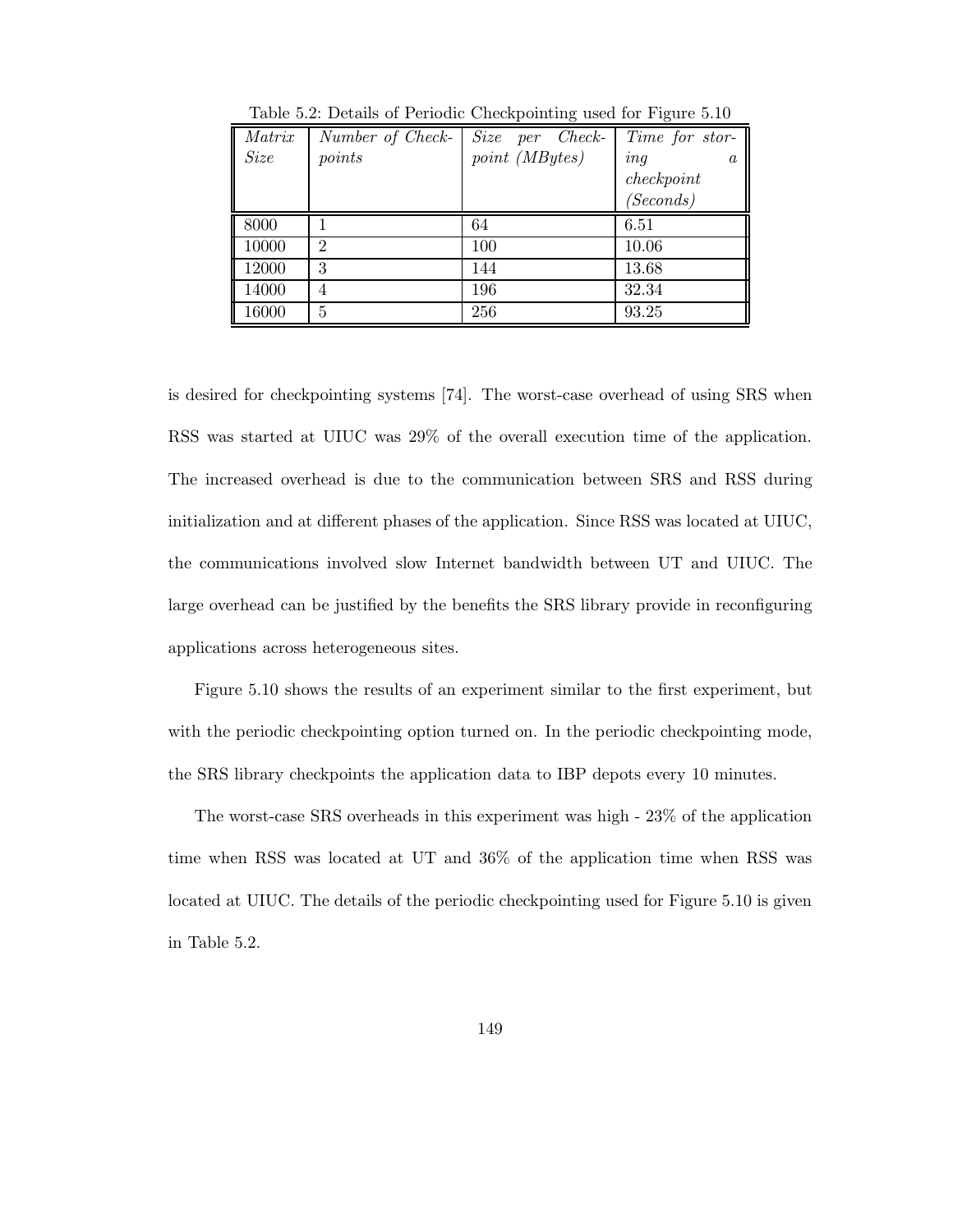

Figure 5.10: Overhead in SRS on a homogeneous cluster (Periodic Checkpointing)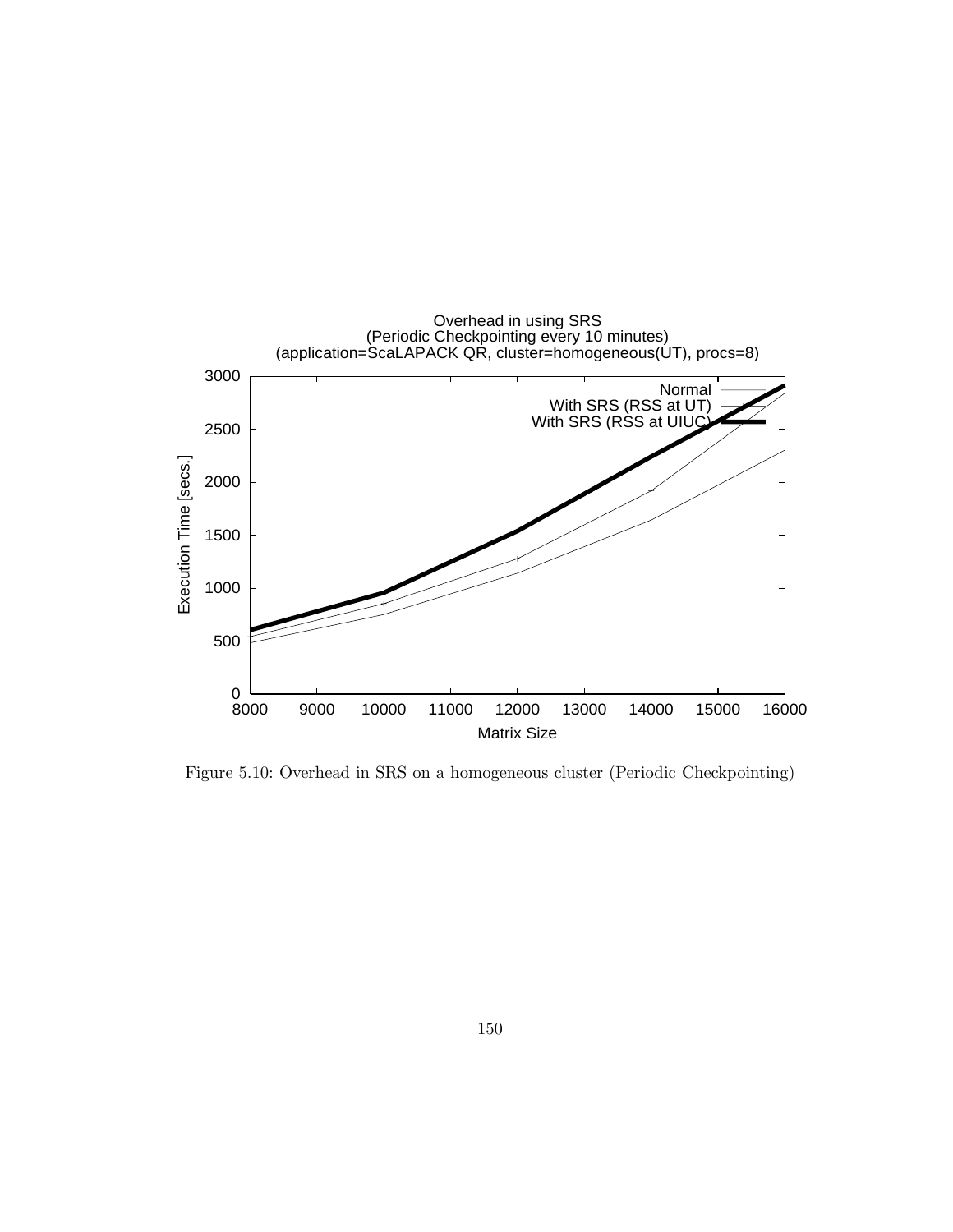| Matrix      | Number of Check- | Size per Check- | Time for stor-        |
|-------------|------------------|-----------------|-----------------------|
| <b>Size</b> | points           | point (MBytes)  | inq<br>$\mathfrak{a}$ |
|             |                  |                 | check point           |
|             |                  |                 | (Seconds)             |
| 2000        |                  | 2.5             | 4.59                  |
| 4000        |                  | 10.6            | 9.34                  |
| 6000        | $\mathcal{D}$    | 24              | 11.22                 |
| 8000        | 3                | 42.7            | 13.50                 |
| 10000       | 5                | 66.7            | 18.51                 |

Table 5.3: Details of Periodic Checkpointing used for Figure 5.11

From Table 5.2, it is clear that the high worst-case SRS overheads seen in Figure 5.10 are not due to the time taken for storing checkpoints. We suspect that the overheads are due to the transient loads on the non-dedicated machines.

In the third experiment in this subsection, the application was executed in a heterogeneous environment comprising 8 *opus* and 4 *msc* machines. The application was operated in 3 modes. "Normal" was when the plain application was executed. In the second mode, the application instrumented with SRS calls was executed without checkpointing. In the third mode, the application instrumented wit SRS calls was executed with periodic checkpointing of every 10 minutes. In the SRS mode, the RSS was started at UT. Figure 5.11 shows the results of the third experiment. The worst-case SRS overhead for the application was 15% and hardly noticeable in the figure. The details of the periodic checkpointing used in the third mode for the figure is given in Table 5.3.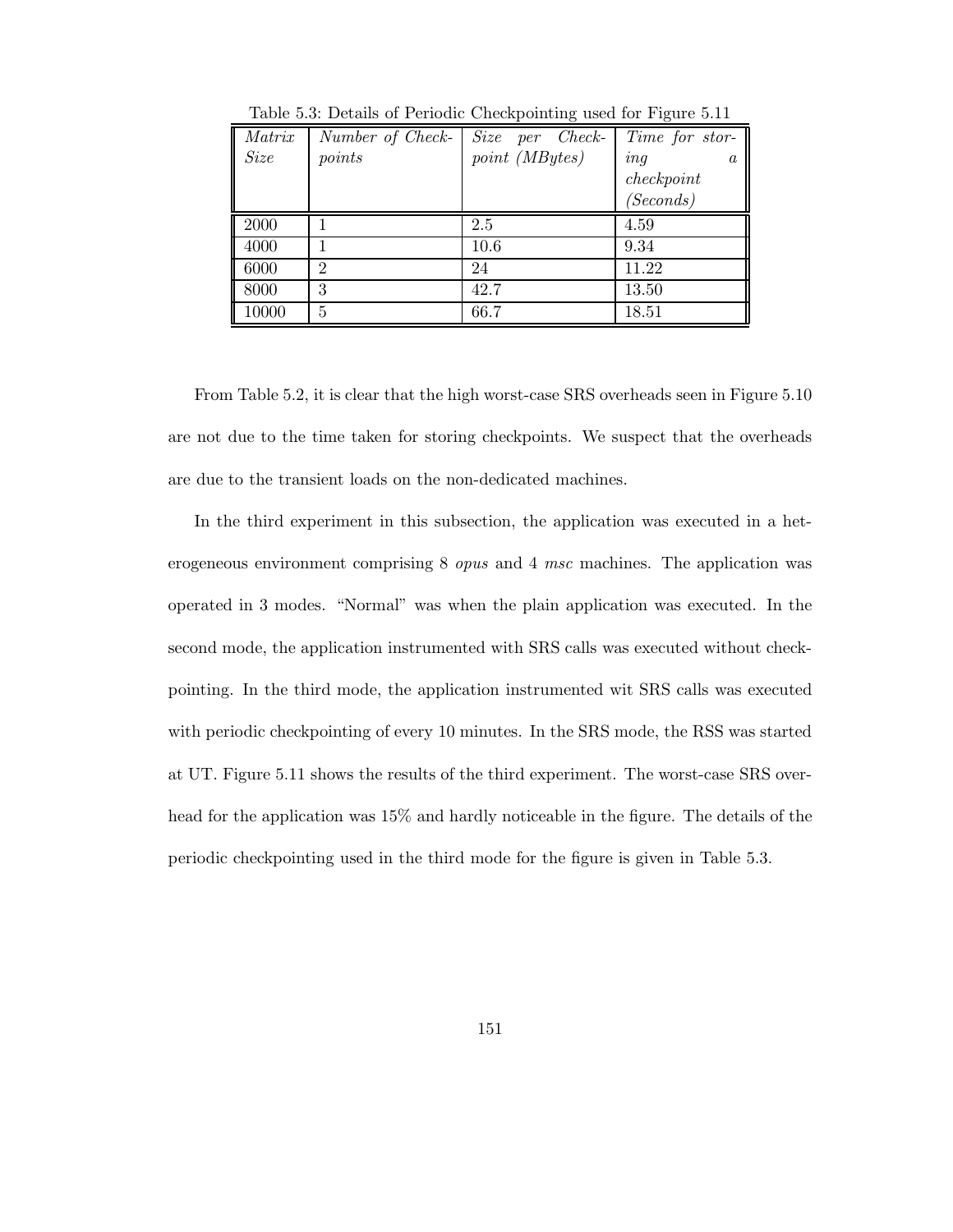

Figure 5.11: Overhead in SRS on a heterogeneous cluster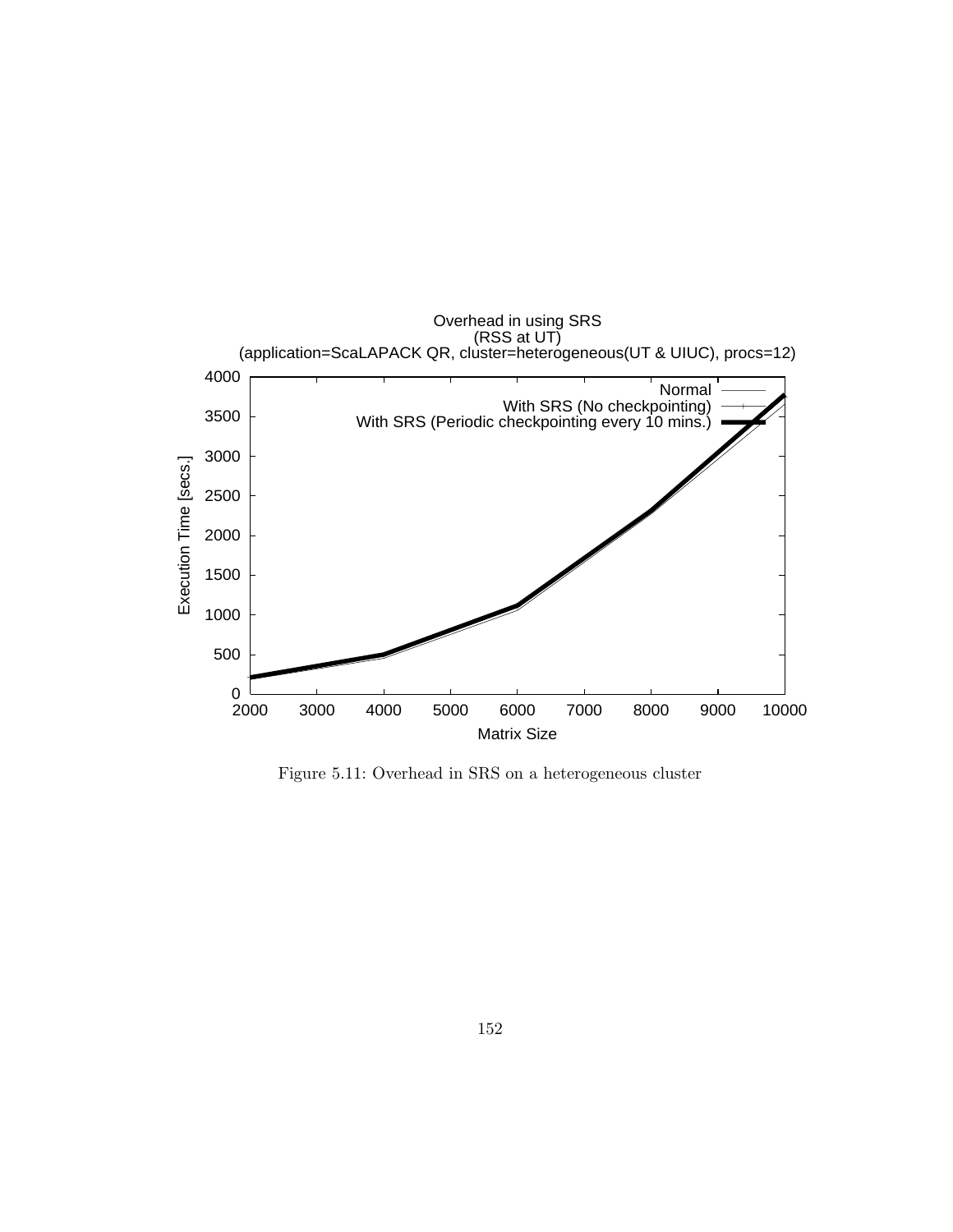### **5.3.2 SRS for Moldable Applications**

In this subsection, results for experiments where the application is stopped and restarted on the same number of processors are shown. The application instrumented with SRS calls was initially executed at 8 *msc* machines. 3 minutes after the start of the application, the application was stopped using the *stop application* utility. The application was restarted on the same number of machines. In this scenario, the processes of the parallel application read the corresponding checkpoints from the IBP storage without performing any redistribution of data. The RSS daemon was started at UT.

Figure 5.12 shows the times for writing and reading checkpoints when the application was restarted on the same 8 *msc* machines on which it was originally executing. From the figure, we find that the times for writing and reading checkpoints are very low and in the range of 7-10 seconds. Thus the application can be removed from a system and restarted later on the same system for various reasons without much overhead. The time between when the stop signal was issued to the application and when the application actually stops depends on the moment when the application calls SRS Check Stop after the stop signal. Table 5.4 gives the checkpoint sizes used in Figure 5.12.

Figure 5.13 shows the results when the application was started at 8 *msc* machines, stopped and restarted at 8 *opus* machines. The increased times in reading checkpoints is due to the communication of checkpoints across the Internet from *msc* to *opus* machines.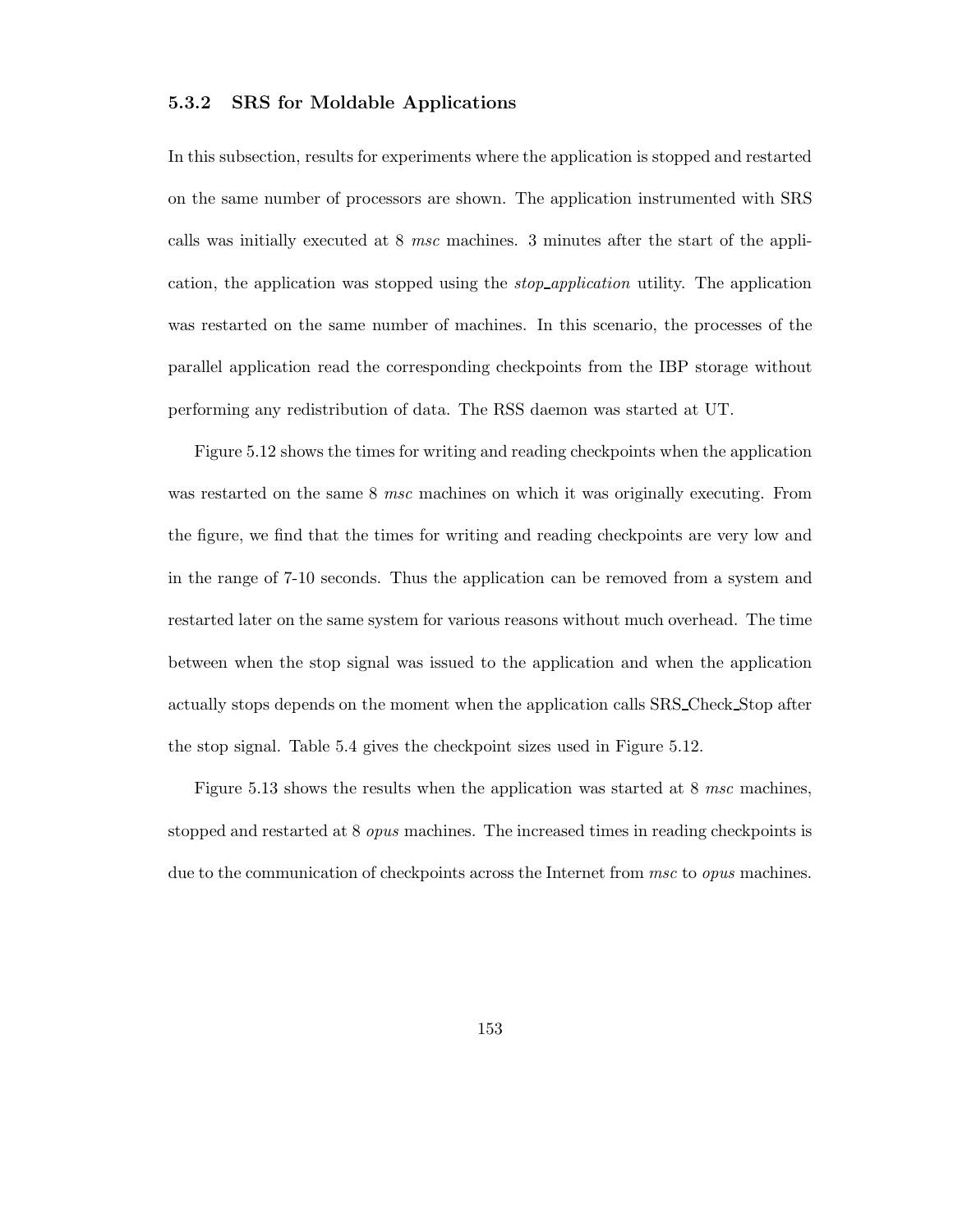

Figure 5.12: Times for Checkpoint Writing and Reading when the application was restarted on *msc* machines

| Matrix Size | Size per Checkpoint (MBytes) |
|-------------|------------------------------|
| 6000        | 36                           |
| 7000        | 49                           |
| 8000        | 64                           |
| 9000        | 81                           |
| 10000       | 100                          |
| 11000       | 121                          |
| 12000       | 144                          |

Table 5.4: Details of Checkpointing used in Figure 5.12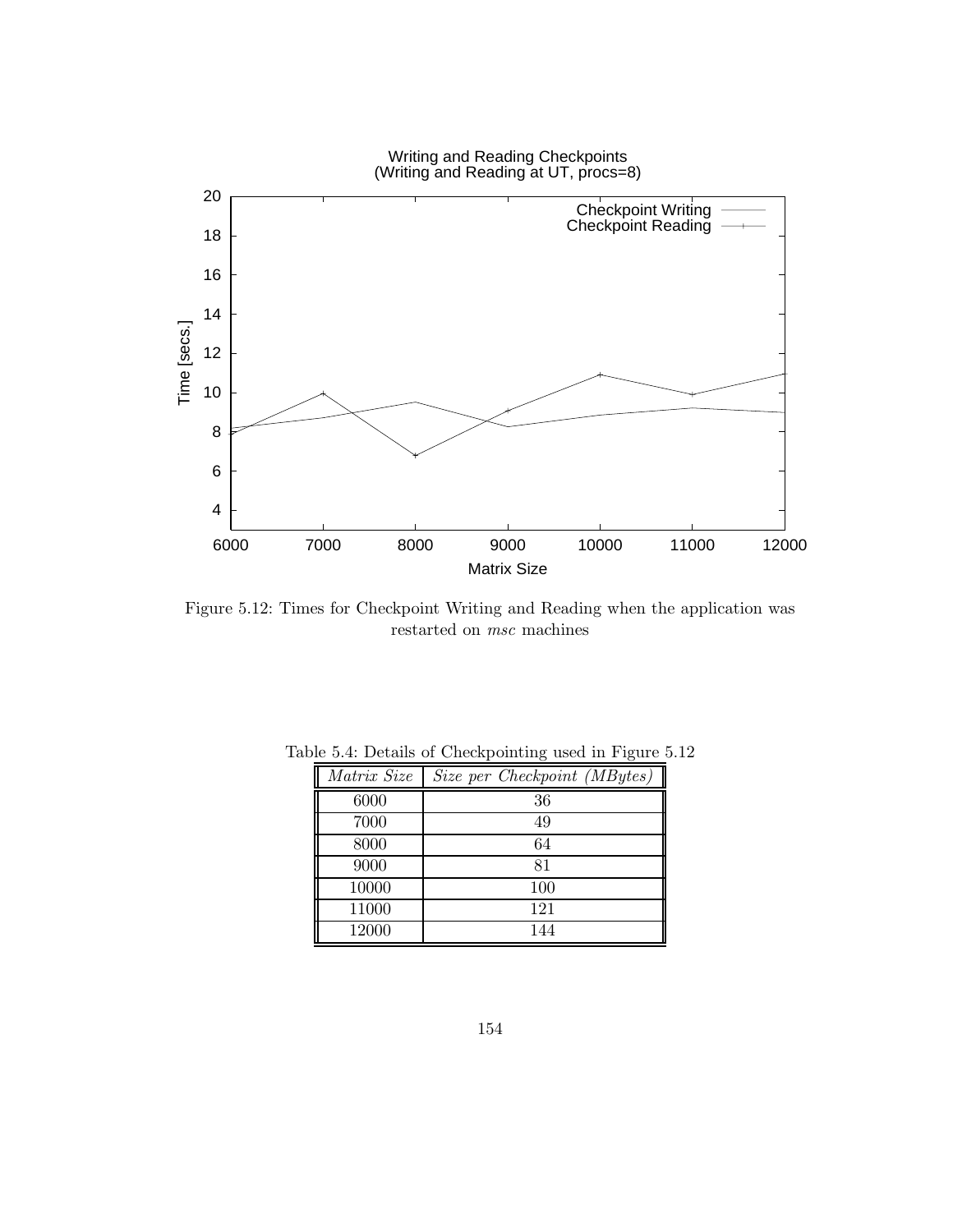

Figure 5.13: Times for Checkpoint Writing and Reading when the application was restarted on *opus* machines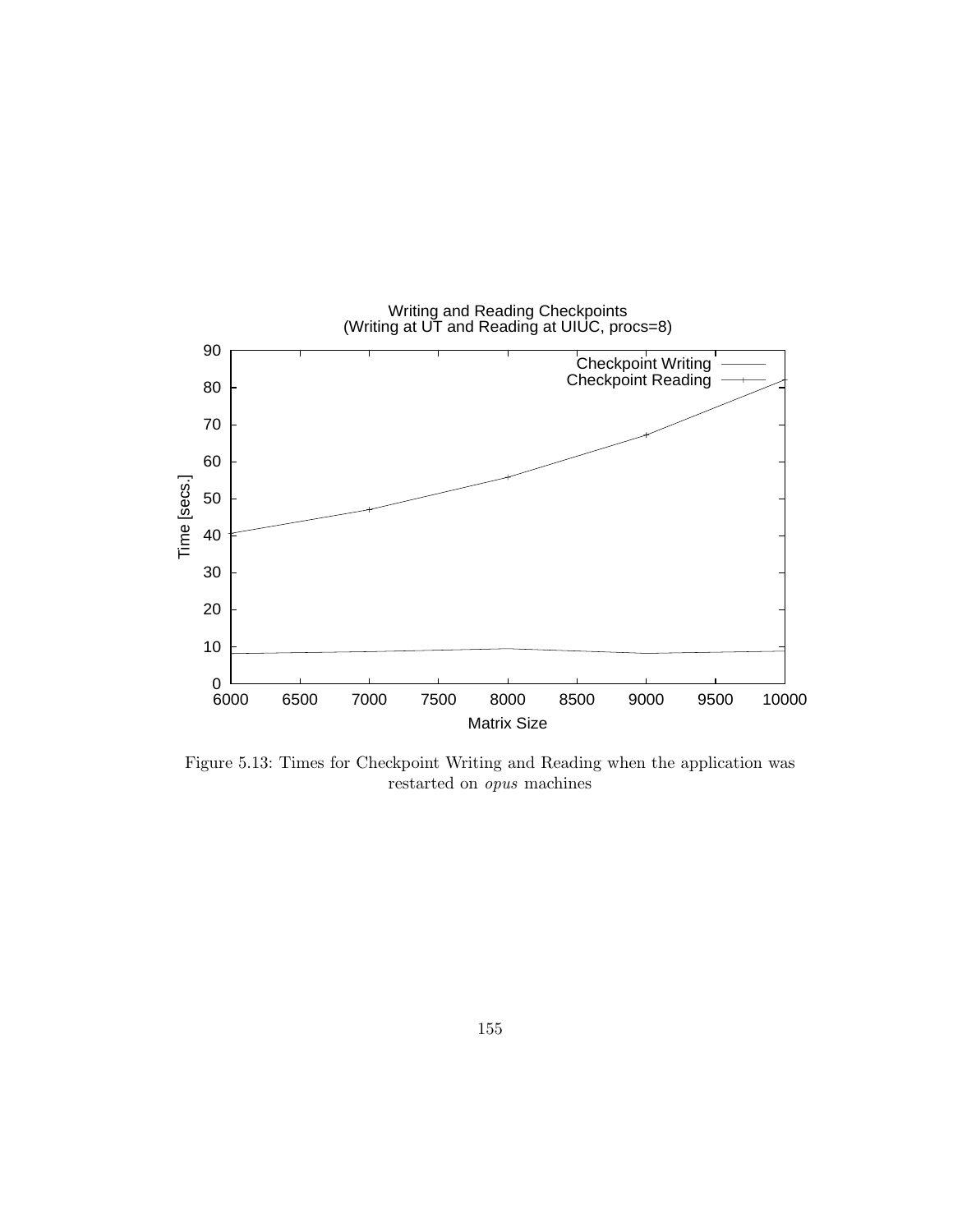### **5.3.3 SRS for Malleable Applications**

In the experiments in this section, the application was started on 8 *msc* machines and restarted on a different number of machines spanning UT and UIUC. In this case, the restarted application, through the SRS library, determines the new data maps for the processors and redistributed the stored checkpoint data among the processors. The RSS daemon was started on UT.

In Figure 5.14, results are shown when the ScaLAPACK QR application corresponding to matrix size 8000 was restarted on different number of processors (3 *opus* machines - 8 *opus* + 2 *msc* machines). The size of a single stored checkpoint was 64 MBytes. The time for data redistribution depends on the number and size of the data blocks that are communicated during redistribution and the network characteristics of the machines between which the data are transferred. When the application is restarted on a smaller number of processors, the size of the data blocks are large and hence the redistribution time is large. For larger number of processors, the redistribution time decreases due to the reduced size of data blocks communicated between the processors.

Figure 5.15 shows the dependence of the redistribution times on the problem size. For this experiment, the application was initially started on 8 *msc* machines and restarted on 8 *opus* and 2 *msc* machines.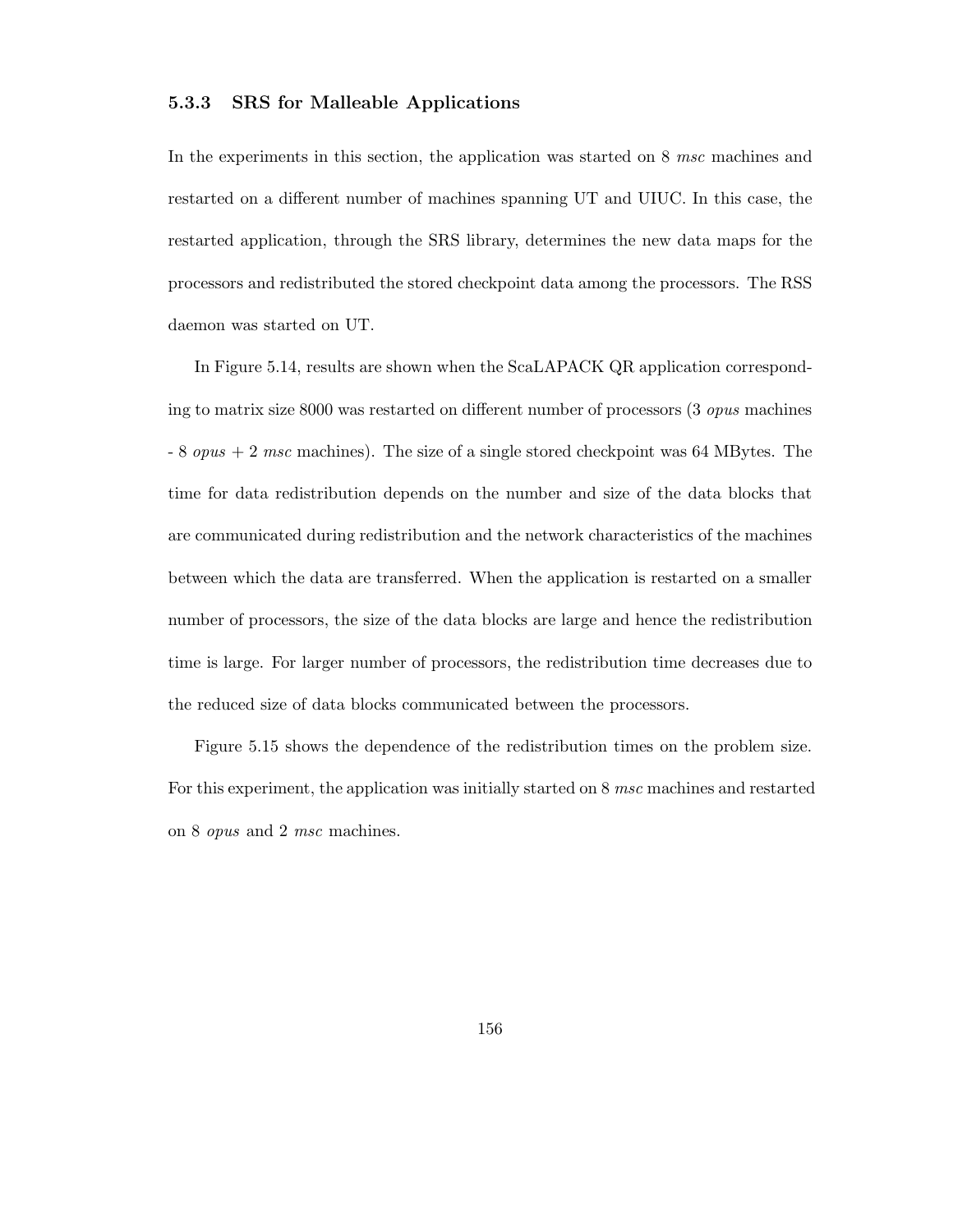

Figure 5.14: Times for Checkpoint Writing and Redistribution when the application was restarted on different number of processors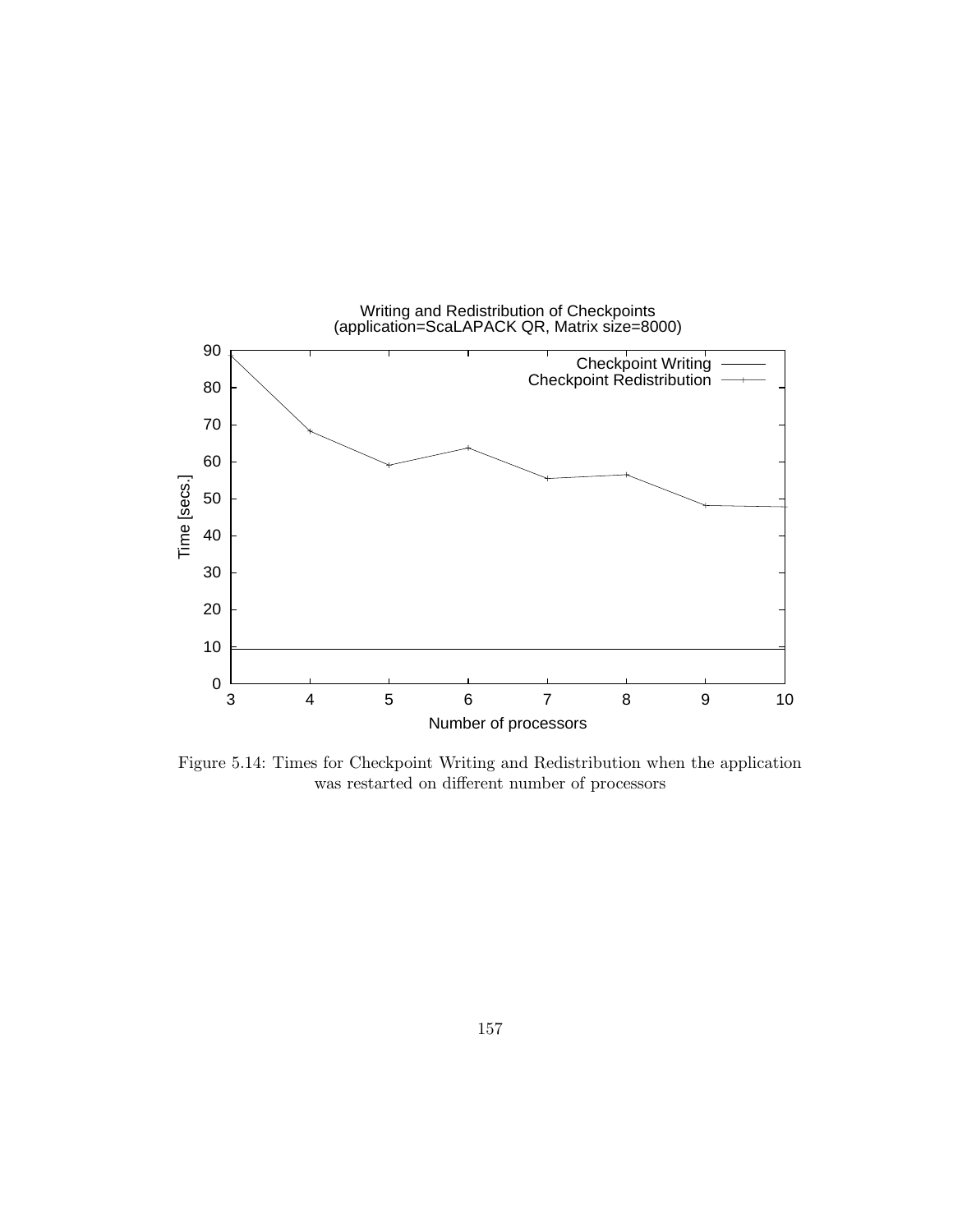

Figure 5.15: Times for Checkpoint Writing and Redistribution for different problem sizes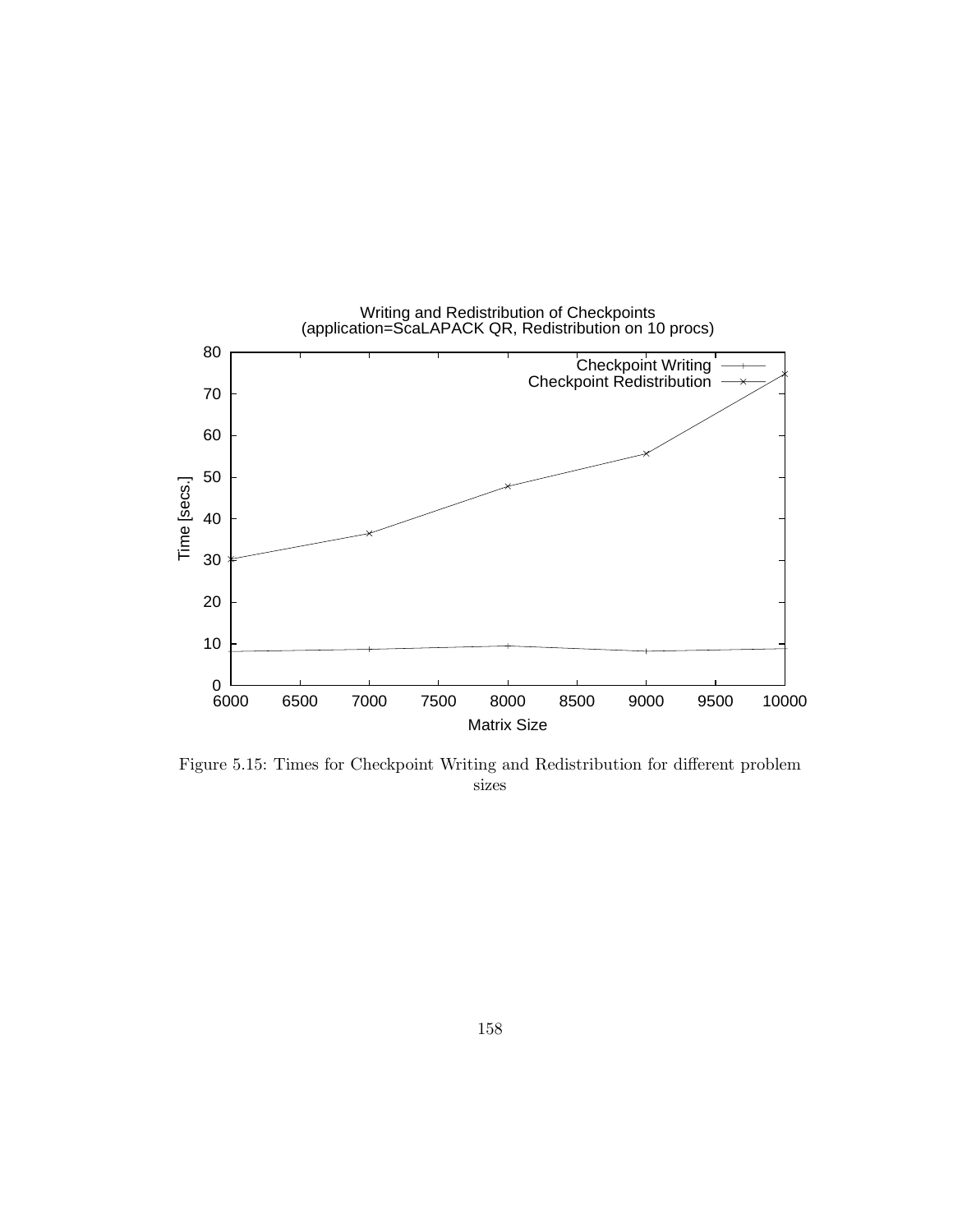## **5.4 Practical Experiments**

For the experiments in this section, 5 iterative applications were integrated into the GrADS framework - ScaLAPACK LU and QR factorizations, ScaLAPACK eigenvalue problem, PETSC [20, 19, 18] Conjugate Gradient (CG) application and heat equation application using finite difference stencil method. The integration involved developing execution models for the Performance Modeler and invoking SRS calls from the applications for rescheduling.

50 problems were submitted to the GrADS system with different arrival rates. Poisson distributions with different mean interval times in minutes were used for job submissions. Uniform distributions were used for the type of the applications corresponding to the problems and the problem sizes. At the end of the problem runs, different statistics including the total throughput of the system, the number of jobs rejected by the metascheduler, the mean response times of the different kinds of jobs, the number of instances of the different kinds of metascheduling decisions etc. were collected.

### **5.4.1 Comparison with Plain Application-level Scheduling**

Two sets of experiments were conducted for different mean inter-arrival times. In the first set of experiments, 50 GrADS applications were executed in the presence of the metascheduling components for different mean inter-arrival times and different statistics were collected. In the second set of experiments, the same 50 GrADS applications with the same inter-arrival times were executed in the absence of the metascheduler.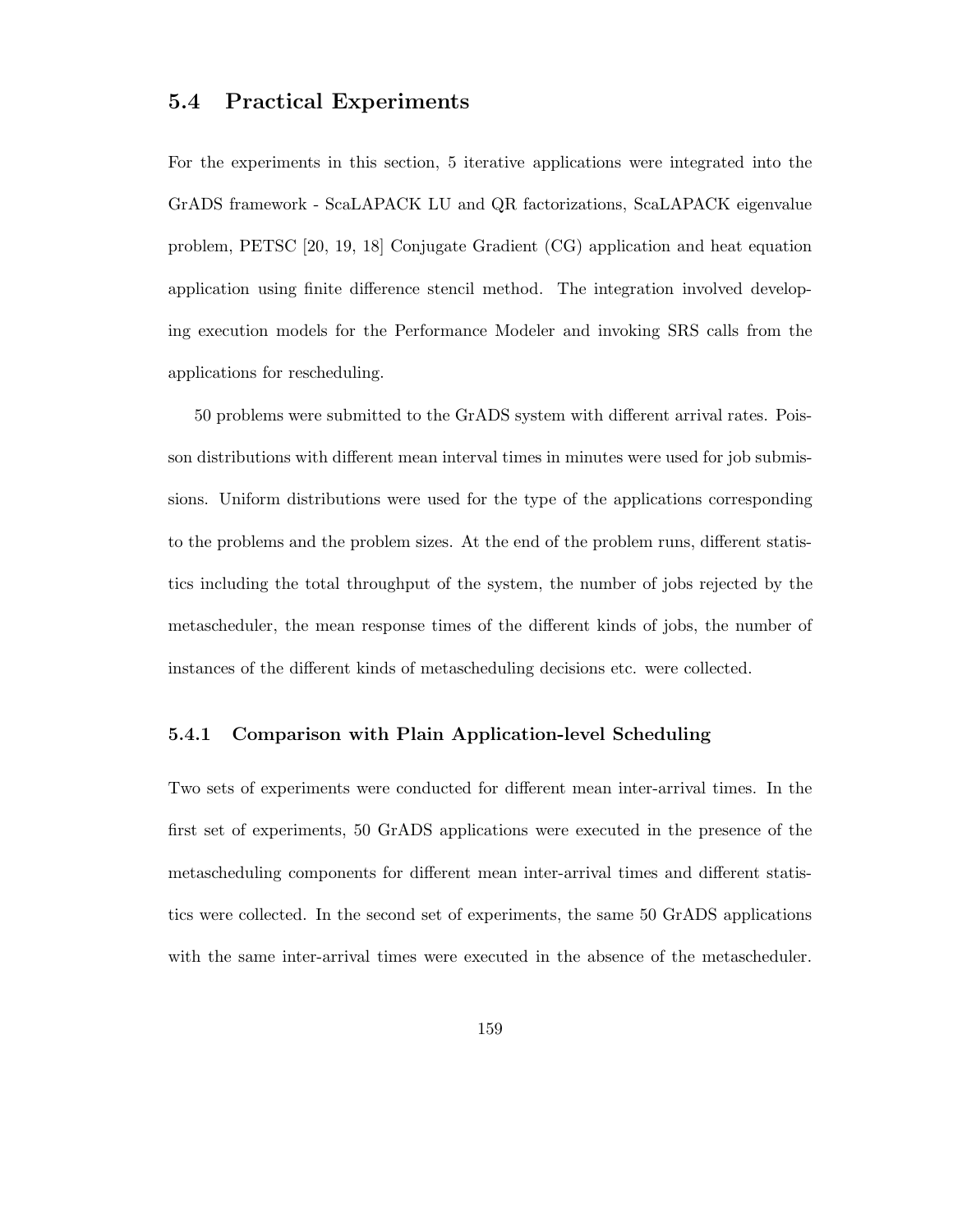The metascheduler was disabled by disabling the Contract Negotiator and the Rescheduler. The Contract Developers corresponding to the GrADS applications, instead of contacting the Contract Negotiator, approved the contracts passed by the Application Managers. Also, the Permission Service rejected permission for the GrADS applications if the resources were not sufficient for the end applications. It did not try to stop executing applications to accommodate new applications.

Figure 5.16 shows the number of applications that were rejected permission in the presence and absence of the metascheduler. For mean inter-arrival times 2, 4 and 6, the number of rejected applications are much higher when the metascheduler was not used. This is because, few applications that were submitted to the system at about the same time occupied the same set of resources and hence prevented the accommodation of the applications that arrived later in the system. Also, when the metascheduler was enabled, the metascheduler tried to accommodate new applications by stopping executing applications. For mean inter-arrival times 1, 8 and 10, though few applications that were submitted to the system at about the same time claimed the same set of resources, the jobs that arrived later into the system had small resource requirements and were able to be accommodated into the system. The metascheduler adopted a conservative approach and rejected few of the applications that were submitted simultaneously. Hence when the mean inter-arrival times were 1, 8 and 10, more number of applications were rejected permission when the metascheduler was used.

Figure 5.17 shows the total times in minutes, taken for all the 50 applications in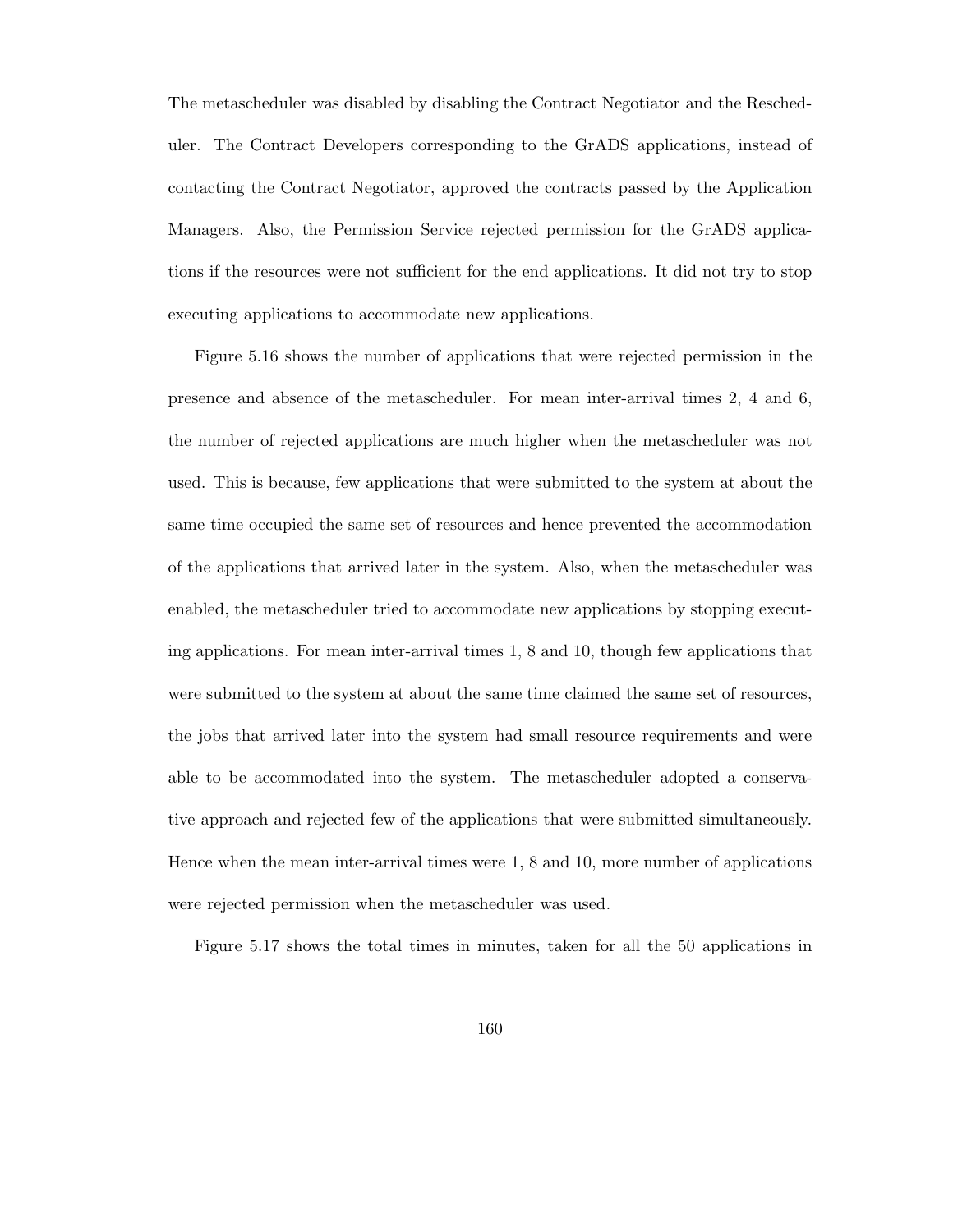

Figure 5.16: Number of rejected applications in the presence and absence of metascheduler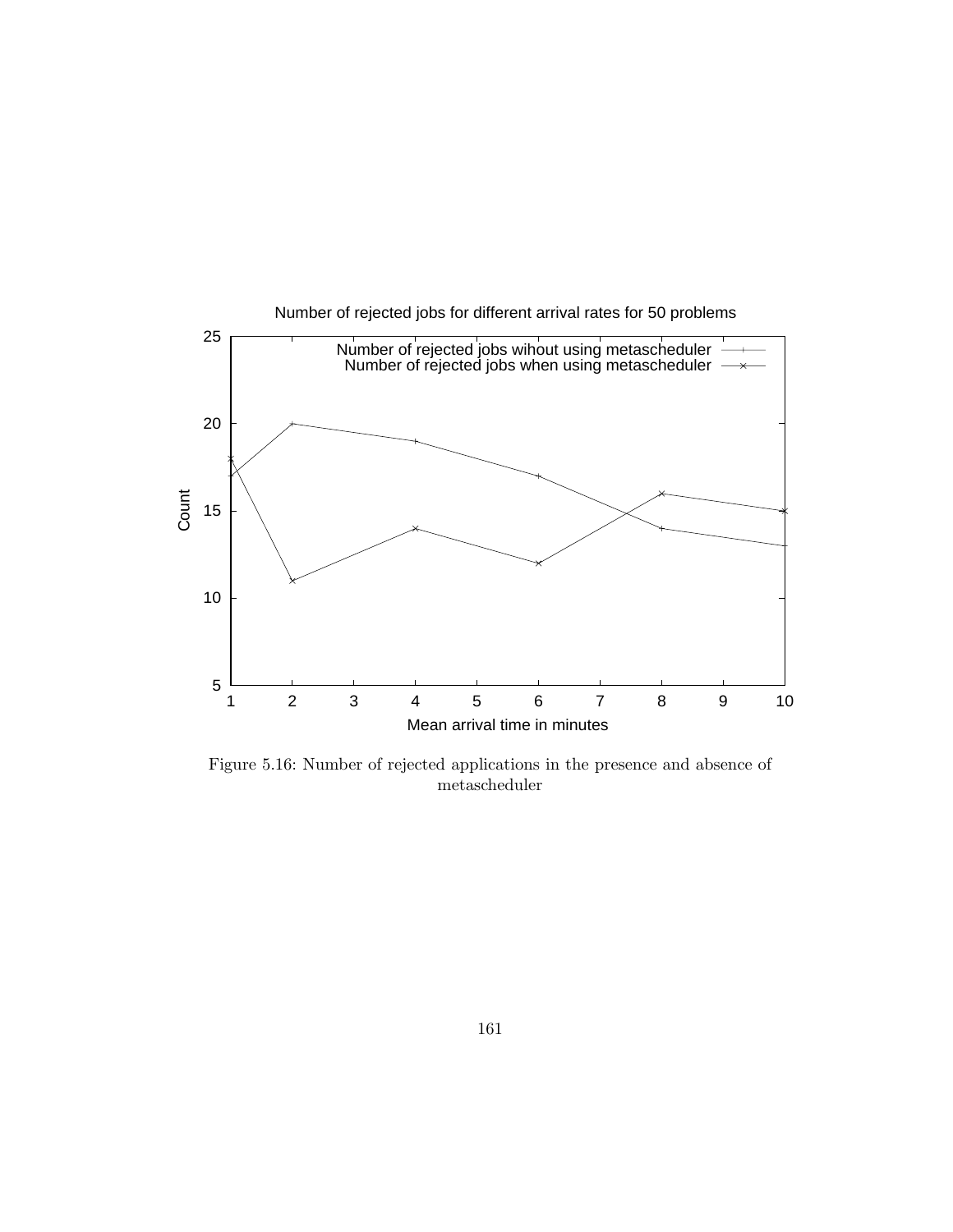

Figure 5.17: Total times of all applications with and without the metascheduler

the presence and absence of the metascheduler. We observe that the presence of the metascheduler facilitates the faster completion of the jobs even for cases when more applications were accommodated into the system. This is because, in the absence of the metascheduler, large applications that were submitted to the system at about the same time occupied the same set of resources. Hence, these applications had to frequently access the disks, thus significantly increasing the response times.

Figures 5.18 and 5.19 show the extent of contract violations with different mean inter-arrival times in the presence and absence of metascheduler.

Contract violation is defined as an event when the ratio between the measured and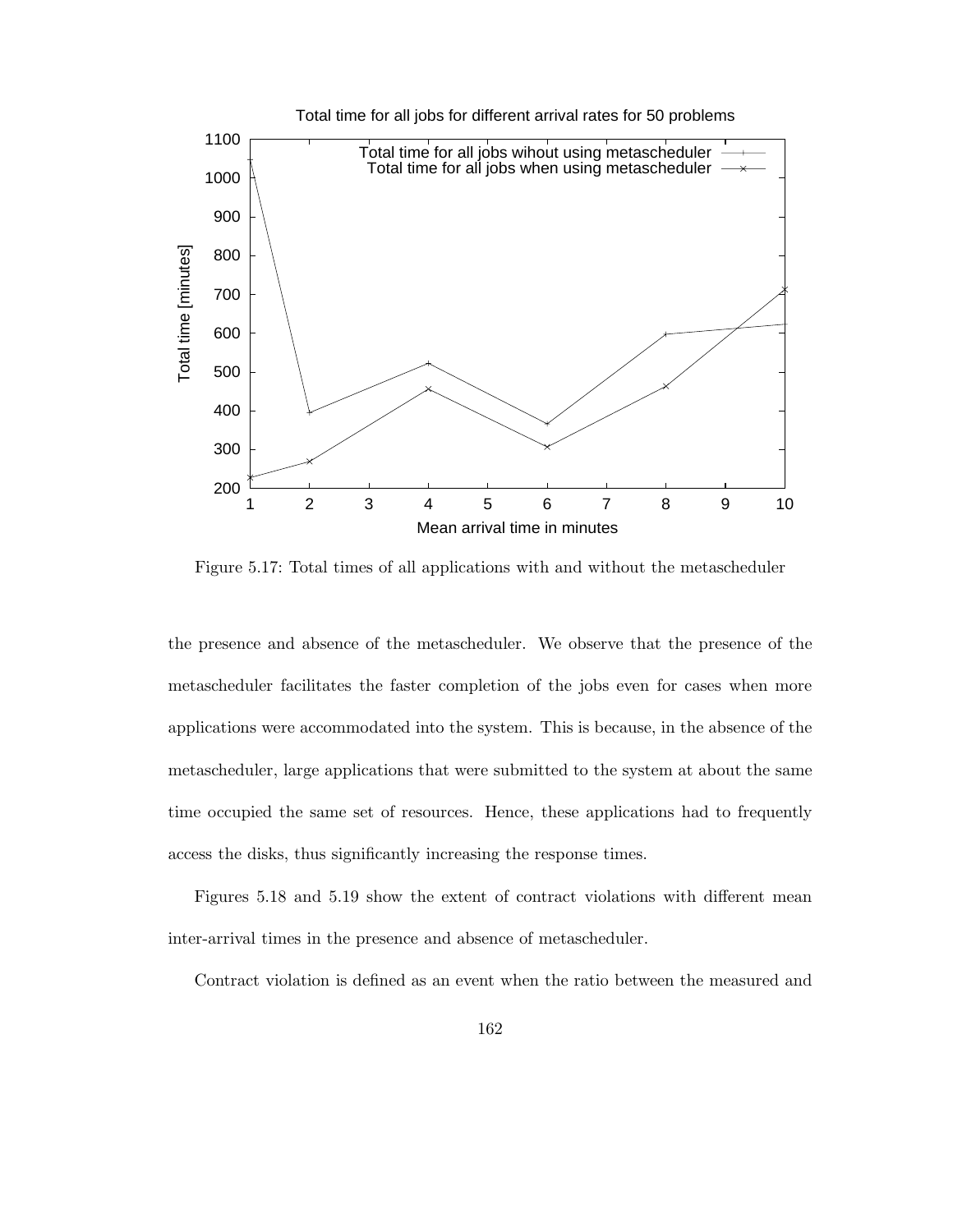

Number of contract violations for different arrival rates for 50 problems

Figure 5.18: Number of contract violations with and without the metascheduler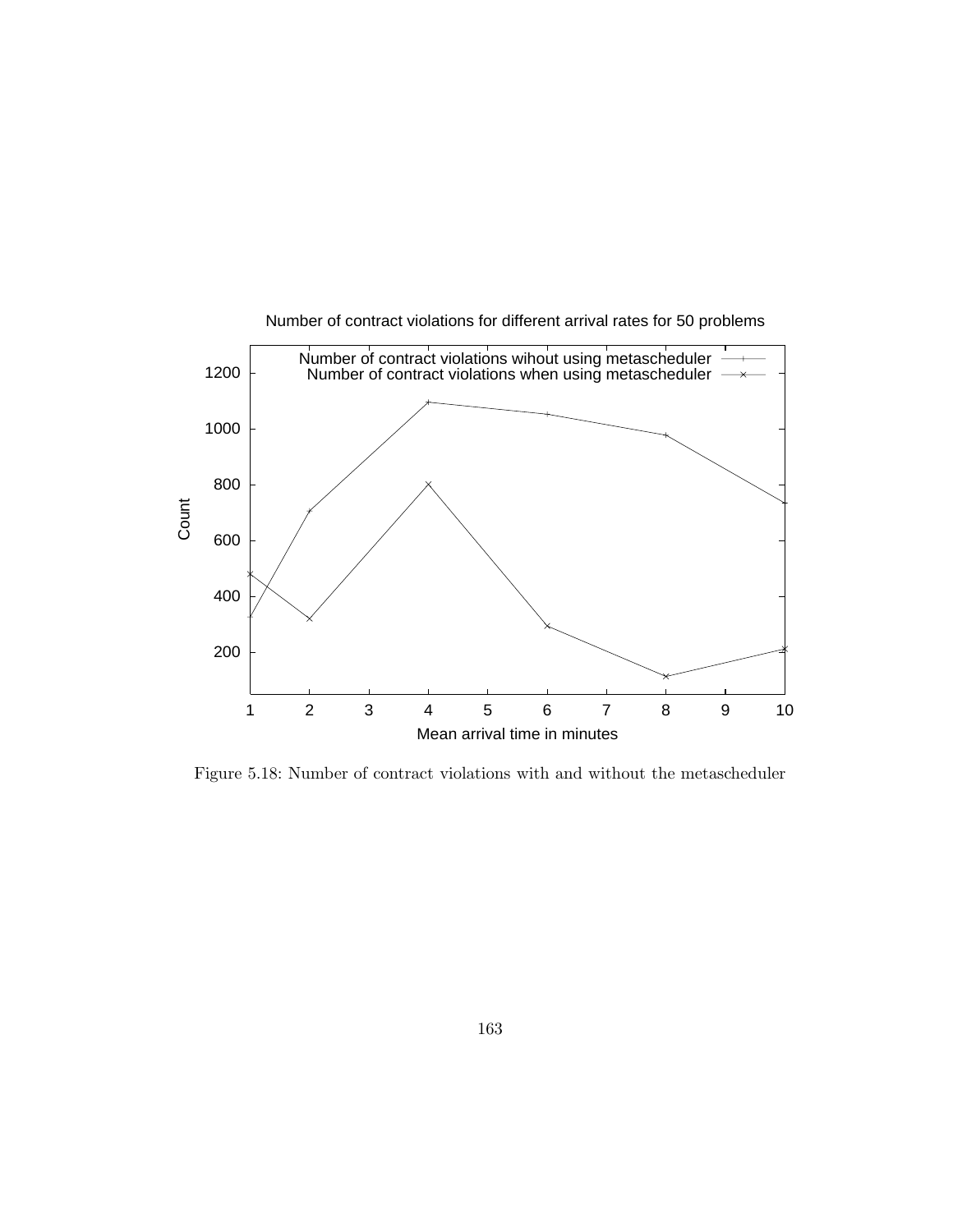

Figure 5.19: Extent of contract violations with and without the metascheduler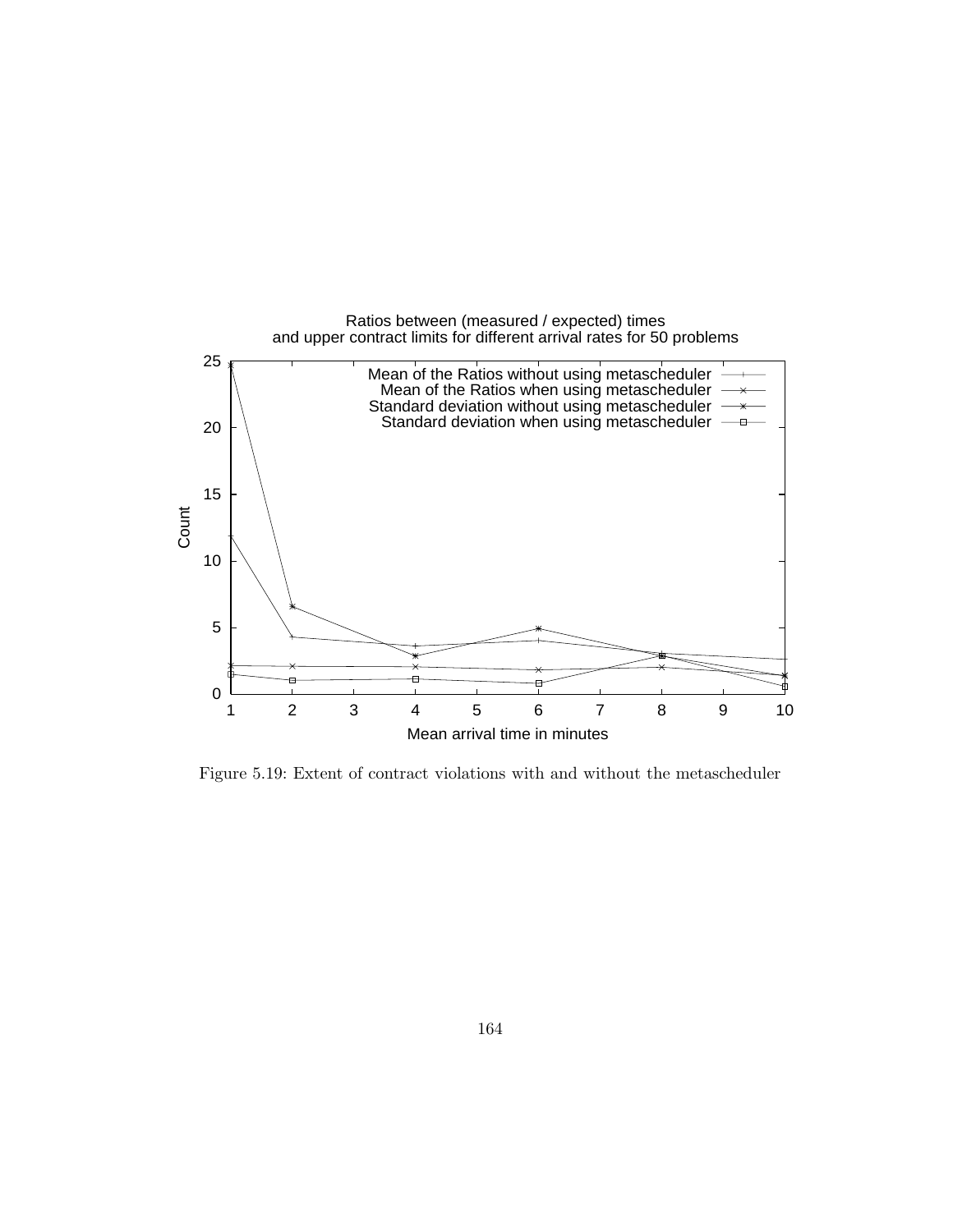the expected costs of the application is greater than the specified tolerance limit. Figure 5.18 shows the number of contract violations for different mean inter-arrival times. Figure 5.19 takes into account the ratios between the ratios of the measured and expected costs of the applications and the upper tolerance limits of the ratios. We find that in most of the cases, the number of contract violations and the mean and standard deviation of the contract violation ratios are much higher when the metascheduler was not used. The small extents of the contract violations, when the metascheduler was used, are achieved by the rescheduling of the executing applications for which contract violations are noticed and dynamically adjusting the upper tolerance limits by the rescheduling framework. Thus for applications, for which performance guarantees are desired, the use of the metascheduler is advisable.

#### **5.4.2 Behavior of the Metascheduler**

Figure 5.20 shows the behavior of the metascheduler for different job submission rates. The number of jobs accommodated into the system by the Permission Service, the number of times the Contract Negotiator act as queue manager allowing few applications to execute while prompting other applications to retrieve new resource information and the number of times different metascheduling components stopped executing applications are shown in the figure. The x-axis represents the mean inter-arrival times of the Poisson distribution in minutes.

We find that the number of applications accommodated into the system by the Permission Service depends primarily on the job sizes and independent of the mean arrival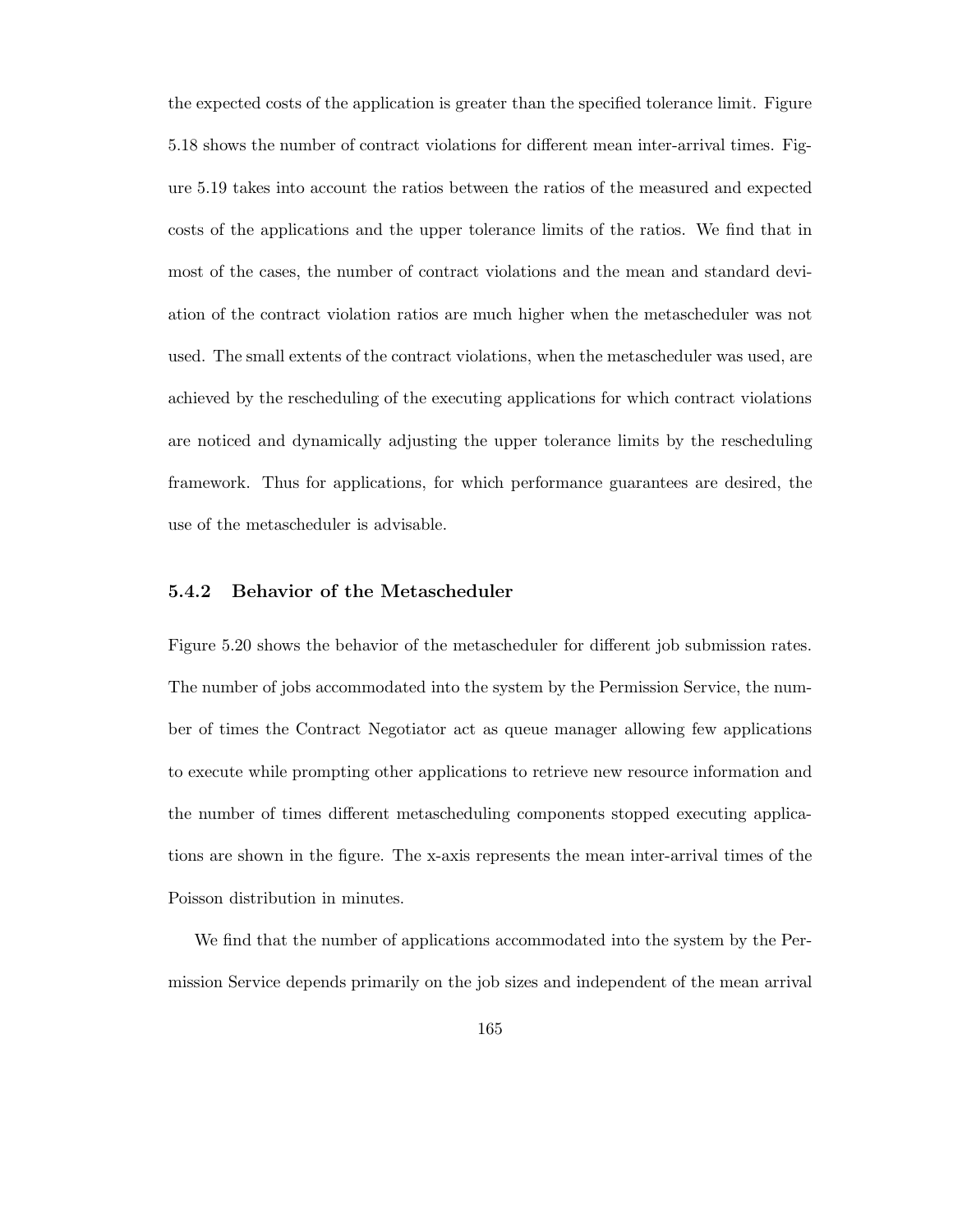

Figure 5.20: Different kinds of metascheduling decisions based on the amount of contention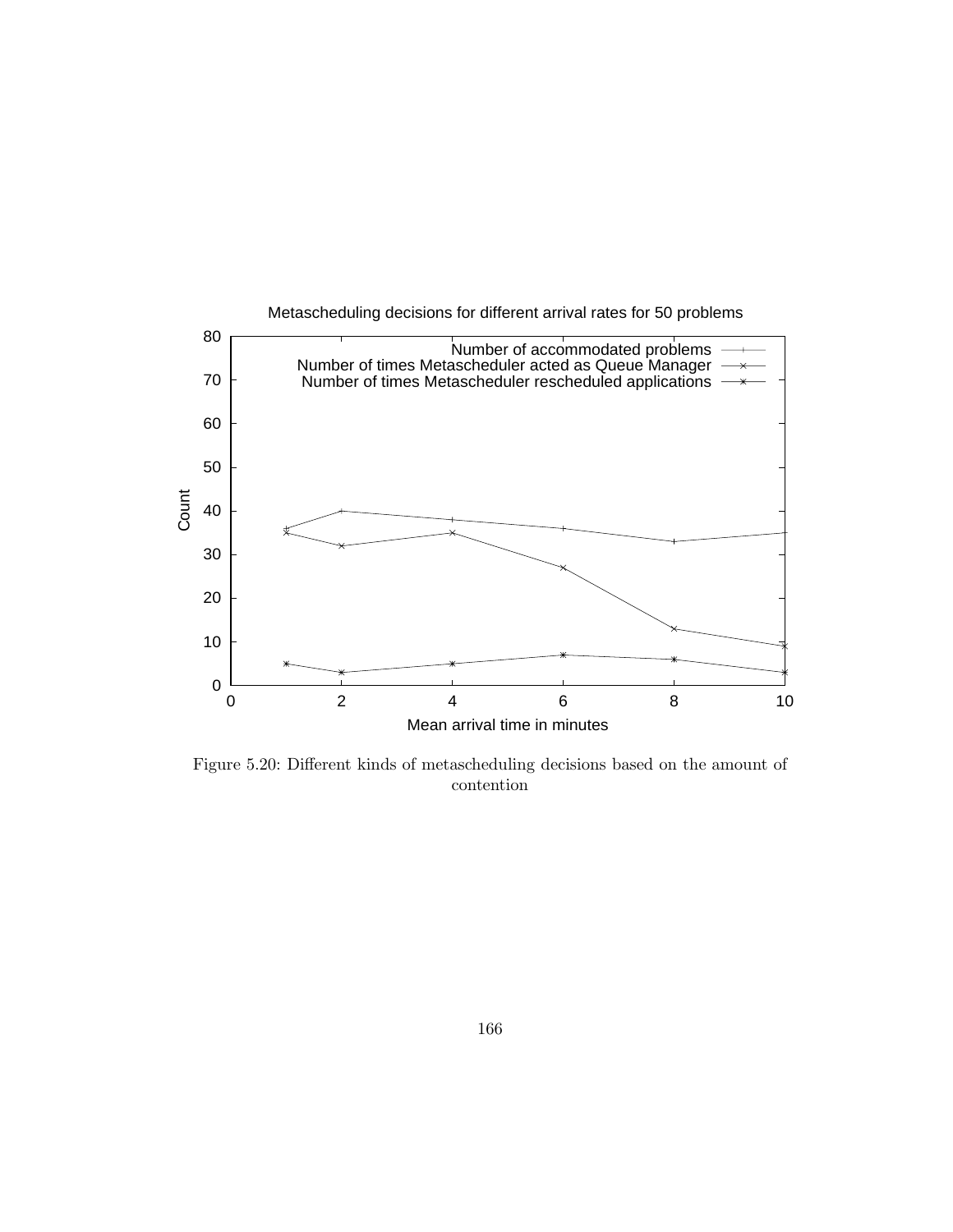times of the jobs. Similarly, the number of rescheduling decisions by the Metascheduler depends on the job mix and the contention for the resources by the large sized jobs and is independent of the mean inter arrival times. The number of times the Contract Negotiator acts as queue manager depends on the mean inter-arrival times of the jobs. Smaller the time difference between the submission of the jobs, greater the number of times the Contract Negotiator rejects the contracts of the application, thus prompting the applications to restart from the resource selection phase. We also find that the number is almost constant for inter-arrival times of 1, 2 and 4 minutes. This is due to the constant overhead associated with the GrADS applications and the metascheduling.

The graph in Figure 5.21 shows the mean response times of all the jobs, the accommodated jobs and the rejected jobs. We find that the mean response times decrease with the increase in mean inter-arrival times. This is due to the reduction in the contention among the jobs for large mean inter-arrival times. The mean response times for interarrival times of 1, 2 and 4 minutes are almost constant due to the constant overhead associated with the GrADS applications and the metascheduler. The mean response times for rejected jobs is about 2 hours for small mean inter-arrival times. This is due to the longer durations spent by all the jobs in the various metascheduling queues. Our future metascheduling systems will give higher priority to jobs that can be potentially rejected and respond sooner than 2 hours for such jobs.

Figures 5.22 and 5.23 show the extent of contract violations with different mean inter-arrival times. Figure 5.22 shows the number of contract violations for different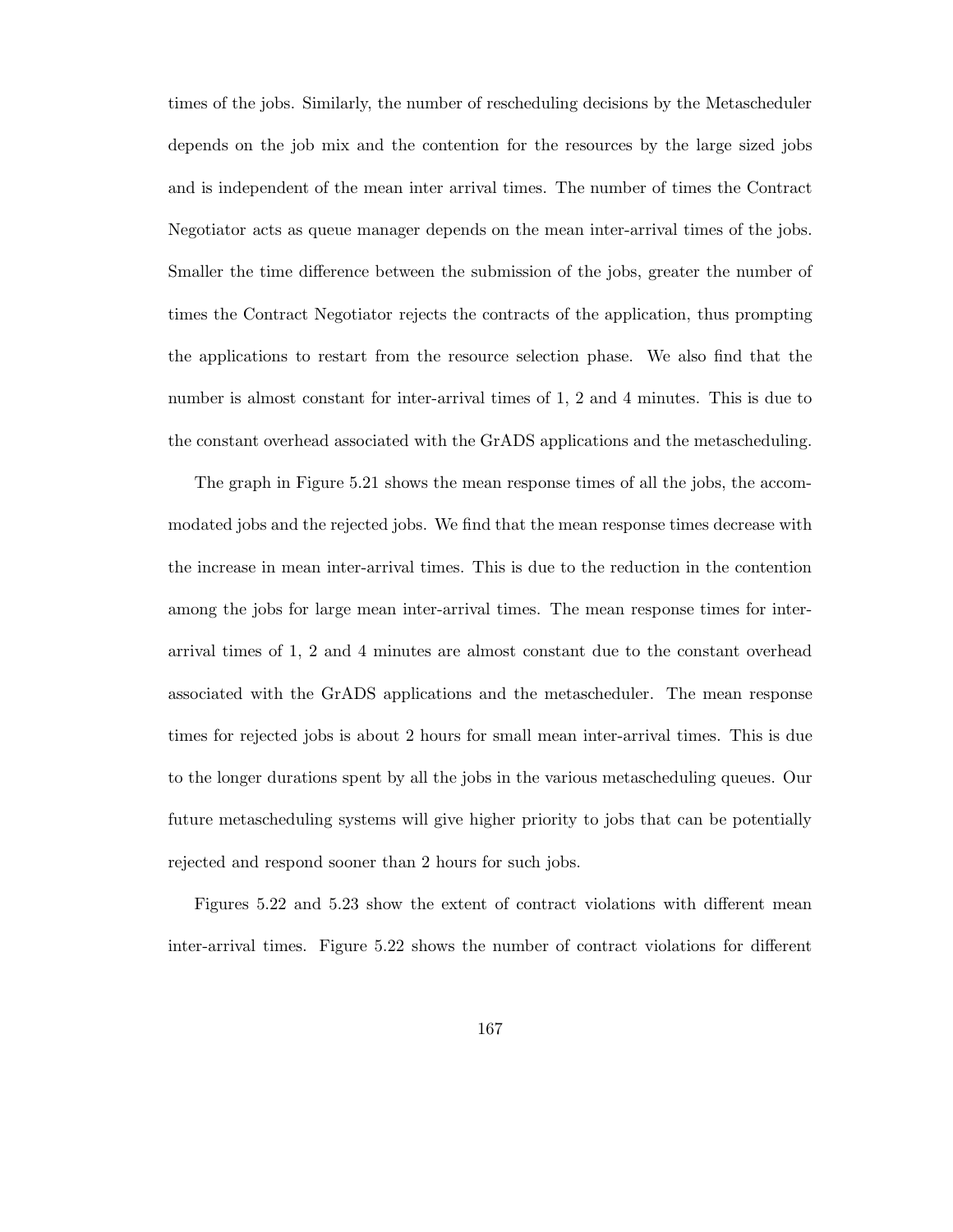

Figure 5.21: Mean response times of the jobs for different mean inter-arrival times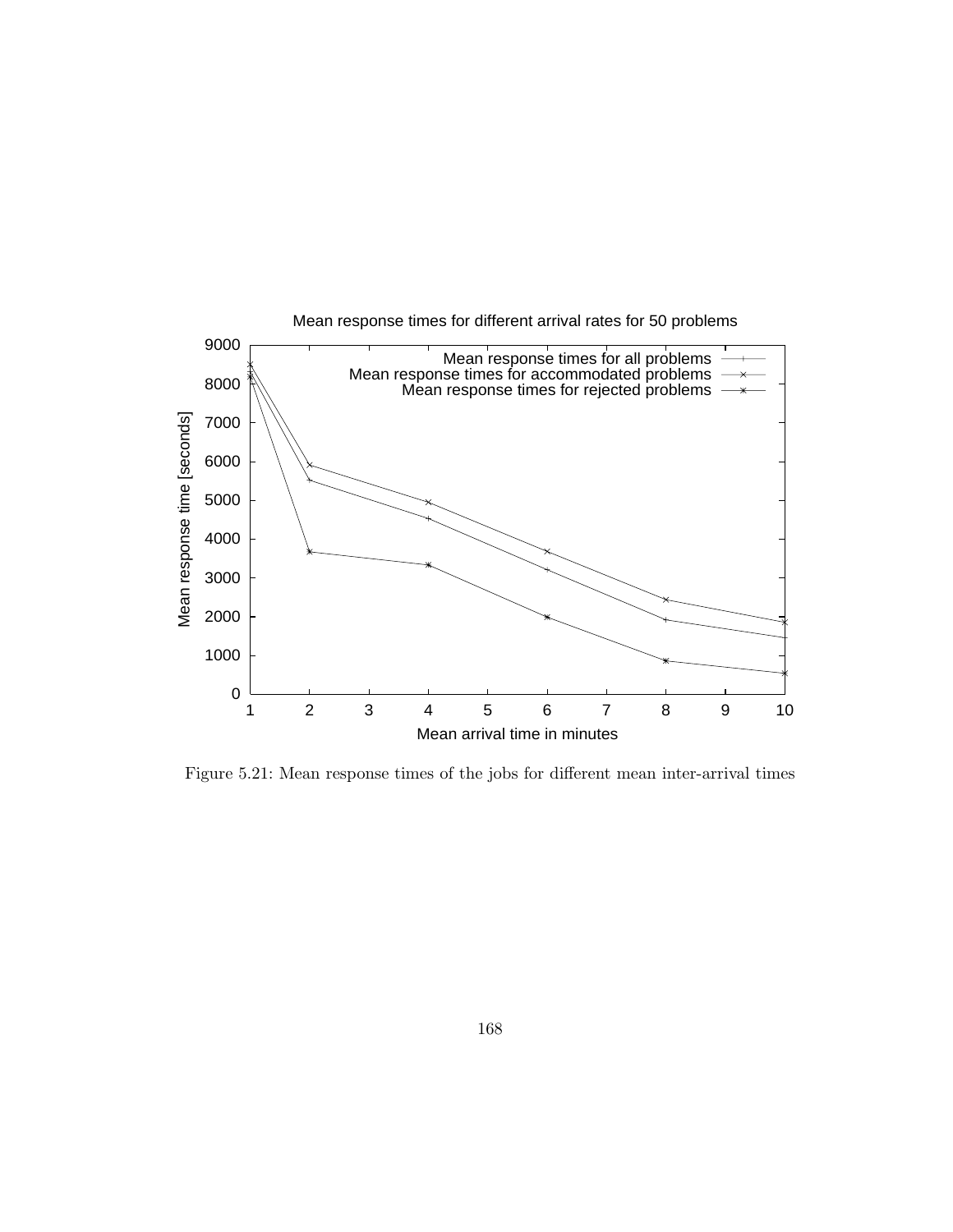

Figure 5.22: Number of contract violations

mean inter-arrival times. We find that the number of contract violations primarily depends on the job sizes of the different jobs and the contention for the resources by the jobs and is independent of the mean inter-arrival times. Figure 5.23 takes into account the ratios between the ratios of the measured and expected costs of the applications and the upper tolerance limits of the ratios. We find that the mean of the ratios is small and lie in the range of 2-3 and the standard deviation of the ratios are small and are about 1.5.

Following is the summary of the conclusions from the practical experiments in this section.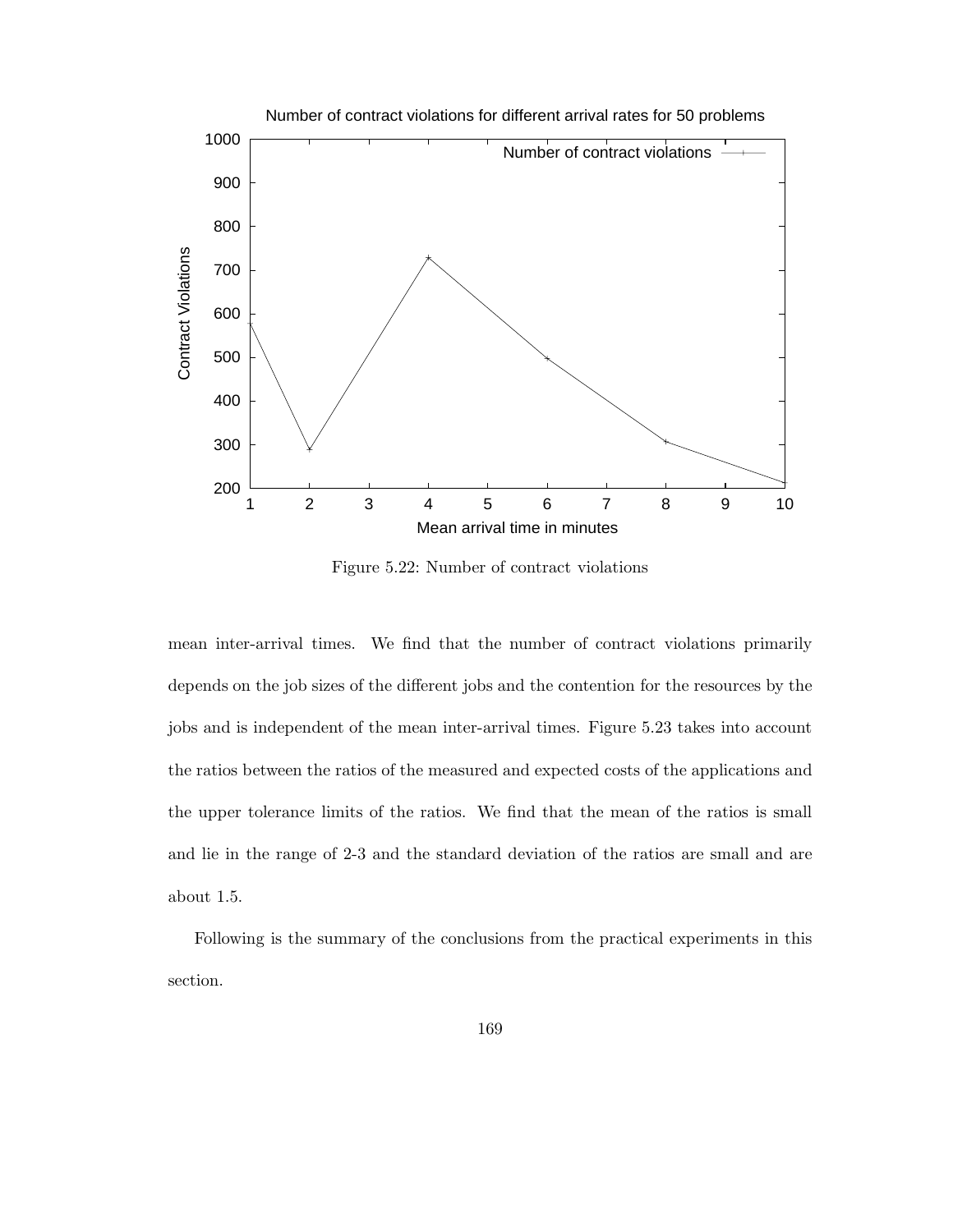

Figure 5.23: Extent of contract violations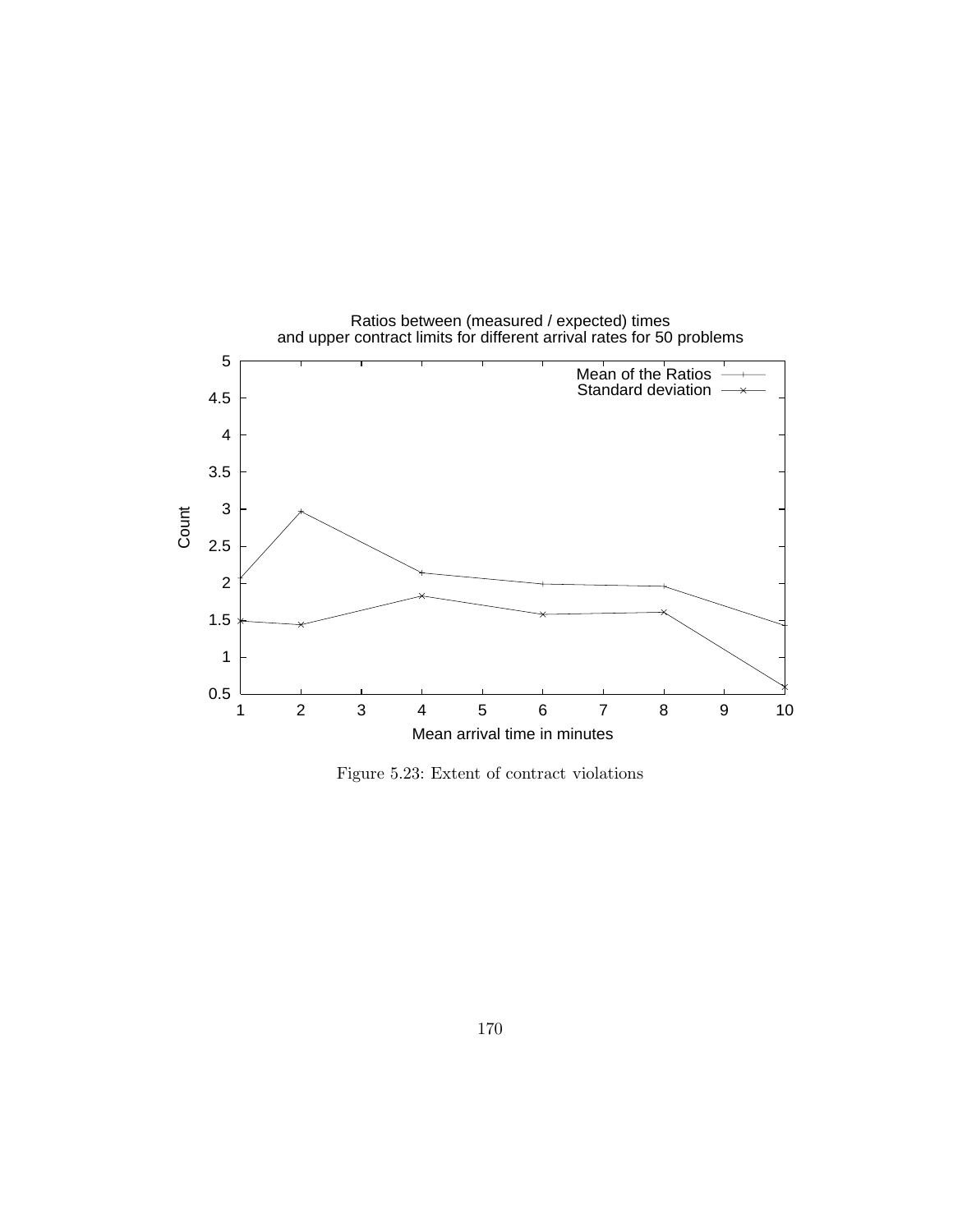- 1. The metascheduler is particularly useful in situations when large number of large applications are submitted to the system at about the same time.
- 2. In general, the use of the metascheduler facilitates the accommodation of more number of jobs.
- 3. The metascheduler is definitely useful when performance guarantees need to be met for the applications.
- 4. When the job mix and the job arrival rates are known and there are large gaps between the submissions of the large jobs, plain application-level scheduling without metascheduling is sufficient.
- 5. The number of metascheduling decisions tend to reduce as the mean inter-arrival times of the jobs increase.
- 6. The metascheduling strategies have to be enhanced to improve the mean response times of the rejected jobs.
- 7. The extent of the performance contract violations are almost constant and independent of the mean inter-arrival times of the jobs, when the metascheduler was used.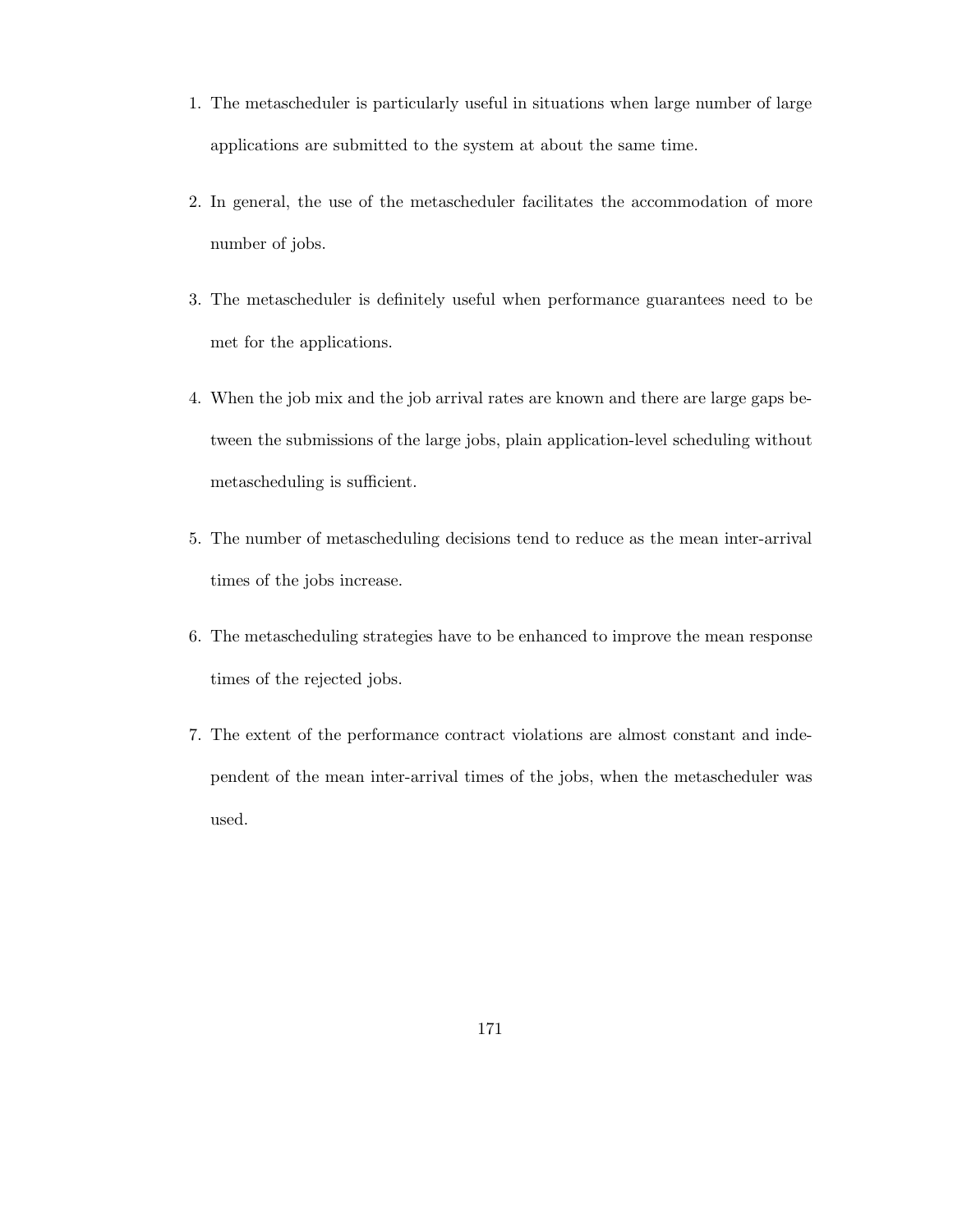**Chapter 6**

# **GrADSolve - A**

# **Metascheduling-Based**

# **Distributed Computing System**

This chapter includes lightly revised sections of the following papers.

Sathish S. Vadhiyar and Jack J. Dongarra. GrADSolve - A Grid-based RPC system for Remote Invocation of Parallel Software. Submitted to Journal of Parallel and Distributed Computing, 2003.

Sathish S. Vadhiyar and Jack J. Dongarra. GrADSolve - RPC for High Performance Computing on the Grid". Submitted to EuroPar 2003.

I was the primary contributor of the papers and was involved in the design and implementation of the frameworks and verification by experiments. This chapter revises the papers by providing a more detailed descriptions of the sections in the papers.

In the previous chapters, the metascheduling architecture was explained and the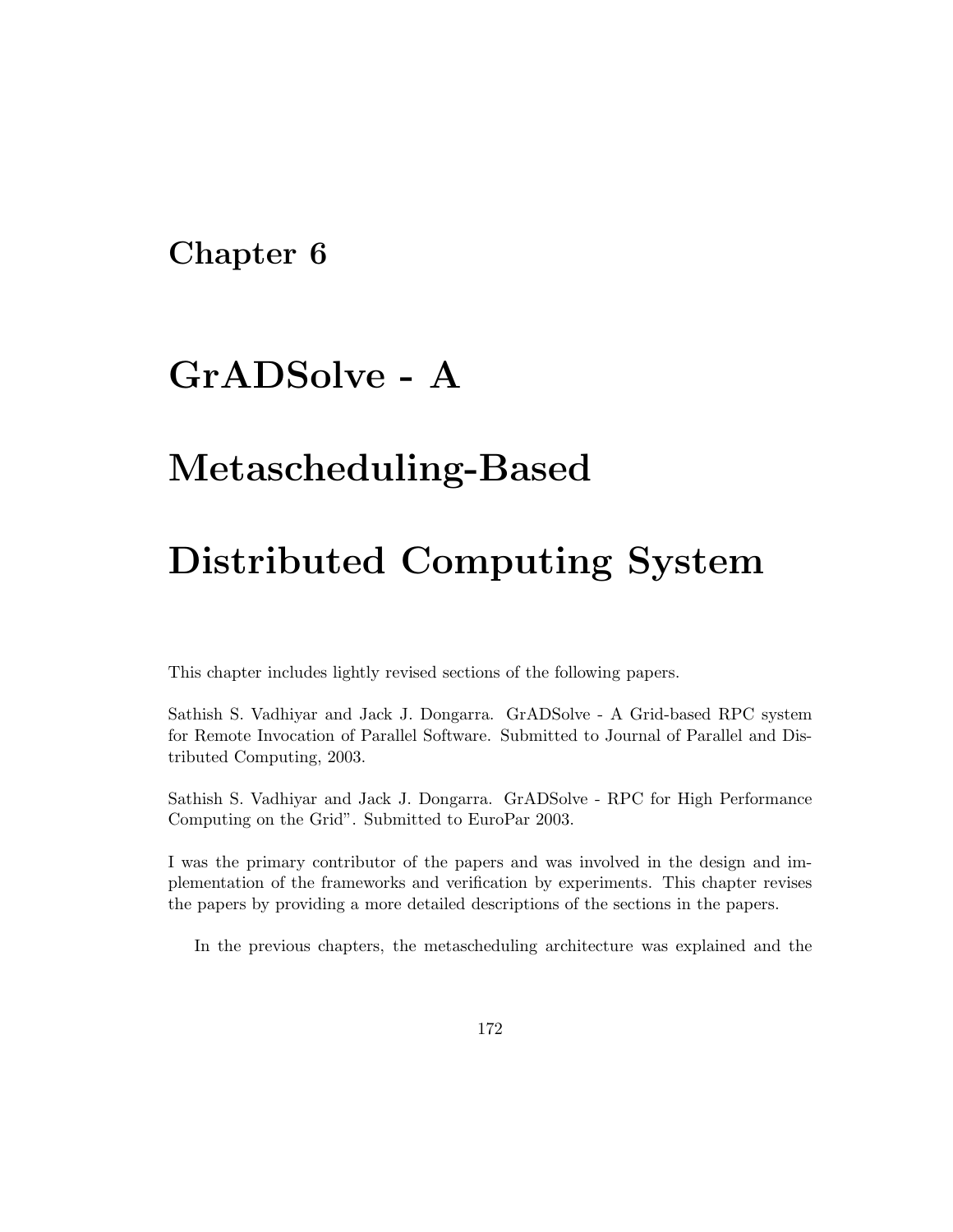usefulness of metascheduler was demonstrated by means of experiments. The experiments and the results for the metascheduler shown in Chapter 5 were obtained using ad-hoc implementations of the the metascheduler, the Grid Application Manager and the interactions between them. Though the ad-hoc implementations are powerful for conducting demonstrative and practical experiments, they present various obstacles in the seamless use of the Grid components both by the service providers and the service consumers. The ad-hoc implementations of the system components are not easy to use due to the following reasons:

#### 1. **Lack of distinction between service providers and consumers.**

The users, while trying to solve a problem using the ad-hoc components specifies the location of the Performance Modeler and the Contract Monitor in an input configuration file. These components are application-specific and are generated by the application library writers. Hence the binaries corresponding to these components need to be communicated from the library writers to the users. This leads to large consumption of storage resources and results in poor scalability of the Grid system in the sense that more the number of applications that the users intends to solve over the Grid, more the amount of storage is required by the user. The user also specifies the location of the end applications in all the resources of the Grid system. Due to the absence of an Information Repository (IR) in the adhoc infrastructure, the user needs to retrieve this information explicitly from the library writers. Also, due to the absence of error checking mechanisms in the ad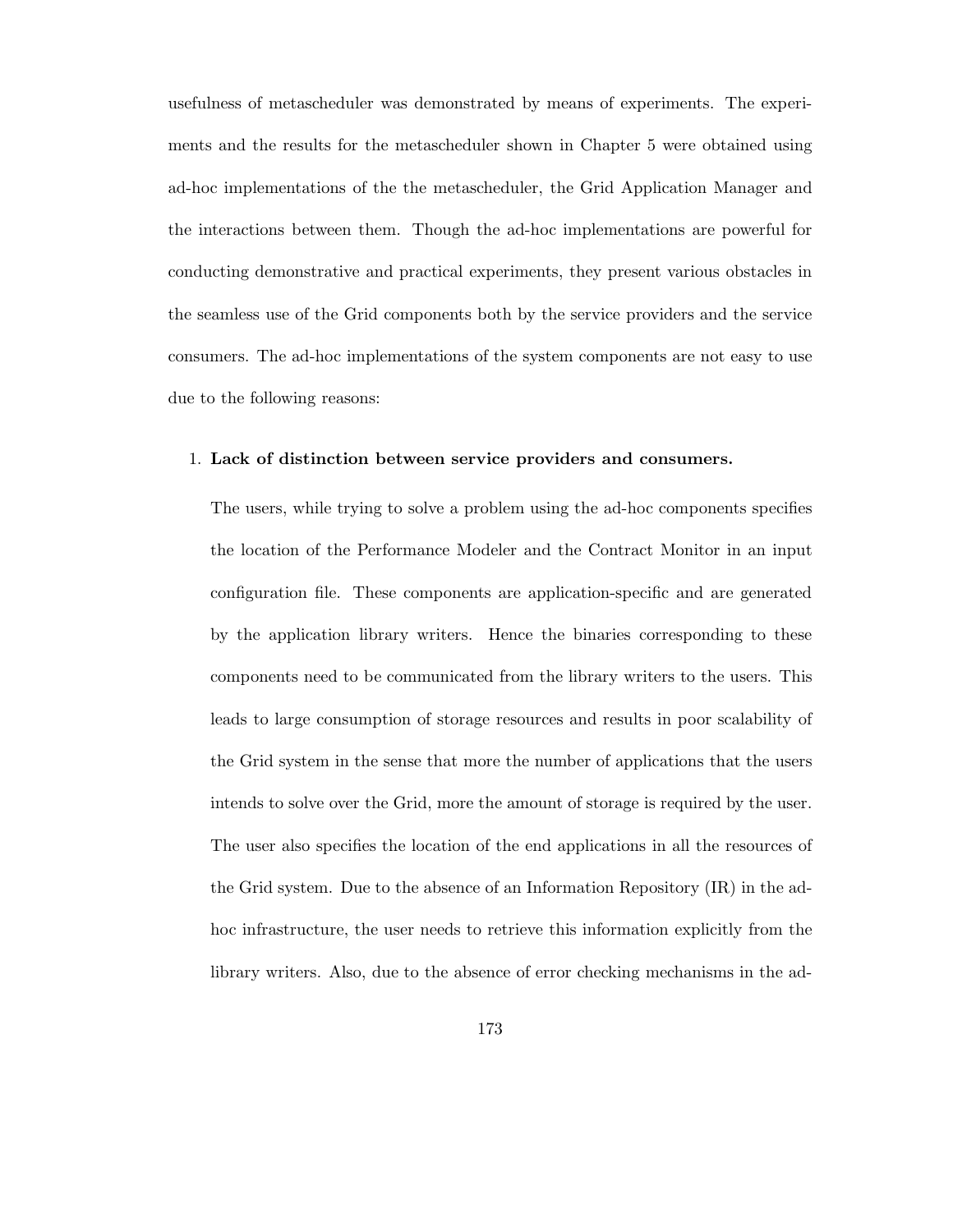hoc infrastructure, the user needs to retrieve the input and output specifications for the end applications from the library writers.

#### 2. **Absence of programming constructs for the users.**

In most cases, users desire to use remote services with minimal changes to their application codes. These application codes are written in conventional programming languages like C, Fortran, Matlab etc. Hence it is desirable to have a layer in the Grid architecture that translates the programming language function calls into corresponding Grid requests. In the ad-hoc implementation, such a layer is absent resulting in the expression of service requests by means of cumbersome command-line arguments and configuration file. Also, service requests by means of a programming language provides greater flexibility to the user in terms of input and output data management. The users will also be able to harness other powerful native features provided by the programming language.

#### 3. **Absence of well-defined interfaces for the service providers.**

In the ad-hoc infrastructure, the application library writers perform several difficult steps before uploading their applications to the Grid resources for use by the end users. This is due to the absence of easy-to-use interfaces for the library writers in the ad-hoc infrastructure. First, the library writers physically upload their applications to all the resources on the Grid. In most cases, the information about the Grid resources are not available to the library writers. Secondly, due to the absence of generic templates, the library writers have to be extra careful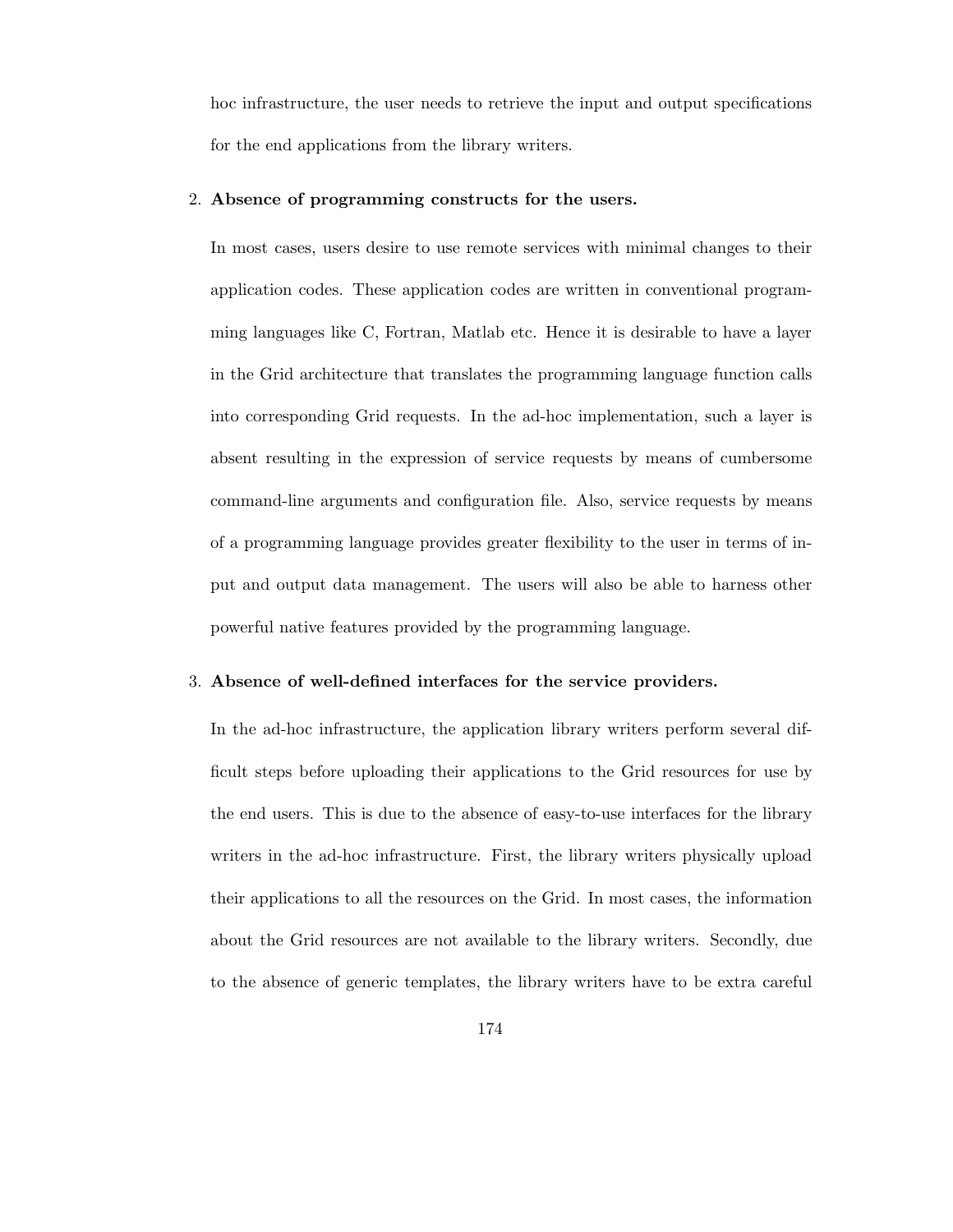while writing the execution models for the applications. These execution models depend on the internal structures in the infrastructure and due to the absence of error checking mechanisms in the infrastructure, there are no means to validate the prototypes used by the library writers for the execution models. Also, the library writer replicates most of the work from the execution model in the Contract Monitor for monitoring the application. Transparent template generation and remote storage mechanisms can mitigate most of the problems faced by the library writer in the ad-hoc infrastructure.

### 4. **Lack of support for user data management.**

In the ad-hoc infrastructure, the data needed by the end applications are generated within the application itself. The end users have control over only the parameters of the date including the data size, block size etc. A more realistic scenario is for the applications to operate on the data passed by the end-users. Also, the users by means of programming constructs may vary few data for the end applications or may use the same data while invoking different remote services. For these reasons, powerful and transparent data movement and data handling mechanisms are necessary in the Grid infrastructure. When the applications involved are parallel applications and the end-users operate in sequential environments, data have to be partitioned among the different remote resources used for the execution of the parallel application. The data partitioning should be performed corresponding to the data distribution used by the application. For the transparent movement of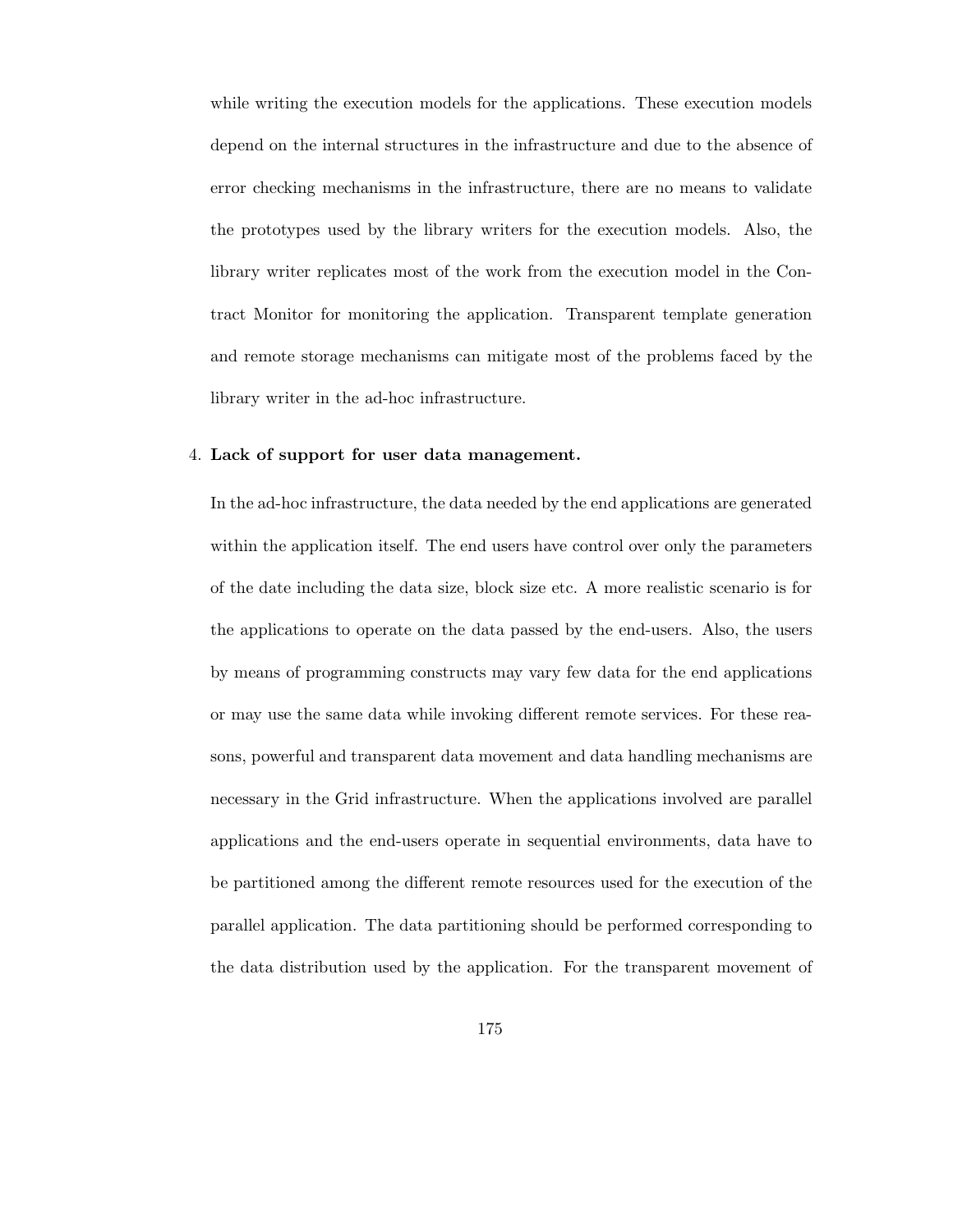data from the user to the remote resources, matching the user's data with the different parameters needed by the end application and for checking error conditions due to mismatch between the size and the type passed by the user and the data types and sizes needed by the application, an Interface Definition Language (IDL) is necessary for the application writers to convey information about their applications to the Grid system. The IDL mechanism can also be used for advertisement purposes. Performance model wrappers also need to be developed for conveying the information about the data distribution used by the application.

### 5. **Rigidity in terms of the capabilities of the applications.**

The ad-hoc infrastructure assumes the existence of end applications that can be stopped and continued from previous execution on possibly different number of processors. Though the SRS library allows the applications to possess such capabilities, there can be certain kinds of applications that cannot be stopped and continued from previous executions. In these cases, the applications have to be restarted from the beginning of the execution. The metascheduling policies have to be modified while dealing with such applications such that the cost incurred due to restarting the applications from the beginning of the execution are taken into account while making rescheduling decisions. Also, some applications may be able to continue from the previous point in execution once stopped, but may not be able to continue on a different number of processors. The GrADS Application Manager and the Performance Modeler have to be modified so that such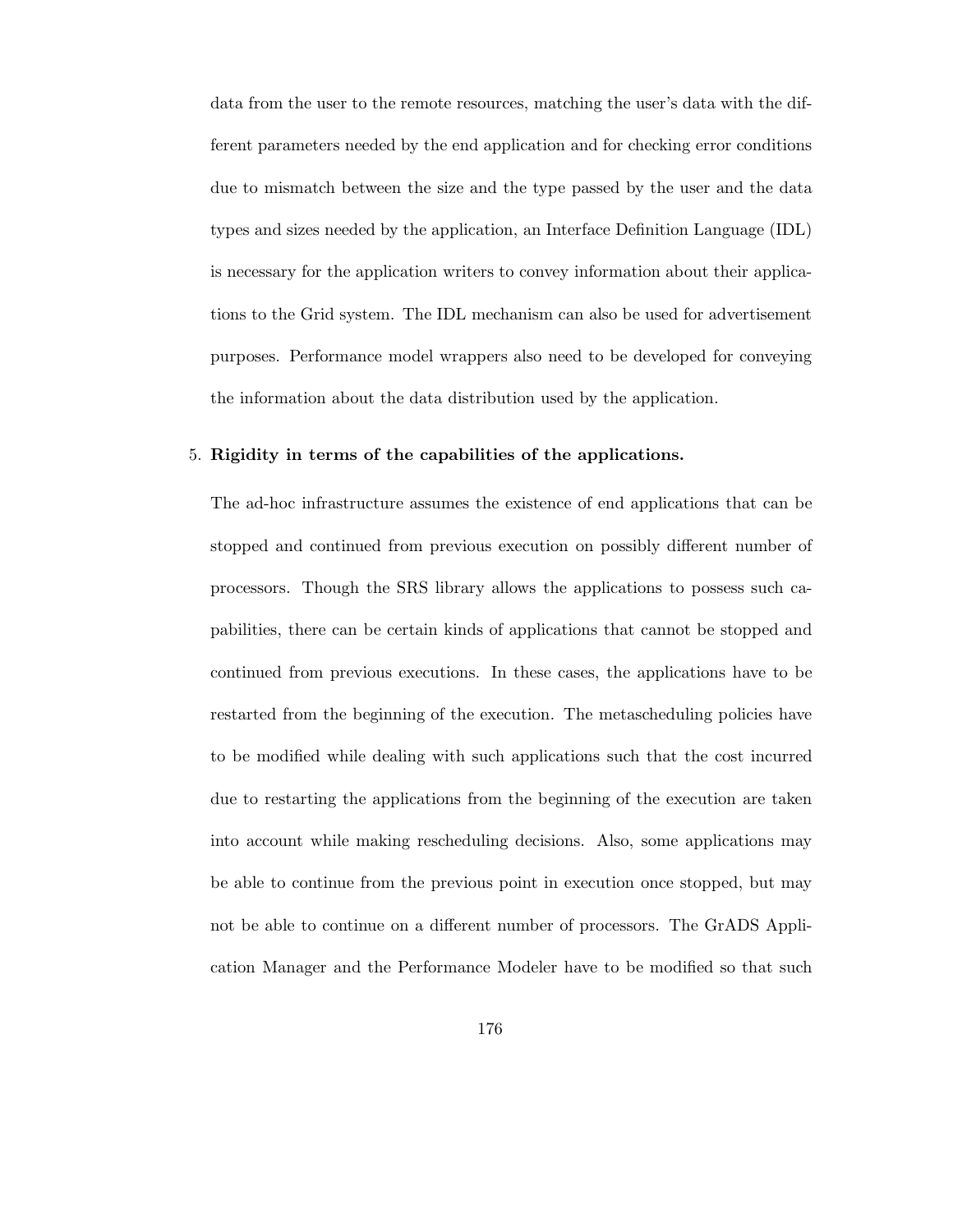applications are restarted on the same number of processors.

Also, the ad-hoc framework depends excessively on the application-level schedules generated for the end applications. These application-level schedules are generated based on the execution models written by the library writers for the applications. In some cases, the library writers may not possess enough information to predict the execution cost of the end applications and to write the execution models for the applications. In these cases, default scheduling strategies that are independent of execution model of the end applications need to be employed in the Application Manager and the metascheduler. In some cases, the library writers may have provided execution models for the applications but may have failed to provide data distribution information for some of the critical data used by the application. In these situations, the Grid framework should be able to employ robust default data distribution strategies for handling most of the common data distributions used in the applications.

Finally, the ad-hoc framework deals with only parallel end applications while it is a desirable property of the Grid framework to deal with both sequential and parallel applications. In general, the Grid framework must be flexible to deal with the above mentioned different capabilities of the end applications. While some properties of the applications like the ability to continue and reconfigure from the previous point in execution are desirable for the metascheduling strategies, the Grid framework need not mandate the existence of these properties in the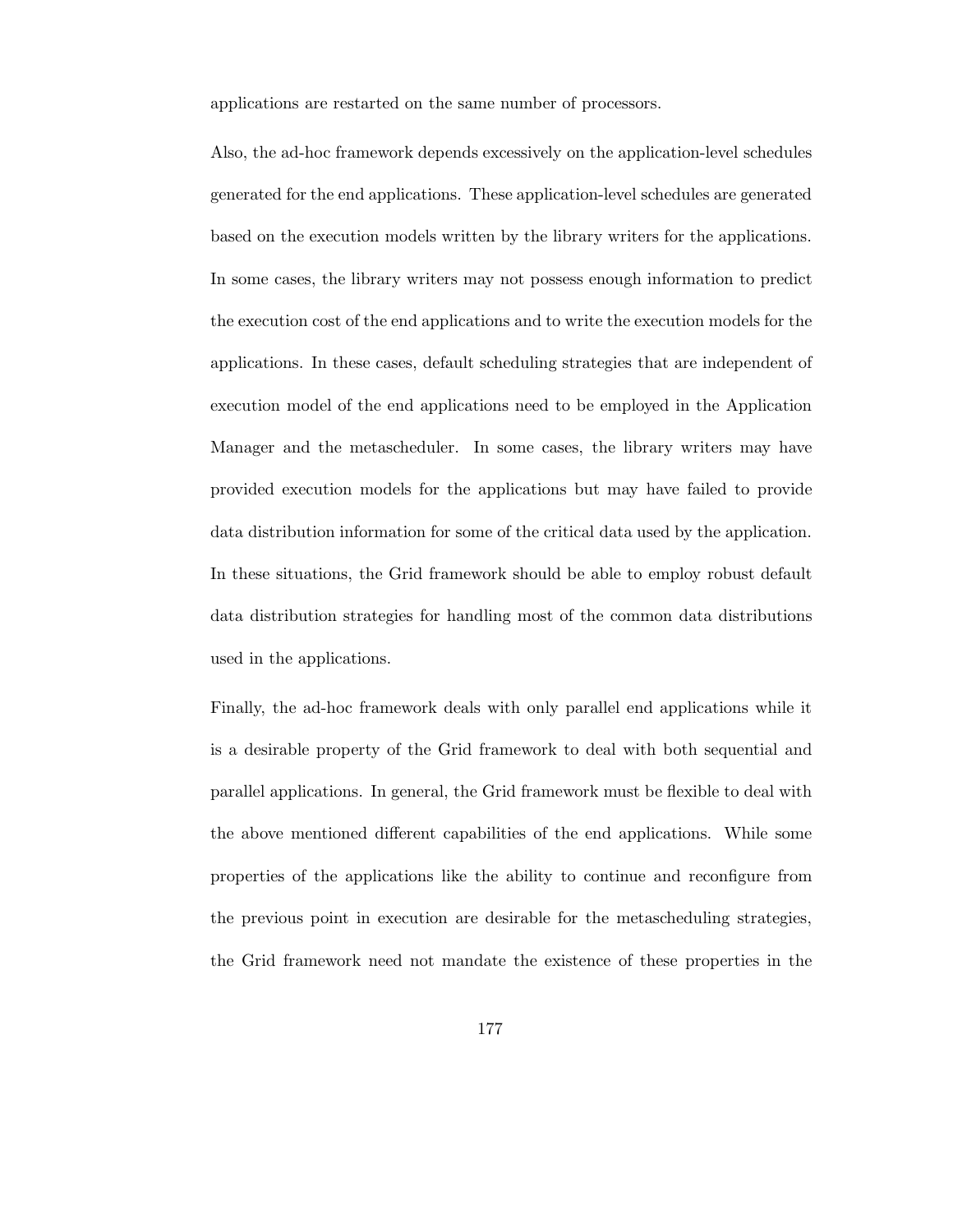applications. More the number of capabilities of the applications and more the information passed to the system regarding the capabilities, more the robustness and service performance the system will be able to provide for the individual service requests.

The above mentioned obstacles have to be removed for the ease of use of the Grid framework - one of the important goals for Grid computing systems [58]. In this chapter, a flexible Grid computing framework based on the metascheduling strategies discussed in the previous sections is explained. The system is called *GrADSolve* since it combines the easy-to-use interfaces of the NetSolve system [34] and the powerful GrADS scheduling strategies employed by the metascheduler. The system is flexible since it allows the library writers to express different capabilities of the applications and possess mechanisms to deal with the different capabilities. GrADSolve also possess simple and powerful Interface Definition (IDL) mechanisms for the library writers to convey information about the input and output parameters used by the application. GrAD-Solve supports users programs written in C to invoke Grid services. It also supports the notion of separate domains for the end users and the library writers. It also provides powerful mechanisms for partitioning the user's data among different remote resources used for problem solving.

In addition to the above capabilities, GrADSolve also investigates the concepts and provides fundamental framework for maintaining and using *execution traces*. In many cases, it is desirable for users to execute their applications on a set of Grid resources and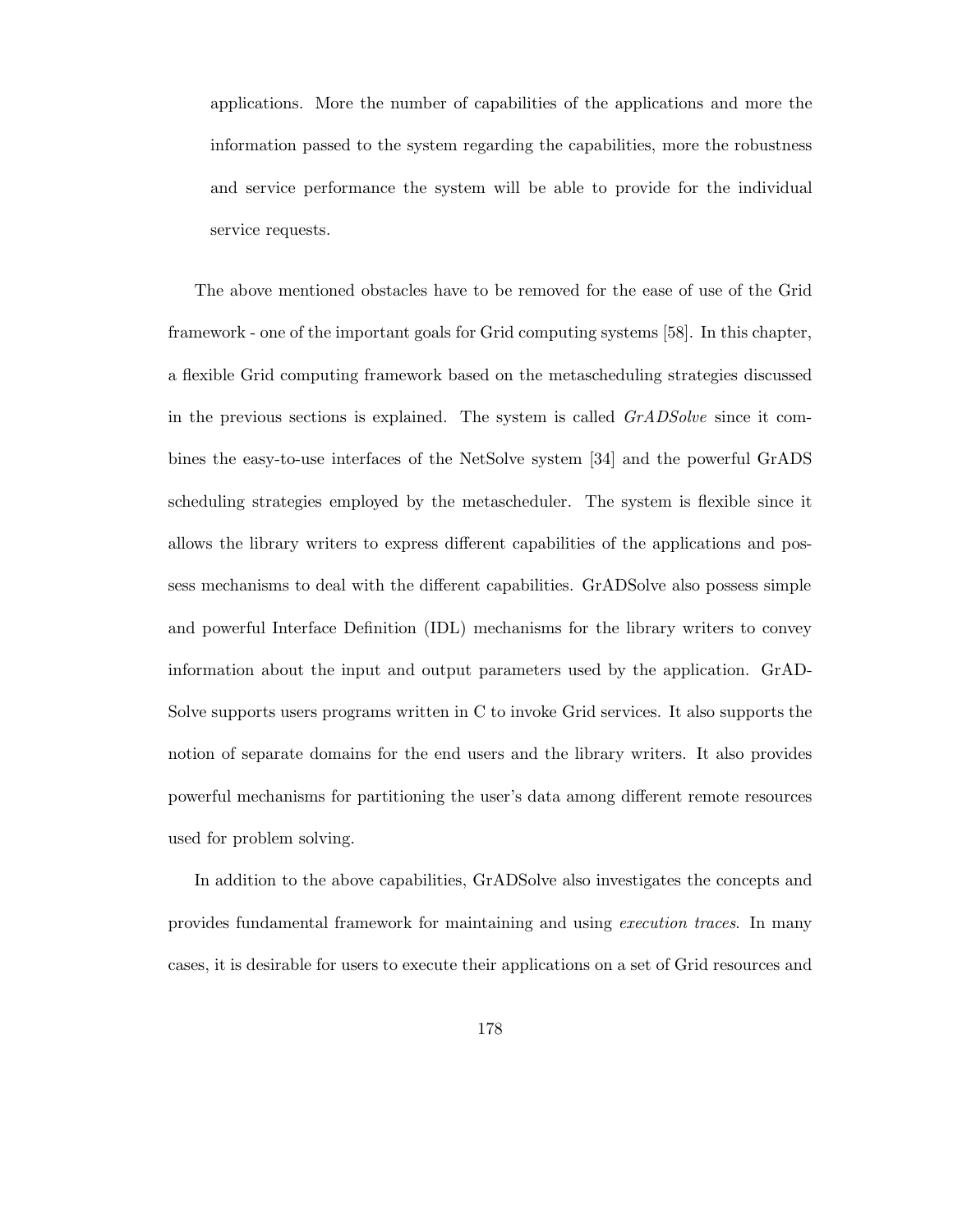replicate the execution at a later point of time. This is extremely useful for testing the applications over the Grid framework and in projects where large number of collaborators are involved. GrADSolve provides a framework whereby the user can request the system to maintain the trace for the current execution. The user can then execute his Grid program at a later point of time with a system-returned key. GrADSolve bypasses the scheduling and data distribution phases that it used for the initial execution of the application. Instead, it executes the application with the same processors used in the trace and with the same data distributions. The ability to maintain traces and data partitioning strategies are unique features of the GrADSolve system.

In th next section, the related work in the field of RPC systems for invoking remote parallel applications is presented. The overview of NetSolve system is discussed in the Section 6.2 and the disadvantages of the NetSolve framework are highlighted. The overview of the GrADSolve system is explained in Section 6.3 and compared with the NetSolve system. The enhanced features in GrADSolve are described and its advantages over the NetSolve system are elucidated. The various entities in the GrADSolve system and the support for the entities in the GradSolve system are explained in Section 6.4. Section 6.4 also deals with the detailed description of the framework of the GrADSolve system. One of the unique features of the GrADSolve is the ability to store, maintain and use *execution traces* for problem runs. The support in the GrADSolve system for execution traces is explained in Section 6.5. The changes needed in the metascheduler of the ad-hoc infrastructure to support the flexibility provided to the end applications by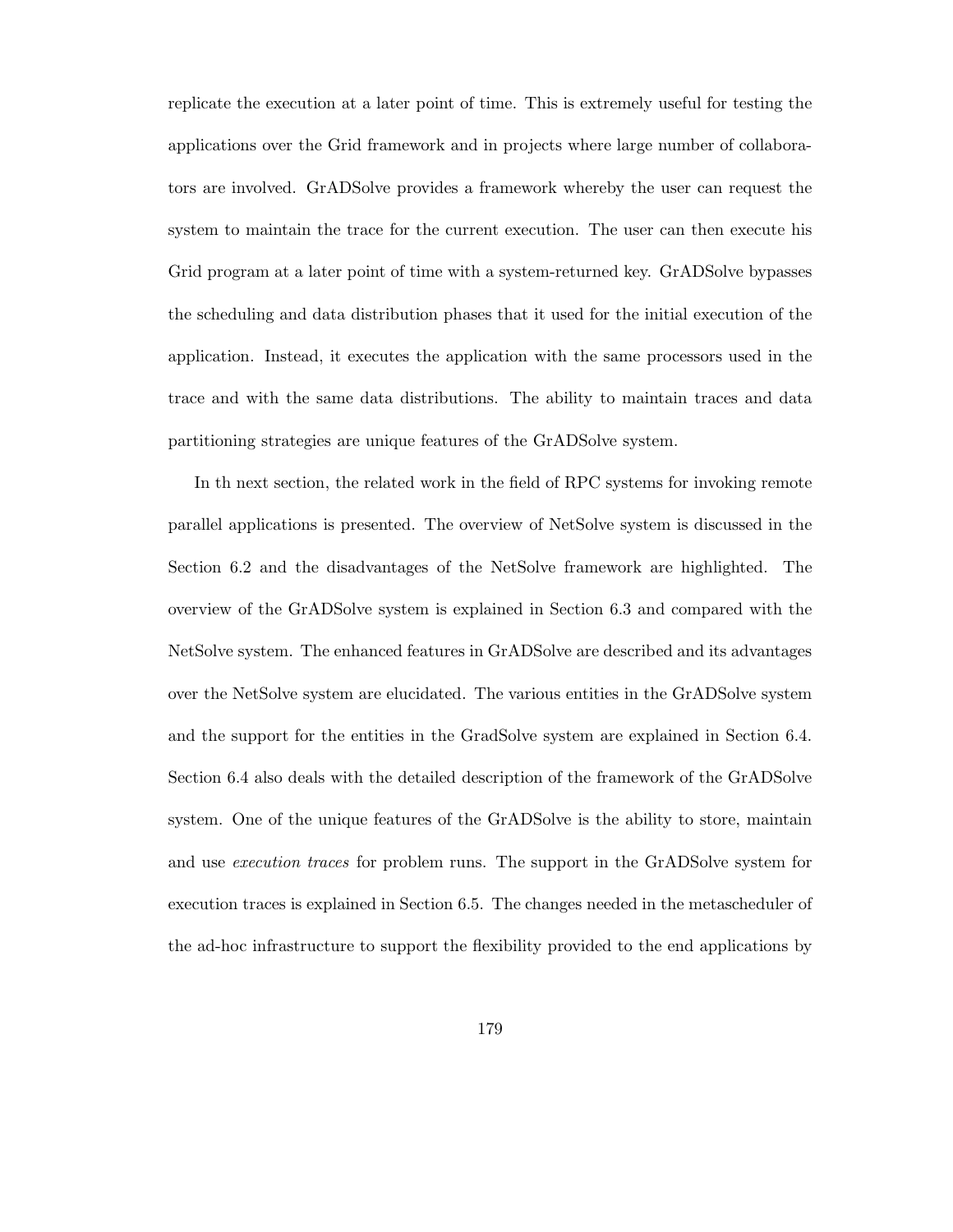the GrADSolve system is dealt in Section 6.6. In Section 6.7, the experiments conducted in GrADSolve are explained and results are presented to demonstrate the usefulness of the data staging mechanisms and execution traces in GrADSolve.

# **6.1 Related Work**

Few RPC systems contain mechanisms for the execution of remote parallel software.

MRPC [38] is a RPC system tuned for providing high performance for MPMD applications on homogeneous clusters. The RPC communications are implemented on top of Active Messages (AM) [109] and the user's client programs are written in Compositional  $C++ (CC++)$ . The work by Maassen et. al [76] extends Java RMI [5] for efficient communications in solving high performance computing problems. Both MRPC [38] and the Java RMI extension [76] require the end user's programs to be parallel programs.

NetSolve [34], Ninf [96], RCS [17] and DFN-RPC [87] support task parallelism by the asynchronous execution of number of remote sequential applications. OmniRPC [97] is an extension of Ninf and supports asynchronous RPC calls to be made from OpenMP programs. But similar to the approaches in NetSolve, Ninf, RCS and DFN-RPC, OmniRPC supports only master-worker models of parallelism. NetSolve, Ninf and RCS also support remote invocation of MPI applications, but the amount of parallelism and the locations of the resources to be used for the execution are fixed at the time when the applications are uploaded to the systems and hence are not adaptive to dynamic loads in the Grid environments.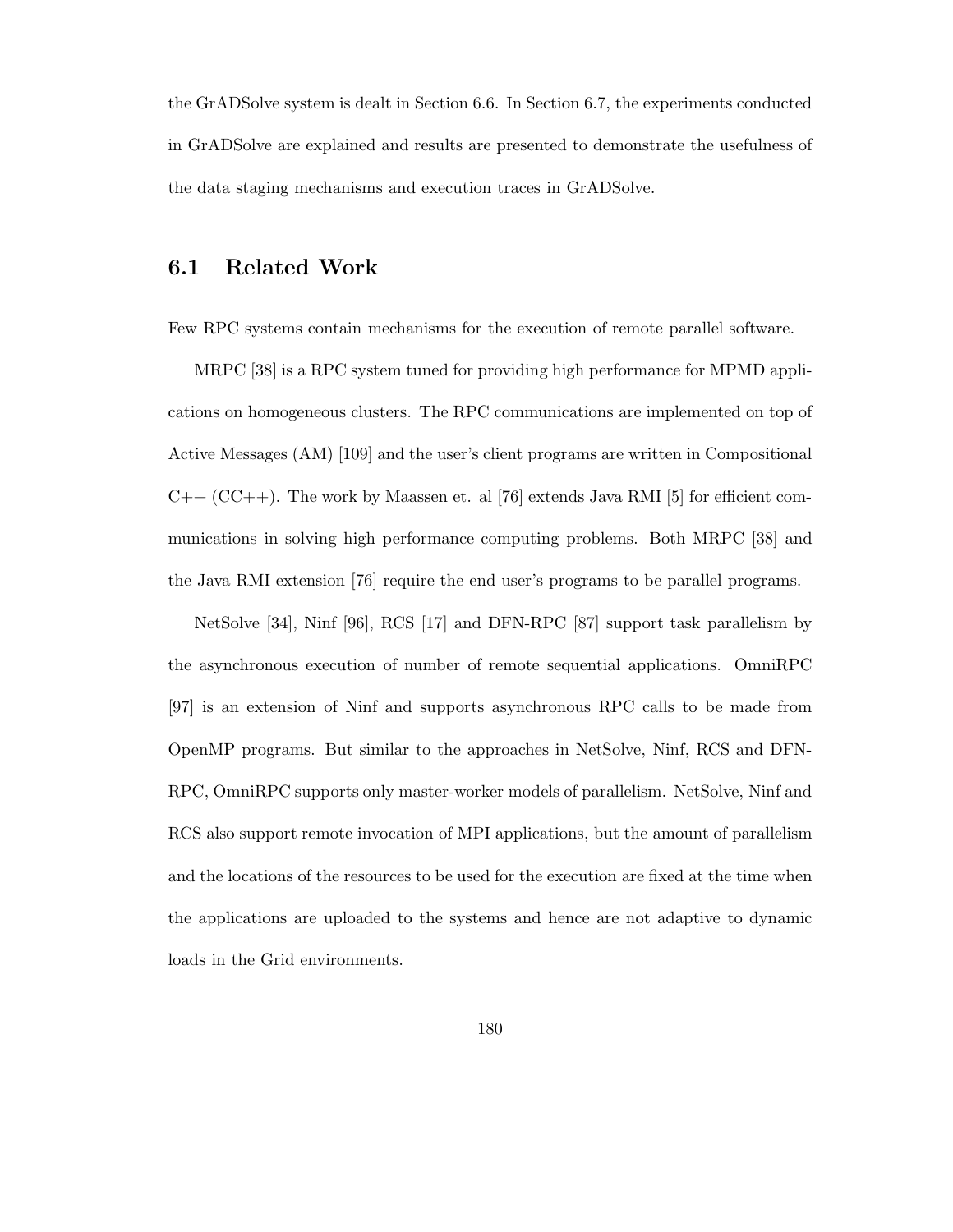The efforts that are very closely related to GrADSolve are PaCO [91, 92] and PaCO++ [44, 43] from the PARIS project in France. The PaCO systems are implemented within the CORBA [2] framework to encapsulate MPI applications in RPC systems. The data distribution and redistribution mechanisms in PaCO are much more robust than in GrADSolve and support invocation of remote parallel applications either from sequential or parallel client programs. Recently, the PARIS project has been investigating coupling multiple applications of different types in Grid frameworks [45, 85]. Although the PARIS project aims to improve the performance of CORBA for high performance computing, the RPC mechanisms provided in CORBA by the use of client stubs and server skeletons have not found to be favorable for high performance computing according to a previous study [103]. Also, the PaCO projects do not support dynamic selection of resources for application execution as in GrADSolve. Also, GrAD-Solve supports Grid related security models by employing Globus mechanisms. And finally, GrADSolve is unique in maintaining execution traces that can help bypass the resource selection and data staging phases.

# **6.2 NetSolve - A Brief Overview**

NetSolve [34] is a Grid computing system developed at University of Tennessee. It is a Remote Procedure Call (RPC) based system used for solving numerical applications over remote machines. The NetSolve system consists of 3 main components - agent, server and client. The working of the NetSolve system is illustrated in Figure 6.1.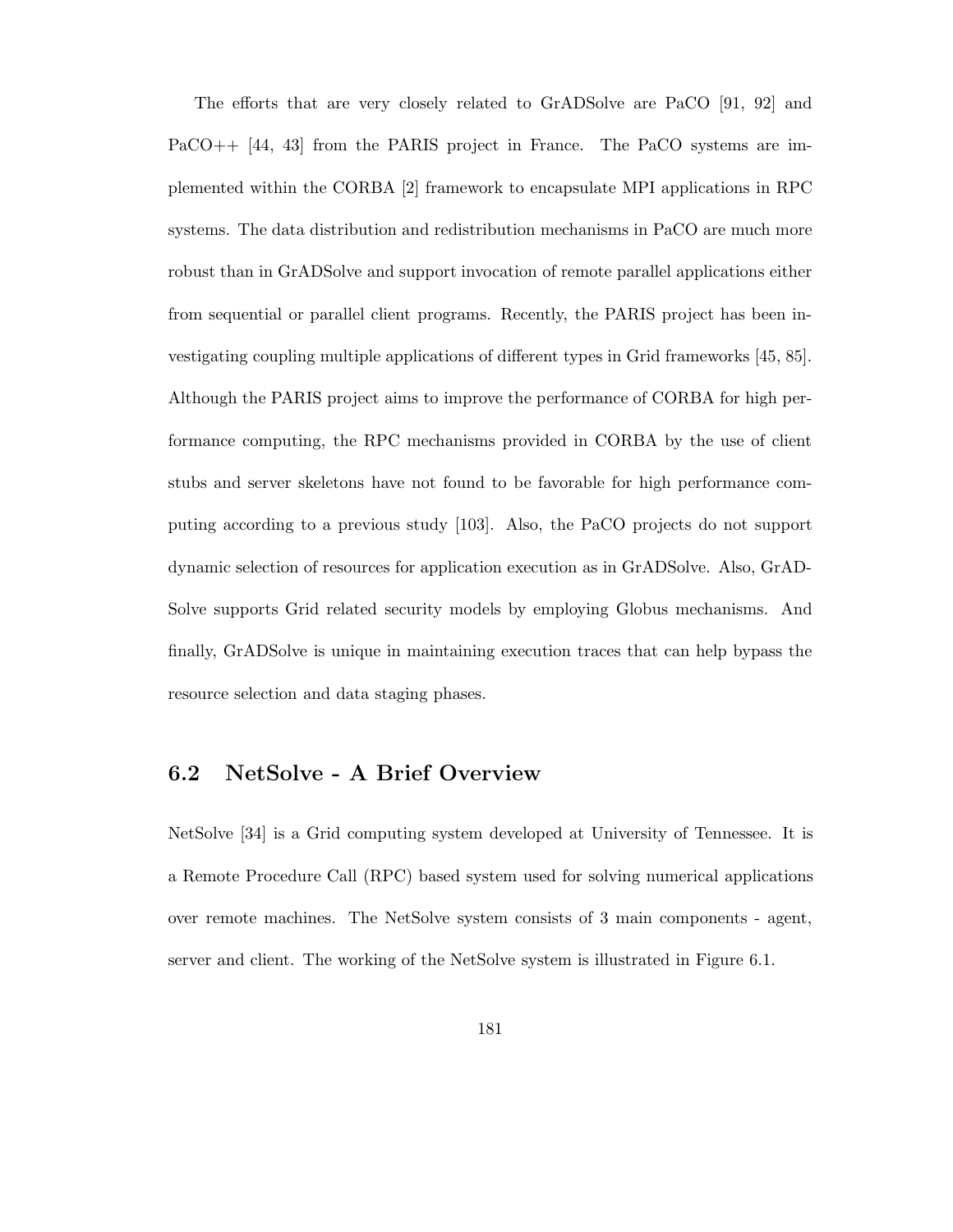

Figure 6.1: Overview of NetSolve system

The library writers upload their applications into the NetSolve system by writing a Problem Description File (PDF). The PDF for the application is translated into a wrapper and compiled into a server stub. The server containing different applications are started as server daemons. When the server daemons are started the problem descriptions of the different applications in the servers are sent to the agent and stored in an internal database maintained by the agent. Thus the agent maintains global information about all the servers and the applications supported by the servers.

The end users solve their numerical problems remotely over NetSolve servers by writing client codes. The user client codes can be written in C, Fortran or Matlab languages. The client code invokes a function call provided by the NetSolve API. The function call specifies the name of the remote application and the input and the output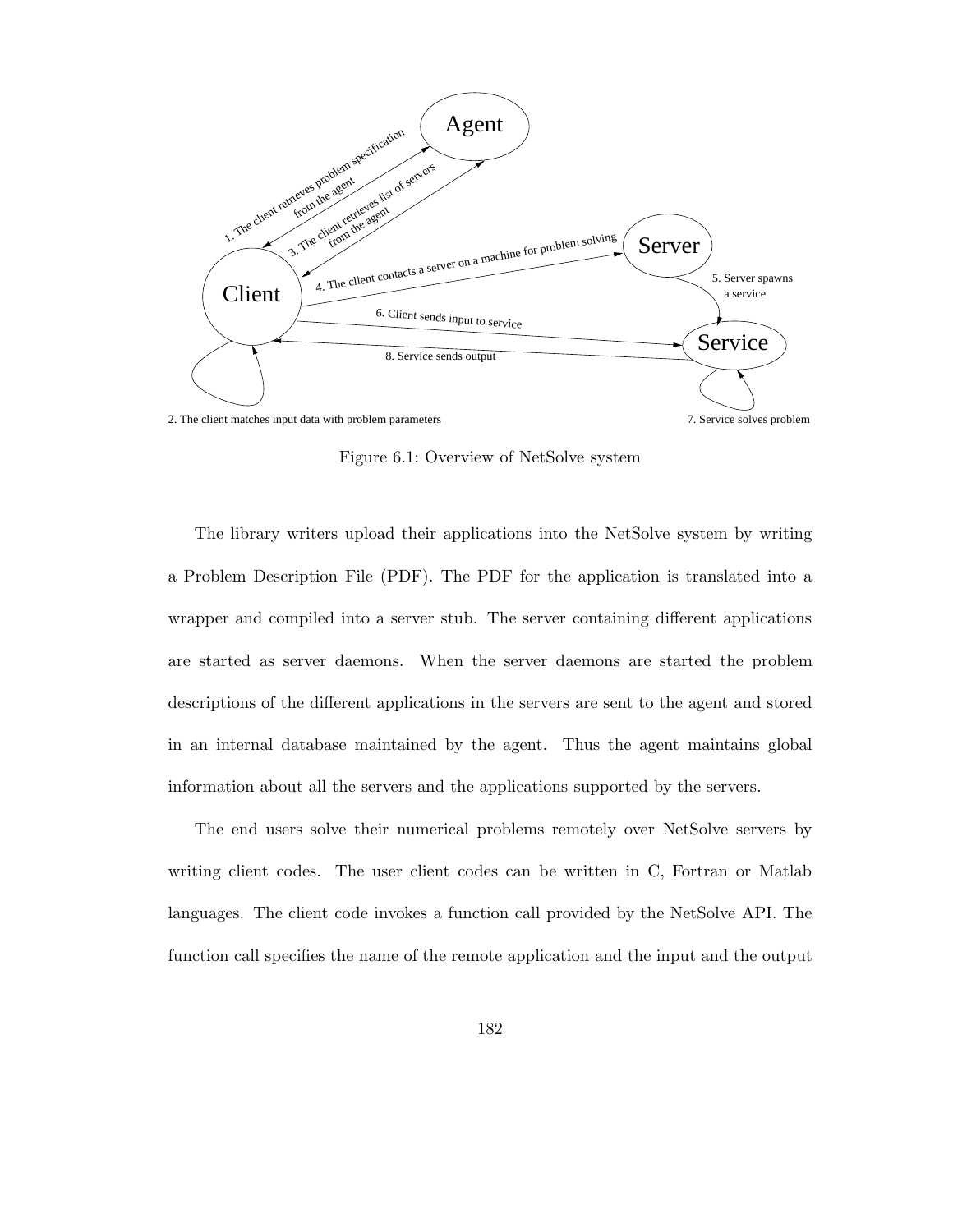data needed by the remote application. The client contacts the agent and retrieves the problem description of the application. The client, after performing error checking procedures, matches the user's data with the different parameters needed by the application. The client then contacts the agent to obtain a list of servers that can solve the problem. The agent periodically receives workload of the different servers from the servers. Based on the computational capacities and the workloads of the servers, the agent prepares a list of servers sorted by the computational capacities and workloads. The servers with maximum computational capacities and minimal workloads are placed at the top of the list. Thus the agent performs dual-roles of maintaining information about the various components and scheduling the servers for problem solving.

After retrieving the list of servers from the agent, the client contacts the first server in the list. The server daemon spawns a service specific for the application run and passes the location of the service to the client. The client contacts the service and passes the input data for the application. The service, then solves the problem with the input data and passes the output back to the client.

NetSolve system is mostly suitable for sequential applications. Though NetSolve supports remote execution of parallel applications, the amount of parallelism is fixed at the time the server daemons are started. Also, the format of the Problem Description Files (PDFs) are cumbersome to be written by the library writers. These problems are rectified and more enhancements are added in the GrADSolve system.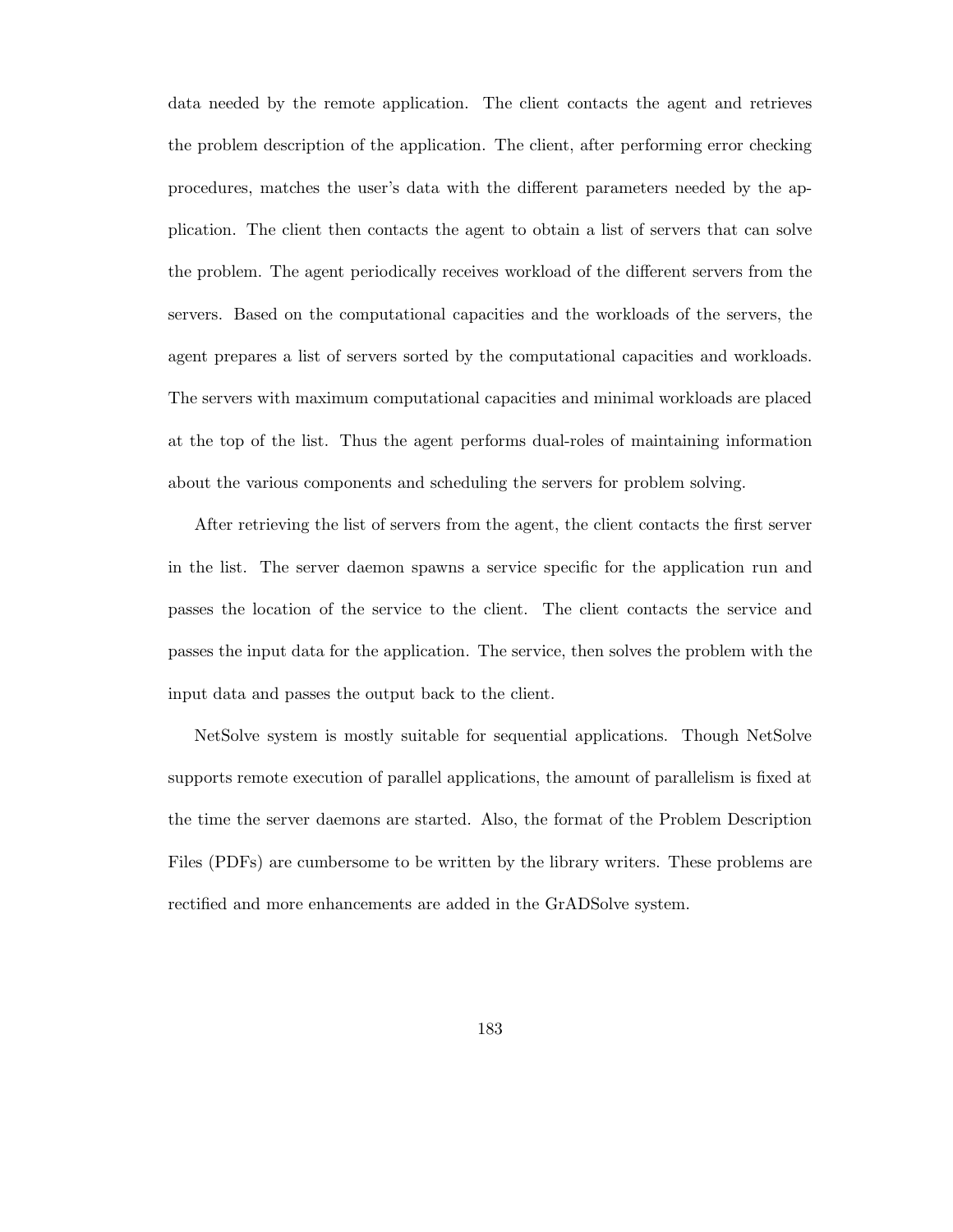## **6.3 The GrADSolve System**

At the core of the GrADSolve system is a XML database implemented with Apache Xindice [1]. Since XML is mostly useful for storing metadata and transferring compatible documents across the network, GrADSolve uses XML as a language for storing information about different Grid entities. This database maintains three kinds of tables - *users*, *resources* and *applications*. The *users* table contains information about the different users of the Grid system, namely the home directories of the users on different resources. The *resources* table contains information about the different machines in the Grid, namely the name of the machines, the clusters to which the machines belong, the architecture and the operating system in the machines, the peak performance of the machines etc. The *applications* table contains information about different applications, namely the name and owner of the application, if the application is sequential or parallel, the language in which the application is written, if the application can continue from the previous point in application once stopped, if the application is reconfigurable once stopped, the number of input and output arguments, the data type and size of each arguments, the location of the binaries of the applications on each of the resources etc. All the above mentioned information are stored in the XML database in the form of XML documents. The Xindice implementation of the XML-RPC standard [12] was used for storing and retrieving information to and from the XML database.

Of the metascheduling components, the DataBase Manager is implemented with the popular PostgreSQL [10] Database mechanisms. Apart from the normal database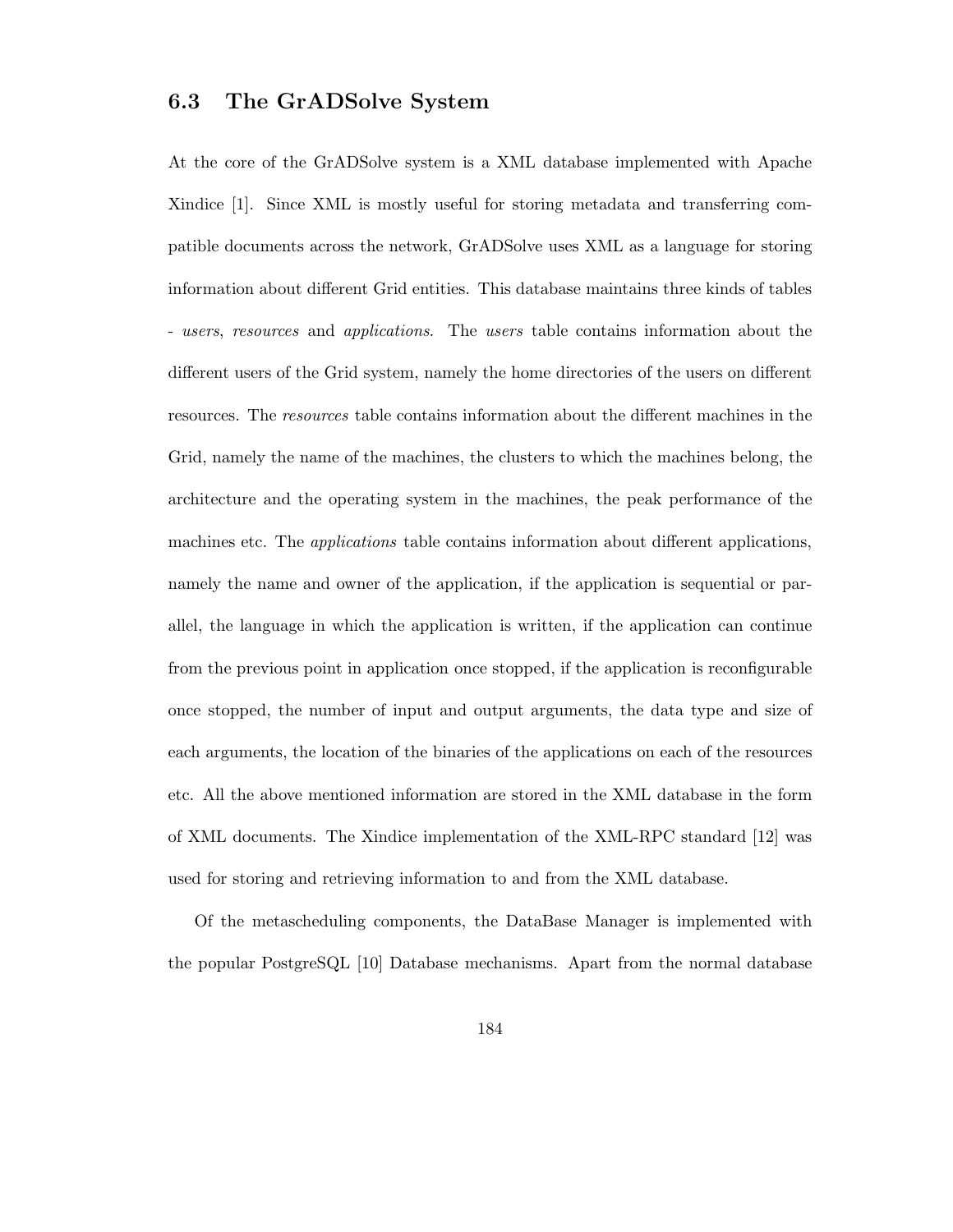storage and retrieval mechanisms, PostgreSQL also provides *triggers* for execution of certain procedures on the occurrence of certain events and event notification capabilities. Event notification mechanisms is one of the important capabilities needed by the Database Manager in the metascheduler. When the PostgreSQL Database Manager is initialized, a table for storing information related to different problem runs is created. As new GrADS applications are executed in the system, entries for the applications are created in the table and different information regarding the application, including the problem name, user name, the problem status, capabilities of the problem, the resource information of the resources used in the application-level scheduling, the final application-level schedule, the locations of the Contract Monitor, the Performance Modeler and the Runtime Support System (RSS), the ratios between the measured and the predicted performance cost for the end application, the number of contract violations, the information about the execution trace if the application is executed in the trace mode etc., are stored in the table as the applications pass through different phases of the GrADS execution.

A number of PostgreSQL triggers are implemented for recording certain entries in the table on the occurrence of certain events. A PostgreSQL trigger is implemented such that the times corresponding to the Resource Selection, start of the end application and completion of the application, and the accumulated percentage completion time are recorded internally by the Database Manager as the GrADS application generates the corresponding events. Another trigger is employed to implement policies for deleting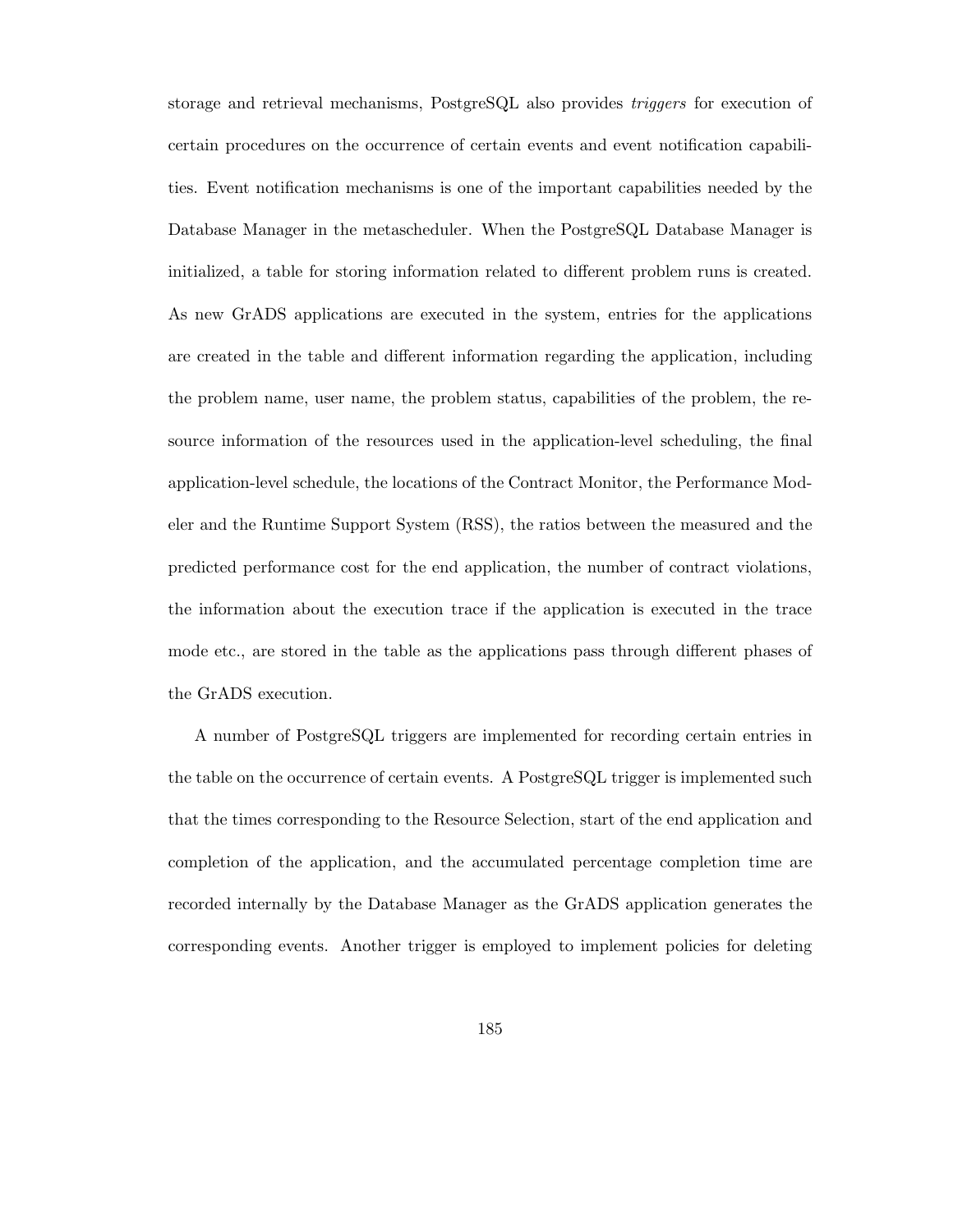some of the records in the table as new entries are inserted. Another trigger is used to record the last usage of a stored execution trace. Also, the PostgreSQL event notification mechanism is used such that components including GrADS Application Manager and metascheduling components are notified on the occurrence of certain events, for example, when the status of an application is changed.

Other metascheduling components, namely the Permission Service, the Contract Negotiator and the Rescheduler perform PostgreSQL queries against the Database Manager. The XML database and the metascheduling components together correspond to the agent in the NetSolve system where the XML database forms the database part of the agent while the metascheduling components form the scheduling layer of the agent. The general functioning of the GrADSolve system is illustrated by Figure 6.2.

Unlike the NetSolve system, there are no server daemons in GrADSolve. The library writer uploads his application into the Grid system specifying the problem description of the application using an Interface Definition Language (IDL). The GrADSolve system creates a wrapper for the application, compiles the wrapper along with the application and transports the executable application to the different resources of the Grid system using the Globus GridFTP mechanisms. The library writer also has the option of adding an execution model for the application. The information regarding the locations of the end applications on the resources are stored in the Xindice XML database. The end user writes a NetSolve-like client program to execute applications over the Grid. The GrADSolve client accesses the XML database, retrieves the problem specification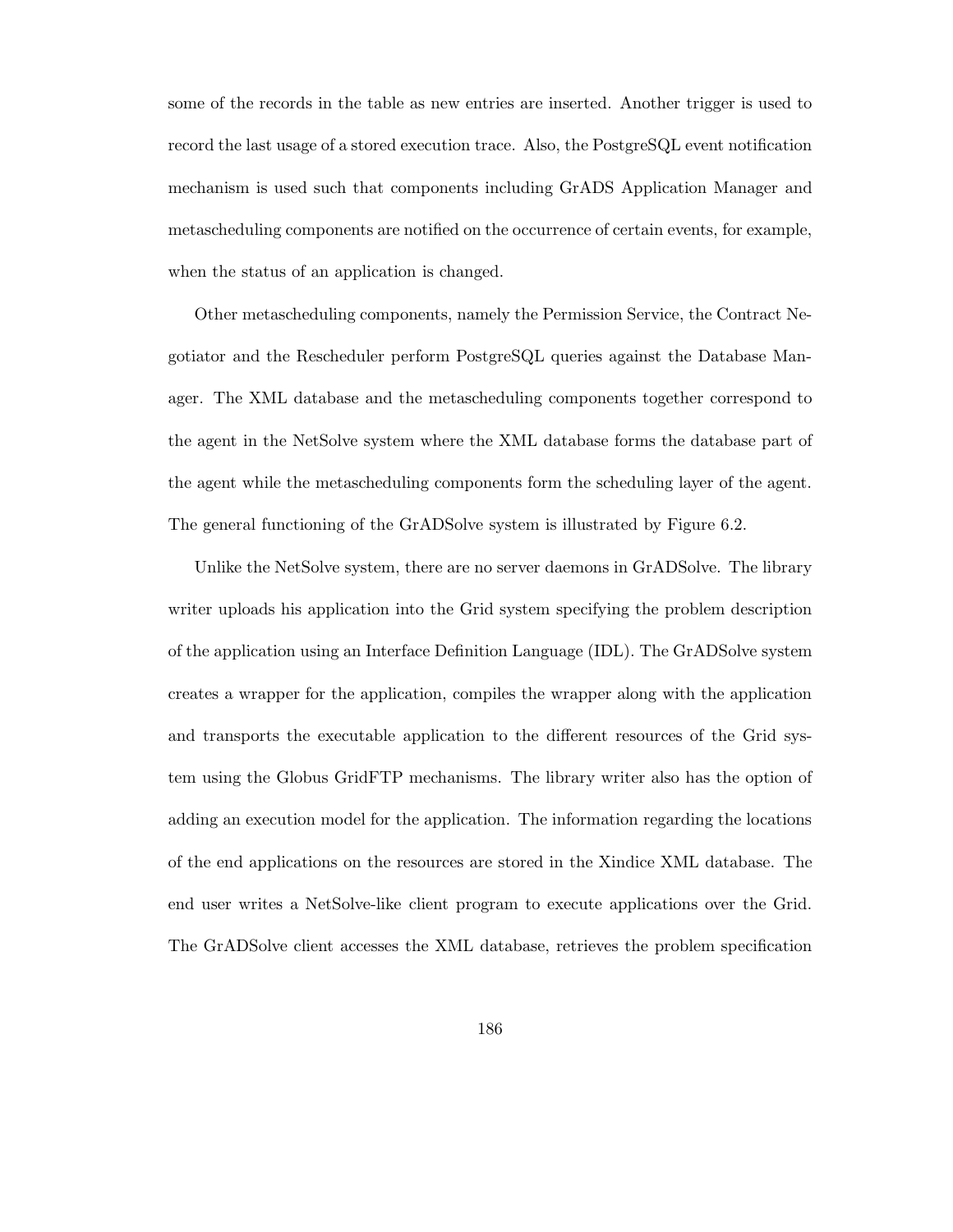

Figure 6.2: Overview of GrADSolve system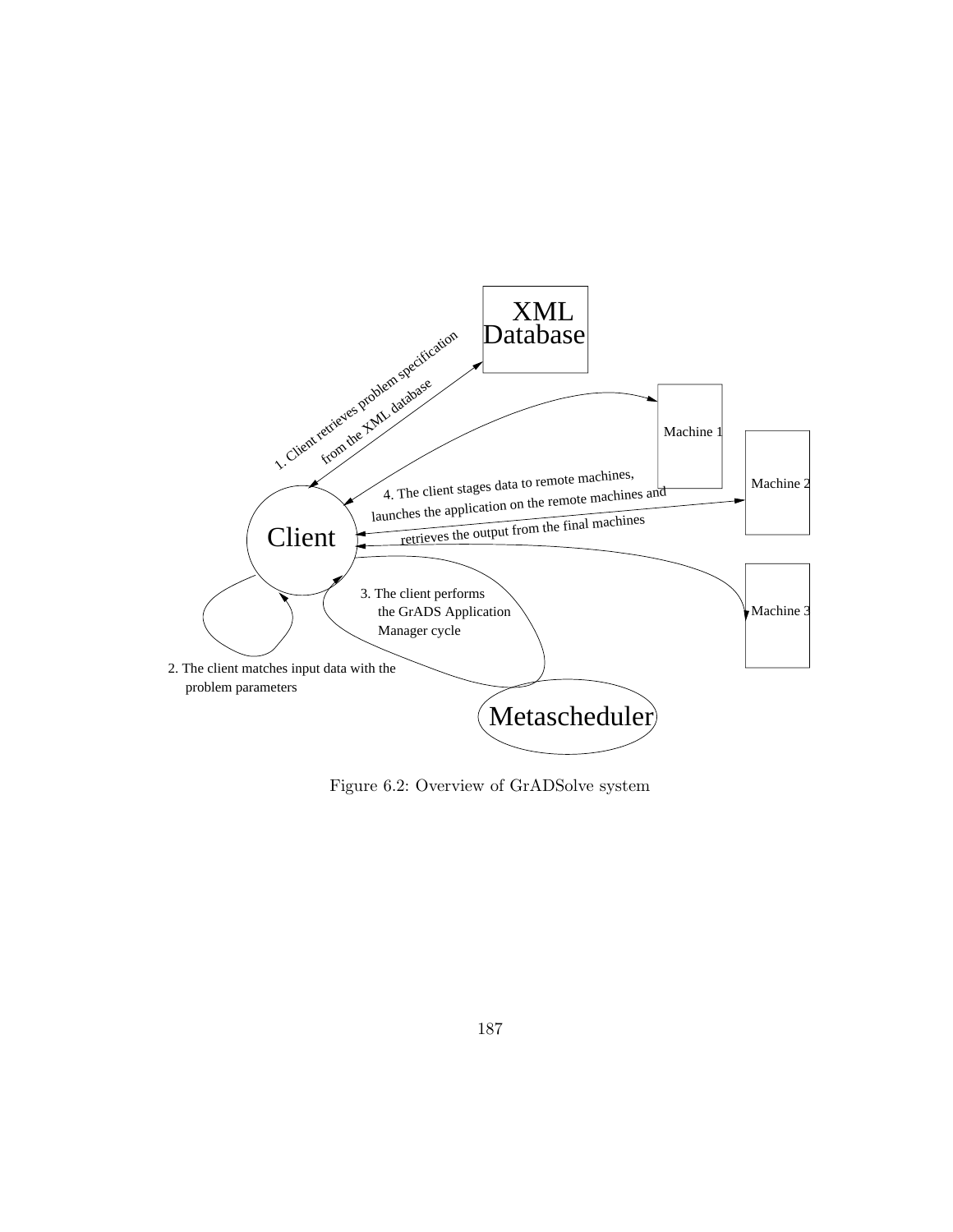for the application and matches the user's data with the parameters of the problem. The GrADSolve client then passes through different stages of the GrADS application manager including the Resource Selection, Performance Modeling and Contract Development. For the Performance Modeling, the client retrieves the execution model if the application possesses an execution model. After determining the final application-level schedule, the GrADSolve client partitions the user's input data and stages the appropriate blocks of data to the different resources using the Globus GridFTP mechanisms. The client then spawns the application on the set of resources using MPICH-G [56]. Similar to the staging of the input data, the client gathers the different blocks of output data from different resources using GridFTP and copies the data to the user's memory. During the different stages, the GrADSolve client stores different information to the Database Manager. The GrADSolve client also interacts with the metascheduling components to validate the performance contracts.

# **6.4 GrADSolve Entities**

There are three human entities involved in GrADSolve - *administrators*, *library writers* and *end users*. The role of these entities in GrADSolve and the functions performed by the GrADSolve system for these entities are explained in the following sub sections.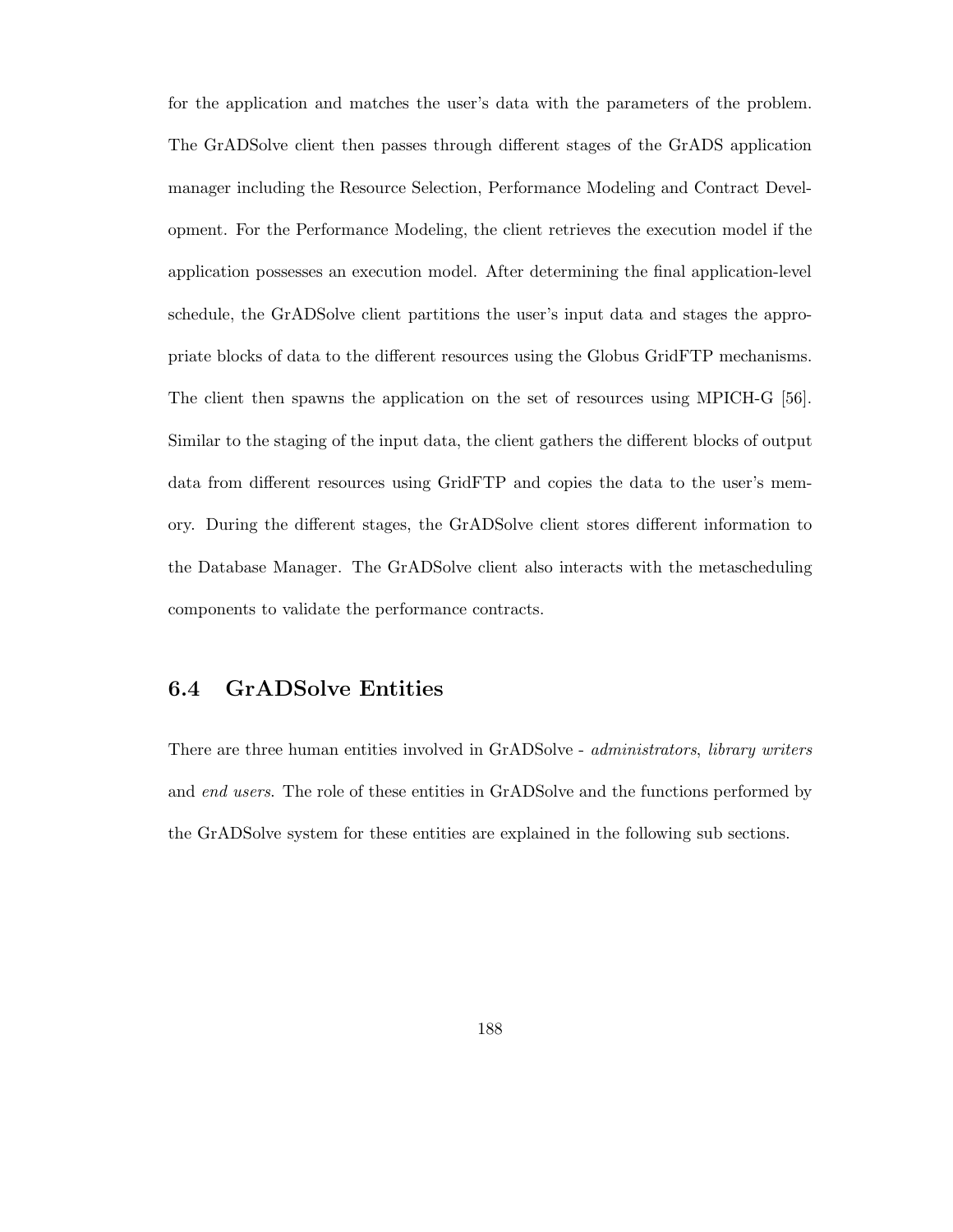## **6.4.1 Administrators**

The GrADSolve administrator is responsible for managing the users and resources of the GrADSolve system. The administrator initializes the XML database and starts the various metascheduling components - namely, the Database Manager, the Permission Service, the Contract Negotiator and the Rescheduler. During the initialization of the Database Manager, the administrator also creates various database triggers and notification events. The administrator also creates entities for different users in the XML database by specifying a *user configuration file*. The user configuration file contains information for different users, namely the user account names for different resources and the location of the home directories on different resources in the GrADSolve system. These information are translated into XML documents and stored in the *users* table of the Xindice database. Finally, the administrator creates the *resources* table in the Xindice database and adds entries for different resources in the GrADSolve system by specifying a *resource configuration file*. The various information in the configuration file, namely the names of the different machines, their computational capacities, the number of processors in the machines and other machine specifications, are stored as XML documents. The translation of the configuration files into XML documents are automatically handled by the GrADSolve system.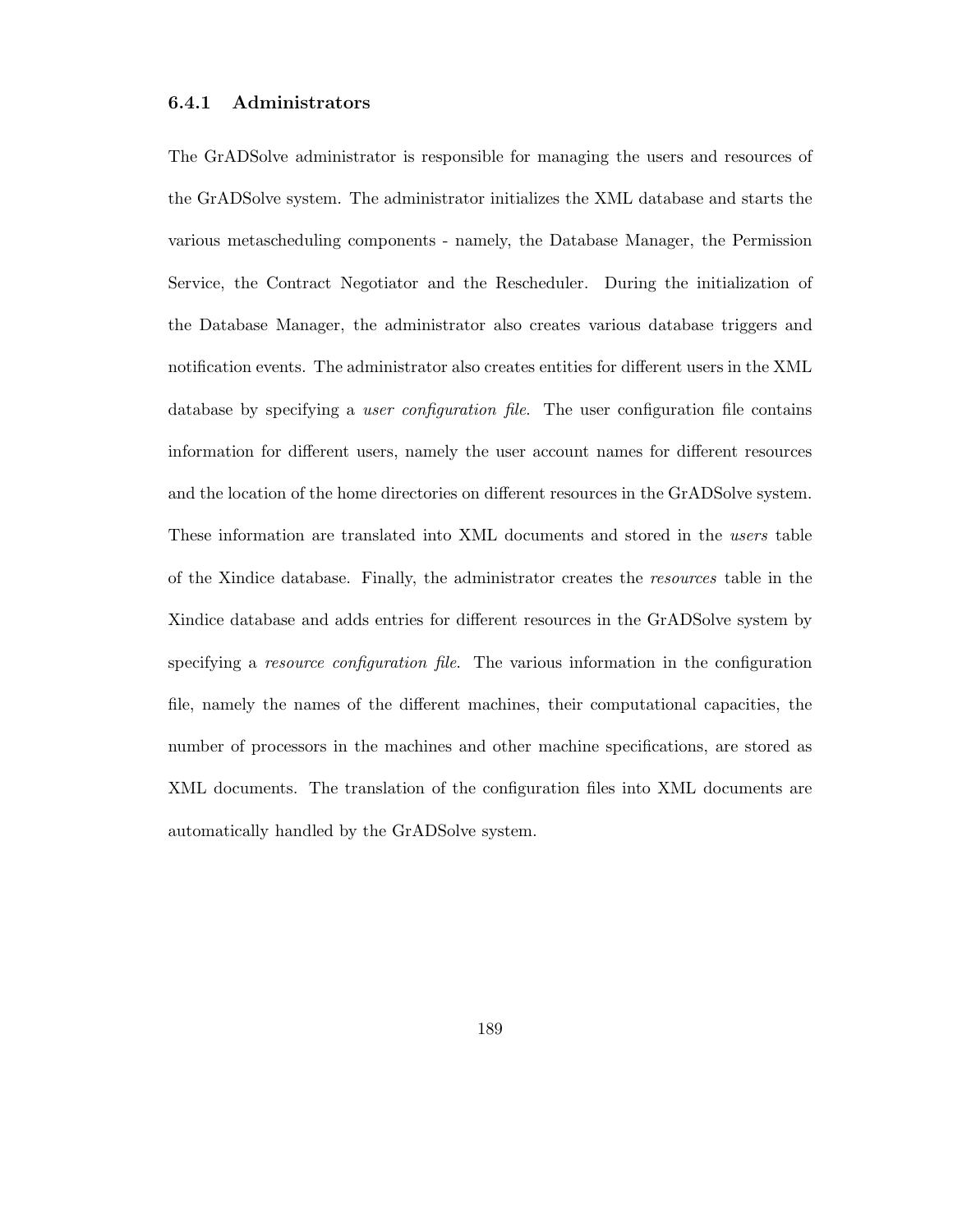### **6.4.2 Library Writers**

The library writer uploads his application into the GrADSolve system by specifying an Interface Definition Language (IDL) file for the application. The Backus Normal Form (BNF) of the GrADSolve IDL is given in Figure 6.3.

In the IDL file, the library writer specifies the name of the problem suite and the description of the problem suite. A problem suite consists of a set of functions that the user can invoke remotely. For each function, the library writer specifies in the IDL file, the programming language in which the function is written, the name of the function, the set of input and output arguments in the function, the description of the function, the names of the object files and libraries needed for linking the function with other functions, if the function is sequential or parallel, if the function can continue from its previous point in execution once stopped, if the function can restart and continue on a different set of processors once stopped etc. GrADSolve supports the library functions to be written in the popular C or Fortran languages. For each input and output arguments, the library writer specifies the name of the argument, if the argument is an input or output argument, the datatype of the argument, the number of elements of the argument if the argument is a vector, the number of rows and columns of the argument if the argument is a matrix etc. The number of elements in the vector arguments and the number of rows and columns of the matrix arguments can be constants or expressed in terms of the other input arguments.

An example of a IDL file written for a ScaLAPACK QR factorization problem is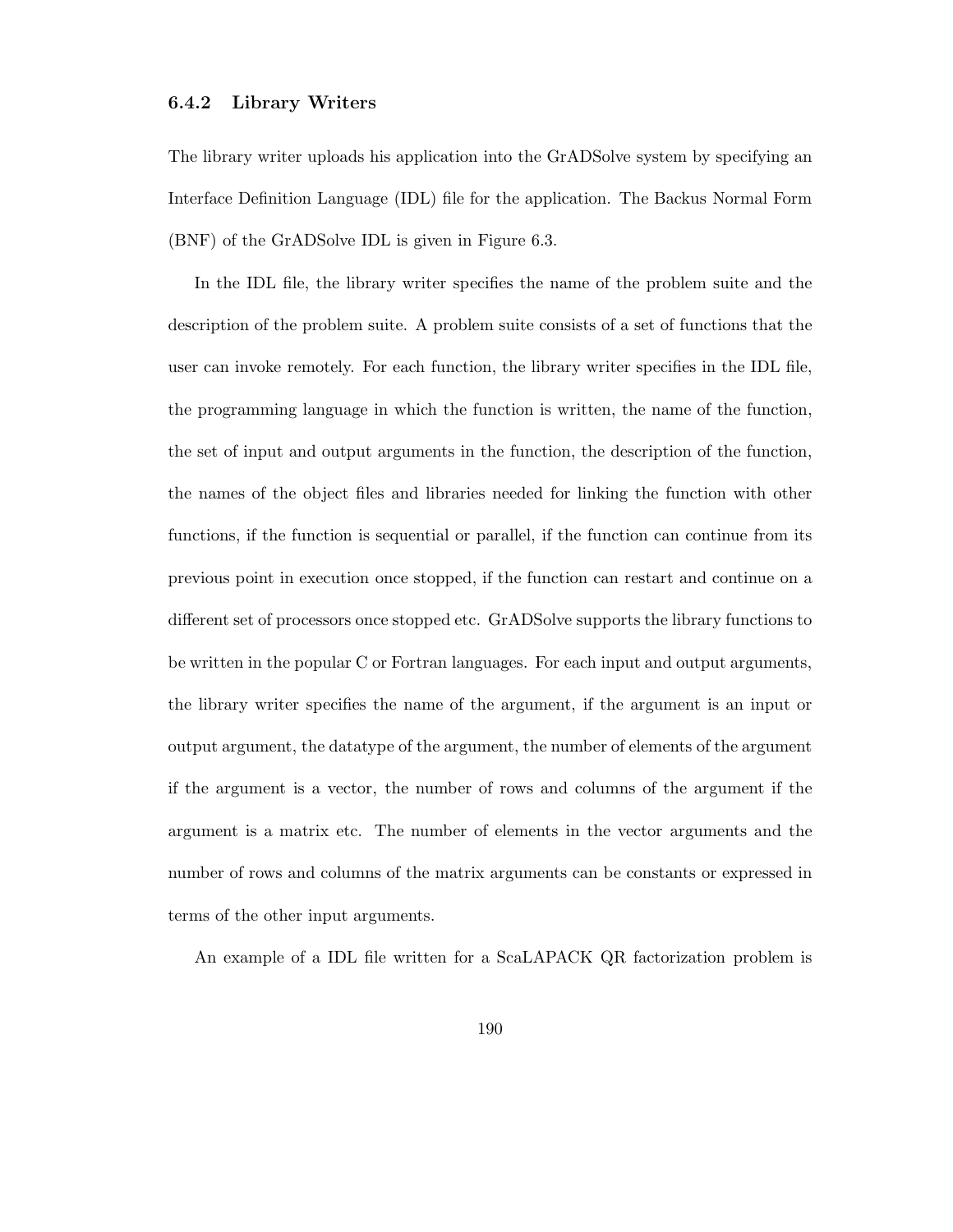$\langle$ PROBLEMSTART $\rangle \rightarrow \langle$ PROBLEMDESC $\rangle \langle$ FUNCTION $\rangle$  $\langle$ PROBLEMDESC $\rangle \rightarrow$  *PROBLEM*  $\langle$ PROBLEMNAME $\rangle$  $\langle$ FUNCTION $\rangle \rightarrow \langle$ LANGUAGE $\rangle$  FUNCTION  $\langle$ FUNCDEFN $\rangle$   $\langle$ FUNCDESC $\rangle$  $\langle$ FUNCLIB $\rangle$  $\langle$ FUNCTYPE $\rangle$  $\langle$ CONTINUECAPACITY $\rangle$  $\langle$ RECONFIGCAPACITY $\rangle$  $\langle$ LANGUAGE $\rangle \rightarrow C |$  FORT RAN  $\langle$ FUNCDEFN $\rangle \rightarrow \langle$ FUNCNAME $\rangle$  ( $\langle$ ARGLIST $\rangle$ )  $\langle$ FUNCDESC $\rangle \rightarrow$  " $\langle$ STRING $\rangle$ "  $\langle$ FUNCLIB $\rangle \rightarrow LIBS ='' \langle \text{STRING} \rangle''$  $\langle \text{FUNCTYPE} \rangle \rightarrow \text{TYPE} = \langle \text{TYPESTRING} \rangle$  $\langle \text{CONTINUECAPACITY} \rangle \rightarrow \text{CONTINUE} = \langle \text{OPTIONSTRING} \rangle$  $\langle RECONFIGCAPACITY \rangle \rightarrow RECONFIGURE = \langle OPTIONSTRING \rangle$  $\langle \text{ARGLIST} \rangle \rightarrow \langle \text{ARGUMENT} \rangle | \langle \text{ARGLIST} \rangle, \langle \text{ARGUMENT} \rangle$  $\langle \text{ARGUMENT} \rangle \rightarrow \langle \text{INOUTSTRING} \rangle \langle \text{DATATYPE} \rangle \langle \text{VARNAME} \rangle$  $|\langle \text{INOUTSTRING} \rangle \langle \text{DATATYPE} \rangle \langle \text{VARNAME} \rangle$  $\langle$ VACTORATTR $\rangle$  $|\langle \text{INOUTSTRING} \rangle \langle \text{DATATYPE} \rangle \langle \text{VARNAME} \rangle$  $\langle \text{MATRIXATTR} \rangle$  $\langle$ VECTORATTR $\rangle \rightarrow [\langle$ DIMENSIONEXPR $\rangle]$  $\langle \text{MATRIXATTR} \rangle \rightarrow [\langle \text{DIMENSIONEXPR} \rangle] [\langle \text{DIMENSIONEXPR} \rangle]$  $\langle$ DIMENSIONEXPR $\rangle \rightarrow \langle$ NUMBER $\rangle$ | $\langle$ VARNAME $\rangle$  $\langle$ PROBLEMNAME $\rangle \rightarrow \langle$ IDENTIFIER $\rangle$  $\langle$ FUNCNAME $\rangle \rightarrow \langle$ IDENTIFIER $\rangle$  $\langle \text{TYPESTRING} \rangle \rightarrow \text{sequential} | \text{parallel}$  $\langle \text{OPTIONSTRING} \rangle \rightarrow \text{yes} | \text{no}$  $\langle \text{INOUTSTRING} \rangle \rightarrow IN \mid OUT \mid INOUT$  $\langle$ DATATYPE $\rangle \rightarrow INT | FLOAT | DOUBLE | CHAR$  $\langle \text{VARME} \rangle \rightarrow \langle \text{IDENTIFYER} \rangle$ 

Figure 6.3: BNF of GrADSolve IDL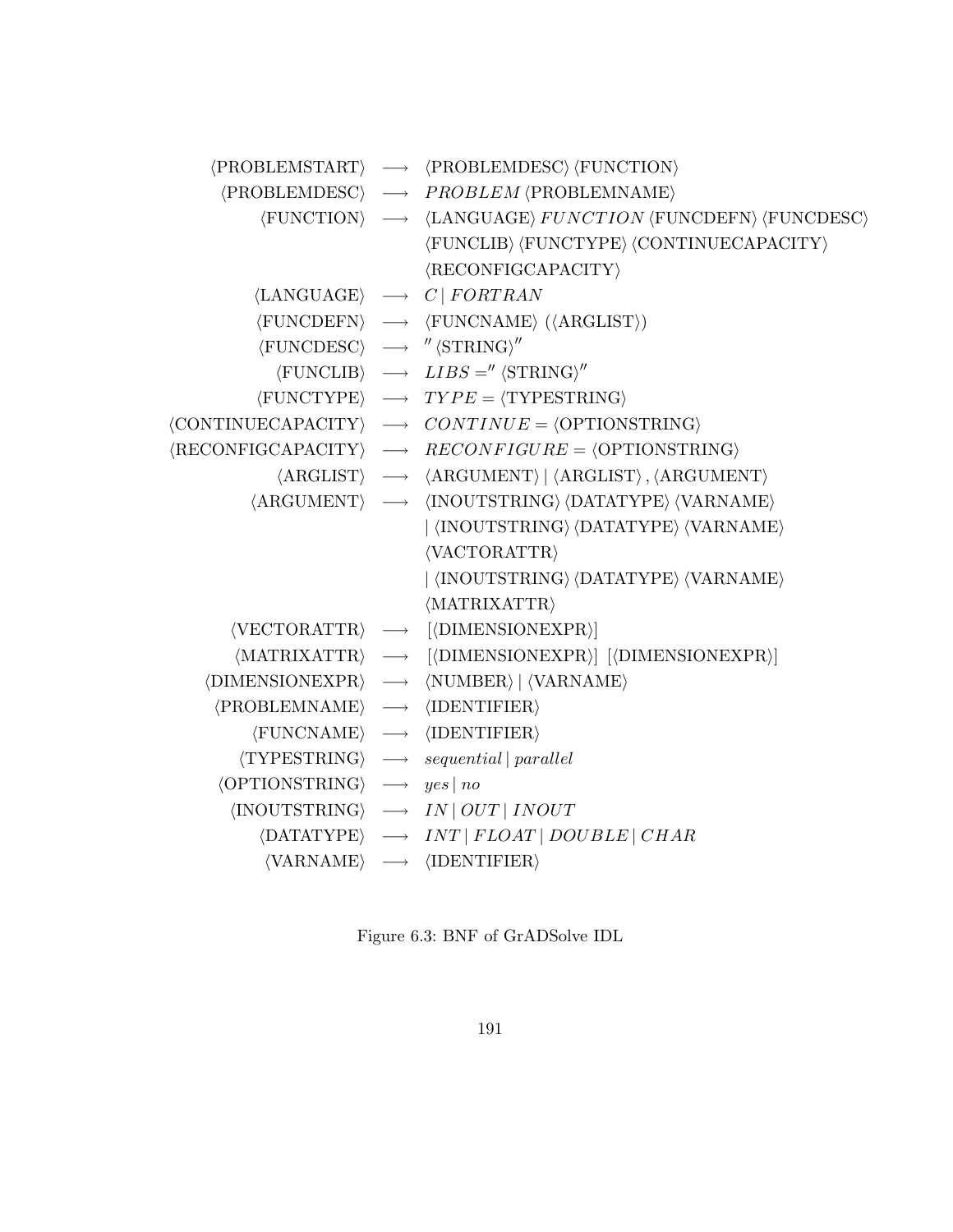```
PROBLEM qrwrapper
C FUNCTION qrwrapper(IN int N, IN int NB, INOUT double A[N][N],
                   INOUT double B[N][1])
 'a version of qr factorization that works with square matrices.'
LIBS = ''/home/grads23/GrADSolve/ScaLAPACK/pdgeqrf_instr.o \
        /home/grads23/GrADSolve/ScaLAPACK/pdscaex_instrQR.o \
        ...
        ...
        ...''
TYPE = parallel
CONTINUE_CAPABILITY = yes
RECONFIGURATION_CAPABILITY = yes
```
Figure 6.4: An example GrADSolve IDL for a ScaLAPACK QR problem

given in Figure 6.4.

After the library writer submits the IDL file to the GrADSolve system, GrADSolve translates the IDL file to a XML document. The XML document generated for the IDL file in Figure 6.4 is shown in Figure 6.5.

The GrADSolve translation system also generates a wrapper program. This wrapper program is a driver and acts as an entry point for remote execution of the actual function. The wrapper program when compiled and executed performs certain important functions. The wrapper performs the necessary initialization if the end application is a parallel application. The wrapper function also reads a configuration file that specifies the location of the Runtime Support System (RSS) and the Autopilot manager. The configuration file was generated and staged to the machines for remote execution when the end user submitted his problem to the GrADSolve system. The wrapper pro-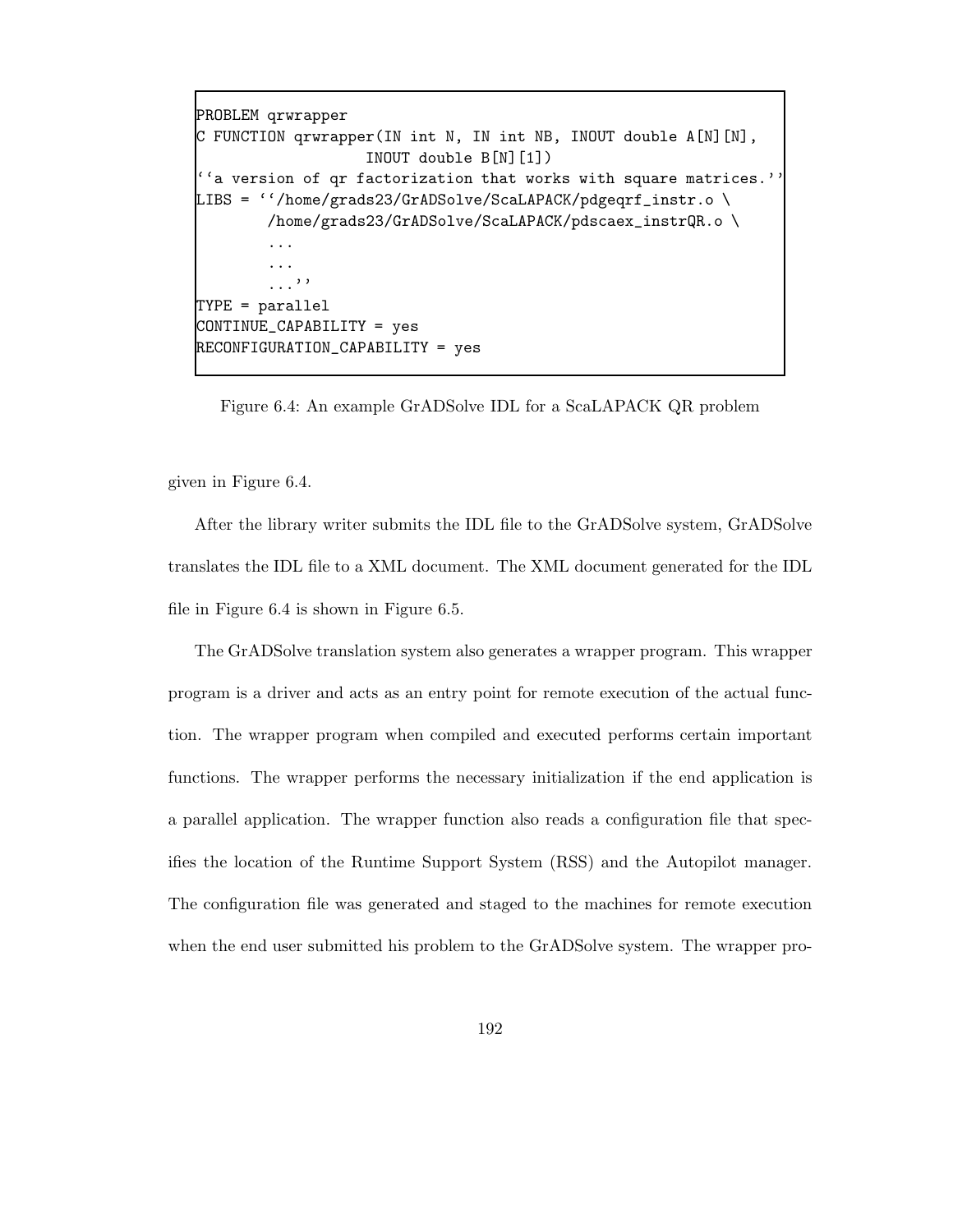```
<?xml version="1.0"?>
 <function name="qrwrapper">
    <user>grads23</user>
    <description>a version of qr factorization that works
                  with square matrices.
    </description>
    <type>parallel</type>
   <language>C</language>
    <continue>1</continue>
    <reconfigure>1</reconfigure>
    <call>
      <argCount>4</argCount>
      <arg>
        <inout>IN</inout>
        <datatype>int</datatype>
        <objecttype>scalar</objecttype>
        <name>N</name>
      </arg>
      <arg>
        <inout>IN</inout>
        <datatype>int</datatype>
        <objecttype>scalar</objecttype>
        <name>NB</name>
      </arg>
      <arg>
        <inout>INOUT</inout>
        <datatype>double</datatype>
        <objecttype>matrix</objecttype>
        <name>A</name>
        <rowExpression>N</rowExpression>
        <colExpression>N</colExpression>
      </arg>
```
Figure 6.5: XML document generated for the IDL in Figure 6.4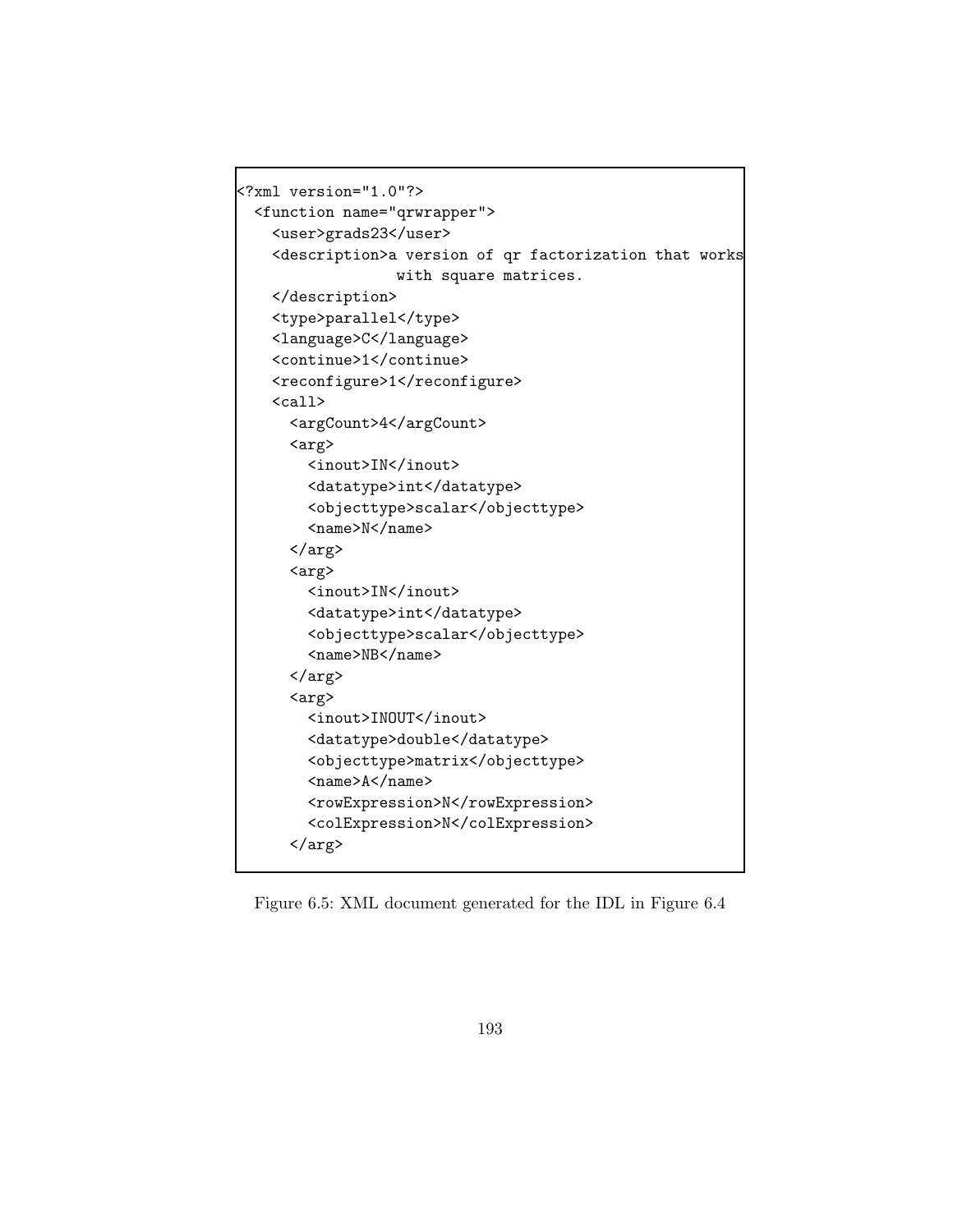<arg> <inout>INOUT</inout> <datatype>double</datatype> <objecttype>matrix</objecttype> <name>B</name> <rowExpression>N</rowExpression> <colExpression>1</colExpression>  $\langle \rangle$  arg  $\rangle$ </call> </function>

Figure 6.5. Continued

gram then registers with the RSS using SRS Init() and also registers with the Autopilot system. The wrapper program then retrieves the problem description from the XML database, initializes the input and output arguments, and reads the input data from the appropriate files into the input arguments. It then invokes the actual function specified in the IDL file with the input and output arguments. Once the actual problem is solved by the execution of the actual function, the wrapper program stores the output arguments to files. It finally performs finalization routines for deregistering from RSS, the Autopilot manager and the parallel execution environment.

The library writer has the option of instrumenting the end application with calls to SRS library and the Autopilot. If stopping and continuing capability is desired for the application, the application has to be instrumented with calls to the SRS library. When the library writer wants to add execution model for his application, he instruments the application with calls to the Autopilot library so that portions of the application for which execution model was written are timed and the actual execution times are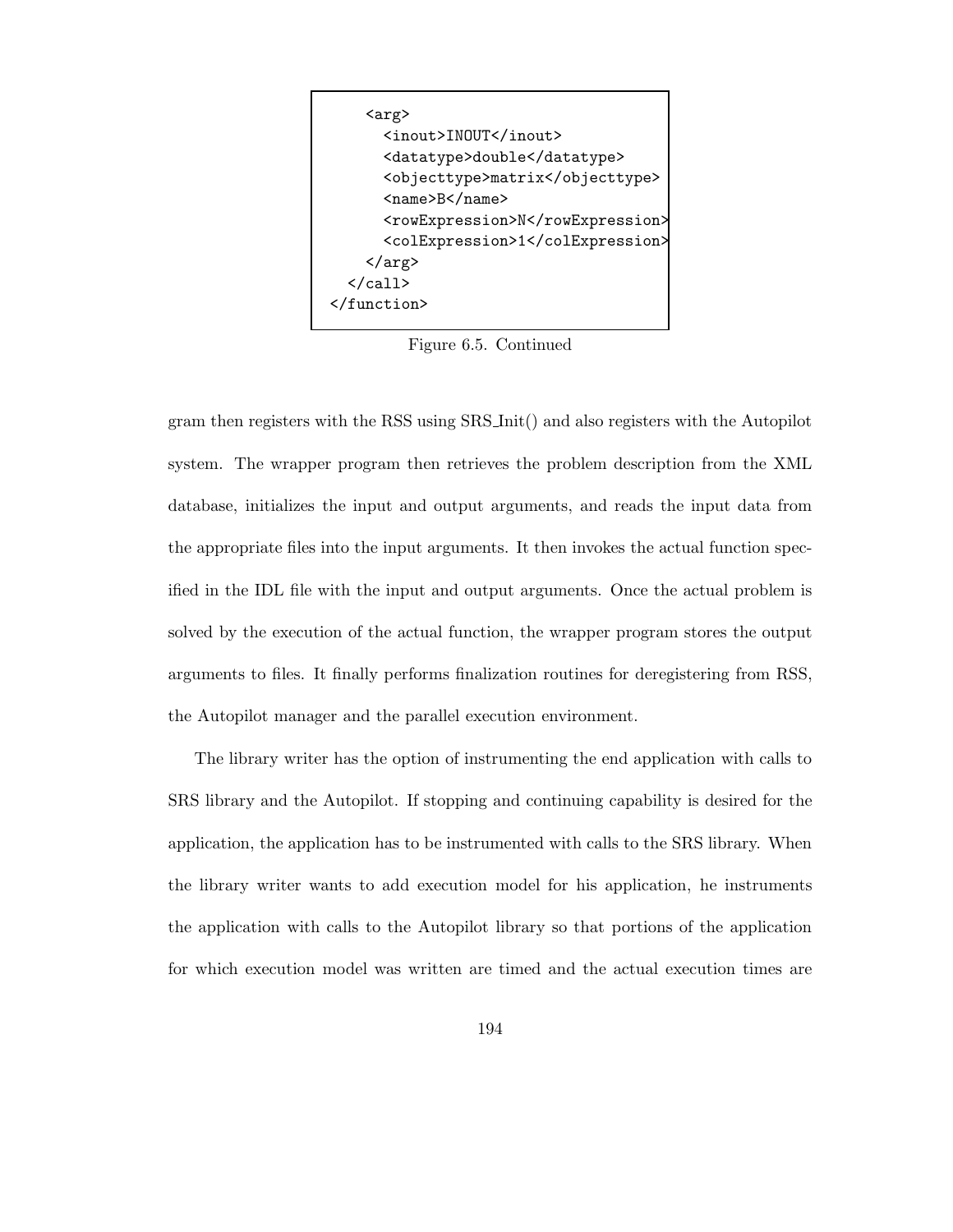reported for monitoring by the Contract Monitor.

After generating the wrapper program, the GrADSolve system compiles the wrapper program with the object files and the libraries specified in the IDL file and with the appropriate parallel libraries if the application is specified as a parallel application in the IDL file. The result of the compilation process is an executable file suitable for remote execution on the GrADSolve resources. The application is finally uploaded into the GrADSolve system. The uploading process consists of two phases. In the first phase, the executable file is staged to the remote machines in the GrADSolve system and stored in the user's accounts on the machines. The machines available in the system are determined by querying the *resources* table in the XML database and the user's home directories on the machines to which the executable file is stored are determined by querying the *users* table in the XML database. In the second phase of the uploading process, the XML document for the application generated from the IDL file is stored in the XML database keyed by the problem name. Also, stored in the XML database for the application is the information regarding the location of the executable files for the application on the remote resources.

If the library writer wants to add an execution model for his application, he executes the *getperfmodel template* utility specifying the name of the application. The utility retrieves the problem description of the application from the XML database and generates a performance model template file. The template file contains the definitions of the execution model routines. The library writer fills in the execution model routines with the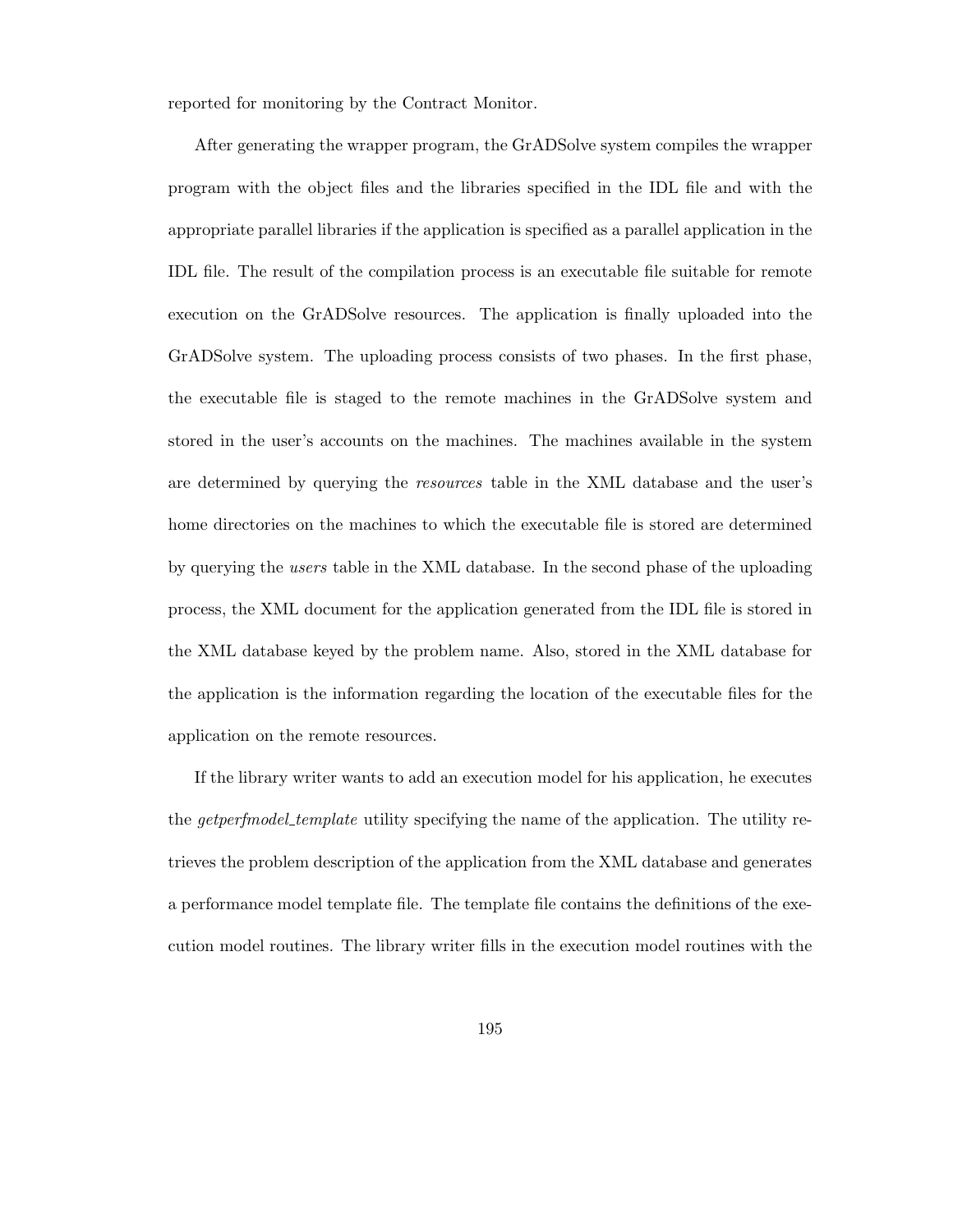```
int areResourcesSufficient(int N, int NB, double* A,
                           double* B, RESOURCEINFO* resourceInfo,
                           SCHEDULESTRUCT* schedule){
}
int getExecutionTimeCost(int N, int NB, double* A, double* B,
                         RESOURCEINFO* resourceInfo, SCHEDULESTRUCT*
                         schedule, double* cost{
}
int mapper(int N, int NB, double* A, double* B,
           RESOURCEINFO* resourceInfo, SCHEDULESTRUCT* inputSchedule,
           SCHEDULESTRUCT* mapperSchedule){
}
```
Figure 6.6: A Performance Model template generated by the GrADSolve system for the QR problem

appropriate code for predicting the execution cost of his application. The performance model template file generated by the *getperfmodel template* for the ScaLAPACK QR problem is shown in Figure 6.6.

The performance model template file contains definitions for three functions. The first function, *areResourcesSufficient* takes as input the problem parameters, a given set of machines for problem execution, *schedule* and the resource capabilities of the machines, *resourceInfo*. The library writer fills the function such that the function will return 1 if the machines have adequate capacities for solving the problem and 0 otherwise. The second function *getExecutionTimeCost* takes as input the problem pa-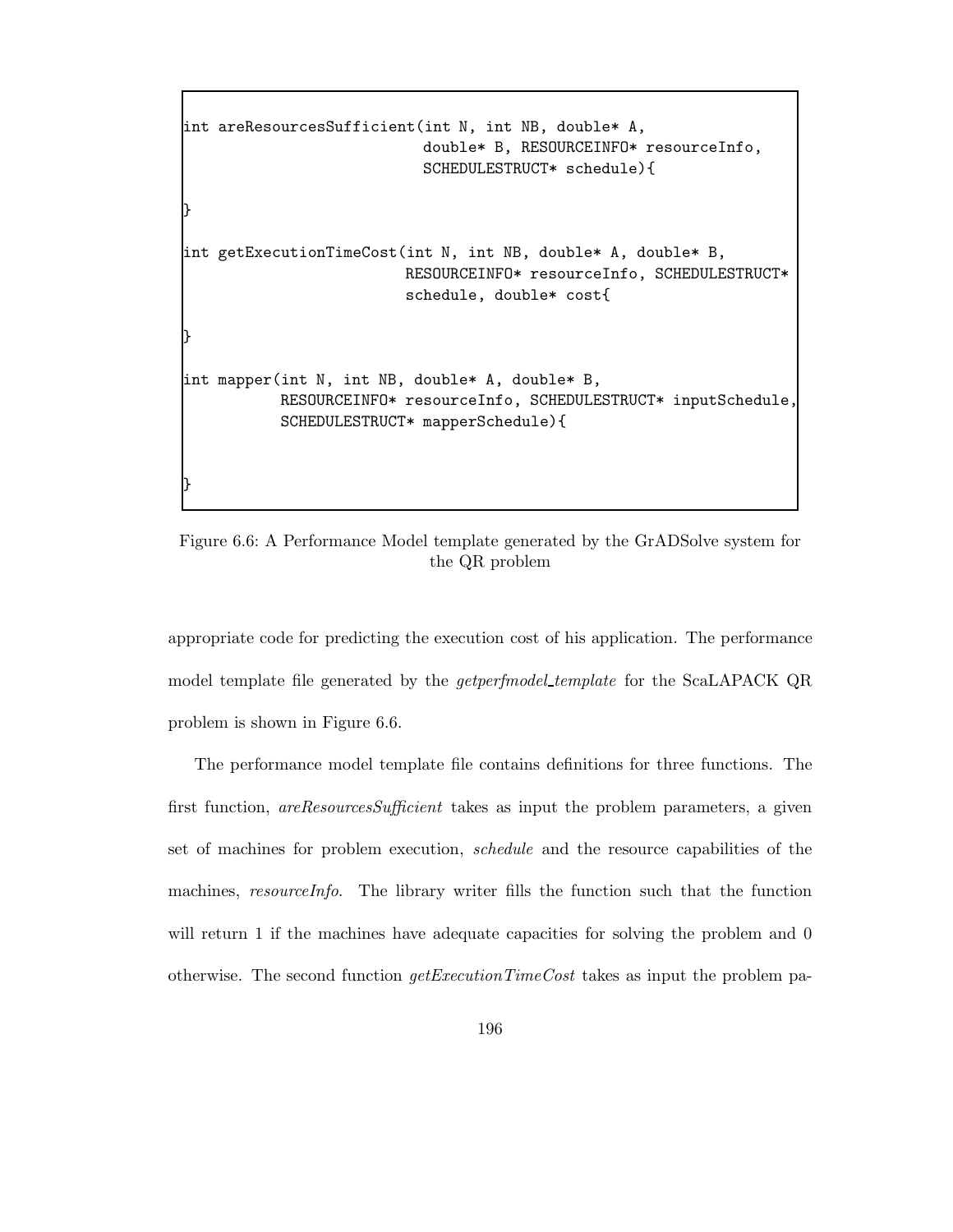rameters, the given set of machines, the resource capabilities and returns as output, the predicted execution cost, *cost*, of the application if the application were to run on the given set of machines. The third function, *mapper* is an optional function. It is used for specifying the data distribution of the different data used by the application. The mapper can also change the order of the machines in the given set of machines represented by *inputSchedule* and return the new order of machines in the *mapperSchedule*. The execution model for the ScaLAPACK QR application filled with the code written by the library writer is shown in the Figure 6.7.

The library writer uploads his execution model by executing the *add perfmodel* utility. After performing certain error checking mechanisms, the *add perfmodel* utility generates a wrapper program for the execution model. This wrapper program contains functions that act as entry points for the execution model. The functions in the wrapper program initialize certain parameters with default values and invoke the functions in the execution model. The *add perfmodel* utility finally uploads the execution model for the application by storing the location of the wrapper program and the execution model to the XML database corresponding to the entry for the application.

#### **6.4.3 End Users**

The end users solve problems over remote GrADSolve resources by writing a client program. This client program can be written in C or Fortran. The client program includes an invocation of a routine called *gradsolve()* passing to the function, the name of the end application and the input and output parameters needed by the end application.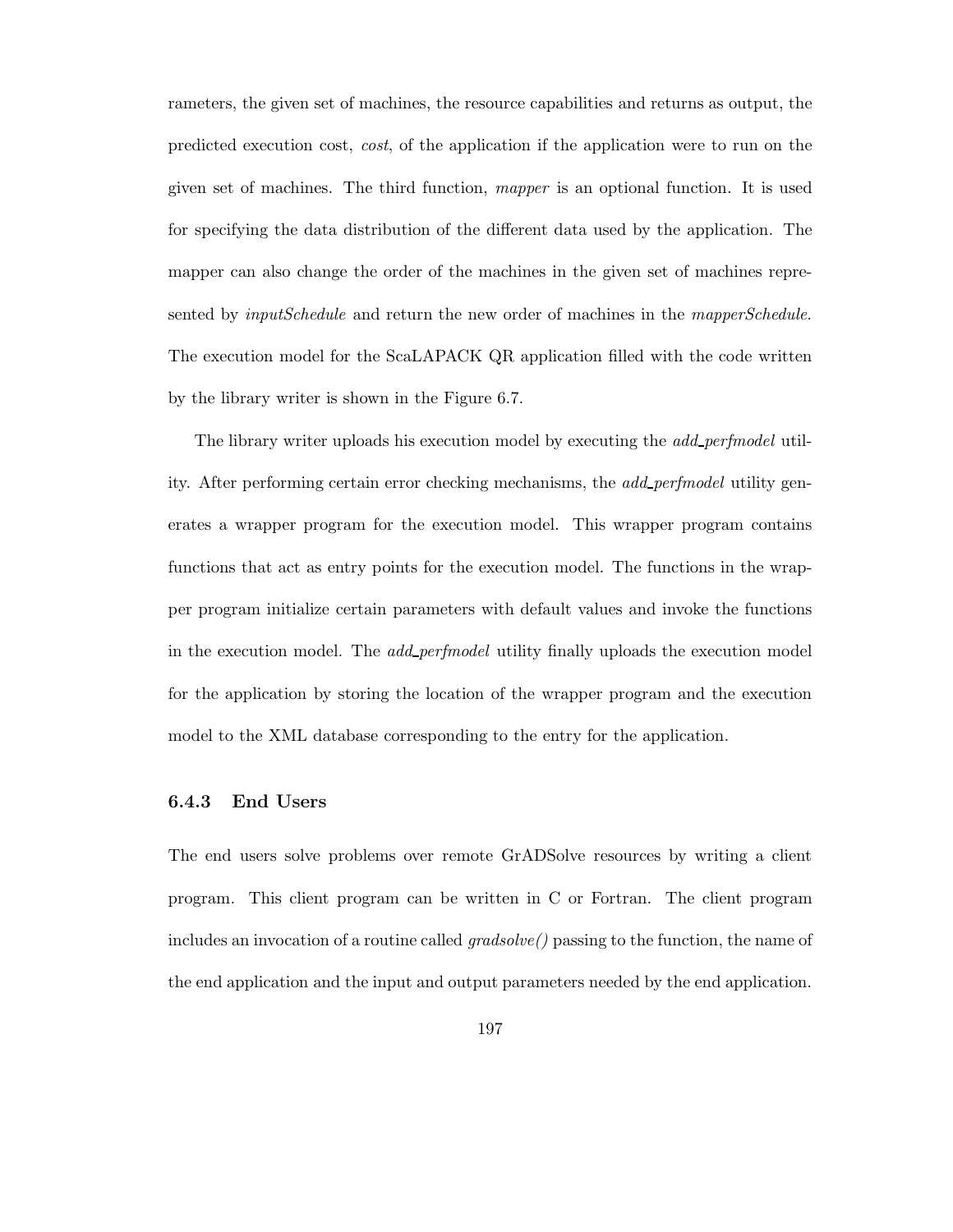```
int areResourcesSufficient(int N, int NB, double* A,
                           double* B, RESOURCEINFO* resourceInfo,
                           SCHEDULESTRUCT* schedule){
 memAvailable = 0.0;
 for(i=0; i<schedule->count; i++){
   memAvailable += resourceInfo->meminfo[schedule->indices[i]];
 }
 memNeeded = (double)N * ( (double)N + (double)NB + 1.0) * sizeof(double);if(memNeeded > memAvailable){
   return 0; /*resources not sufficient */
 }
 return 1; /*resources sufficient */
}
int getExecutionTimeCost(int N, int NB, double* A, double* B,
                         RESOURCEINFO* resourceInfo, SCHEDULESTRUCT*
                         schedule, double* cost{
 for(j=0; j<N; j+=NB){
   trun += t1+t2; /* t1 and t2 are times for different phases
                      in the iteration */
 }
 *cost = true;return 0;
}
int mapper(int N, int NB, double* A, double* B,
           RESOURCEINFO* resourceInfo, SCHEDULESTRUCT* inputSchedule,
           SCHEDULESTRUCT* mapperSchedule){
 setBlockCyclicDistribution("A", mapperSchedule, N*NB);
 B_distribution = (int*)malloc(sizeof(int)*mapperSchedule->count);
 B_distribution[0] = N;
 for(i=1; i<mapperSchedule->count; i++){
   B_distribution[i] = 0;}
 setDistribution("B", mapperSchedule, B_distribution);
 free(B_distribution);
 getExecutionTimeCost(N, NB, A, B, resourceInfo, mapperSchedule,
                       &(mapperSchedule->cost));
 return 0;
}
```
Figure 6.7: A QR Performance Model filled with library writer code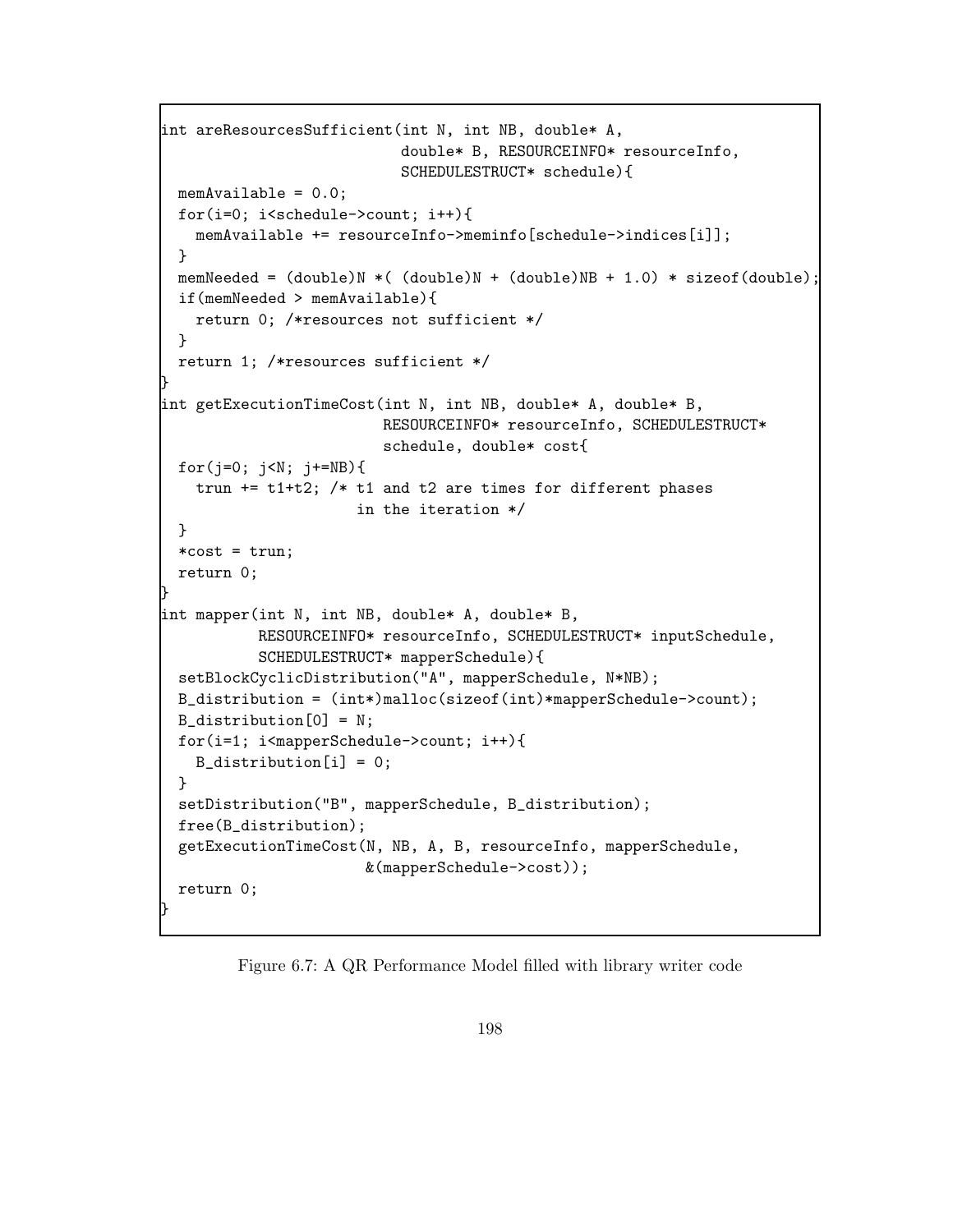An example of a GrADSolve client program written in C is shown in Figure 6.8.

The invocation of the *gradSolve()* routine triggers the execution of the GrADSolve Application Manager. As a first step, the Application Manager verifies if the user has credentials to execute applications on the GrADSolve system. GradSolve uses Globus Grid Security Infrastructure (GSI) [32] for the authentication of users. The Application Manager then queries the XML Database to verify if the application had been previously uploaded by the library writer. If the application had not been uploaded, the Application Manager displays an error message to the user and aborts operation. If the application exists in the GrADSolve system, the Application Manager registers the problem run with the PostgreSQL database component of the metascheduler. The Application Manager then retrieves the problem description from the XML database and matches the user's data with the input and output parameters required by the end application.

If an execution model exists for the end application, the Application Manager downloads the execution model from the remote location where the library writer had previously stored the execution model. The Application Manager compiles the execution model programs with other wrapper programs, starts the application-specific Performance Modeler service and stores the location of the service in the Database Manager of the metascheduler. The Application Manager then retrieves the list of machines in the GrADSolve system from the *resources* table in the XML database, and retrieves resource characteristics of the machines from the NWS. Similar to the ad-hoc infras-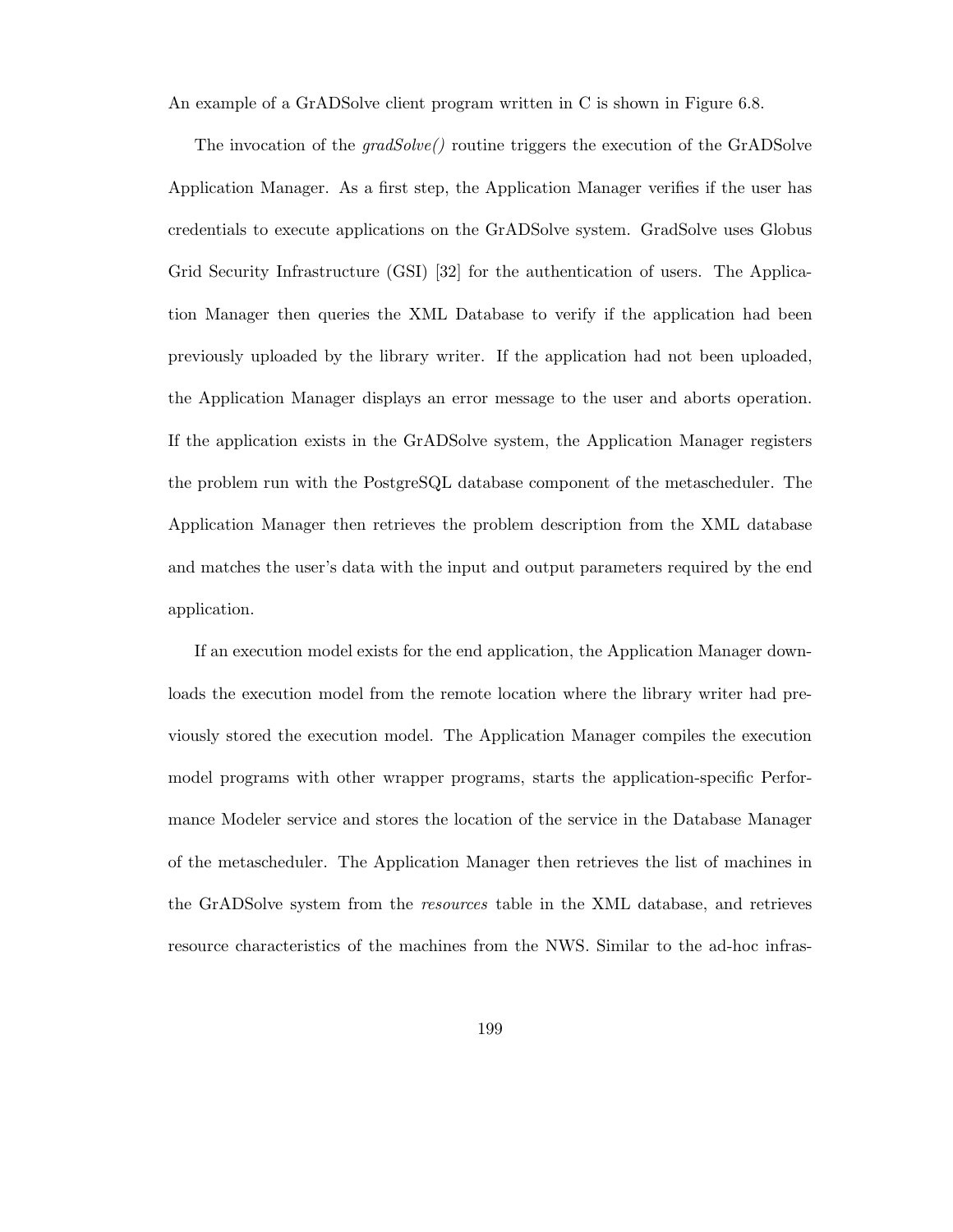```
#include "gradsolve.h"
int main(int argc, char** argv){
int N, NB;
double* A, * B;
int i;
 N = 1000;NB = 40;
 A = (double*)malloc(sizeof(double)*N*N);
 B = (double*)malloc(sizeof(double)*N);
 srand48(time(0));
 for(i=0; i<N*N; i++){
    A[i] = \text{drand48}();
    if(i < N){
     B[i] = \text{drand48} ();
    }
  }
 gradsolve("qrwrapper", N, NB, A, B);
 free(A);
 free(B);
 return 1;
}
```
Figure 6.8: GrADSolve C client code for the QR problem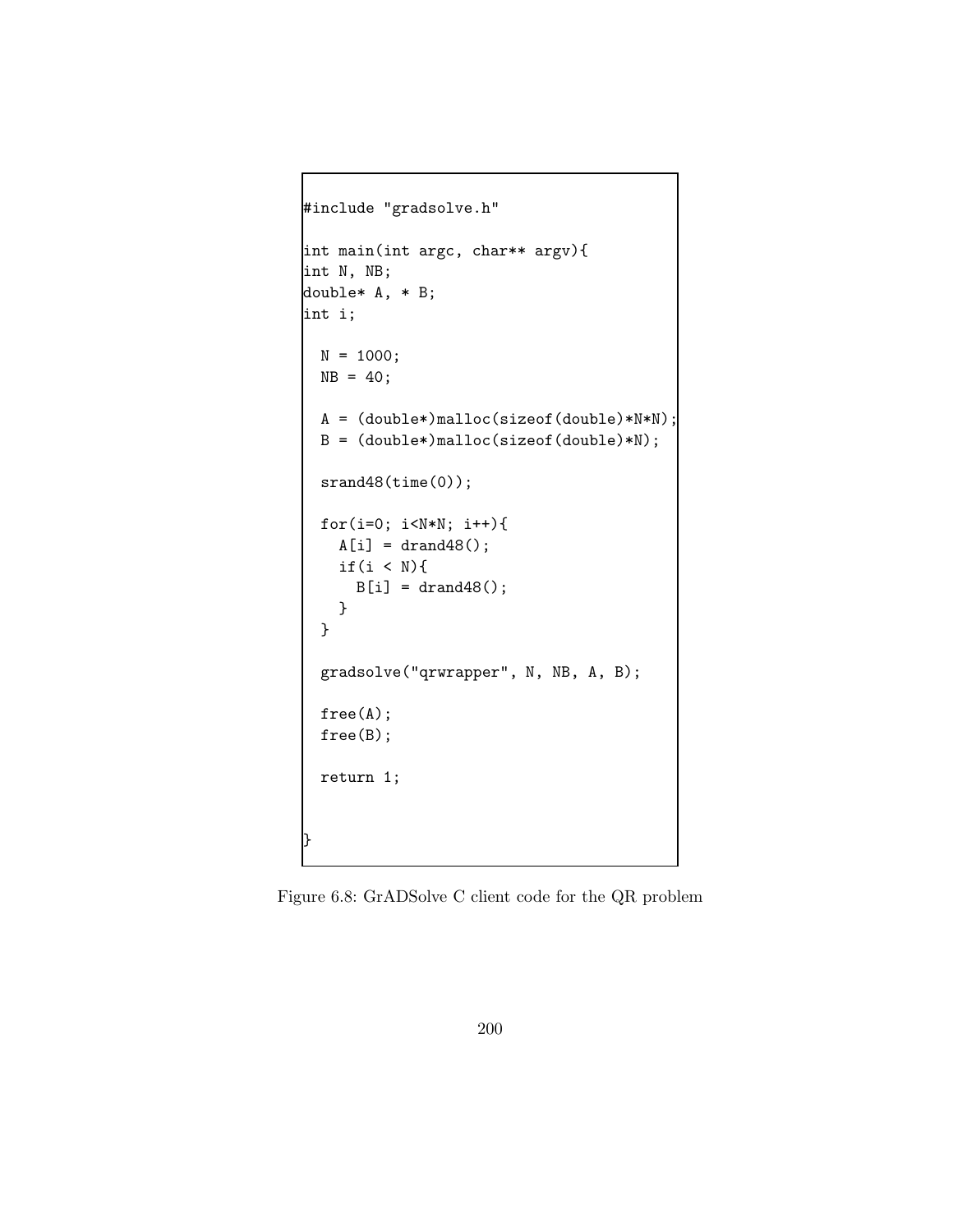tructure, the Application Manager passes the list of machines, along with the resource characteristics to the Permission Service to receive permission to proceed to the next stages of the Application Manager. If the permission is granted by the Permission Service, the Application Manager proceeds to the Schedule Generation phase.

In the Schedule Generation phase, the Application Manager first determines if the end application has an execution model. If an execution model exists, the Application Manager contacts the Performance Modeler service, passes the problem parameters and the list of machines with the machine capabilities and receives the final list of machines for the end application execution from the Permission Service. In this mode of operation, the Schedule Generation phase of the GrADSolve system is equivalent to the Performance Modeling phase of the ad-hoc infrastructure. Along with the final list of machines and the predicted execution cost for the final schedule, the Performance Modeling service also returns information about the data distribution for the different data in the end application. The Performance Modeler service also generates a *contract file* that contains a list of predicted execution costs for the different phases of the end application. If an execution model does not exist for the end application, the Schedule Generation phase adopts default scheduling strategies to generate the final schedule for end application execution.

If the end application is a sequential application, the default scheduling procedure first determines the total size of the input data. For each machine in the GrADSolve system, the scheduling procedure determines the computation time and the time for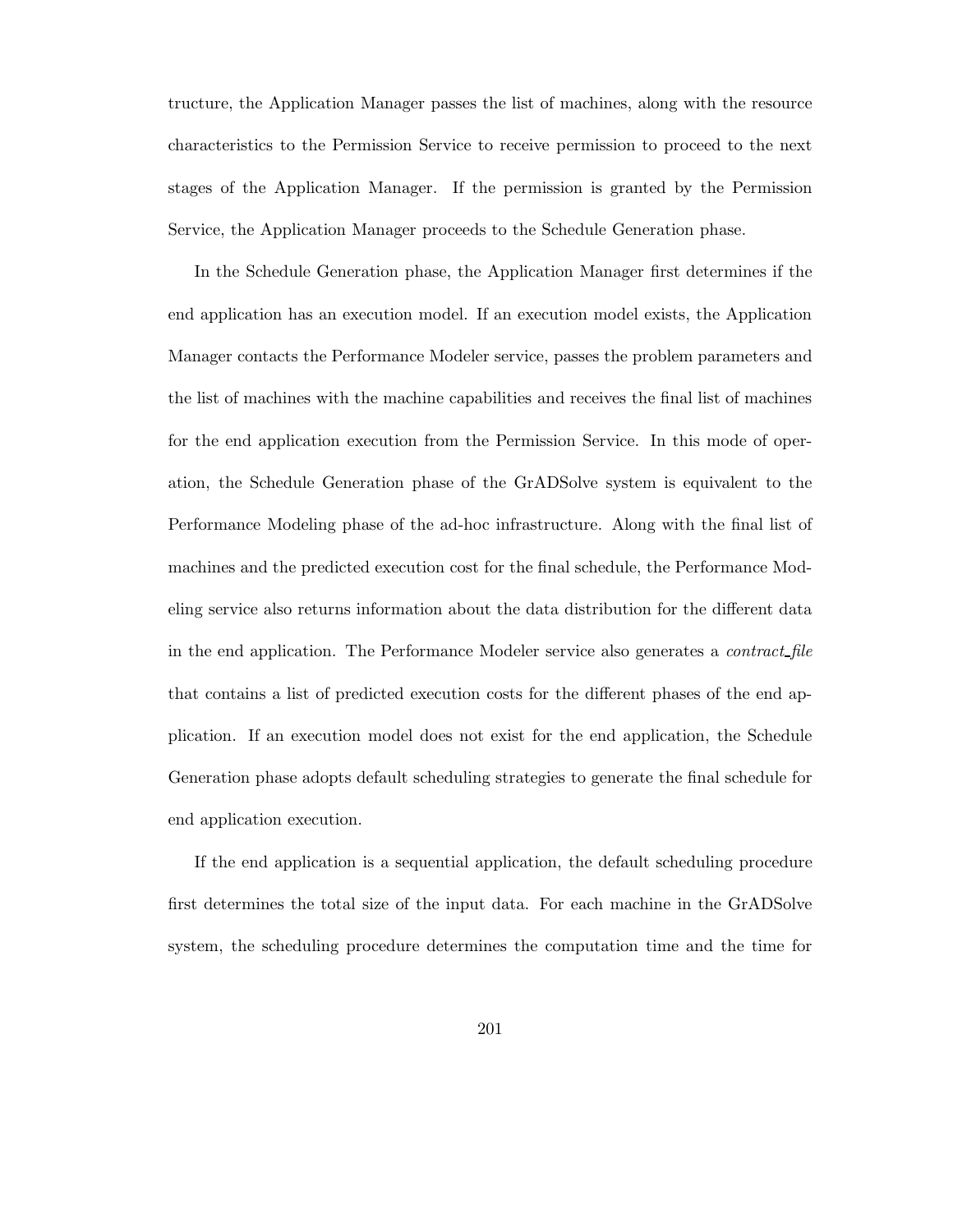movement of input and output data between the machine where the Application Manager executes and the target machine. For the computation time, the scheduling procedure assumes the total number of operations in the application to be equal to the input data size. For the data movement times, the network capacity between the machines is taken into account. The machine with the least value for the sum of the computation and the data movement times is chosen for the end application execution. If the end application is a parallel application, the default scheduling procedure assumes the parallel application to be a sequential broadcast operation where a single machine sends the input data to all the other machines. The time for sending the input data is determined as the broadcast time of the machine. The total time for each machine is calculated as the sum of the broadcast, computation and data movement times. After sorting the list of machines in the order of the total times, the scheduling procedure traverses the list and continues to select the machines for the final schedule till the ratios of the total times for the successive machines in the list increases beyond a tolerance limit.

At the end of the Schedule Generation phase, the GrADSolve Application Manager receives a list of machines for final application execution. Similar to the ad-hoc infrastructure, the GrADSolve Application Manager then passes the final list of machines and the expected execution cost as a contract to the Contract Negotiator of the metascheduler and receives either approval or rejection of the contract. If the contract is rejected, the Application Manager restarts from the Resource Selection phase again. If the contract is accepted, the Application Manager stores the status of the problem run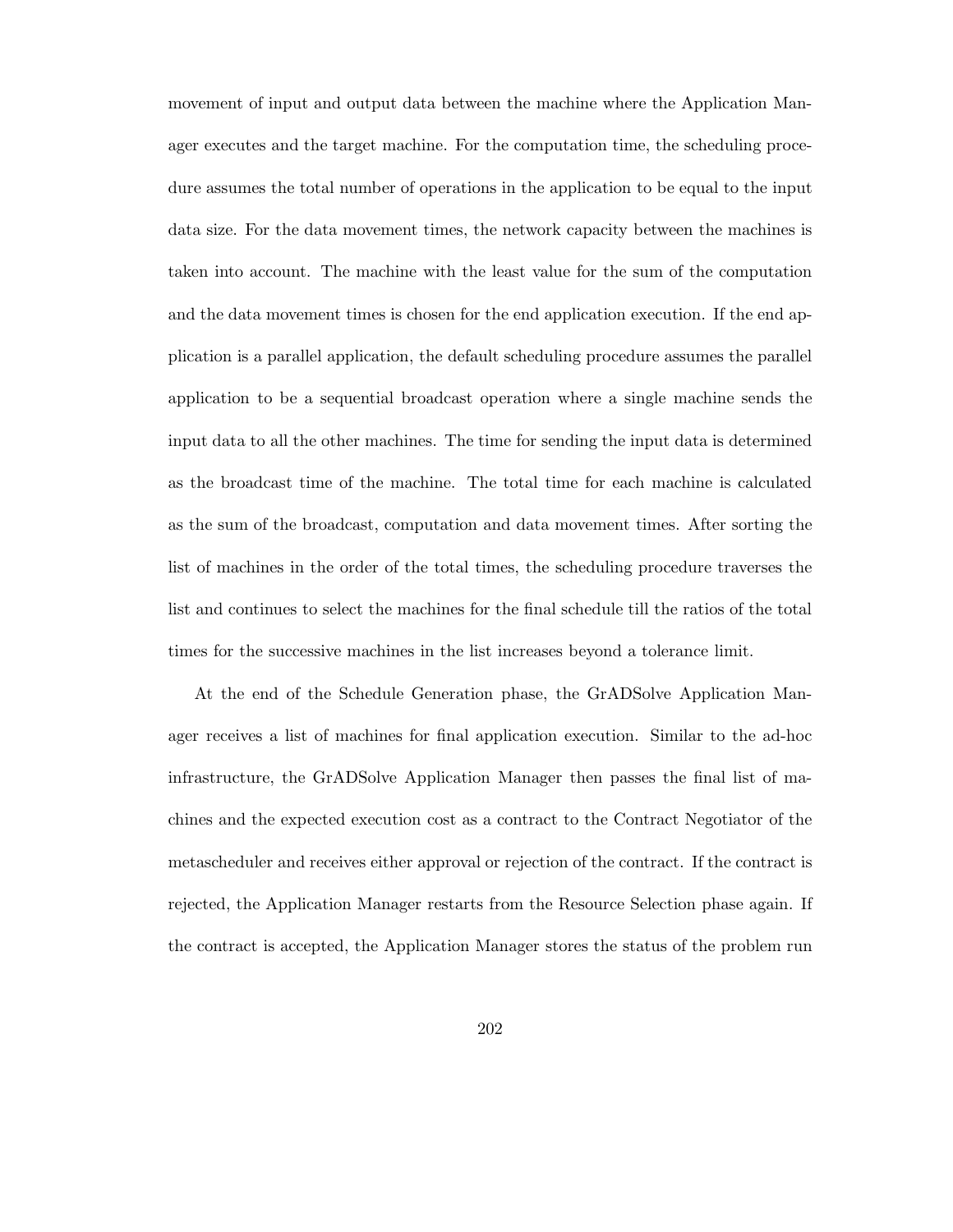and the final schedule in the PostgreSQL Database Manager of the metascheduler. The GrADSolve Application Manager then starts an Autopilot Manager [93] if an Autopilot Manager is not executing on the machine where the Application Manager was started.

The Application Manager then creates working directories on the remote machines of the final schedule for end application execution and enters the Application Launching phase. The Application Launching phase consists of several important functions. As a first step, the Application Launcher starts the Runtime Support System (RSS) needed for the SRS library. It then creates configuration files needed for Contract Monitoring (*AP.config*) and the SRS library (*srs.config*) and stages these files to the remote machine chosen for executing the first process of the end application. The Application Launcher then stores the input data to files and stages these files to the corresponding remote machines chosen for application execution. If data distribution information for an input data does not exists, the Application Launcher stages the entire input data to all the machines involved in end application execution. If the information regarding data distribution for an input data exists, the Application Launcher stages only the appropriate portions of the data to the corresponding machines. This kind of selective data staging significantly reduces the time needed for the staging for entire data especially if large amount of data is involved. Apart from staging the input data, the Application Launcher also stages the information regarding data distribution to the remote machines.

After the staging of input data, the Application Launcher launches the end applica-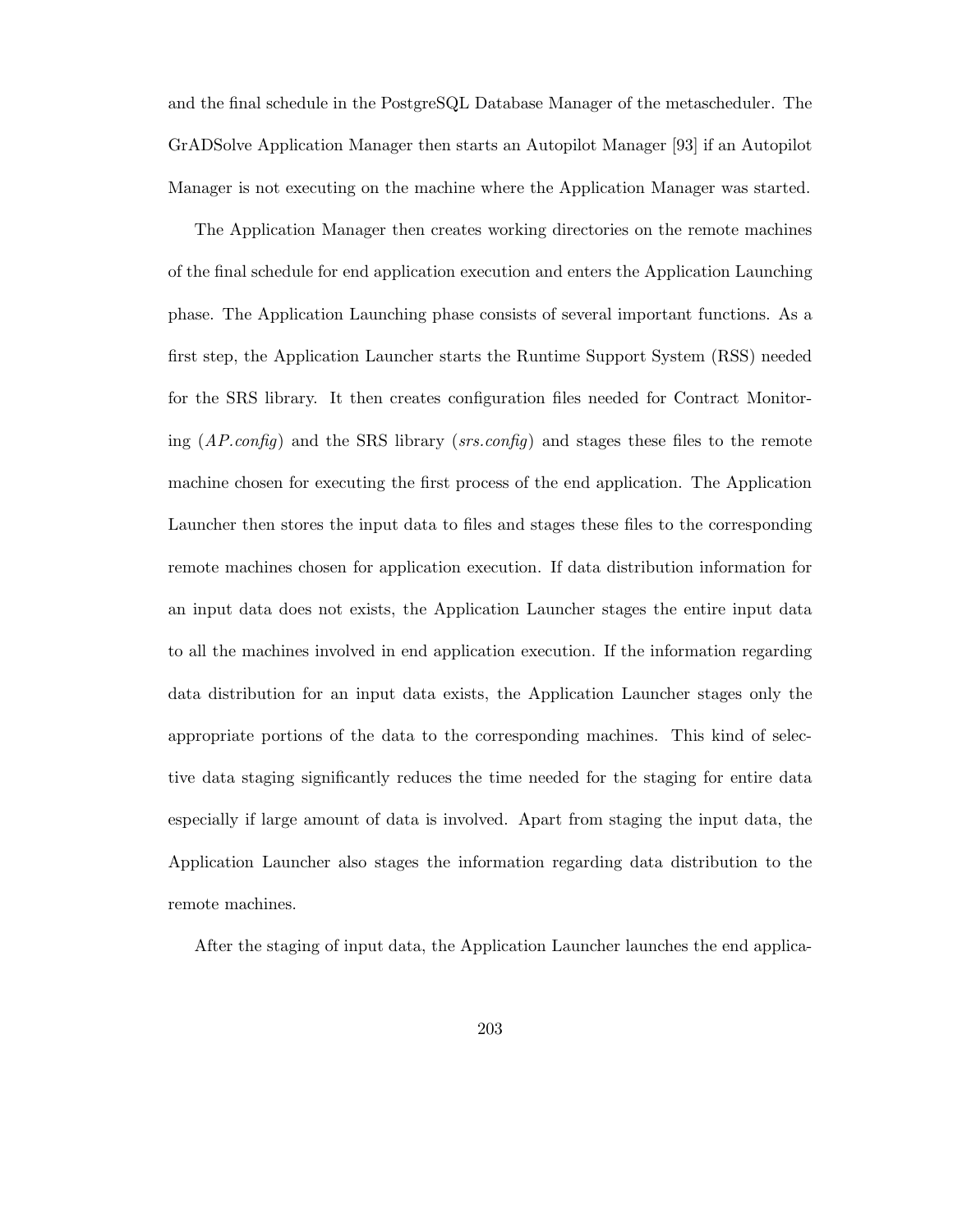tion on the remote machines chosen for the final schedule using the Globus MPICH-G [56] mechanism. If an execution model exists for the problem, the Application Launcher also starts the Contact Monitor for monitoring the progress of the end application. The end application, after registering with the RSS and the Autopilot, reads the input data that were previously staged by the Application Launcher and solves the problem. The end application then stores the output data to the corresponding files on the machines in the final schedule and deregisters from the RSS and the SRS library. The SRS library, during the deregistration of the application, stores the completion status of the problem in the PostgreSQL Database Manager.

If the end application was stopped by a metascheduler component, the Application Launcher waits for a RESUME signal from the component and restarts from the Resource Selection Phase. If the end application finished execution, the Application Launcher copies the output data from the remote machines to the user's memory space. The staging in of the output data from the remote locations is a reverse operation of the staging out of the input data to the remote locations. The GrADSolve Application Manager finally returns success state to the user's client program.

# **6.5 Execution Traces in GrADSolve - Storage, Management and Usage**

One of the unique features in the GrADSolve system is the ability provided to the users to store and use execution traces of problem runs. There are many applications in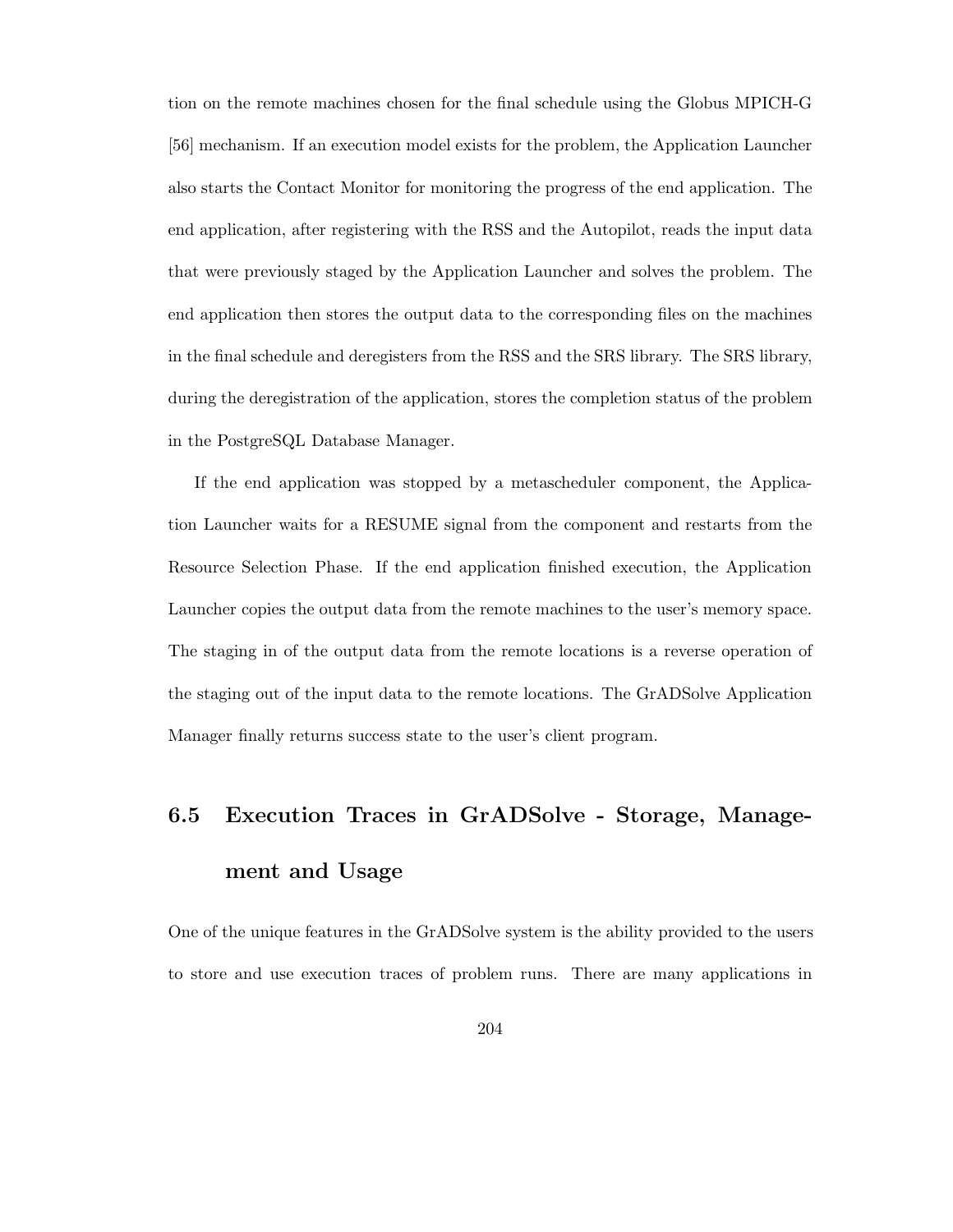which the outputs of the problem depend on the exact number and configuration of the machines used for problem solving. For example, considering the problem of adding large number of double precision numbers, one of the parallel implementations of the problem is to partition the list of double precision numbers among all processes of the parallel application, compute local sums of the numbers in each process and compute the global sum of the local sums computed on each process. The final sum obtained for the same set of double precision numbers may vary from one problem run to another depending on the number of elements in each partition, the number of processes used in the parallel application and the actual processes used in the computation. This is due to the impact of the round off errors caused by the addition of double precision numbers. In general ill-conditioned problems or unstable algorithms can give rise to vast changes in output results due to small changes in input conditions. For these kinds of applications, the user may desire to use the same input environment for all problem runs. Also, during testing of new numerical algorithms over the Grid, different groups working on the algorithm may want to ensure that same results are obtained when the algorithms are executed with same input data on the same configuration of resources.

To guarantee reproducibility of numerical results in the above situations, GrADSolve provides capability to the users to store *execution traces* of problem runs and use the execution traces during subsequent executions of the same problem with the same input data. For storing the execution trace of the current problem run, the user executes his GrADSolve program with a configuration file called *input.config* in the working direc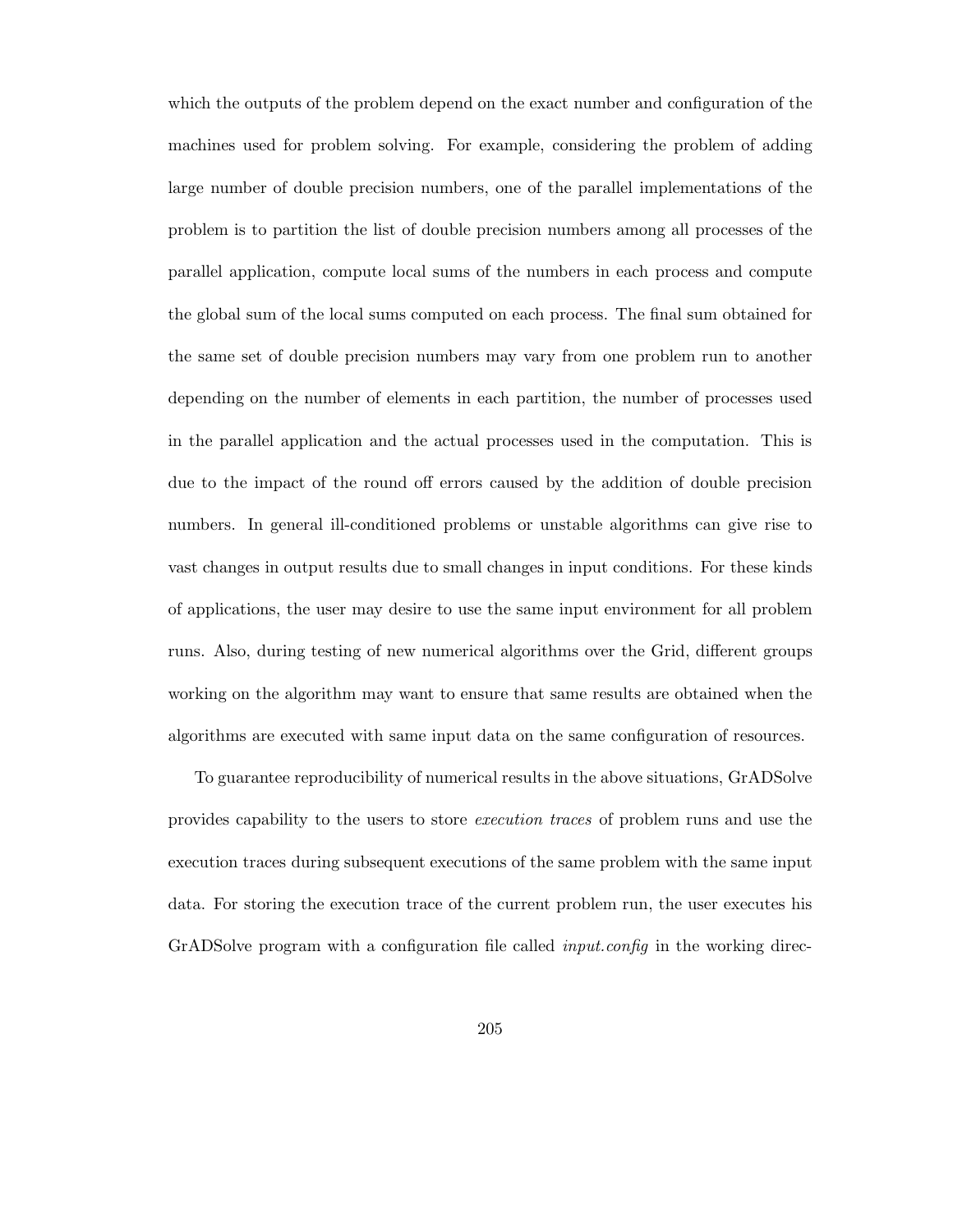tory containing the following line:

### $\operatorname{TRACE\_FLAG} = 1$

During the registration of the problem run with the PostgreSQL Database Manager of the metascheduler, the value of the TRACE FLAG variable is stored. The GrADSolve Application Manager proceeds to other stages of its execution. After the end application completes it execution and the output data are copied from the remote machines to the user's memory, the Application Manager, under default mode of operation, removes the remote working directories used for storing the files containing the input data for the end application. But when the user wants to store the execution trace of the problem run, i.e. when the *input.config* file contains "TRACE FLAG = 1" line, the Application Manager retains the input data used for the problem run in the remote machines. At the end of the problem run, the Application Manager generates an output configuration file called *output.config* containing the following line

### $\text{TRACE\_KEY} = \text{}$

The value *key* in the *output.config* is a pointer to the execution trace stored for the problem run.

When the user wants to execute the problem with the execution trace previously stored, he executes his client program specifying the line,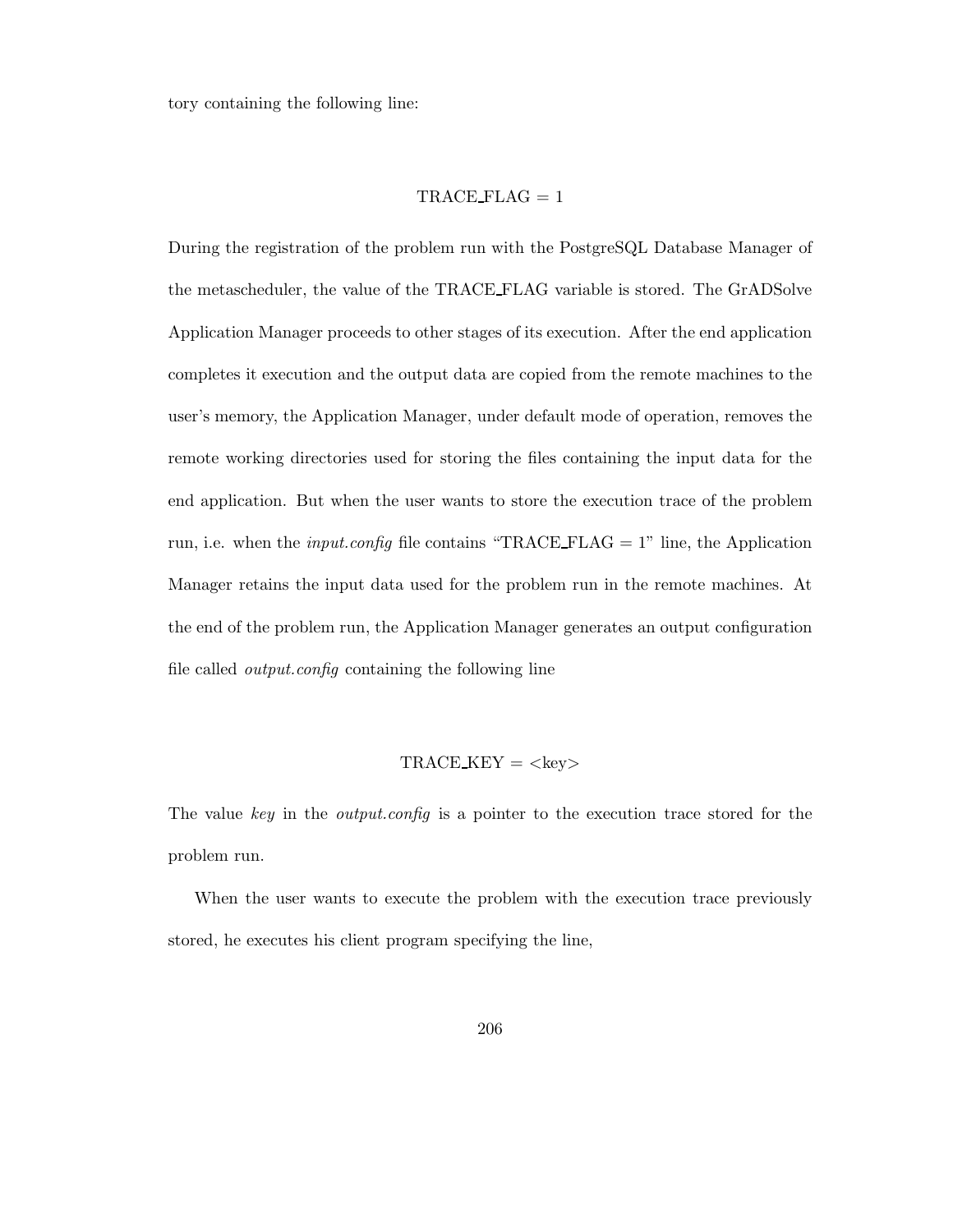### $\text{TRACE\_KEY} = \text{}$

in the *input.config* file. The value *key* in the input.config, is the same value previously generated by the GrADSolve Application Manager when the execution trace was stored. The Application Manager first checks if the TRACE KEY exists in the Database Manager. If the TRACE KEY does not exist, the Application Manager displays an error message to the user and aborts operation. If the TRACE KEY exists for an execution trace of a previous problem run, the Application Manager registers the current problem run with the Database Manager and proceeds to the other stages of its execution. During the Schedule Generation phase, the Application Manager, instead of generating a schedule for the execution of the end application, retrieves the schedule used for the previous problem run corresponding to the TRACE KEY, from the Database Manager. The Application Manager then checks if the capacities of the resources in the schedule at the time of trace generation are comparable to the current capacities of the resources. If the capacities are not comparable, the Application Manager displays an error message to the user and aborts the operation. If the capacities are comparable, the Application Manager proceeds to the rest of the phases of its execution. During the Application Launching phase, the Application Manager, instead of staging the input data to remote working directories, copies the input data and the data distribution information, used in the previous problem run corresponding to the TRACE KEY, to the remote working directories. The use of the same number of machines and the same input data used in the previous schedule also guarantees the use of the same data distribution for the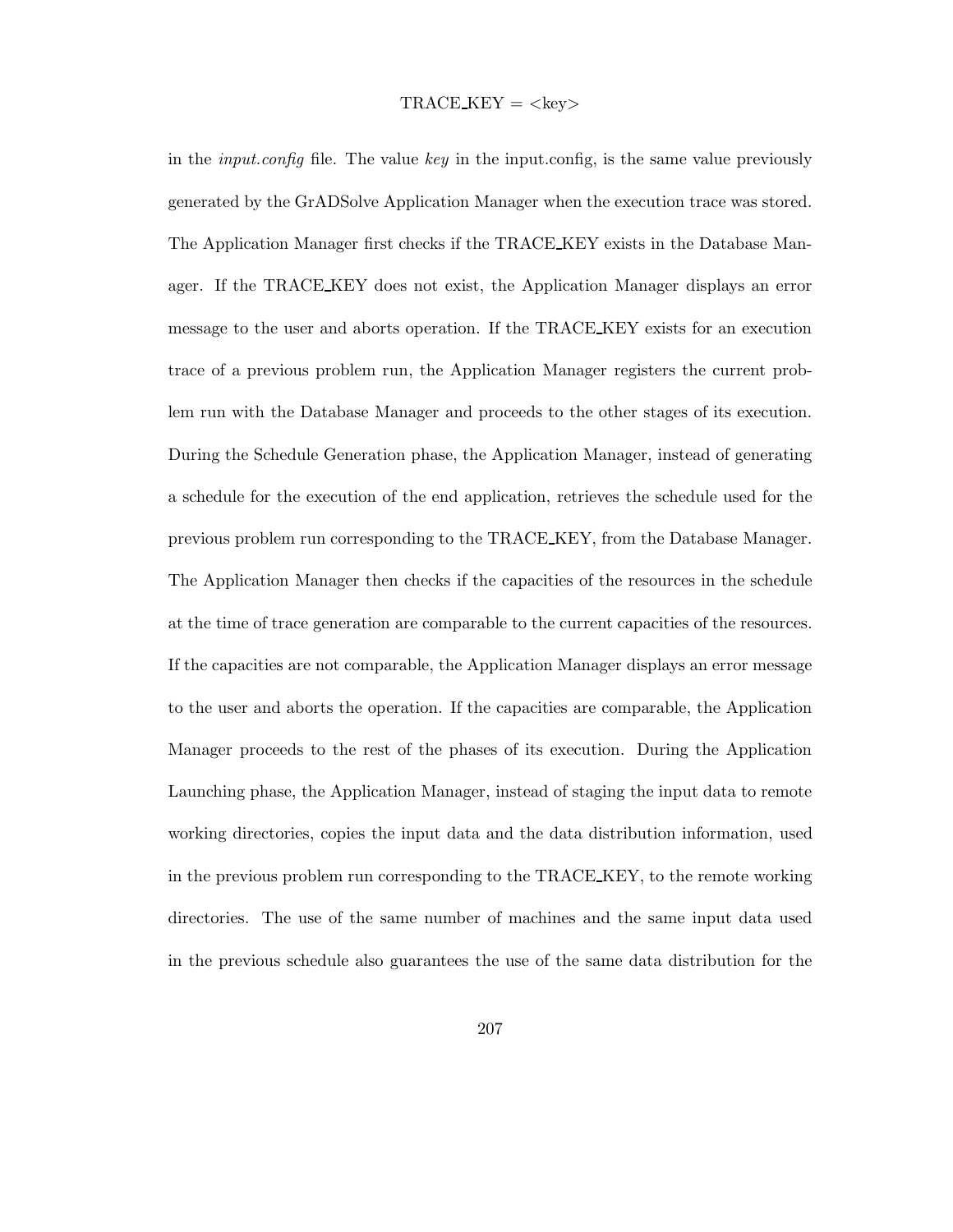current problem run. Thus GrADSolve guarantees the use of the same execution environment used in the previous problem run for the current problem run, and hence guarantees reproducibility of numerical results.

To support the storage and use of execution traces in the GrADSolve system, two PostgreSQL trigger functions are used. One trigger function called *trace usage trigger* updates the last usage time of an execution trace when the execution trace is used for a problem run. Another trigger function called *cleanup trigger* is used for periodically deleting entries in the Database Manager thereby maintaining the size of the *problems* table in the Database. The *cleanup trigger* is invoked whenever a new entry corresponding to a problem run is added to the *problems* table. The *cleanup trigger* first deletes those entries for which the execution traces were not stored if the entries existed in the Database for more than 10 minutes. The *cleanup trigger* then deletes those entries for which the execution traces were stored, if the time of last usage of the execution trace is greater than 30 days. Thus by using longer duration for those problem runs for which execution traces were stored, the *cleanup trigger* function provides greater opportunity for the usage of the execution traces for the subsequent problem runs. If no entries meet the above criteria for deletions and the number of entries for which the execution traces were stored is greater than 100, the *cleanup trigger* function orders the entries based on completion times and deletes the first few entries in the list till the number of entries in the DataBase decreases to less than 100.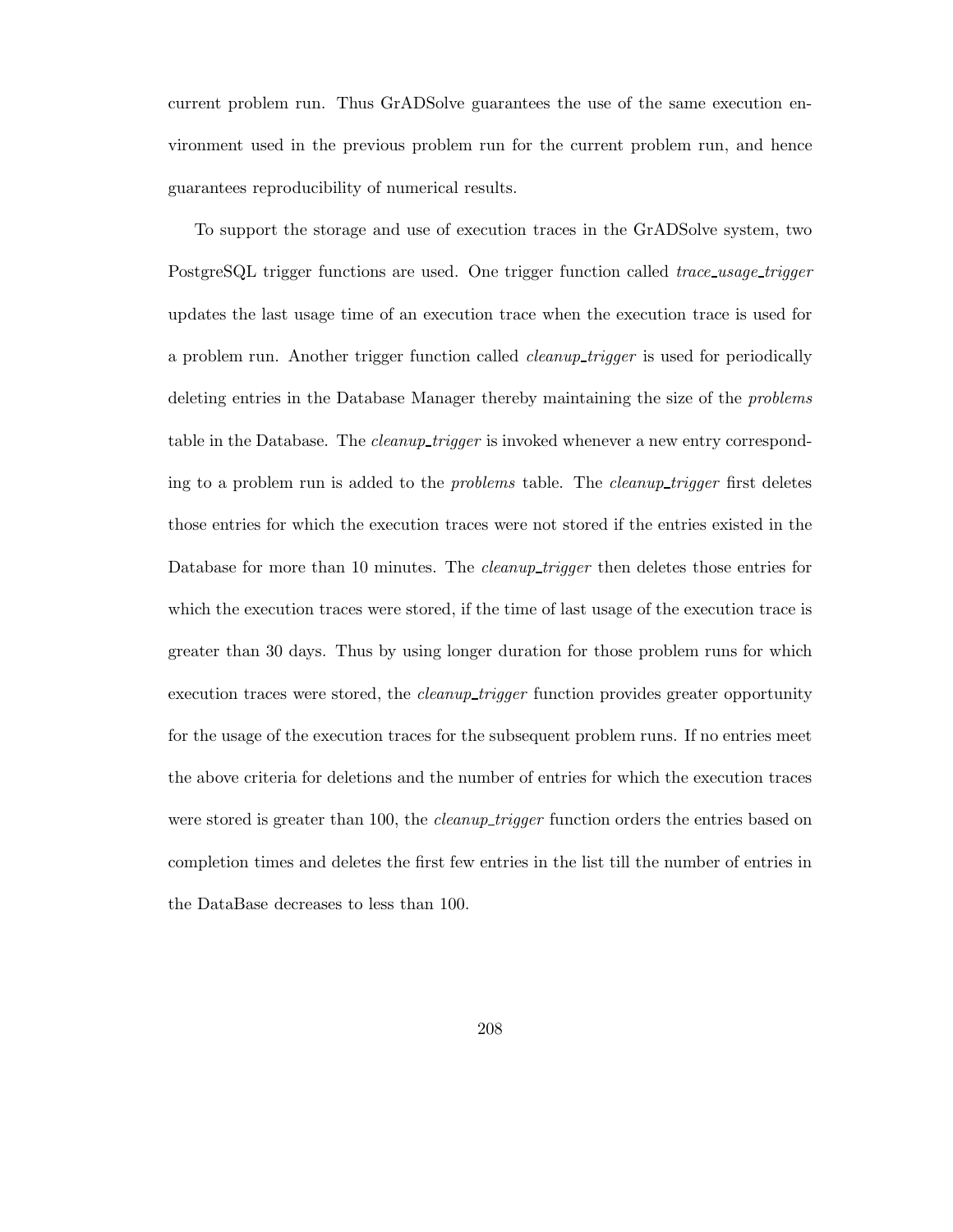### **6.6 Metascheduler in GrADSolve**

The metascheduler in GrADSolve is similar to the metascheduler in the ad-hoc infrastructure with few minor modifications. While the metascheduler in the ad-hoc infrastructure assumes the existence of preemptible parallel applications for which execution models exist, mechanisms have been plugged into the metascheduler in the GrADSolve system to support different kinds of applications with different capabilities.

For the Database Manager, the popular and more robust PostgreSQL was used. In addition to the fields for the *problems* table used in the Database Manager for ad-hoc infrastructure, the *problems* table in the PostgreSQL Database also contains fields for storing different capabilities of the applications including if an execution model exists for the end application, if the execution model possesses a mapper function, if the end application can continue from its previous point in execution once stopped, if the end application can be reconfigured etc. The PostgreSQL Database also contains fields for storing and managing execution traces for the problem runs. These fields include execution trace flag that indicates if the execution trace for the problem run has to be stored, the execution trace key that a problem run uses, the time of last usage of an execution trace etc. The PostgreSQL Database Manager is also supported by trigger functions that update certain fields on the occurrence of certain events. The use of the robust PostgreSQL Database enabled to increase the stability of the Database Manager of the metascheduler.

The Permission Service in the GrADSolve metascheduler accesses the PostgreSQL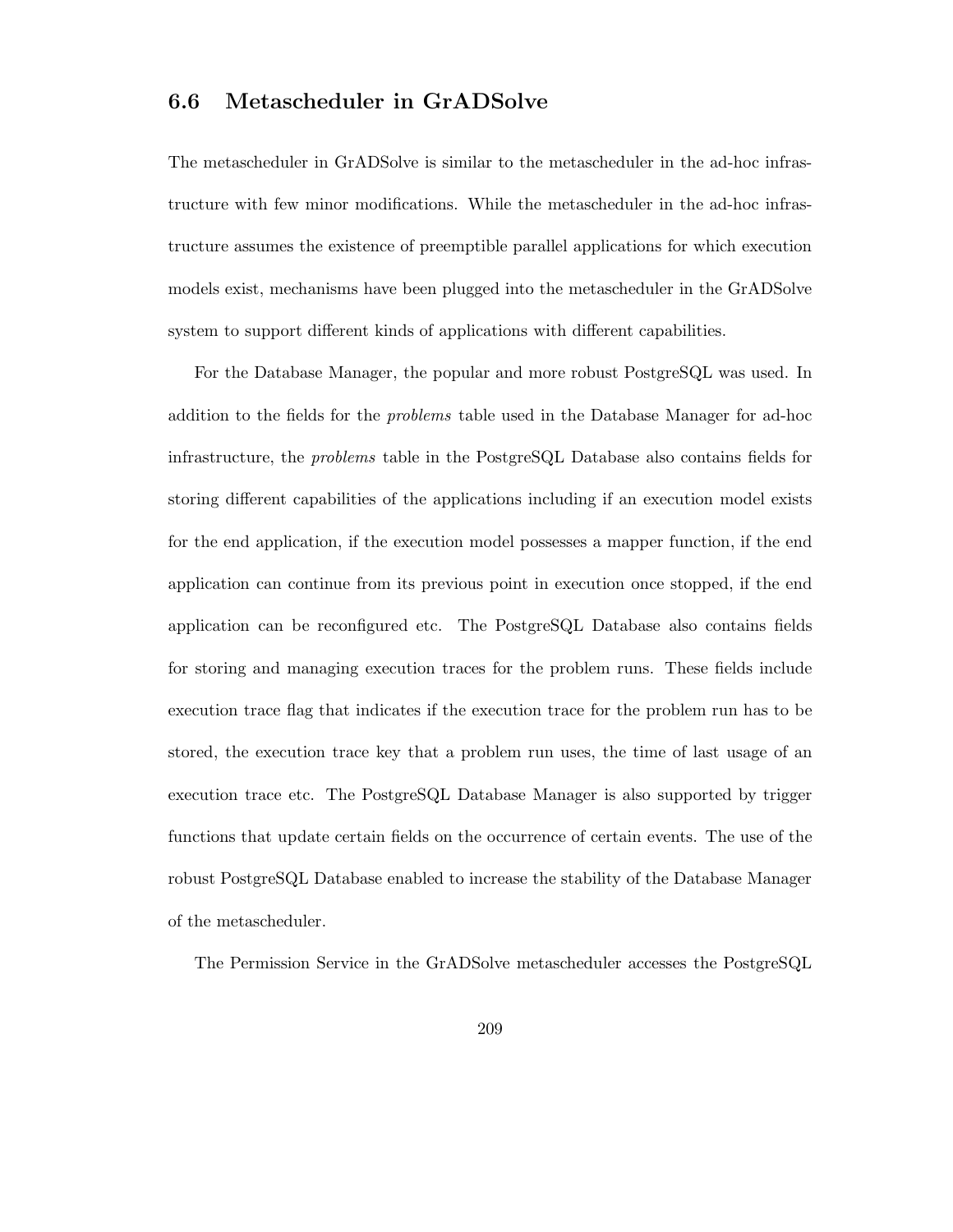Database Manager to retrieve the different capabilities of the end applications. If the end application for which the Permission decision is being made does not possess an execution model, the Permission Service assumes that the resources have adequate capacities to execute the end application and simply grants permission for the corresponding GrADSolve Application Manager to continue to the next stages of its execution. Also, during the decision to stop an executing application to accommodate a new application, the Permission Service utilizes the remaining execution time of the executing end application if the application can continue from a particular point in execution after stopping while the Permission Service utilizes the entire predicted execution time of the application if the end application cannot continue after stopping execution.

The Contract Negotiator in the GrADSolve metascheduler is similar to its ad-hoc infrastructure counterpart. It first ensures that the GrADSolve application for which contract decision is being made retrieved resource information from NWS for its applicationlevel schedule before any executing applications started. If the GrADSolve application received its resource information before the start of any executing applications, the Contract Negotiator simply sends CONTRACT OK for those applications that do not possess execution models. For those applications for which execution models exist, the Contract Negotiator tries to improve the performance contract. While evaluating the potential performance benefits for the new application due to stopping an executing application, the Contract Negotiator takes into account only those executing applications for which execution models exist and for which execution traces are not stored or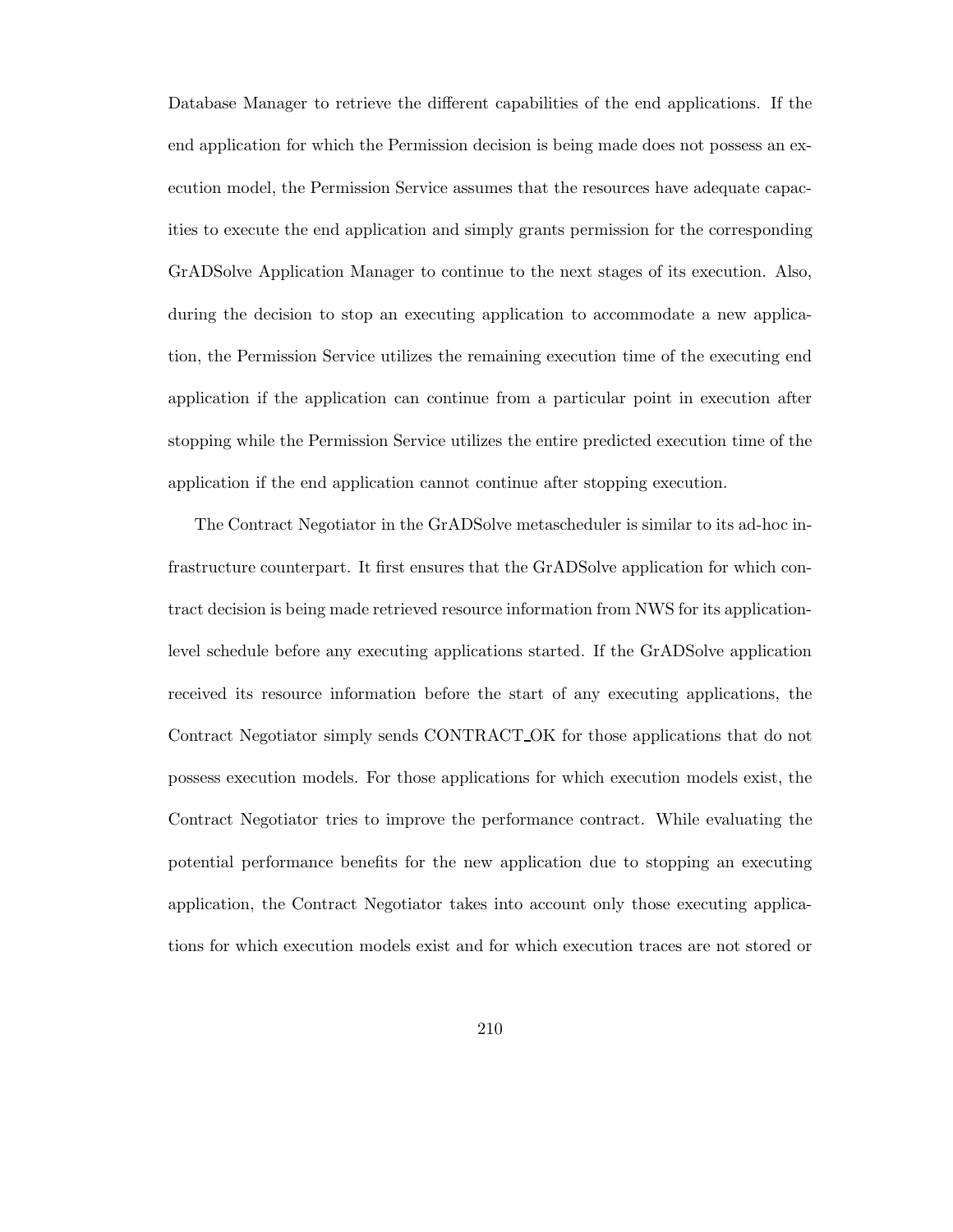used. If such executing applications can continue after stopping, the Contract Negotiator utilizes the remaining execution times of the applications in its calculations while it uses the entire predicted execution times of the applications, if the applications cannot continue after stopping execution. Similarly, while trying to reduce the impact on executing applications due to the addition of the new application, the Contract Negotiator considers only those new applications for which executions models exists and which do not utilize a previous execution trace. It also tries to evaluate impacts on only those executing applications for which execution models exist.

The Rescheduler of the metascheduler in the GrADSolve system considers rescheduling only those executing applications that possess execution models and for which execution traces are not stored or used. While deciding to migrate an executing application to a new set of resources, the rescheduler retrieves a new schedule consisting of the same number of machines in the current schedule from the Performance Model service, if the end application cannot reconfigure after stopping execution. Similarly, while making migrating decisions for an executing application, the Rescheduler considers either the remaining execution time of the application with the new schedule of resources or the entire predicted cost of the application with the new schedule depending on the continuation capability of the application after stopping execution.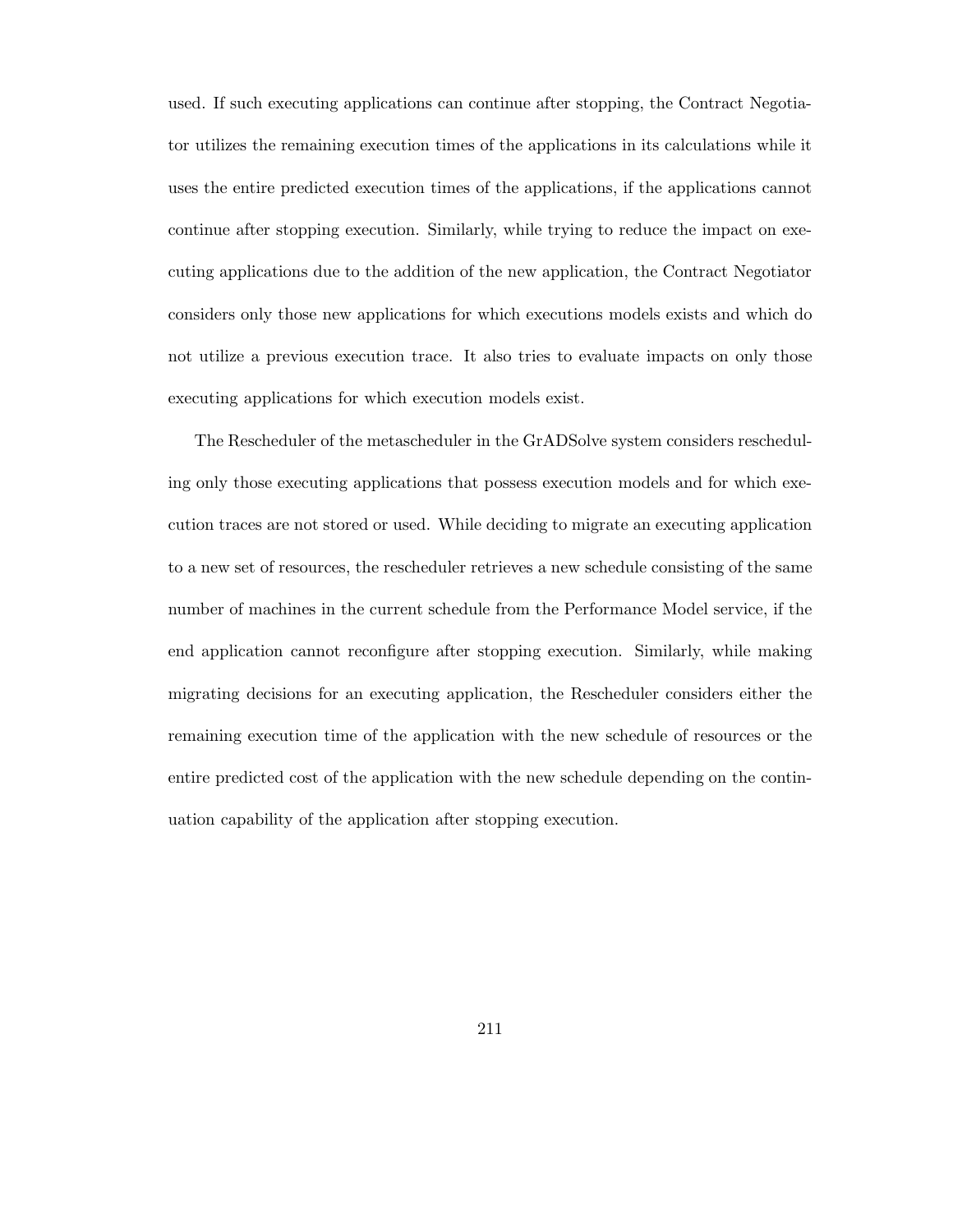### **6.7 Experiments and Results**

For the experiments in this section, 4 machines from the GrADS testbed were used a *msc* machine from UT, a *opus* machine from UIUC and two *circus* machines from UCSD. In the experiments, GrADSolve was used to remotely invoke ScaLAPACK driver for solving the linear system of equation,  $AX = B$ . The driver invokes ScaLAPACK QR factorization for the factorization of matrix, A. Block cyclic distribution was used for the matrix, A and the right-hand side vector, B. A GrADSolve IDL was written for the driver routine and an execution model that predicts the execution cost of the QR problem was uploaded into the GrADSolve system. The GrADSolve user invokes the remote parallel application by passing the size of the matrix, the matrix, A and the right-hand side vector, B to the *gradsolve()* call.

GrADSolve was operated in 3 modes. In the first mode, the execution model did not contain information about the data distribution used in the ScaLAPACK program. In this case, GrADSolve transported the entire data to each of the locations used for the execution of the end application. This mode of operation is practiced in RPC systems that do not support the information regarding data distribution. In the second mode, the execution model contained information about the data distribution used in the end application. In this case, GrADSolve transported only the appropriate portions of the data to the locations used for the execution of end application. In the third mode, GrADSolve was used with an execution trace corresponding to a previous run of the same problem. In this case, data is not staged from the user's address space to the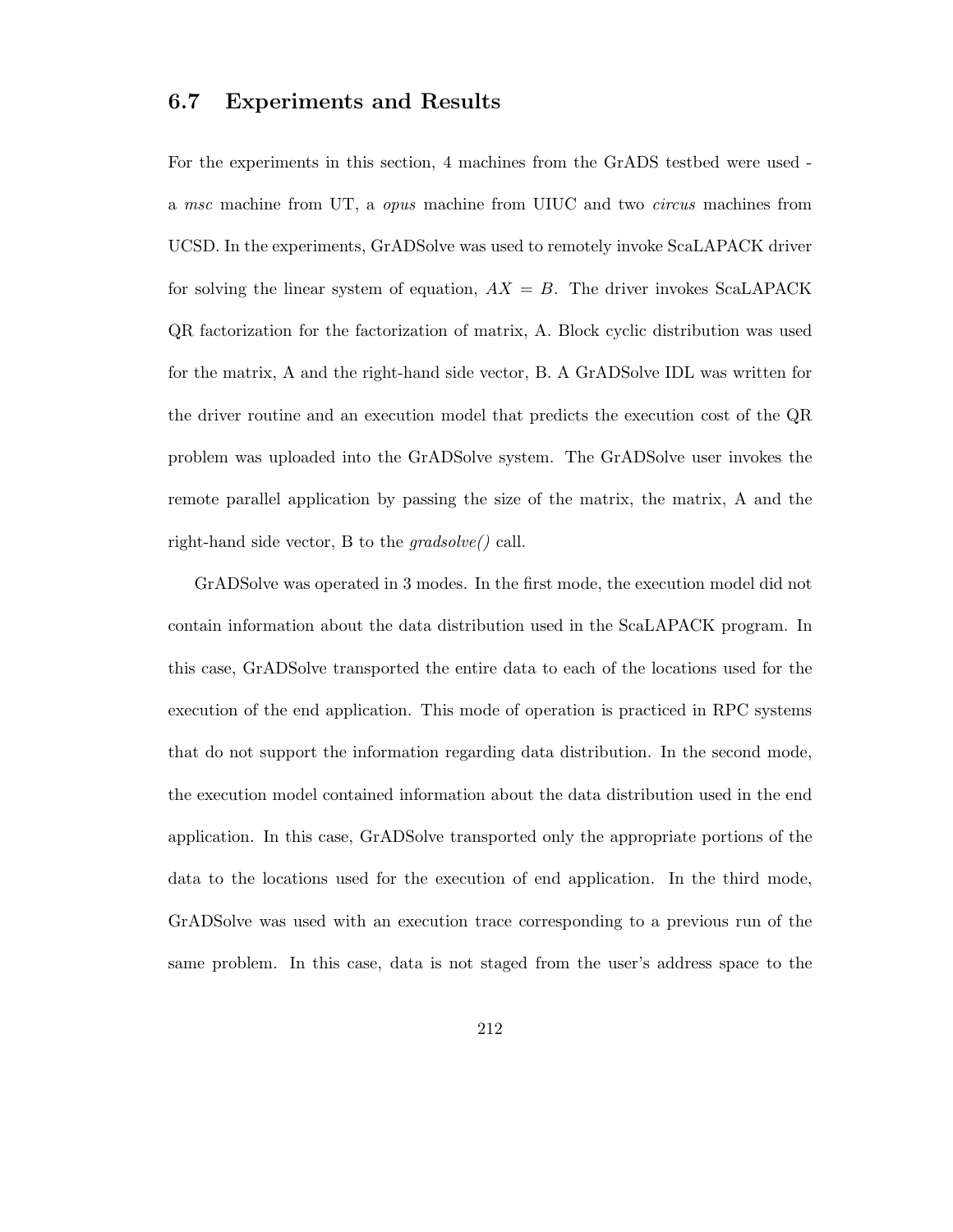

Figure 6.9: Data staging and other GrADSolve overhead

remote machines, but temporary copies of the input data used in the previous run are made for the current problem run.

Figure 6.9 shows the times taken for data staging and other GrADSolve overhead for different matrix sizes and for the three modes of GrADSolve operation. Since the times taken for the execution of the end application are same in all the three modes, we focus only on the times taken for data staging and possible Grid overheads. The machines that were chosen by the GrADSolve application-level scheduler for the execution of end application for different matrix sizes are shown in Table 6.1.

Comparing the first two modes in Figure 6.9, we find that for smaller problem sizes,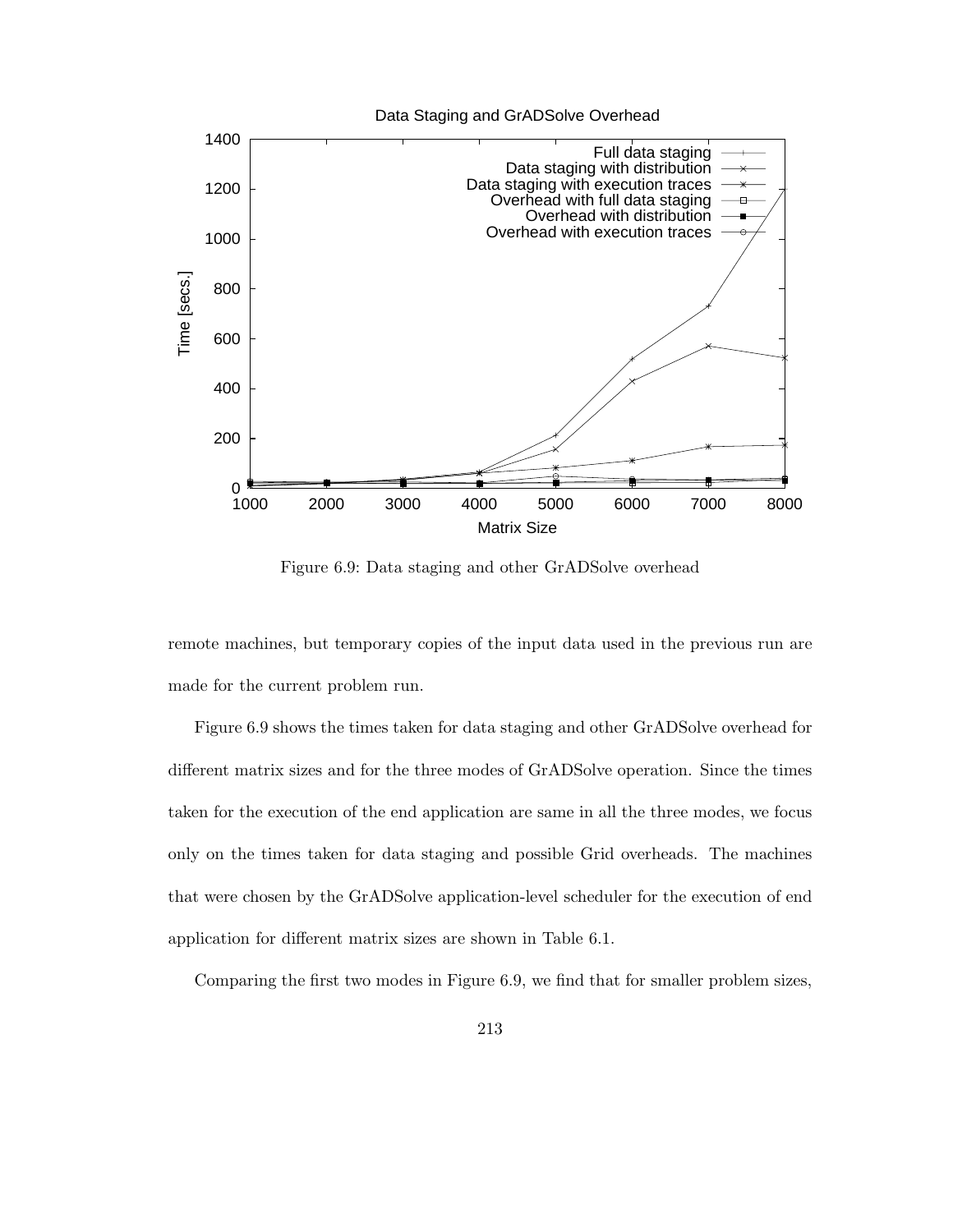| Matrix size | <b>Machines</b>                                              |
|-------------|--------------------------------------------------------------|
| 1000        | 1 UT machine                                                 |
| 2000        | 1 UT machine                                                 |
| 3000        | 1 UT machine                                                 |
| 4000        | 1 UT machine                                                 |
| 5000        | 1 UT, 1 UIUC machines                                        |
| 6000        | 1 UIUC, 1 UCSD machines                                      |
| 7000        | 1 UIUC, 1 UCSD machines                                      |
| 8000        | $1 \text{ UT}$ , $1 \text{ UIUC}$ , $2 \text{UCSD}$ machines |

Table 6.1: Machines chosen for application execution

the times taken for data staging in both the modes are the same. This is because only one machine was used for problem execution and the same amount of data are staged in both the modes when only one machine is involved for problem execution. For larger problem sizes, the times for data staging with distribution information is less than 20- 55% of the times taken for staging the entire data to remote resources. Thus the use of data distribution information in GrADSolve can give significant performance benefits when compared to staging the entire data that is practiced in some of the RPC systems. Data staging in the third mode is basically the time taken for creating temporary copies of data used in the previous problem runs in remote resources. We find this time to be negligible when compared to the first two modes. Thus execution traces can be used as caching mechanisms to use the previously staged data for problem solving. The GrADSolve overheads for all the three modes are found to be the same. This is because of the small number of machines used in the experiments. For experiments when large number of machines are used, we predict that the overheads will be higher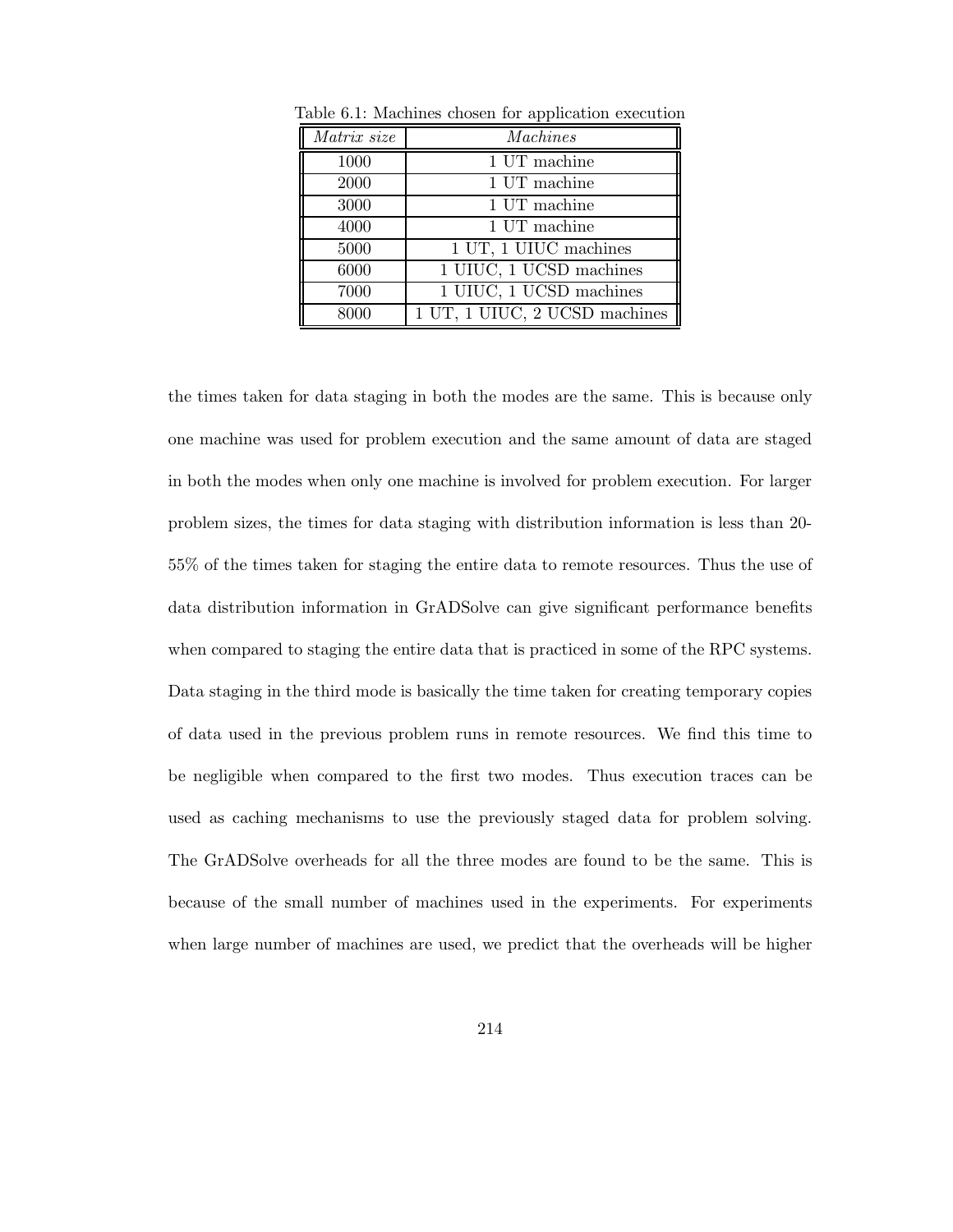in the first two modes than in the third mode. This is because in the first two modes, the application-level scheduling will explore large number of candidate schedules to determine the machines used for end application while in the third mode, a previous application-level schedule will be retrieved from the database and used.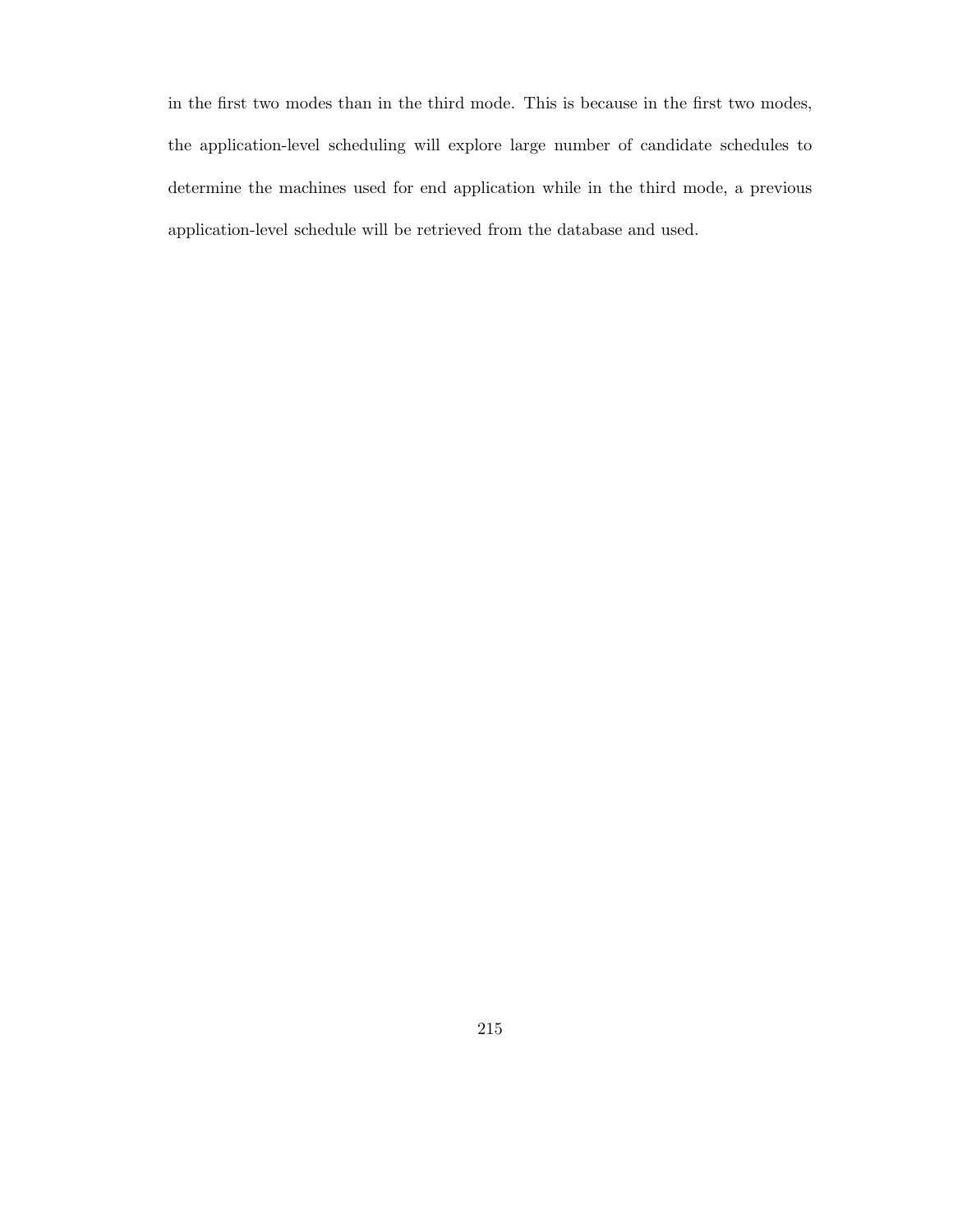### **Chapter 7**

## **Conclusions and Future Work**

### **7.1 Contributions of the Research**

In this research, we discussed the need of a preemptive-based metascheduler for distributed computing by identifying the problems faced with other scheduling strategies, namely, application-level scheduling. Specifically, the research intended to meet three objectives of scheduling that are critical for distributed computing - to provide high performance to individual applications within the constraints of the system loads, to accommodate maximum number of applications into the system without overwhelming the system resources and to provide high throughput of the overall system.

Towards meeting the objectives, the research designed and developed a metascheduler for the Grid that takes into account both the application level and system level considerations. The different components of the metascheduler, viz., the Database Manager, Permission Service, Contract Negotiator and the rescheduler were explained in de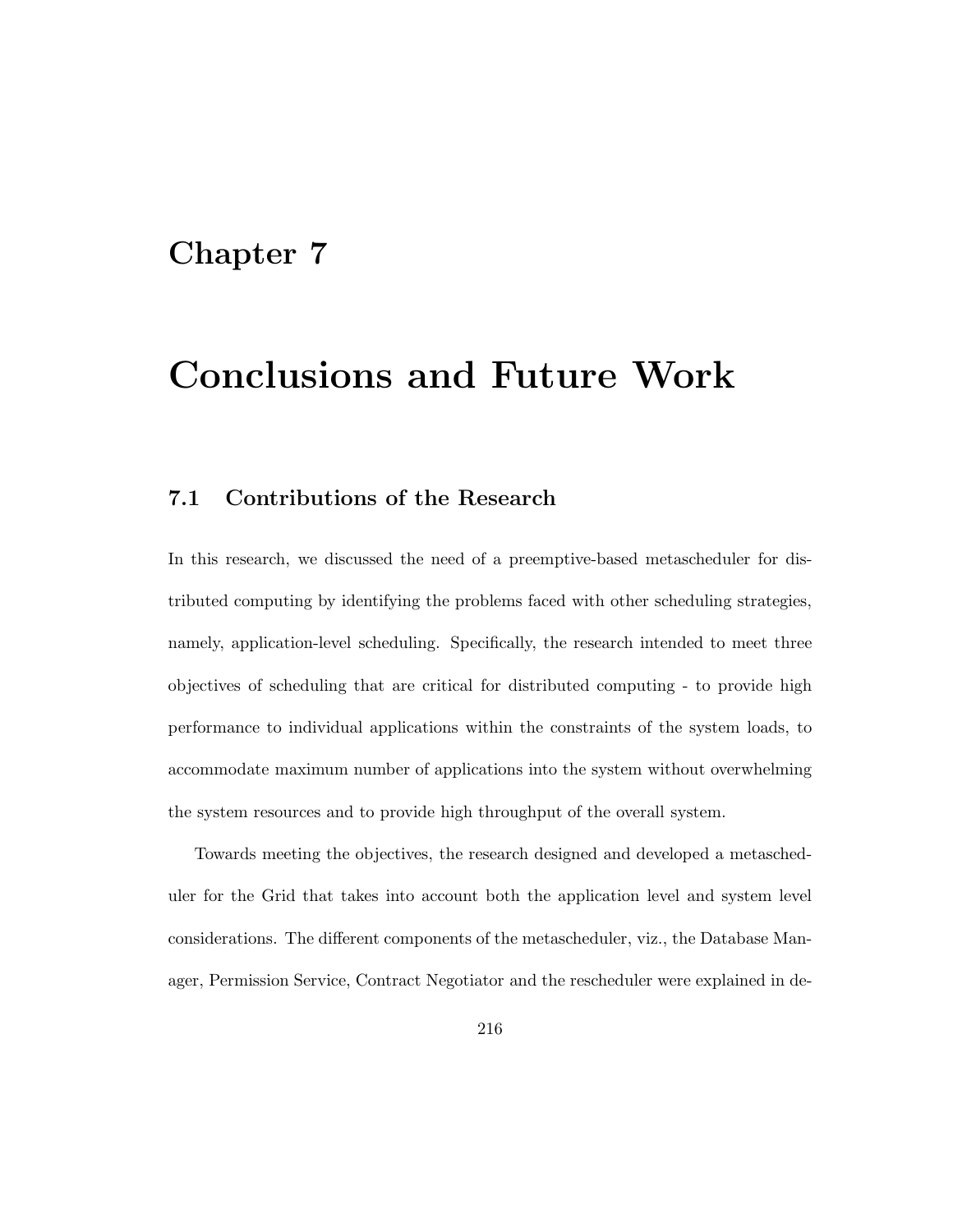tail. These components provided valuable scheduling services for meeting our scheduling objectives. The Permission Services tries to accommodate new applications into the system by preempting executing large applications. The Contract Negotiator acts as an arbitrator between different application-level schedulers and balances the interests of different applications. It acts as a queue manager ensuring that the application-level schedulers made their scheduling with recent resource information. This guarantees that the application-level schedulers avoid conflicting claims on the same set of resources and also develop correct expectations for their performance. The Contract Negotiator preempts executing applications for improving the performance contract values of new applications and also reduces the impact on executing applications by the new applications. These decisions of the Contract Negotiator ensure high performance for individual applications and high throughput of the system. The Rescheduler, by employing a robust migration framework reschedules applications if performance guarantees are not met or to make use of free resources. The policies of the Rescheduler again help in improving the performance of individual applications and providing high throughput of the overall system. The policies of the metascheduling components were validated with the help of demonstrative experiments and were found to meet the scheduling objectives for distributed computing. Practical experiments were also conducted to study the behavior of the metascheduler and to compare with situations when the metascheduler was not used. These practical experiments proved that the metascheduler was helpful in guaranteeing the performance contracts of the applications and maintaining the mean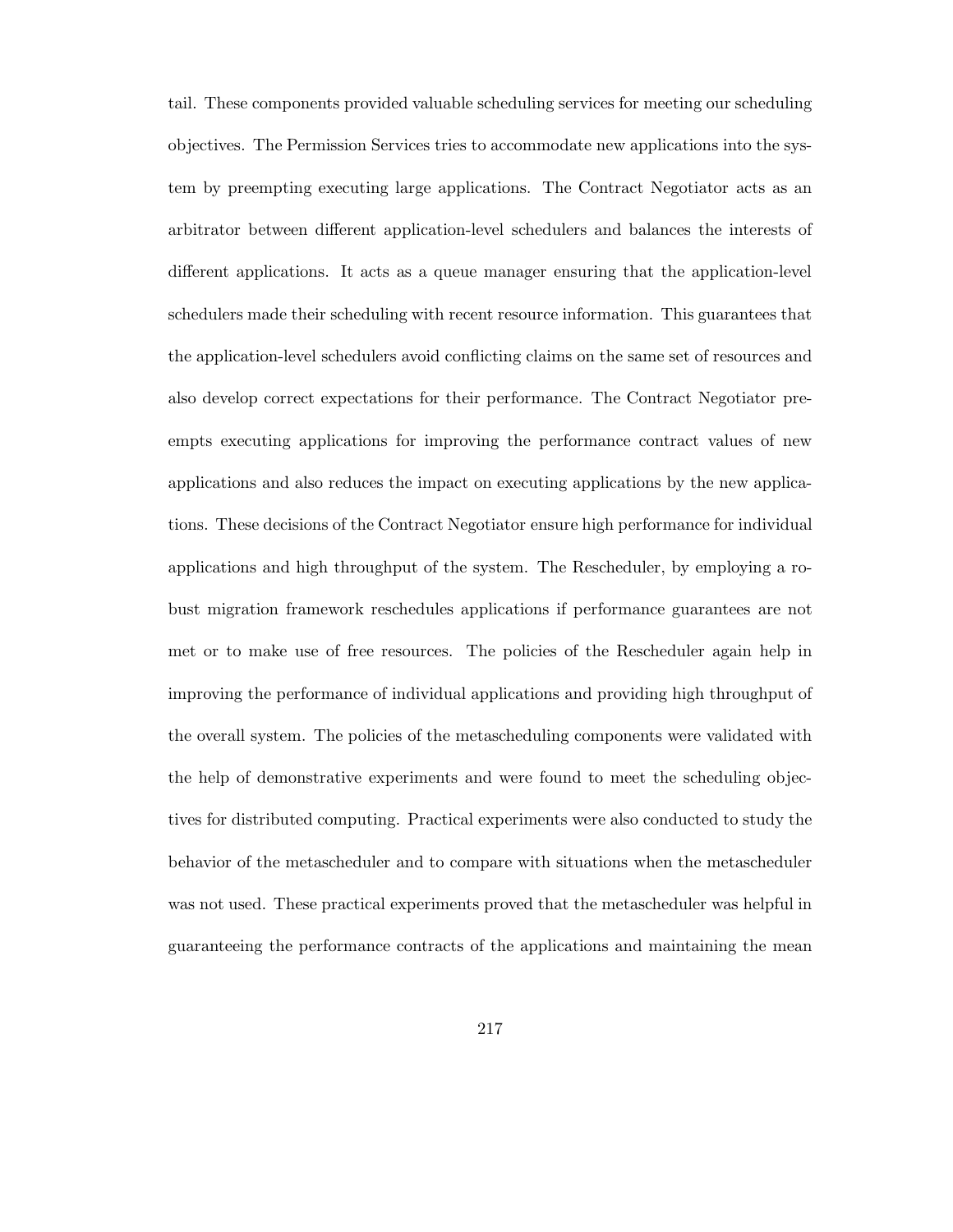performance contract ratios to be as small as 2.5 and the standard deviation of the ratios to be as low as 1.5. The use of the metascheduler also helped in accommodating atleast 3 more large applications than when the metascheduler was not used. Finally, the use of the metascheduler also helped in increasing the throughput of the system by atleast 15%.

The migration framework employed by the Rescheduler contains robust and unique mechanisms for rescheduling executing applications. Many existing migrating systems that migrate applications under loading conditions implement simple policies that cannot be applied to Grid systems. The migration framework utilized in the metascheduler takes into account both the system load and application characteristics. The migrating decisions are based on factors like the amount of load, the time of the application when the load is introduced and the size of the applications. The research also implemented a framework that migrates executing applications to make use of additional free resources. Experiments were conducted and results were presented to demonstrate the capabilities of the migration framework. Based on the load conditions of the resources, the migration framework can yield upto 70% improvement in performance for executing applications. The performance benefits that can be obtained due to rescheduling depends on the time taken to redistribute data to the new set of processors. This time for redistribution depends on the resource and network characteristics of the resources involved in the current and the new schedule at the time of rescheduling and the amount of data movement involved. An initial design for retrieving these parameters at the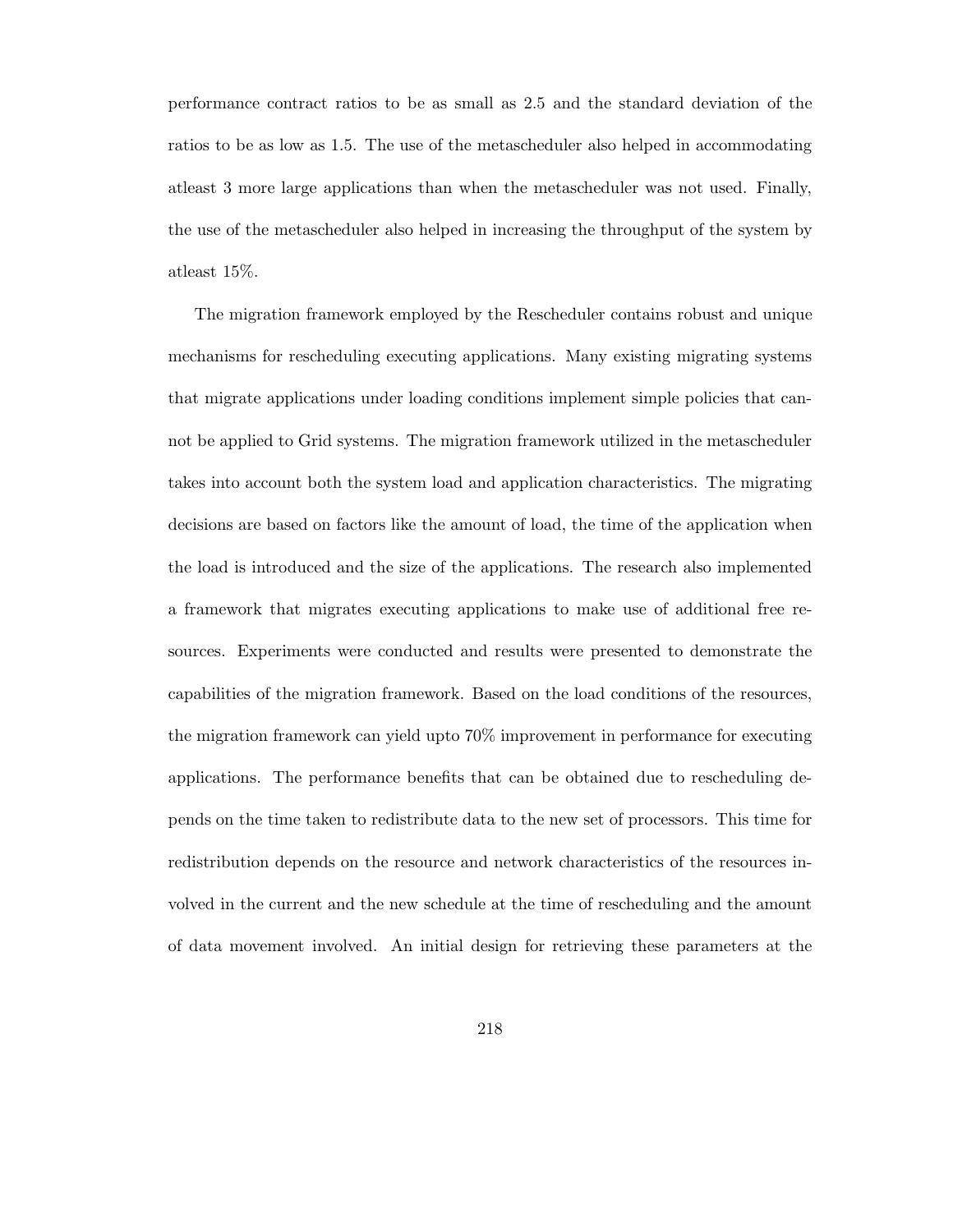time of rescheduling and predicting the redistribution cost dynamically was integrated into the migration framework. Our experiments and results showed that the predicted redistribution cost correspond with the actual redistribution costs, thereby increasing the accuracy of the rescheduling decisions made by the migration framework.

The migration framework and other components of the metascheduler rely on the existence of premptible applications. A checkpointing infrastructure called SRS for developing and executing malleable and migratable parallel applications across heterogeneous sites was explained. The SRS API has limited number of functions for seamlessly enabling parallel applications malleable. The uniqueness of the SRS system is achieved by the use of IBP distributed storage infrastructure. Results were shown to evaluate the overhead incurred to the applications and the times for storing, reading and redistributing checkpoints. Our experiment results indicate that parallel applications, with instrumentation to SRS library, were able to achieve reconfigurability incurring only about 15-35% overhead.

Finally, to achieve practical utility of the metascheduler, an actual metaschedulerbased Grid RPC system called GrADSolve was developed. The Grid system is different from many other Grid computing systems in that it is able to incorporate applications with different capabilities. These capabilities include the presence of execution models to predict the execution cost of the application, the presence of data distribution information, the ability for the applications to be preempted during execution, the ability to reconfigure etc. GrADSolve is an RPC system intended for efficient execution of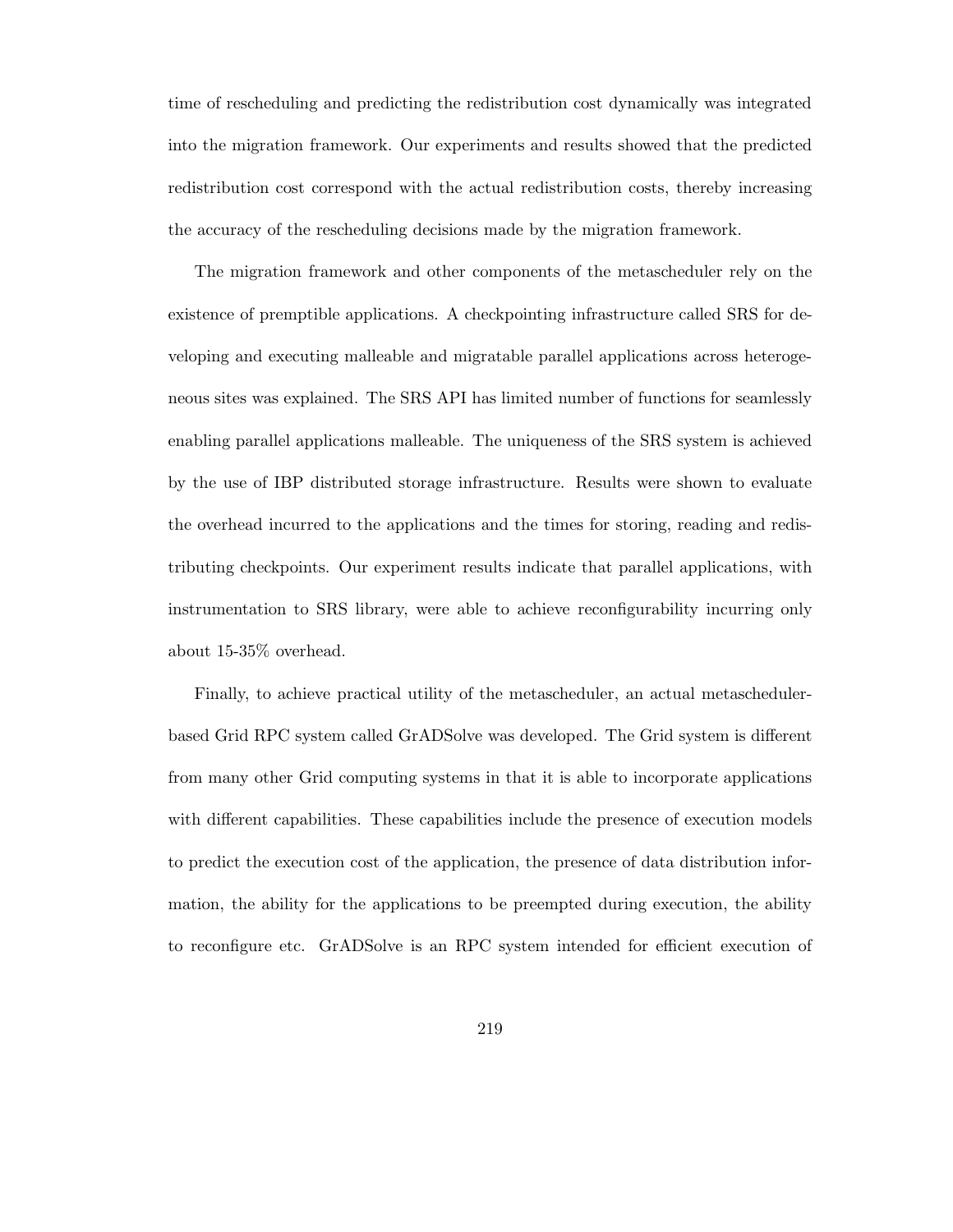remote parallel software. The efficiency is achieved by dynamically choosing the machines used for parallel execution and staging the data to remote machines based on data distribution information. The GrADSolve RPC system also supports maintaining and utilizing execution traces for problem solving. Our experiments showed that the GrADSolve system is able to adapt to the problem sizes and the resource characteristics and yielded significant performance benefits with its data staging and execution trace mechanisms. The data staging mechanisms in GrADSolve helps reduce the data staging times in RPC systems by 20-50%.

### **7.2 Future Directions of the Research**

Though the metascheduler has been found to achieve its objectives with the help of demonstrative experiments, there is a need of formal set of mathematical formulations to determine the optimal values that can be achieved by metascheduling techniques in general and to evaluate the efficacy of the implementation of our metascheduler in achieving the scheduling objectives. The evaluation of the metascheduler can also be achieved by means of simulation techniques. Current simulation techniques are able to evaluate only the low-level schedulers that determine the final set of resources for application execution. In a complex metascheduling system where there are many interactions between the low-level schedulers and the metascheduler and between the metascheduling components themselves, robust and innovative simulation techniques have to be developed. Also, our metascheduler consists of a set of ad-hoc techniques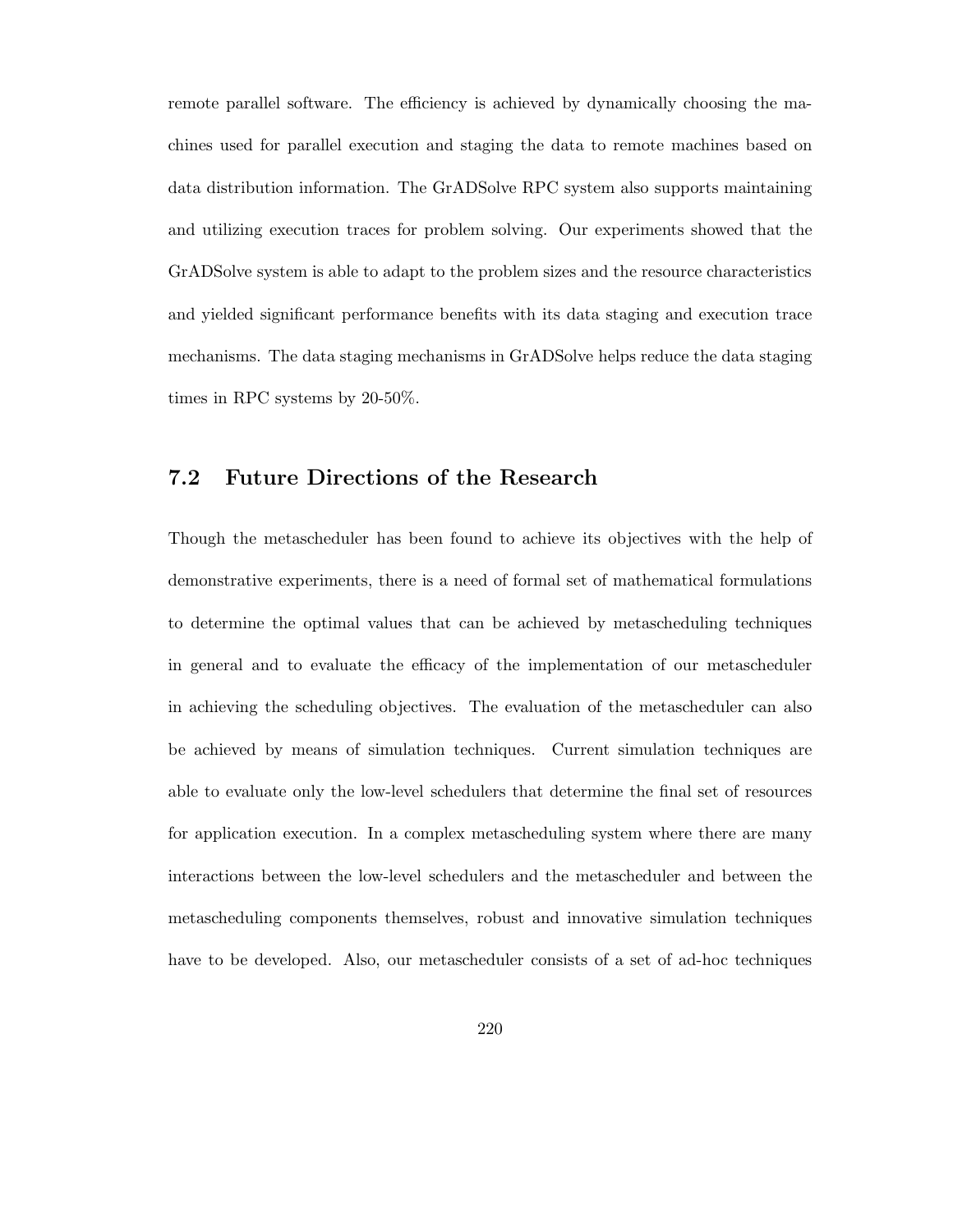that implement scheduling policies. Designing and implementing the metascheduler based on format set of specifications and formulations will be the subject of future research.

Our metascheduler uses various thresholds for implementing various policies regarding preempting executing applications to accommodate new applications and to improve the performance contracts of new applications, determining the relative problem sizes of different applications, determining the impact of the executing applications on the performance contract of new applications, waiting for an executing application to complete before accommodating new applications, allowing a new application to execute in the presence of executing applications, specifying acceptable limits of impact on executing applications by new applications and evaluating the benefits that can be obtained by rescheduling executing applications. These threshold values were obtained by conducting trial-and-error experiments with problems of different sizes and different resource combinations available in the GrADS testbed. These thresholds depend on various factors like the accuracy of resource information, the type of applications, the predictions of various resource parameters etc. and will have to be determined dynamically. Also, in our metascheduling system, the applications are preempted at fixed intervals. The intervals for preemption can also be determined dynamically based on the kind of job mix and the history of workloads. Thus dynamically determining various parameters for metascheduling will be an interesting avenue for future research.

Currently our metascheduler has been tested with only regular applications. Regular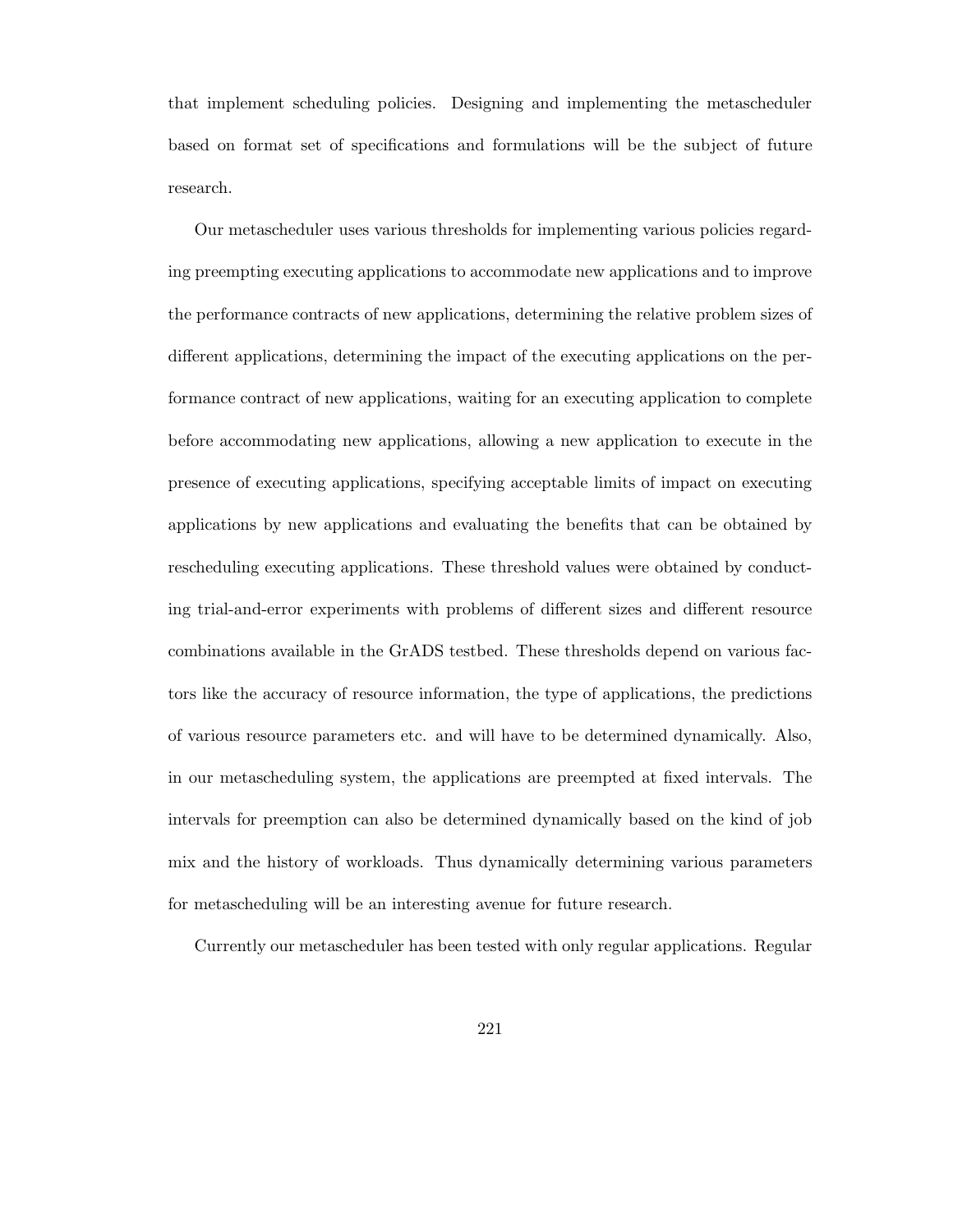applications offer ample opportunities to predict execution costs, to integrate with the contract developer and monitor and to predict the remaining execution time of the executing applications. We plan to explore the challenges involved in integrating nonregular and multi-component applications into our metascheduler. We also plan to test our metascheduling framework in environments involving separate domains where number of local scheduling policies are involved.

There are also few issues regarding implementation of the current metascheduler. Though the architecture of our metascheduler is decentralized with number of metascheduling components and application-level schedulers, the architecture of the individual metascheduling components are centralized accepting requests from all applications in the system. The centralized approach of the metascheduling components can lead to issues in scalability, especially when large number of applications are involved. We plan to implement a distributed metascheduler to improve the scalability of the architecture. Also, the current metascheduler implements loosely coupled locks so that the policies implemented by a metascheduler component do not override the policies implemented by other metascheduler component. We plan to implement robust distributed locks for the purpose. The current implementation of the metascheduler also has to be enhanced to improve the mean response times of rejected applications.

There are various opportunities of interesting research in the area of rescheduling executing applications to improve the performance of the applications. Currently, the migration framework takes into account the the current load on the machines and the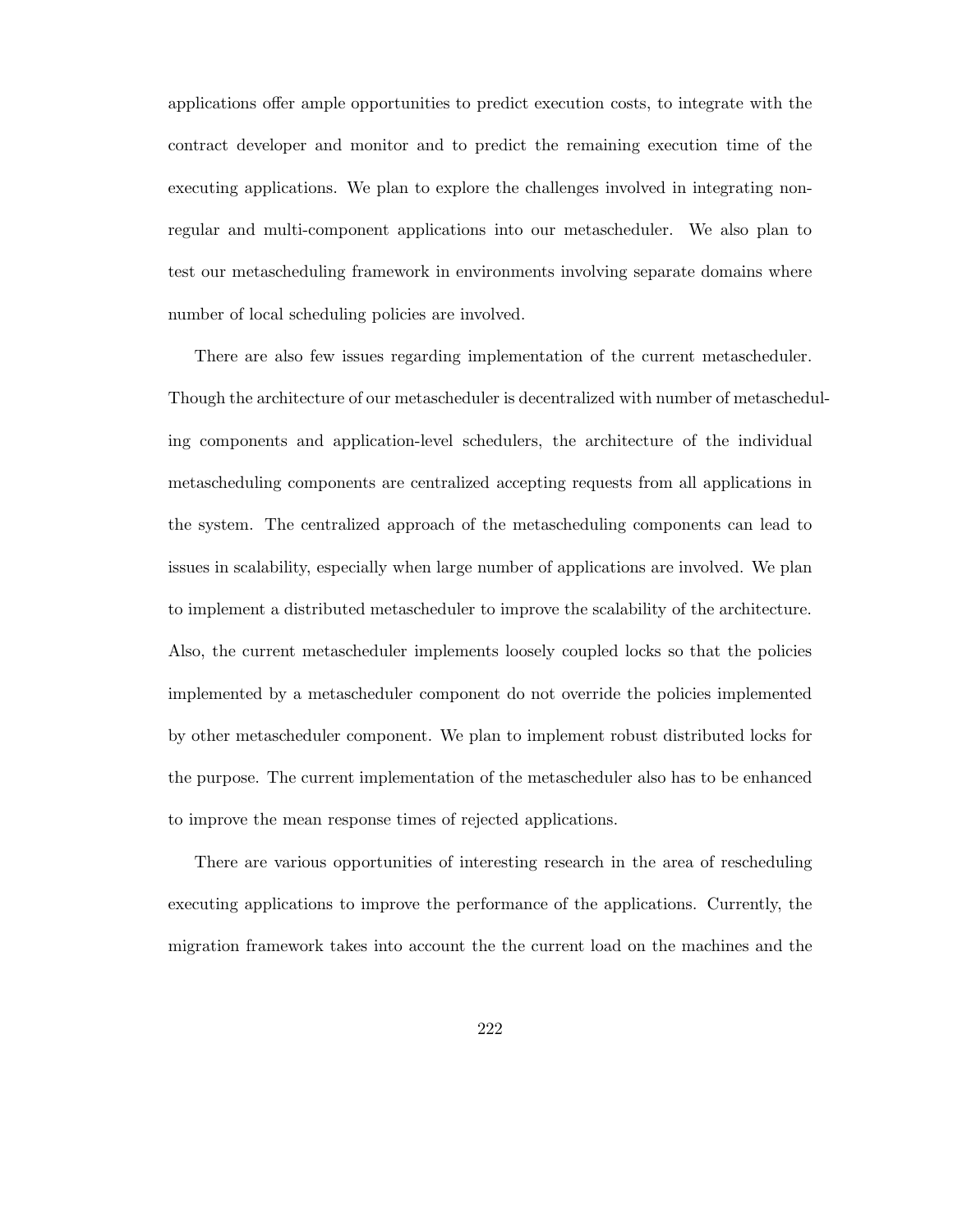remaining execution time of the applications to evaluate the performance benefits due to rescheduling. In our future effort, the rescheduler will also take into account the predictions of the rate of change of loads on the system resources, the history of workload on the resources, the rate of availability of the machines and the load caused by the executing applications themselves to determine more accurate values of performance benefits due to rescheduling. Though we have obtained encouraging initial results for predicting the cost for redistribution of data, predicting the redistribution cost for any application with any data distribution is a hard problem. We plan to provide robust interfaces for the library writers to communicate information about the data distribution used in the application to the rescheduler framework. Also, our opportunistic migration currently migrates executing applications when certain resources become lightly loaded. Our future work will involve opportunistic migration when new resources are added to the Grid system. Another major avenue for future research direction is to extend our SRS checkpointing library. One of the main goals will be to use precompiler technologies to restore the execution context and to relieve the user from having to make major modifications in his program to provide malleability of his applications. The precompilation strategies will be similar to the approaches taken by Ferrari [50], Dome [24], Zandy [119] and Sun et. al. [102]. Other future investigations include support for checkpointing files, complex pointers and structures and to provide support for different kinds of applications. Although the design of the checkpointing framework supports migration in heterogeneous environments, the current implementation stores the checkpoint data as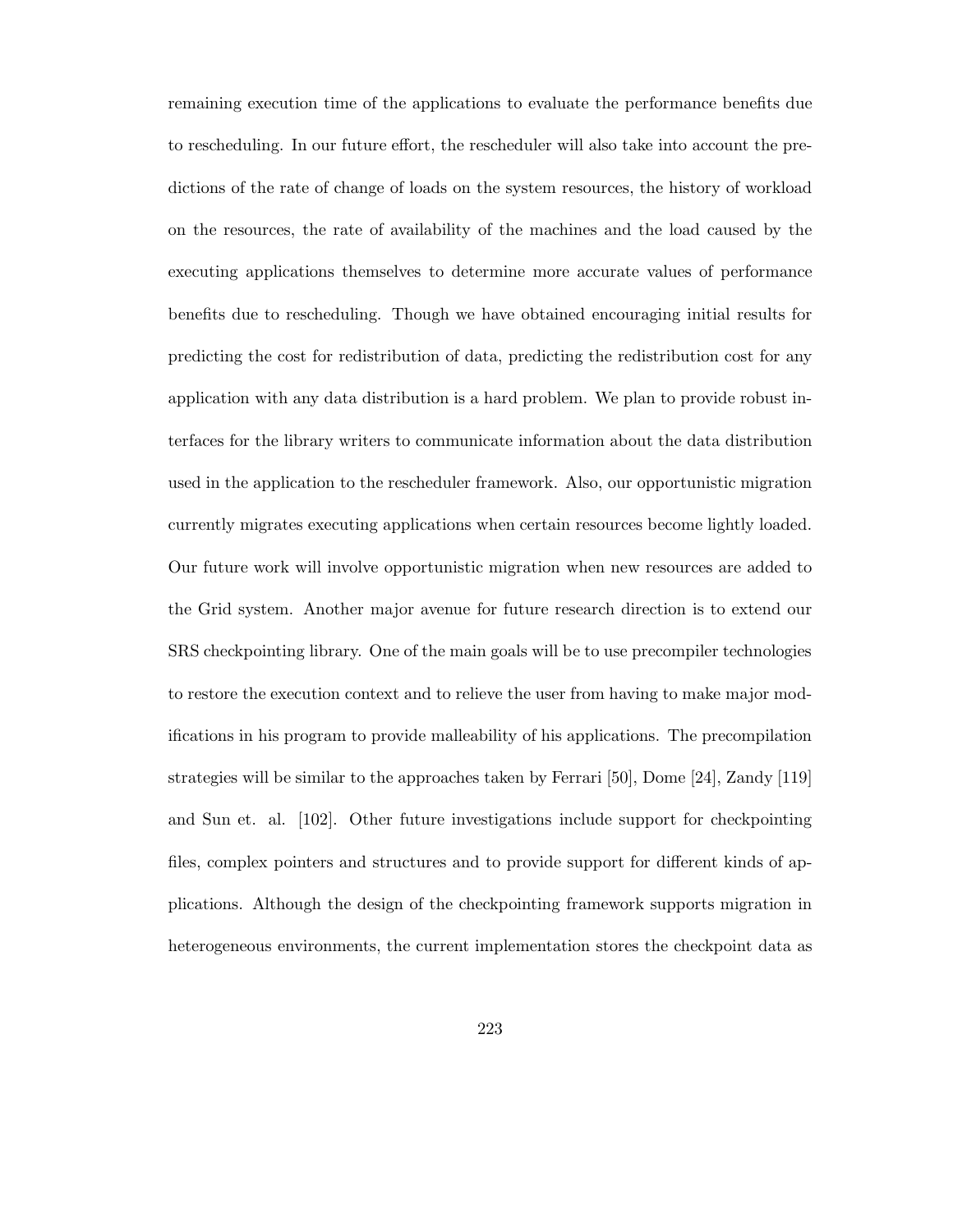raw bytes. This approach will lead to misinterpretation of the data by the application if, for example, the data is stored on a Solaris system and read by a Linux machine. This is due to the different byte orderings and floating point representations followed on different systems. We plan to use the External Data Representation (XDR) or Porch Universal Checkpointing Format (UCF) [100, 89] for representing the checkpoints. We also plan to separate the storage nodes for checkpoints from the computational nodes for application execution by employing the eXNode [22] architecture. This will provide robust fault tolerant mechanism for withstanding the processor failures in SRS. We also intend to collaborate with the CUMULVS project [63] to provide a generic visualization architecture that will be used to monitor the execution of malleable applications. There are also plans to extend the RSS daemon to make it fault-tolerant by periodically checkpointing its state so that the RSS service can be migrated across sites. Presently, all the processes of the parallel application communicate with a single RSS deamon. This may pose a problem for the scalability of the checkpointing system, especially when large number of machines are involved. Our future plan is to implement a distributed RSS system to provide scalability.

Finally, there are also future plans to extend our GrADSolve RPC system. Pluggable interfaces to the library writers for expressing new capabilities of the end application to the GrADSolve system will be developed. Remote execution of non-MPI parallel programs and applications with different modes of parallelism are also being considered. Support for remote invocation in different programming languages including MATLAB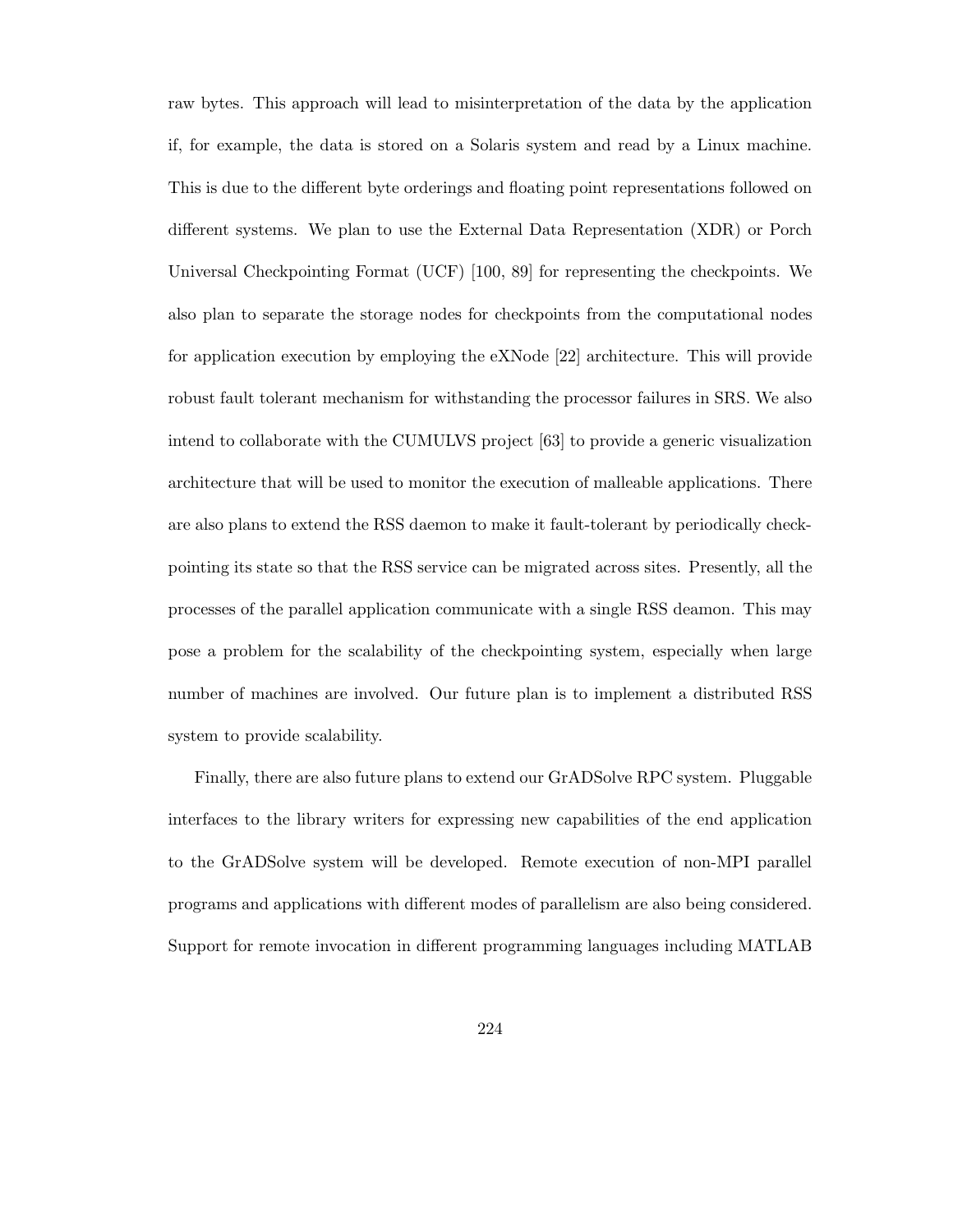are also part of our future efforts. Lastly, automatic usage of execution traces based on the supplied parameters will alleviate the need for the GrADSolve users to supply trace keys for usage.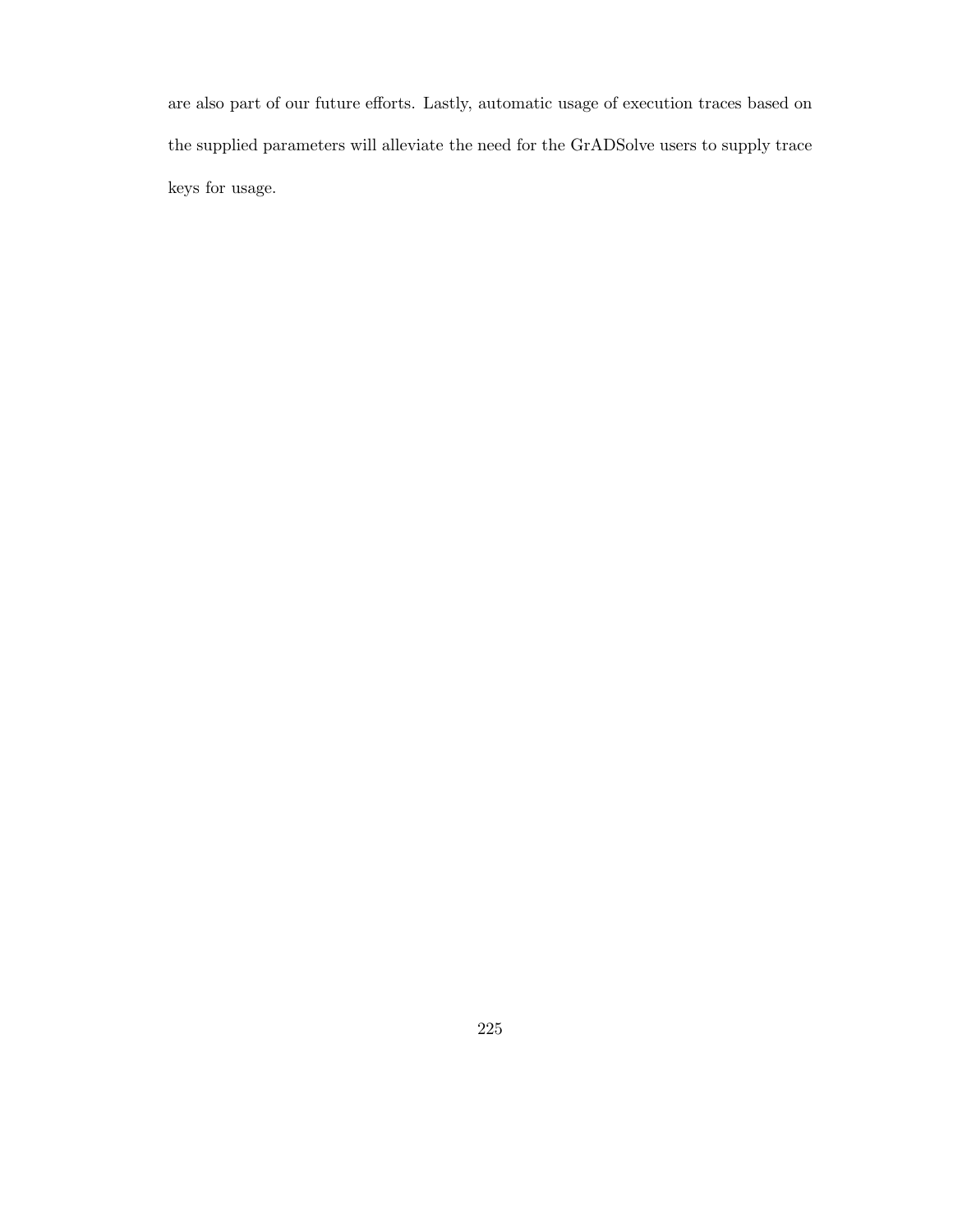# **Bibliography**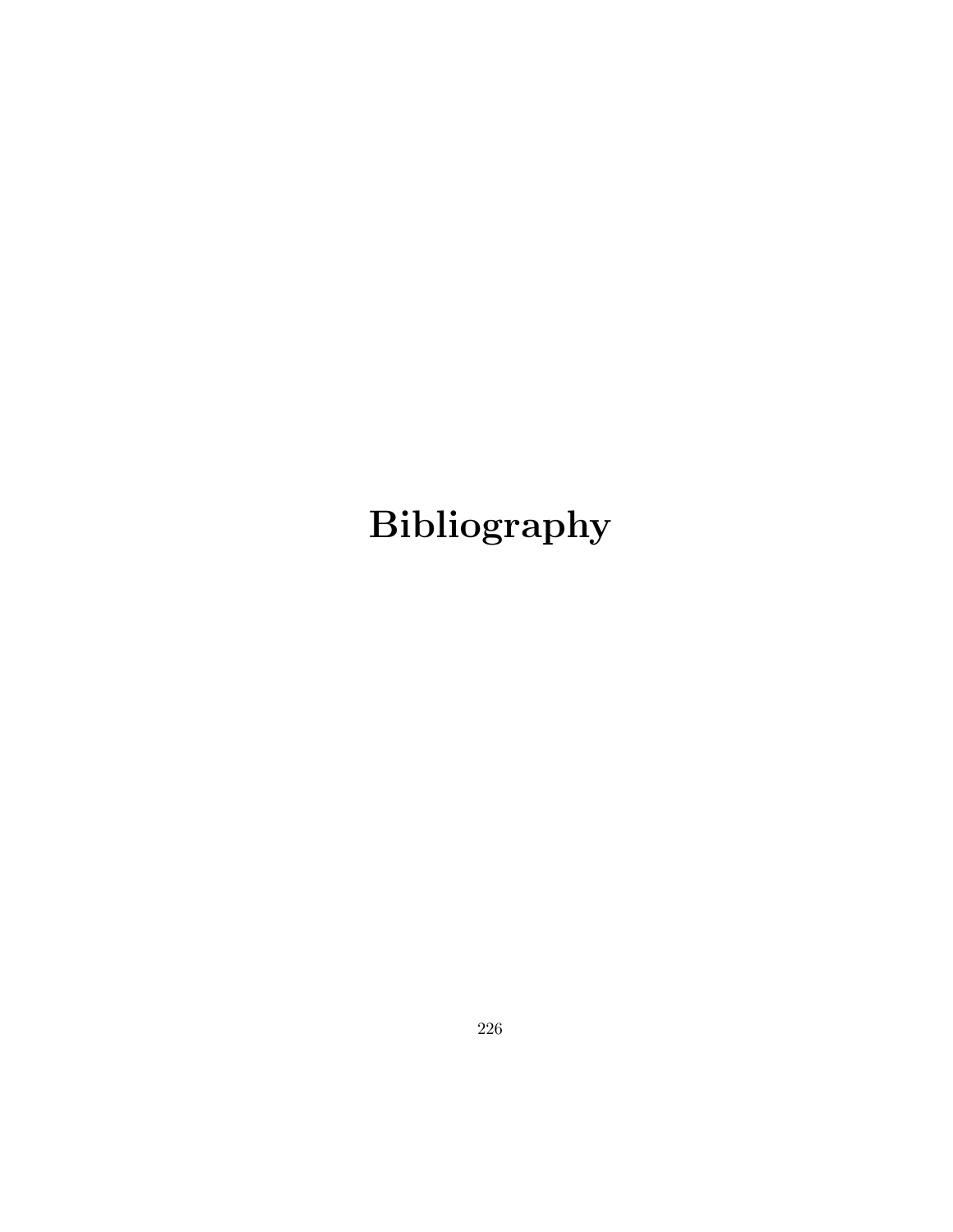# **Bibliography**

- [1] Apache xindice. *http://xml.apache.org/xindice*.
- [2] Corba. *http://www.corba.org*.
- [3] GrADS Web Site. *http://hipersoft.cs.rice.edu/grads/index.htm*.
- [4] Grand Challenge Problems. *http://www.nhse.org/grand challenge.htm*.
- [5] Java Remote Method Invocation (Java RMI). *java.sun.com/products/jdk/rmi*.
- [6] LAM-MPI. *http://www.lam-mpi.org*.
- [7] MPI. *http://www-unix.mcs.anl.gov/mpi*.
- [8] NWS Interactive Query. *http://nws.cs.ucsb.edu/CGI/graphIt.cgi*.
- [9] Portable Batch System. *http://www.openpbs.org*.
- [10] Postgresql. *http://www3.us.postgresql.org*.
- [11] PVM. *http://www.csm.ornl.gov/pvm*.
- [12] Xml-rpc. *http://www.xmlrpc.com*.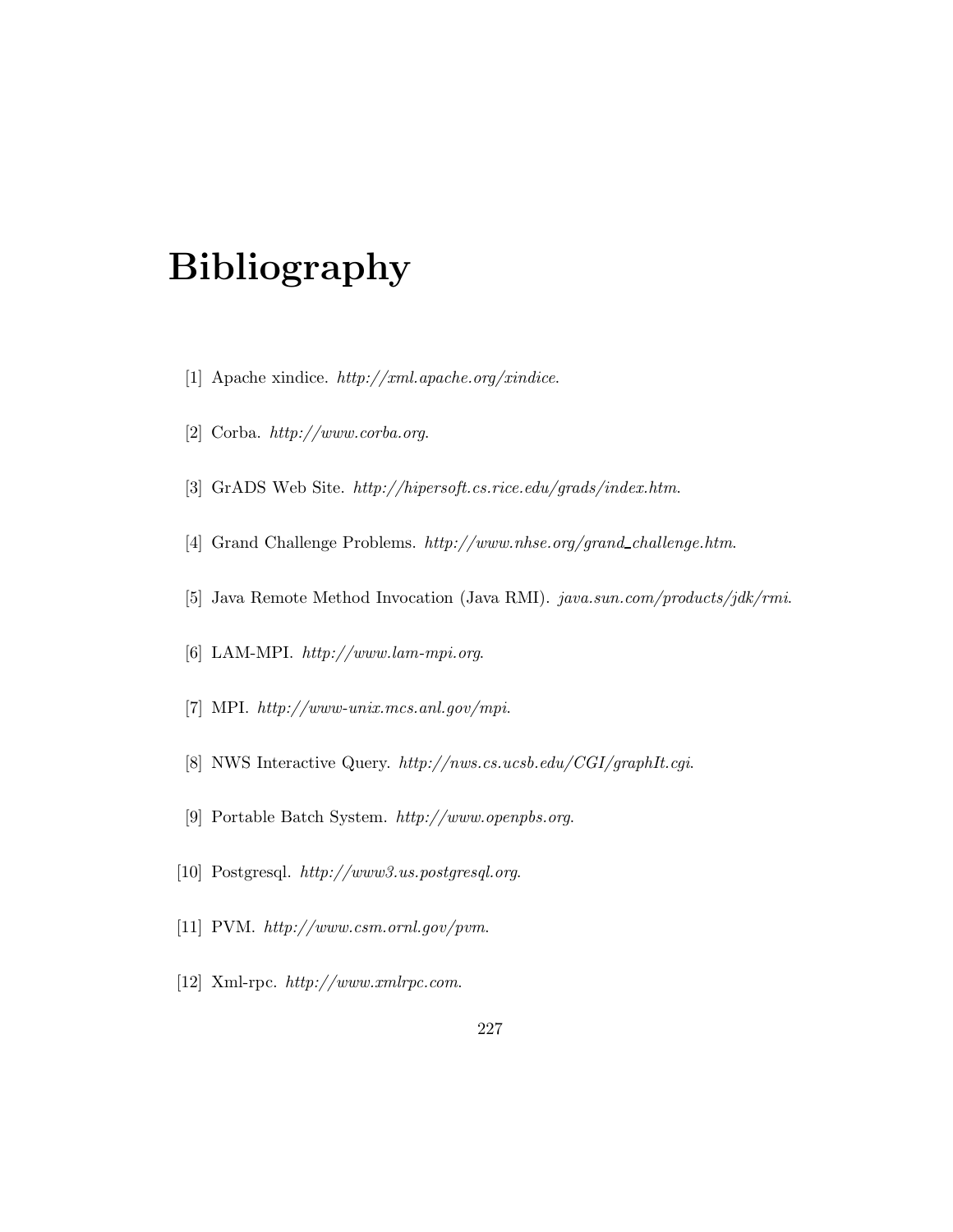- [13] D. Abramson, R. Sosic, J. Giddy, and B. Hall. Nimrod: A Tool for Performing Parametised Simulations using Distributed Workstations. *The 4th IEEE Symposium on High Performance Distributed Computing, Virginia*, August 1995.
- [14] A.Chowdhury. Dynamic Reconfiguration: Checkpointing Code Generation. In *In Proceedings of IEEE 5th International Symposium on Assessment of Software Tools and Technologies (SAST97)*, 1997.
- [15] A. Agbaria and R. Friedman. Starfish: Fault-Tolerant Dynamic MPI Programs on Clusters of Workstations. In *In the 8th IEEE International Symposium on High Performance Distributed Computing*, pages 167–176, August 1999.
- [16] J.N.C. Arabe, A.B.B. Lowekamp, E. Seligman, M. Starkey, and P. Stephan. Dome: Parallel Programming in a Heterogeneous Multi-User Environment. *Supercomputing*, 1995.
- [17] P. Arbenz, W. Gander, and M. Oettli. The remote computation system. *Parallel Computing*, 23:1421–1428, 1997.
- [18] Satish Balay, William D. Gropp, Lois Curfman McInnes, and Barry F. Smith. Efficient management of parallelism in object oriented numerical software libraries. In E. Arge, A. M. Bruaset, and H. P. Langtangen, editors, *Modern Software Tools in Scientific Computing*, pages 163–202. Birkhauser Press, 1997.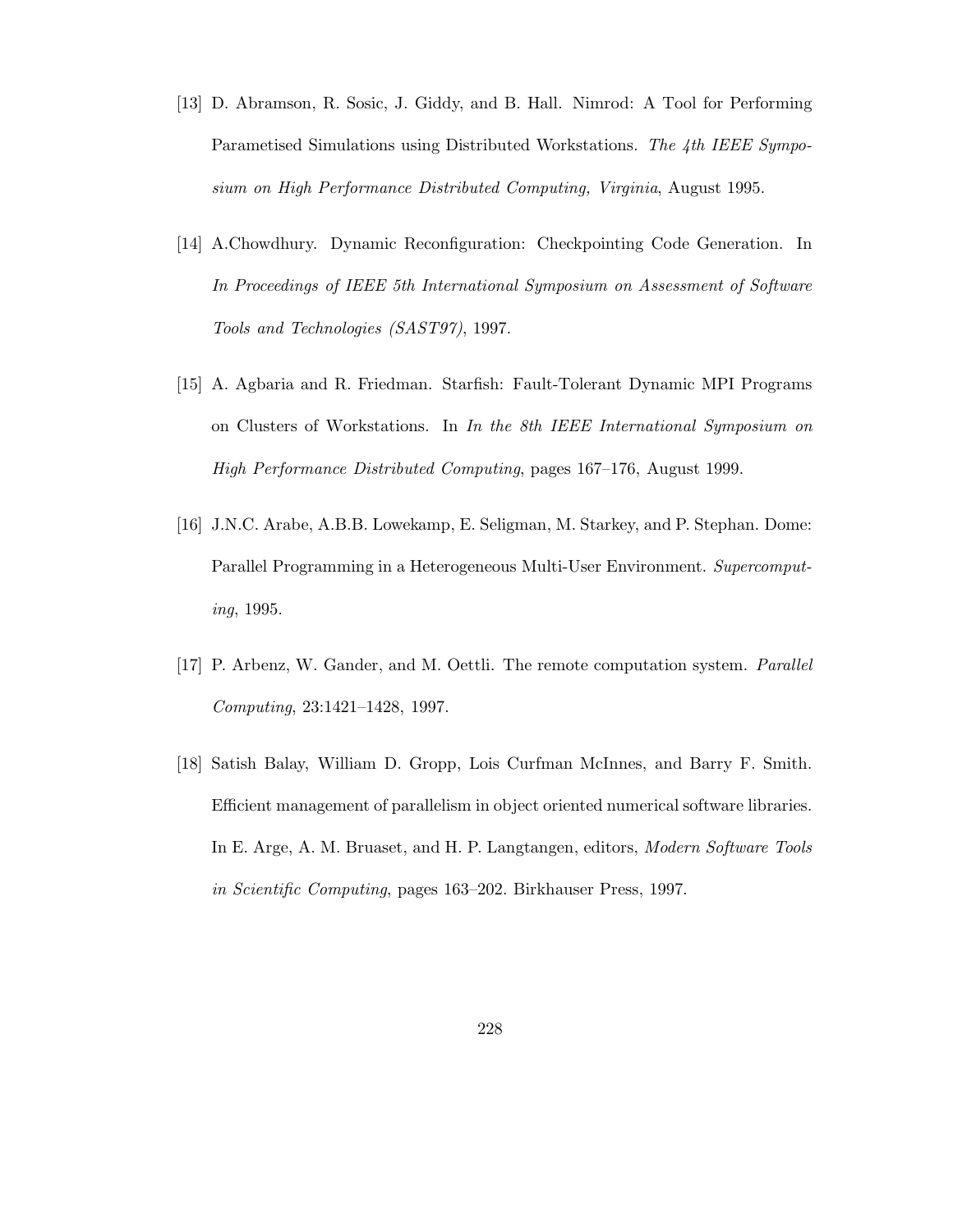- [19] Satish Balay, William D. Gropp, Lois Curfman McInnes, and Barry F. Smith. PETSc 2.0 users manual. Technical Report ANL-95/11 - Revision 2.0.24, Argonne National Laboratory, 1999.
- [20] Satish Balay, William D. Gropp, Lois Curfman McInnes, and Barry F. Smith. PETSc home page. http://www.mcs.anl.gov/petsc, 1999.
- [21] A. Baratloo, P. Dasgupta, and Z. M. Kedem. CALYPSO: A Novel Software System for Fault-Tolerant Parallel Processing on Distributed Platforms. In *Proc. of the Fourth IEEE Int'l Symp. on High Performance Distributed Computing (HPDC-4)*, pages 122–129, August 1995.
- [22] M. Beck, T. Moore, and J. Plank. An End-to-End Approach to Globally Scalable Network Storage. In *ACM SIGCOMM 2002 Conference*, Pittsburgh, PA, USA, August 2002.
- [23] A. Beguelin, J. Dongarra, A. Geist, R. Manchek, K. Moore, and Vaidy Sunderam. Tools for Heterogeneous Network Computing. In R. Sincovec et al., editor, *Proceedings of the Sixth SIAM Conference on Parallel Processing for Scientific Computing*, pages 854–861, Philadelphia, USA, 1993. SIAM Publications.
- [24] A. Beguelin, E. Seligman, and P. Stephan. Application Level Fault Tolerance in Heterogeneous Networks of Workstations. Technical Report CMU-CS-96-157, School of Computer Science, Carnegie Mellon University, Pittsburgh, PA, USA, August 1996.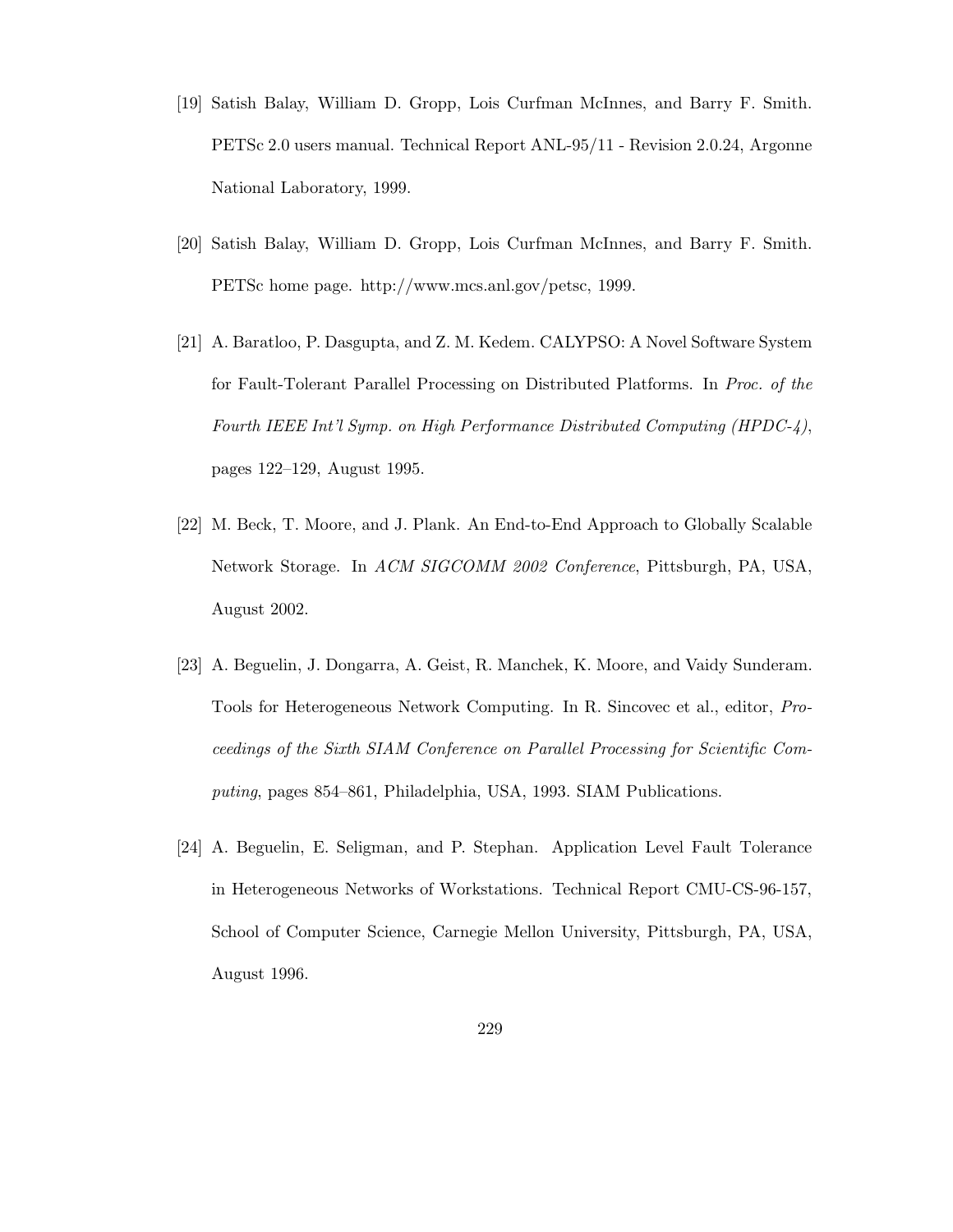- [25] F. Berman. High-performance schedulers. In *The Grid: Blueprint for a New Computing Infrastructure*, pages 279–203. Morgan Kaufmann, ISBN 1-55860-475- 8, 1999.
- [26] F. Berman, A. Chien, K. Cooper, J. Dongarra, I. Foster, D. Gannon, L. Johnsson, K. Kennedy, C. Kesselman, J. Mellor-Crummey, D. Reed, L. Torczon, and R. Wolski. The GrADS Project: Software Support for High-Level Grid Application Development. *International Journal of High Performance Applications and Supercomputing*, 15(4):327–344, Winter 2001.
- [27] F. Berman and R. Wolski. The AppLeS Project: A Status Report. *Proceedings of the 8th NEC Research Symposium*, May 1997.
- [28] M. Bhandarkar, L. V. Kale, E. de Sturler, and J. Hoeflinger. Object-Based Adaptive Load Balancing for MPI Programs. In *Proceedings of the International Conference on Computational Science, San Francisco, CA, LNCS 2074*, pages 108– 117, May 2001.
- [29] B. Bieker, G. Deconinck, E. Maehle, and J. Vounckx. Reconfiguration and Checkpointing in Massively Parallel Systems. In *Proceedings of 1st European Dependable Computing Conference (EDCC-1)*, volume Lecture Notes in Computer Science Vol. 852, pages 353–370. Springer-Verlag, October 1994.
- [30] M. Bishop, M. Valence, and L. F. Wisniewski. Process Migration for Heterogeneous Distributed Systems. Technical Report TR95-264, 1995.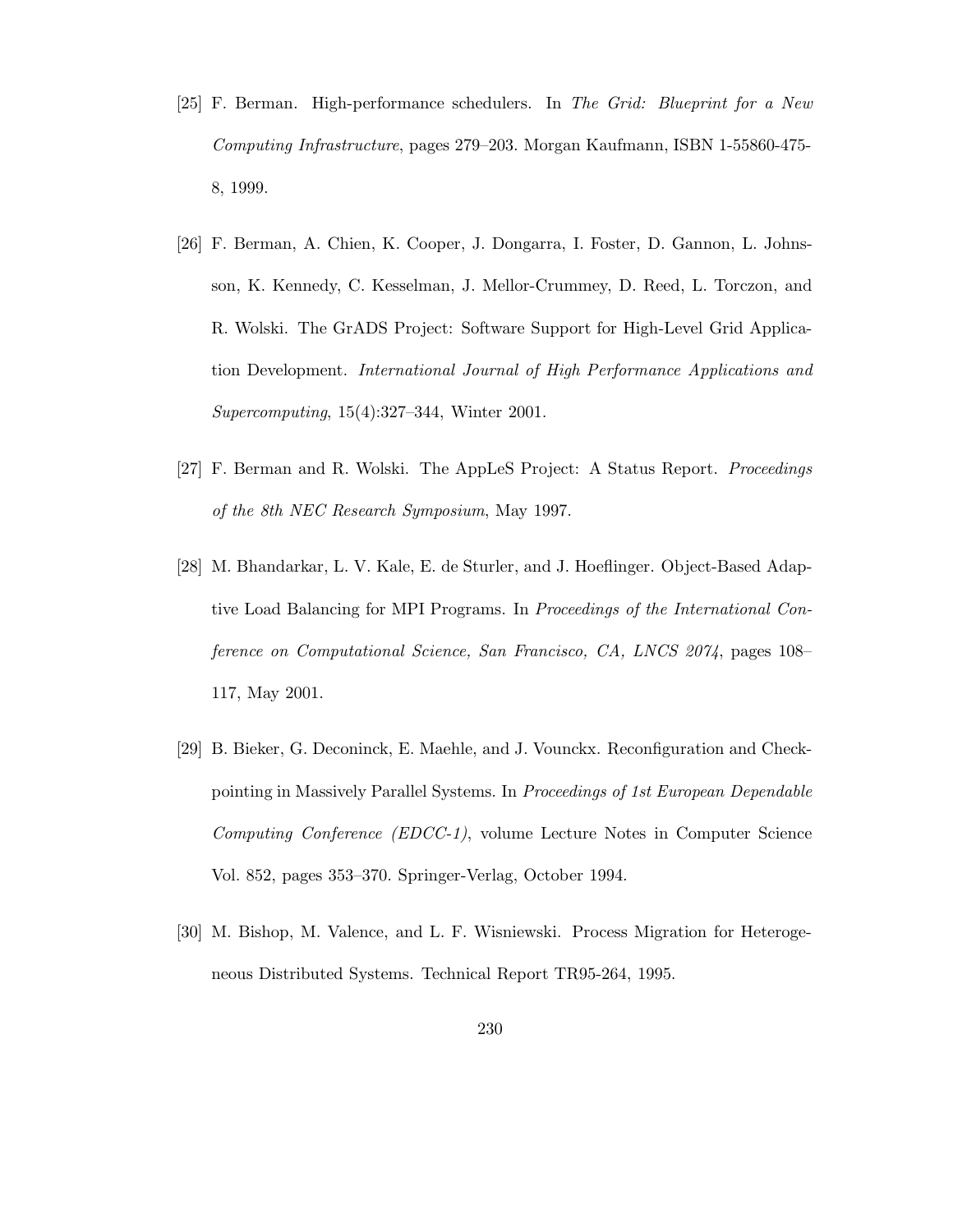- [31] L. S. Blackford, J. Choi, A. Cleary, E. D'Azevedo, J. Demmel, I. Dhillon, J. Dongarra, S. Hammarling, G. Henry, A. Petitet, K. Stanley, D. Walker, and R. C. Whaley. *ScaLAPACK Users' Guide*. Society for Industrial and Applied Mathematics, Philadelphia, PA, 1997.
- [32] R. Butler, D. Engert, I. Foster, C. Kesselman, S. Tuecke, J. Volmer, and V. Welch. A National-Scale Authentication Infrastructure. *IEEE Computer*, 33(12):60–66, 2000.
- [33] R. Buyya, D. Abramson, and J. Giddy. Nimrod-G Resource Broker for Service-Oriented Grid Computing. *IEEE Distributed Systems Online*, 2(7), November 2001.
- [34] H. Casanova and J. Dongarra. NetSolve: A Network Server for Solving Computational Science Problems. *The International Journal of Supercomputer Applications and High Performance Computing*, 11(3):212–223, Fall 1997.
- [35] J. Casas, D. Clark, P. Galbiati, R. Konuru, S. Otto, R. Prouty, and J. Walpole. MIST: PVM with Transparent Migration and Checkpointing, 1995.
- [36] J. Casas, D. Clark, R. Konuru, S. Otto, R. Prouty, and J. Walpole. MPVM: A Migration Transparent Version of PVM. Technical Report CSE-95-002, 1, 1995.
- [37] T.L. Casavant and J.G. Kuhl. A Taxonomy of Scheduling in General-Purpose Distributed Computing Systems. *IEEE Transactions on Software Engineering*, SE-14(2):141–154, February 1988.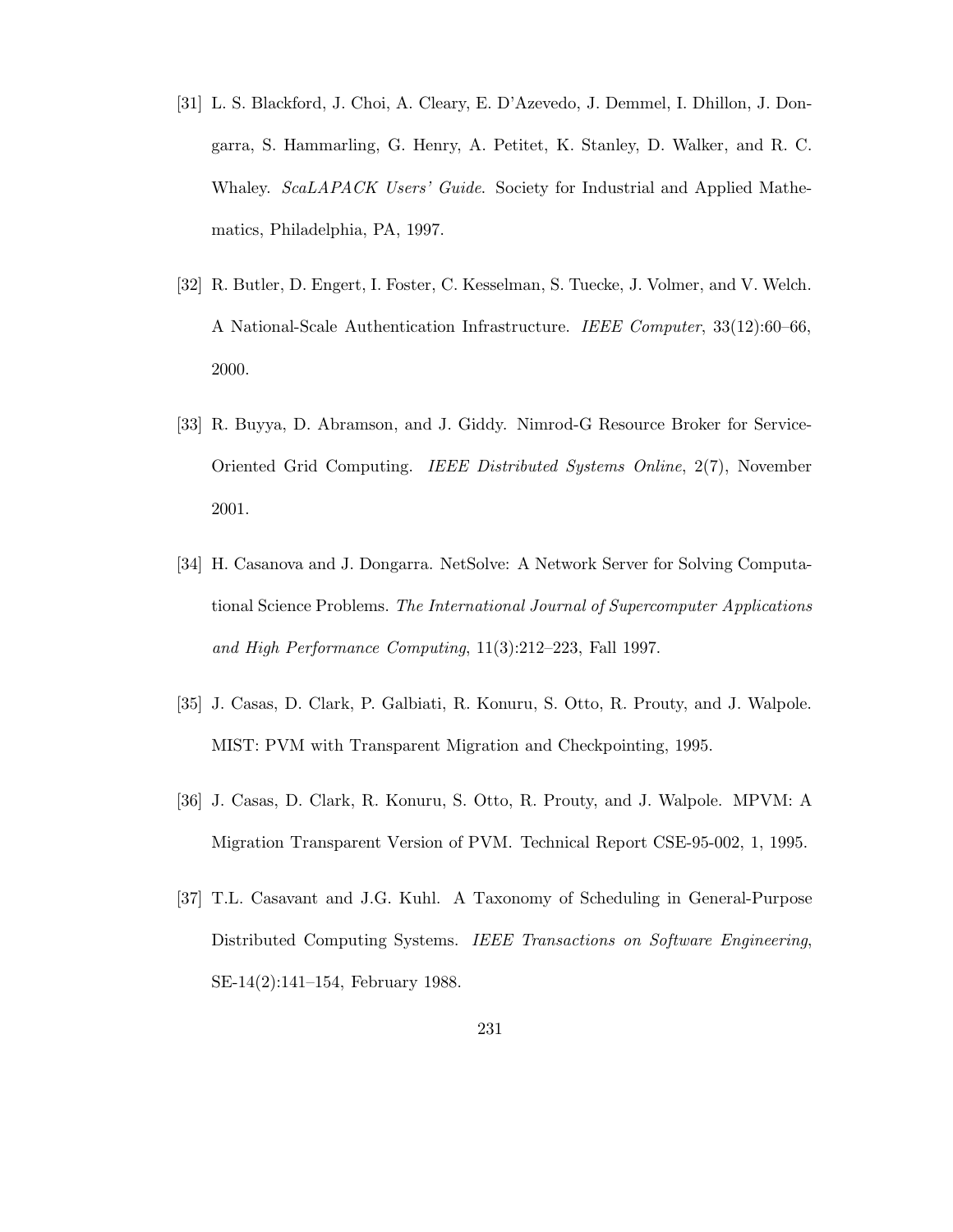- [38] C-C. Chang, G. Czajkowski, and T. von Eicken. MRPC: A High Performance RPC System for MPMD Parallel Computing. 29(1):43–66, 1999.
- [39] Y. Chen, K. Li, and J. S. Plank. CLIP: A Checkpointing Tool for Message-passing Parallel Programs. In *SC97: High Performance Networking and Computing*, San Jose, November 1997.
- [40] G. Deconinck and R. Lauwereins. User-Triggered Checkpointing: System-Independent and Scalable Application Recovery. In *Proceedings of 2nd IEEE Symposium on Computers and Communications (ISCC97)*, pages 418–423, Alexandria, Egypt, July 1997.
- [41] G. Deconinck, J. Vounckx, R. Lauwereins, and J.A. Peperstraete. User-triggered Checkpointing Library for Computation-intensive Applications. In *Proceedings of 7th IASTED-ISMM International Conference On Parallel and Distributed Computing and Systems (IASTED, Anaheim-Calgary-Zurich) (ISCC97)*, pages 321– 324, Washington, DC, October 1995.
- [42] Deng, Gu, Brecht, and Lu. Preemptive Scheduling of Parallel Jobs on Multiprocessors. In *SODA: ACM-SIAM Symposium on Discrete Algorithms (A Conference on Theoretical and Experimental Analysis of Discrete Algorithms)*, 1996.
- [43] A. Denis, C. Pérez, and T. Priol. Achieving Portable and Efficient Parallel CORBA Objects. *Concurrency and Computation: Practice and Experience*, 2002.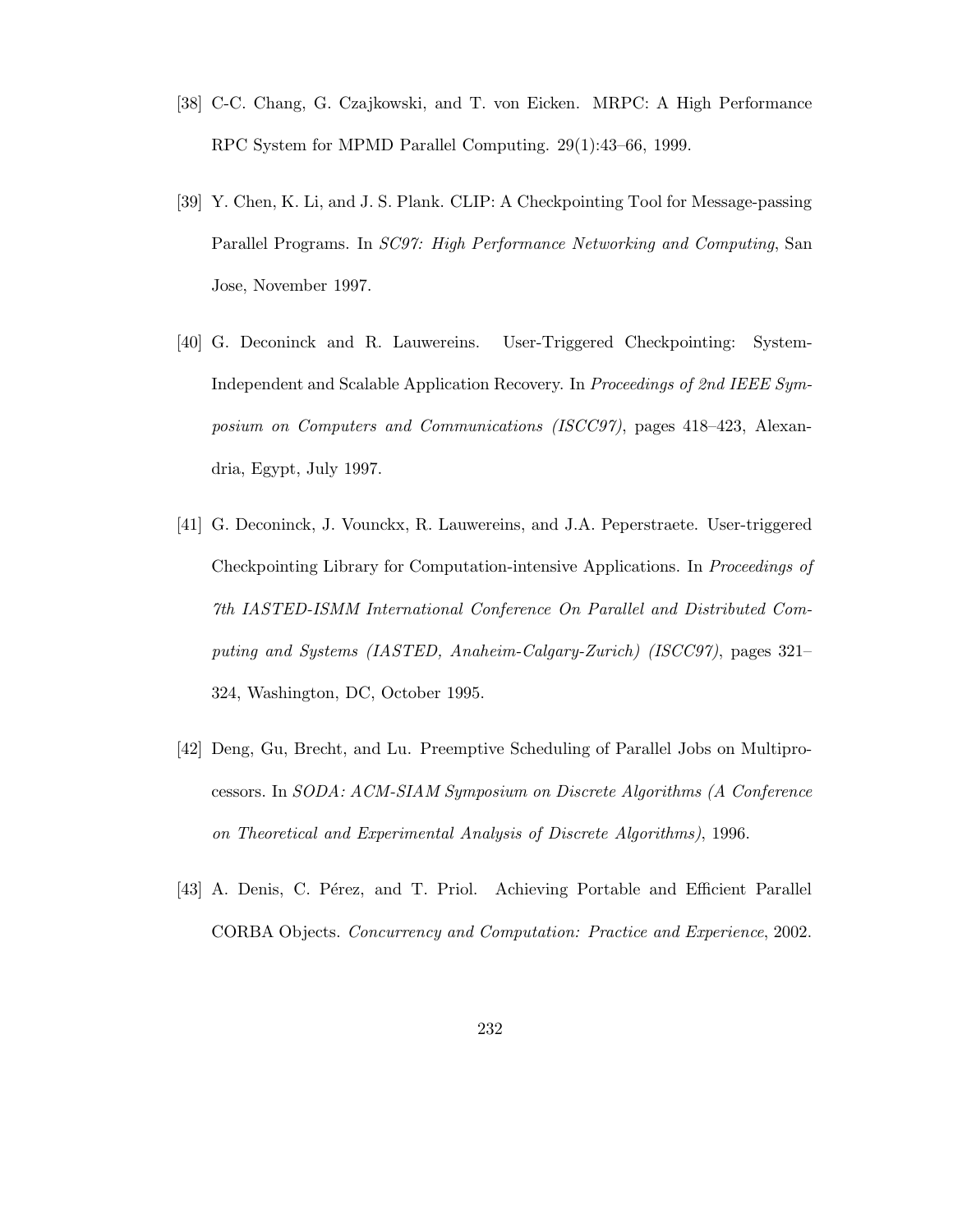- [44] A. Denis, C. Prez, and T. Priol. Portable Parallel CORBA Objects: an Approach to Combine Parallel and Distributed Programming for Grid Computing. In *Proc. of the 7th International Euro-Par'01 Conference (EuroPar'01)*, pages 835–844. Springer, August 2001.
- [45] A. Denis, C. Prez, and T. Priol. Towards High Performance CORBA and MPI Middlewares for Grid Computing. In Craig A. Lee, editor, *Proc. of the 2nd International Workshop on Grid Computing*, number 2242 in LNCS, pages 14–25. Springer-Verlag, November 2001.
- [46] L. Dikken, F. van der Linden, J. J. J. Vesseur, and P. M. A. Sloot. DynamicPVM: Dynamic Load Balancing on Parallel Systems. In Wolfgang Gentzsch and Uwe Harms, editors, *Lecture notes in computer science 797, High Performance Computing and Networking*, volume Proceedings Volume II, Networking and Tools, pages 273–277, Munich, Germany, April 1994. Springer Verlag.
- [47] F. Douglis and J. K. Ousterhout. Transparent Process Migration: Design Alternatives and the Sprite Implementation. *Software - Practice and Experience*, 21(8):757–785, 1991.
- [48] Xing Du and Xiaodong Zhang. Coordinating Parallel Processes on Networks of Workstations. *Journal of Parallel and Distributed Computing*, 46(2):125–135, 1997.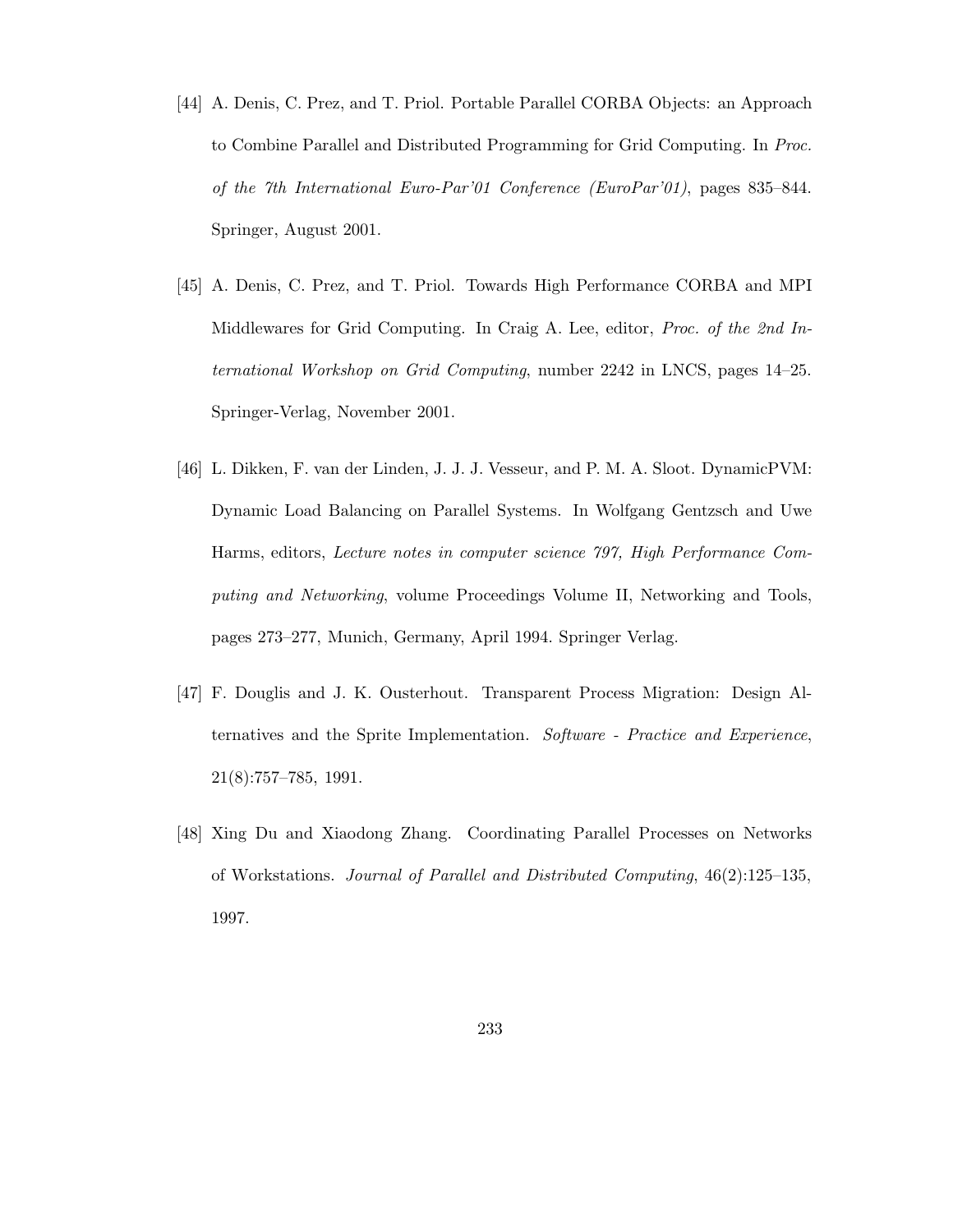- [49] M. Elnozahy, L. Alvisi, Y.M. Wang, and D.B. Johnson. A Survey of Rollback-Recovery Protocols in Message Passing Systems. Technical Report CMU-CS-96- 181, School of Computer Science, Carnegie Mellon University, Pittsburgh, PA, USA, October 1996.
- [50] A.J. Ferrari, S.J. Chapin, and A.S. Grimshaw. Process Introspection: A Heterogeneous Checkpoint/Restart Mechanism Based on Automatic Code Modification. Technical Report Technical Report CS-97-05, Department of Computer Science, University of Virginia, March 1997.
- [51] S.M. Figueira and F. Berman. Modeling the Effects of Contention on the Performance of Heterogeneous Applications. *The 5th International Symposium on High Performance Distributed Computing (HPDC '96)*, pages 392–, August 1996.
- [52] S.M. Figueira and F. Berman. Predicting Slowdown for Networked Workstations. *The 6th International Symposium on High Performance Distributed Computing (HPDC '97)*, pages 92–101, August 1997.
- [53] S.M. Figueira and F. Berman. Modeling the Slowdown of Data-Parallel Applications in Homogeneous and Heterogeneous Clusters of Workstations. *Seventh Heterogeneous Computing Workshop*, pages 90–101, March 1998.
- [54] S.M. Figueira and F. Berman. A Slowdown Model for Applications Executing on Time-Shared Clusters of Workstations. *IEEE Transactions on Parallel and Distributed Systems*, 12(6):653–669, June 2001.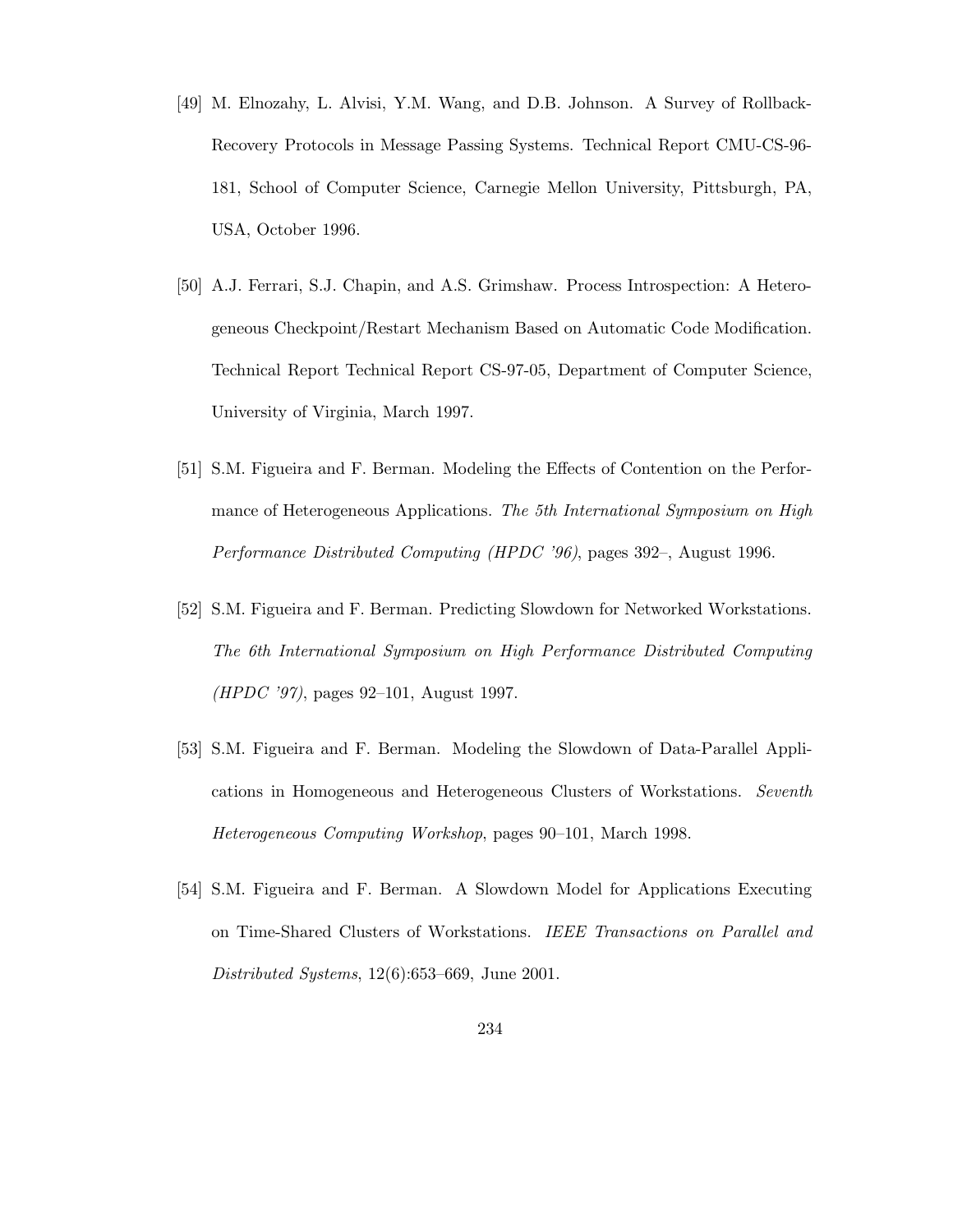- [55] S. Fitzgerald, I. Foster, C. Kesselman, G. von Laszewski, W. Smith, and S. Tuecke. A Directory Service for Configuring High-Performance Distributed Computations. volume Proc. 6th IEEE Symp. on High-Performance Distributed Computing, pages 365–375, 1997.
- [56] I. Foster and N. Karonis. A Grid-Enabled MPI: Message Passing in Heterogeneous Distributed Computing Systems. *In Proceedings of SuperComputing 98 (SC98)*, 1998.
- [57] I. Foster and C. Kesselman. Globus: A Metacomputing Infrastructure Toolkit. *Intl J. Supercomputer Applications*, 11(2):115–128, 1997.
- [58] I. Foster and C. Kesselman, editors. *The Grid: Blueprint for a New Computing Infrastructure*. Morgan Kaufmann, ISBN 1-55860-475-8, 1999.
- [59] J. Gehring and A. Reinefeld. MARS A Framework for Minimizing the Job Execution Time in a Metacomputing Environment. *Future Generation Computer Systems*, 12(1):87–99, 1996.
- [60] Jörn Gehring and Thomas Preiss. Scheduling a Metacomputer with Uncooperative Sub-schedulers. In Dror G. Feitelson and Larry Rudolph, editors, *Job Scheduling Strategies for Parallel Processing*, pages 179–201. Springer Verlag, 1999.
- [61] A. Geist, A. Beguelin, J. Dongarra, W. Jiang, R. Manchek, and V. Sunderam. A Users' Guide to PVM Parallel Virtual Machine. Technical Report ORNL/TM-12187, Oak Ridge National Laboratory, May 1993.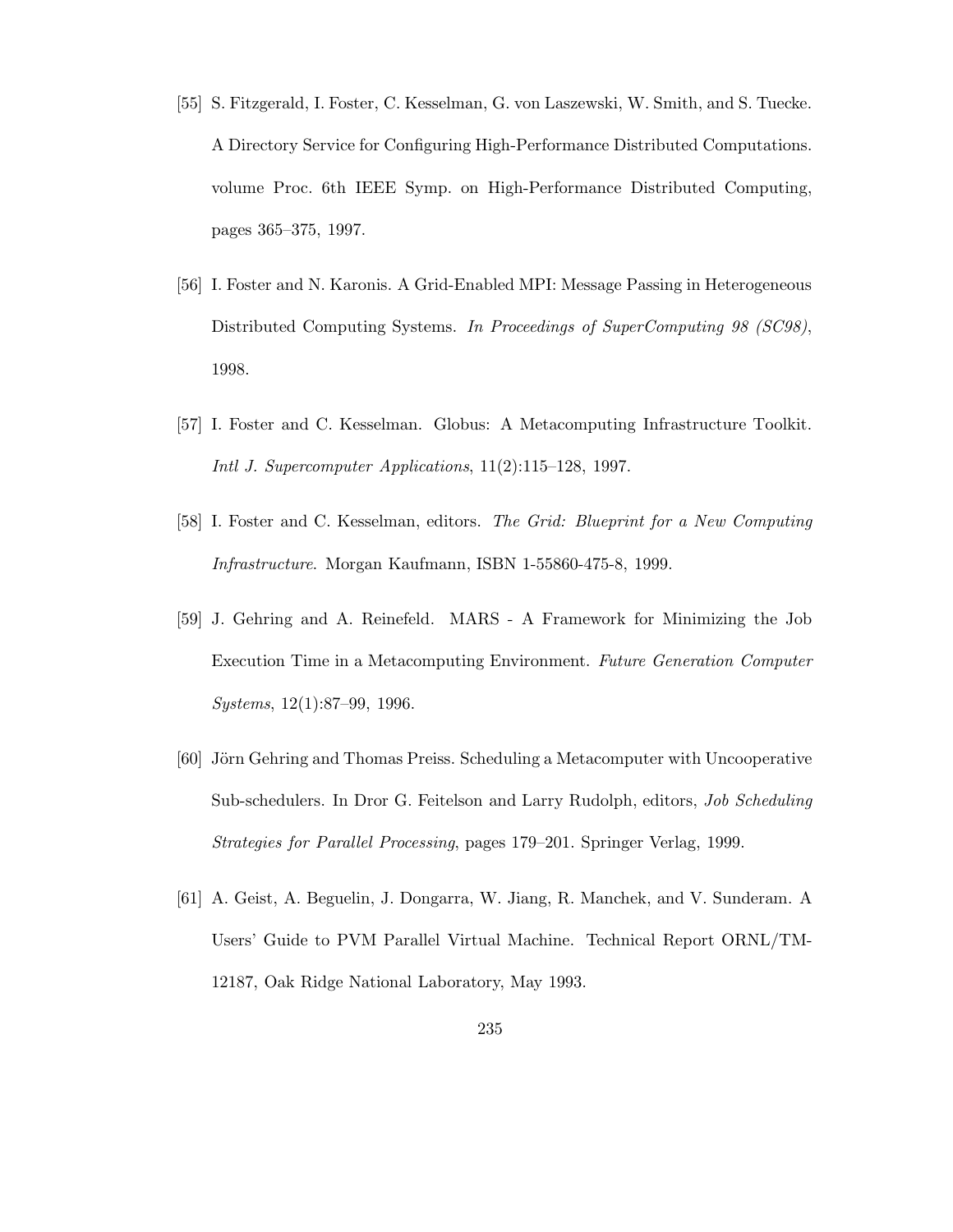- [62] A. Geist, A. Beguelin, J. Dongarra, R. Manchek, W. Jiang, and V. Sunderam. *PVM: A Users' Guide and Tutorial for Networked Parallel Computing*. MIT Press, 1994.
- [63] G. A. Geist, J. A. Kohl, and P. M. Papadopoulos. CUMULVS: Providing Fault-Tolerance, Visualization and Steering of Parallel Applications. *International Journal of High Performance Computing Applications*, 11(3):224–236, August 1997.
- [64] E. Godard, S. Setia, and E. White. DyRecT: Software Support for Adaptive Parallelism on NOWs. In *in IPDPS Workshop on Runtime Systems for Parallel Programming*, Cancun, Mexico, May 2000.
- [65] A. Grimshaw, W. Wulf, J. French, A. Weaver, and Jr. P. Reynolds. Legion: The Next Logical Step Toward a Nationwide Virtual Computer. Technical Report CS-94-21, Department of Computer Science, University of Virginia, 1994.
- [66] W. Gropp, E. Lusk, N. Doss, and A. Skjellum. A high-performance, portable implementation of the MPI message passing interface standard. *Parallel Computing*, 22(6):789–828, September 1996.
- [67] William D. Gropp and Ewing Lusk. *User's Guide for* mpich*, a Portable Implementation of MPI*. Mathematics and Computer Science Division, Argonne National Laboratory, 1996. ANL-96/6.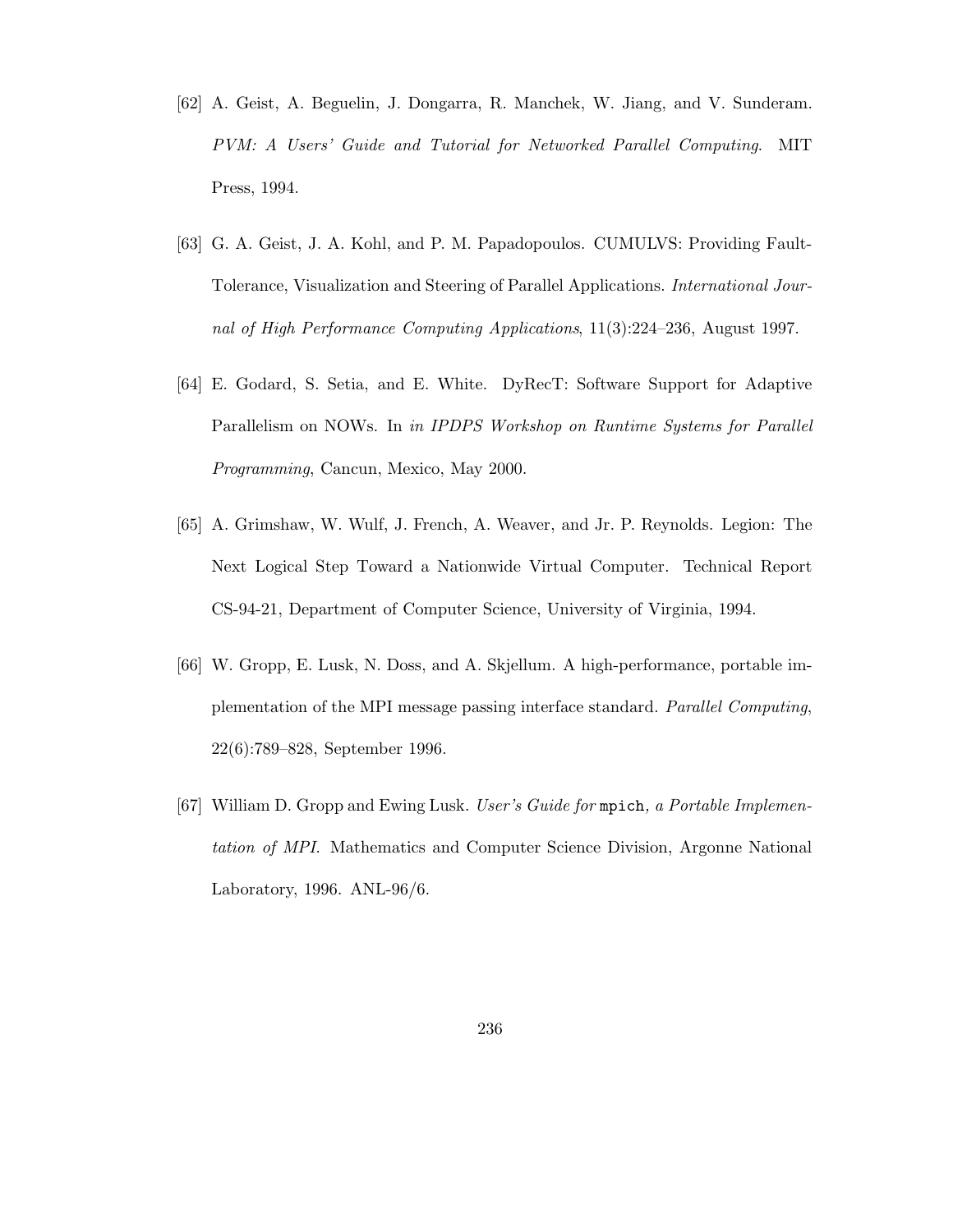- [68] V. Hamscher, U. Schwiegelshohn, A. Streit, and R. Yahyapour. Evaluation of Job-Scheduling Strategies for Grid Computing. In *GRID 2000*, pages 191–202, November 2000.
- [69] C. Hofmeister and J. M. Purtilo. Dynamic Reconfiguration in Distributed Systems : Adapting Software Modules for Replacement. In *Proceedings of the 13 th International Conference on Distributed Computing Systems*, Pittsburgh, USA, May 1993.
- [70] A. Jeong and D. Shasha. PLinda 2.0: A Transactional/Checkpointing Approach to Fault Tolerant Linda. In *Proceedings of the 13th Symposium on Reliable Distributed Systems*, pages 96–105. IEEE, 1994.
- [71] L.V. Kal´e, S. Kumar, and J. DeSouza. A Malleable-Job System for Timeshared Parallel Machines. In *2nd IEEE/ACM International Symposium on Cluster Computing and the Grid (CCGrid 2002)*, May 2002.
- [72] R. Kettimuthu, V. Subramani, S. Srinivasan, T.B. Gopalsamy, D. K. Panda, and P. Sadayappan. Selective Preemption Strategies for Parallel Job Scheduling. In *Proceedings of 2002 International Conference on Parallel Processing (ICPP 2002)*, August 2002.
- [73] R. Koo and S. Toueg. Checkpointing and Rollback Recovery for Distributed Systems. *IEEE Transactions on Software Engineering*, 13(1):23–31, 1987.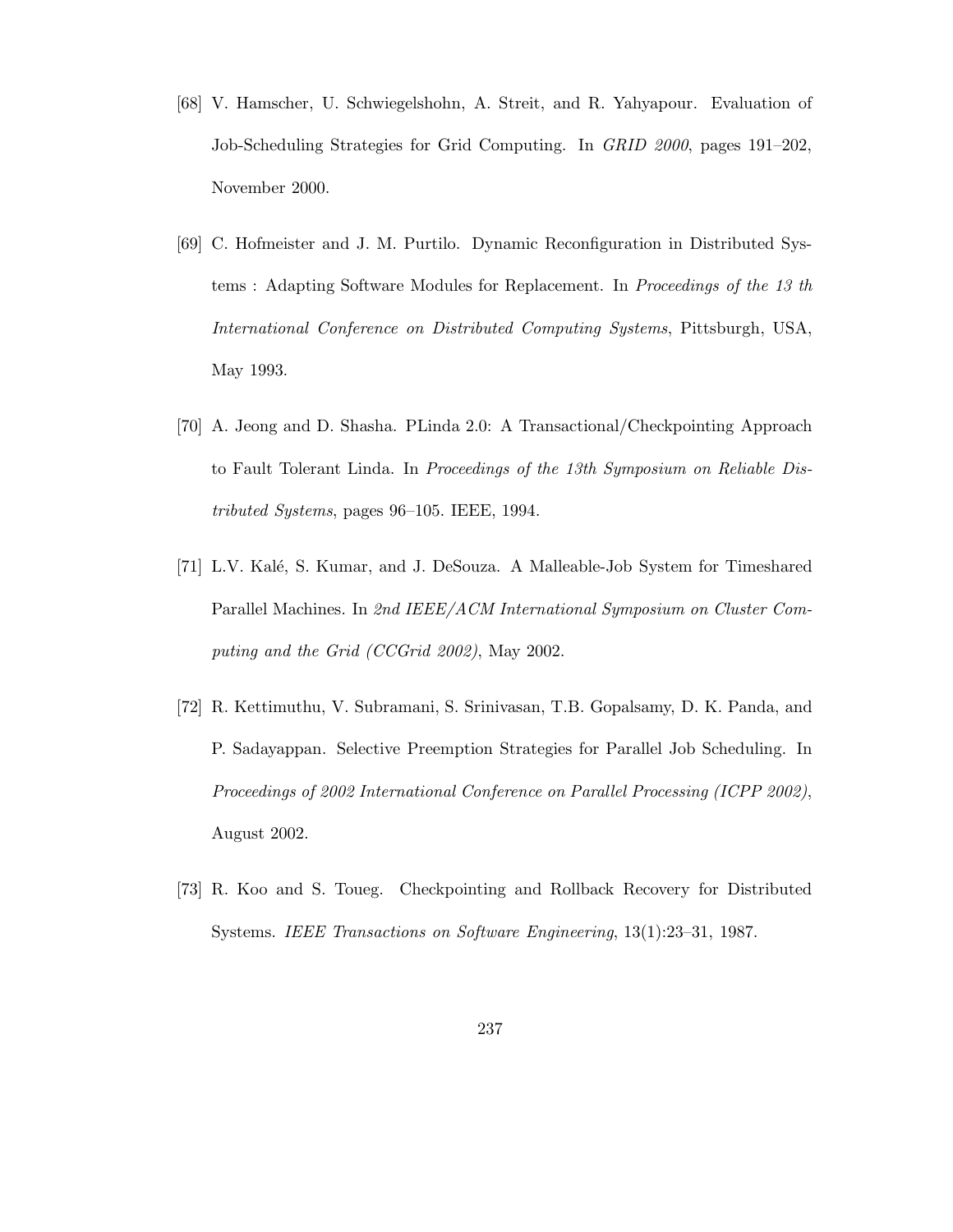- [74] K. Li, J.F. Naughton, and J.S. Plank. Real-time Concurrent Checkpoint for Parallel Programs. In *In Second ACM SIGPLAN Symposium on Principles and Practice of Parallel Programming*, pages 79–88, March 1990.
- [75] M. Litzkow, M. Livney, and M. Mutka. Condor a Hunter for Idle Workstations. *Proc. 8th Intl. Conf. on Distributed Computing Systems*, pages 104–111, 1988.
- [76] J. Maassen, R. van Nieuwpoort, R. Veldema, H. Bal, T. Kielmann, C. Jacobs, and R. Hofman. Efficient Java RMI for Parallel Programming. *ACM Transactions on Programming Languages and Systems (TOPLAS)*, 23(6):747–775, November 2001.
- [77] D. McLaughlin, S. Sardesai, and P. Dasgupta. Preemptive Scheduling for Distributed Systems. In *11th International Conference on Parallel and Distributed Computing Systems*, September 1998.
- [78] R. Mirchandaney, D. Towsley, and J. A. Stankovic. Adaptive Load Sharing in Heterogeneous Distributed Systems. *Journal of Parallel and Distributed Computing*, 9:331–346, 1990.
- [79] V. K. Naik, S. P. Midkiff, and J. E. Moreira. A checkpointing strategy for scalable recovery on distributed parallel systems. In *SuperComputing (SC) '97*, San Jose, November 1997.
- [80] E. W. Parsons and K. C. Sevcik. Implementing Multiprocessor Scheduling Disciplines. In Dror G. Feitelson and Larry Rudolph, editors, *Job Scheduling Strategies for Parallel Processing*, pages 166–192. Springer Verlag, 1997.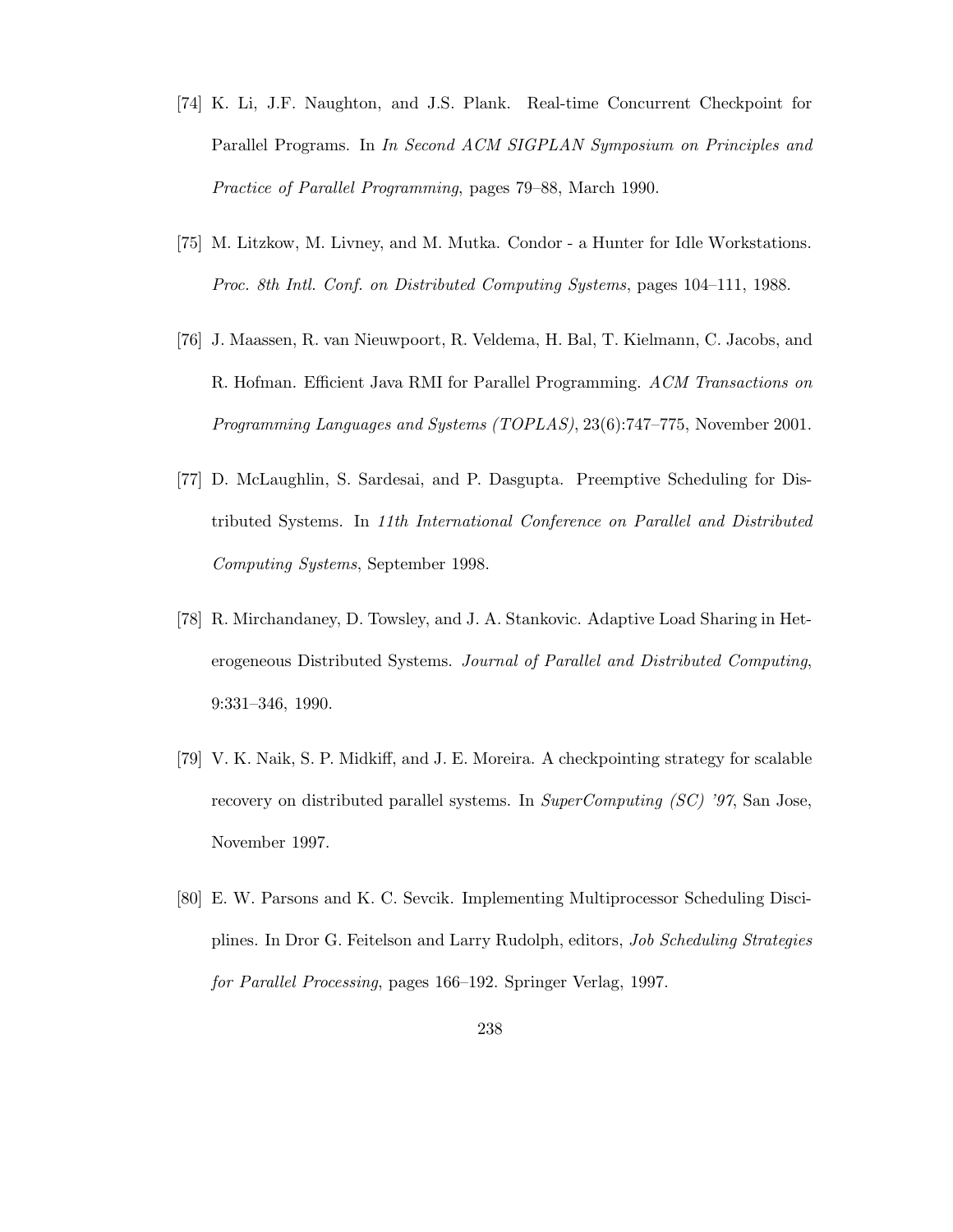- [81] A. Petitet, S. Blackford, J. Dongarra, B. Ellis, G. Fagg, K. Roche, and S. Vadhiyar. Numerical Libraries and the Grid: The GrADS Experiments with Scalapack. *Journal of High Performance Applications and Supercomputing*, 15(4):359–374, Winter 2001.
- [82] J. S. Plank, M. Beck, W. R. Elwasif, T. Moore, M. Swany, and R. Wolski. The Internet Backplane Protocol: Storage in the Network. *NetStore99: The Network Storage Symposium*, 1999.
- [83] James S. Plank. An Overview of Checkpointing in Uniprocessor and Distributed Systems, Focusing on Implementation and Performance. Technical Report UT-CS-97-372, 1997.
- [84] James S. Plank, Micah Beck, Gerry Kingsley, and Kai Li. Libckpt: Transparent Checkpointing under Unix. Technical Report UT-CS-94-242, 1994.
- [85] C. Prez, T. Priol, and A. Ribes. A Parallel CORBA Component Model for Numerical Code Coupling. In Craig A. Lee, editor, *Proc. of the 3nd International Workshop on Grid Computing*, LNCS. Springer-Verlag, November 2002.
- [86] P. Pruitt. An Asynchronous Checkpoint and Rollback Facility for Distributed Computations. Technical report, Honors Thesis, The College of William and Mary, Computer Science, Williamsburg, VA, 1998.
- [87] R. Rabenseifner. The dfn remote procedure call tool for parallel and distributed applications. In *In Kommunikation in Verteilten Systemen - KiVS 95. K. Franke,*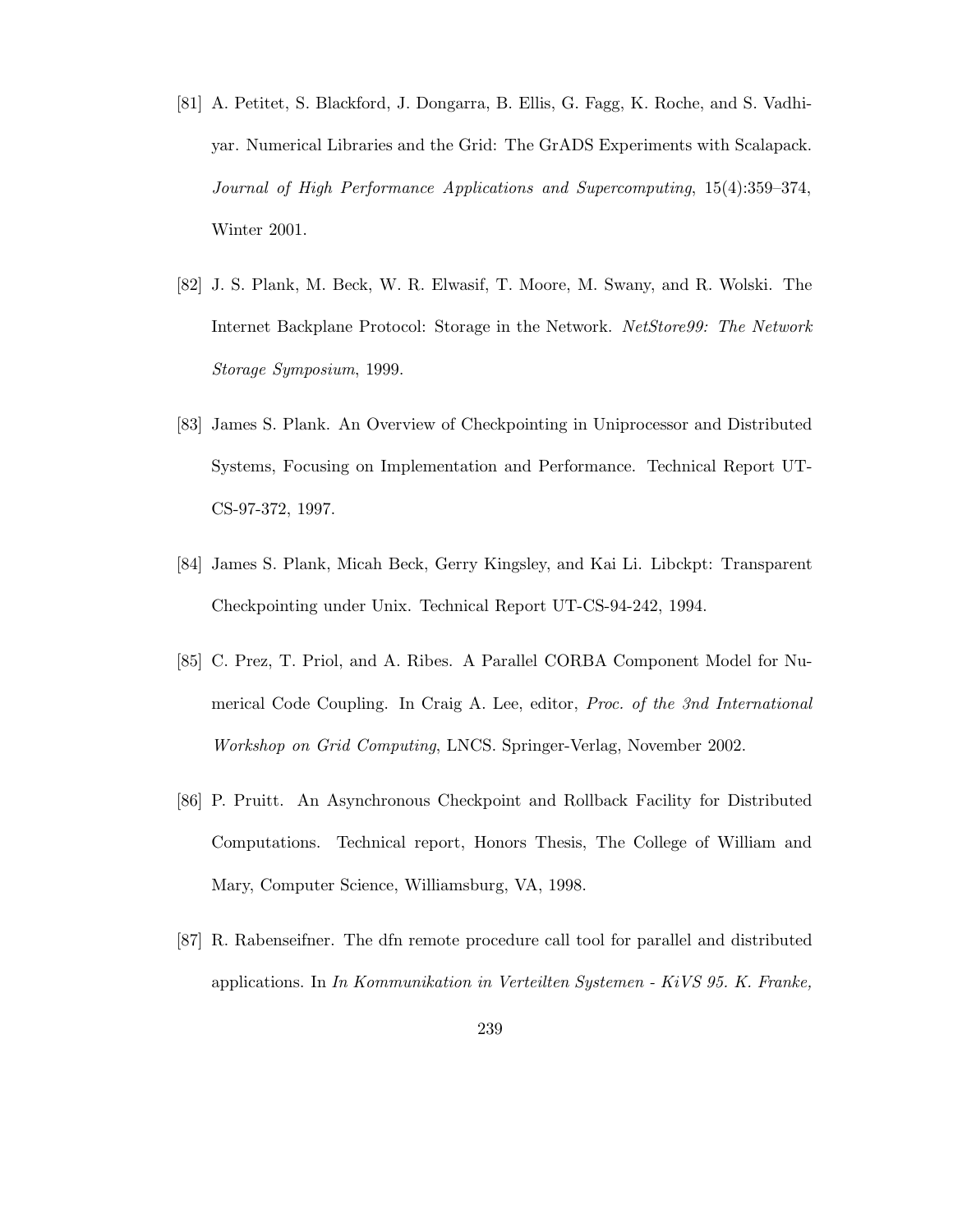*U. Huebner, W. Kalfa (Editors), Proceedings, Chemnitz-Zwickau*, pages 415–419, February 1995.

- [88] A. Radulescu and Arjan J. C. van Gemund. Preemptive Task Scheduling for Distributed Systems (Research Note). *Lecture Notes in Computer Science*, 1900:272– 276, 2001.
- [89] B. Ramkumar and V. Strumpen. Portable checkpointing for heterogenous architectures. In *27th International Symposium on Fault-Tolerant Computing*, pages 58–67, 1997.
- [90] D. A. Reed. Grids, the TeraGrid and Beyond. *IEEE Computer*, pages 62–68, January 2003.
- [91] C. René and T. Priol. MPI Code Encapsulation using Parallel CORBA Object. In *Proceedings of the 8th IEEE International Symposium on High Performance Distributed Computing*, pages 3–10. IEEE, August 1999.
- [92] C. René and T. Priol. MPI Code Encapsulating using Parallel CORBA Object. *Cluster Computing*, 3(4):255–263, 2000.
- [93] R.L. Ribler, J.S. Vetter, H. Simitci, and D.A. Reed. Autopilot: Adaptive Control of Distributed Applications. *Proceedings of the 7th IEEE Symposium on High-Performance Distributed Computing*, July 1998.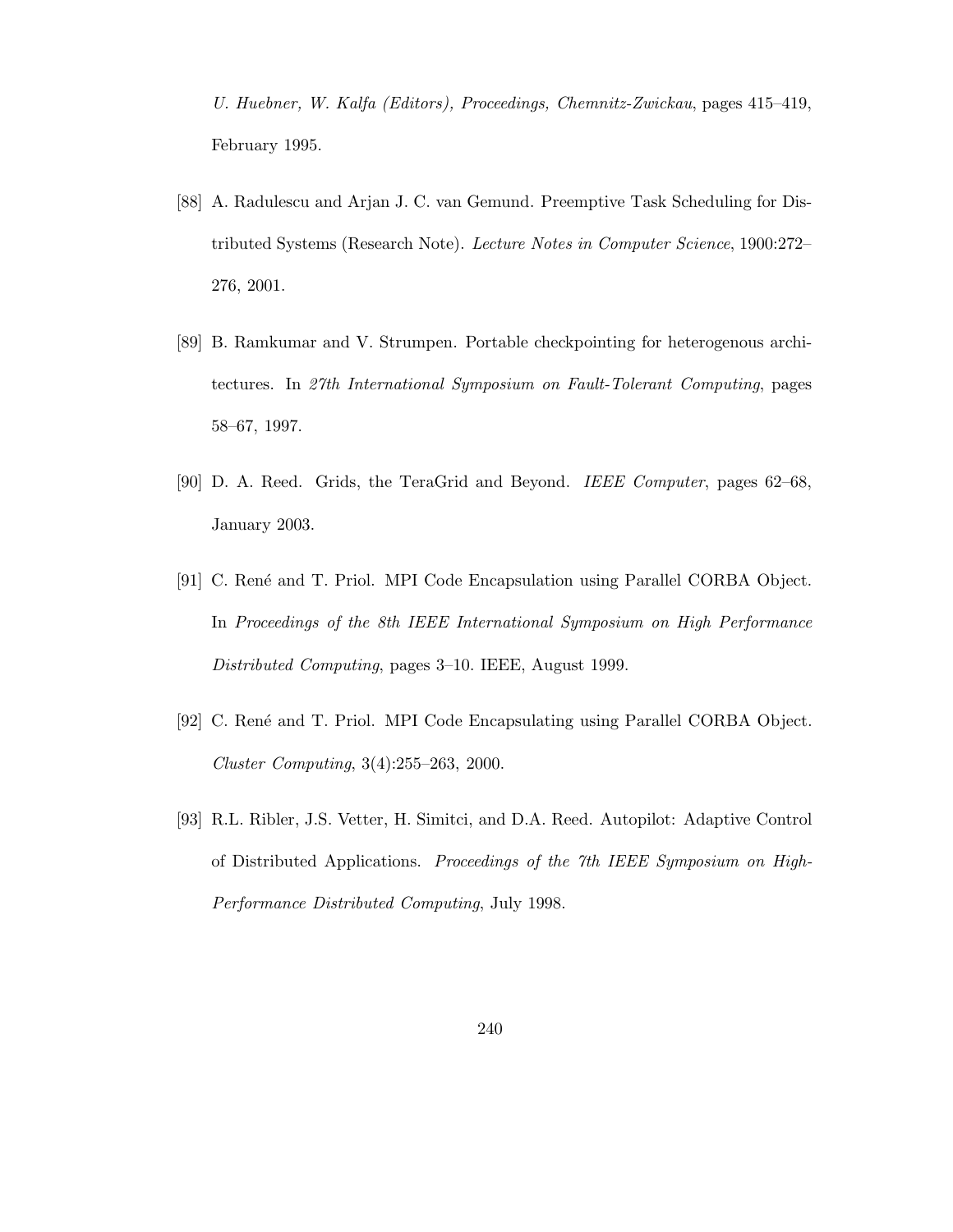- [94] S. H. Russ, B. K. Flachs, J. Robinson, and B. Heckel. Hector: Automated Task Allocation for MPI. In *Proceedings of IPPS '96, The 10th International Parallel Processing Symposium*, pages 344–348, Honolulu, Hawaii, April 1996.
- [95] K.A. Saqabi, S.W. Otto, and J. Walpole. Gang Scheduling in Heterogeneous Distributed Systems. Technical report, OGI, 1994.
- [96] H. Nakada M. Sato and S. Sekiguchi. Design and Implementations of Ninf: towards a Global Computing Infrastructure. In *Future Generation Computing Systems, Metascomputing Issue*, volume 15, pages 649–658, 1999.
- [97] M. Sato, M. Hirano, Y. Tanaka, and S. Sekiguchi. OmniRPC: A Grid RPC Facility for Cluster and Global Computing in OpenMP. In *In Workshop on OpenMP Applications and Tools (WOMPAT2001)*, July 2001.
- [98] M. Snir, S. Otto, S. Huss-Lederman, D. Walker, and J. Dongarra. *MPI: The Complete Reference - The MPI Core*, volume 1. Boston MIT Press, 2nd edition, September 1998.
- [99] G. Stellner. CoCheck: Checkpointing and Process Migration for MPI. In *Proceedings of the 10th International Parallel Processing Symposium (IPPS '96)*, pages 526–531, Honolulu, Hawaii, 1996.
- [100] V. Strumpen and B. Ramkumar. Portable Checkpointing and Recovery in Heterogeneous Environments. Technical Report Technical Report 96-6-1, Department of Electrical and Computer Engineering, University of Iowa, June 1996.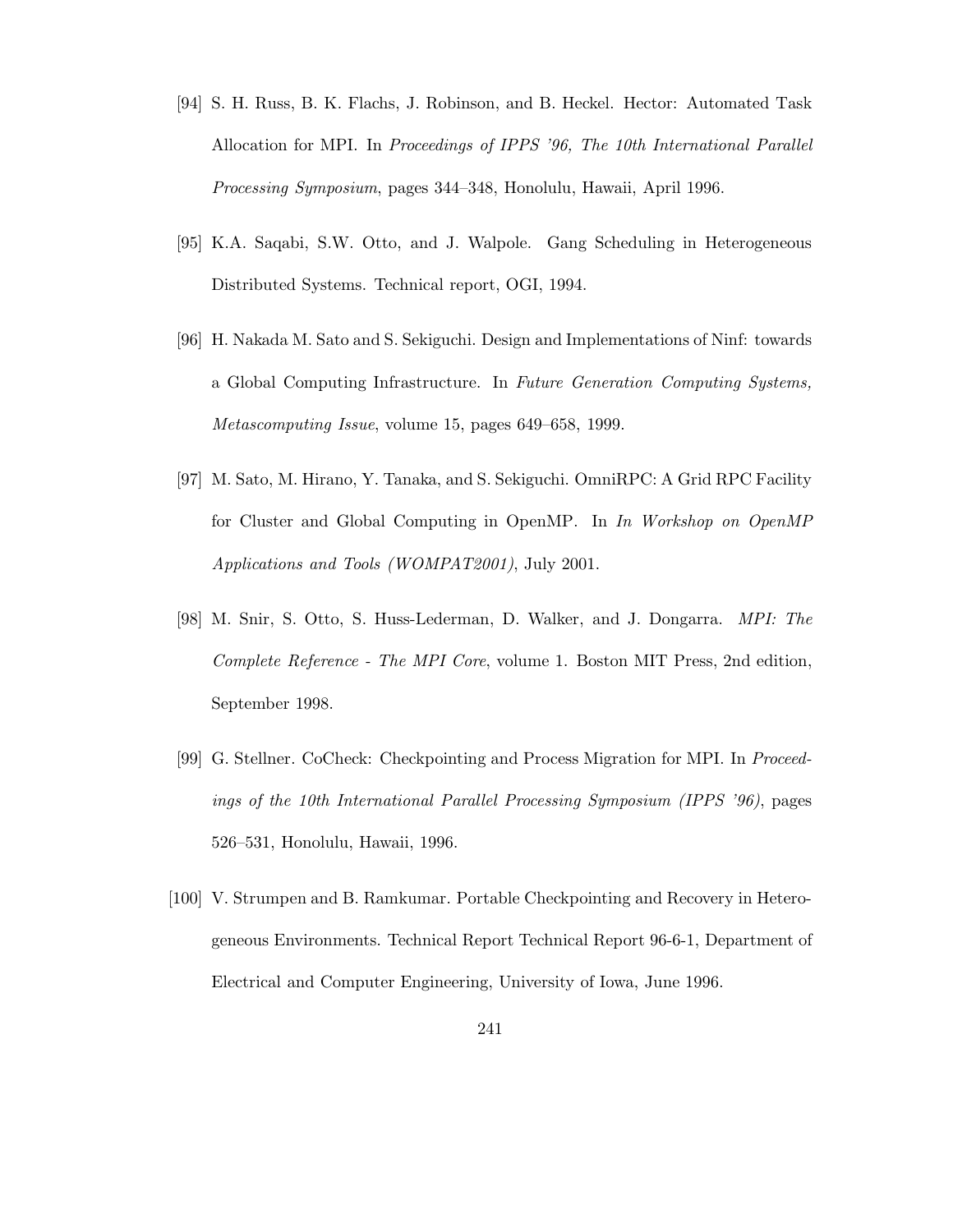- [101] V. Subramani, R. Kettimuthu, S. Srinivasan, and P Sadayappan. Distributed Job Scheduling on Computational Grids using Multiple Simultaneous Requests. In *Proceedings of 11th IEEE International Symposium on High Performance Distributed Computing*, pages 359–366, July 2002.
- [102] X. H. Sun, V. K. Naik, and K. Chanchio. Portable hijacking. In *SIAM Parallel Processing Conference*, March 1999.
- [103] T. Suzumura, T. Nakagawa, S. Matsuoka, H. Nakada, and S. Sekiguchi. Are Global Computing Systems Useful? - Comparison of Client-Server Global Computing Systems Ninf, Netsolve versus CORBA. In *In Proceedings of the 14th International Parallel and Distributed Processing Symposium, IPDPS '00*, pages 547–559, May 2000.
- [104] T. Tannenbaum and M. Litzkow. The condor distributed processing system. *Dr. Dobb's Journal*, pages 40–48, February 1995.
- [105] Herwig Unger and Thomas Boehme. A Fuzzy Based Load Sharing Mechanism for Distributed Systems. Technical Report TR-98-026, International Computer Science Institute, Berkeley, CA, 1998.
- [106] S. Vadhiyar and J. Dongarra. A Metascheduler for the Grid. In *Proceedings of 11th IEEE International Symposium on High Performance Distributed Computing*, pages 343–351, July 2002.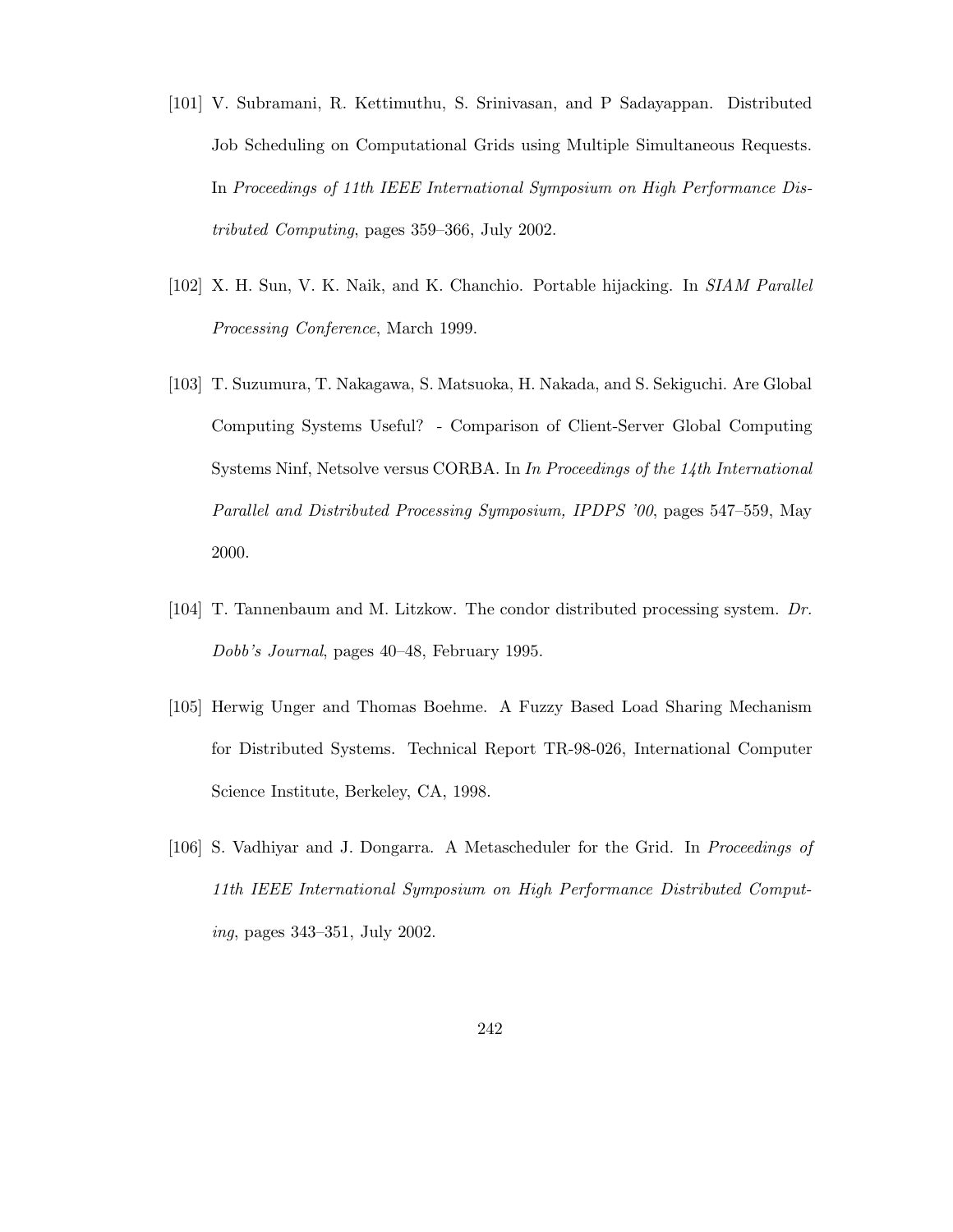- [107] G.D. van Albada, J. Clinckemaillie, A.H.L. Emmen, J. Gehring, O. Heinz, F. van der Linden, B.J. Overeinder, A. Reinefeld, and P.M.A. Sloot. Dynamite - Blasting Obstacles to Parallel Cluster Computing, April 1995.
- [108] J.S. Vetter and D.A. Reed. Real-time Performance Monitoring, Adaptive Control, and Interactive Steering of Computational Grids. *The International Journal of High Performance Computing Applications*, 14(4):357–366, 2000.
- [109] T. von Eicken, D. E. Culler, S. C. Goldstein, and K. E. Schauser. Active Messages: A Mechanism for Integrated Communication and Computation. In *19th International Symposium on Computer Architecture*, pages 256–266, Gold Coast, Australia, May 1992.
- [110] F. Vraalsen, R.A. Aydt, C.L. Mendes, and D.A. Reed. Performance Contracts: Predicting and Monitoring Grid Application Behavior. In *Proceedings of the 2nd International Workshop on Grid Computing/LNCS (GRID 2001)*. Springer Verlag, November 2001.
- [111] C.A. Waldspurger and W.E. Weihl. Lottery Scheduling: Flexible Proportional-Share Resource Management. *In First Symposium on Operating Systems Design and Implementation (OSDI), USENIX Association*, pages 1–11, 1995.
- [112] J. Weissman. The Interference Paradigm for Network Job Scheduling. *Proceedings of the Heterogeneous Computing Workshop*, pages 38–45, April 1996.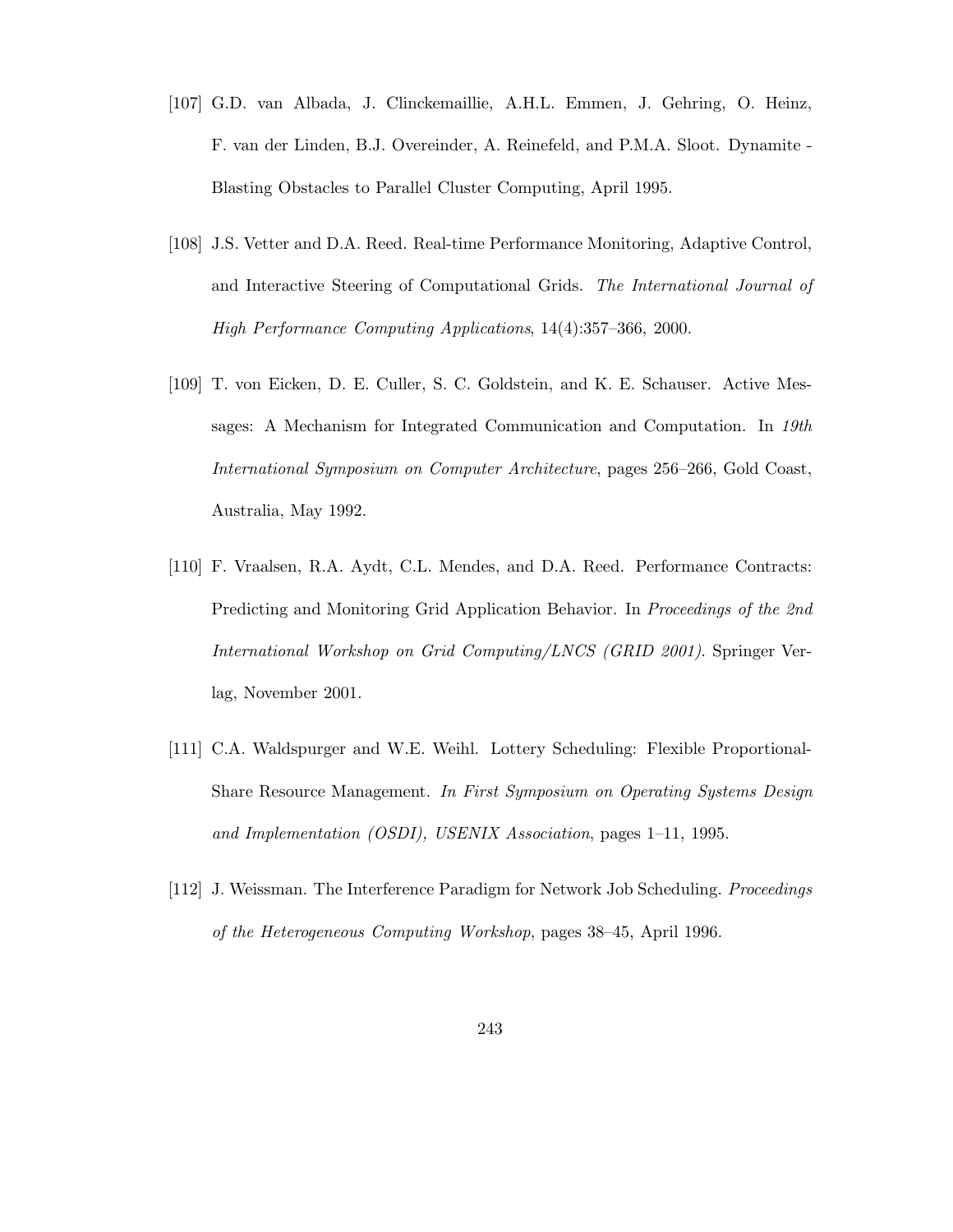- [113] J.B. Weissman. Prophet: Automated Scheduling of SPMD Programs in Workstation Networks. *Concurrency: Practice and Experience*, 11(6), November 1999.
- [114] R. Wolski, G. Shao, and F. Berman. Predicting the Cost of Redistribution in Scheduling. *Proceedings of 8th SIAM Conference on Parallel Processing for Scientific Computing*, March 1997.
- [115] R. Wolski, N. Spring, and J. Hayes. The Network Weather Service: A Distributed Resource Performance Forecasting Service for Metacomputing. *Journal of Future Generation Computing Systems*, 15(5-6):757–768, October 1999.
- [116] D. Wright. Cheap Cycles from the Desktop to the Dedicated Cluster: Combining Opportunistic and Dedicated Scheduling with Condor. *Proceedings of the Linux Clusters: The HPC Revolution conference, Champaign - Urbana, IL*, June 2001.
- [117] A. Yarkhan and J. Dongarra. Experiments with Scheduling Using Simulated Annealing in a Grid Environment. In M. Parashar, editor, *Lecture notes in computer science 2536 Grid Computing - GRID 2002*, volume Third International Workshop, pages 232–242, Baltimore, MD, USA, November 2002. Springer Verlag.
- [118] Z. You-Hui and P. Dan. A Task Migration Mechanism for Mpi Applications. In *In Proceedings of 3rd Workshop on Advanced Parallel Processing Technologies (APPT'99)*, pages 74–78, Changsha, China, October 1999.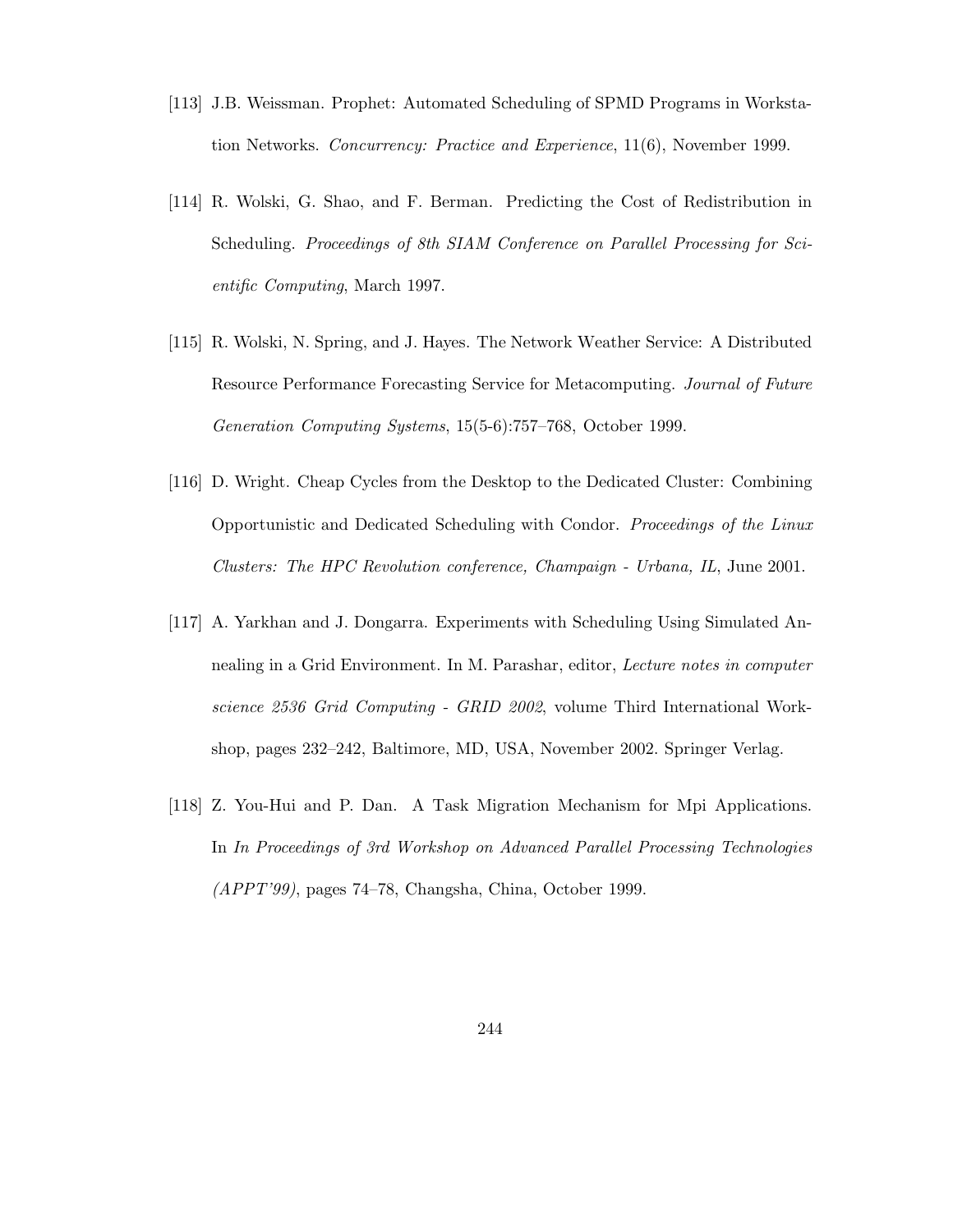- [119] V.C. Zandy, B.P. Miller, and M. Livny. Portable hijacking. In *The Eighth IEEE International Symposium on High Performance Distributed Computing (HPDC'99)*, pages 177–184, August 1999.
- [120] Y. Zhang, H. Franke, J. Moreira, and A. Sivasubramaniam. The impact of migration on parallel job scheduling for distributed systems. In *Lecture Notes in Computer Science 1900*, volume 6th International Euro-Par Conference, pages 242–251, Aug/Sep 2000.
- [121] S. Zhou, X. Zheng, J. Wang, and P. Delisle. Utopia: a Load Sharing Facility for Large, Heterogeneo us Distributed Computer Systems. *Software – Practice and Experience*, 23(12):1305–1336, December 1993.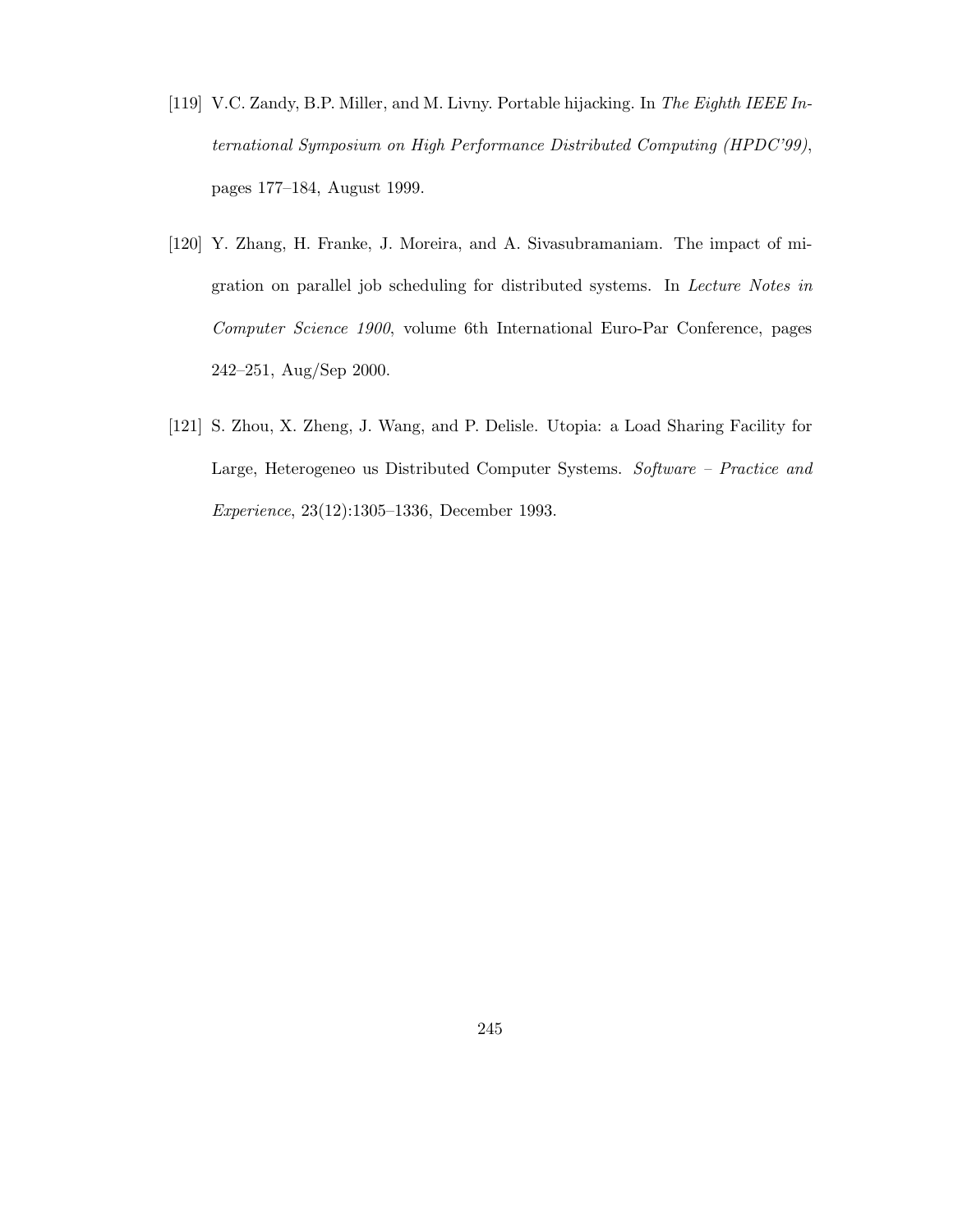# **Appendices**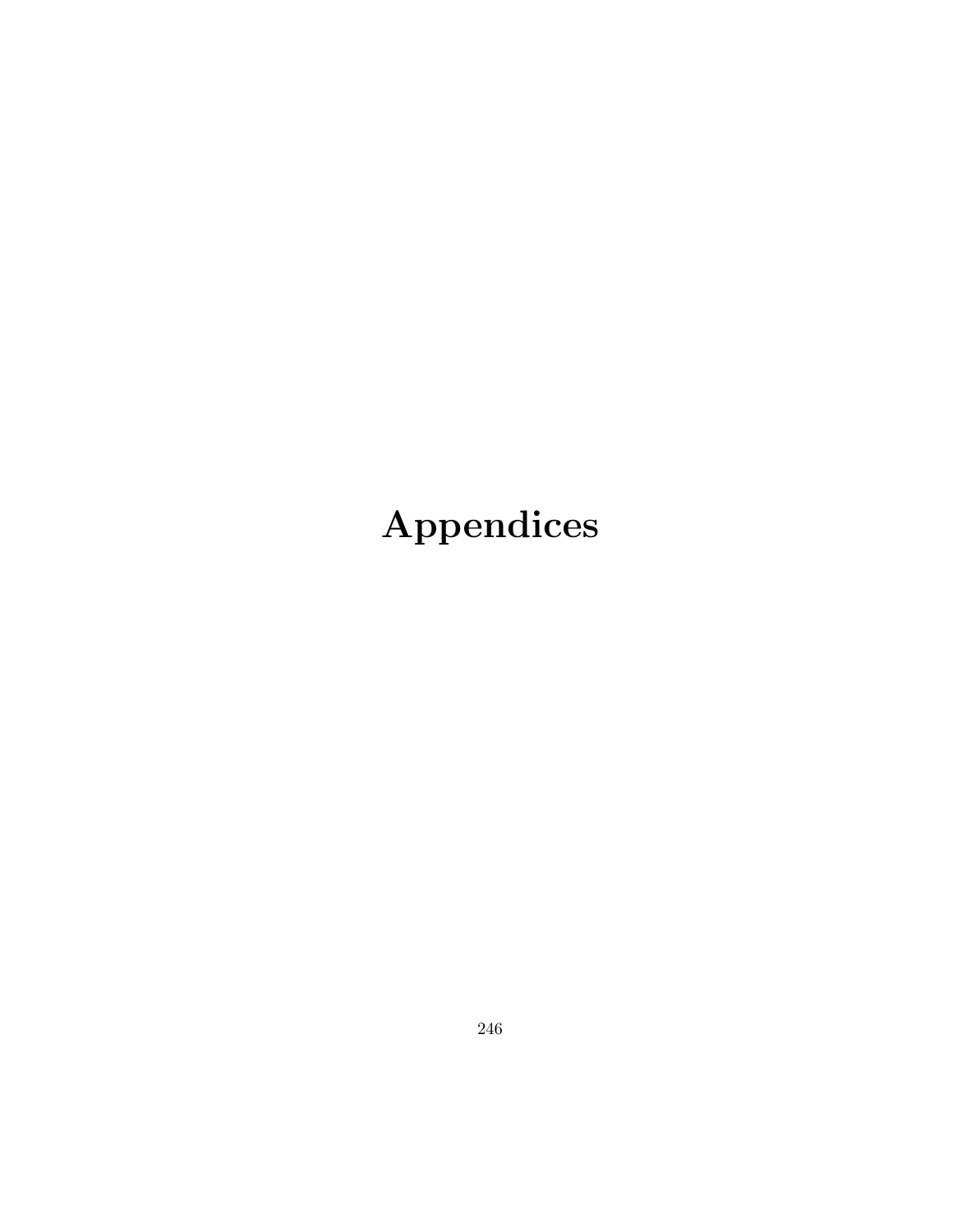## **Appendix A**

## **Algorithms**

## **A.1 Ad-hoc Search Procedure**

- 1. Determine the amount of physical memory that is needed for the current problem.
- 2. If possible, find a fastest machine in the coarse grid that has the memory needed to solve the problem.
- 3. For each cluster in the coarse grid:
	- (a) Find a machine in the cluster that has the maximum average bandwidth relative to the other machines in the grid. Add this to the fine grid.
	- (b) Do the following:
		- i. Find the next machine in the coarse grid that has maximum average bandwidth relative to the machines that are already in the fine grid.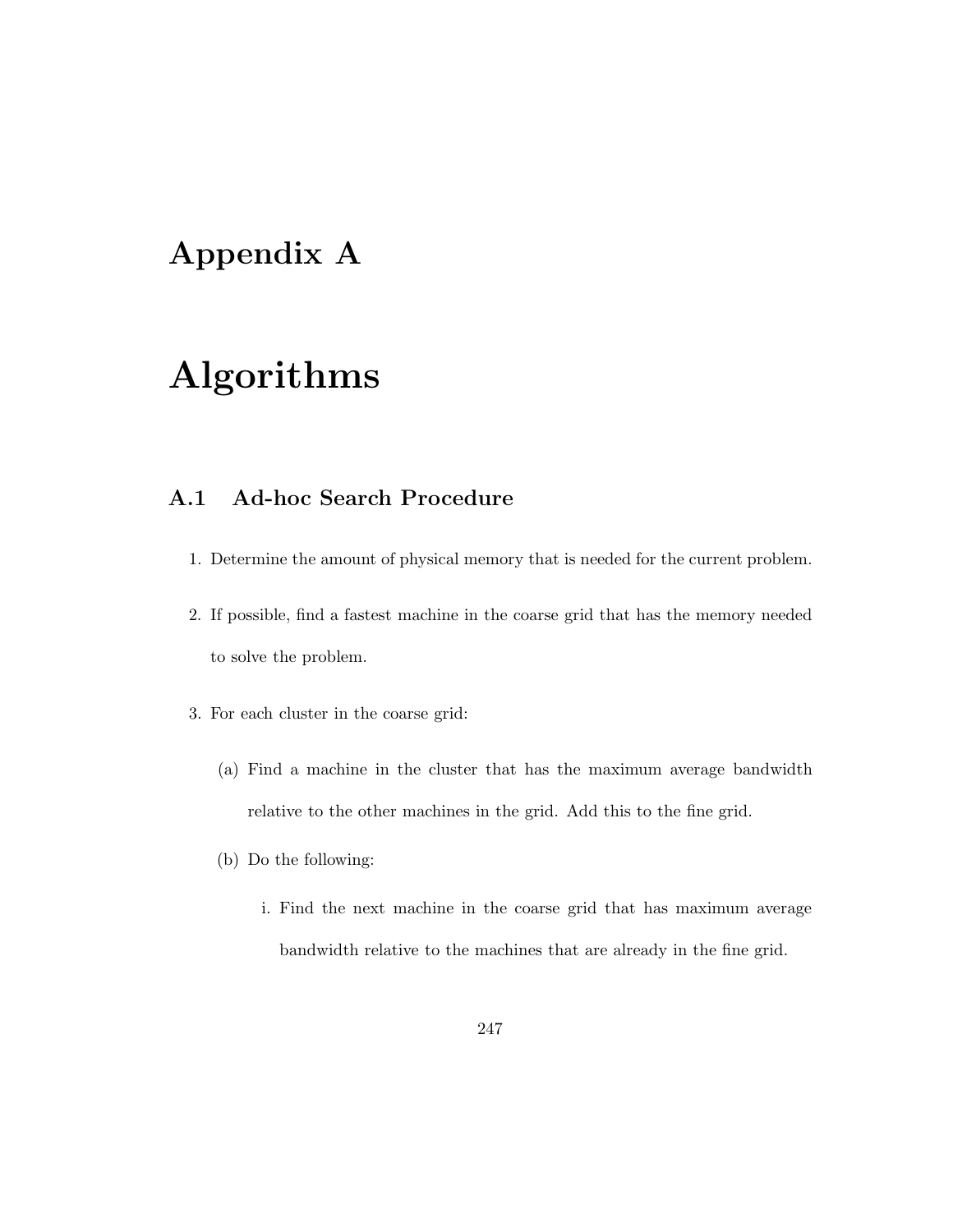- ii. Calculate the new time estimate for the application by passing the machines in the fine grid to the execution model.
- iii. Repeat Step 3.b.i until the time estimate for the application run time increases.
- 4. Compare the different fine grids obtained in Step 3 and choose the fine grid with the lowest time estimate.
- 5. If a single machine was found in Step 2, the time estimate for the problem using the single machine is compared with the time estimate for the problem using the machines found in Step 4. If the time estimate for the machine found in Step 2 is less than the time estimate for the machines found in Step 4, then use the single machine in Step 2 for the fine grid. Else use the machines found in Step 4 for the fine grid. If Step 2 was not able to find a single machine that is able to solve the problem, then the machines found in Step 4 are used for the fine grid.

## **A.2 Calculation of Approximate Remaining Execution Time of an Executing Application**

#### BEGIN COMMENTS

- total pct total percentage completion time
- pct percentage completion time retrieved from the Database Manager

time diff - difference between current global time and the start time of the application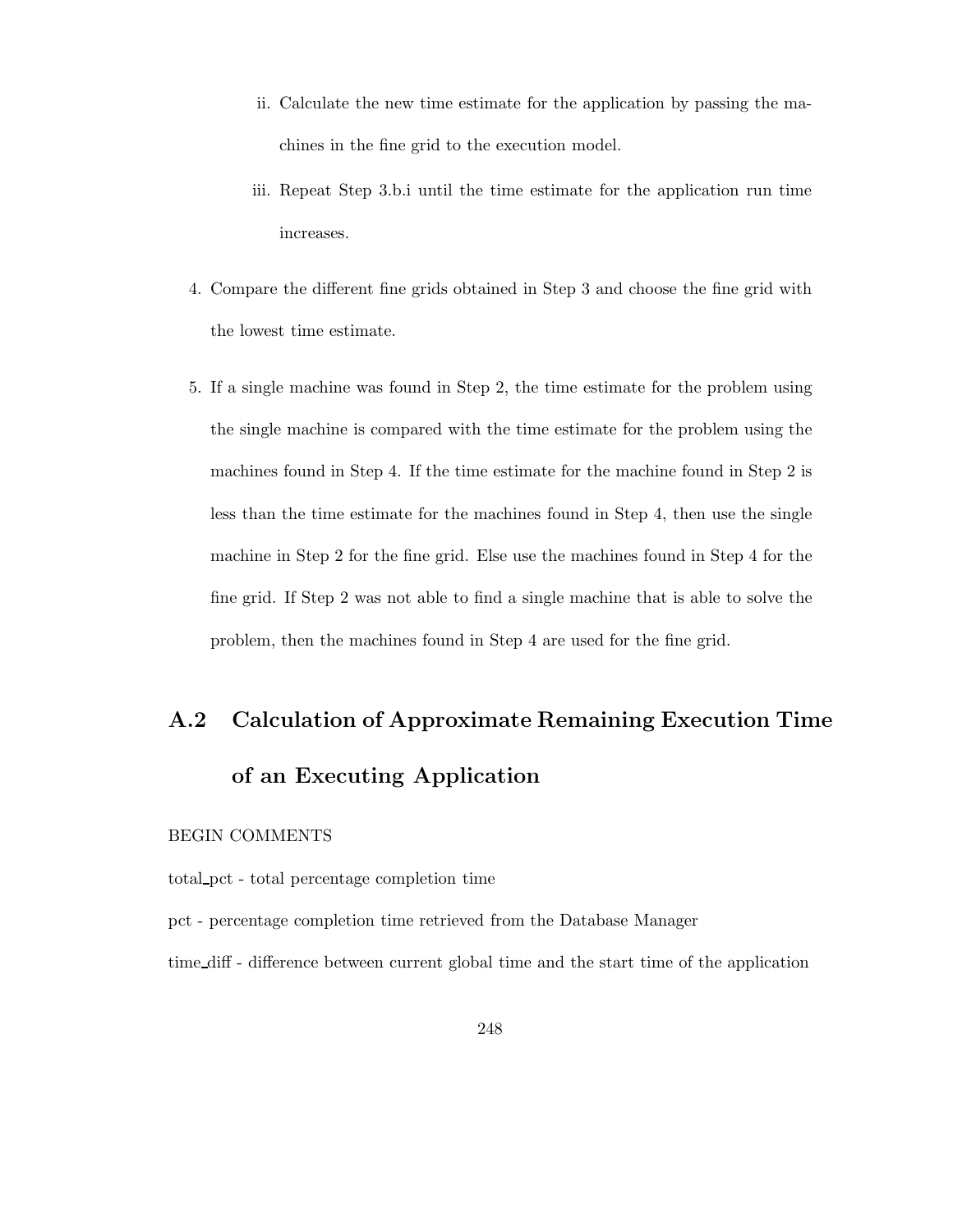pred time - predicted execution cost for the application

avg ratio - average of all ratios between the actual and the predicted cost for the appli-

cation obtained from the Contract Monitor

ret - remaining execution time of the application

last 5 avg - average of the last 5 ratios between the actual and predicted cost of the application

#### END COMMENTS

$$
total\_pot = pct + \frac{time\_diff \times 100.0}{pred\_time \times avg\_ratio}
$$
 (A.1)

$$
ret = \frac{(100.0 - total\_pot) \times (pred\_time * avg\_ratio)}{100.0}
$$
 (A.2)

#### BEGIN COMMENTS

The above is the remaining execution time obtained assuming the ratio between the actual and predicted execution cost to be avg ratio. A further approximation is assuming the ratio to be average of last 5 ratios of actual and predicted costs.

#### END COMMENTS

$$
ret = \frac{ret \times last\_5 \text{.avg}}{avg\_ratio}
$$
 (A.3)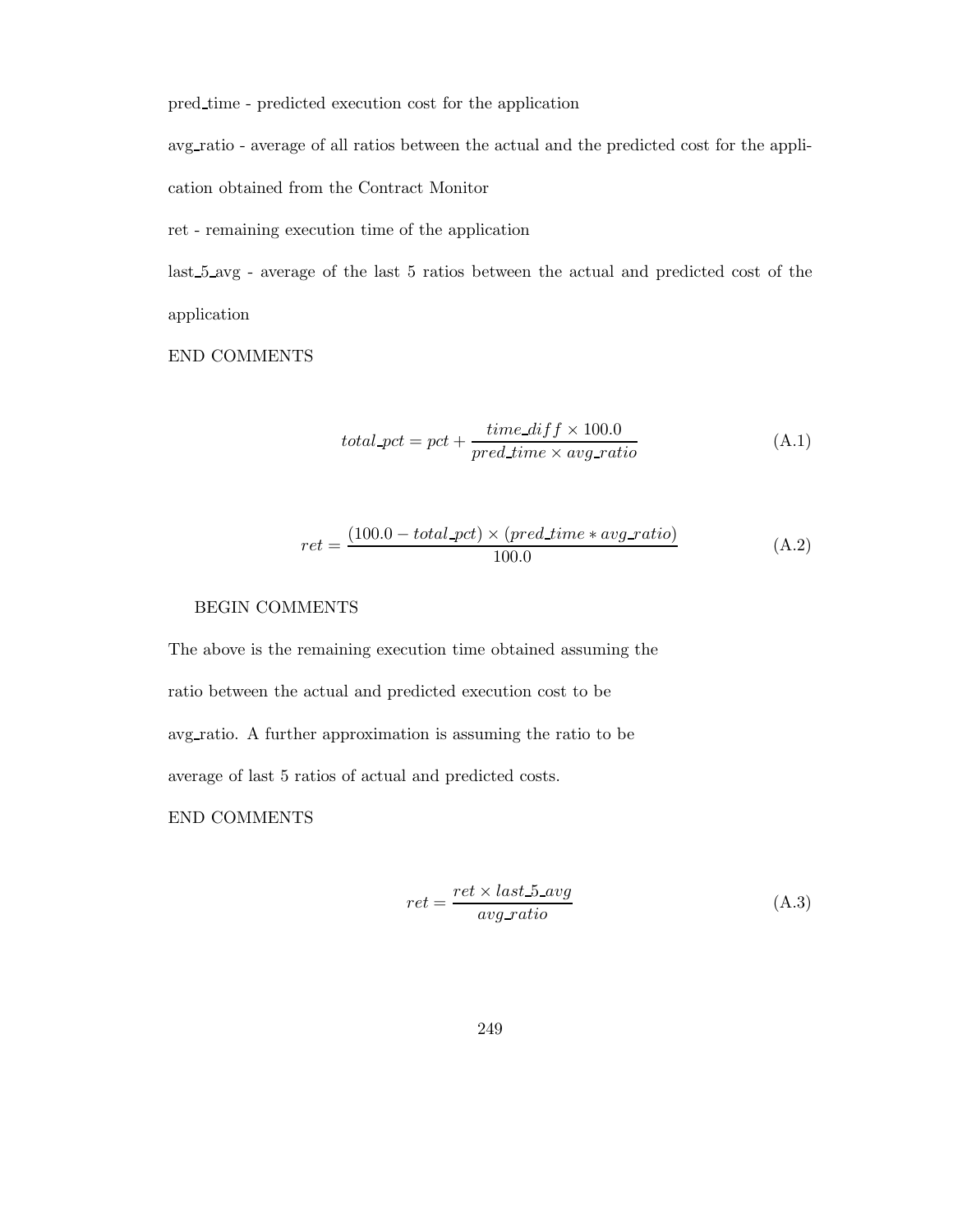## **A.3 Algorithm for Permission Service**

Permission Service:

Input: problemParameters, resourceRequirements, resourceInformation

resourceCapacity = getCapacity( resourceInformation )

if (resourceCapacity > resourceRequirements)

send (PERMISSION)

else

if (no currently running resource consuming applications) send (NO\_PERMISSION)

else

shortRemainingTimeApplications =

resource consuming applications that are going to end in

5 minutes

if (such applications exist) then

waitForCompletion (shortApplication)

send(PERMISSION)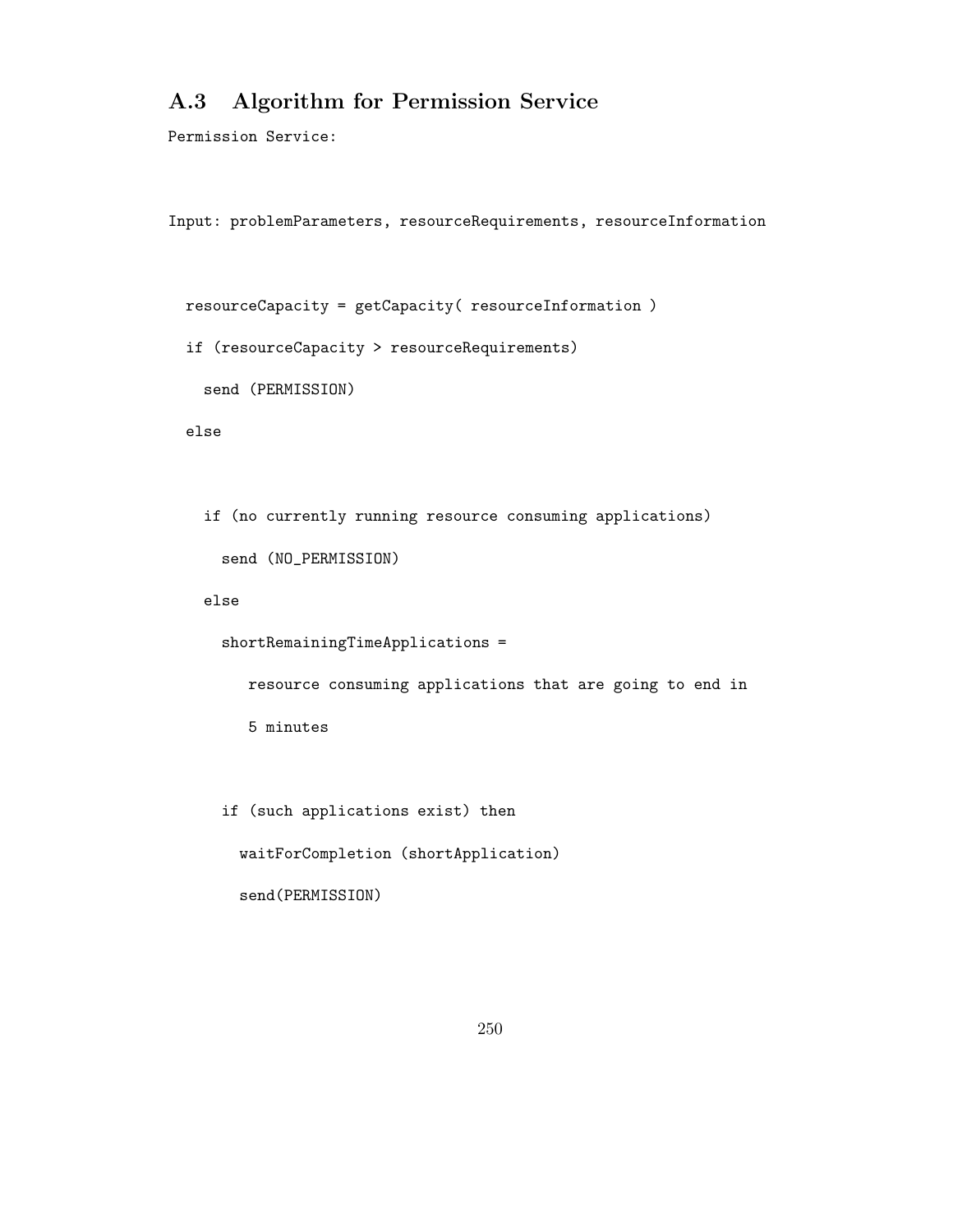```
else
```
ratio = remaining execution time of big application / predicted execution time of new application in the absence of big application

maxRatio = maximum value of ratio for all the big

applications

if (maxRatio >20 and bigApplication == checkpointable)

stop bigApplication

send permission to new application

wait for new application to complete

resume big application

251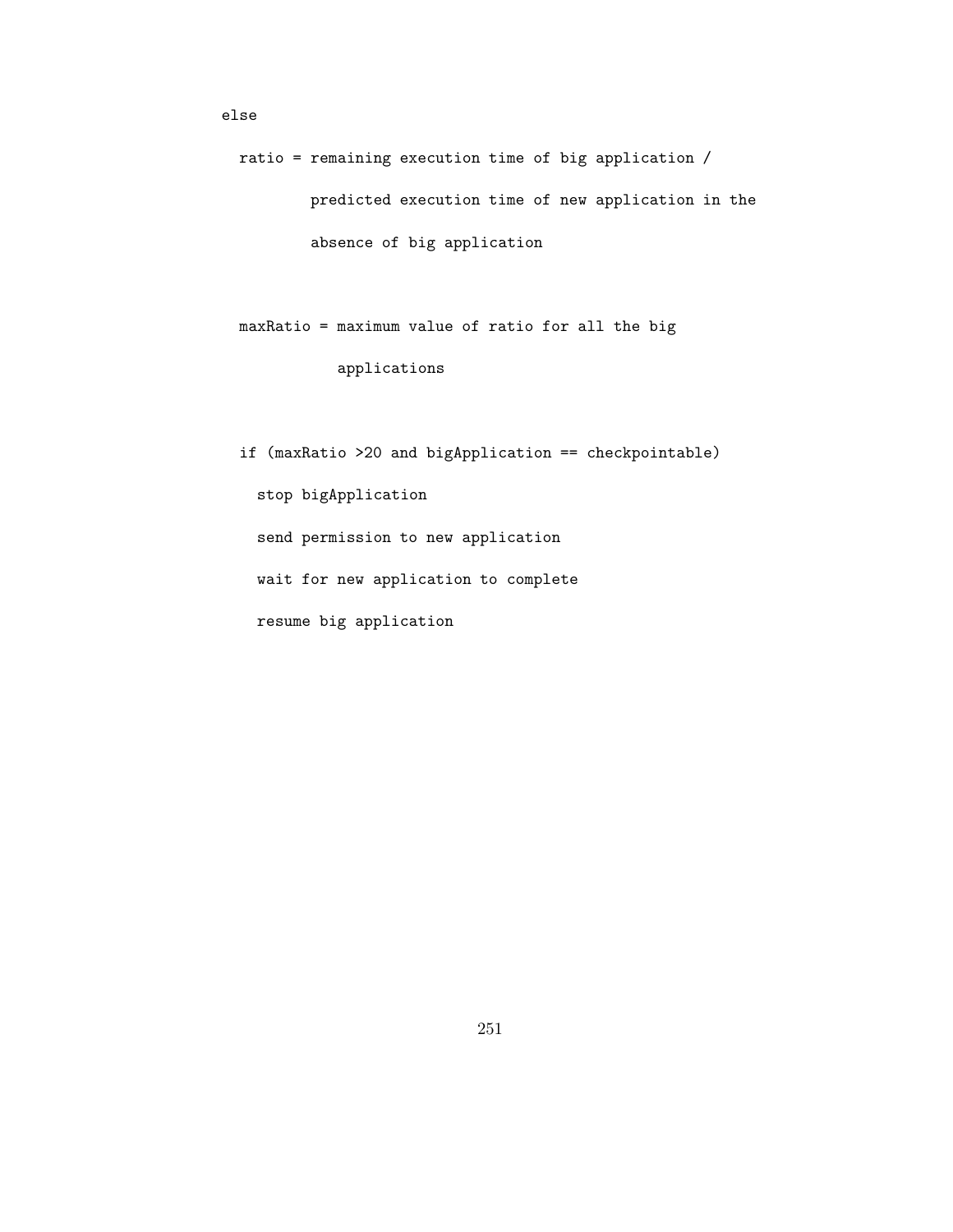### **A.4 Algorithm for Contract Negotiator**

Contract Negotiator:

```
Input: problemParameters, finalListOfMachines, predictedTime
```

```
rsTime = time of resource selection of newApplication
executingList = getListOfExecutingApplications()
```
if (rsTime < minimum starting time of applications in executingList) send (CONTRACT\_NOT\_OK)

else

for each application i in executingList

timeAbs = predicted time of new application in the absence of i timePre = predicted time of new application in the presence of i

```
if (timePre/timeAbs > 1.5)
 bigApplication = i
 break out of loop
```
remainingExecAbs = remaining execution time of bigApplication in the absence of new application

252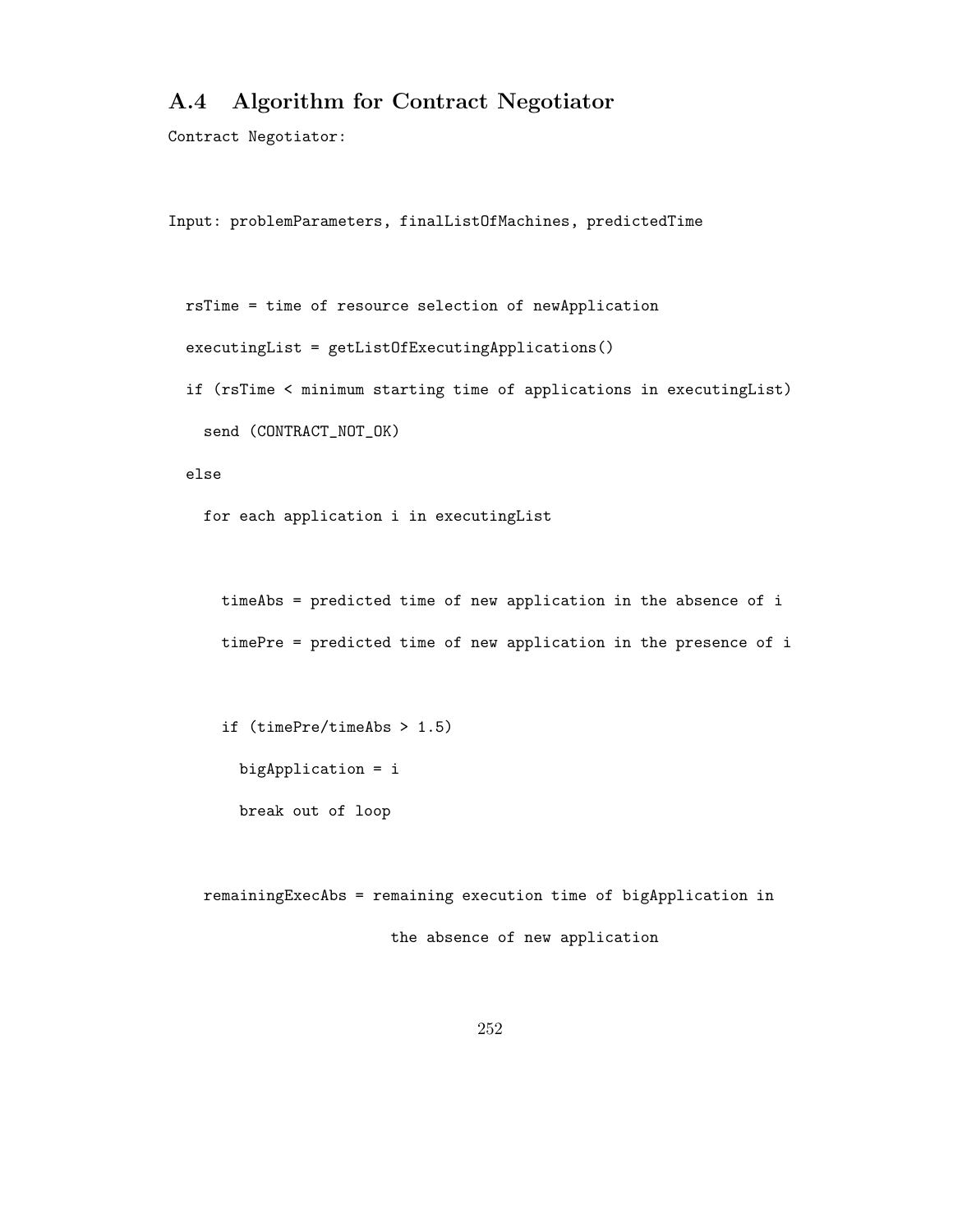remainingExecPre = remaining execution time of bigApplication in

#### the presence of new application

impactTime = impact of current application on bigApplication

if (bigApplication is checkpointable and

2\*timeAbs < 0.5\*min(remainingExecTime+timeAbs,

impactTime + timePre))

stop bigApplication;

send (CONTRACT\_NOT\_OK) to new application

wait for the new application to complete

resume bigApplication

else if ((impactTime + timePre) > 1.2\*(remainingExecTime+timeAbs))

Continue bigApplication

Wait for bigApplication to complete

Send (CONTRACT\_NOT\_OK) to new application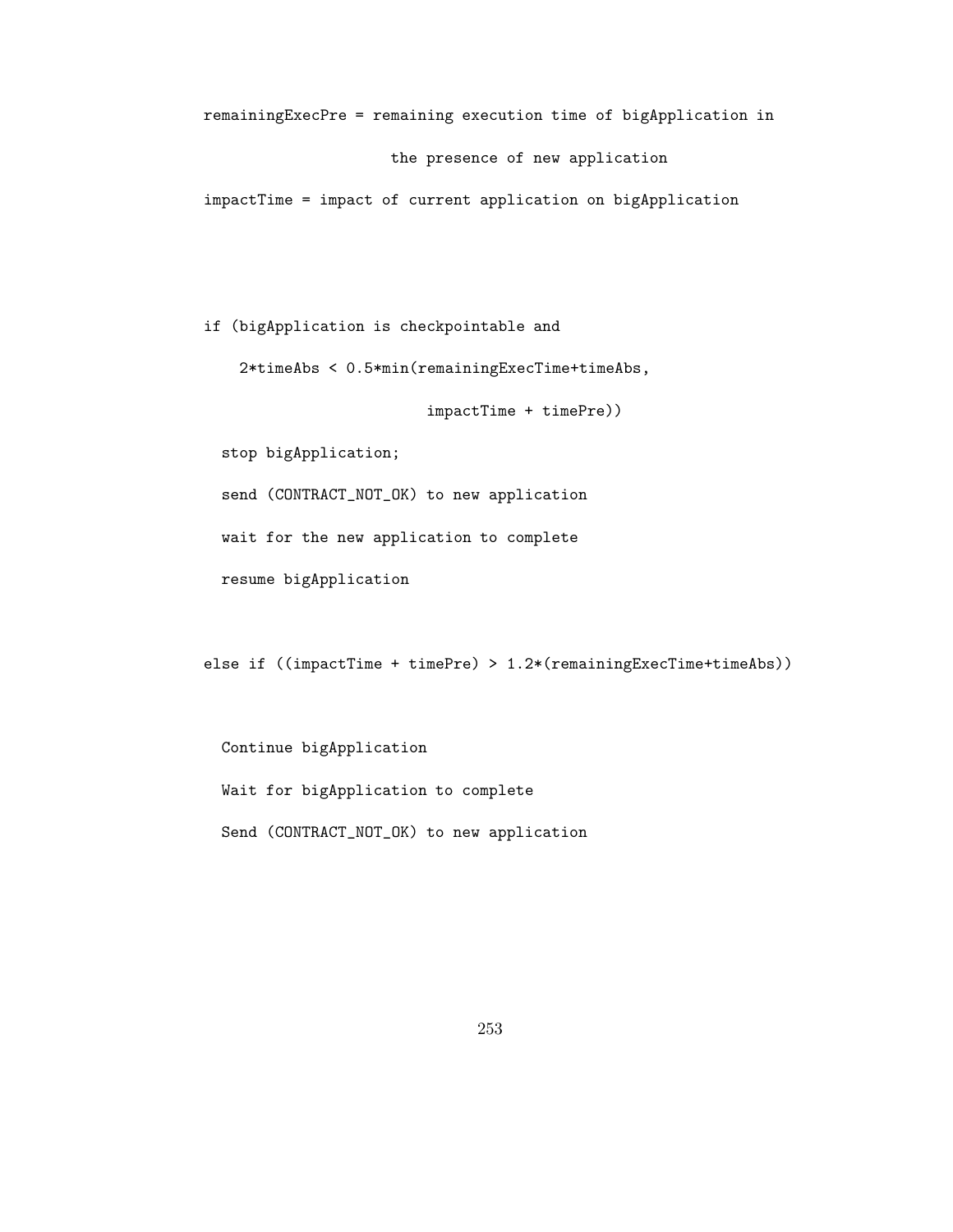```
forever repeat /* never ending loop */
```
for each application i in executingList

percentIncreaseInImpact\_i = increase in impact due to addition

of current application

end for

```
maxPercent = max(percentIncreaseInImpact_i)
```
if(maxPercent > 30)

new\_resources = original\_resources for current application -

a single resource

current\_predicted\_time = predicted execution cost of current

application with new\_resources

pred\_cost\_increase = current\_predicted\_time /

original\_predicted\_time

if (pred\_cost\_increase > 2\*maxPercent)

break out of the never ending loop

send CONTRACT\_OK to the current application

254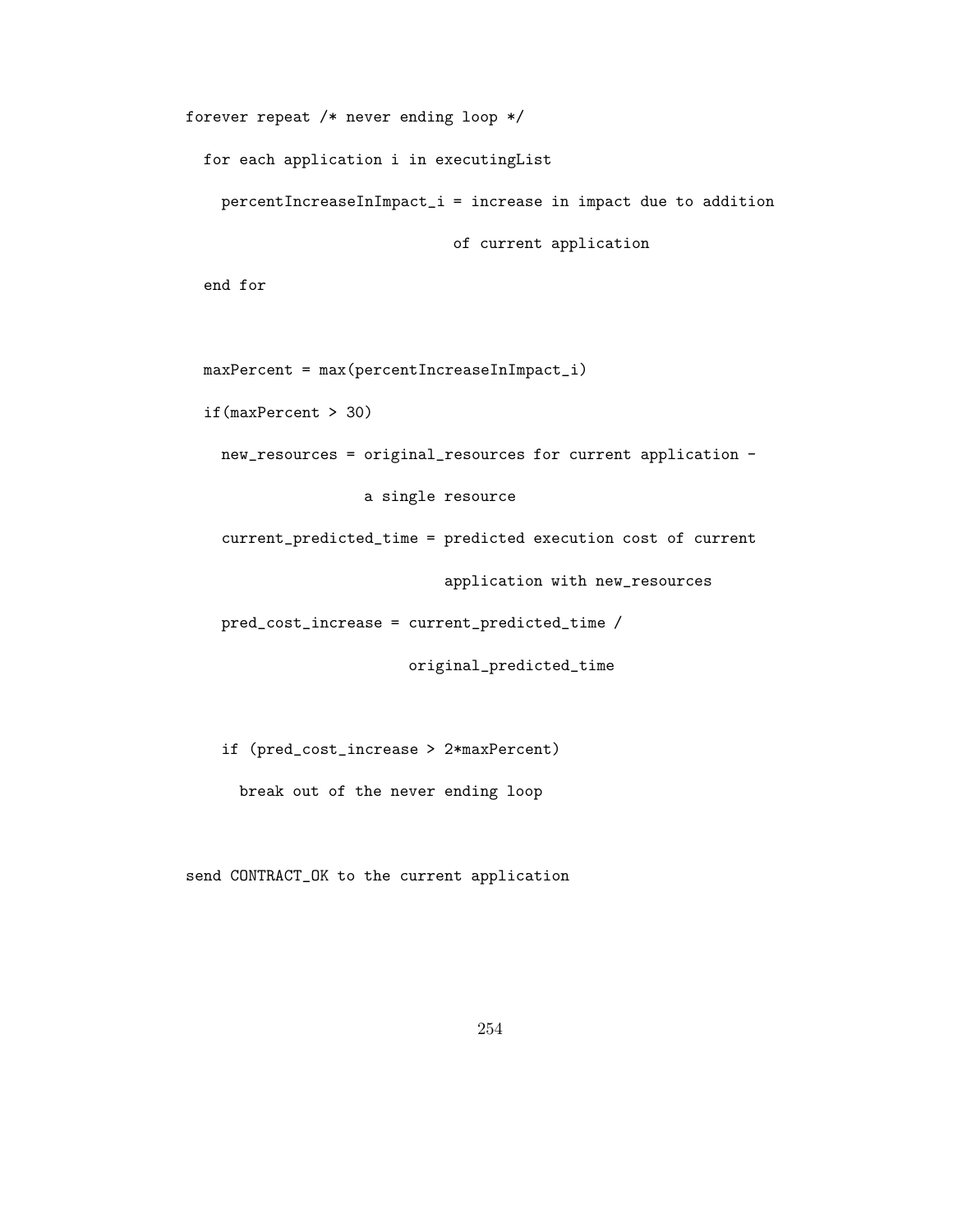## **A.5 Algorithm for Rescheduler**

if (a Contract Monitor has requested for rescheduling the end application)

```
resources_new = new resource characteristics from NWS.
new_schedule = application-level schedule with
```

```
resources_new
```
ret\_current = remaining execution when the application continues execution on the original set

of resources.

ret\_new = remaining execution when the application continues on new\_schedule

rescheduling\_gain = (ret\_current -

(ret\_new+rescheduling\_cost)) /

ret\_current

if (rescheduling\_gain > gain\_limit)

stop application

continue application on new\_schedule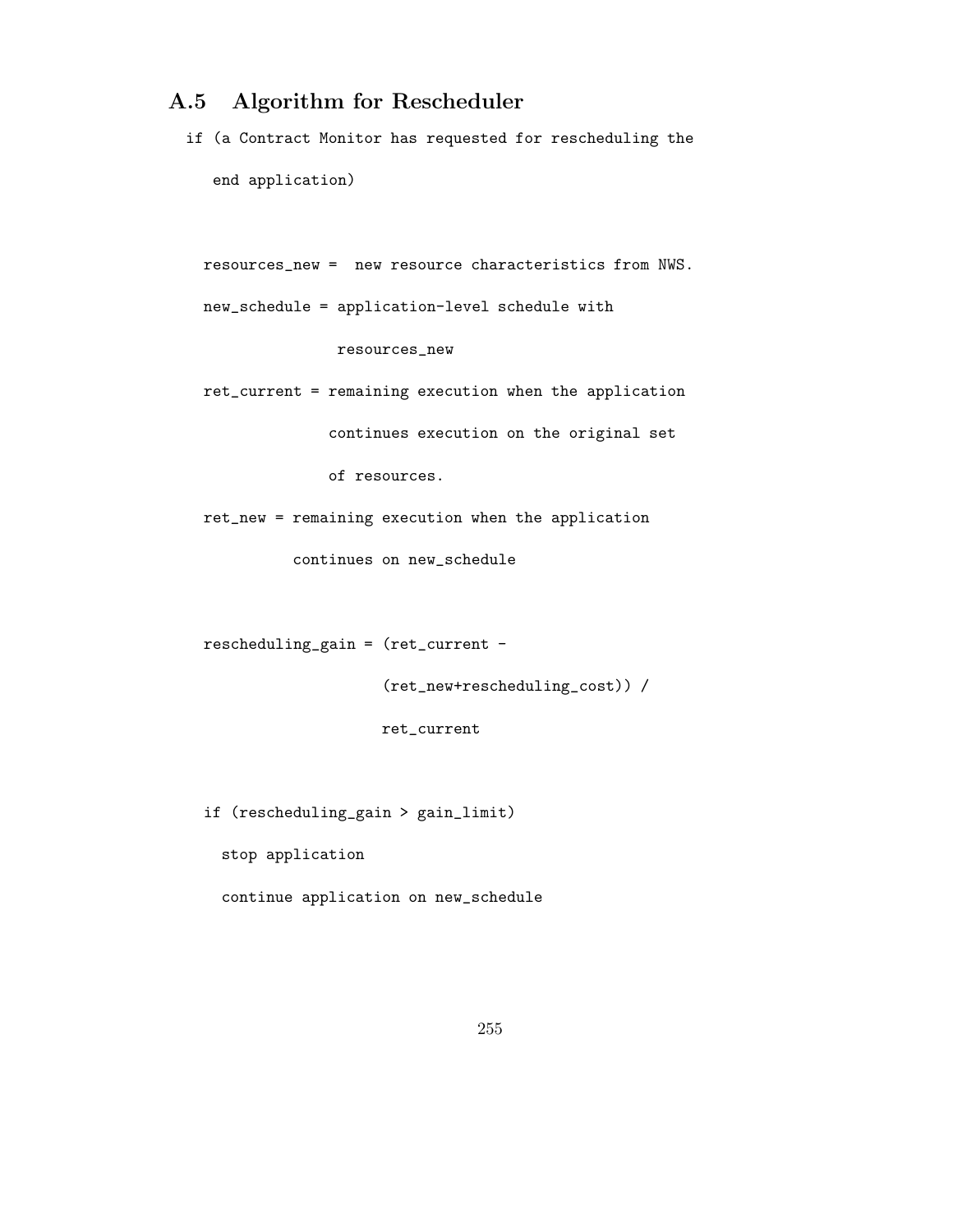```
Query the data base manager for recently completed
applications.
if (some applications have completed)
 executingList = list of executing applications
 for each application i in executingList
   reschedulingGain = (remaining execution time of i
                       without rescheduling -
              (remaining execution time of i with
                       rescheduling + rescheduling time)) /
                       current remaining exec time
   maxReschedulingGain = maximum of rescheduling gains
   maxApplication = application that has maximum
                     rescheduling gain
```
if (maxReschedulingGain > 0.5)

stop maxApplication

else

get new candidate schedule for maxApplication

continue maxApplication on new set of resources

256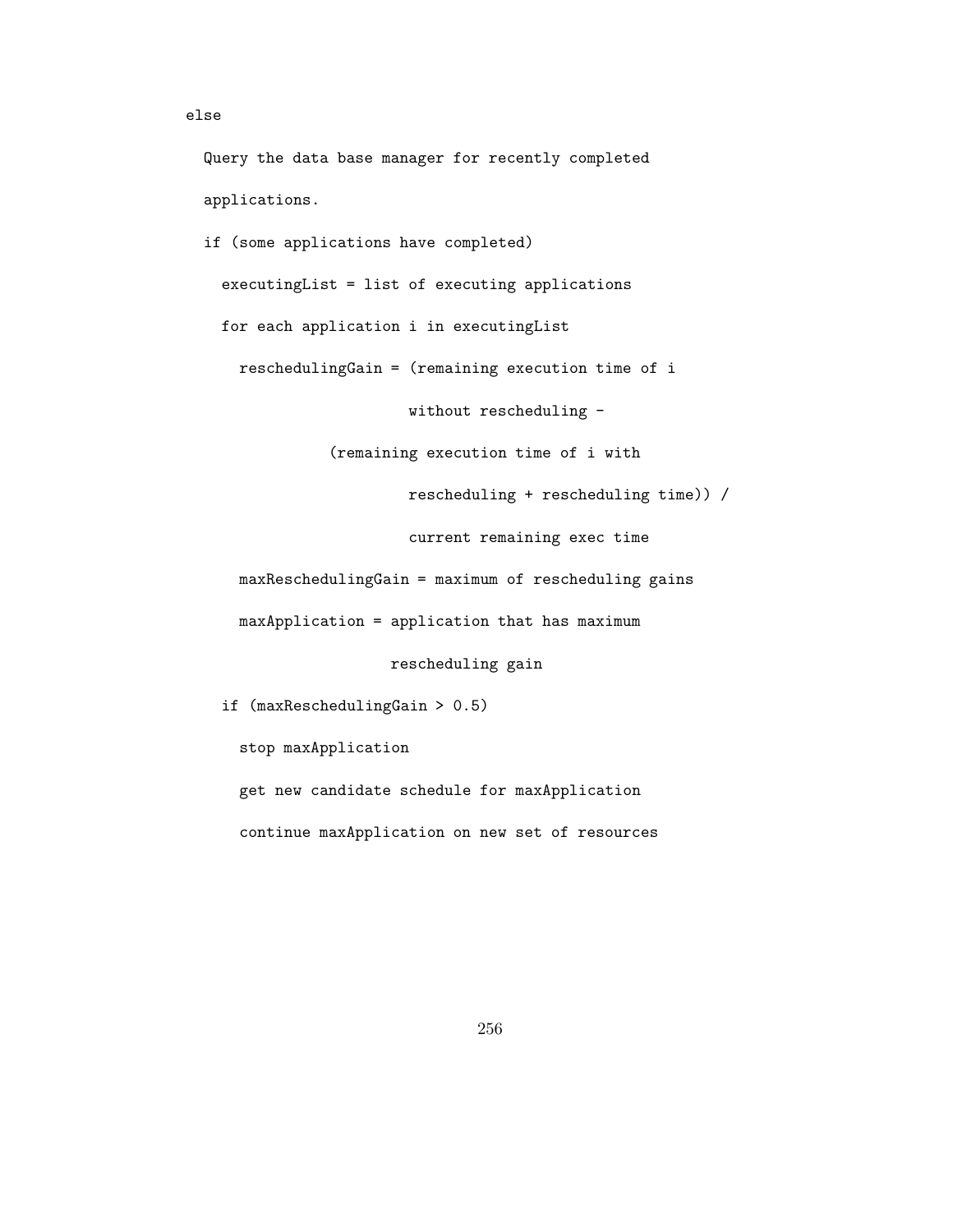## **Appendix B**

## **SRS Library Reference**

## **B.1 SRS Init**

**C - void SRS Init()**

#### **Fortran - SRS INIT()**

This function is called at the beginning of user's application code. Should be called after  $MPI\_Init()$ .

## **B.2 SRS Finish**

**C - void SRS Finish()**

#### **Fortran - SRS FINISH()**

This function is called at the end of the user's application code. Should be called before MPI\_Finalize().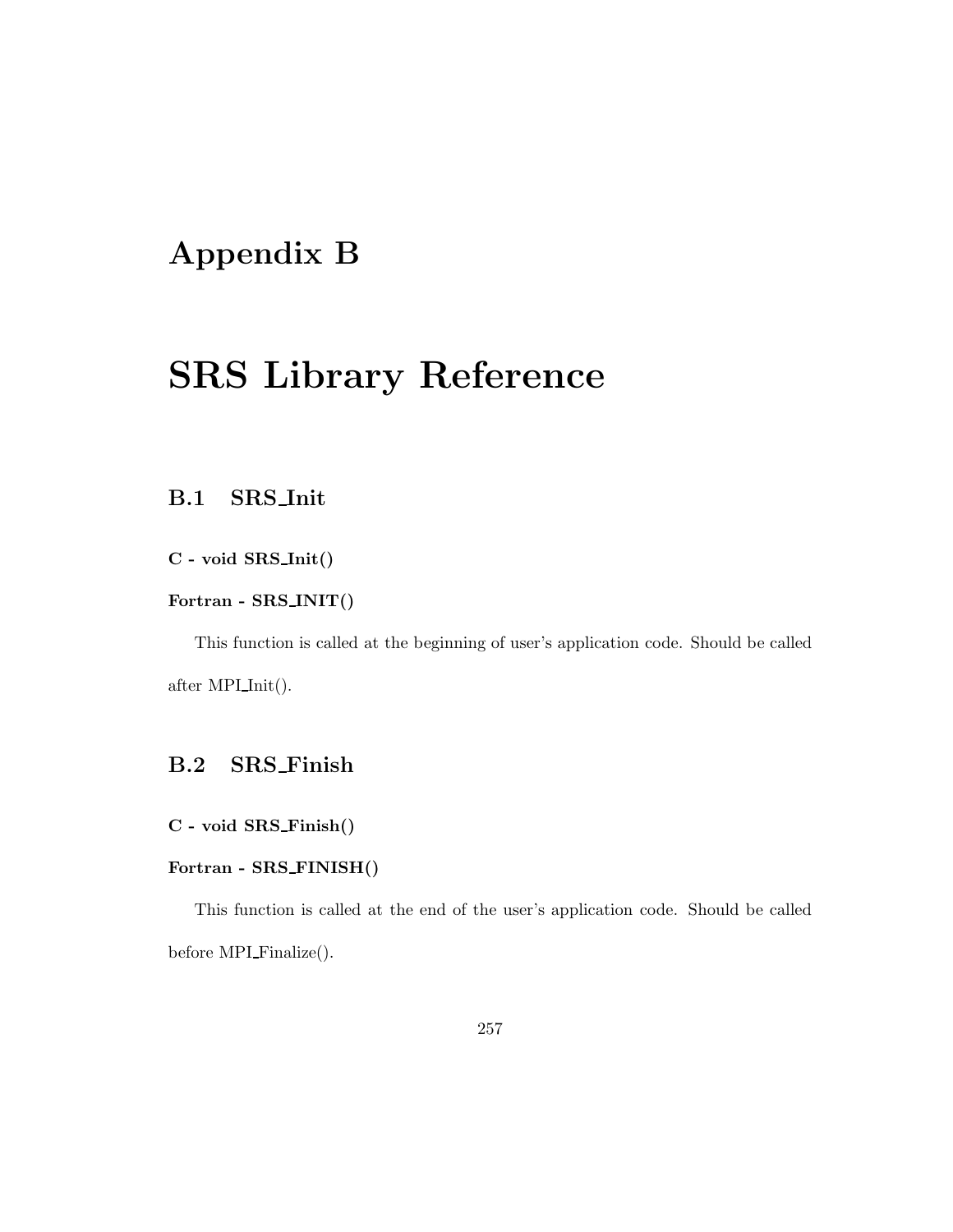### **B.3 SRS Restart Value**

#### **C - int SRS Restart Value()**

#### **Fortran - SRS RESTART VALUE(RESTART VALUE)**

#### **INTEGER RESTART VALUE**

This function is used to indicate if the program is executed under the start or restart mode.

Return values:

0 - Program started for the first time

1 - Program restarted

The user uses these values for conditional execution of certain statements of his application. For e.g., if the application uses a matrix and the matrix will be checkpointed when the application is stopped in the middle of its execution, then the matrix needs to be initialized with initial values only when the application is executed for the first time.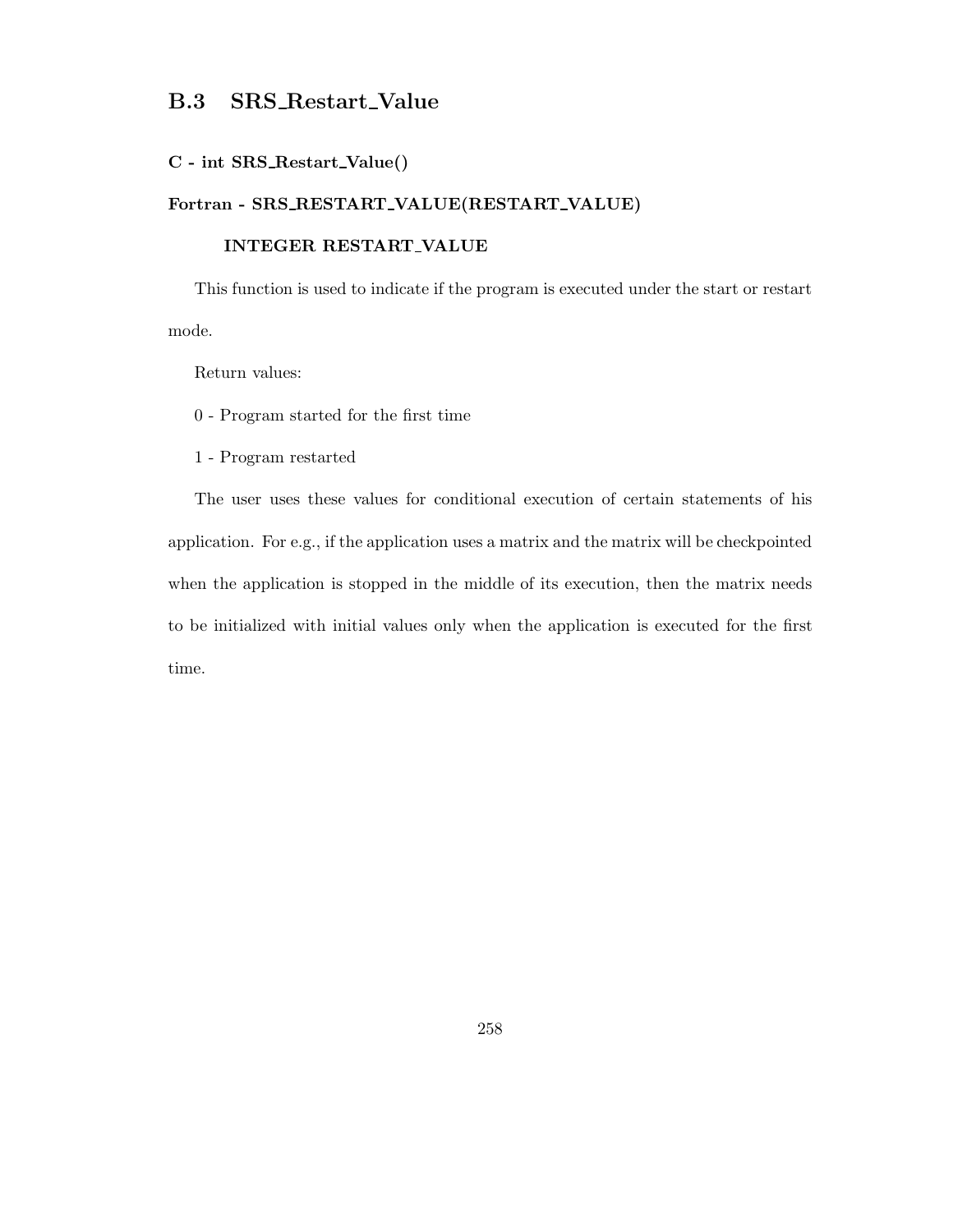```
int* matrix;
int restart_value;
matrix = (int*)malloc(sizeof(int)*10);
restart_value = SRS_Restart_Value();
if(restart_value == 0){
  for(i=0; i<10; i++){
    matrix[i] = i;}
}
```
## **B.4 SRS Check Stop**

**C - int SRS Check Stop()**

#### **Fortran - SRS CHECK STOP(STOP VALUE)**

#### **INTEGER STOP VALUE**

This function returns 1 when the application has to be stopped and 0 otherwise. The application periodically calls this function to check if it has to stop. When the value returned by SRS Check Stop() is 1, the application executes any application specific exit statements and stops. This function performs the actual checkpointing of data when the return value is 1.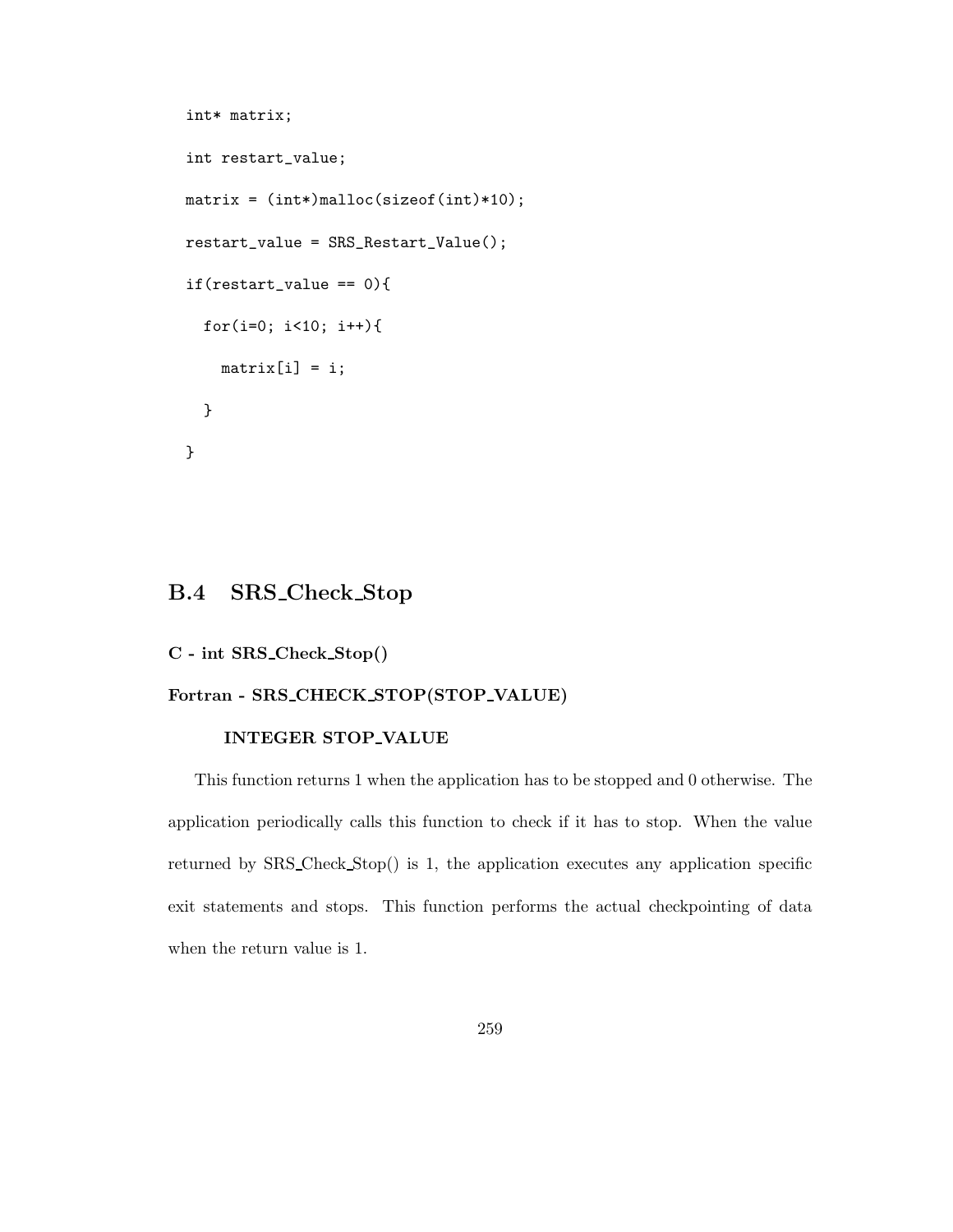```
Example Usage
int main(){
int stop_value;
int *a;
  stop_value = SRS_Check_Stop();
  if({stop_value == 1}){
    /* perform exit */
   /* do data cleanup */
    free(a);
    MPI_Finalize();
    exit(0);
  }
}
```
## **B.5 SRS Register**

**C - int SRS Register(char\* name, void\* data, int data type, int size,**

**int distribute handle, void\* distribute data)**

**Fortran - SRS REGISTER(NAME, DATA, DATATYPE, SIZE, DISTRIBUTION HANDLE, DISTRIBUTION DATA) CHARACTER\* NAME**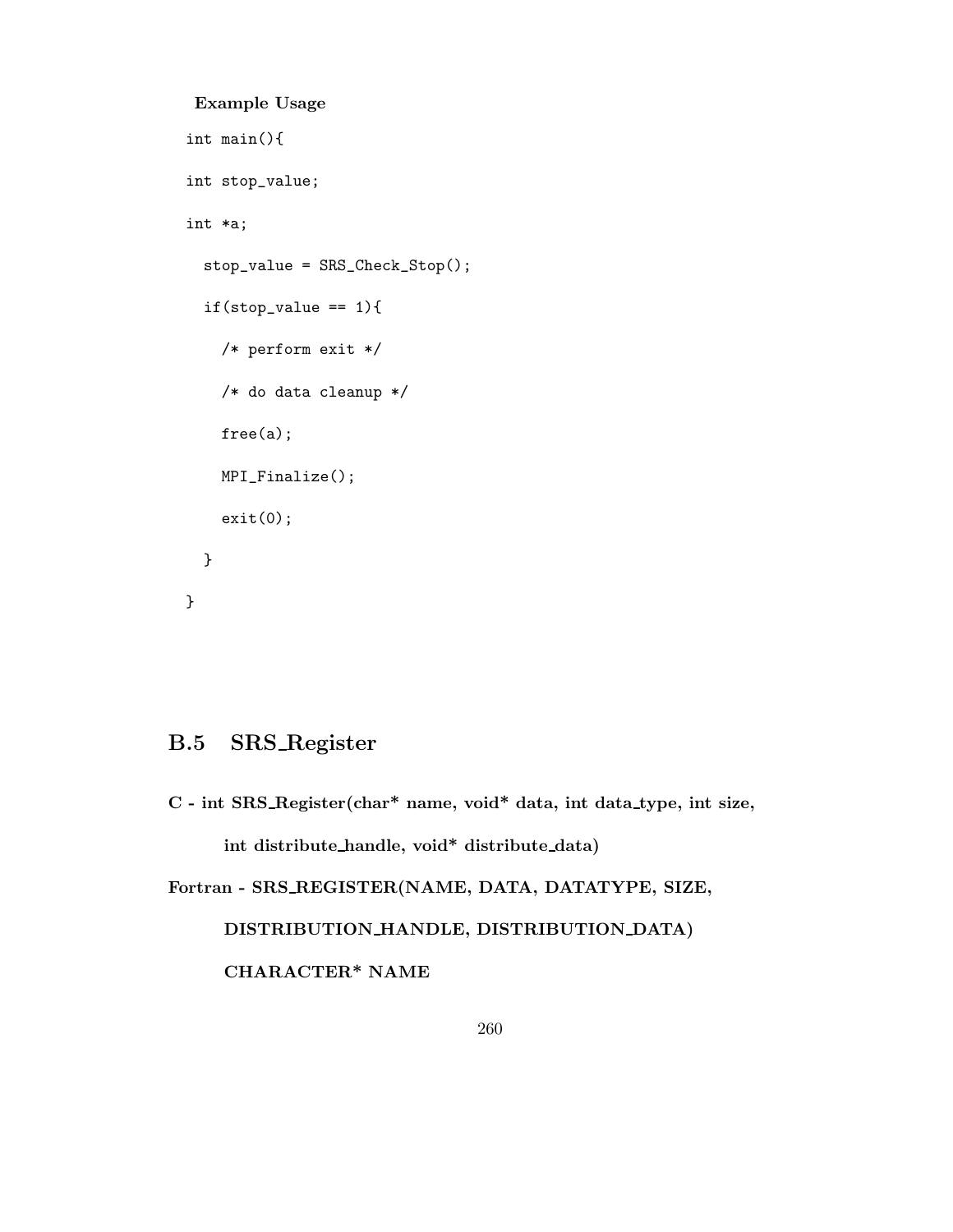#### <**type**> **DATA, DISTRIBUTION DATA**

#### **INTERGER DATATYPE, SIZE, DISTRIBUTION HANDLE**

**This function allows the user to "mark" the data that will be checkpointed when the application is stopped. Only those data that are marked by SRS register() will be checkpointed when the application is stopped. The function just adds the data to the list of data to be checkpointed. It does not do the actual checkpointing.**

*name* **- a string containing less than 30 characters used to represent the data. The user can use any arbitrary string name**

*data* **- pointer to data containing** *size* **data elements of data type** *data type data type* **- data type of the elements of** *data***. The data type can be one of GRADS INT for integers, GRADS FLOAT for single precision reals,**

**GRADS DOUBLE for double precision reals, GRADS CHAR for characters and GRADS BYTE for bytes.**

*distribute handle* **- can be one of BLOCK, BLOCKCYCLIC, CYCLIC or 0.**

**The handles returned by SRS DistributeFunc Create and**

**SRS DistributeMap Create can also be used.**

*distribute data* **- any specific information needed by the distribution function. For e.g., for BLOCKCYCLIC, a pointer to the block size is passed as distribute data. NULL is used if the distribution function does not need any specific information.**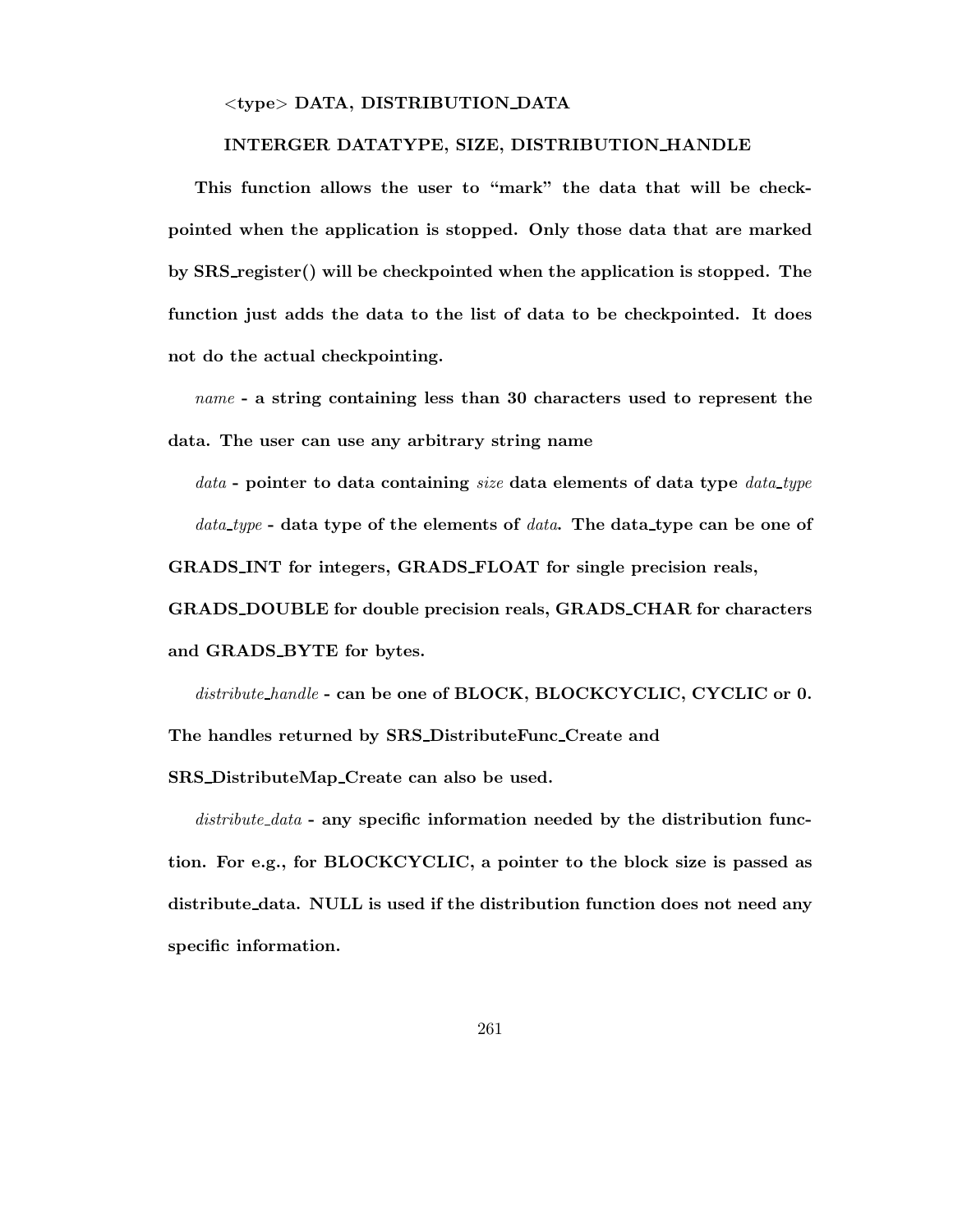```
Return values:
 0 - on success
-1 - on failure
 Example Usage
int main(){
double x[10];
int i;
  SRS_Register("X", x, GRADS_DOUBLE, 10, BLOCK, NULL);
  SRS_Register("iterator", &i, GRADS_INT, 1, 0, NULL);
}
```
### **B.6 SRS Read**

**C - int SRS Read(char\* name, void\* data, int distribute handle, void\* distribute data)**

Fortran - SRS\_READ(NAME, DATA, DISTRIBUTION\_HANDLE, DIS-**TRIBUTION DATA)**

**CHARACTER\* NAME**

<**type**> **DATA, DISTRIBUTION DATA**

**INTERGER DISTRIBUTION HANDLE**

**SRS Read() is called to read the data that was previously checkpointed.**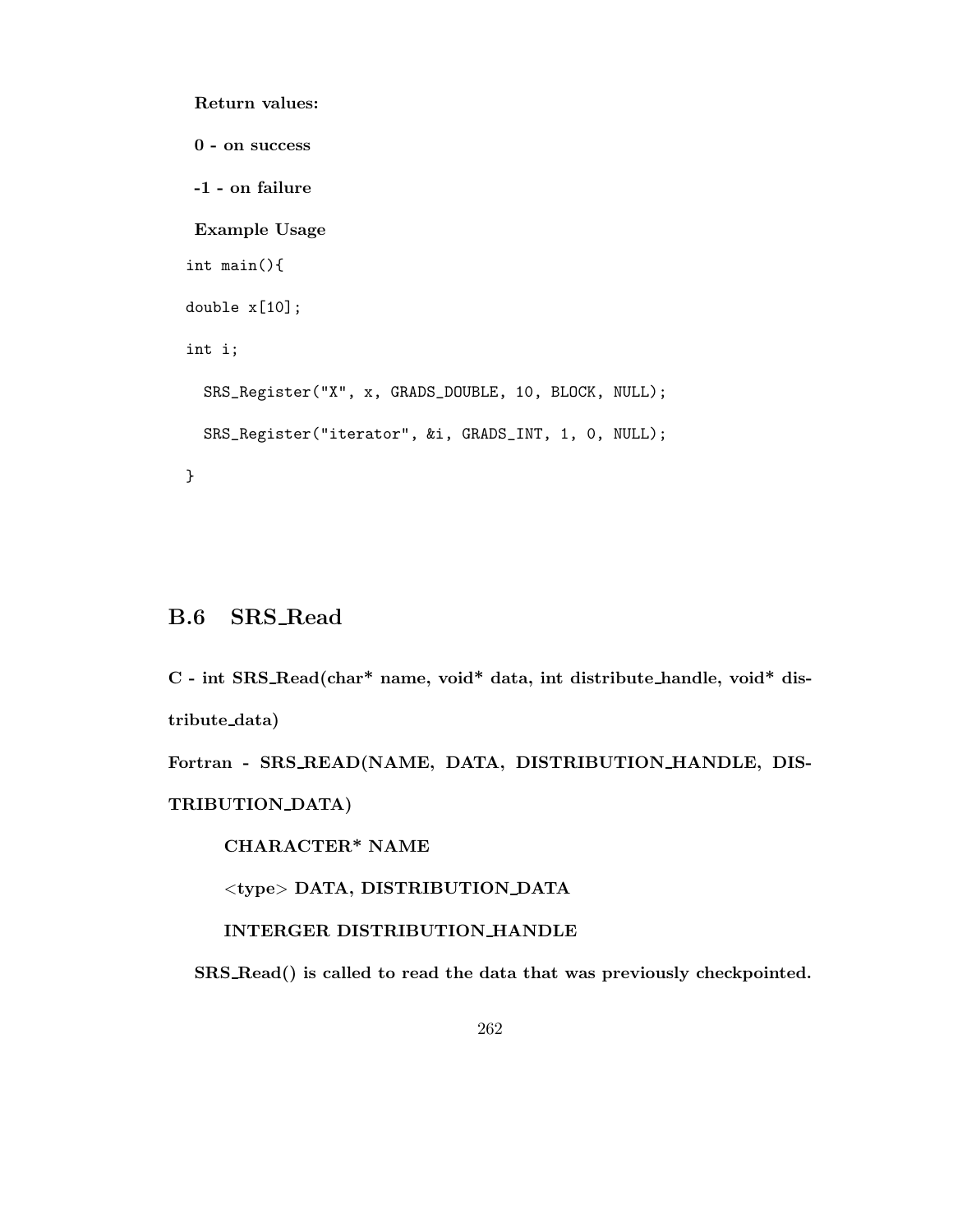**Hence this function should be called only in the restart mode. The first argument is a character string of less than 30 characters used to identify the data. The** *name* **is the same string that that was used in the SRS Register() function in the previous application run for checkpointing the data.** *data* **is a pointer to the application's address space into which the checkpointed data will be read.**

*distribute handle* **can be one of BLOCK, BLOCKCYCLIC, CYCLIC or 0. The handles returned by SRS DistributeFunc Create and**

**SRS DistributeMap Create can also be used. Following are the meanings of the various handles.**

**0 - When 0 is used for** *new distribute handle***, the data distributed over the set of processes in the previous application run is copied one-one over the corresponding set of processes in the current application run.**

**SAME - When SAME is used, the data stored by process 0 in the old application run is copied to all the processes in the new application run. This is useful for storing and retrieving iterator values.**

**BLOCK - This specifies 1-d block distribution.**

**CYCLIC - This specifies 1-d cyclic distribution.**

**BLOCKCYCLIC - This specifies 1-d block cyclic distribution.**

*distribute data* **- any specific information needed by the distribution function. For e.g., for BLOCKCYCLIC, a pointer to the block size is passed as**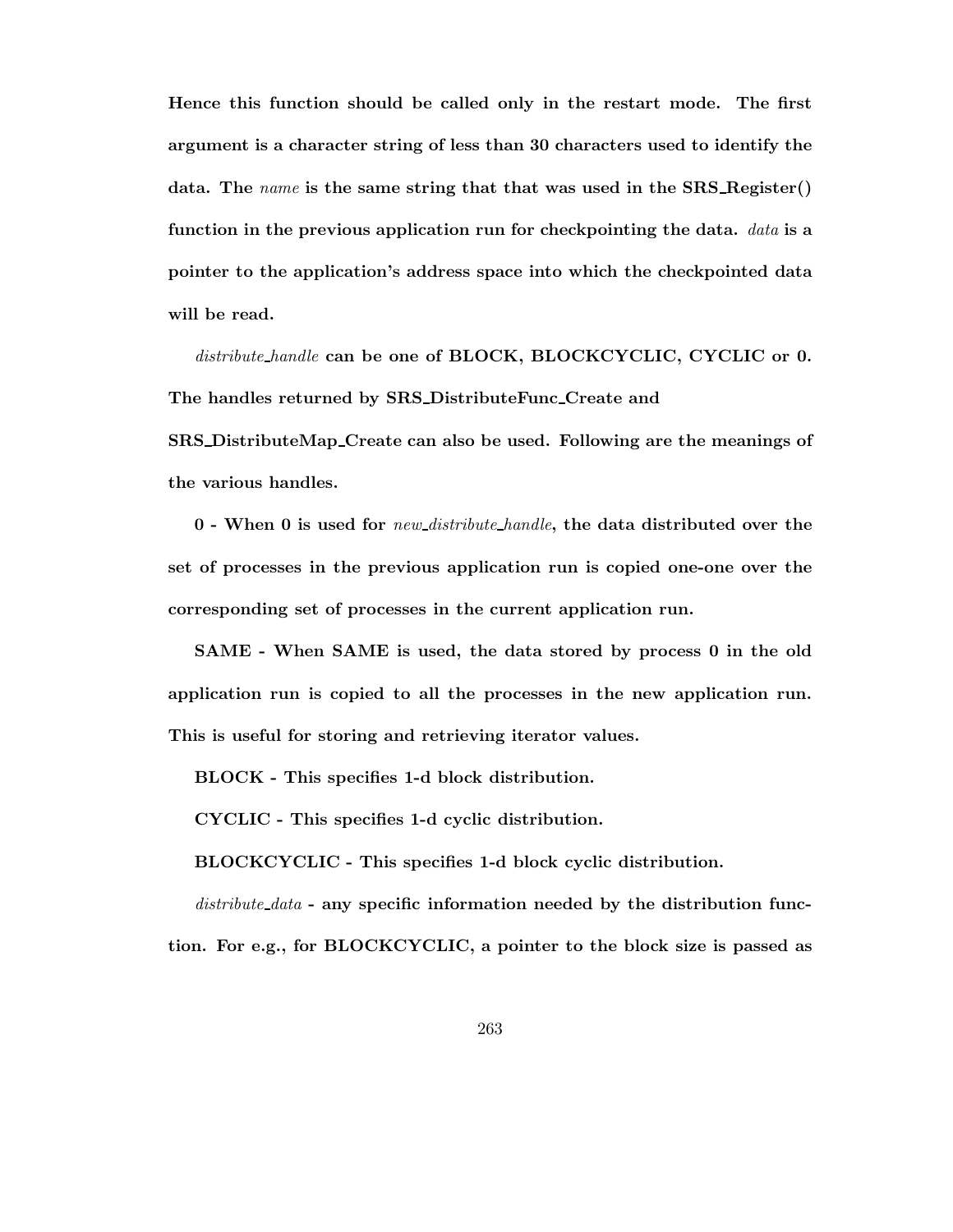**distribute data. NULL is used if the distribution function does not need any specific information.**

**Example Usages**

**In the following examples, only partial code statements are shown to demonstrate SRS Read() call.**

**Example 1: This is a simple example in which an array of integers are copied from the set of processes in the old application to the corresponding set of processes in the new application run.**

```
int main(){
int A[10];
int i;
  SRS_Init();
  restart_value = SRS_Restart_Value();
  if(restart_value == 1){
    SRS_Read("A", A, 0, NULL);
  }
  SRS_Register("A", A, GRADS_INT, 10, 0, NULL);
}
```
**Example 2: In this example, block-cyclic data distribution is used for both old and new application runs. Thus the same data is distributed in**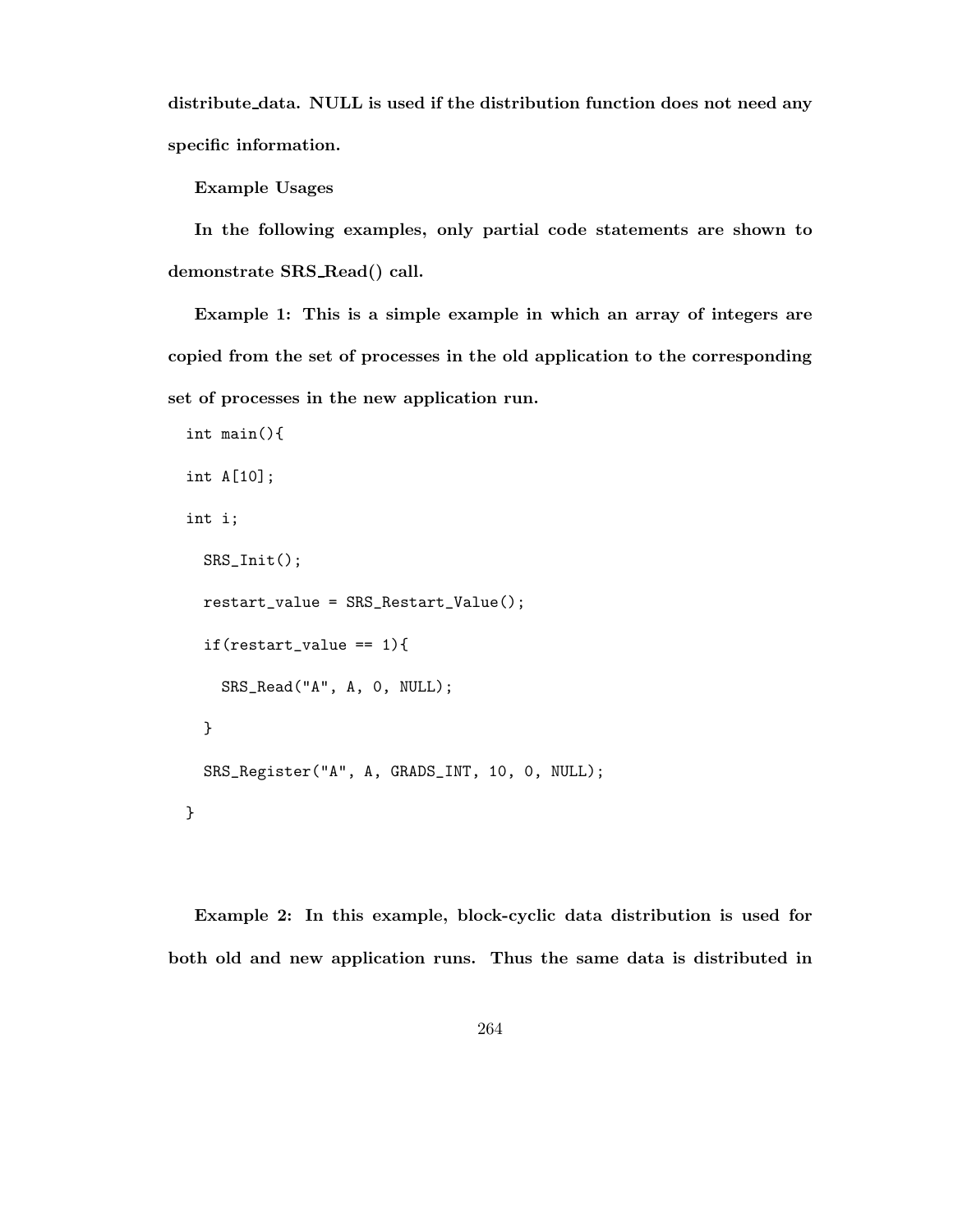**a block cyclic fashion over a new set of processes when the application is restarted. Unlike Example 1, this example can be stopped and restarted on a different set of processes.**

```
int main(){
int A[10];
int i;
  SRS_Init();
  restart_value = SRS_Restart_Value();
  if(restart_value == 1){
    SRS_Read("A", A, BLOCKCYCLIC, NULL);
  }
  SRS_Register("A", A, GRADS_INT, 10, BLOCKCYCLIC, NULL);
}
```
**Example 3: This example demonstrates the use of SAME value for new distribution in SRS Read(). In this example, SAME is used for propagating the checkpointed iterator to all the processes so that all the processes in the current application run can start from the same iteration.**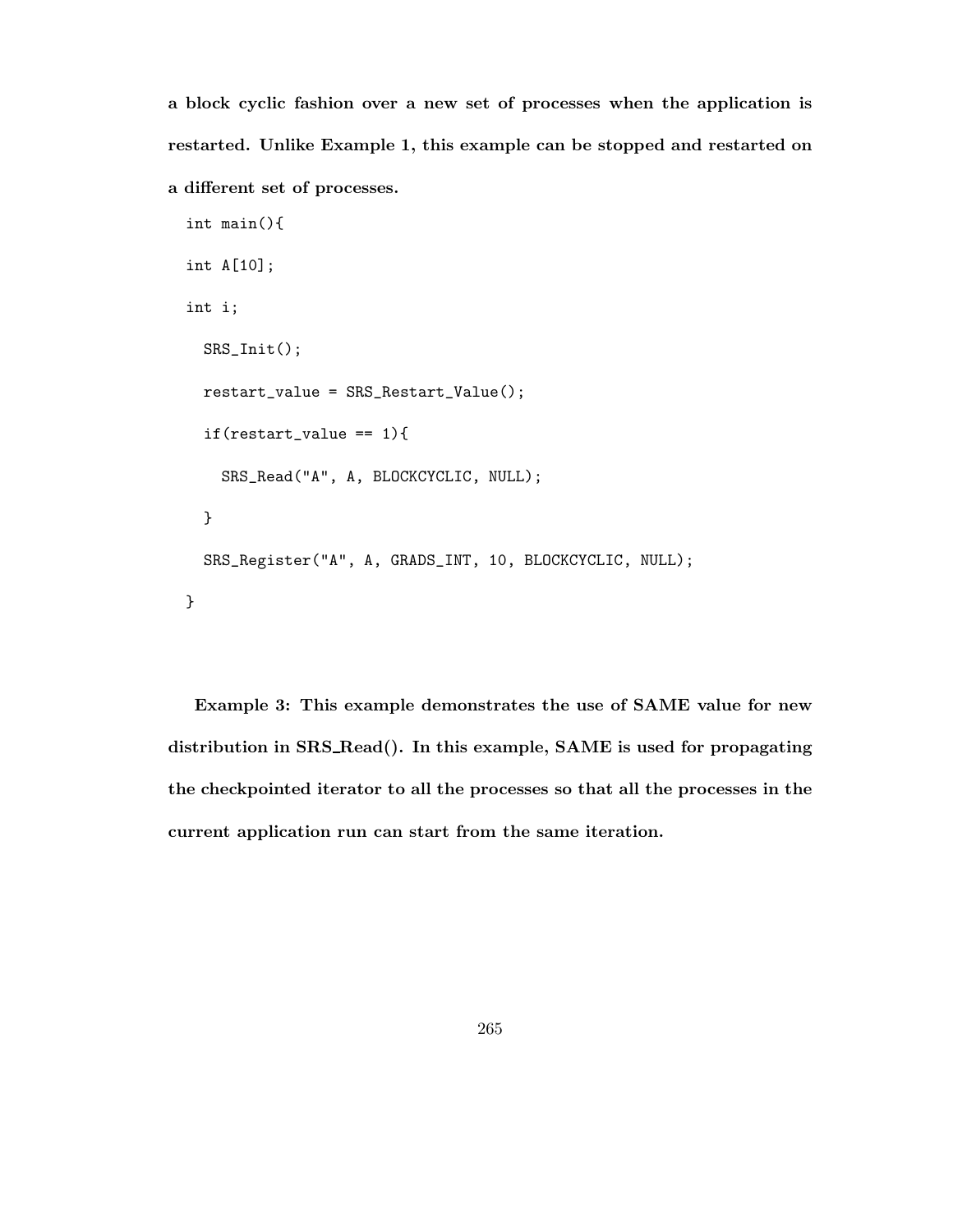```
int main(){
int i, iter_start;
  SRS_Init();
  restart_value = SRS_Restart_Value();
  if(restart_value == 1){
    SRS_Read("iterator", &iter_start, SAME, NULL);
  }
  SRS_Register("iterator", &i, GRADS_INT, 1, 0, NULL);
  for(i=iter_start; i<10; i++){
  }
}
```
### **B.7 SRS StoreMap**

```
C - void SRS StoreMap()
```
#### **Fortran - SRS STOREMAP()**

**SRS StoreMap is called by the user to store the data maps corresponding to the data distributions of the data passed previously in SRS Register. This is useful if an external component wants to know the data distributions used by the executing application.**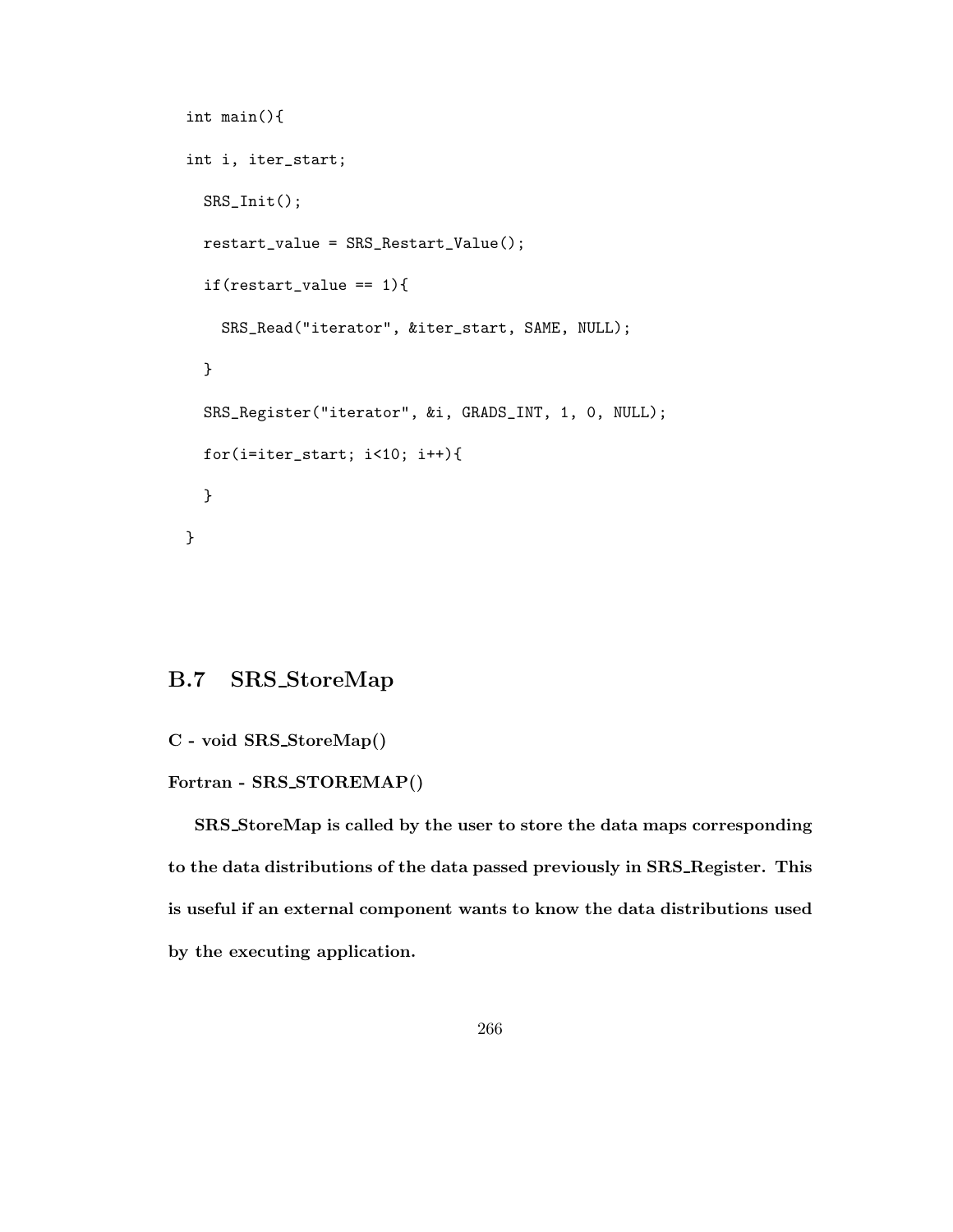#### **B.8 SRS DistributeFunc Create**

**C - int SRS DistributeFunc Create( DataMapInfo\* (\*distribute func)(int data size, int proc count, void\* other info, char\* input arg), int\* handle)**

**SRS Read() and SRS Register require handles to data distributions. When the data distribution is specified by means of a function, the handles can be created by SRS DistributeFunc Create(). The first argument** *distribute func* **is a pointer to a function that constructs a data map. The function accepts 4 arguments.**

*data size* **- total number of elements of data of data type GRADS INT, GRADS FLOAT, GRADS DOUBLE, GRADS CHAR, GRADS BYTE**

*proc count* **- total number of processes**

*other info* **- any other information needed for the data distribution.**

*input arg* **- encoding of** *other info* **returned by the function.**

**The function returns a pointer to a structure called** *DataMapInfo* **whose specification is given below.**

**typedef struct***{* **int info count; int\* offset; int\* size; int\* proc;** *}* **DataMapInfo;**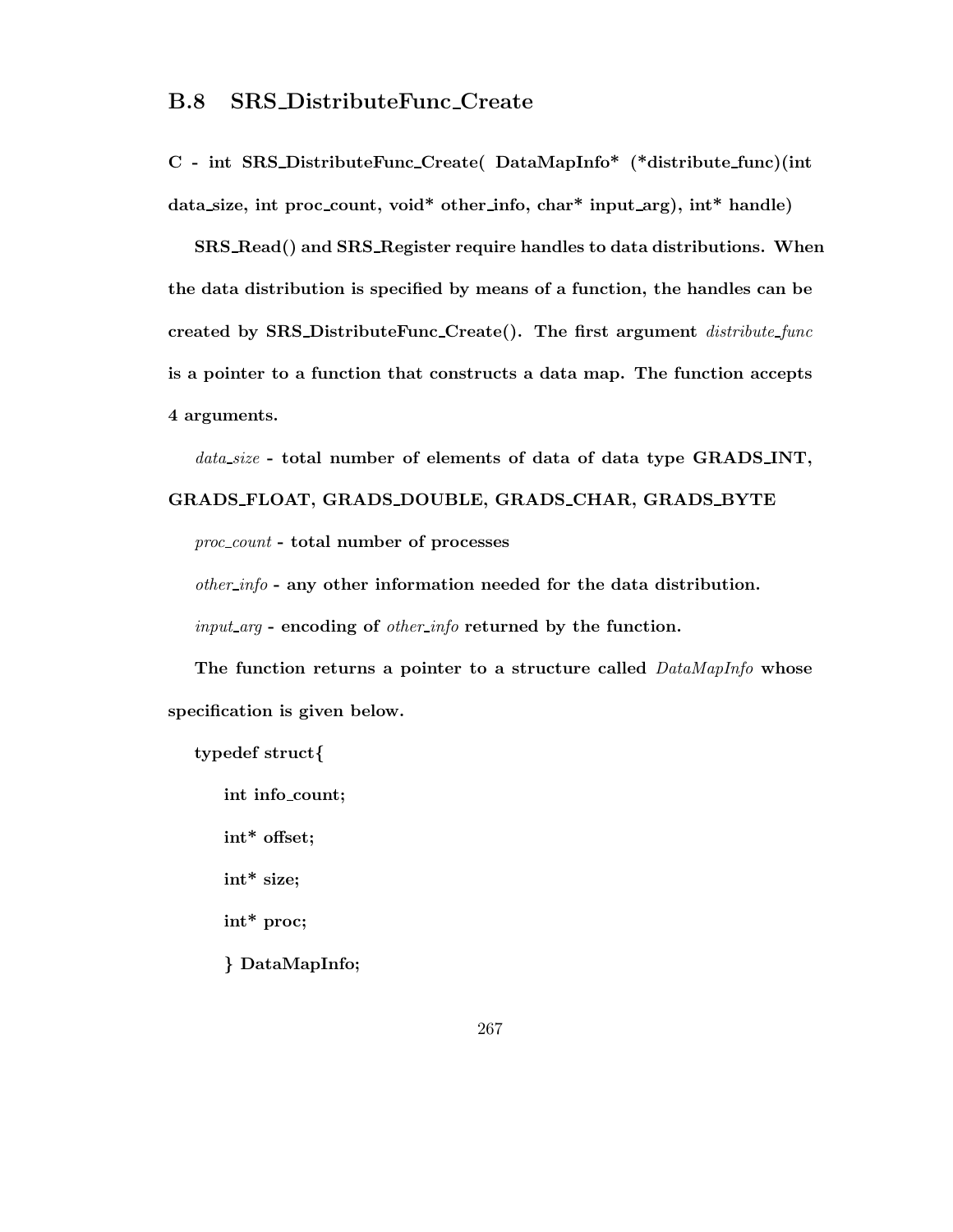**This structure is used for specifying the data map used for the data. offset, size and proc are arrays. Each** <*offset, size, proc*> **triple contains information about a particular data panel.**

*info count* **- number of elements in offset, size and proc arrays.**

*offset* **- offset[i] contains the global offset in terms of the data types GRADS INT, GRADS DOUBLE, GRADS FLOAT, GRADS CHAR,**

**GRADS BYTE of the data panel i. The elements in the offset array should be sorted by ascending order.**

*size* **- size[i] contains the number of elements of data type of either GRADS INT, GRADS DOUBLE, GRADS FLOAT, GRADS CHAR or GRADS BYTE of data panel i.**

*proc* **- proc[i] contains the process number that holds the data panel i. The 2nd argument of SRS DistributeFunc Create() is the handle that is set by the SRS DistributeFunc Create(). This handle will be used by SRS Read() and SRS Register().**

**Example Usage**

**In this example, SRS DistributeFunc Create() is used to create a handle to a block data distribution. This handle is used in the subsequent SRS Register().**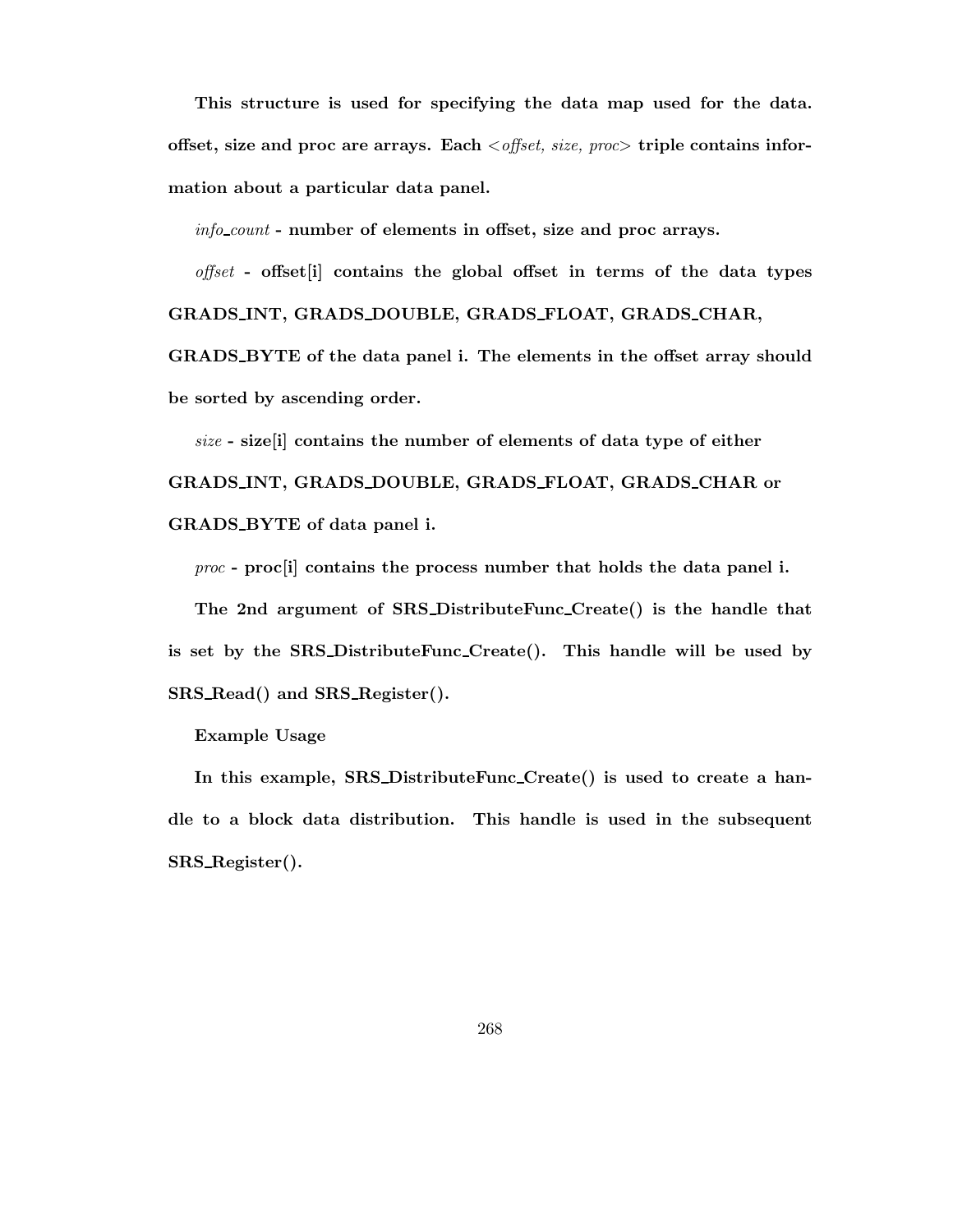```
DataMapInfo* block_distribution(int data_size, int proc_count, void*
                              other_data, char* input_arg){
int i, total_offset;
DataMapInfo* data_map;
  data_map = (DataMapInfo*)malloc(sizeof(DataMapInfo));
  data_map->info_count = proc_count;
  data_map->offset = (int*)malloc(sizeof(int)*proc_count);
  data_map->size = (int*)malloc(sizeof(int)*proc_count);
  data_map->proc = (int*)malloc(sizeof(int)*proc_count);
  total_offset = 0;for(i=0; i<proc_count; i++){
    data_map->offset[i] = total_offset;
    data_map->size[i] = data_size/proc_count +
                        ((data_size % proc_count) > i);data_map->proc[i] = i;
    total_offset += data_map->size[i];
  }
  input_arg = NULL;
 return data_map;
}
```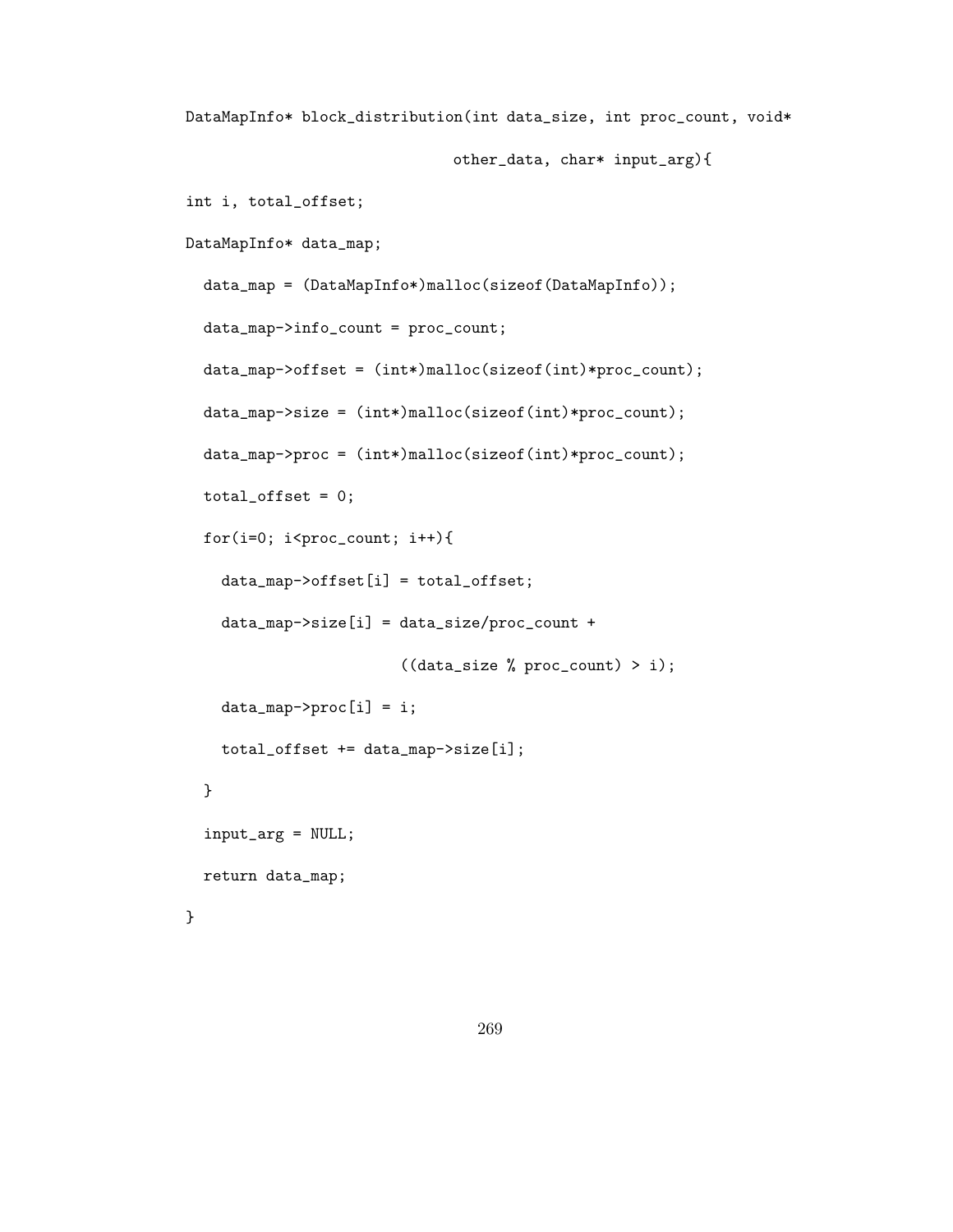```
int main(){
int A[10];
int restart_value;
int distributefunc_handle;
DataMapInfo* (*distribute_func)(int, int , void*, char*);
  MPI_Init();
  SRS_Init();
  restart_value = SRS_Restart_Value();
  distribute_func = block_distribution;
  SRS_DistributeFunc_Create(distribute_func, &distributefunc_handle);
  SRS_Register(''A'', A, GRADS_INT, 10, distributefunc_handle, NULL);
  SRS_Finish();
 MPI_Finalize();
}
```
## **B.9 SRS DistributeMap Create**

**C - int SRS DistributeMap Create(DataMapInfo\* dataMap, int\* handle) SRS DistributeMap Create() is one method of creating handle to a data map needed by SRS Register() and SRS Read(). The first argument** *dataMap*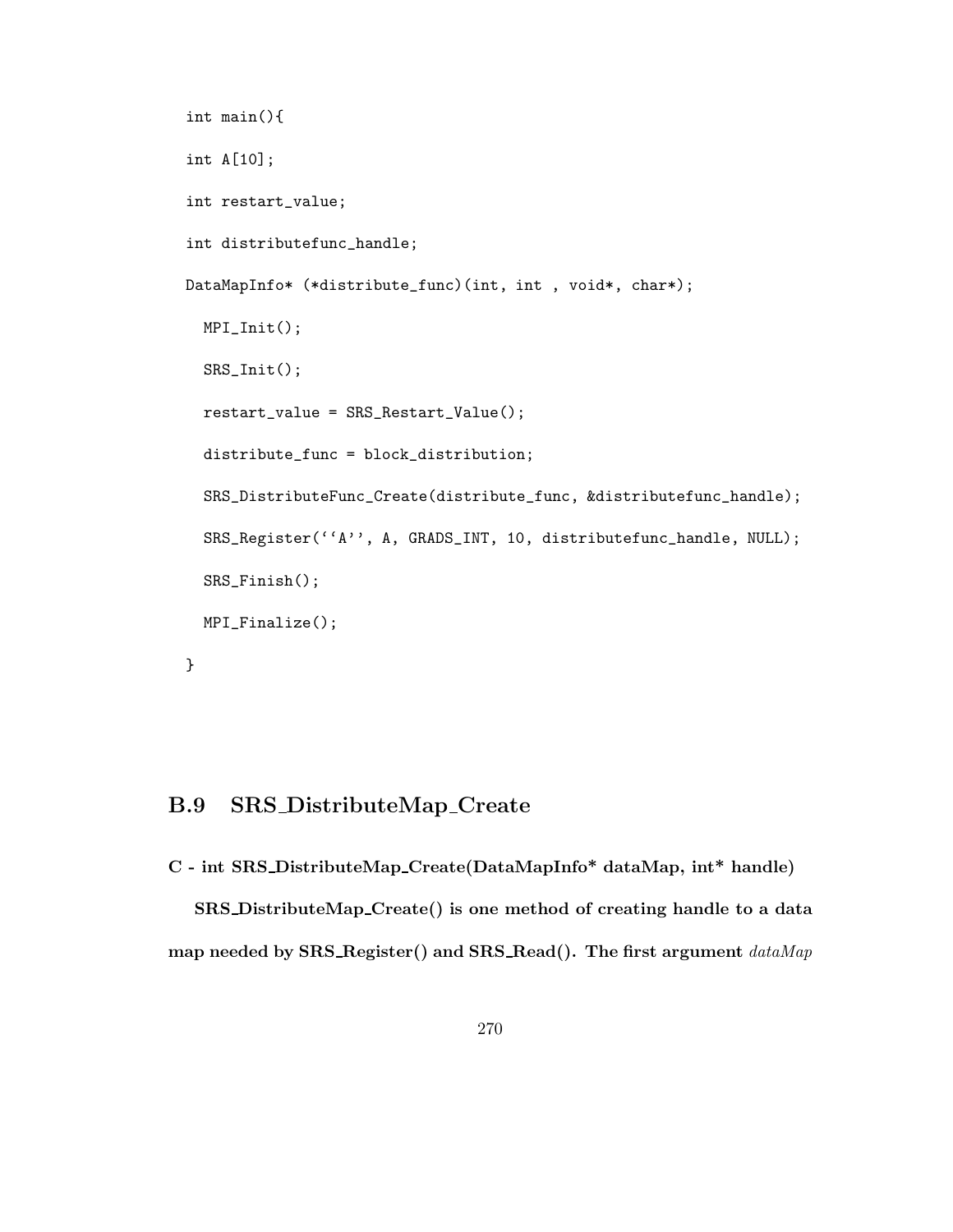**is a pointer to a structure called DataMapInfo whose specification is given below.**

**typedef struct***{* **int info count; int\* offset; int\* size; int\* proc;** *}* **DataMapInfo;**

**This structure is used for specifying the data map used for the data. offset, size and proc are arrays. Each** <*offset, size, proc*> **triple contains information about a particular data panel.**

*info count* **- number of elements in offset, size and proc arrays.**

*offset* **- offset[i] contains the global offset in terms of the data types GRADS INT, GRADS DOUBLE, GRADS FLOAT, GRADS CHAR, GRADS BYTE of the data panel i. The elements in the offset array should be sorted by ascending order.**

*size* **- size[i] contains the number of elements of data type of either**

**GRADS INT, GRADS DOUBLE, GRADS FLOAT, GRADS CHAR or**

**GRADS BYTE of data panel i.**

*proc* **- proc[i] contains the process number that holds the data panel i.**

**The 2nd argument of SRS DistributeMap Create() is the handle that**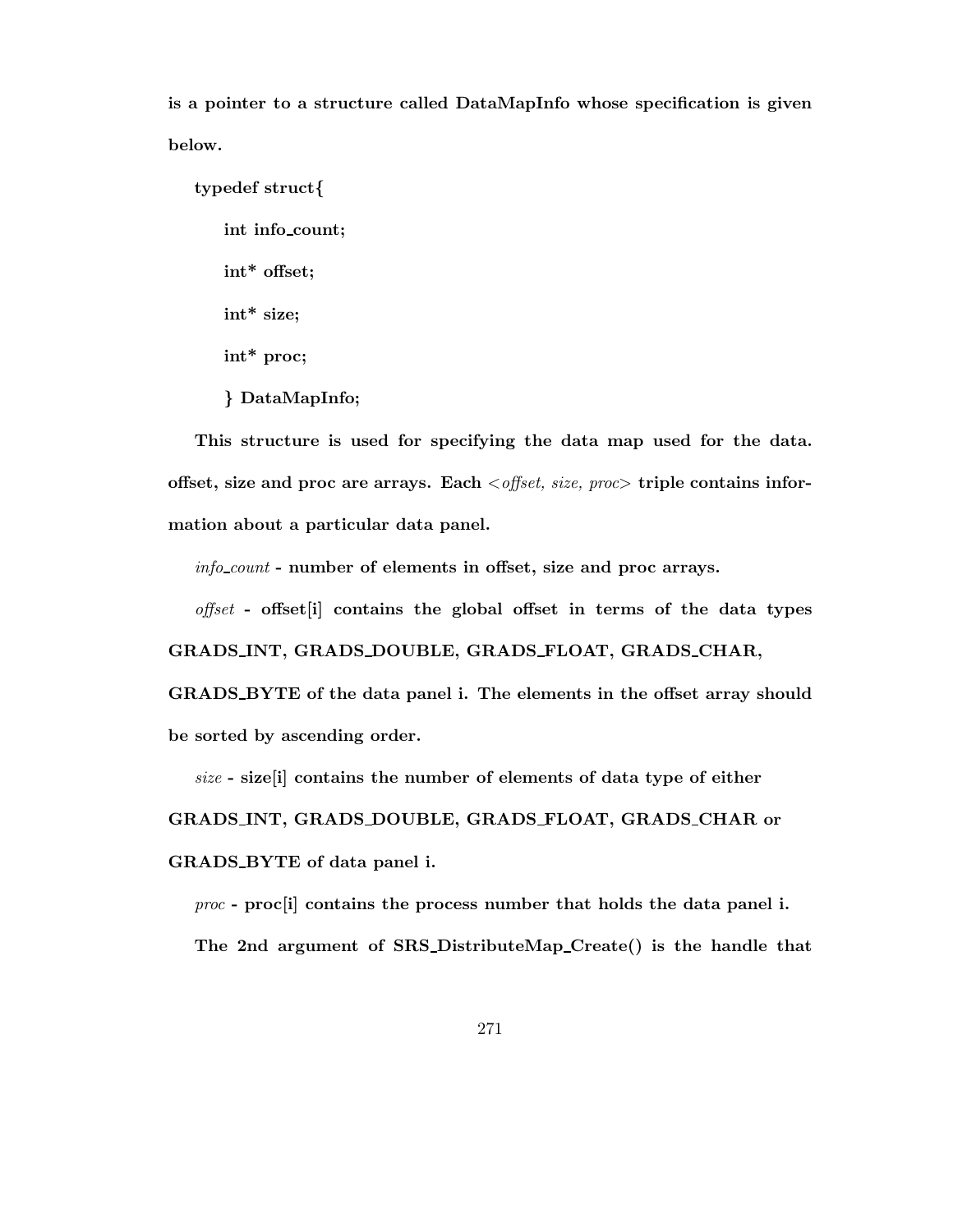**is set by the SRS DistributeMap Create(). This handle will be used by SRS Read() and SRS Register().**

**Example**

**In this example, the block cyclic data distribution is constructed using the data map structure and a handle is created using SRS DistributeMap Create(). This handle is used in the subsequent SRS Register() call.**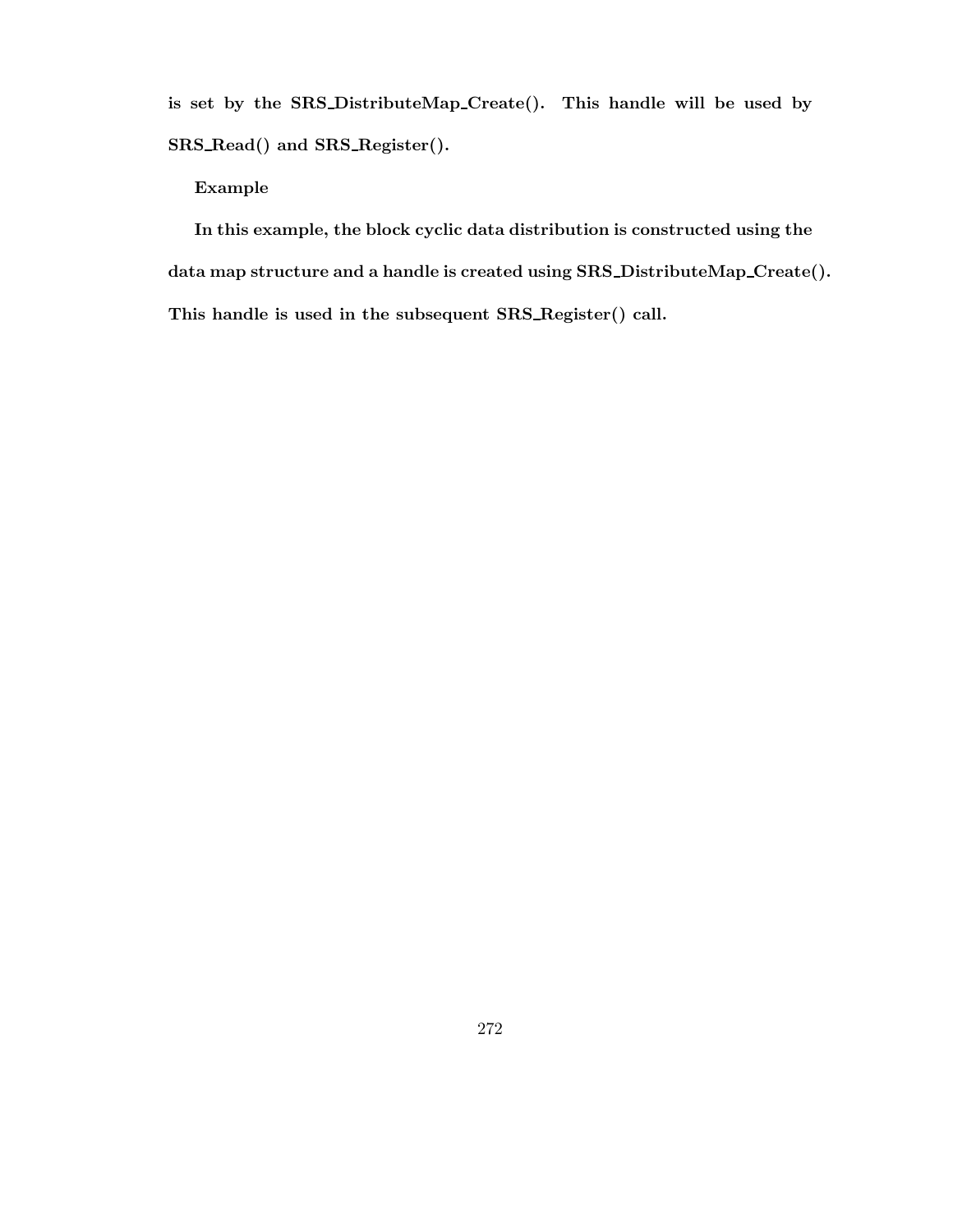```
int main(){
int A[10];
int handle;
int restart_value;
  MPI_Init();
  SRS_Init();
 restart_value = SRS_Restart_Value();
  dataMap = (DataMapInfo*)malloc(sizeof(DataMapInfo));
  dataMap->info_count = 5;
  dataMap->offset = (int*)malloc(sizeof(int)*5);
  dataMap->size = (int*)malloc(sizeof(int)*5);
  dataMap->proc = (int*)malloc(sizeof(int)*5);
  dataMap->offset[0] = 0;
  dataMap->size[0] = 2;dataMap->proc[0] = 0;
  dataMap->offset[1] = 2;
  dataMap->size[1] = 2;dataMap->proc[1] = 1;dataMap\rightarrowoffset[2] = 4;dataMap->size[2] = 2;dataMap->proc[2] = 2;dataMap\rightarrowoffset[3] = 6;
                                 273
```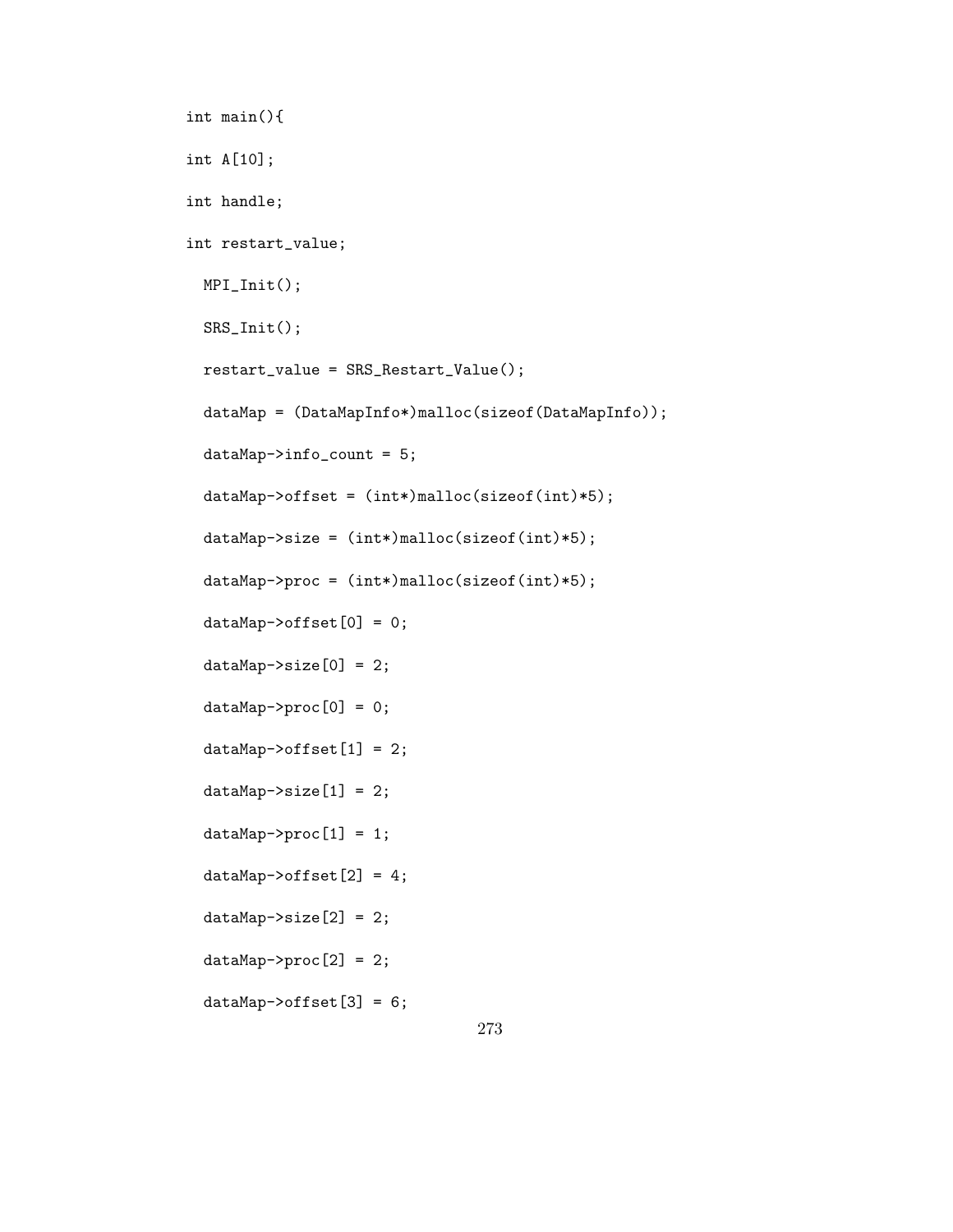```
dataMap\rightarrow size[3] = 2;dataMap->proc[3] = 0;dataMap\rightarrowoffset[4] = 8;dataMap->size[4] = 2;
  dataMap->proc[4] = 1;SRS_DistributeMap_Create(dataMap, &handle);
  SRS_Register(''A'', A, GRADS_INT, 10, handle, NULL);
 SRS_Finish();
 MPI_Finalize();
}
```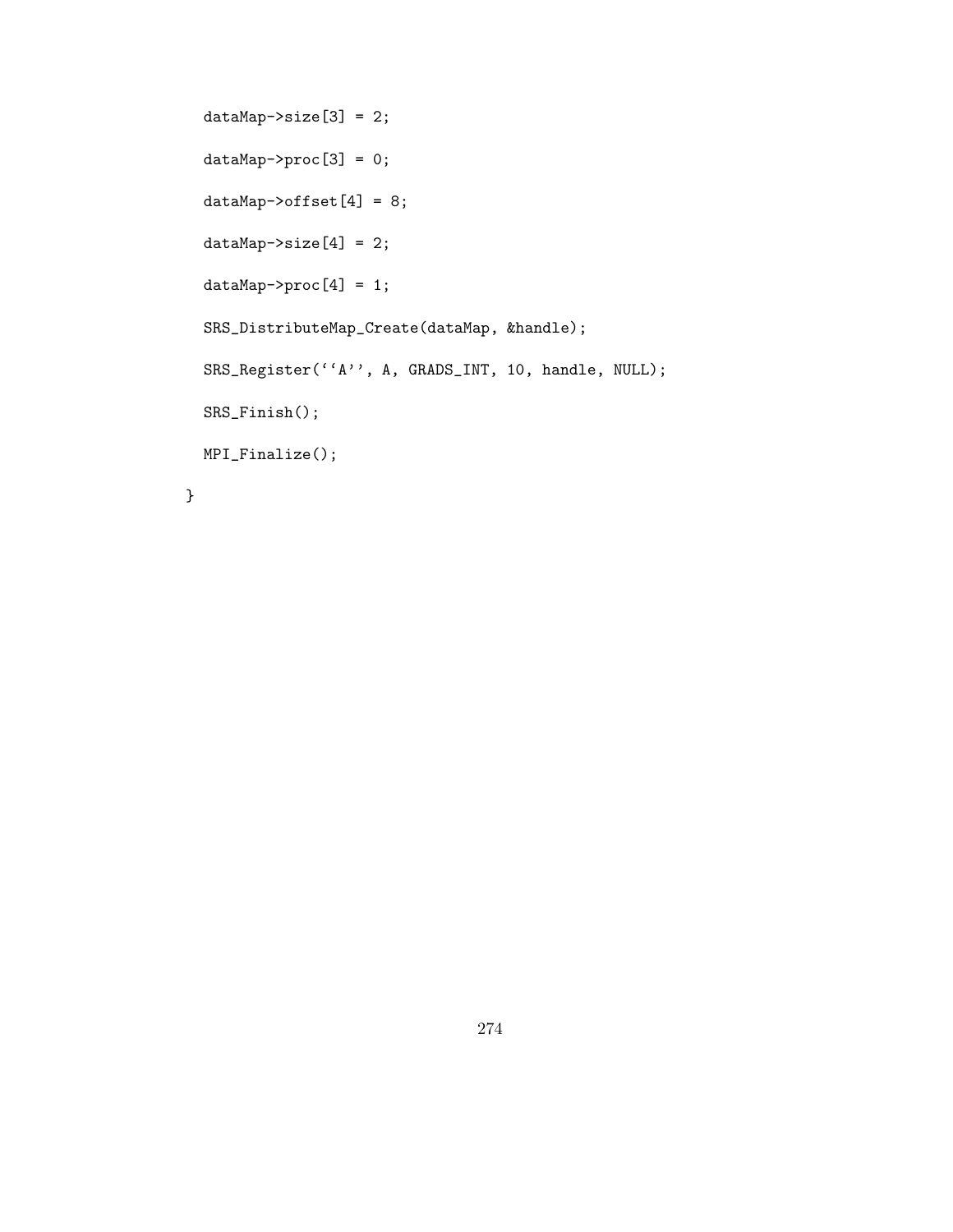## **B.10 The big picture - A working example**

- (1) #include <stdio.h>
- (2) #include <stdlib.h>
- (3) #include <unistd.h>
- (4) #include "mpi.h"
- (5) #include "srs.h"
- (6) #include "datatype.h"
- (7) int main(int argc, char\*\* argv){
- (8) int\* global\_A;
- (9) int\* local\_A;
- (10) int rank, size;
- (11) int global\_size, local\_size;
- (12) int proc\_number, local\_index;
- (13) int i, j, iter\_start, restart\_value, stop\_value;
- (14) MPI\_Comm comm = MPI\_COMM\_WORLD;
- (15) MPI\_Init(&argc, &argv);
- (16) SRS\_Init();
- (17) MPI\_Comm\_rank(comm, &rank);
- (18) MPI\_Comm\_size(comm, &size);
- $(19)$  global\_size = atoi(argv[1]);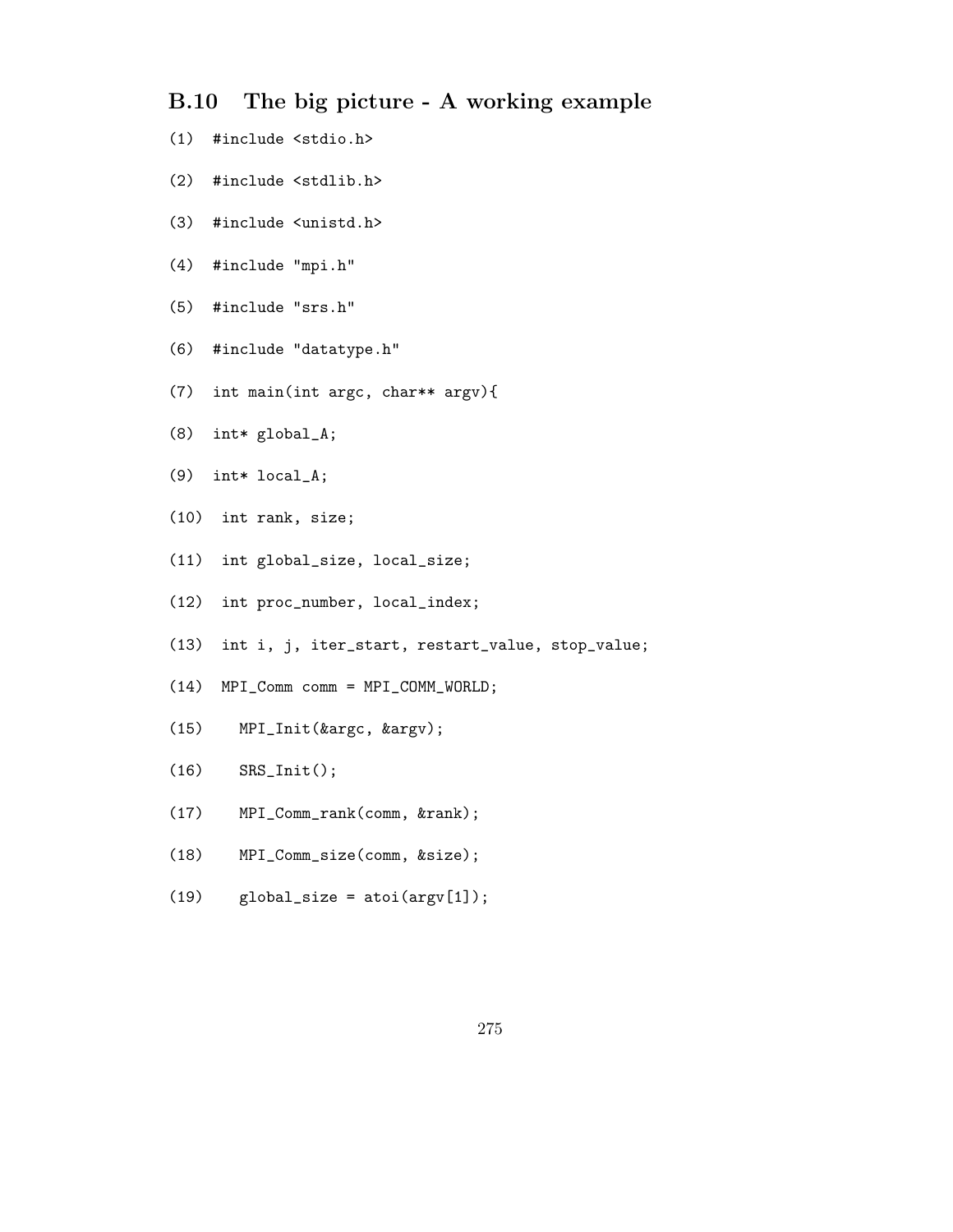| (20) | $local_size = global_size / size;$                               |
|------|------------------------------------------------------------------|
| (21) | $restart_value = SRS\_Restart_value();$                          |
| (22) | $global_A = (int*)$ malloc(sizeof(int)*global_size);             |
| (23) | $local_A = (int*)malloc(sizeof(int)*local_size);$                |
| (24) | if(restart_value == $0$ ){                                       |
| (25) | if $(rank == 0)$ {                                               |
| (26) | $for(i=0; i{$                                                    |
| (27) | $global_A[i] = i;$                                               |
| (28) | }                                                                |
| (29) | $\}$                                                             |
| (30) | MPI_Scatter (global_A, local_size, MPI_INT, local_A, local_size, |
| (31) | $MPI_INT, 0, comm);$                                             |
| (32) | $iter\_start = 0;$                                               |
| (33) | }                                                                |
| (34) | else{                                                            |
| (35) | SRS_Read("A", local_A, BLOCK, NULL);                             |
| (36) | SRS_Read("iterator", &iter_start, SAME, NULL);                   |
| (37) | }                                                                |
| (38) | SRS_Register("A", local_A, GRADS_INT, local_size, BLOCK, NULL);  |
| (39) | SRS_Register("iterator", &i, GRADS_INT, 1, 0, NULL);             |

276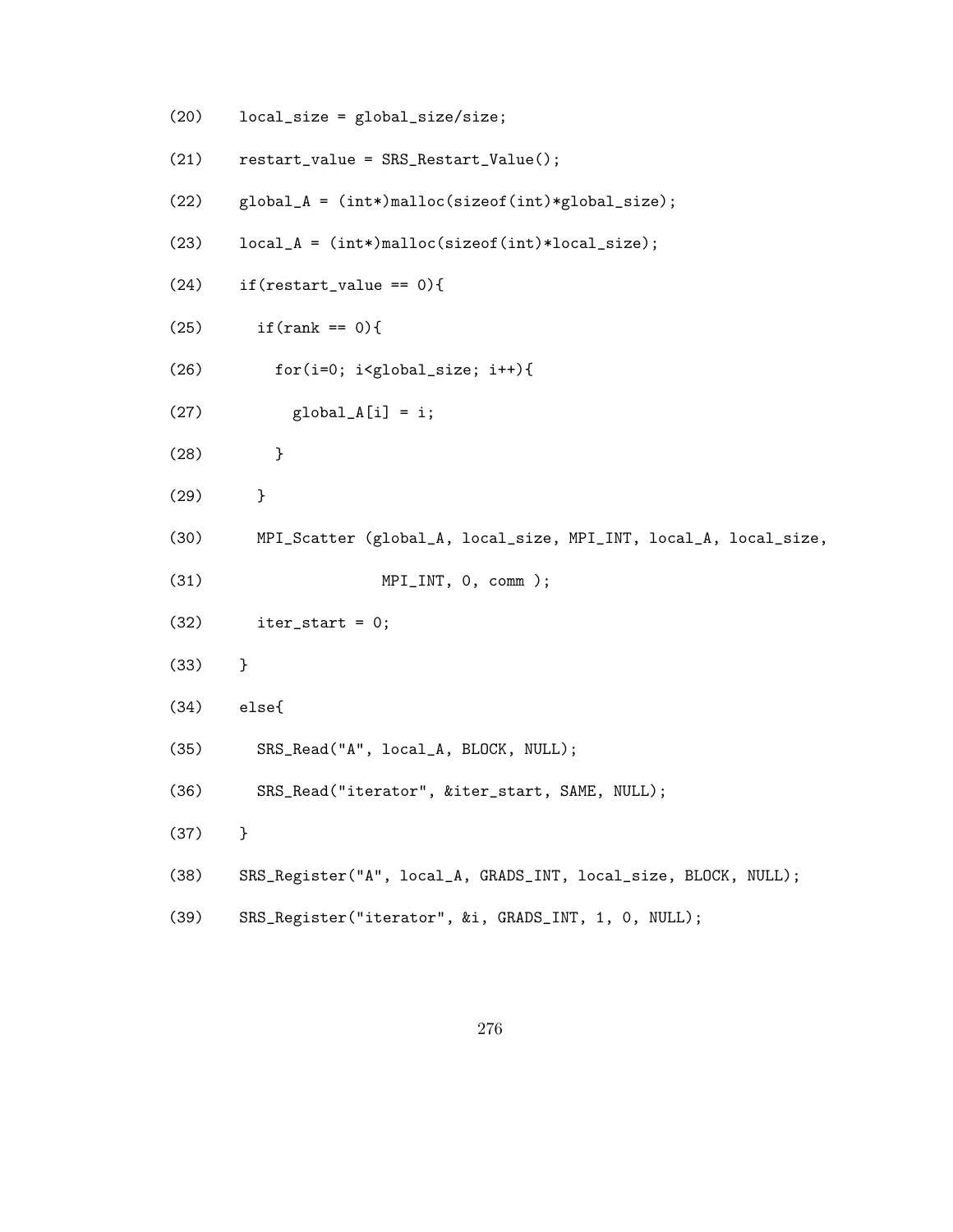- (40) printf("Proc. %d initial: ", rank);
- $(41)$  for(j=0; j<local\_size; j++){
- (42) printf("%d ", local\_A[j]);
- $(43)$  }
- $(44)$  printf("\n");
- (45) for(i=iter\_start; i<global\_size; i++){
- (46) stop\_value = SRS\_Check\_Stop();
- $(47)$  if(stop\_value == 1){
- (48) free(global\_A);
- (49) free(local\_A);
- (50) MPI\_Finalize();
- (51) exit(0);
- $(52)$  }
- (53) proc\_number = i/local\_size;
- (54) local\_index = i%local\_size;
- $(55)$  if(rank == proc\_number){
- (56) local\_A[local\_index] += 10;
- $(57)$  }
- (58) printf("Proc. %d Iter. %d: ", rank, i);
- $(59)$  for(j=0; j<local\_size; j++){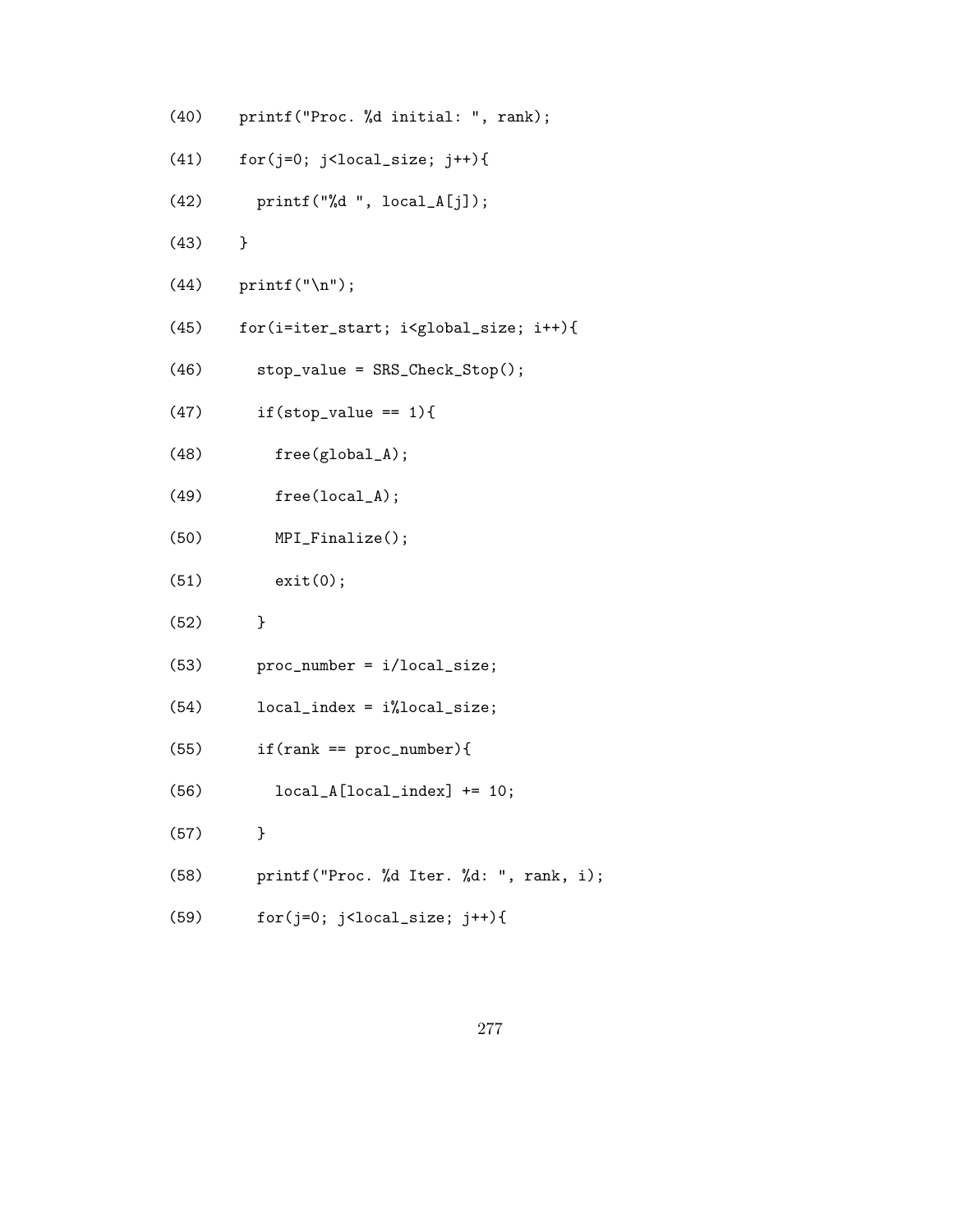(60) printf("%d ", local\_A[j]);

- $(61)$  }
- $(62)$  printf("\n");
- (63) sleep(1);
- $(64)$  }
- (65) free(global\_A);
- (66) free(local\_A);
- (67) SRS\_Finish();
- (68) MPI\_Finalize();
- (69) exit(0);

(70) }

**In this example, an array A whose size is divisible by the number of processors is evenly distributed across all the processors. When the application is started for the first time (line 24), the root process initializes the array (lines 25-29) and distributes sub arrays to all the processors using MPI Scatter (lines 30-31). Each process executes a loop whose number of iterations is equal to the size of the array (lines 45-64). In each iteration of the loop, a single element of the array whose array index is given by the iteration number, is incremented by 10. This increment is carried by the processor that owns the element (lines 55-57).**

**Each process registers its subarray and the iteration number for check-**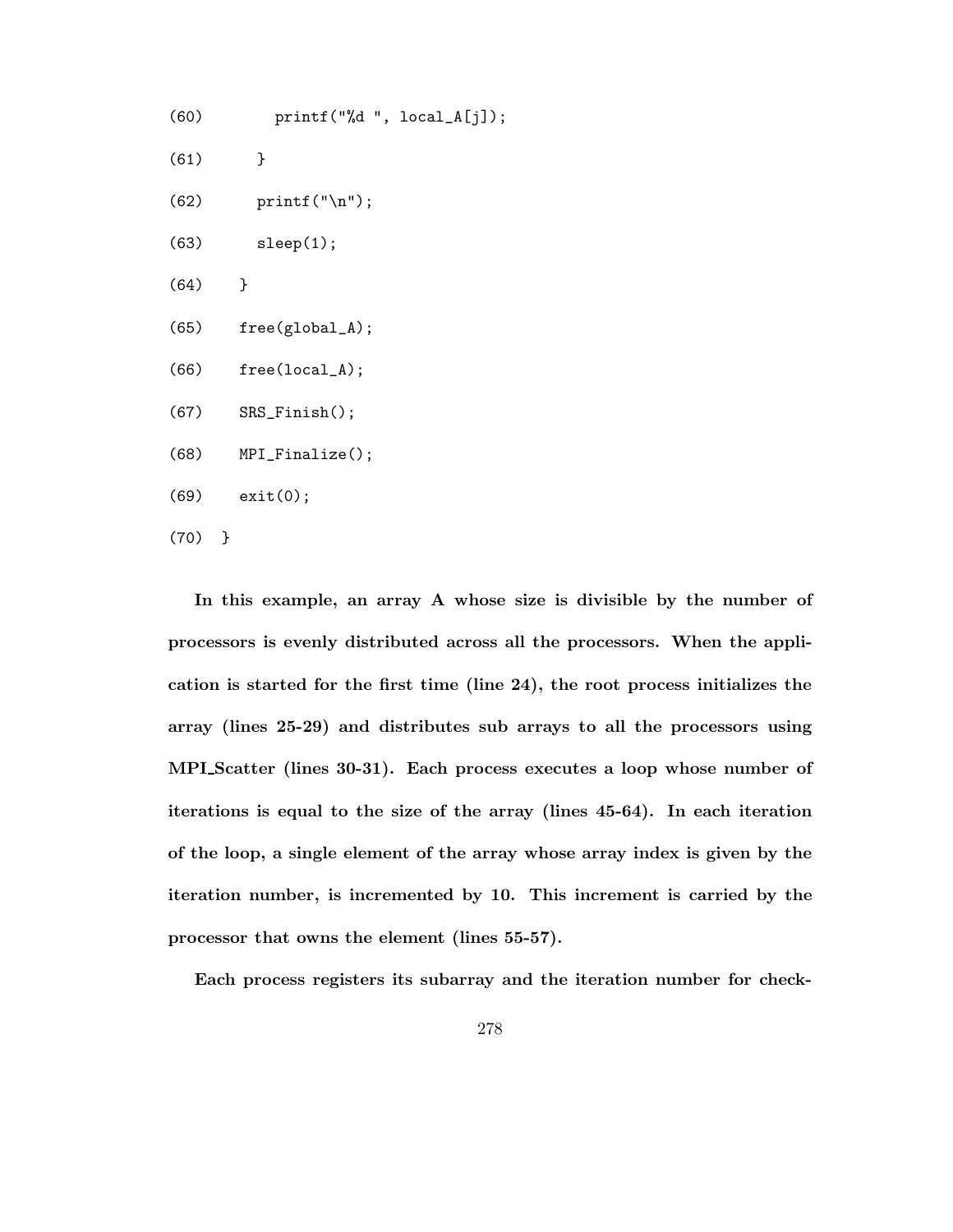**pointing (lines 38-39). At the start of each iteration of the loop, each process calls SRS Check Stop() to check if the application has to stop (line 46). If the application has received a stop signal, each process frees the allocated arrays and calls MPI Finalize() and exit() (lines 47-52).**

**When the application is restarted, each process reads its portion of the array and the array is once again distributed in a block fashion (line 35). Each process also reads the iteration number from which it has to continue. Since all the processes have to continue from the same iteration, SAME is used for SRS Read() (line 36). Thus this example can be started on m number of processors, stopped and can be restarted on n number of processors where n can be different from m. The only requirement for this example is that the size of the array should be divisible by m and n. The program can be stopped and restarted on different sets of processors any number of times. At the end of program completion, the unique correct values of the array, which are 10 - (size of the array-1)+10, are displayed.**